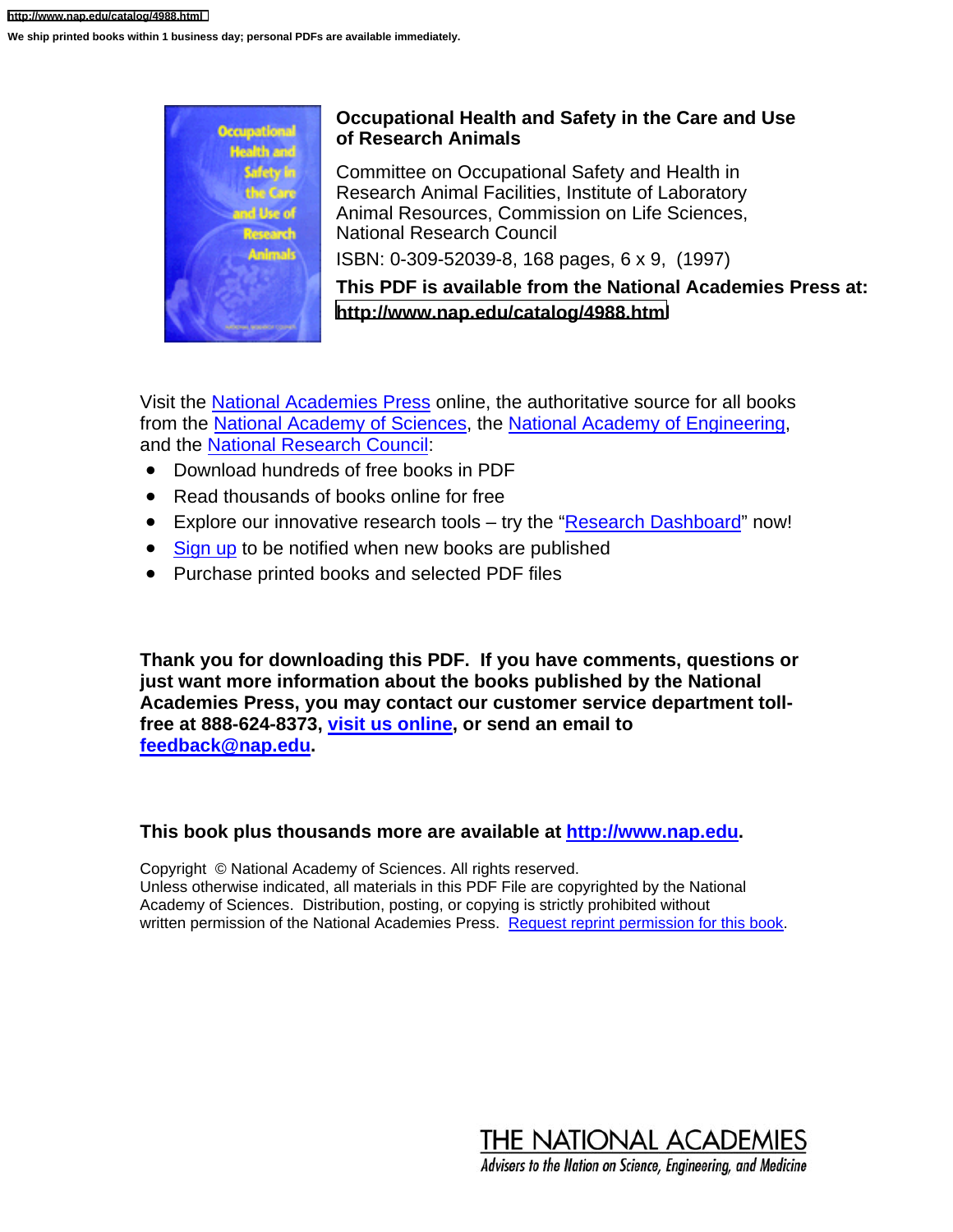# **Occupational Health and Safety in the Care and Use of Research Animals**

Committee on Occupational Safety and Health in Research Animal Facilities

Institute of Laboratory Animal Resources

Commission on Life Sciences

National Research Council

NATIONAL ACADEMY PRESS Washington, DC 1997

Copyright © National Academy of Sciences. All rights reserved.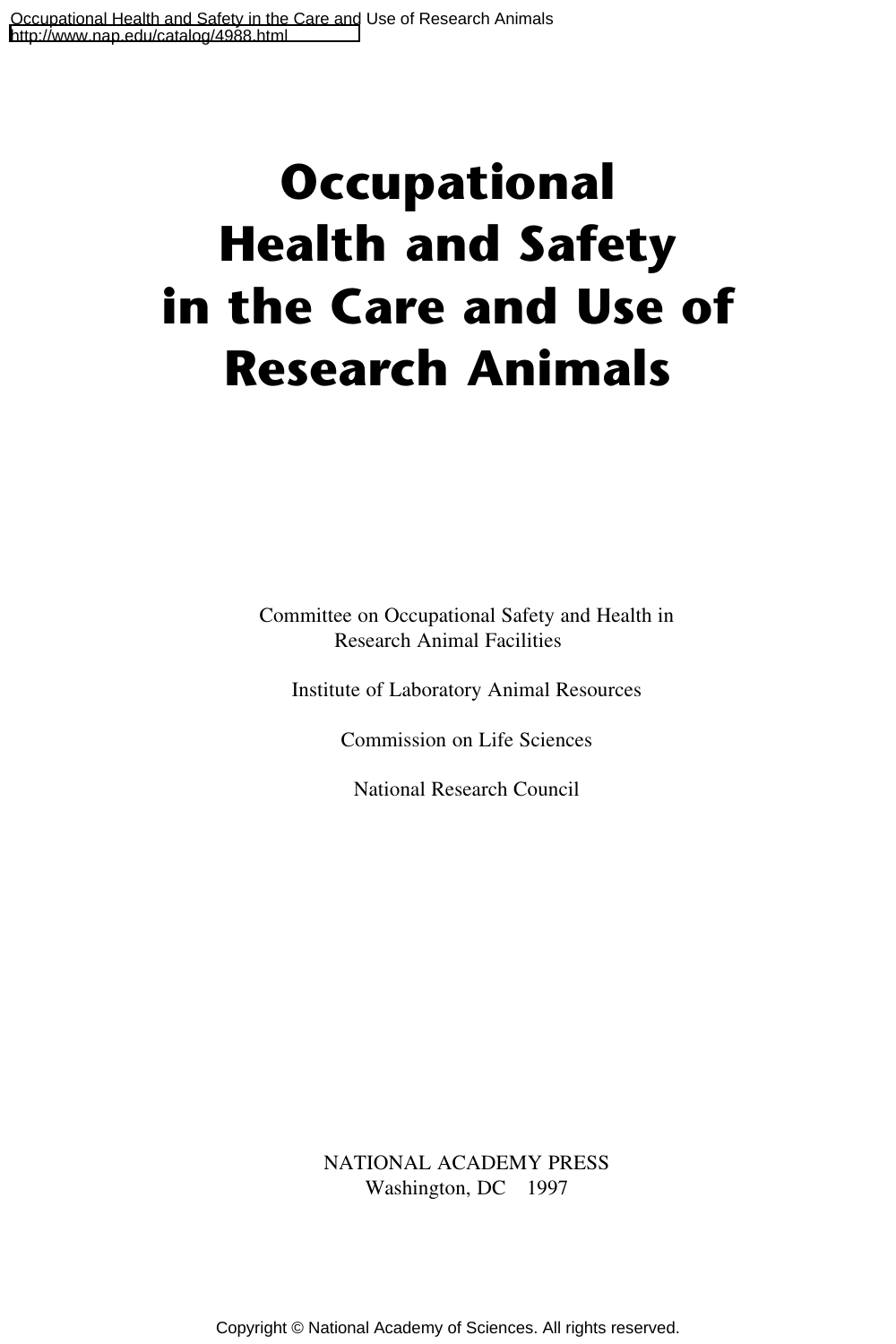#### **NATIONAL ACADEMY PRESS • 2101 Constitution Avenue, NW • Washington, DC 20418**

NOTICE: The project that is the subject of this report was approved by the Governing Board of the National Research Council, whose members are drawn from the councils of the National Academy of Sciences, National Academy of Engineering, and Institute of Medicine. The members of the committee responsible for the report were chosen for their special competences and with regard for appropriate balance.

This report has been reviewed by a group other than the authors according to procedures approved by a Report Review Committee consisting of members of the National Academy of Sciences, National Academy of Engineering, and Institute of Medicine.

This study was supported under contract number NO1-RR-2-2118 by the National Center for Research Resources (NCRR), National Institutes of Health, Department of Health and Human Services (DHHS), which served as the lead agency for DHHS funding received from the Centers for Disease Control and Prevention, National Cancer Institute, National Institute on Aging, National Institute of Arthritis and Musculoskeletal and Skin Diseases, National Institute of Diabetes and Digestive and Kidney Diseases, National Institute of Environmental Health Sciences, National Institute of General Medical Sciences, National Institute of Neurological Disorders and Stroke, and the Office for Protection from Research Risks. NCRR also served as the lead agency for receipt of funding from the Agricultural Research Service, U.S. Department of Agriculture, and the Veterans Administration. Financial support was also provided by Research Resources, Merck Research Labs.

Core support is provided to the Institute of Laboratory Animal Resources by the Comparative Medicine Program, National Center for Research Resources, National Institutes of Health, through grant number 5P40RR0137; the National Science Foundation through grant number BIR-9024967; the U.S. Army Medical Research and Development Command, which serves as the lead agency for combined U.S. Department of Defense funding also received from the Human Systems Division of the U.S. Air Force Systems Command, Armed Forces Radiobiology Research Institute, Uniformed Services University of the Health Sciences, and U.S. Naval Medical Research and Development Command, through grant number DAMD17-93-J-3016; the American Cancer Society through grant number RC-1-34; and the American College of Laboratory Animal Medicine.

Any opinions, findings, and conclusions or recommendations expressed in this publication do not necessarily reflect the views of DHHS or other sponsors, nor does the mention of trade names, commercial products, or organizations imply endorsement by the U.S. government or other sponsors.

*Occupational Health and Safety in the Care and use of Research Animals* is available from the National Academy Press, 2101 Constitution Avenue, NW, Box 285, Washington DC 20055 1-800-624-6242; 202-334-3313 (in the Washington Metropolitan Area); http://www.nap.edu

#### **Library of Congress Cataloging-in-Publication Data**

Occupational health and safety in the care and use of research animals / Committee on

Occupational Safety and Health in Research Animal Facilities, Institute of Laboratory Animal Resources, Commission on Life Sciences, National Research Council.

p. cm. Includes bibliographical references and index. ISBN 0-309-05299-8 (pbk.)

1. Laboratory animal technicians—Health risk assessment.

2. Animal health technicians—Health risk assessment.

3. Occupational diseases—Prevention. I. Institute of Laboratory Animal Resources (U.S.). Committee on Occupational Safety and Health in Research Animal Facilities. RC965.A6O23 1997

363.11'9619—dc21 97-4794

Copyright 1997 by the National Academy of Sciences. All right reserved. Printed in the United States of America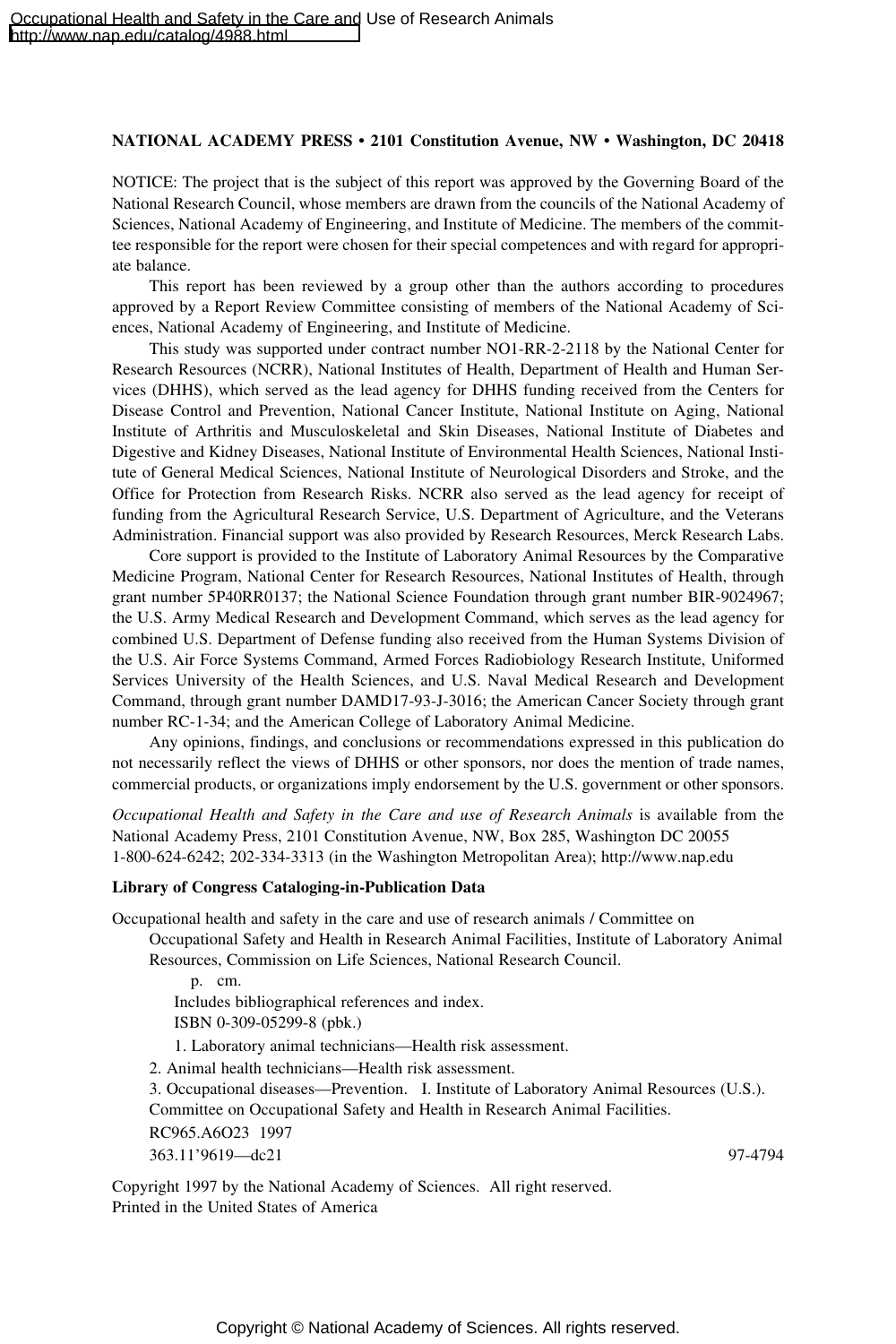#### **COMMITTEE ON OCCUPATIONAL SAFETY AND HEALTH IN RESEARCH ANIMAL FACILITIES**

- **W. Emmett Barkley** (*Chair*), Laboratory Safety, Howard Hughes Medical Institute, Chevy Chase, Maryland
- **Rebecca Bascom**, University of Maryland School of Medicine, Baltimore, Maryland
- **Robert K. Bush**, Allergy Section, University of Wisconsin, and William S. Middleton VA Hospital, Madison, Wisconsin
- **Diane O. Fleming**, The Johns Hopkins University, Baltimore, Maryland
- **Peter J. Gerone**, Tulane Regional Primate Research Center, Tulane University Medical Center, Covington, Louisiana
- **Janet C. Gonder**, Baxter Healthcare Corporation, Round Lake, Illinois
- **A. Wallace Hayes**, The Gillette Company, Boston, Massachusetts
- **Julia K. Hilliard**, Department of Virology and Immunology, Southwest Foundation for Biomedical Research, San Antonio, Texas
- **Christian E. Newcomer**, Division of Laboratory Animal Medicine, School of Medicine, The University of North Carolina, Chapel Hill, North Carolina
- **James H. Stewart**, Harvard University and Data Chem Software, Westboro, Massachusetts
- **Wayne R. Thomann**, Department of Occupational and Environmental Safety, Duke University, Durham, North Carolina

#### *Staff*

**Thomas L. Wolfle**, Program Director **Ralph Dell,** Visiting Scientist **Amanda Hull**, Project Assistant (through 1995) **Cheryl Mitchell,** Project Assistant **Carol M. Rozmiarek**, Project Assistant **Norman Grossblatt**, Editor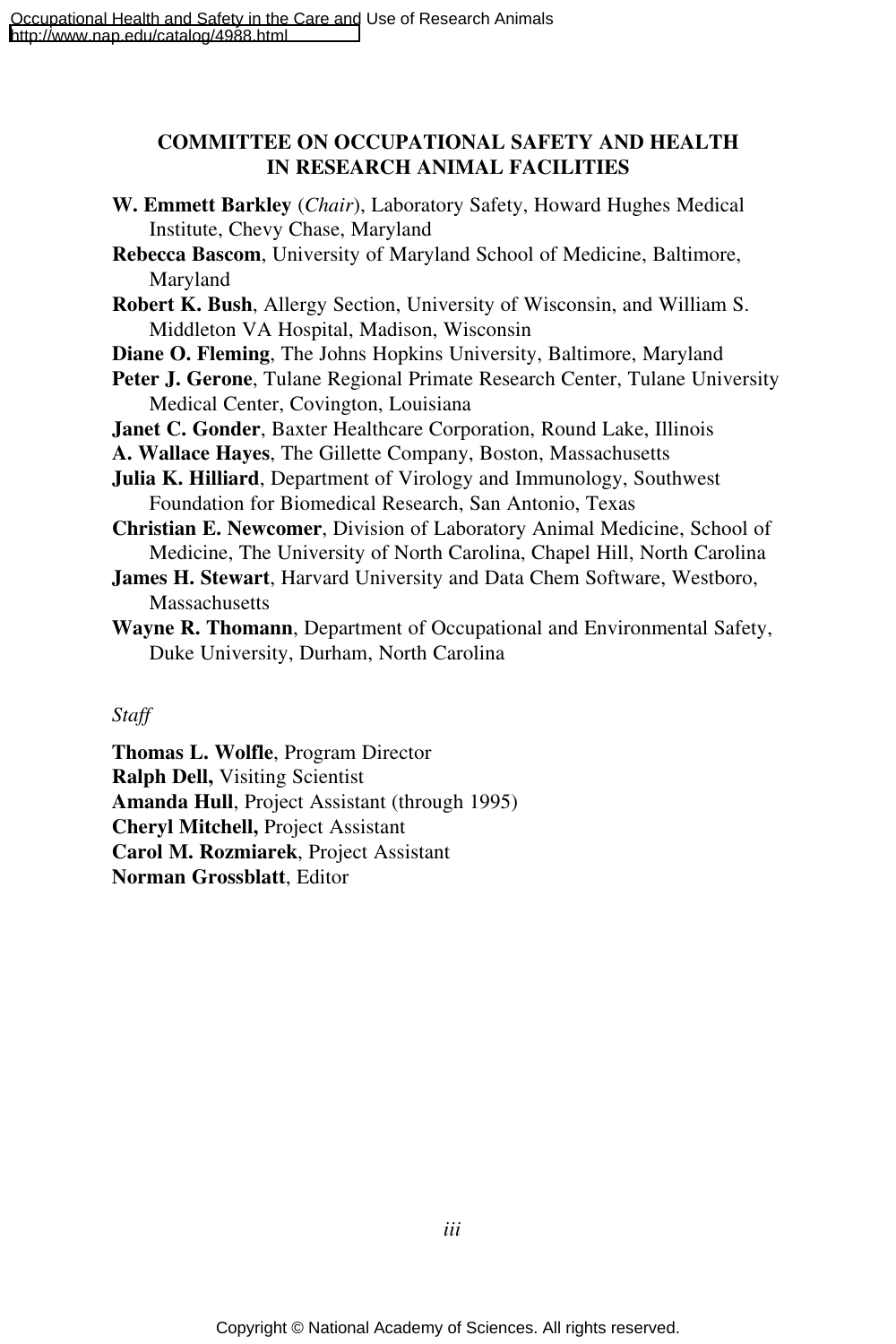#### **INSTITUTE OF LABORATORY ANIMAL RESOURCES COUNCIL**

- **John L. VandeBerg** (*Chair*), Southwest Foundation for Biomedical Research, San Antonio, Texas
- **Christian R. Abee**, University of South Alabama, Mobile, Alabama
- **Muriel T. Davisson**, The Jackson Laboratory, Bar Harbor, Maine
- **Bennett Dyke**, Southwest Foundation for Biomedical Research, San Antonio, Texas
- **Neal L. First**, University of Wisconsin, Madison, Wisconsin
- **Gerald F. Gebhart,** University of Iowa, Iowa City, Iowa
- **James W. Glosser**, Massillon, Ohio
- **John P. Hearn**, Wisconsin Regional Primate Research Center, Madison, Wisconsin
- **Margaret S. Landi**, SmithKline Beecham Pharmaceuticals, King of Prussia, Pennsylvania
- **Charles R. McCarthy**, Kennedy Institute of Ethics, Georgetown University, Washington, DC
- **Robert J. Russell**, Harlan Sprague Dawley, Indianapolis, Indiana
- **Richard C. Van Sluyters**, University of California, Berkeley, California
- **John G. Vanderbergh**, North Carolina State University, Raleigh, North Carolina
- **Peter A. Ward**, University of Michigan Medical School, Ann Arbor, Michigan

**Thomas D. Pollard**, The Salk Institute for Biological Studies, La Jolla, California (ex officio member)

#### *Staff*

- **Thomas L. Wolfle**, Program Director
- **Mara L. Glenshaw**, Research Assistant

**Cheryl Mitchell,** Project Assistant

**Carol M. Rozmiarek**, Project Assistant

The Institute of Laboratory Animal Resources (ILAR) was founded in 1952 under the auspices of the National Research Council. A component of the Commission on Life Sciences, ILAR develops guidelines and disseminates information on the scientific, technological, and ethical use of animals and related biological resources in research, testing, and education. ILAR promotes high-quality, humane care of animals and the appropriate use of animals and alternatives. ILAR functions within the mission of the National Academy of Sciences as an adviser to the federal government, the biomedical research community, and the public.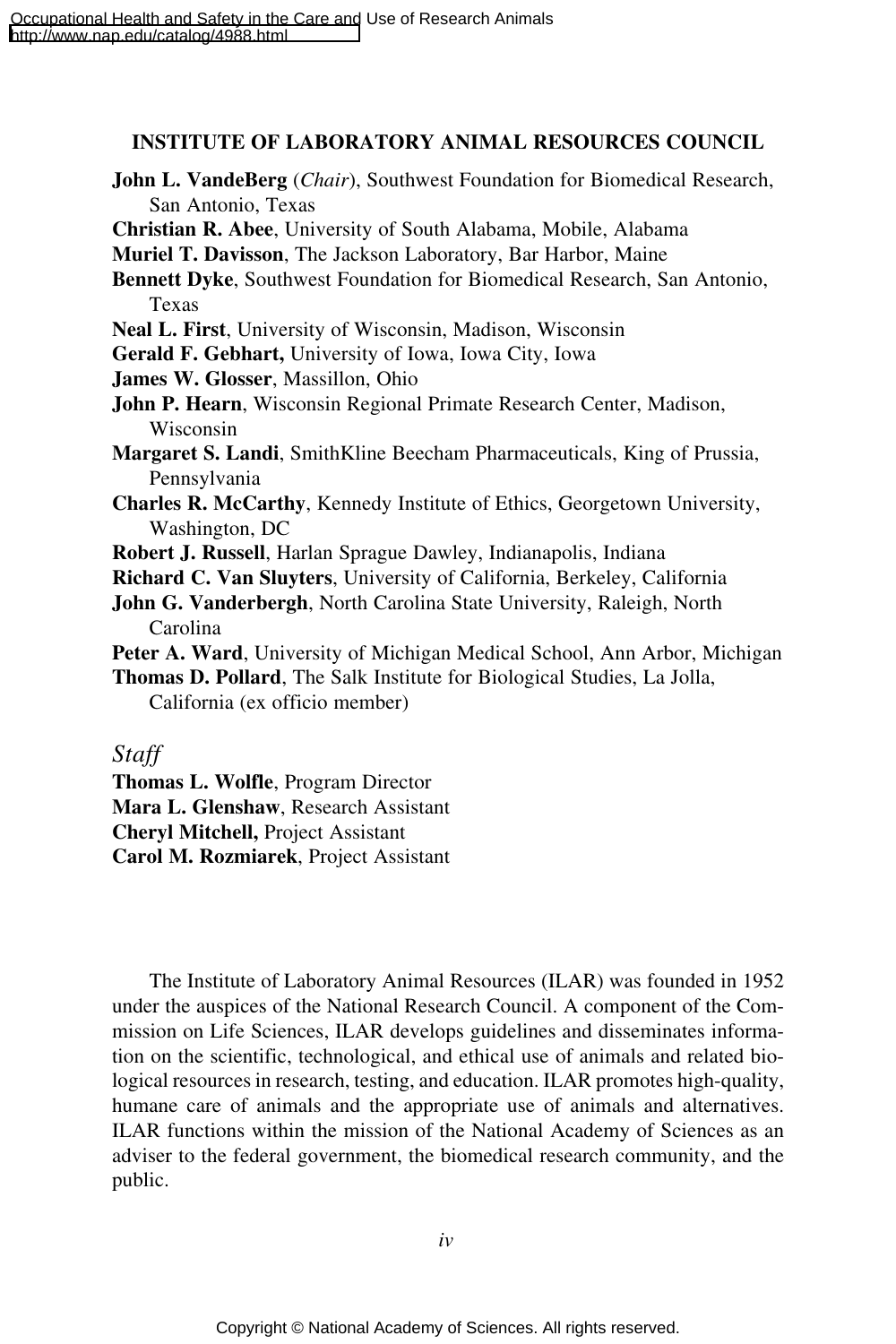#### **COMMISSION ON LIFE SCIENCES**

| <b>Thomas D. Pollard</b> ( <i>Chairman</i> ), The Salk Institute for Biological Studies, La |  |  |  |  |
|---------------------------------------------------------------------------------------------|--|--|--|--|
| Jolla, California                                                                           |  |  |  |  |

**Frederick R. Anderson**, Cadwalader, Wickersham & Taft, Washington, D.C.

**John C. Bailar III**, University of Chicago, Chicago, Illinois

**Paul Berg**, Stanford University School of Medicine, Stanford, California

**John E. Burris**, Marine Biological Laboratory, Woods Hole, Massachusetts

**Sharon L. Dunwoody** University of Wisconsin, Madison, Wisconsin

**Ursula W. Goodenough**, Washington University, St. Louis, Missouri

**Henry W. Heikkinen**, University of Northern Colorado, Greeley, Colorado

**Hans J. Kende**, Michigan State University, East Lansing, Michigan

**Susan E. Leeman**, Boston University School of Medicine, Boston, **Massachusetts** 

**Thomas E. Lovejoy**, Smithsonian Institution, Washington, D.C.

**Donald R. Mattison**, University of Pittsburgh, Pittsburgh, Pennsylvania

**Joseph E. Murray**, Wellesley Hills, Massachusetts

**Edward E. Penhoet**, Chiron Corporation, Emeryville, California

**Emil A. Pfitzer**, Research Institute for Fragrance Materials, Inc., Hackensack, New Jersey

**Malcolm C. Pike**, University of Southern California Comprehensive Cancer Center, Los Angeles, California

**Henry C. Pitot III**, McArdle Laboratory for Cancer Research, Madison, Wisconsin

**Jonathan M. Samet**, The Johns Hopkins University, Baltimore, Maryland

**Charles Stevens,** The Salk Institute for Biological Studies, La Jolla, California

**John L. VandeBerg**, Southwest Foundation for Biomedical Research, San Antonio, Texas

*Staff:* **Paul Gilman**, Executive Director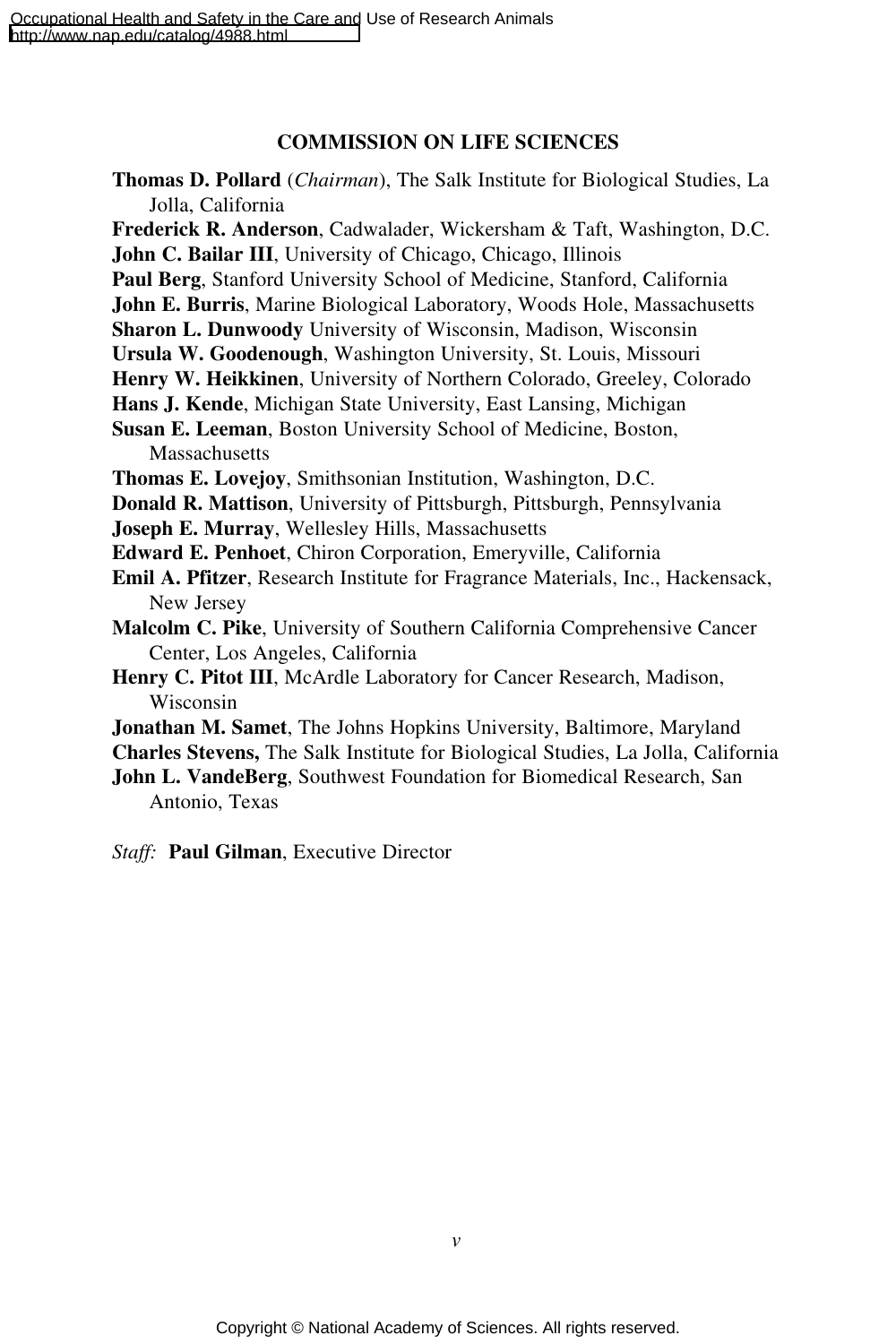The National Academy of Sciences is a private, nonprofit, self-perpetuating society of distinguished scholars engaged in scientific and engineering research, dedicated to the furtherance of science and technology and to their use for the general welfare. Upon the authority of the charter granted to it by the Congress in 1863, the Academy has a mandate that requires it to advise the federal government on scientific and technical matters. Dr. Bruce Alberts is president of the National Academy of Sciences.

The National Academy of Engineering was established in 1964, under the charter of the National Academy of Sciences, as a parallel organization of outstanding engineers. It is autonomous in its administration and in the selection of its members, sharing with the National Academy of Sciences the responsibility for advising the federal government. The National Academy of Engineering also sponsors engineering programs aimed at meeting national needs, encourages education and research, and recognizes the superior achievements of engineers. Dr. William A. Wulf is president of the National Academy of Engineering.

The Institute of Medicine was established in 1970 by the National Academy of Sciences to secure the services of eminent members of appropriate professions in the examination of policy matters pertaining to the health of the public. The Institute acts under the responsibility given to the National Academy of Sciences by its congressional charter to be an adviser to the federal government and upon its own initiative to identify issues of medical care, research, and education. Dr. Kenneth I. Shine is president of the Institute of Medicine.

The National Research Council was established by the National Academy of Sciences in 1916 to associate the broad community of science and technology with the Academy's purposes of furthering knowledge and advising the federal government. Functioning in accordance with general policies determined by the Academy, the Council has become the principal operating agency of both the National Academy of Sciences and National Academy of Engineering in the conduct of their services to the government, the public, and the scientific and engineering communities. The Council is administered jointly by both Academies and the Institute of Medicine. Dr. Bruce Alberts and Dr. William A. Wulf are chairman and vice-chairman, respectively, of the National Research Council.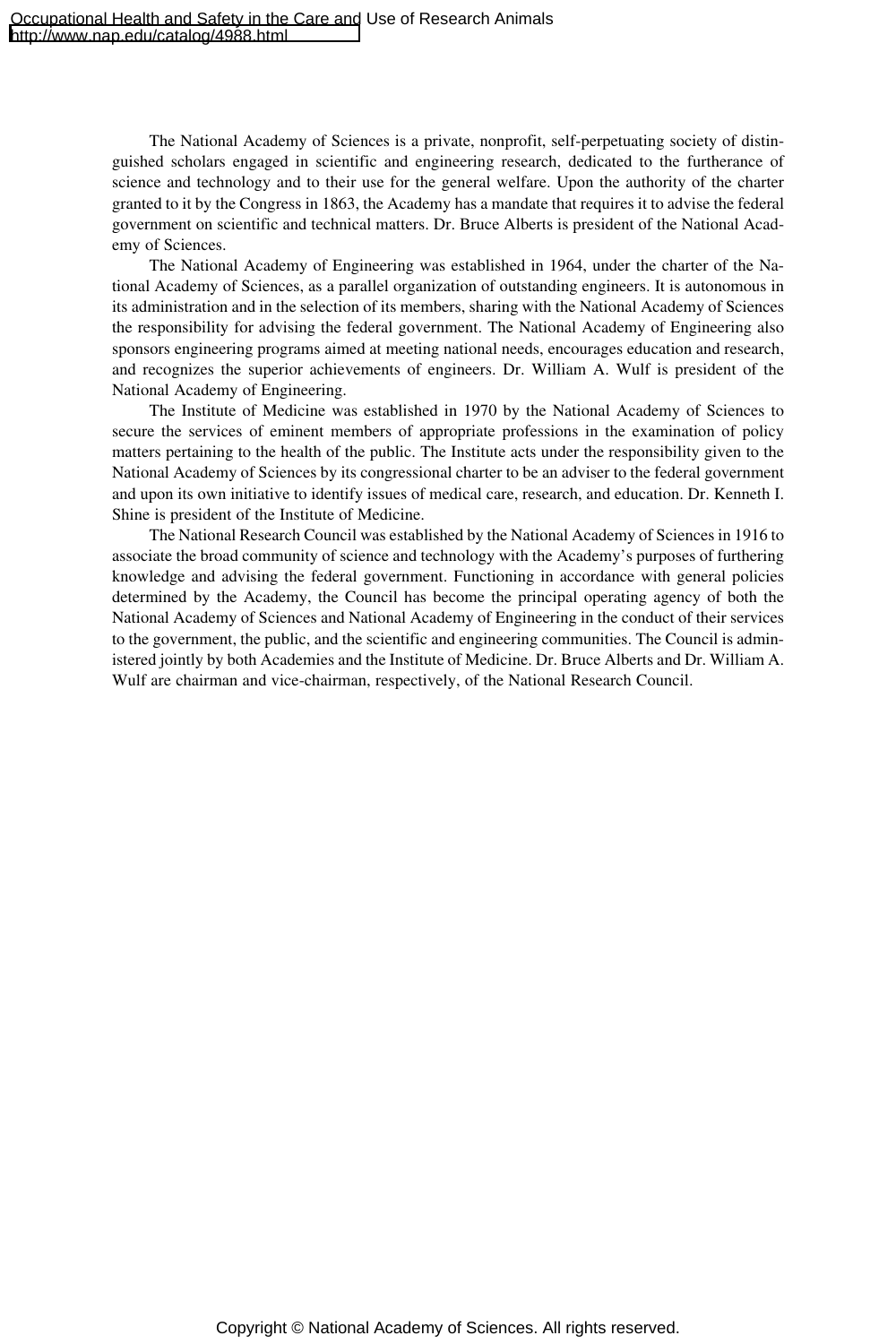## Preface

Occupational health and safety has long been a priority in the nation's research enterprise and of the National Research Council (NRC) of the National Academy of Engineering and the National Academy of Sciences. Over the last 2 decades, the NRC has provided substantive guidance in environmental health and safety to laboratory workers, managers, and government policy-makers through four major reports: *Prudent Practices for Handling Hazardous Chemicals in Laboratories* (1981), *Prudent Practices for Disposal of Chemicals from Laboratories* (1983), *Biosafety in the Laboratory: Prudent Practices for the Handling and Disposal of Infectious Materials* (1989), and *Prudent Practices in the Laboratory: Handling and Disposing of Chemicals* (1995) which consolidated and extensively revised the 1981 and 1983 reports. This tradition has now been extended to address occupational health and safety issues associated with the care and use of laboratory animals.

The Interagency Research Animal Committee (IRAC), composed of representatives of federal agencies that use or regulate the use of animals in research, asked the NRC to conduct a study and produce a report that would provide guidance for protecting the health and safety of workers who care for and use research animals. The need for such guidance was based both on the recognition of the broad array of occupational hazards in the specialized workplace of the animal research facility and on the absence of authoritative guidance that institutions could use to develop appropriate occupational health and safety programs within their animal research facilities. The IRAC and NRC considered this study particularly important because grantees of the US Public Health Service are required to address the need for an occupational health program as recommended

*vii*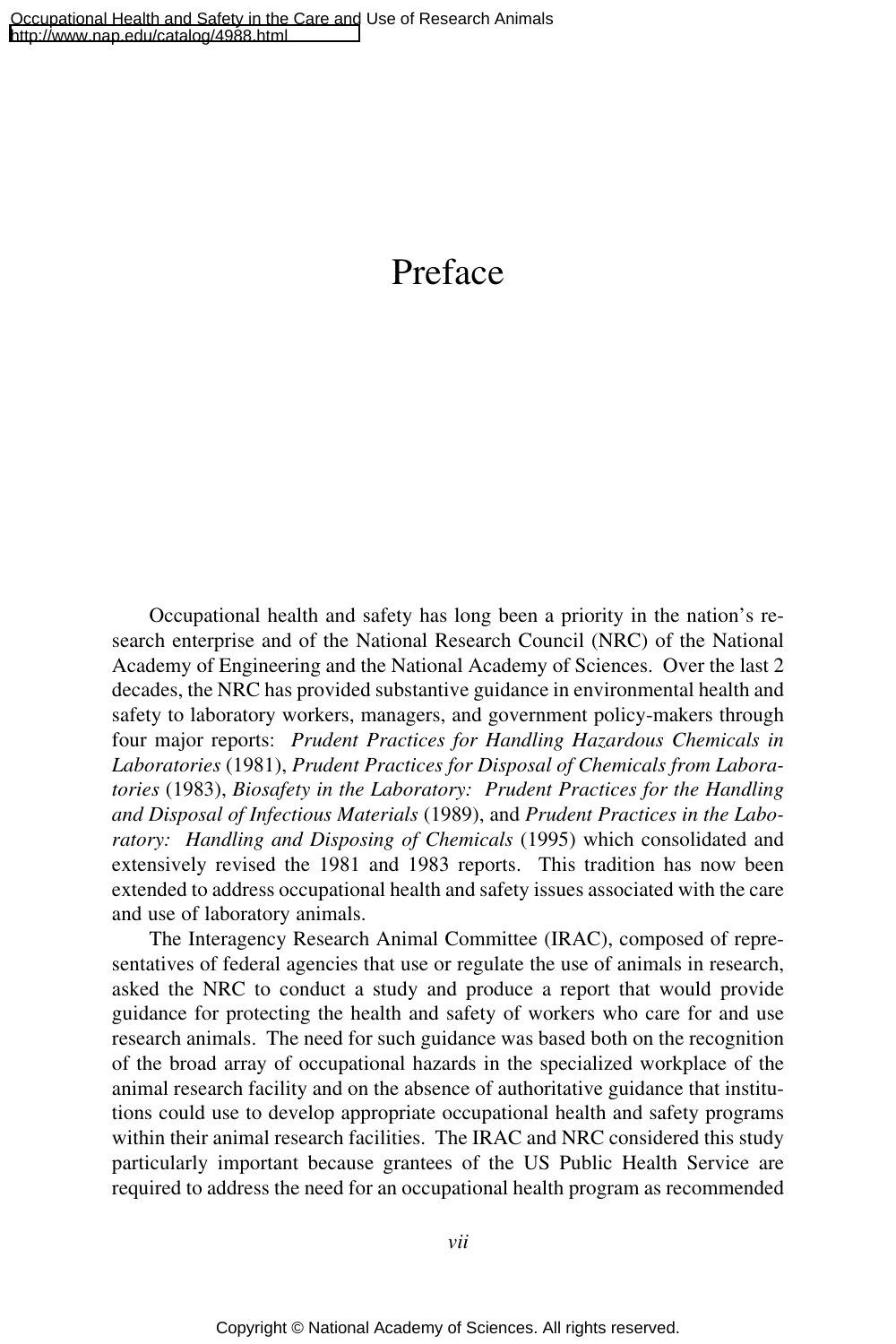in the *Guide for the Care and Use of Laboratory Animals* and particularly timely because the *Guide* was scheduled for revision. The NRC appointed the Committee on Occupational Safety and Health of Personnel in Research Animal Facilities in January 1993. The study was conducted under the auspices of the Institute of Laboratory Animal Resources (ILAR) of the Commission on Life Sciences.

The committee was charged to provide guidelines for the development of occupational health and safety programs that would be suitable for all institutions that use research animals. Specific recommendations were requested of the committee on several relevant issues, including the need for periodic physical examinations, the value of serum banking, and who should be included in the animal research institution's occupational health and safety program.

This report differs considerably from its predecessors. Although it affirms prudent practices developed in the previous studies, the committee's approach has been to address the way in which prudent practices can best be incorporated into the animal care and use programs of research institutions. When hazards associated with laboratory research are viewed in the context of the animal facility, different strategies might be appropriate for achieving a safe and healthful workplace. A new set of workers, who might be less informed of research hazards, could become exposed to potentially hazardous experimental agents under circumstances quite different from the laboratory. The safety knowledge and expertise of the responsible laboratory worker might not be easily transferable to this new setting. And the use of research animals introduces new occupational health concerns, such as the risks of zoonoses and allergies to animals.

In the course of preparing this report, the committee met with a large number of specialists as an important part of its data-gathering. The committee hosted workshops in Washington, DC, and Irvine, California, with occupational health professionals; participated in the Forum on Occupational Health and Safety sponsored by the American College of Laboratory Animal Medicine; and conducted seminars at meetings of the American Association for Laboratory Animal Science, Public Responsibility in Medicine and Research (PRIM&R), and the Applied Research Ethics National Association (ARENA). Many people participated in those sessions and contributed substantially to the formulation of the committee's recommendations. To each of them the committee is greatly indebted. Special recognition is in order for the important and continuing assistance provided by Ralph Dell, Columbia University; Alan Ducatman, West Virginia University School of Medicine; Tom Ferguson, University of California, Davis; Suzi Goldmacher, University of California, San Francisco; George Jackson, Duke University; Thomas McBride, US Department of Energy; Albert E. New, Association for Assessment and Accreditation of Laboratory Animal Care, International; Jonathan Richmond and Margaret Tipple, Centers for Disease Control and Prevention; James Schmitt, National Institutes of Health; and Ellison Wittles, Baylor University College of Medicine.

Many letters of interest and support were received from people who struggle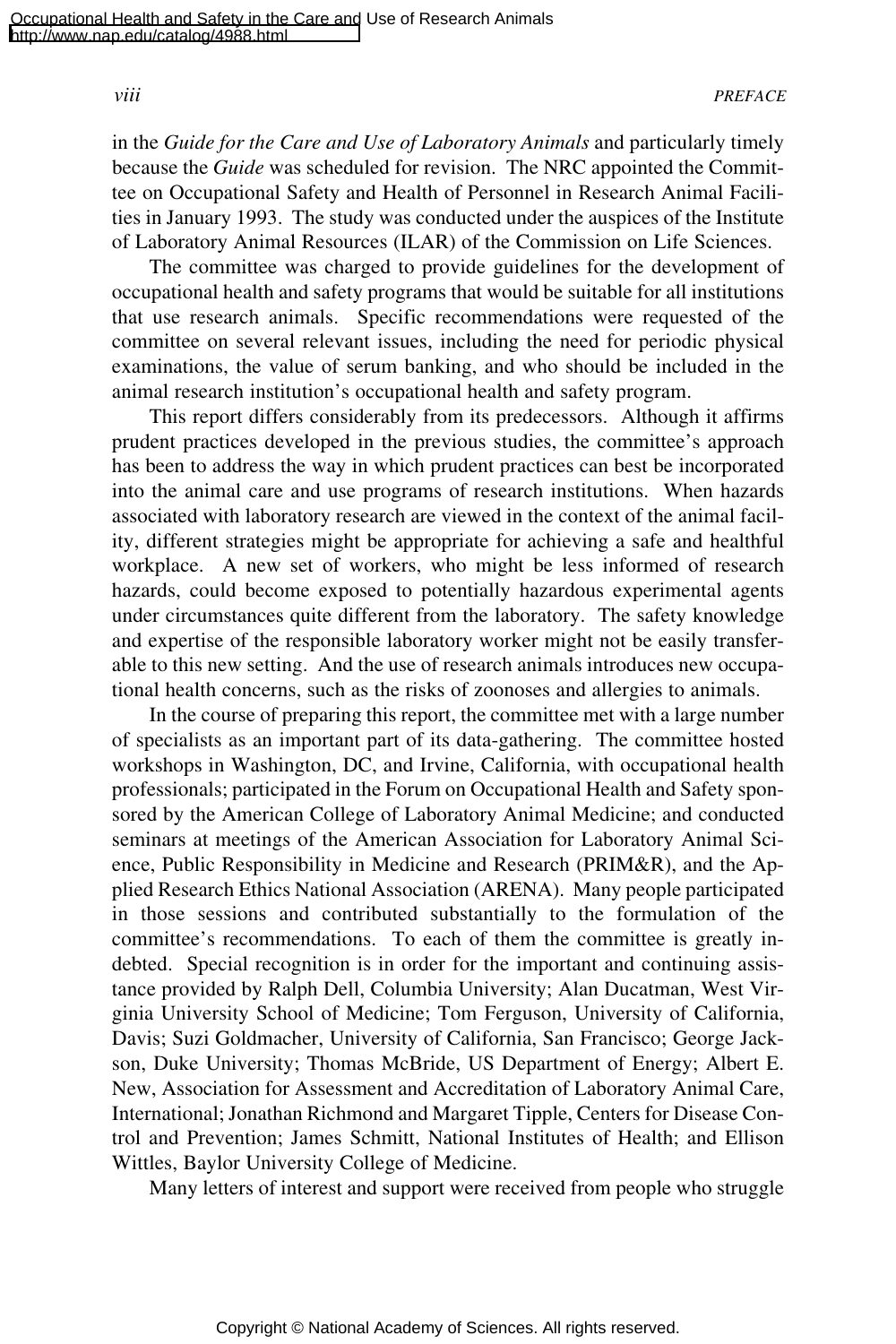#### *PREFACE ix*

with occupational health issues at their institutions. They reminded us not to forget the small institutions, not to create costly bureaucracy, to help with the meaning of "substantial animal contact" in defining those who should be included in institutional occupational health and safety programs, and to help in determining needs for serum banking and other important parts of their occupational health programs. Their letters constituted a tremendous incentive to the committee and a constant reminder of the array of problems for which the report would be consulted.

We also want to acknowledge the contributions of the many individuals who willingly agreed to review our work. Their burden was our benefit as they thoughtfully improved the quality of this report.

The committee recognizes that this report will likely be revised in the future. It has been our intent to provide basic concepts and a valid foundation from which many models of successful occupational health and safety programs will emerge. Future revisions will benefit from this acquired experience. So we encourage readers who have evidence to support improved procedures or recommendations or who detect errors of omission or commission in this report to send their suggestions to the Institute of Laboratory Animal Resources, National Research Council, National Academy of Sciences, 2101 Constitution Avenue, NW, Washington, DC 20418.

The committee extends its appreciation to the sponsors of this report; to Norman Grossblatt for editing the manuscript; to James Glosser for his encouragement and wise counsel; to Carol Rozmiarek for her skillful support at each of the committee's meetings and for coordinating the great flow of information to and from committee members; to Amanda Hull for her steadfast assistance and polite reminders of our self-inflicted deadlines; and to Thomas Wolfle for his thoughtful nurturing, extraordinary tolerance, hard work, and firm belief that our good intentions would ultimately prevail.

> Emmett Barkley, *Chair* Committee on Occupational Safety and Health in Research Animal Facilities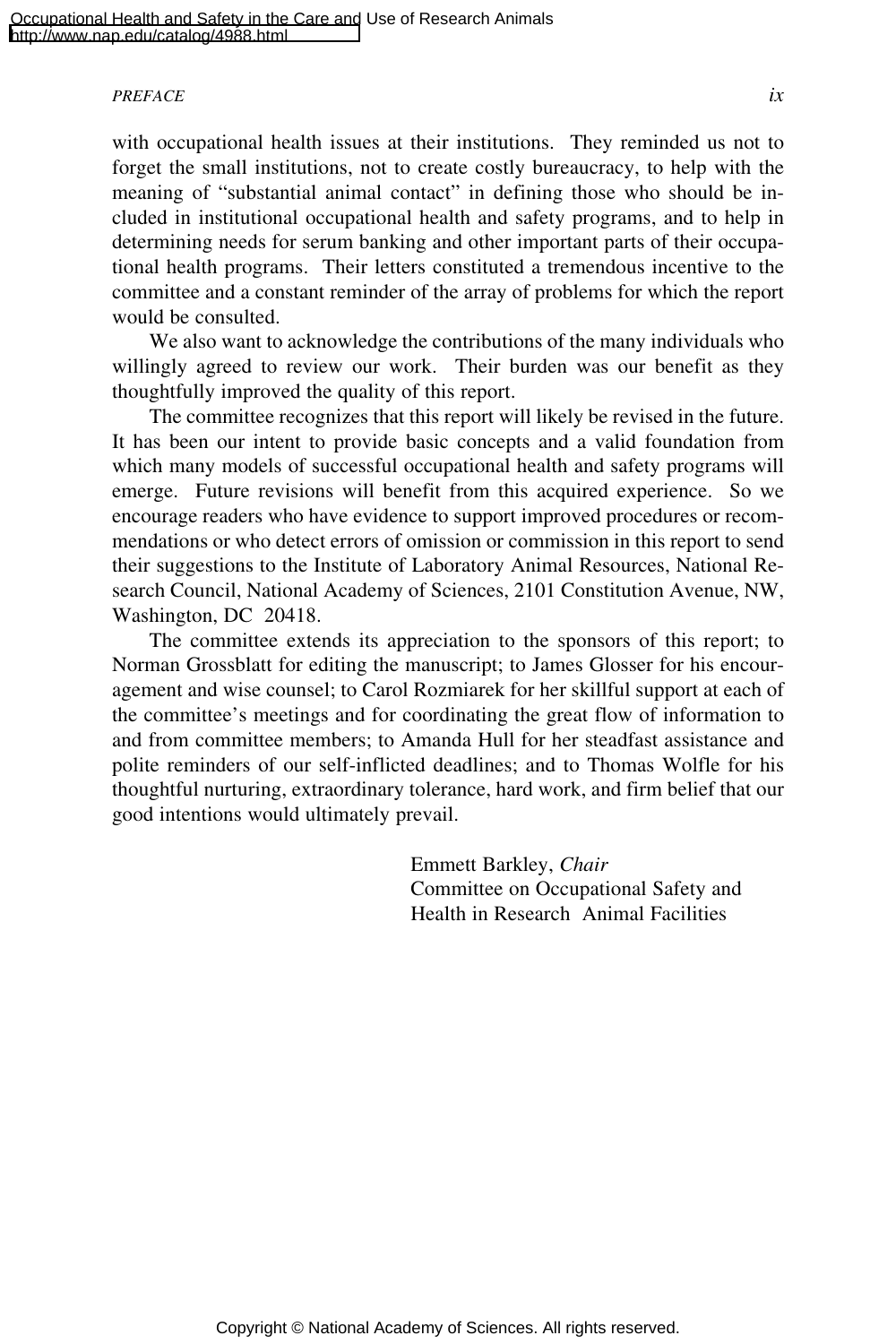Copyright © National Academy of Sciences. All rights reserved.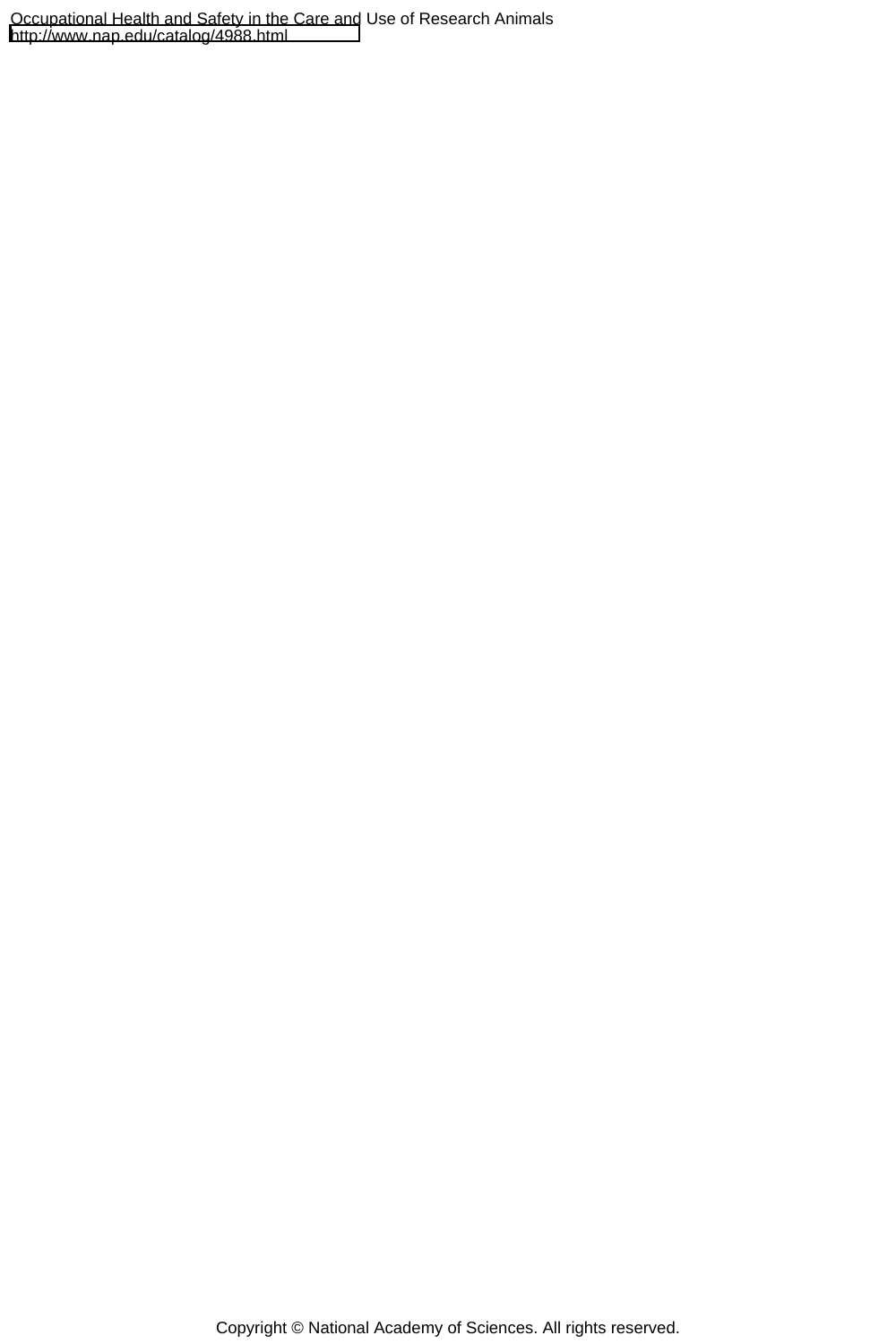# Contents

| $\mathbf{1}$ | INTRODUCTION, OVERVIEW, AND RECOMMENDATIONS<br>Introduction, 1<br>Overview, 3<br>Recommendations, 7                                                                                                                                                   | 1  |
|--------------|-------------------------------------------------------------------------------------------------------------------------------------------------------------------------------------------------------------------------------------------------------|----|
| 2            | PROGRAM DESIGN AND MANAGEMENT<br>Program Goal, 11<br>Diversity, 11<br>Basic Concepts, 13<br>Accountability and Responsibility, 15<br>Institutional Activities and Their Interactions, 18<br>Management Style and Structure, 23<br>Getting Started, 23 | 11 |
| 3            | PHYSICAL, CHEMICAL, AND PROTOCOL-RELATED HAZARDS 32<br>Physical Hazards, 32<br>Hazards Associated with Experimental Protocols, 43                                                                                                                     |    |
| 4            | <b>ALLERGENS</b><br>Mechanisms of Allergic Reactions, 53<br>Specific Animals That Can Provoke Allergic Reactions, 54<br>Preventive Measures and Interventions, 60<br>Evaluation of the Allergic Worker, 63<br>Anaphylaxis, 64                         | 51 |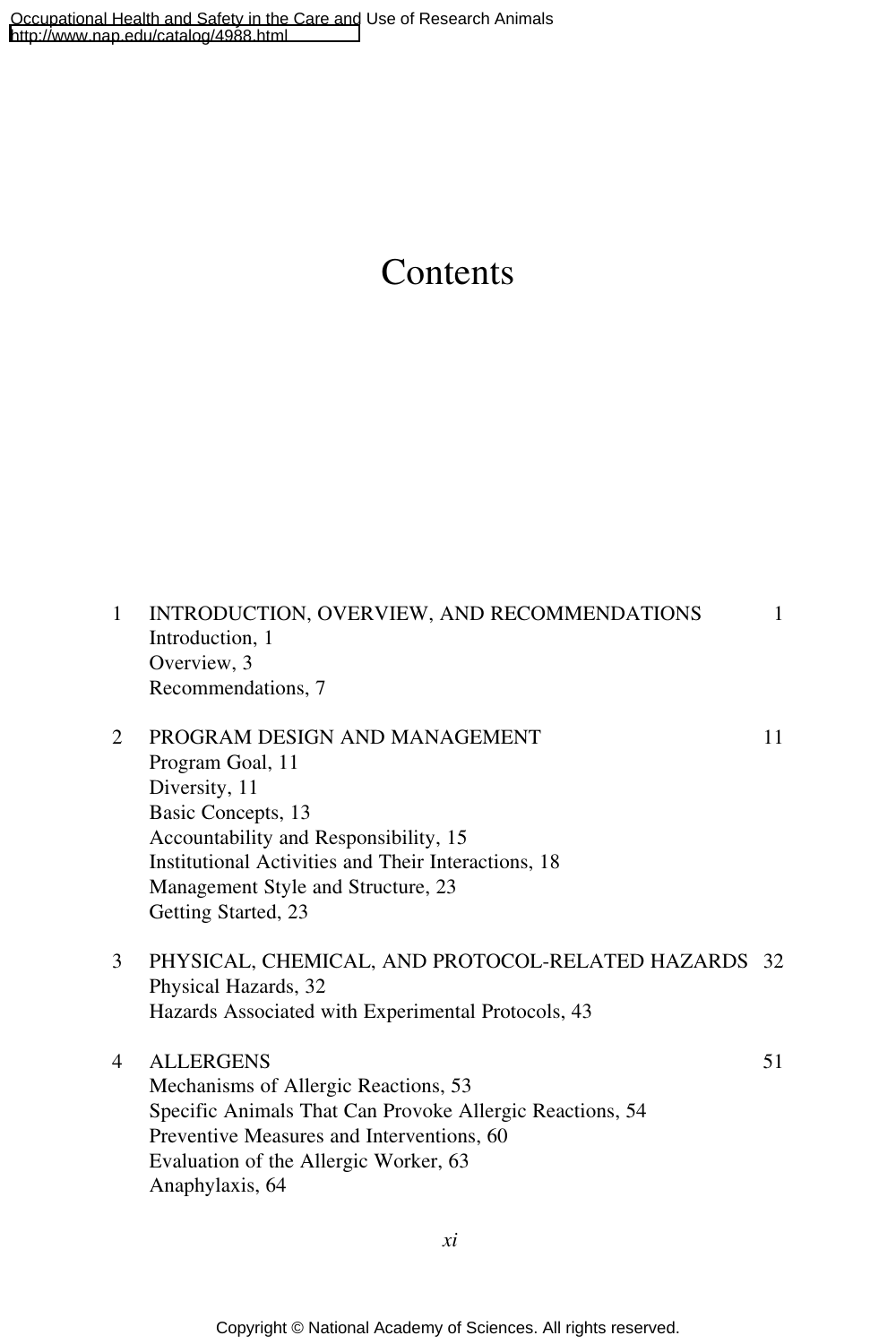| xii                                                                                                                                                                                                                                                                                                                                         | <b>CONTENTS</b>                                                     |
|---------------------------------------------------------------------------------------------------------------------------------------------------------------------------------------------------------------------------------------------------------------------------------------------------------------------------------------------|---------------------------------------------------------------------|
| 5<br><b>ZOONOSES</b><br>Viral Diseases, 66<br>Rickettsial Diseases, 81<br>Bacterial Diseases, 85<br>Protozoal Diseases, 95<br>Fungal Diseases, 99<br>Helminth Infections, 101<br>Arthropod Infestations, 101                                                                                                                                | 65                                                                  |
| PRINCIPAL ELEMENTS OF AN OCCUPATIONAL<br>6<br><b>HEALTH AND SAFETY PROGRAM</b><br>Administrative Procedures, 107<br>Facility Design and Operation, 107<br>Exposure Control Methods, 108<br>Education and Training, 114<br>Equipment Performance, 116<br>Information Management, 118<br>Emergency Procedures, 120<br>Program Evaluation, 121 | 106                                                                 |
| OCCUPATIONAL HEALTH-CARE SERVICES<br>7<br>Federal Requirements and Guidelines for<br>Occupational Health-Care Services, 124<br>Assessment of Health Risks, 125<br>Activities of an Occupational Health-Care Service, 129<br>Program Evaluation, 133                                                                                         | 123<br>Responsibilities of an Occupational Health-Care Service, 125 |
| <b>REFERENCES</b>                                                                                                                                                                                                                                                                                                                           | 135                                                                 |
| <b>INDEX</b>                                                                                                                                                                                                                                                                                                                                | 147                                                                 |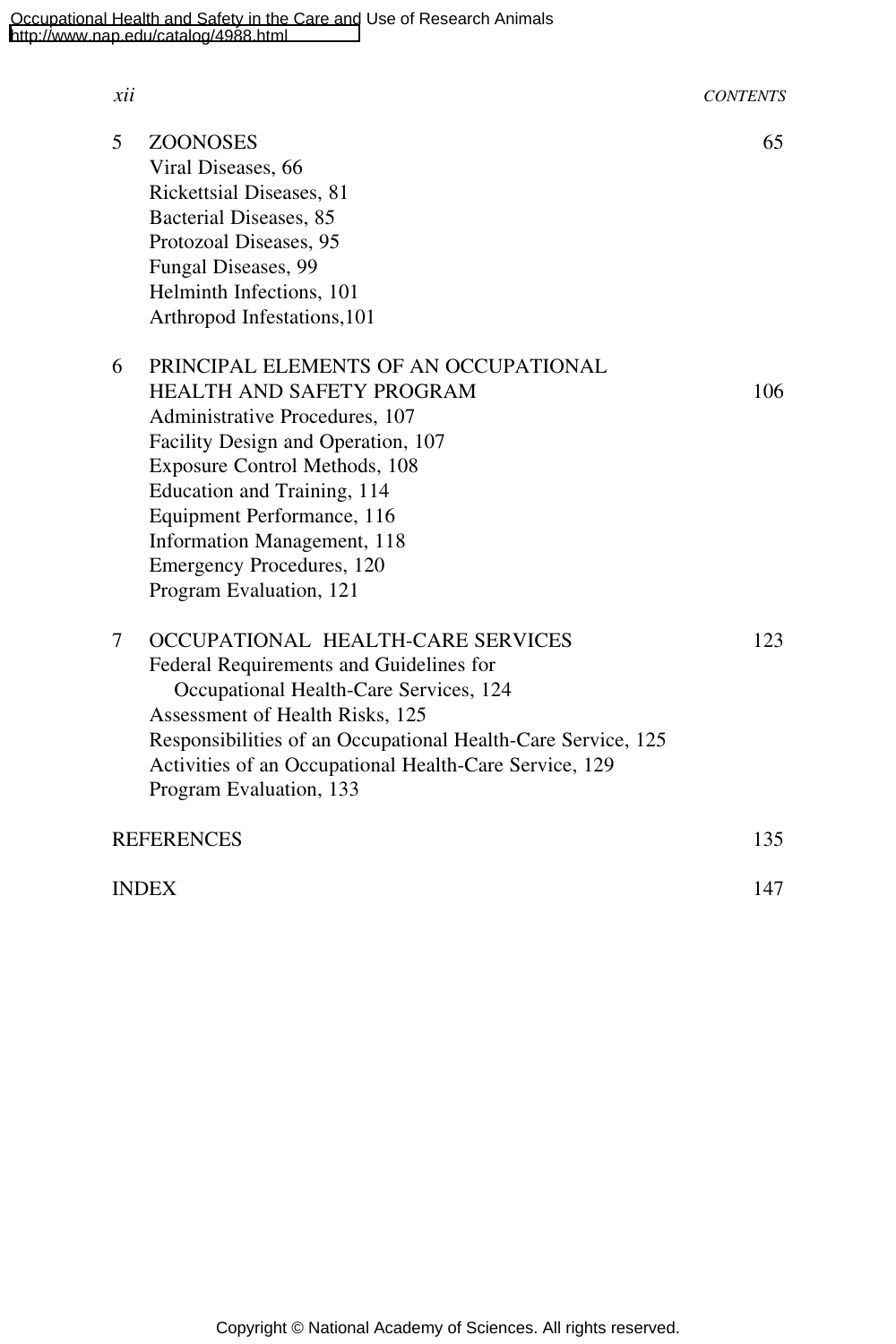### 1

# Introduction, Overview, and Recommendations

#### **INTRODUCTION**

Much has been written about the obligation of institutions that care for and use research animals to be protective of the health and well-being of the animals. Thoughtful consideration of that institutional obligation has resulted in substantial improvements over the last 3 decades in animal-husbandry practices, facility design criteria, caging specifications, and institutional policies that govern the use of animals in research. But it has yielded little authoritative guidance for addressing a related institutional obligation—the protection of the health and safety of employees who care for and use research animals. Fortunately, progress in enhancing the quality of animal-care programs has had a beneficial effect in minimizing occupational-health risks of institutional employees.

This book by the Committee on Occupational Safety and Health in Research-Animal Facilities, in the Institute of Laboratory Animal Resources of the National Research Council's Commission on Life Sciences, is about the occupational health and safety of institutional employees, visitors, and students who in the course of their work with research animals might be exposed to hazards that could adversely affect their health and safety. Our task is to promote occupational health and safety by recognizing and considering hazards and health risks associated with the care and use of research animals. The book is written to be of assistance to institutions that are in the process of developing or re-evaluating occupational health and safety programs for employees engaged in animal care and use. The general concepts set forth apply to many categories of institutions: academic, industrial, and government research institutions; biomedical and agri-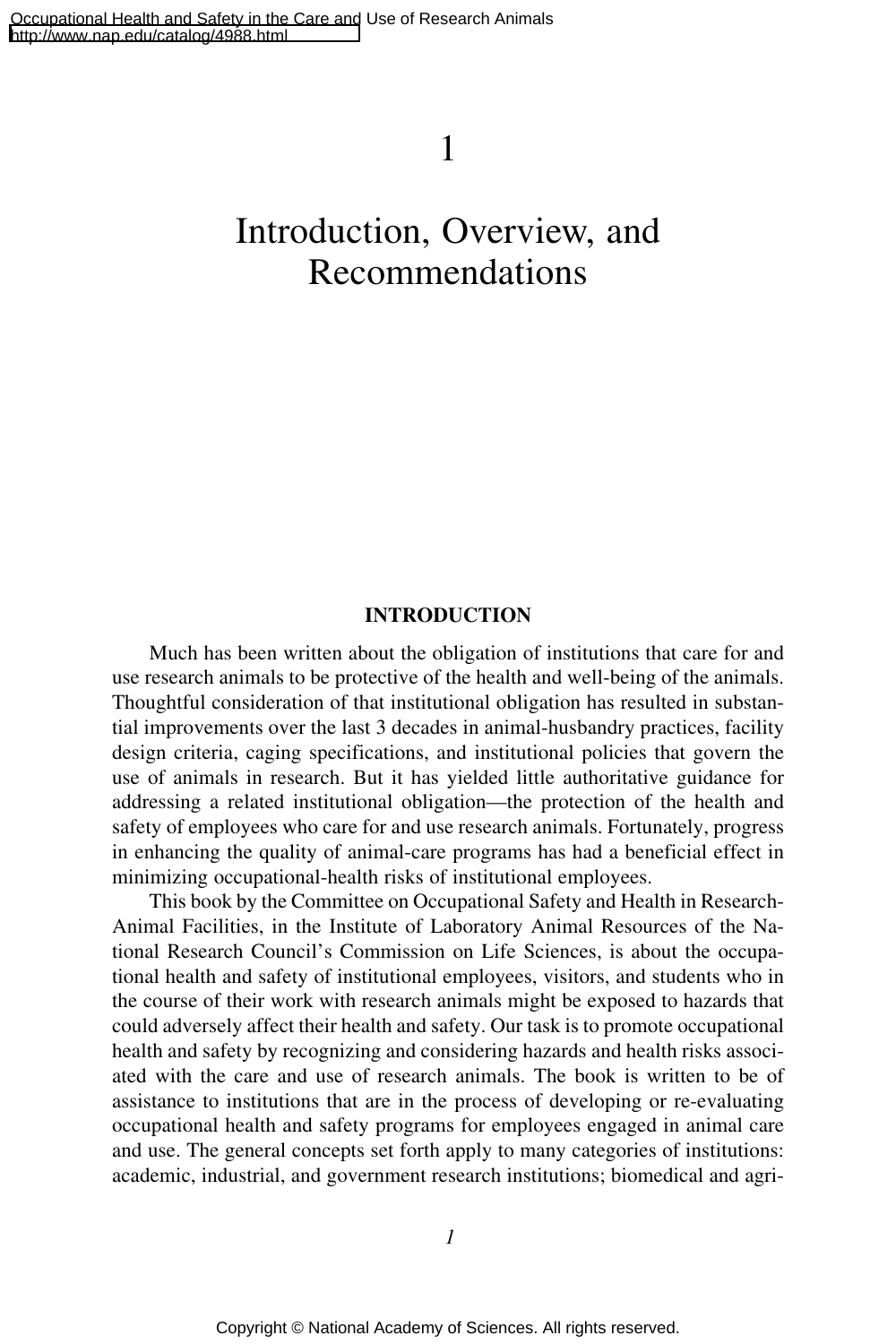cultural research institutions; and medical and veterinary educational institutions. The book should also be useful to persons responsible for overseeing the health and safety of employees in related occupations, such as those in general veterinary practices, zoologic institutions, animal shelters, and kennels; employees in these categories face many of the same risks that are associated with the care and use of research animals.

Most research institutions have established environmental health and safety offices to foster institutional compliance with regulations promulgated by the Occupational Safety and Health Administration (OSHA) and the Environmental Protection Agency. Program emphasis has been placed on general awareness of hazardous chemicals, chemical safety in laboratories, control of bloodborne pathogens, and management of hazardous wastes. Collectively, this has been an overwhelming responsibility, with few resources available to develop the new program initiatives that are required to emphasize occupational health in animal care and use programs.

At the same time, the perceived need to provide occupational-health services, such as preassignment physical examinations and medical surveillance, to employees engaged in animal care and use has been driven by institutions' interpretations of broad regulatory requirements or contractual obligations imposed by funding agencies. Confusion as to what is needed and what is required has slowed the development of relevant program activities. Some institutions have undertaken expensive efforts to provide a broad array of occupational-health services, many of which have little benefit for the employee. Others have created health and safety programs that have no occupational-health component.

Artificial barriers to intra-institutional communication have often stifled the initiative of the persons in the institution who must become involved if worthy programs to promote occupational health and safety are to be developed. For example, the rigidity of jurisdictional boundaries has caused some managers of vivariums to avoid providing safety oversight and guidance to employees in other departments who conduct research in the vivariums. The institutional animal care and use committee (IACUC) is often the only forum for interaction, but its responsibilities are related only indirectly to occupational health and safety. Continuing collaboration among scientists, safety experts, health-care professionals, veterinarians, and administrators to promote health and safety has been difficult to initiate and difficult to sustain. Other barriers to effective program development involve several commonly unresolved questions: Who is responsible? Who will provide the necessary resources? Who has the authority to act?

We recognize that institutional management, particularly the direction and guidance provided by the senior official of an institution, is the key element required for developing and sustaining any useful occupational health and safety program. A truly successful program, however, will ultimately depend on the participation of all employees whose work might affect occupational health and safety—their own, their colleagues', their subordinates', or their co-workers'.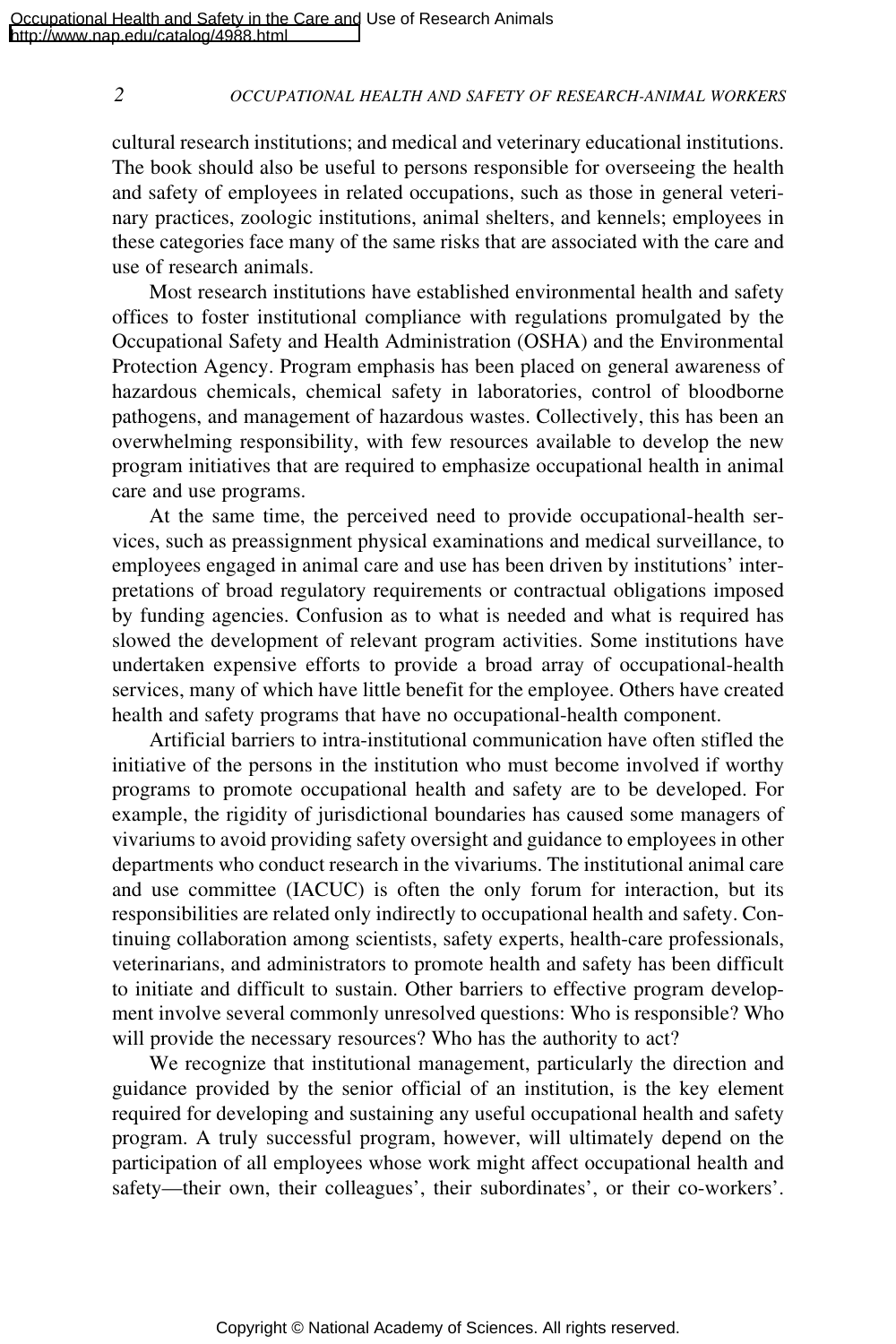#### *INTRODUCTION, OVERVIEW, AND RECOMMENDATIONS 3*

Thus, protecting the health and safety of employees engaged in the care and use of research animals is a cooperative enterprise that requires the active participation of institutional officials, scientists who plan and carry out research involving experimental animals, persons responsible for the management of animal care and use programs, health and safety professionals, and the individual employees themselves who must share the responsibility both for their own health and safety and for the health and safety of those around them. This volume is addressed to all who are responsible for the health and safety of employees engaged in the care and use of research animals.

We have tried not to be prescriptive in writing this book, and we do not present an ideal model for an occupational health and safety program. Such an approach would destroy our very premise: that there are many valid ways to fulfill an institution's commitment to provide a healthful and safe environment for an animal care and use workforce. The best model is one that accurately reflects the risks inherent in the research activities conducted at a specific institution and allows for the careful development and use of practical and relevant methods for controlling the hazards that contribute to those risks. The guidance provided here is intended to help individual institutions to address their own circumstances comprehensively and to determine their own best courses of action. This process demands good judgment and a genuine commitment to reduce risks to an acceptable level. It also requires objectivity because a careful consideration of local circumstances might result in the elimination of activities that were once but are no longer thought to be of value.

We expect institutions to choose to address the health and safety needs of animal care and use employees within the context of their existing environmental health and safety programs. But new initiatives must be the product of interactions among employees who represent administration, research, animal care and use, and occupational health. If not all these activities are involved in the development of program initiatives, the program will lose relevance, general acceptance, and effectiveness.

This book is designed to serve as an introductory guide to hazards associated with the care and use of research animals. We have tried to be comprehensive in our treatment of hazards that are inherently associated with the use of animals, such as allergens, zoonoses, and the obvious physical hazards, e.g., biting. We have dealt only briefly with hazard-control practices that are fully treated elsewhere. Readers will be guided to other references that should be consulted for further information on safe practices appropriate to their own circumstances.

#### **OVERVIEW**

The bulk of this book is divided into six chapters: Chapter 2 deals with how an institution addresses its responsibility for involving all employees and programs to meet the occupational health and safety concerns of all persons; Chapter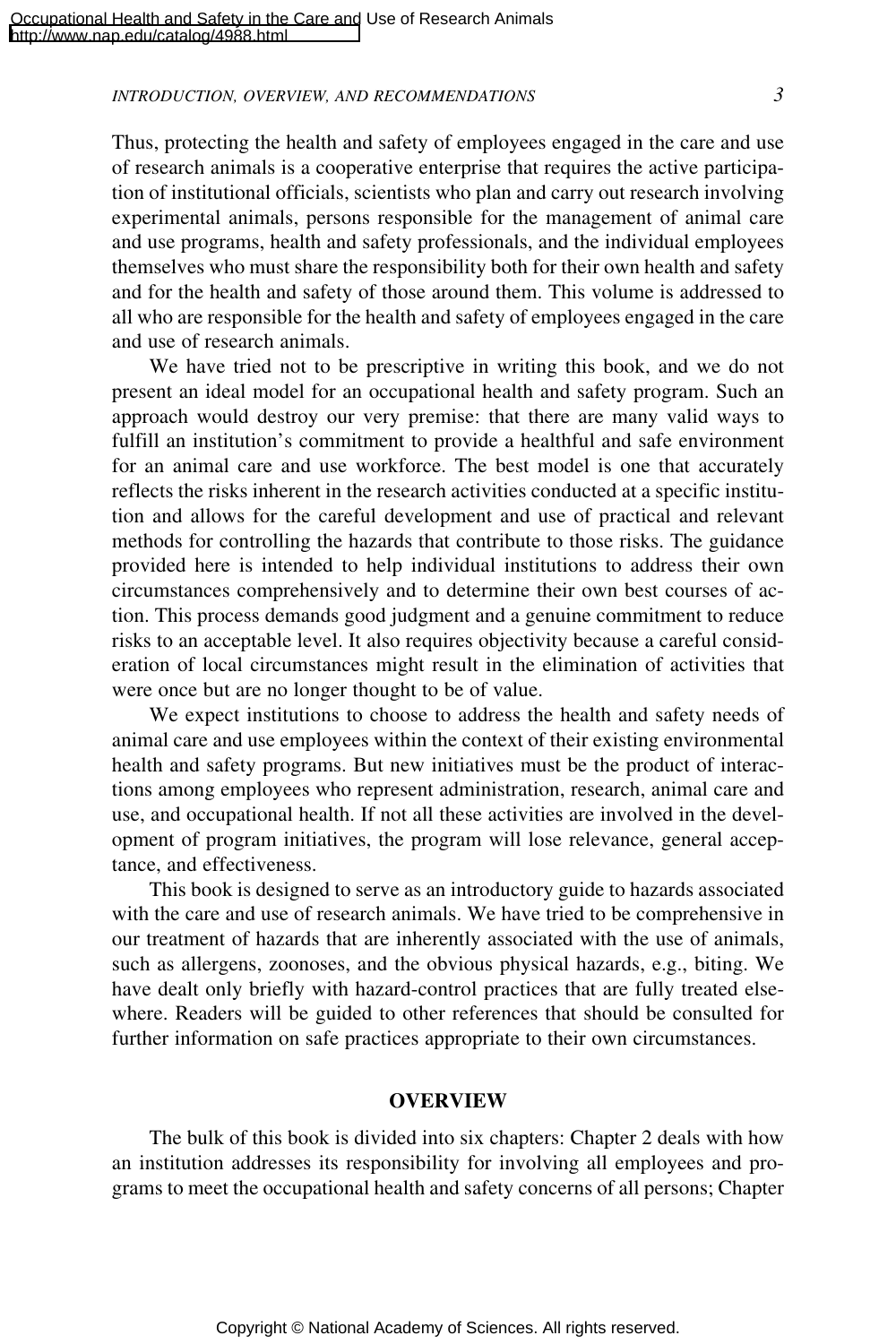3 addresses physical, chemical, and protocol-related hazards associated with animal research; Chapter 4 provides a comprehensive discussion of allergic hazards; Chapter 5 summarizes relevant information on zoonoses of common research animals; Chapter 6 provides a general discussion of the key elements that are likely to be included in effective institutional programs; and Chapter 7 introduces concepts that are important in the development of the occupational-health element of the program. A brief overview of these chapters follows.

#### **Chapter 2. Program Design and Management**

The material in this chapter lays the foundation for developing an occupational health and safety program that addresses employee risks of illness and injury associated with the care and use of research animals. Program design requires an understanding of the tasks of at-risk employees; those employees' diversity in experience, education, and language proficiency; characteristics of the work environment; and the institutional mission. The work environment and mission are of paramount importance because they determine the nature of the hazards presented by the animal research activities.

The chapter defines the basic concepts that determine the effectiveness of an occupational health and safety program, which include the following:

- Knowing the hazard.
- Avoiding and controlling exposures.
- Training and education.
- Rules and guidelines.
- Consistency.
- Recordkeeping and monitoring.
- Commitment and coordination.

The importance of accountability and responsibility is stressed. Ultimate responsibility rests with the senior official of the institution. Program managers, supervisors, and employees all have key roles on which the success of the health and safety program depends.

The chapter introduces the concept that an effectively operating program depends on interaction among distinct functional parts of an institution. Five general functions are defined, and the necessary interactions among them are described. The five are

- Animal care and use.
- Research.
- Environmental health and safety.
- Occupational health.
- Administration and management.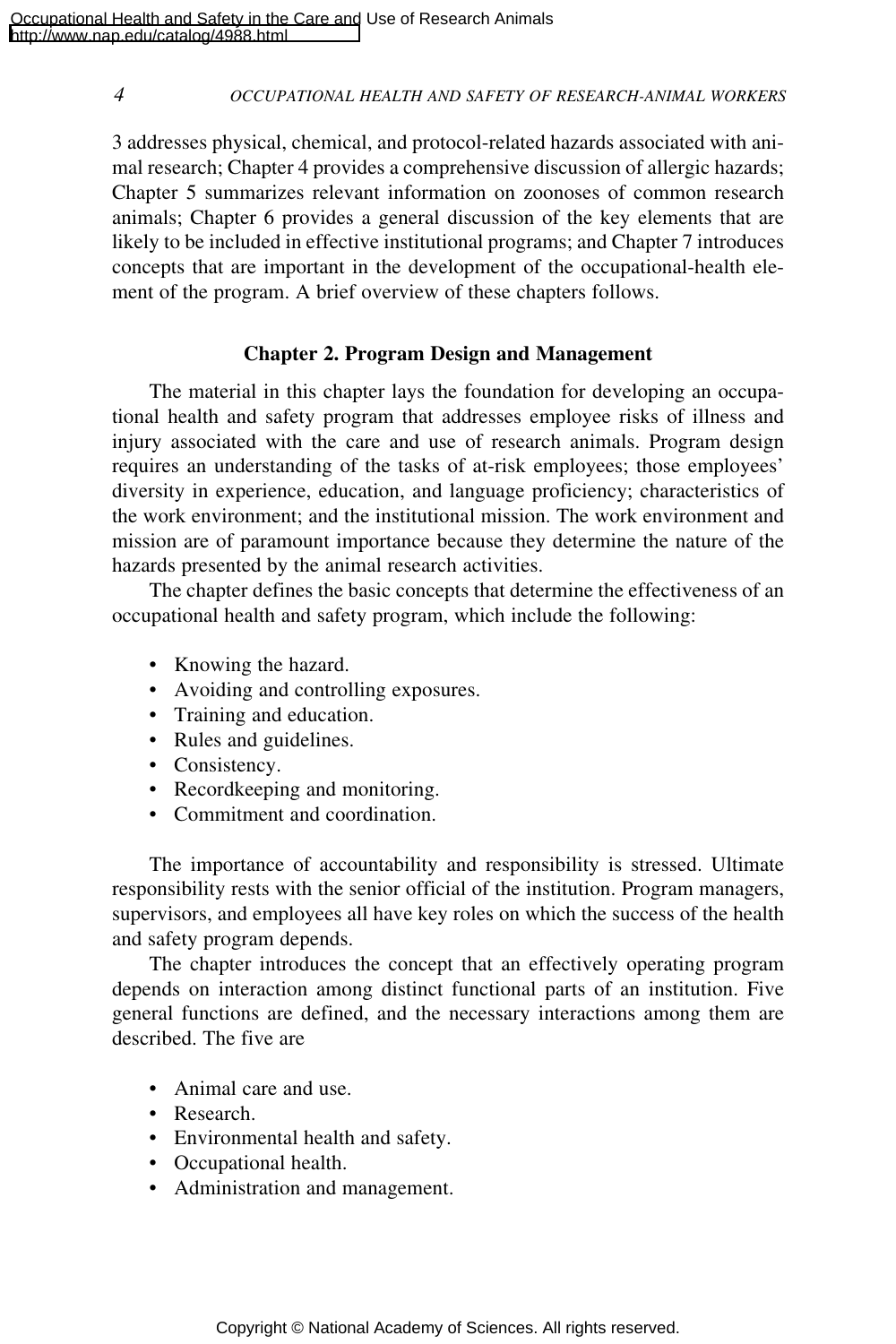#### *INTRODUCTION, OVERVIEW, AND RECOMMENDATIONS 5*

It is suggested that the IACUC can provide helpful links among the five institutional functions.

The chapter concludes with a discussion of tasks that can aid an institution in designing an effective occupational health and safety program. The importance of hazard identification to the process is emphasized. This discussion is intended to be helpful both to institutions that have well-established health and safety programs and to institutions that are just beginning to face the task of reducing hazards to an acceptable point. For the former institutions, the discussion might help to reinforce the value of current health and safety activities and stimulate improved collaboration among programs that are supposed to protect employees. The latter institutions will find the information useful in creating a relevant health and safety program, which will require gaining an understanding of their current health and safety status, identifying existing hazards, estimating current health and safety risks and financial costs associated with them, and assessing compliance with regulations.

#### **Chapter 3. Physical, Chemical, and Protocol-Related Hazards**

Development of an occupational health and safety program depends on knowing the hazards that are present in the animal care and use setting and understanding the relative importance of those hazards with respect to the risks of occupational injury and illness. This chapter provides insight into the identification of physical, chemical, and protocol-related hazards. It describes hazards that are likely to be associated with animal care and use.

The discussion on protocol-related hazards emphasizes the responsibility of investigators to identify hazards associated with their research and to select the safeguards that are necessary to protect employees involved in the care and use of their research animals. Guidelines of the National Research Council for planning experiments with hazardous chemicals are offered as a useful approach for incorporating safety considerations into the design of protocols involving the experimental exposure of animals to toxic chemicals. Recommendations of the Centers for Disease Control and Prevention and the National Institutes of Health should be followed by investigators who are planning research activities that involve experimentally or naturally infected animals; these recommendations are briefly summarized in the text.

#### **Chapter 4. Allergens**

The prevalence of allergic reactions among animal-care workers suggests that allergenic hazards are ubiquitous in the setting of animal care and use. It is estimated that some 30% of persons with pre-existing allergic conditions, such as allergic rhinitis, might eventually develop allergy to animals. This chapter describes the types and mechanisms of allergic reactions that follow specific expo-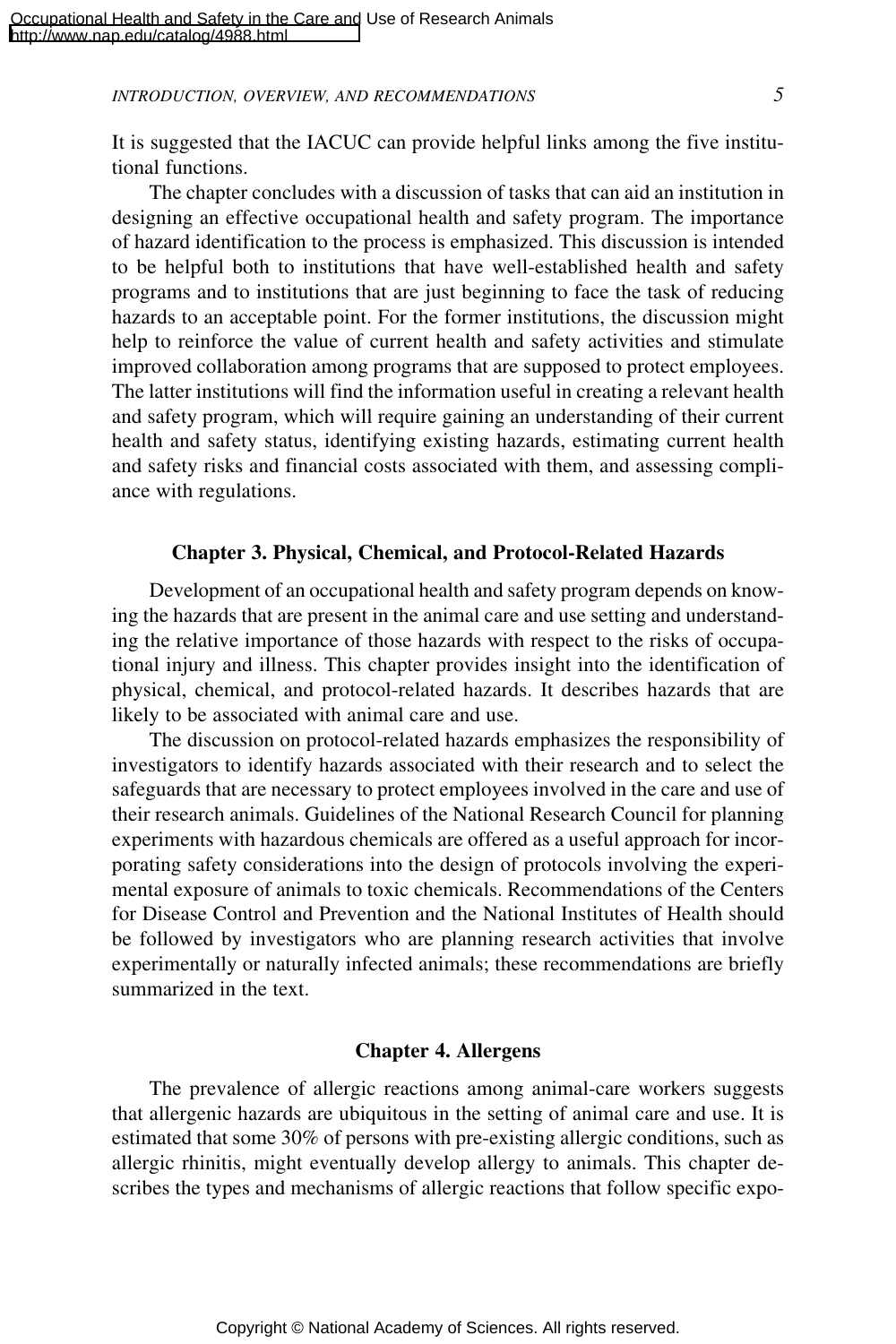sures to a variety of experimental animals. Suggestions for preventive measures and interventions are also introduced.

#### **Chapter 5. Zoonoses**

This chapter's comprehensive treatment of zoonoses will be a valuable reference for everyone interested in animal care and use. The likelihood of occupationally acquired zoonoses is much lower than it is popularly perceived to be. Knowledge of the health status of research animals and improvements in veterinary care have helped to ensure the availability of healthy research-animal populations. And exposures can be reduced even more by maintaining an awareness of zoonotic hazards and routinely carrying out appropriate hazard-control measures. The chapter presents material on zoonoses by agent category. It addresses most of the zoonotic diseases important to personnel working with laboratory animals and organizes the information according to this format:

- Reservoir and incidence.
- Mode of transmission.
- Clinical signs, susceptibility, and resistance.
- Diagnosis and prevention.

#### **Chapter 6. Principal Elements of an Occupational Health and Safety Program**

This chapter reviews the key elements of the traditional occupational health and safety program that contribute to the control of hazards and reduction of risks. Those elements constitute the scope of program activities that need to be considered in maintaining an effective occupational health and safety program. They are identified as

- Administrative procedures.
- Facility design and operation.
- Exposure control.
- Education and training.
- Occupational health.
- Equipment performance.
- Information management.
- Emergency procedures.
- Program evaluation.

The occupational-health element is treated in Chapter 7.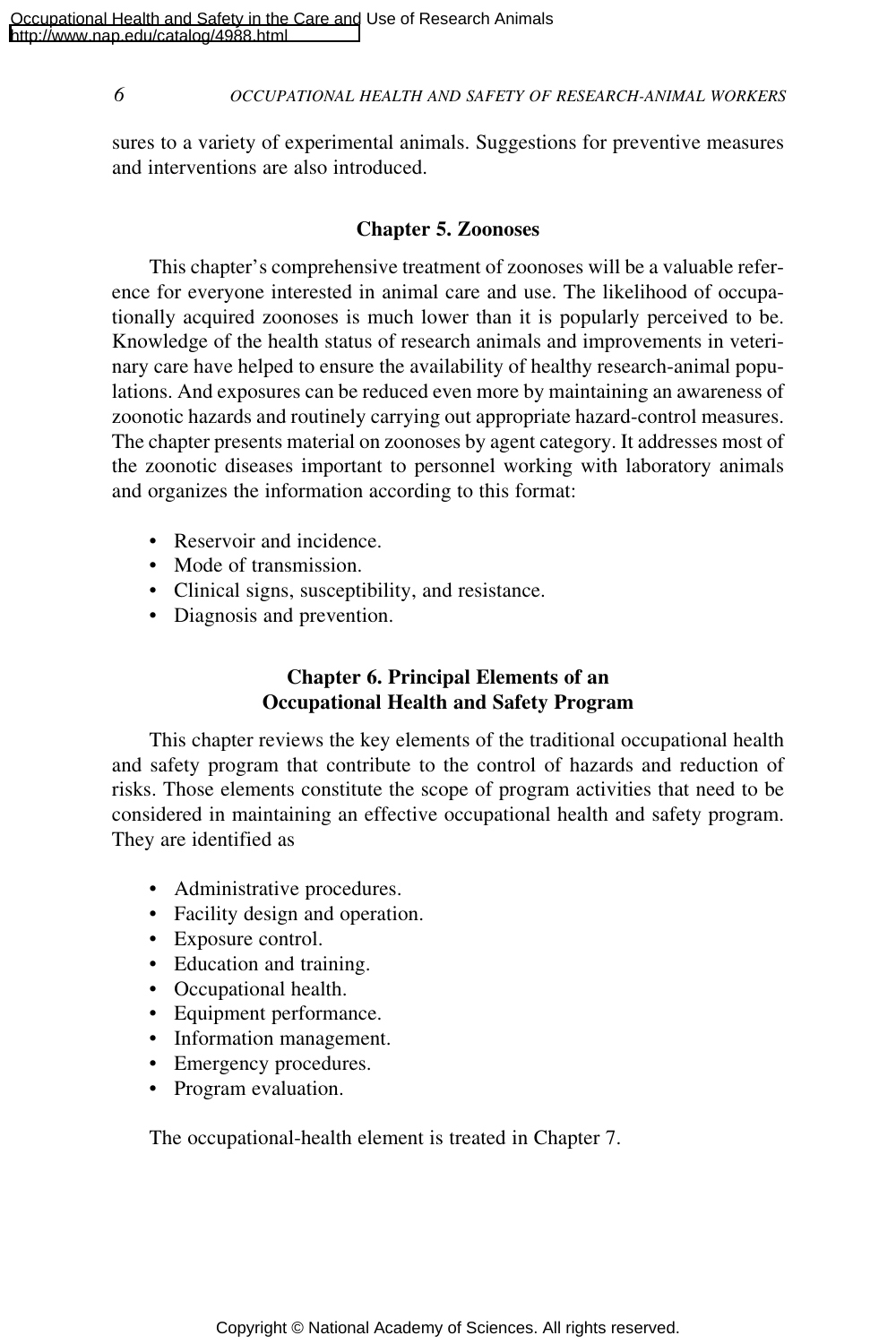*INTRODUCTION, OVERVIEW, AND RECOMMENDATIONS 7*

#### **Chapter 7. Occupational Health-Care Services**

This chapter focuses on the occupational health-care services of an occupational health and safety program. Health-care services that are appropriate for employees engaged in the care and use of research animals are reviewed. Contrary to the prevailing view in many institutions, few regulatory mandates require institutions to provide specific health-care services to employees, and such requirements that do exist are usually limited to circumstances that present substantial risk to employees. For example, OSHA's bloodborne-pathogens standard requires an institution to make hepatitis B vaccination available to all employees who handle blood, organs, or other tissues from experimental animals that are infected with hepatitis-B virus (HBV). However, the Public Health Service requirement that institutions that receive federal funds for animal research provide an occupational-health program for employees with substantial animal contact has been broadly interpreted as a mandate to provide a comprehensive array of health-care services, including physical examinations and preplacement baseline serum collection and storage. This chapter emphasizes that an adequate risk assessment must be a prerequisite in selecting appropriate health-care services for employees at risk. The following factors should be considered in performing an adequate risk assessment:

- Animal contact.
- Exposure intensity.
- Exposure frequency.
- Physical and biological hazards presented by the animal.
- Hazardous properties of the agents used in the research protocols.
- Susceptibility of the employee.
- Occupational-health history of employees doing similar work.

The health-care services that might be included in the occupational-health element are briefly described. We draw attention to considerations that are important in selecting specific services. Our discussion, however, is not meant to imply that a particular service is appropriate for all circumstances. We emphasize here, as we do throughout this book, that activities and services that are most likely to protect the occupational health and safety of employees will be judiciously based on an assessment of factors that place employees at risk for occupational injury or illness.

#### **RECOMMENDATIONS**

In writing this book, we considered several controversial issues, such as whether "substantial animal contact" was a valid indicator for determining the need for an occupational-health program. We also debated issues that were con-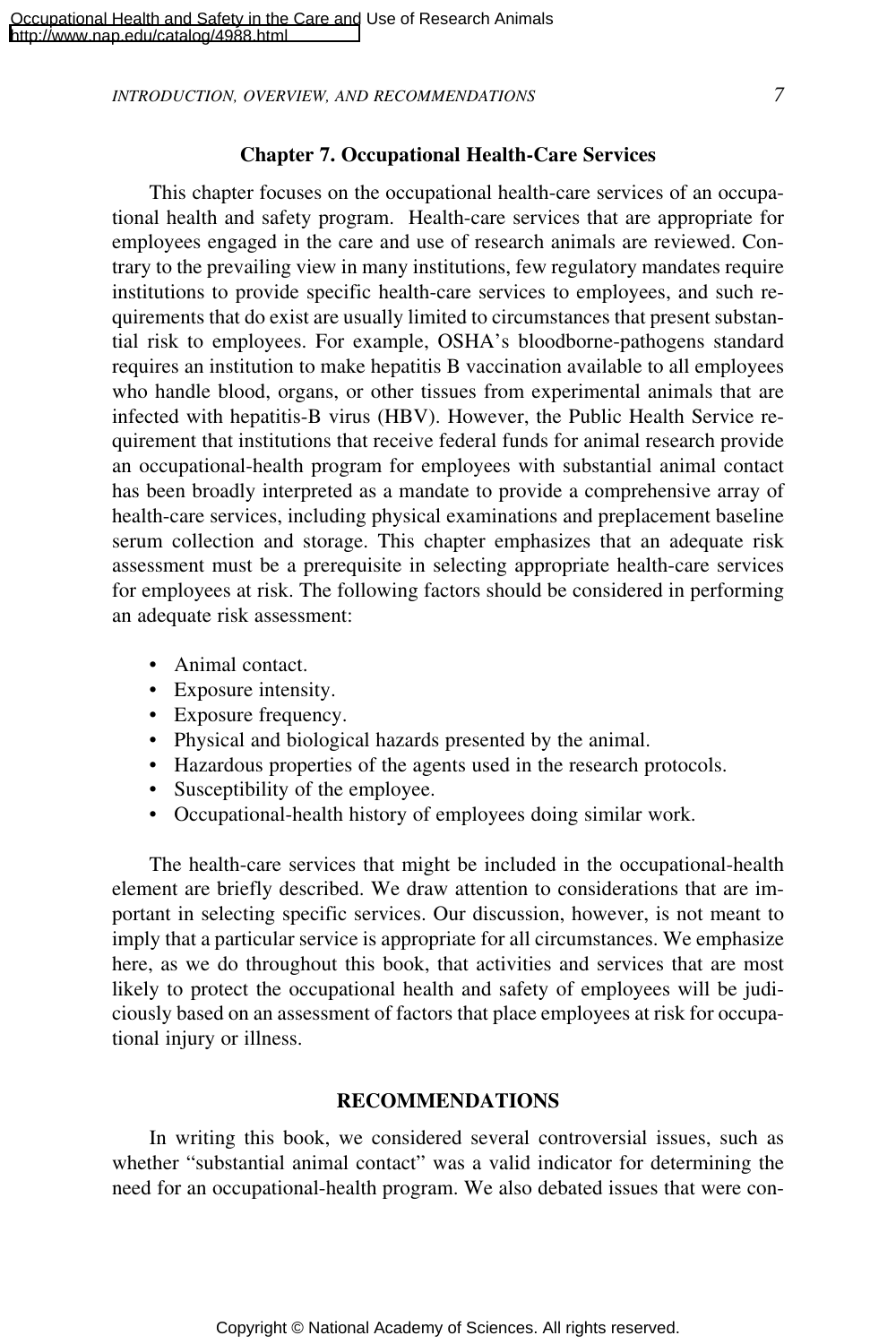sidered to lessen the effectiveness of well-intended occupational health and safety programs. The results of our deliberations are presented here in the form of specific recommendations.

#### **Addressing Occupational Health and Safety in Animal Care and Use Programs**

Many institutions that support and conduct animal research have an environmental health and safety staff that helps the institution to fulfill its responsibility to provide a safe and healthful workplace for employees. The occupational-health concerns pertaining to the care and use of research animals, however, have often not been comprehensively addressed by these institutions. In particular, the occupational-health element of an occupational health and safety program might lack focus, and its contributions to a successful program might not be well understood.

We recommend that every institution initiate a concerted effort to address the health and safety hazards and the risks of occupational illness and injury that are associated with the care and use of research animals and broaden its occupational health and safety program as necessary to reduce the risks to an acceptable level. The effort should involve the collaborative participation of people representing all institutional activities related to the care and use of research animals, including not only the animal care and use program itself, but also research, environmental health and safety, occupational health, and management and administration. Those activities should interact continually to maintain a successful occupational health and safety program. Institutions should consider the value of the institutional animal care and use committee in fostering the objectives of developing collaboration and sustaining interaction.

#### **Institutional Commitment and Delegation of Authority**

This report emphasizes the importance of interactions among many components of an institution in developing and maintaining a successful occupational health and safety program. Few criteria of success are more important than unambiguous identification of responsibility and delegated chains of authority.

We recommend that *the* senior official of an institution demonstrate personal commitment to a safe and healthful workplace, delegate clearly defined duties to those with authority to commit and direct institutional resources, and establish mechanisms for monitoring the success of the occupational health and safety program.

#### **Risk Assessment: A Dynamic and Continuing Process**

The purpose of an occupational health and safety program is to minimize risks of occupational injury and illness by controlling or eliminating hazards in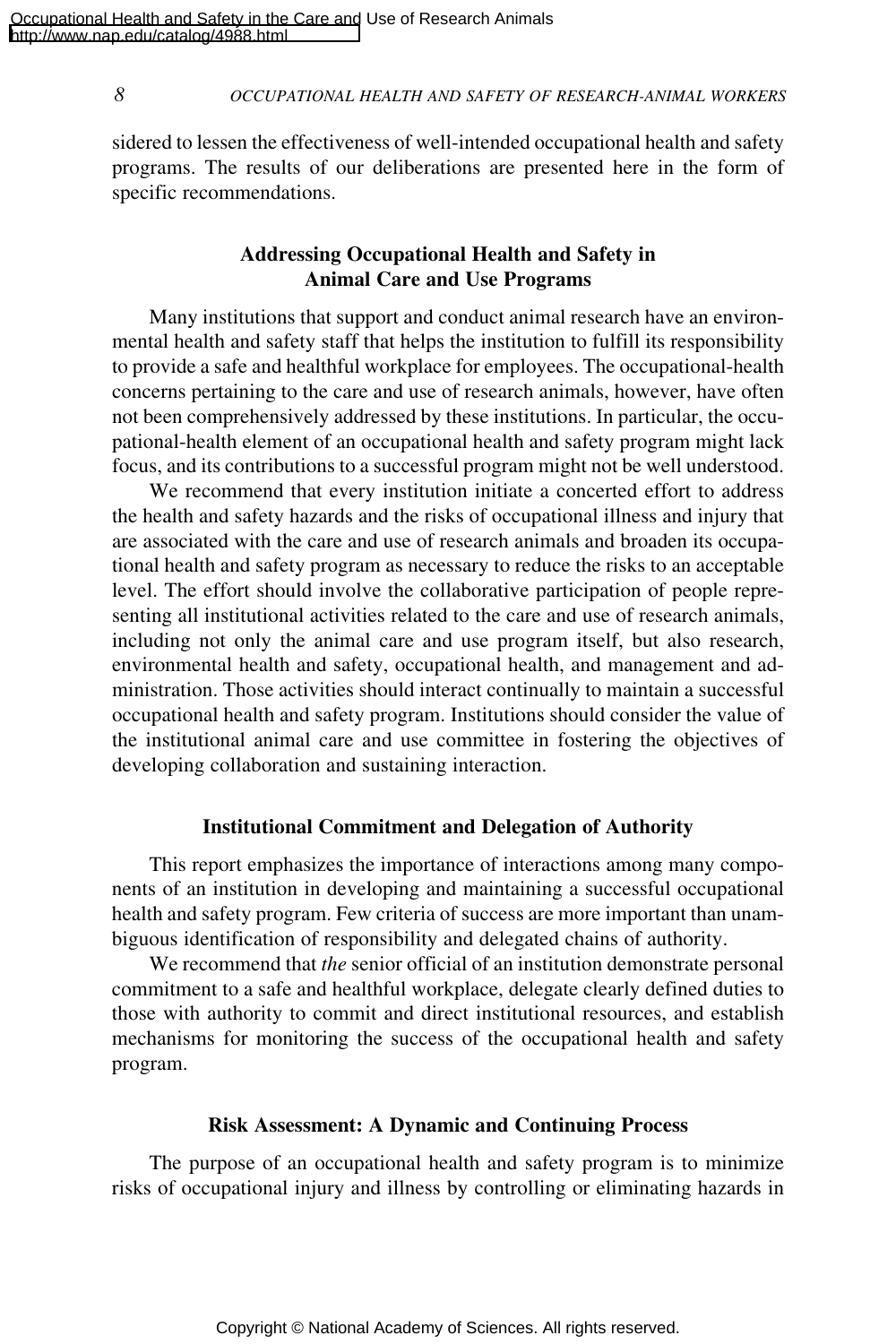#### *INTRODUCTION, OVERVIEW, AND RECOMMENDATIONS 9*

the workplace. However, the need for a continuing process to review and address changes in the hazards and risks associated with new research programs, new technologies, emerging biological hazards, and the diversity of the workforce is often overlooked.

We recommend that every institution develop a multidisciplinary approach to occupational health and safety that permits the continuing evaluation of potential workplace hazards and of the risks to employees working with animals. The assessment of risk should not be limited to determination of frequency of contact, but should include the intensity of exposures, hazards associated with the animals being handled, the hazardous properties of agents used in research, the susceptibility of individual employees, the hazard-control measures available, and the occupational history of individual employees. Occupational health and safety programs should be dynamic and able to adapt to changing circumstances.

#### **Participation in the Occupational Health and Safety Program**

Many institutions limit participation in their occupational health and safety programs to full-time employees who are involved in the care and use of animals. That approach fails to acknowledge that employment status is not a relevant criterion in exposure. Students, visiting scientists, volunteers, and other nonemployees can be subjected to substantial risks associated with exposure even during brief or sporadic involvement in animal care and use.

We recommend that an occupational health and safety program provide for the appropriate level of participation of all personnel involved in the care and use of research animals on the basis of the risks encountered, regardless of their employment status.

#### **Determining Need for Health-Care Services**

Substantial contact with research animals is not a sufficient indicator of the need for health-care services. The provision of health-care services might be necessary only for particular employee groups with specifically defined occupational-health risks.

We recommend that the determination of need for health-care services be based on the nature of the hazards associated with the care and use of research animals and the intensity and frequency of employee exposure to these hazards. Overall risk assessment is key to determining this need.

#### **Serum Collection and Physical Examinations**

Serum collection and storage and physical examinations have been regarded by many institutions as typical services of an occupational health and safety program and have been applied to employees who have substantial contact with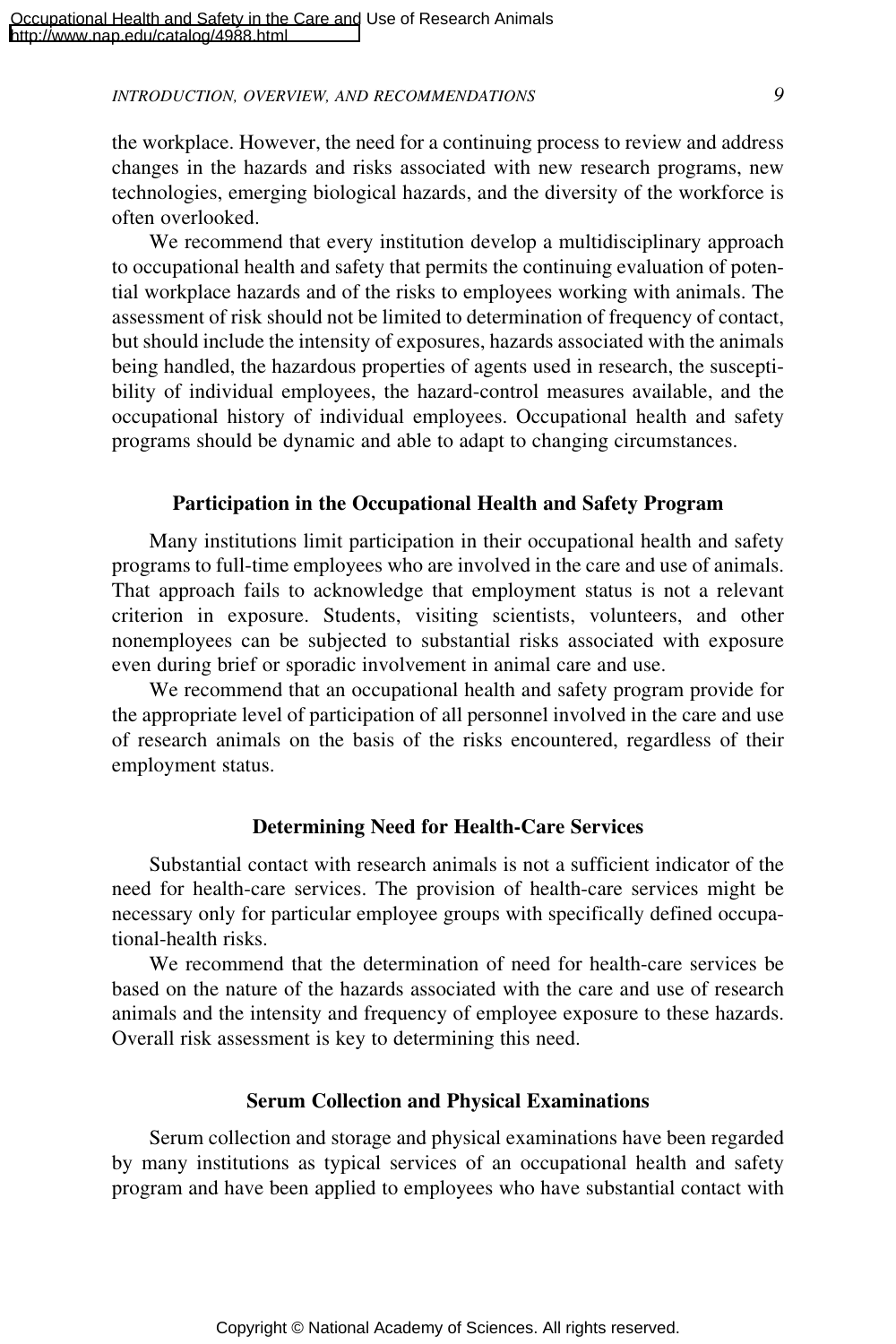research animals. Although those services might have value for some employee groups at substantial risk for occupational illness, they are neither helpful nor cost-effective strategies for protecting the health and safety of most employees who have contact with research animals.

We do not recommend serum collection and storage as standard components of an occupational health and safety program. They have value only for employees who have substantial likelihood of occupationally acquired infection with an agent that can be monitored serologically.

We do not recommend a physical examination as the principal surveillance tool for periodic health evaluations. We recommend that a careful history based on a knowledge of workplace risks be used for this purpose. It is appropriate, however, to perform a physical examination when symptoms of work-related illness become evident during an episodic health evaluation.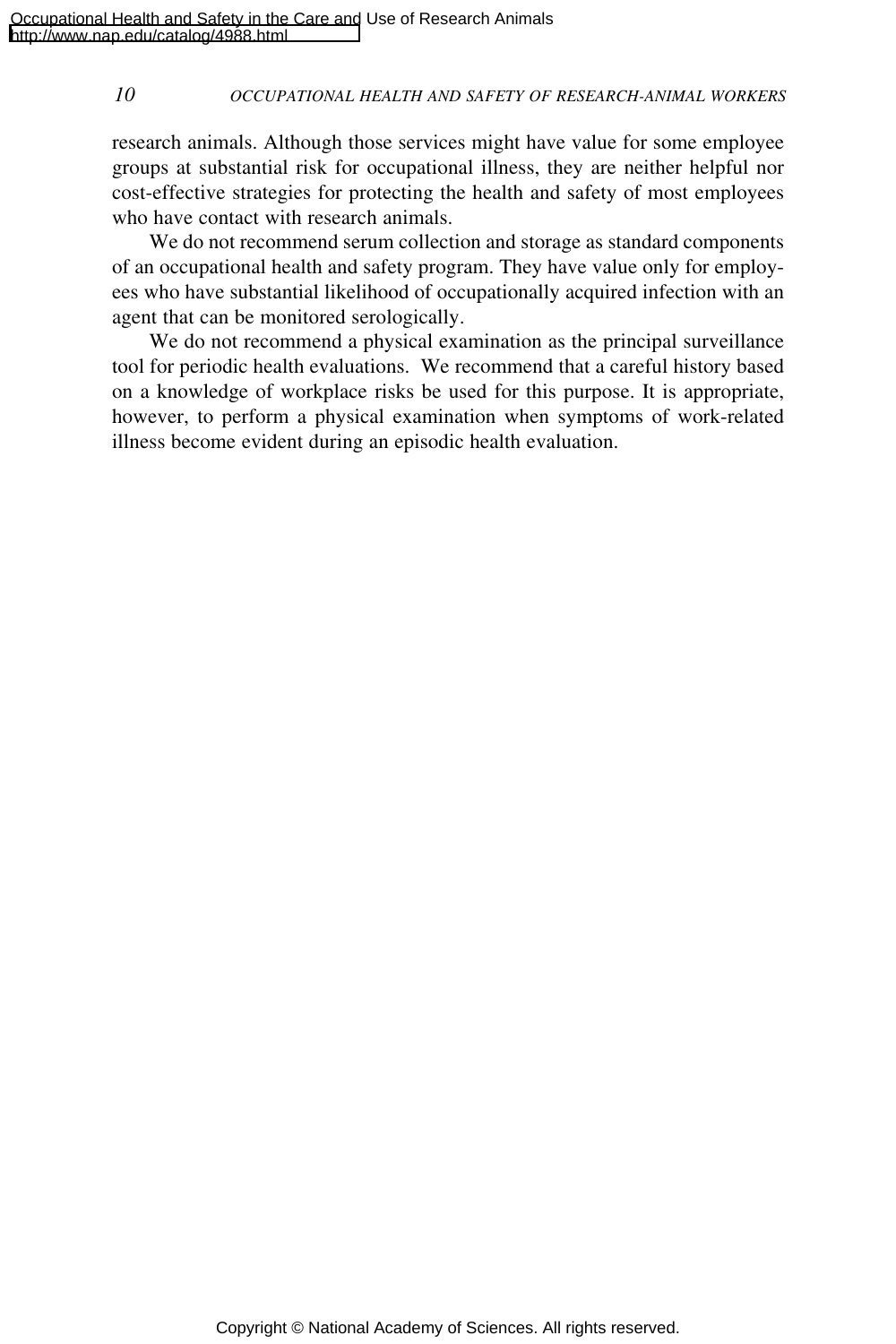### Program Design and Management

#### **PROGRAM GOAL**

The goal of an occupational health and safety program is to prevent occupational injury and illness. The program must be consistent with federal, state, and local regulations, but the principal focus of the program should be on the control of hazards and the reduction of risks, as opposed to merely satisfying regulations. This volume is intended to raise the awareness of investigators, personnel who care for and use animals, health and safety professionals, and administrators with respect to hazards associated with the care and use of research animals and to provide some reasonable and practical approaches to minimizing health and safety risks. The principles outlined in this chapter are aimed primarily at institutions that use research animals, but they apply equally well to nonresearch animal holding, breeding, and exhibiting.

The strategies that promote health and safety in the care and use of research animals are similar to those applied generally in a research laboratory. The use of animals in research is an extension of other experimentation that occurs in the laboratory. Research animals and the procedures and techniques that attend their use, however, can present unique problems and challenges, many of which increase the hazards of experimentation. Those problems and challenges must be considered in the management of occupational health and safety programs.

#### **DIVERSITY**

A sound occupational health and safety program should recognize and reflect the wide differences in job tasks in an institution and the diversity of the

*11*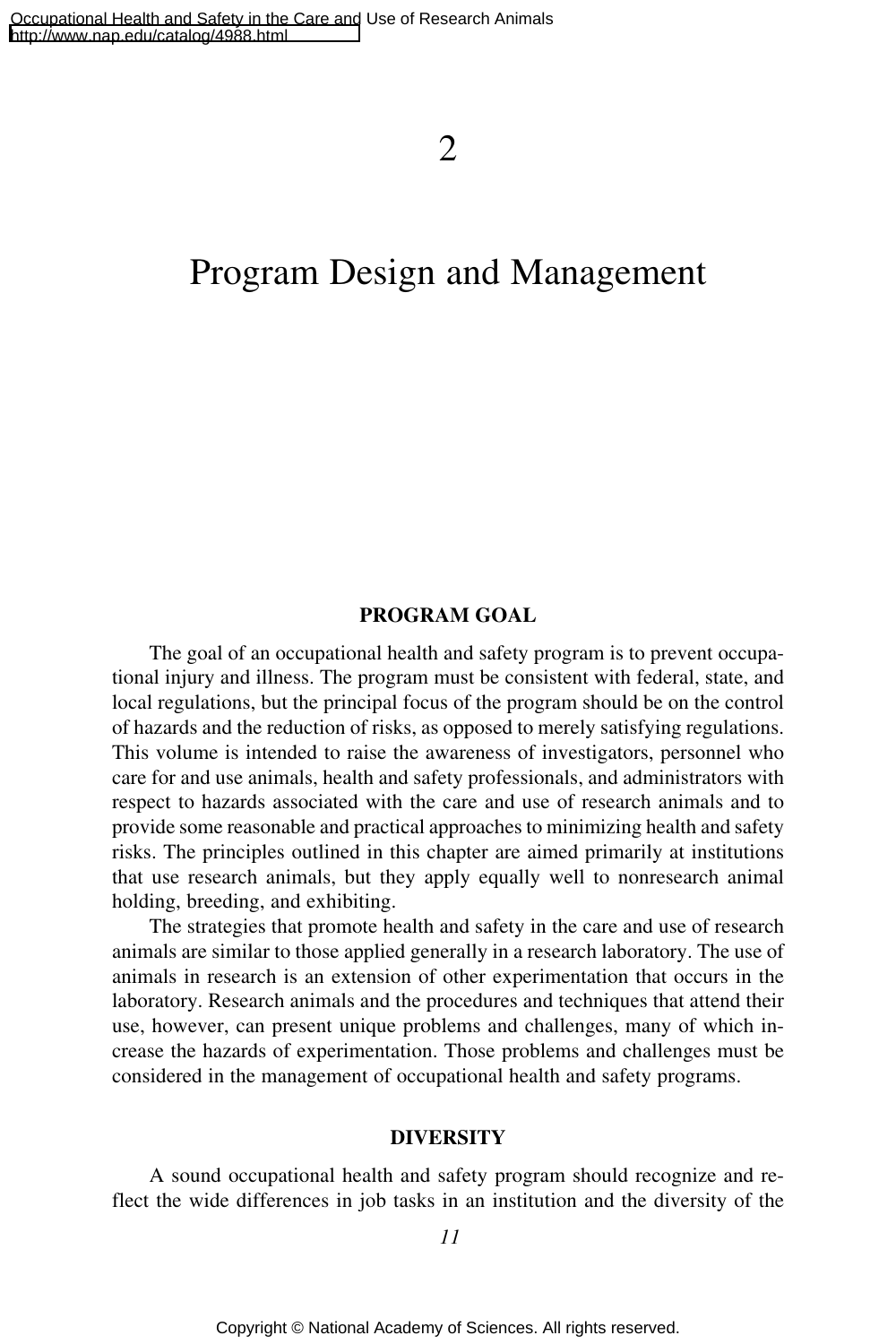personnel hired to perform those tasks. In many cases, it is difficult to identify all persons that interact directly or indirectly with animals. It is equally difficult to assign risk to each person and to determine each person's level of participation in the occupational health and safety program. Investigators, clinicians, animal-care technicians, laboratory technicians, students, workers in areas adjacent to laboratories, maintenance and custodial personnel, security personnel, and materials handlers may be included in the program. There is diversity in the health status of employees and risks associated with various work assignments performed by employees in particular job categories. Frequent turnover of employees in some job categories is inevitable and cannot be ignored in the design and implementation of a program. An accurate job description is important in identifying potential hazards.

Relevant knowledge of the people involved will vary considerably. Education and experience should be considered when assessing the need for training. The amount of and approach to training cannot be based solely on a person's educational level. For example, it is unwise to assume that someone with a graduate degree in a life science automatically requires less training in a particular aspect of the animal care and use program than someone with no college background. An experienced farm worker, however knowledgeable about a given species, might not be informed adequately on issues related to the research program and the potential hazards associated with farm-animal species in a laboratory setting. It is essential that a process be in place to assess the level of relevant training and experience of employees and to offer appropriate training at all levels.

Employees who might not be involved directly with research activities should nevertheless be included in the occupational health and safety program. For example, maintenance and custodial personnel who will have only infrequent access to animal-care areas need to be informed of the potential hazards and precautions necessary for their protection. Similarly, animal-care personnel need to be made aware of potential hazards associated with research that uses the animals under their care. Additional training might be required along those lines.

The demographics of the research community have changed. Language barriers and cultural differences must be considered and accommodated where there are people of different background and national origin, such as foreign students.

The occupational health and safety program should also recognize and reflect an understanding of the diversity of the work environment, including current facilities and potentially hazardous activities. This is a particularly important consideration during the design and construction of facilities and the renovation of existing ones. The type of research and the animal species used will influence the occupational health and safety program. For example, the use of pathogens, radioisotopes, and toxic chemicals calls for strategies different from those applied to behavioral studies in which no hazardous research agents are handled.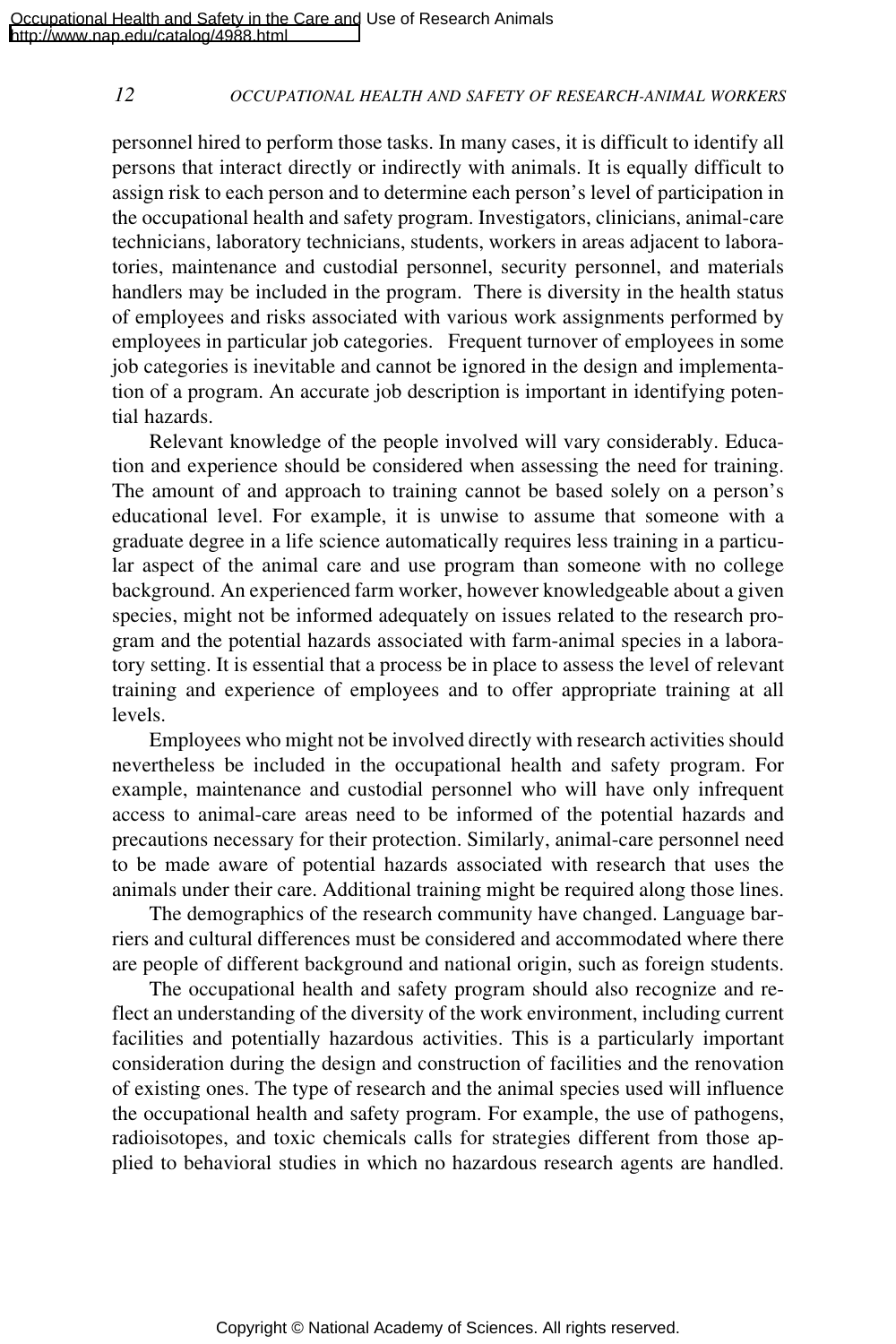*PROGRAM DESIGN AND MANAGEMENT 13*

The use of wild-caught animals can introduce more hazards than the use of laboratory-bred animals.

#### **BASIC CONCEPTS**

Many prudent practices to protect the health and safety of workers are already widespread in institutions that care for and use animals. Such safe practices are sometimes based on common sense and sometimes on perceptions; some have been scientifically validated. An effort is made in this volume to identify practices that data have shown to be effective; when supporting data were not available, the committee suggested widely accepted practices commonly demonstrated as effective.

Programs that are intended to protect employees vary considerably from institution to institution. That is partly because institutions' needs depend on the scope of their programs. For example, containment needs for hazardous chemicals and extremely virulent microorganisms can be quite different. Institutions vary also in the sophistication of their overall health and safety programs. This volume provides guidance for all institutions in incorporating appropriate components related to animal care and use into their overall occupational health and safety program.

An effective occupational health and safety program is based on seven basic concepts:

- Knowing the hazards.
- Avoiding and controlling exposures.
- Training and education.
- Rules and guidelines.
- Consistency.
- Recordkeeping and monitoring.
- Commitment and coordination.

#### **Knowing the Hazards**

Determining the level of protection that is needed in any given situation depends on understanding the hazard in question. Defining and quantifying a hazard is sometimes referred to as risk assessment. The assessment, insofar as possible, should be based on scientific information.

In the case of infectious agents, dose-response relationships, virulence, communicability, prevalence, routes of exposure, shedding patterns, stability, and availability of prophylaxis and therapy are important considerations. For chemical agents, one has to know about toxic doses, stability, form (liquid, gas, or solid), type of toxicity (irritation, corrosion, carcinogenicity, narcosis, lethality, etc.), severity of reaction, mode of action, and metabolic products. The main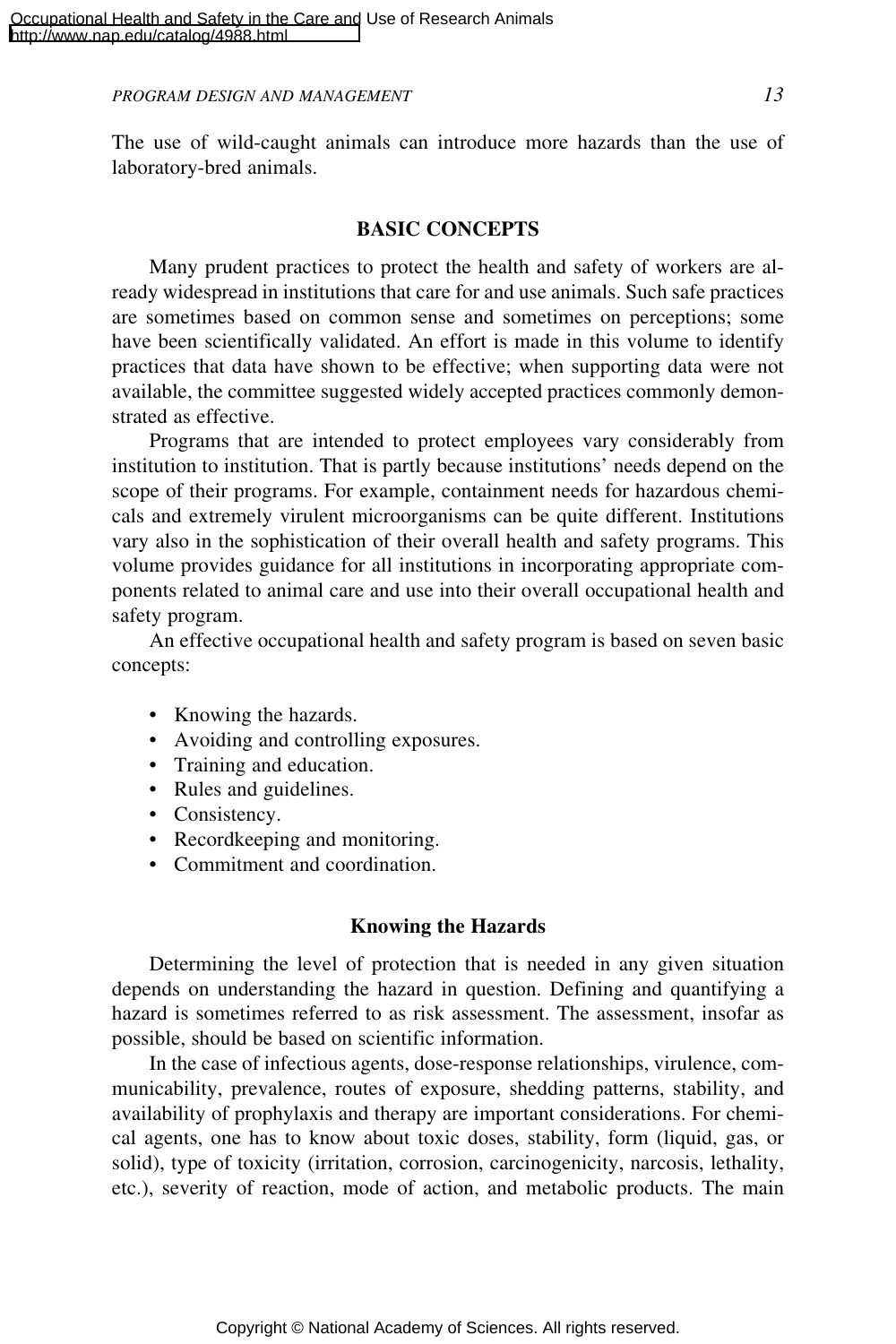sources of information for risk assessment are the scientific literature and professionals and consultants with unpublished field experience. Those sources might fail to provide the necessary information, so additional research or increased caution is sometimes warranted.

Experience has shown clearly that undetected hazards pose a major problem. Many undetected hazards are not related to the intended use of animals in a laboratory. For example, an animal might carry a human pathogen into a laboratory. Unfortunate incidents have occurred when animals harboring zoonotic diseases, such as Q fever and lymphocytic choriomeningitis, have been used in research laboratories (Bowen and others 1975; CDC 1979; Hotchin and others 1974; Jahrling and Peters 1992; Spinelli and others 1981).

#### **Avoiding and Controlling Exposures**

It is common sense that it is better to avoid a hazard than to deal with the consequences of exposure to it. Measures related to this principle include training, work practices, containment equipment, personal protective equipment, control of access to hazardous areas, and use of purpose-bred animals. Safety measures should be implemented in advance rather than after a problem emerges. Although reducing risk to employees is the primary goal of an occupational health and safety program, it should be recognized that it is impossible to eliminate risk.

#### **Training and Education**

Once a hazard is known, this knowledge must be communicated to animal care and use employees most directly involved and other employees (such as janitorial and maintenance workers) who might be at risk of exposure. Employee training begins with orientation immediately after hiring. Standard operating procedures should include methods for performing duties safely. New employees should be carefully instructed in those procedures by an experienced co-worker before assuming duties independently. Laboratory procedures can be reinforced with signs and posters. Periodic meetings to encourage safe work practices are advisable, and safety newsletters and electronic bulletin boards sometimes can be beneficial in keeping employees updated on changes. An institution has a crucial role in ensuring that its employees remain both well informed of relevant health and safety information and proficient in the use of safe practices.

#### **Rules and Guidelines**

Rules are necessary to ensure safety in the workplace. Rules governing the training of personnel, adherence to work procedures, use of disinfectants and decontaminants, access, waste disposal, use and maintenance of equipment and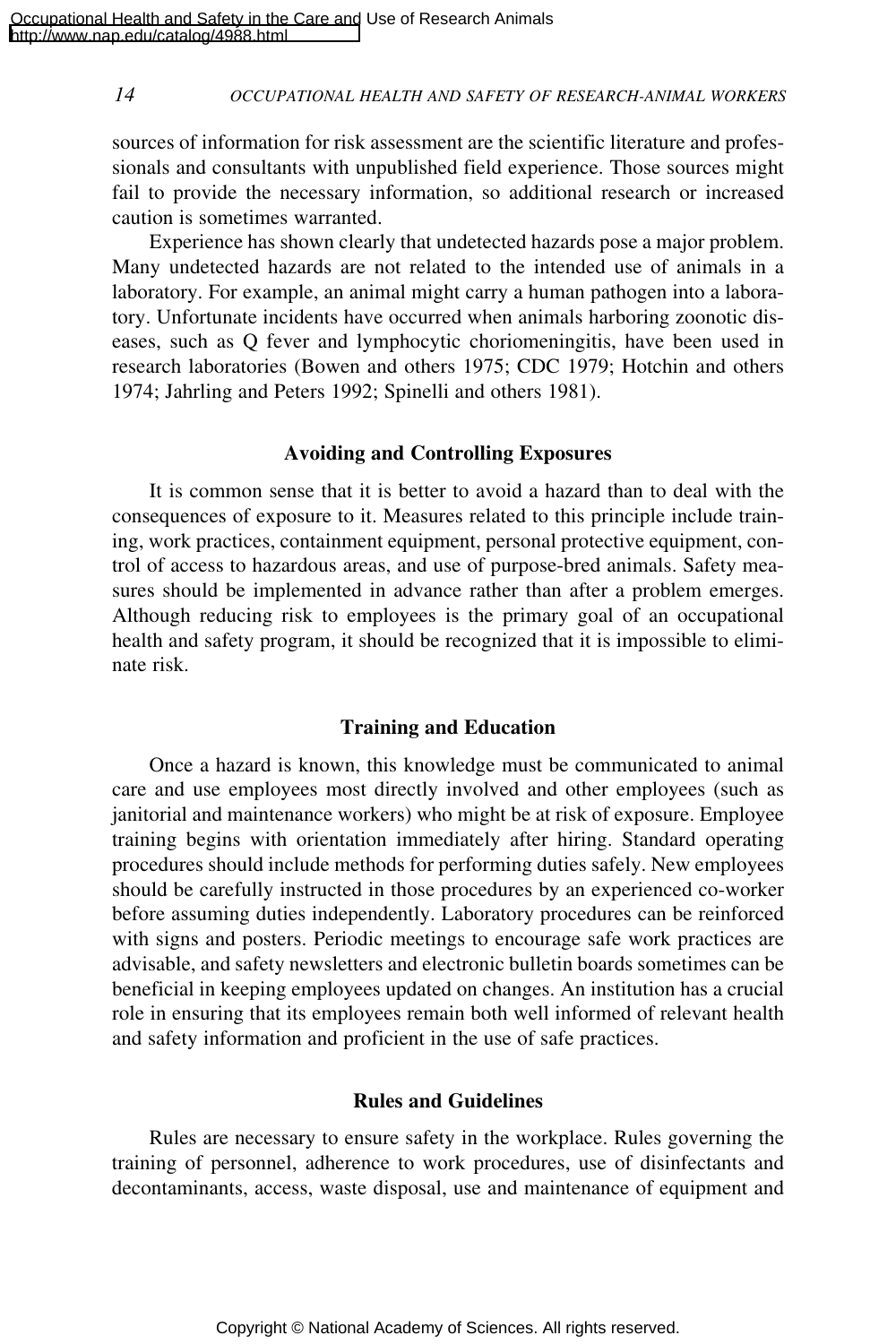*PROGRAM DESIGN AND MANAGEMENT 15*

safety devices, emergency procedures, reporting of accidents and exposures, and personnel behavior (smoking, eating, and hand-washing) should be rigidly enforced. Rules are "musts," whereas guidelines are recommendations and suggestions that allow for some judgment. For example, "No smoking, eating, or drinking in the animal room" would be a rule, whereas "The recommended use of chemical restraint before the use of hands-on procedures involving aggressive animals" would be a guideline.

#### **Consistency**

Consistency is essential to the success of an occupational health and safety program, including consistency in rules, enforcement, and application to all workers. Lack of consistency can undermine a program. For example, if employees are expected to wear masks and gowns to enter specified animal rooms, both supervisors and animal care and use staff should wear masks and gowns. When higherlevel personnel ignore rules, it sets a bad example. However, too-rigid safety rules, at times considered unreasonable by employees, can undermine the credibility of a program.

#### **Recordkeeping and Monitoring**

Developing and maintaining records is essential in an occupational health and safety program. It might start with a medical history of each employee to discover any facts that would bear on the general susceptibility of the employee to injury or illness. Reports of accidents, exposures, and work-related illnesses are absolutely necessary and sometimes required by law. Other forms of recordkeeping can provide useful information for monitoring safety programs and identifying deficiencies.

#### **Commitment and Coordination**

Commitment to safety must be a feature of an organization from top to bottom. Even the best safety program will fail if employees ignore the rules. The hierarchy of management must be committed if a safe attitude is to be instilled in workers.

Animal facilities are rarely autonomous organizations; coordination is required among administrators, research scientists, veterinarians, technicians, and maintenance workers. Every person's role should be clearly defined because safety programs can fail if responsibilities are diffuse and not well understood.

#### **ACCOUNTABILITY AND RESPONSIBILITY**

Different parts of the overall occupational health and safety program are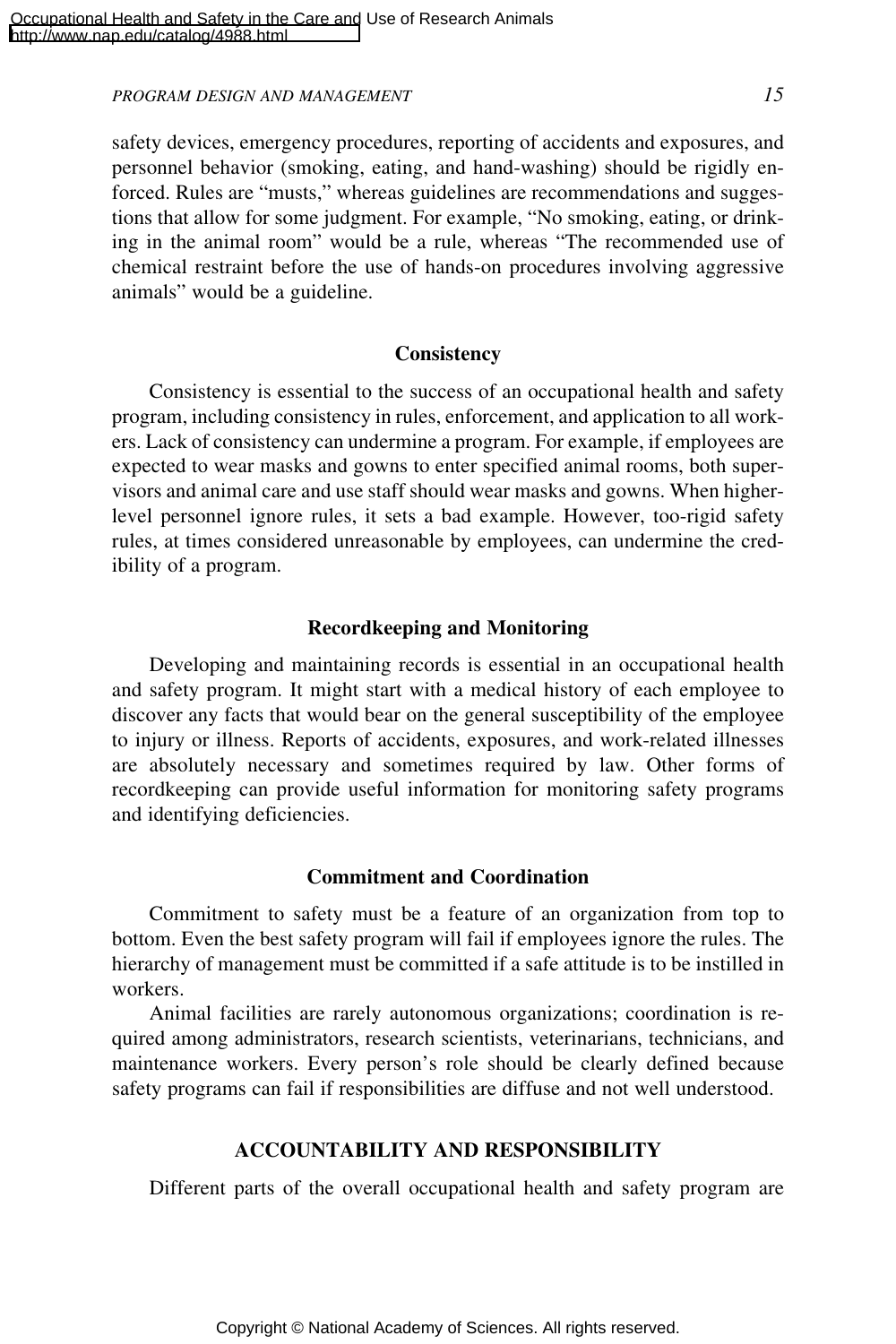necessarily managed by different people. The level of responsibility and accountability for the design of the occupational health and safety program and for the program components should be well defined and can be divided into four levels: the institution, the program managers, the program implementors, and the individual employees.

#### **The Institution**

The institution, represented by its senior official (or an authorized body), has ultimate responsibility for providing a healthful and safe work environment and must have a commitment to that goal. The senior official must

- Understand the issues.
- Provide guidance.
- Establish and support institutional policies.
- Have authority to provide necessary resources.
- Bring together program managers and implementors.

Demonstrated actions of the senior official are essential to the success of the program. The senior official also makes assertions to regulatory agencies regarding compliance and must be confident that these assertions are valid and backed by appropriate documentation.

The senior official is accountable for health and safety in the work place. This official must reasonably delegate or assign responsibility and authority for the program components to other appropriate persons. The official must have an adequate understanding of both technical and management issues and should be routinely advised in matters related to the program. Either a person, a task force, or a committee might be effective in addressing the complexities of designing and implementing a sound occupational health and safety program, but throughout the process the lines of authority must be clear, with all participants understanding the communication and interaction needed to attain the objectives. A performance-based system or process, which focuses on the desired outcome of worker health and safety, can help an institution to address the many issues involved.

#### **Program Managers**

An effective occupational health and safety program depends on the involvement and commitment of program managers at all levels. Key managers will be those who have specific expertise in health and safety issues or who will be charged with and have the authority to implement and enforce components of the program. The program managers should include, if appropriate, the following: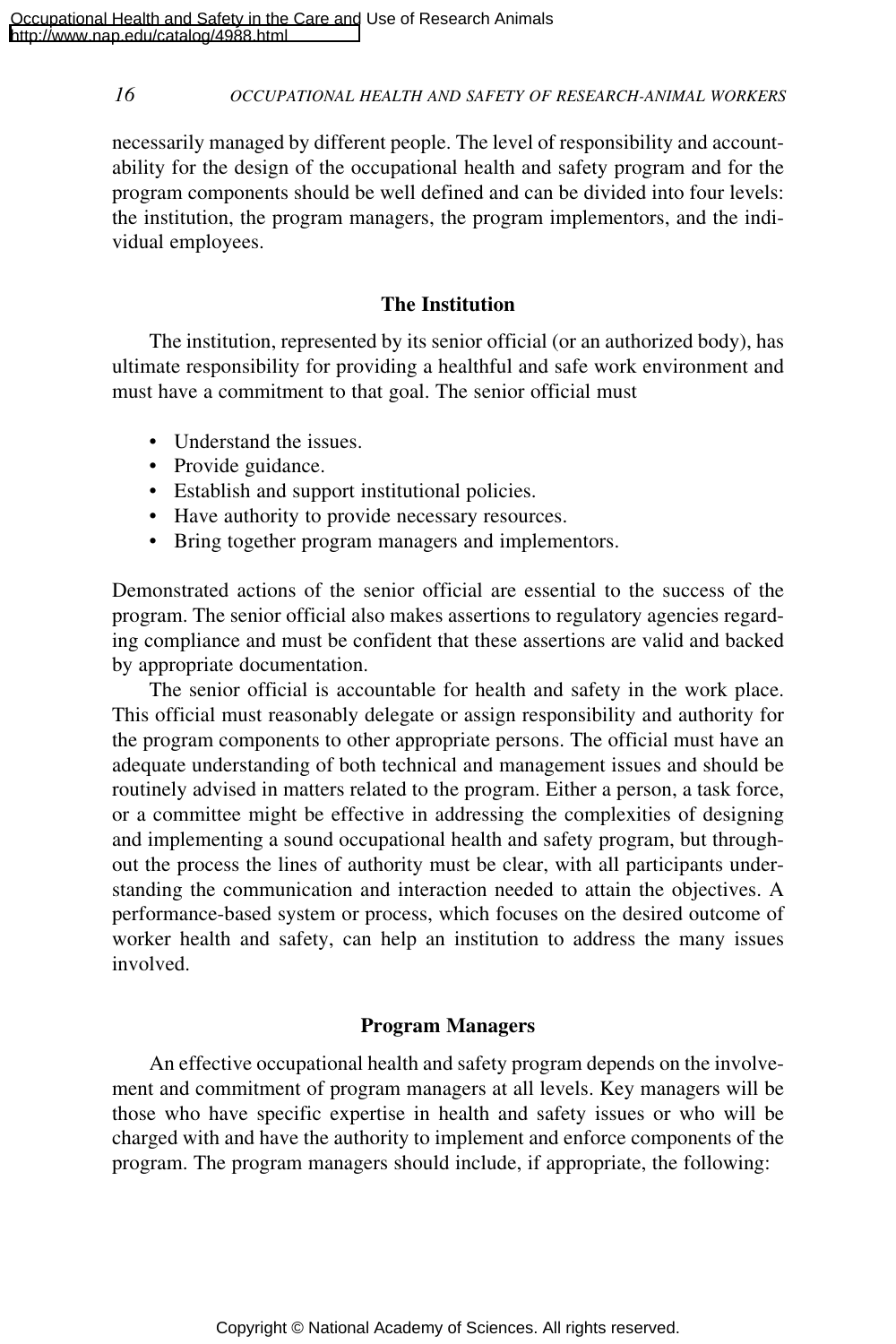#### *PROGRAM DESIGN AND MANAGEMENT 17*

- Health professionals.
- Safety professionals.
- Veterinarians.
- Animal-facility managers or supervisors.
- Research directors and scientists.
- Laboratory supervisors.
- Human-resource and finance personnel.
- Legal advisers.
- Environmental experts.
- Facility engineers.

It is imperative that research scientists, who direct experimentation, participate in the design, implementation, and management of the occupational health and safety program.

#### **Program Implementors**

Responsibility for implementation resides at the supervisory level. Training is a key function of an implementor's responsibility. Training should emphasize the active and preventive nature of effective safety programs. Training programs should provide adequate information about the risks involved and preventive measures available. Implementation also involves providing appropriate equipment for personal protection, providing appropriate facilities, and ensuring compliance of subordinate staff with established procedures and practices.

#### **Employees**

For the purposes of a sound occupational health and safety program, an employee may be defined as any person who might be at risk from any activity within the institution that involves or is associated with the care and use of animals in research. All employees must share responsibility for their own health and safety and for the safety of those around them. All must work so as to protect themselves and others and incorporate safety into day-to-day activities. That requires that employees comply with rules, follow established standard procedures, report injuries, and be generally active in demonstrating safe work practices. Employees at all levels should be involved in program design and improvement.

Apart from regular employees, consideration should be given to the health and safety of students, part-time and temporary employees, full and part-time contractors, visitors, and volunteers.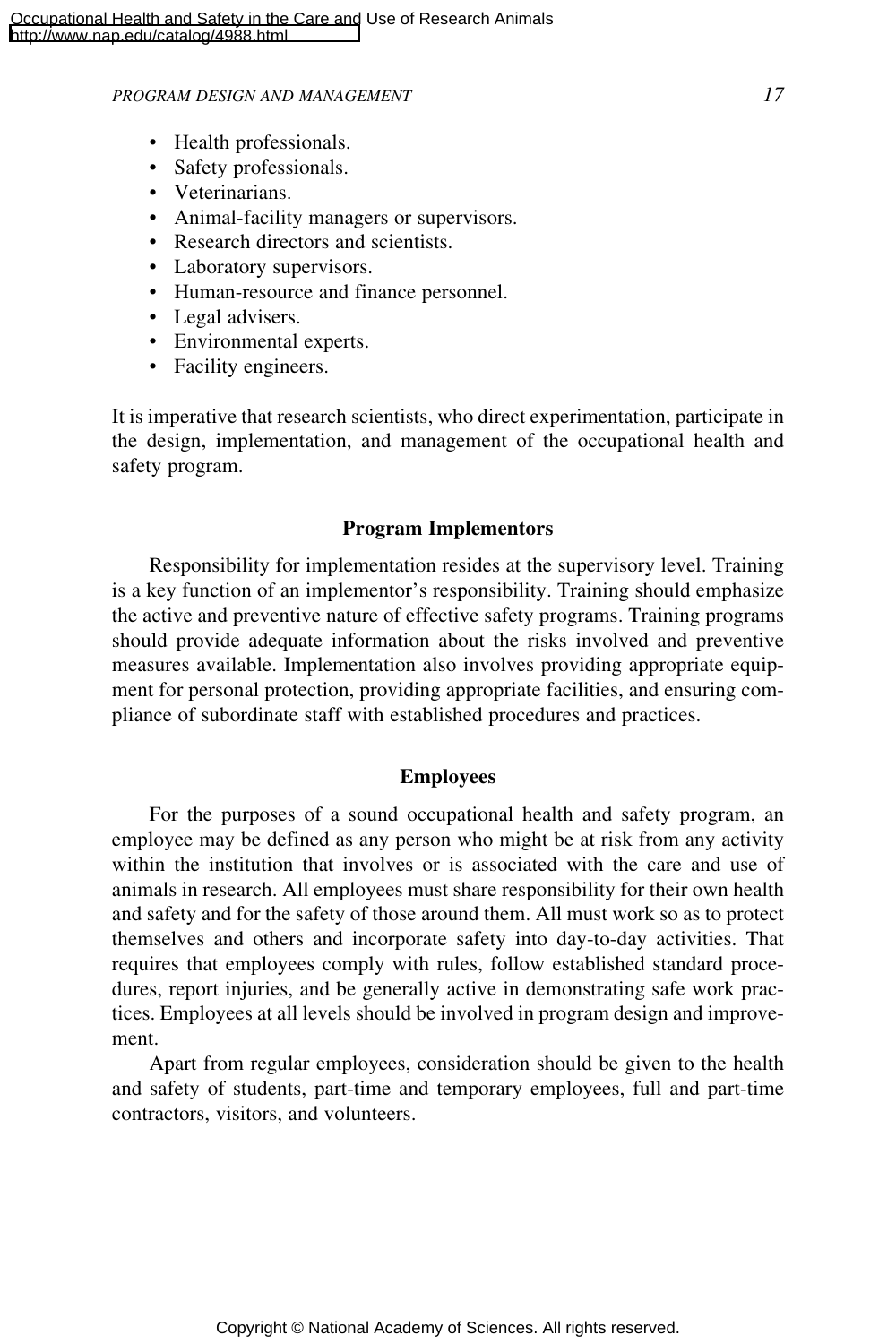#### **INSTITUTIONAL ACTIVITIES AND THEIR INTERACTIONS**

An institution that uses animals in research is responsible for five main activities:

- Animal care and use.
- Research.
- Environmental health and safety.
- Occupational health.
- Administration and management.

Interactions among these activities are important for implementation and maintenance of an effective occupational health and safety program. The central focus of the health and safety issues discussed in this document is the care and use of animals in research, which includes the established animal care and use program and the institutional procedures for review and monitoring of animal use. It involves mainly a program manager, who is usually a veterinarian; the animal-care staff; and the institutional animal care and use committee.

Research involving animal use is conducted by investigators and technicians in the research laboratories and in the animal facility. Scientists' research objectives are directly supported by the animal care and use program.

The environmental health and safety activity provides technical services that assist the institution in carrying out its responsibilities associated with health and safety; it involves people who have expertise in chemical safety, biological safety, physical safety, industrial hygiene, health physics and radiation safety, engineering, environmental health, fire safety, and toxicology. Included in this activity are programs to collect, transport, and dispose of hazardous waste; manage responses to emergencies; monitor regulatory compliance; and provide training support and technical assistance. Occupational health involves primarily health-care professionals, including physicians, occupational health nurses, and specialists required to assess potential health risks and manage the care of employees who have acquired an occupational injury or illness; it is often organizationally connected with the environmental health and safety activity.

The administrative and management activities include involvement of the senior official and program managers and other human-resources, finance, riskmanagement, and property-management personnel.

This section provides examples of these interactions among the five general activities. The discussion is intended to help an institution to identify potential interactions that will make it possible to carry out an effective occupational health and safety program (Figure 2-1).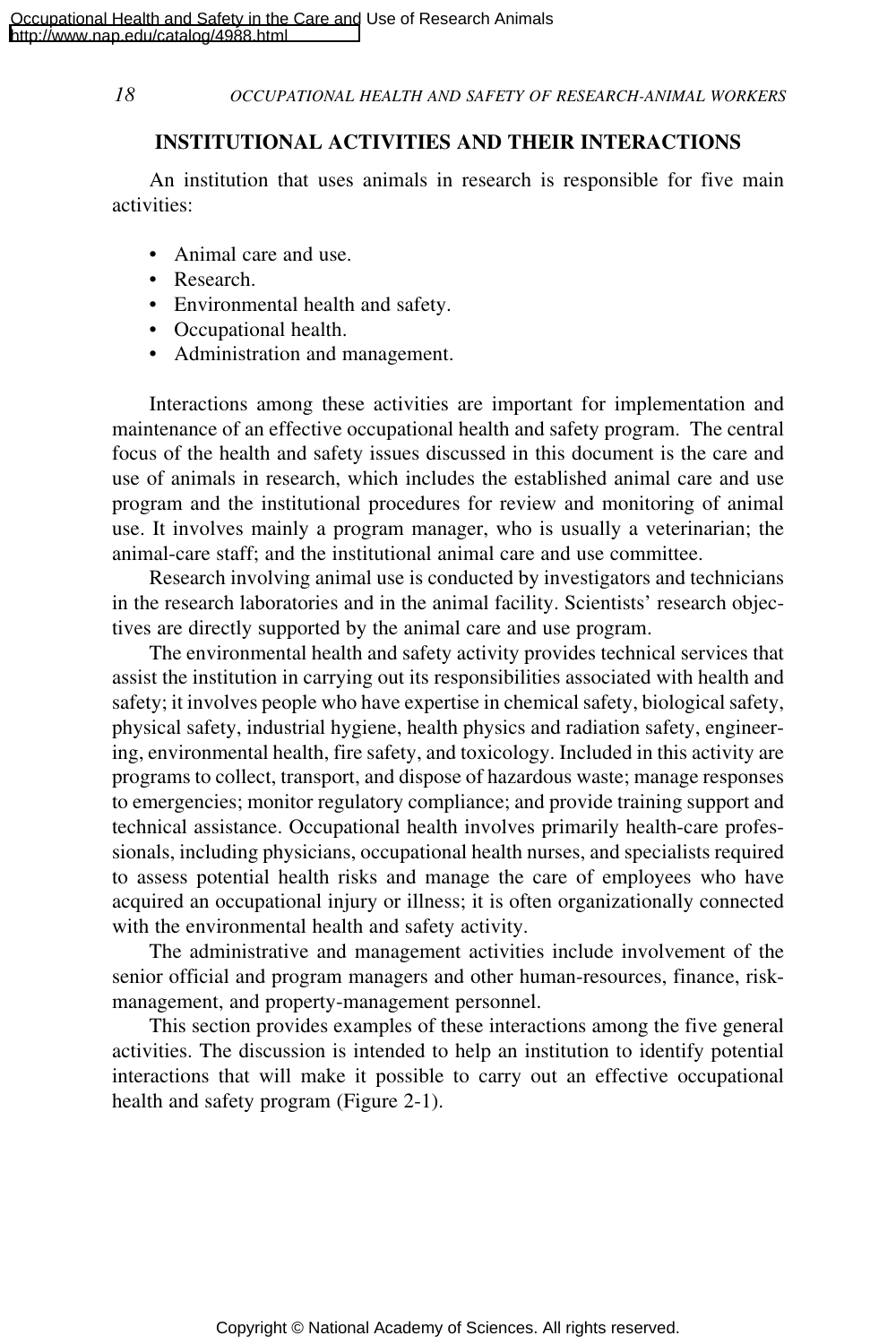*PROGRAM DESIGN AND MANAGEMENT 19*



FIGURE 2-1 Pattern of interactions.

#### **Animal Care and Use**

For purposes of this document, an occupational health and safety program is built around animals and their use. Most institutions have an institutional animal care and use committee (IACUC). By virtue of the IACUC's responsibility for review and monitoring of animal use, it can help to provide links among many of the institutional functions related to health and safety.

Copyright © National Academy of Sciences. All rights reserved.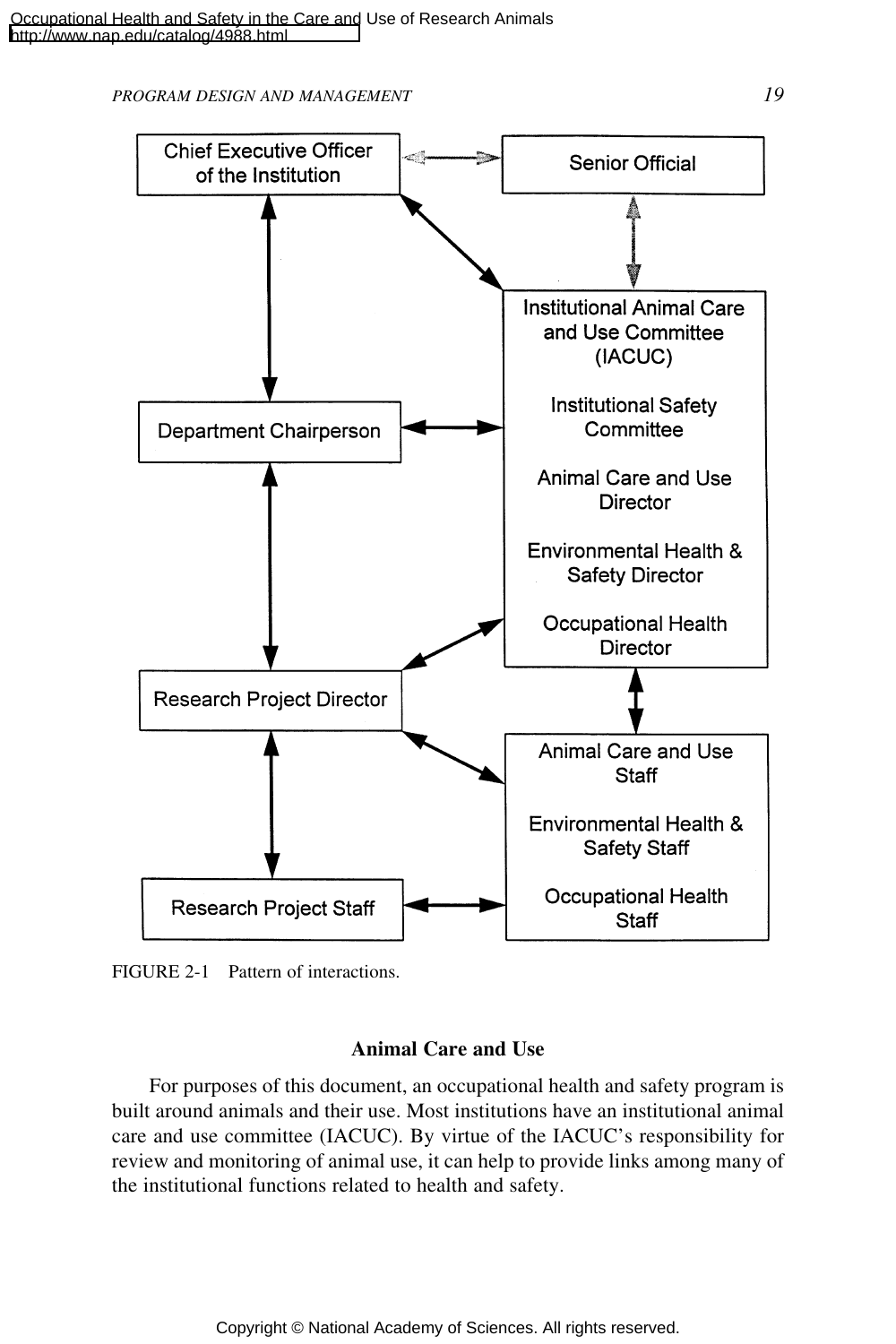#### **Review of Proposed Animal Use**

A critical component of any program is the identification of potential hazards. Review of proposed animal use by the IACUC can appropriately include requests for information on the potential hazards involved in the proposed research protocols. That does not imply that the IACUC must conduct the review and assessment of potential hazards. But the committee is charged with ensuring or being assured that appropriate review is taking place. Hazard review can be accomplished by obtaining the advice or approval of other activities, committees, or responsible persons. For example, approval by the radiation-safety committee might be required before a study involving radionuclides is approved by the IACUC. Identification of potential hazards associated with research can also result in identification of concerns related to the husbandry of animals. Impacts of research on activities related to animal care, such as bedding disposal, are often overlooked. Additional training or hazard communication might be necessary for animal-care personnel in subjects not routinely encountered.

The staff veterinarian should be closely involved in the planning and review of proposed animal uses. The IACUC and the veterinarian should specifically consider the potential for zoonotic disease and other potential hazards associated with the species involved. Consideration might involve the requirement for specific training, preventive measures, or special health monitoring. Communication between the veterinarian and the investigator during the planning phase can address all those concerns before a proposal is presented to the IACUC for review and approval. In addition, changing circumstances associated with the introduction of new research projects can be considered.

The protocol-review process should provide an opportunity for identifying the personnel who will be involved in a research activity and therefore the persons potentially exposed to the associated hazards. It can stimulate close communication with the investigator regarding the necessary training and experience of research staff. Involvement of the human-resources function during the hiring process can be helpful in identifying animal users.

#### **Monitoring of Animal Use**

Monitoring of animal use is a continuous process. Hazard awareness and attention to safety should be the responsibility of every employee; this responsibility includes following established rules and procedures, reporting injuries, identifying hazards, and demonstrating safe work practices at all times.

Laboratory managers and supervisors must monitor compliance with established procedures and periodically review their appropriateness. Training of personnel is an important part of this process.

The IACUC is required to conduct periodic reviews of the animal care and use program and to inspect the animal facility and animal-use areas. It is appro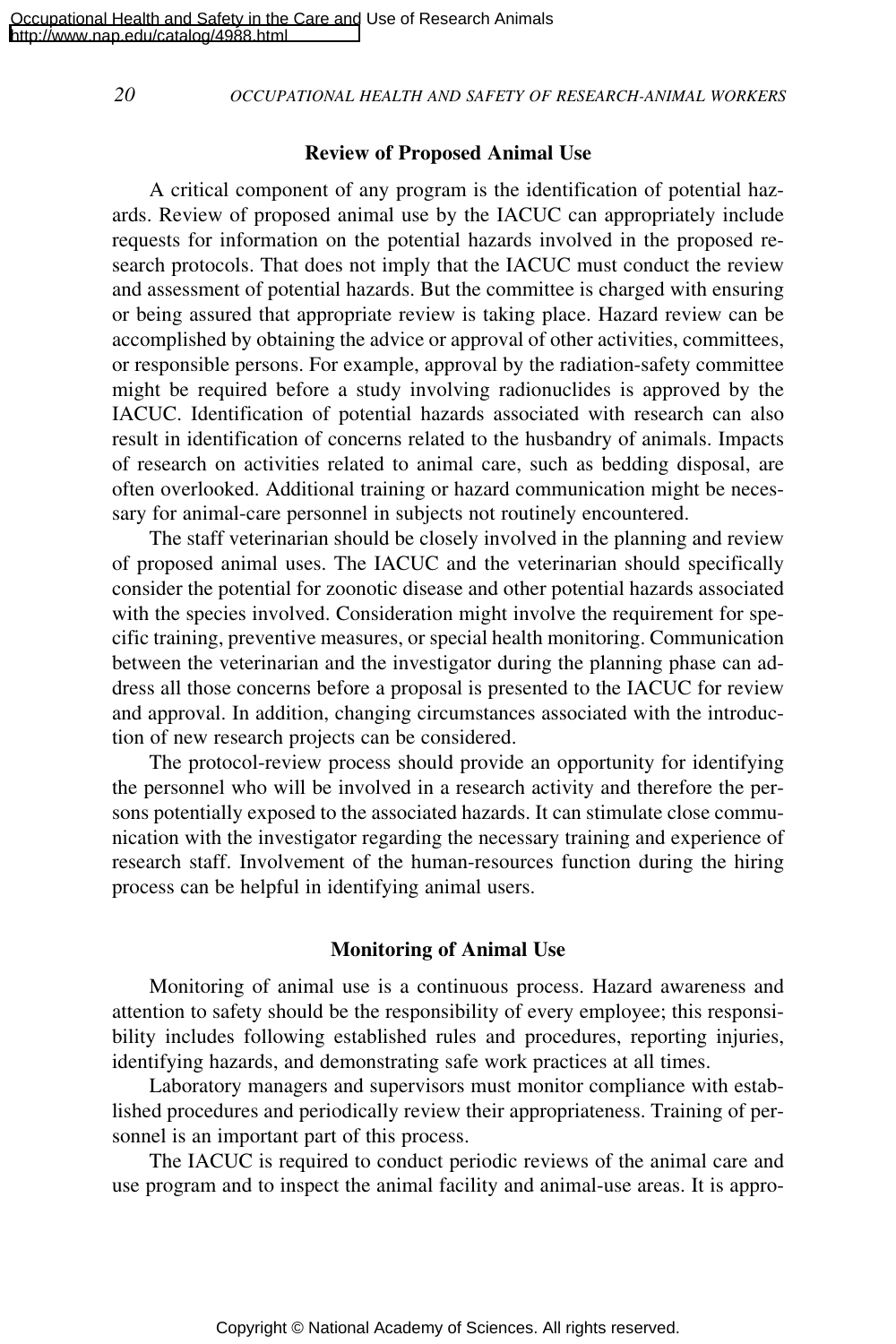*PROGRAM DESIGN AND MANAGEMENT 21*

priate during review and inspection to consider all the components of the occupational health and safety program, including the research in progress. The facility inspection should include review of compliance with safe work practices and standard procedures, as well as the adequacy of the facility and equipment.

The veterinarian and animal-care staff are in a unique position to monitor animal use continuously. Daily contact with the animals gives them a direct perspective of the use of the animals and, often, of the effectiveness of and compliance with health and safety procedures.

#### **Research**

The importance of involvement of research investigators and their staff in the design, management, and implementation of an effective health and safety program has been mentioned. Interaction with the veterinarian and the IACUC during project planning has become an expected and useful kind of communication. Compliance with radiation standards and communication with the radiationsafety officer have long been practiced. Approvals for chemicals, infectious agents, or recombinant-DNA use might also be required. Many aspects of the health and safety program rely on active participation of workers in the research laboratories, not only in the animal facility.

#### **Environmental Health and Safety**

Responsibility for coordinating the occupational health and safety program often is delegated to the environmental health and safety staff. This staff should be responsible for, or involved in, the establishment of prudent practices that comply with Occupational Safety and Health Administration (OSHA) standards. The staff should participate with occupational-health professionals in the assessment of risk. Training and hazard communication should involve all appropriate employees. Information on zoonoses and specific animal-facility hazards should be provided, and this requires coordinated efforts among many activities listed in this section.

The radiation-safety committee and the radiation-safety officer are responsible for establishing programs that ensure the proper use of ionizing and nonionizing radiation. The use of radionuclides in an animal-research facility—subject to environmental health and safety review—involves a coordinated effort between the radiation-safety committee, the research staff using the materials, and the animal-care staff. In most cases, the animal-care staff has little training in or understanding of radionuclide use and the associated hazards. Special training for animal-care staff, at a level of understanding necessary to provide safe routine husbandry, is required; it could be coordinated by the facility veterinarian (to identify persons involved in the care of the animals) and investigators (to determine the nature of the hazard and the potential risk to animal-care personnel).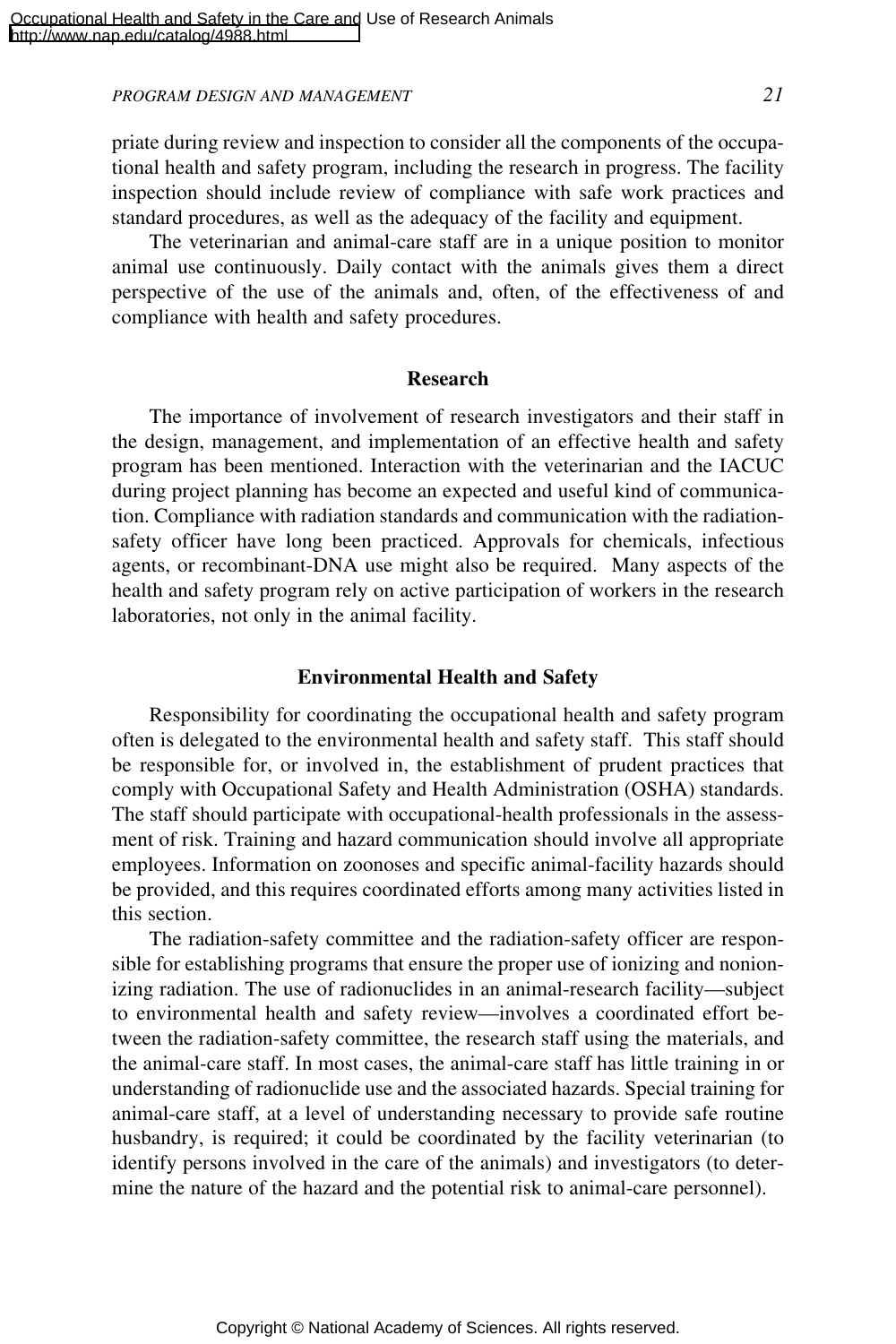Waste management should also be under the purview of the environmental health and safety staff. In association with the return of animals to the animal facility and their maintenance after experimental exposure, procedures for husbandry, waste disposal, and monitoring should be well defined, communicated to all personnel, and followed.

Monitoring the effectiveness of the occupational health and safety program depends on analysis of injury and accident data, which are generally managed by the environmental health and safety staff and the occupational health staff. Obviously, compliance of individual employees with injury-reporting requirements is essential to this effort. Close interactions among these health and safety professionals will make these retrospective studies more meaningful.

#### **Occupational Health**

Identification of new employees at risk and rapid evaluation for inclusion in the occupational health component of the occupational health and safety program is essential to ensure their protection. Close involvement of the occupational health staff with the human-resources and legal staffs of the institution is desirable. Preplacement health evaluations and discussions with health professionals can provide an opportunity to establish a potential exposure profile and train and inform new employees of institutional policies and requirements.

Occupational health physicians and nurses can be most effective if closely involved in or provided with a good understanding of the specific nature of potential and actual occupational exposures. The occupational health staff should be involved in the assessment of workplace hazards and risks; this activity is generally the responsibility of environmental health and safety staff but necessitates the participation of health professionals, the veterinary staff, and the scientists conducting the research. Close links to the animal care and research activities are essential to an effective occupational health activity.

#### **Administration and Management**

Ultimately, the quality of an institutional occupational health and safety program depends on the support of management. Involvement of financial-management personnel for budget planning and resource allocation is needed particularly when a comprehensive program is being implemented or equipment and facilities appropriate for the conduct of research are being provided. In addition, the periodic review of existing and desirable program elements by persons with control of institutional resources is helpful. The human-resources function can constitute an effective communication link to the research program through involvement in job classification, preparation of job descriptions, and information exchange during the hiring and orientation process.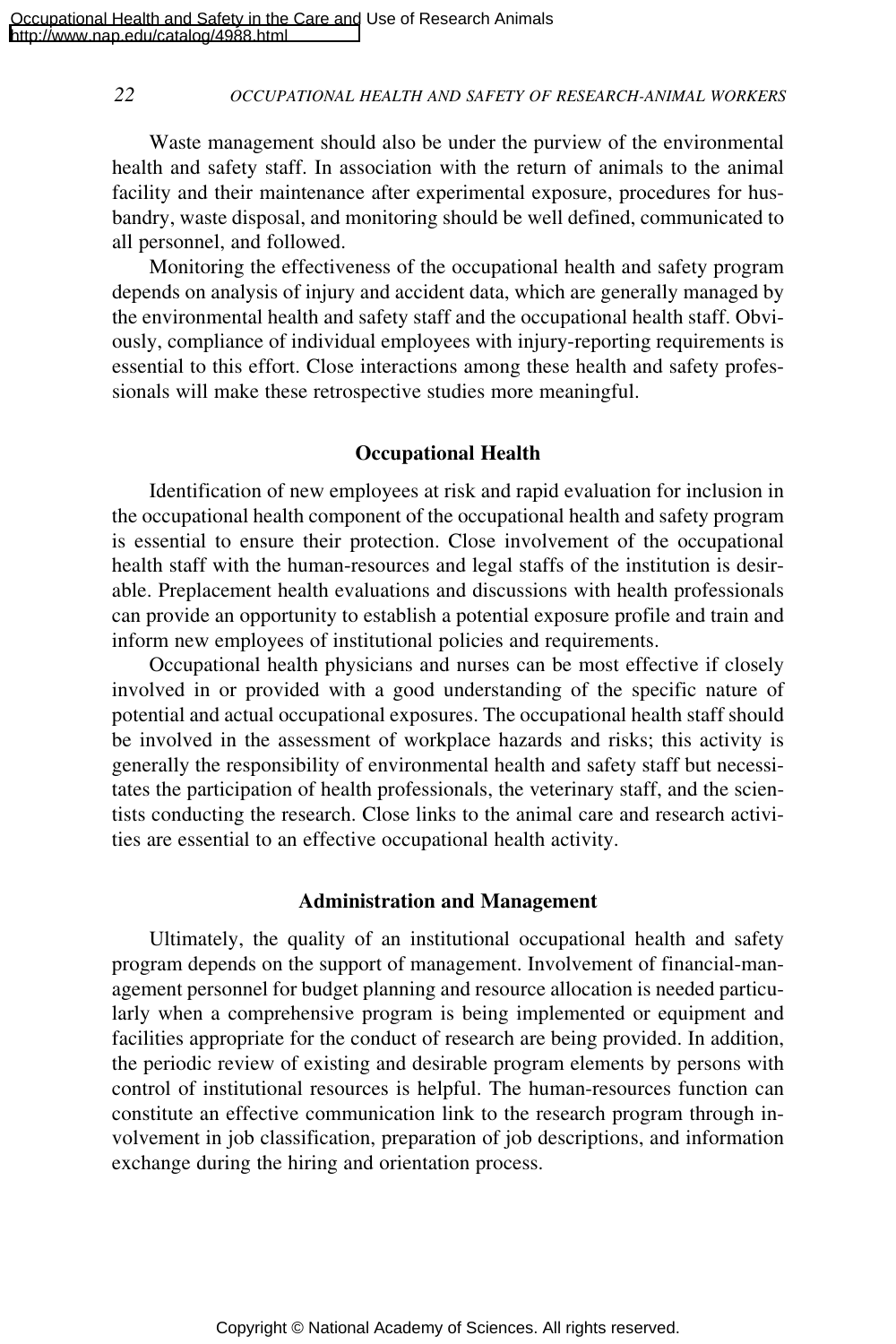*PROGRAM DESIGN AND MANAGEMENT 23*

#### **MANAGEMENT STYLE AND STRUCTURE**

A most-important element in managing a successful occupational health and safety program is a favorable attitude toward promoting safe working conditions. There are several ways to generate and encourage such an attitude. The foremost is to involve representatives of all activities in the task of developing the occupational health and safety program. The concept of safety must be presented in a cooperative spirit. The idea is to assist in reaching the institution's goals without sacrificing safety. Safe methods should be developed in a helpful manner and not with the threat that something will be done in some specific way or not at all.

Within the organizational hierarchy, another management style that fosters cooperation is leading by example. The converse of that is particularly damaging to a safety program; that is, if the supervisors ignore basic safety rules, they cannot expect their employees to behave differently.

Rewarding employee compliance and admonishing those who break the rules is essential in communicating the importance of safety. Safety awards provide individual recognition and reinforce employee dedication. An employee who is apathetic or indifferent about safety should be counseled that such behavior jeopardizes everyone and will not be tolerated.

There is no prescription for structuring an institutional occupational health and safety program. The size and complexity of a given institution influence the overall structure of its program. Some institutions centralize their occupational health and safety program; in others, the programs are more diffuse. In either case, it is important that all the elements of the program be covered and that responsibilities be clearly assigned.

#### **GETTING STARTED**

Each institution has its own organizational history and culture. The task of designing an occupational health and safety program for employees involved in the care and use of research animals will benefit from having an "institutional champion" to orient and guide the task group through the institutional maze; it is essential for defining the organizational boundaries of the five activities described earlier and learning helpful strategies for establishing necessary interactions among them.

The availability and effectiveness of all elements of a program will depend on one absolute consideration: the senior official of the institution must be genuinely and openly committed to maintaining an occupational health and safety program. A sincere commitment will ensure the availability of the support and resources necessary to enable the program to be operated effectively. Trying to develop an occupational health and safety program without the support of institutional leadership is a losing proposition. Only the institutional leadership can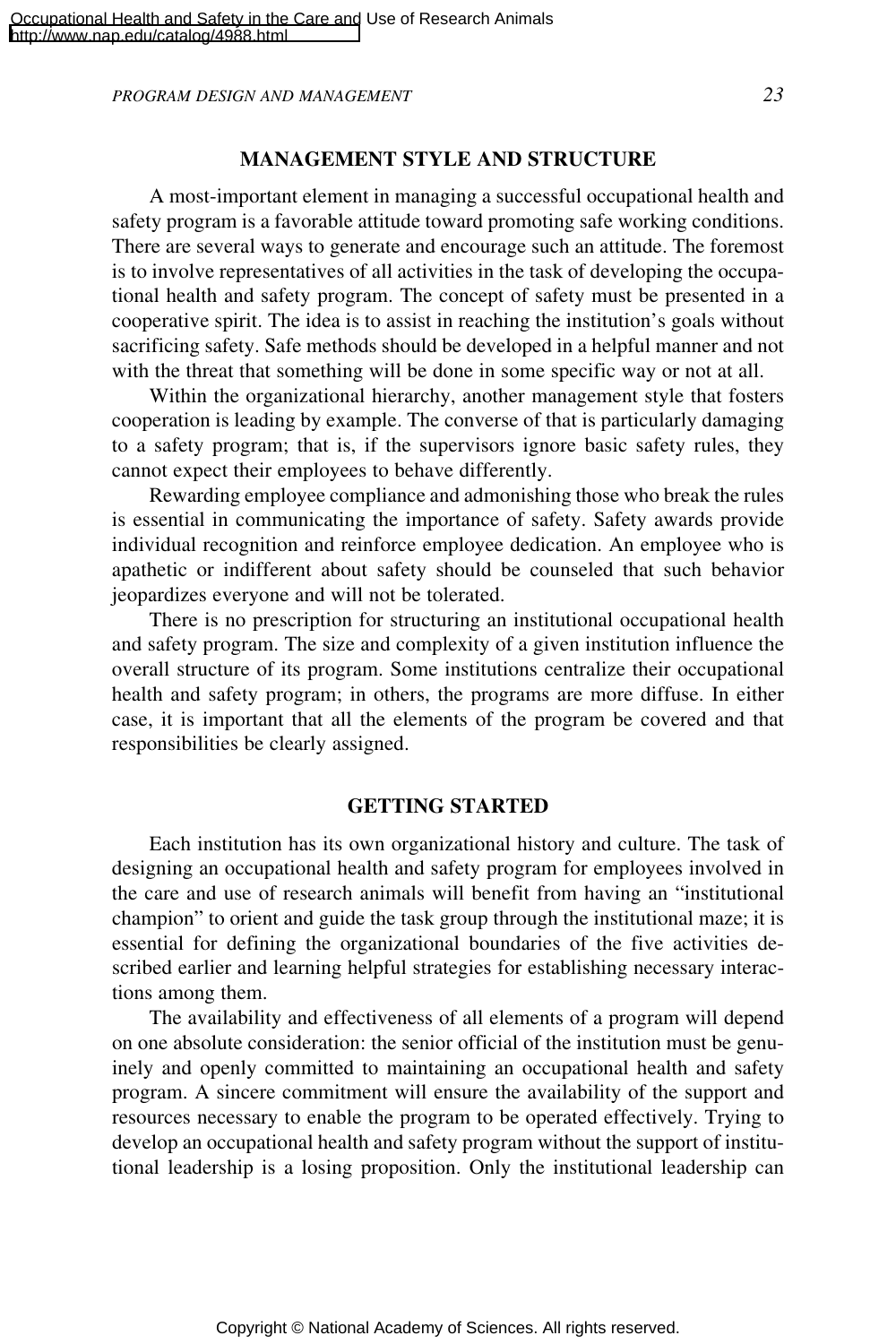identify the appropriate chains or networks of communication and authority within the institution.

# **Priority List**

Many programs stumble by trying to initiate too many program components at once. It is useful to establish a priority list based on existing hazards and the current occupational health and safety status of the institution.

Institutions typically choose to address the exposures that are causing the greatest current costs. Costs can be measured objectively, such as payments for worker compensation, or measured subjectively, such as unwanted mass-media attention, regulatory citations, or worker alarm over perceived hazards (independent of measurable risk). In the absence of an occupational health and safety program, relatively small and otherwise manageable problems can cause great institutional disruption.

Once acute problems have been addressed, a priority list can be compiled on the basis of assessment of the magnitude and severity of identified risks. An institution might choose first to address the most-common or most-severe risks, or a combination of both, and then to identify exposures that, over time, would result in an unacceptable cumulative risk. Preparing for accreditation visits or OSHA inspections can focus institutional attention on issues of particular interest to such agencies.

There is a hierarchy of control and prevention strategies. Primary prevention of occupationally acquired injury or illness is achieved by controlling or eliminating hazards, and the quality and effectiveness of an institution's occupational health and safety program will depend on how well resources are distributed to provide for and promote hazard-control strategies. Secondary prevention (premorbid case detection) and tertiary prevention (case-finding and disease management) are less desirable as means of controlling occupational health and safety risks.

## **Hazard Identification**

Identification of hazards is a challenge in all workplaces; animal care and research facilities are no exception. No databank, book, or journal will definitively identify all the hazards in the workplace. Identification of hazards is a responsibility of everyone: supervisors, managers, investigators, and other employees. Many hazards are readily apparent. For example, lifting heavy animal cages and then twisting to put them onto a conveyor belt as it enters the cagewashing unit obviously constitutes a hazard. Others might require special knowledge to identify, such as ultraviolet light sources in an area where chlorinated solvents are used (the resulting phosgene production presents a hazard). Some hazards, like allergens, are ubiquitous but complicated by individual susceptibili-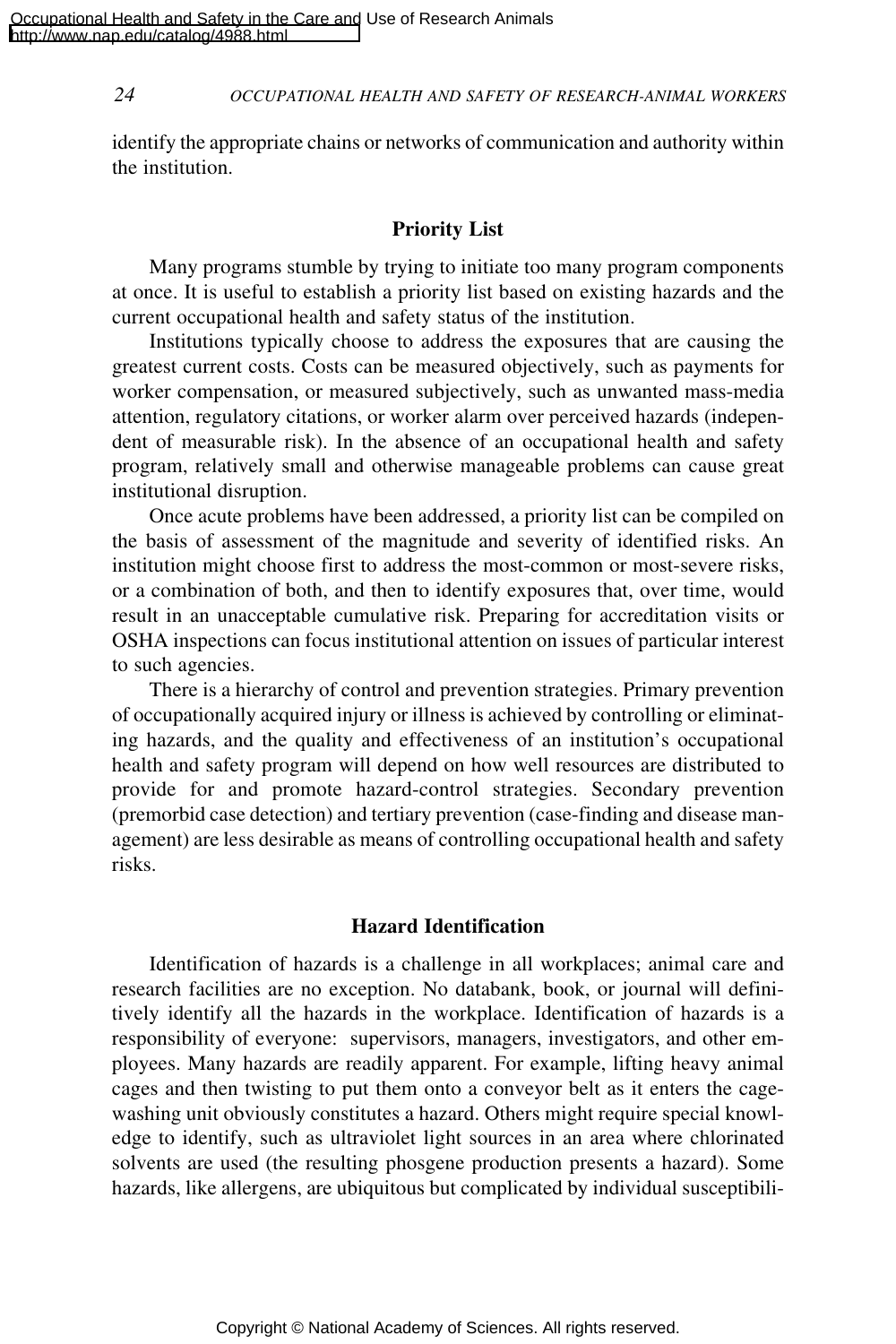## *PROGRAM DESIGN AND MANAGEMENT 25*

ties and nonoccupational exposures. The challenges are to identify as many hazards as possible and to keep an open mind to new ones.

An efficient way to identify hazards is to have an environmental health and safety professional who is trained in the recognition, measurement, and control of workplace hazards perform a walk-through review of the animal facility and the laboratories of investigators who conduct animal research. The quality of the review would be enhanced by the participation of a knowledgeable person from both the animal-care program and the research program. The review should be conducted when animal care and use are in progress. The reviewer should be attentive to the worker, the environment, the protocols, and the equipment. Operations that are being performed and how the employees are performing them should be carefully observed. Obvious signs of exposure—such as the presence of dust, nasal or eye irritation, chemical odors, and the accumulation of chemicals on work surfaces—should be noted. Observations should be compared to the expected performance of a well-trained worker operating properly designed equipment in a clean and safe work environment. The reviewer should understand the operations well enough to construct scenarios that might result in personal injury. The purpose of the review should be discussed openly with the workers, and their observations and viewpoints should be sought. Workers are an indispensable source of information concerning the hazards that are associated with their work and should be encouraged to report hazards observed in the workplace either to their supervisor or to the environmental health and safety office.

Many institutional data sources contain hazard information, e.g., accident reports, reviews of experimental protocols submitted by investigators, manufacturers' safety bulletins, safety reports prepared by labor unions, safety-committee reports, job-safety analyses, safety-audit reports, health and safety consultants' reports, Material-Safety Data Sheets (MSDSs), and chemical inventories. Not all those sources are available in all workplaces. The sources that do exist should be consulted because they can provide unique site-specific information.

The experience of other institutions can be helpful in identifying hazards. The Institute of Laboratory Animal Resources is an invaluable repository of relevant information and institutional contacts. Professional associations and societies are among the best sources of information on animal-related health and safety issues. Those and other professional organizations hold conferences at which health and safety issues are discussed. Much of the value of such meetings results from the focused nature of the presentations and their application to specific operations. Professional societies are excellent sites for developing networks of experts in health and safety programs.

Government agencies also have knowledgeable personnel who can be of great assistance. The relevant agencies include the National Institute for Occupational Safety and Health (NIOSH), the Occupational Safety and Health Administration (OSHA), the Centers for Disease Control and Prevention (CDC), the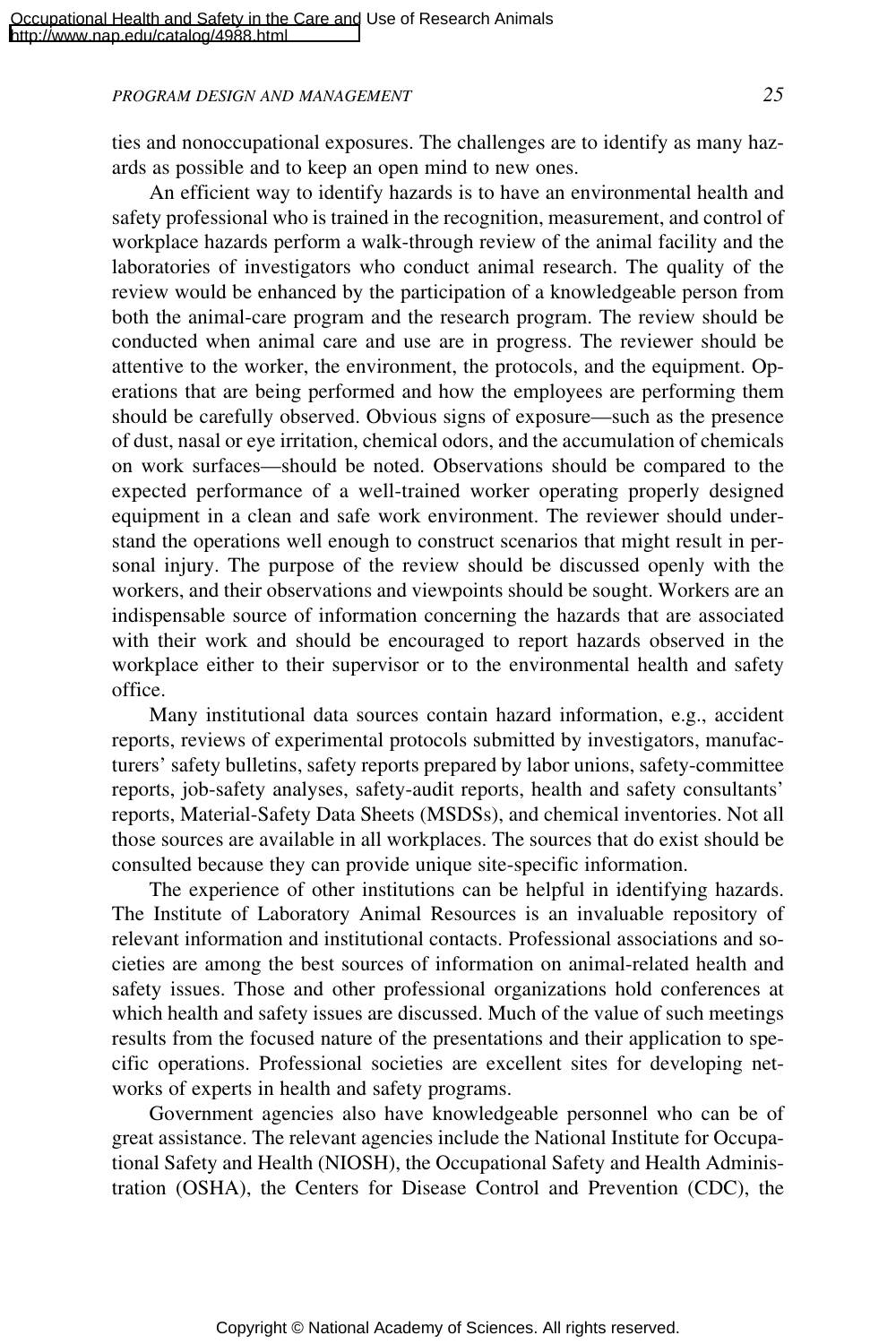National Institutes of Health (NIH), the National Animal Disease Center (NADC), the Agricultural Research Service (ARS), and the Animal and Plant Health Inspection Service (APHIS).

Given that a hazard is present in the workplace, the next question is, "How important is this hazard?" In answering this question, consideration needs to be given to the number of people who are exposed to the hazard, the potential effect of the hazard on the people, and the magnitude of the exposure. Exposure to a carcinogen from a skin-painting experiment would be considered a more-serious hazard than exposure to ammonia gas emanating from bedding materials. For the ranking process to be effective, however, it must take into account the frequency or probability of some consequence. For example, an exposed electric circuit on a cage-washing machine presents a hazard of electric shock. If, however, the unit is in a locked room and not used, the risk of an electric accident is very low. If the unit is the primary cage-washing machine and is used daily, the chance of an electric shock is much greater. In that simple example, the consequence (the electric shock) and the hazard (exposed electric contacts) are the same in both scenarios, but the likelihood of the consequence is different. Risk is a measure of the likelihood of a consequence, whereas hazard is the inherent danger in a material or system. Ranking of hazards on the basis of the characteristics of the consequence and the likelihood of the consequence enables an institution to understand the occupational health and safety risks in its animal-care and research programs and to plan appropriate risk-reduction strategies. The principal objective of an occupational health and safety program is to reduce to an acceptable level the risk associated with using materials or systems that might have inherent danger. That is accomplished by controlling or eliminating hazards.

The actual injury and illness experience within an institution among employees who are involved in the care and use of research animals is a key indicator of the presence of workplace hazards and can be used to estimate occupational risk and help to rank the importance of existing hazards. For example, animal bites and kicks are common but rarely life-threatening; back injuries are common and tend to be of greater severity and to lead to greater overall costs; laboratoryanimal allergy is common and has a wide range of severity, from mild rhinitis through chronic asthma to life-threatening asthma or anaphylaxis; dermatitis is less common and rarely severe but can reduce barriers to other hazards like infectious agents; and B-virus infection is uncommon but life-threatening.

Information about current occupational health and safety status in a particular institution can be gathered from several key sources in that institution, as shown in Table 2-1.

• Worker compensation. Worker compensation is the insurance system maintained by an institution to cover the medical costs and replace lost wages of workers with work-related illness or injury. The worker-compensation carrier typically can provide summaries of costs and lost days by medical diagnosis.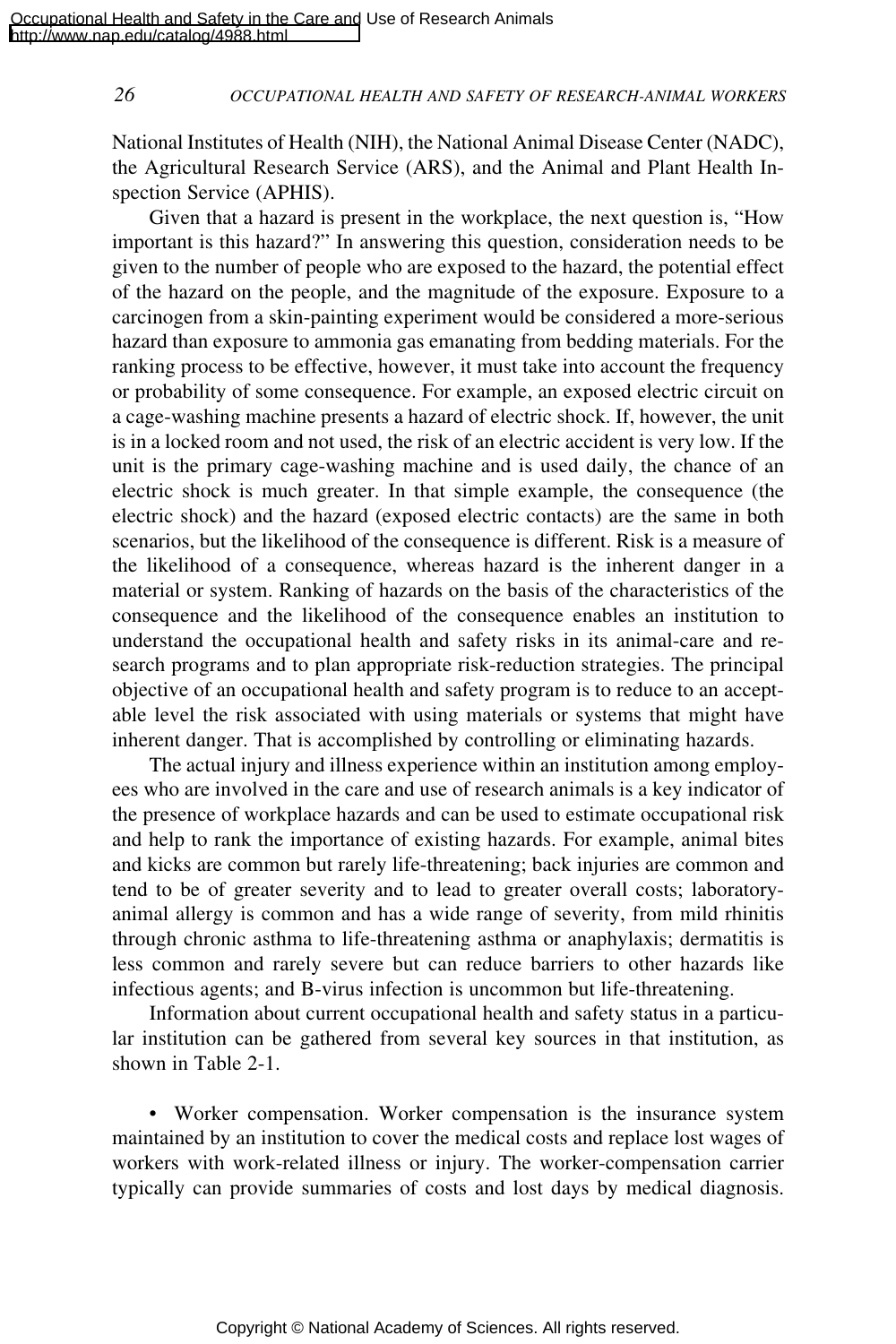| TABLE 2-1 Sources of Information About Worker Health and Safety |                                                                                                |                                                                        |                                                                                                                                                                         |  |
|-----------------------------------------------------------------|------------------------------------------------------------------------------------------------|------------------------------------------------------------------------|-------------------------------------------------------------------------------------------------------------------------------------------------------------------------|--|
| Information source                                              | Who has information                                                                            | Relevant institutional data                                            | Reference data                                                                                                                                                          |  |
| • First Report of Injury or Illness<br>Worker-compensation      | Administration and management                                                                  | Number of reports                                                      | Institutional trends                                                                                                                                                    |  |
| · Insurance companies                                           | Institution's insurance carrier                                                                | direct medical care costs<br>Claims experience:<br>and lost-time costs | Industry and company special reports,<br>Labor Statistics Supplementary Data<br>agency reports, Federal Bureau of<br>institutional trends, compensation<br>System (SDS) |  |
| "OSHA recordables"<br>OSHA 200 log                              | Environmental health and safety<br>management (human resources)<br>office, administration, and | Number of entries                                                      | Safety Council "Accident Book,"<br>Bureau of Labor Statistics annual<br>"compliance database," National<br>summary of injury and illness<br>Institutional trends, OSHA  |  |
| First-aid log                                                   | Institution                                                                                    | Number of entries                                                      | Institutional trends                                                                                                                                                    |  |
| Occupational health log                                         | Occupational health office                                                                     | (participation rates),<br>episodic visits<br>Periodic visits           | Institutional trends                                                                                                                                                    |  |
| Adverse-reaction reports                                        | Environmental health and<br>safety office                                                      | Number of reports                                                      | Institutional trends                                                                                                                                                    |  |

TABLE 2-1 Sources of Information About Worker Health and Safety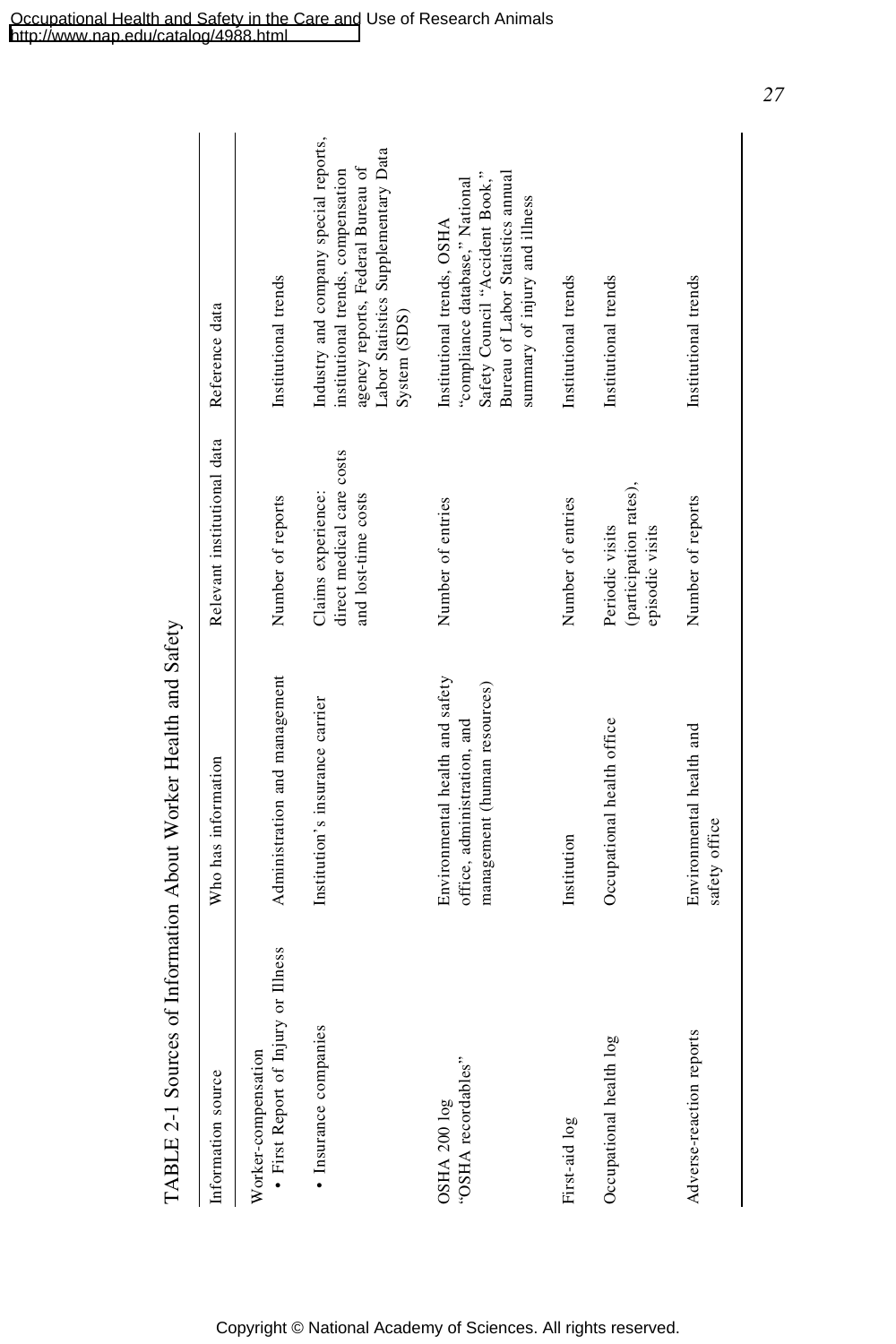Costs and lost days per case can also be summarized to provide an index of the severity of an illness or injury. This information is extremely helpful in identifying hazards that cause the greatest adverse health effects in workers. Most institutions choose to address those hazards quickly by putting into place adequate control strategies to avoid future compensation costs. The Federal Bureau of Labor Statistics receives data from 35 states that categorize and report injuries and illnesses that qualify for worker compensation. The resulting database is called the Supplementary Data System (SDS) and is available for public use. It can be searched to identify injuries and illnesses that have occurred at similar institutions and to discover the injury and illness experience of a specific group of workers. For example, the most recent publicly available data were obtained for the year 1986 on all injuries and illnesses that qualified for worker-compensation payments in California for the standard industrial classification code (SIC) 0740 (veterinary services). The data were analyzed to determine which kinds of workers were most likely to be injured and which types of injuries were most common. A total of 74 compensable injuries and illnesses were reported in this SIC. Of the 34 injuries that occurred among workers classified as "animal caretakers," 54% were due to cuts, punctures, and bites by animals and 30% to overexertion due to lifting (SDS 1994). Information of that type is helpful in developing an understanding of workplace hazards and in grouping workers on the basis of risk. Because worker-compensation insurance carriers are paid by employers, they can also provide historical data on an institution's operations and analyses of trends to help reduce injuries.

• First Report of Injury or Illness. These reports are used to inform the worker-compensation insurance carriers of the occurrence of a probable occupational injury or illness. A report generally describes the injury or illness and identifies causative factors that might be immediately apparent. Reports can be acceptable alternative records to the Supplementary Record of Occupational Injury or Illness (OSHA Form 101) that employers are required to maintain (BLS 1986).

• OSHA 200 log. Most institutions are required by law to maintain a log of work-related illness and injury, commonly known as an OSHA 200 log (US Dept. of Labor). Injuries are defined as incidents that are instantaneous, such as a bite, kick, or needlestick. Illnesses are defined as conditions arising from noninstantaneous events, such as carpal-tunnel syndrome, animal allergies, and dermatitis. An injury is recordable if it results in the death of an employee, loss of consciousness, lost work time, placement on restricted duty, or treatment other than first aid. All recognized occupational illnesses are recordable. Lost time need not be incurred for an event to be recordable. The log does not provide a comprehensive summary of all work-related events in that minor injuries might not meet any criteria for being recordable. The same single entry is required for a minor or severe illness and for a recordable injury; hence, the log does not show the intensity or cost of an individual illness or diagnosis. However, a Supplemen-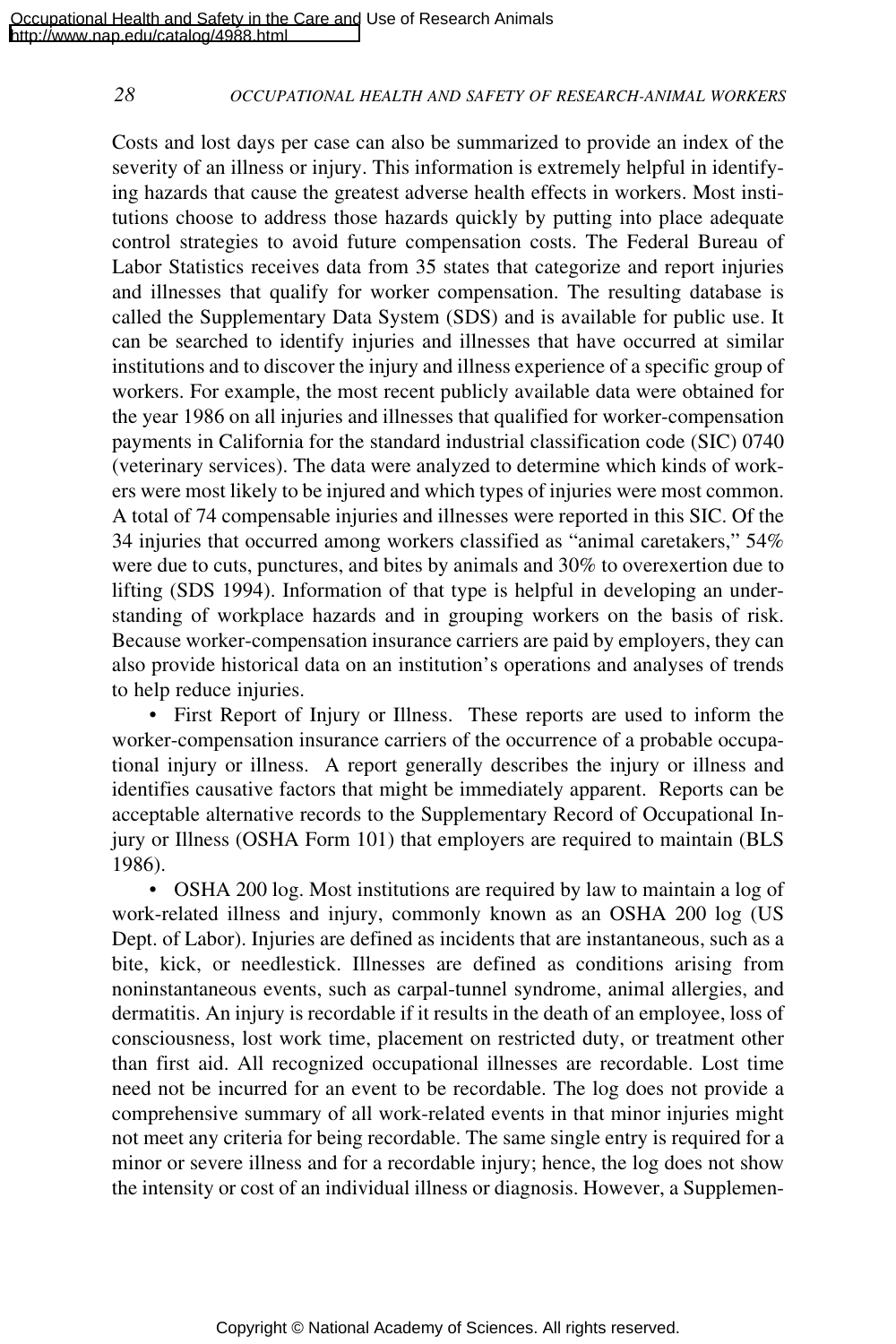## *PROGRAM DESIGN AND MANAGEMENT 29*

tary Record of Occupational Injury or Illness (OSHA Form 101) must be prepared and kept by employers for each OSHA 200 log entry; this record contains detailed information concerning the injury or illness in question and can be helpful in investigating their sources.

• First-aid log. First-aid logs are generally maintained by supervisors at the worksite. They are a useful source of information about minor occupational illnesses and injuries that are treated outside the occupational health unit; for example, workers with eye injuries are usually sent directly to an ophthalmologist or emergency service, and the health unit might be unaware of their occurrence. They are also a source of information about nonrecordable minor injuries.

• Occupational health log. Institutions that have health units or provide other health services to employees will have available other information useful in assessing occupational risks of employees. Periodic and episodic visits to these clinics are the source of this information. Periodic visits are routine, scheduled visits for preventive care (e.g., immunizations or surveillance evaluations). The number of periodic visits at an employee health unit is determined by the number of workers who are eligible to participate in a medical-surveillance program, the magnitude of risks, and the rate of participation in established surveillance programs. Surveillance visits can yield information on the prevalence of a condition in the worker population (e.g., the number of workers with animal-related allergy) and on the frequency of specific risks (e.g., a practitioner can ask a worker to estimate the number of times that he or she has been bitten in the preceding year). Episodic visits are nonroutine, unscheduled visits that are needed because of the occurrence of known or suspected work-related illness or injury. Episodic visits reflect the occurrence of cases of sufficient severity to require health services.

• Adverse-reaction reports. Adverse-reaction reports identify symptoms or occurrences at the worksite that suggest increased risk from a hazard. They are typically kept by the environmental health and safety office but reviewed by the occupational health unit to determine whether a medical evaluation is needed. Each worksite determines the threshold for reporting an adverse reaction. Accident reports are included in this category.

Another source of information on hazards in the workplace is the record of citations issued for violations of OSHA regulations. It is useful to know what worksite conditions are commonly monitored by OSHA and what has been the basis for citations at other institutions. Institutions with established occupational health and safety programs are a good source of clarification. Information on hazards cited by OSHA is collected by OSHA and maintained in the Compliance Database, which contains information on all the hazards and company data observed by OSHA during inspections for which a citation was issued. Although it is limited to compliance data, it is useful because it provides a nationwide view of the safety-compliance issues in similar operations. Data are available on the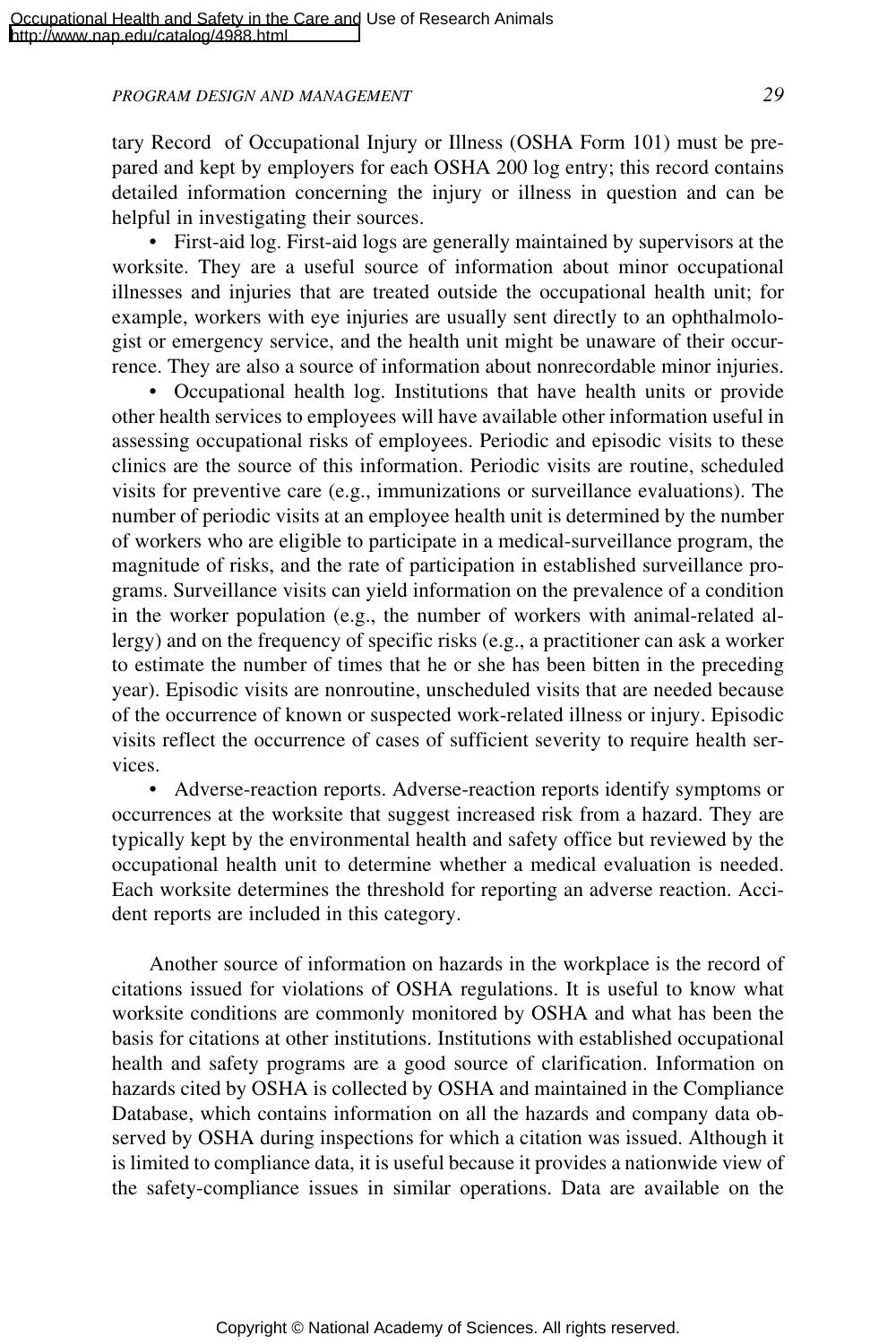organization, the type of citation, and the number of workers exposed. To obtain information in the Compliance Database, request it from one of the OSHA regional offices.

## **Work Plan**

As an occupational health and safety program is developed, periodic meetings of representatives of animal care and use, research, environmental health and safety, occupational health, and administration and management who will become involved in proper implementation are important. The meetings will promote the necessary coordination of activities. It is easier to establish or expand an occupational health and safety program if diverse program elements are represented in one room as the broad outlines of the work plan are developed. The frequency of the meetings will depend on the magnitude and complexity of the task.

Measures of program effectiveness should be established and agreed on by the group. Measures of program effectiveness could include reductions in chemical-exposure levels, specific injuries or illnesses, damaged-material costs, loss of work because of damaged equipment, and program costs per covered employee. If the program has clear goals, measuring its effectiveness can be straightforward.

## **Plan for Resource Development**

Diverse resources are needed for the successful implementation of an occupational health and safety program. Administration and management often need to be sold on the value of the program; this is sometimes a challenge because it is difficult to measure avoided costs.

A workforce that is aware of workplace hazards and proficient in practices for their control is perhaps the greatest resource that an institution can develop. It is appropriate to seek resources to train workers in the recognition and avoidance of hazards and the conduct of safe work practices. Resources should also be sought to correct workplace conditions that require workers to engage in repeated or cumbersome protection practices for safety.

Hardly any problem encountered in laboratory-animal research is new. Time and money can be saved by seeking the advice of those who have dealt with similar problems and found suitable solutions. Formal or informal consultation can provide experience and perspective on issues for which programs must be developed in a setting of uncertainty. One of the primary functions of a consultant is to inform an institution of occupational health and safety facts that provide clear direction for program development and advise of gaps in occupational health and safety facts that must be filled by considered judgment.

The work of an occupational health and safety program is accomplished by people with a detailed knowledge of the particular workplace, its research activi-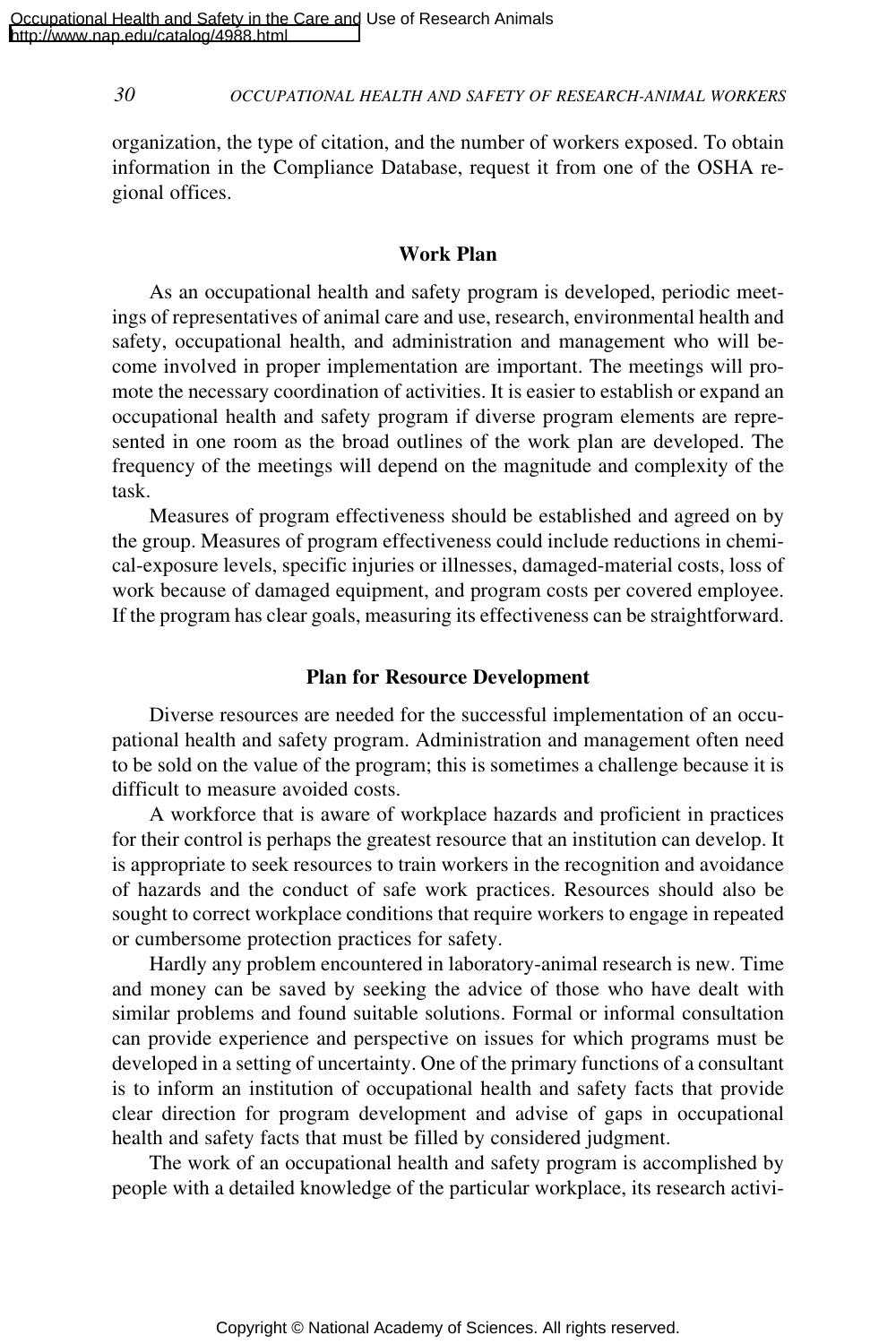## *PROGRAM DESIGN AND MANAGEMENT 31*

ties, and the institutional history of success and failure with control strategies. It is difficult for consultants to acquire and maintain this knowledge base.

An occupational health and safety program is such a multifaceted enterprise that it is unlikely that a few persons will have all the expertise required. Specialists might have to be added to the environmental health and safety staff. In institutions that lack an occupational health staff, necessary service can be obtained by contract. Such services can be in a medical center or a free-standing clinic or can be contracted to be established on the premises. It is essential that administrative oversight and responsibility be assigned to someone within the institution. Continuity of records and continuity of services are especially important if contract services are used.

# **Plan for Evaluation and Update**

As a program develops, there can be an apparent increase in the frequency of occupational health and safety problems as case-finding increases. That is often unsettling for the administration and can mistakenly be taken as a sign of program failure. More commonly, it is a sign of a successful program, and costs of the occupational health and safety program decrease as the severity of conditions found decreases because of prevention and early diagnosis.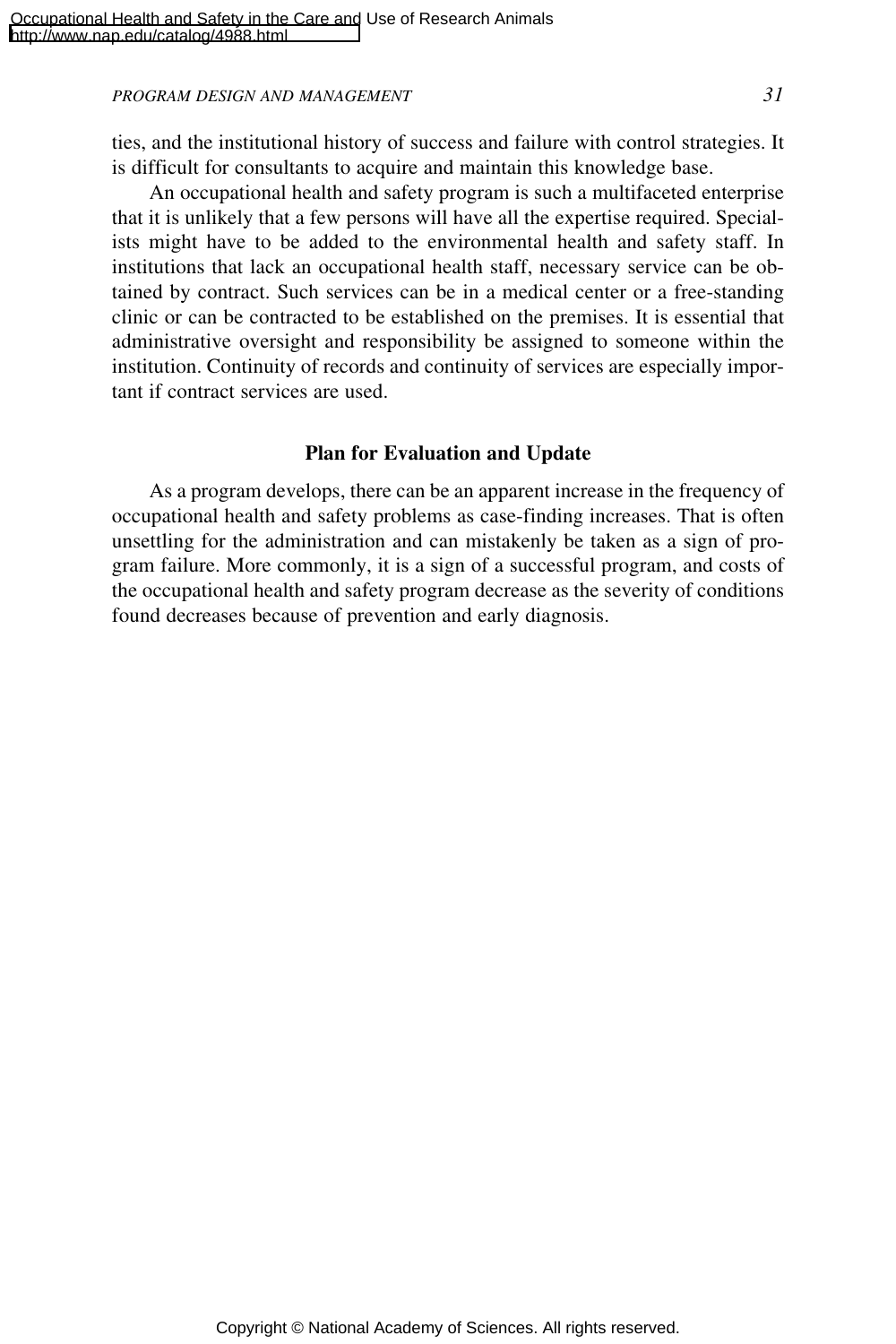3

# Physical, Chemical, and Protocol-Related Hazards

The diversity of physical, chemical, and protocol-related hazards associated with animal research is tremendous. Animals bite, scratch, and kick; moving bulky animal cages can result in sprains and strains; and electricity, machinery, and noise can cause injury. Chemicals are ubiquitous in the laboratory and animal room environments; chemicals are used to disinfect and clean surfaces, anesthetize animals, and process tissue samples. Research protocols can introduce toxic chemicals, human pathogens, or radioactive materials into animals, and these agents can enter the waste stream of the animal facility. This chapter provides a brief review of specific physical, chemical, and protocol-related hazards that are commonly observed in animal care and use programs.

# **PHYSICAL HAZARDS**

Animal care and use by their very nature present many situations that require safe practices to protect workers from physical hazards. The hazards of bites, kicks, and scratches are associated inevitably with most laboratory animal contact. A survey of animal-related injuries among veterinarians indicated that 35% required sutures for lacerations during their career. Working with heavy animals and equipment, such as metal cages, can stress muscles and joints. The potential for wet floors in animal rooms and cage washing areas increases risks of slipping and falling. Workers can also be exposed to physical hazards that are commonly found in the research environment, such as flammable solvents, ultraviolet radiation, ionizing radiation, pressure vessels, noise, and electric shock. The physical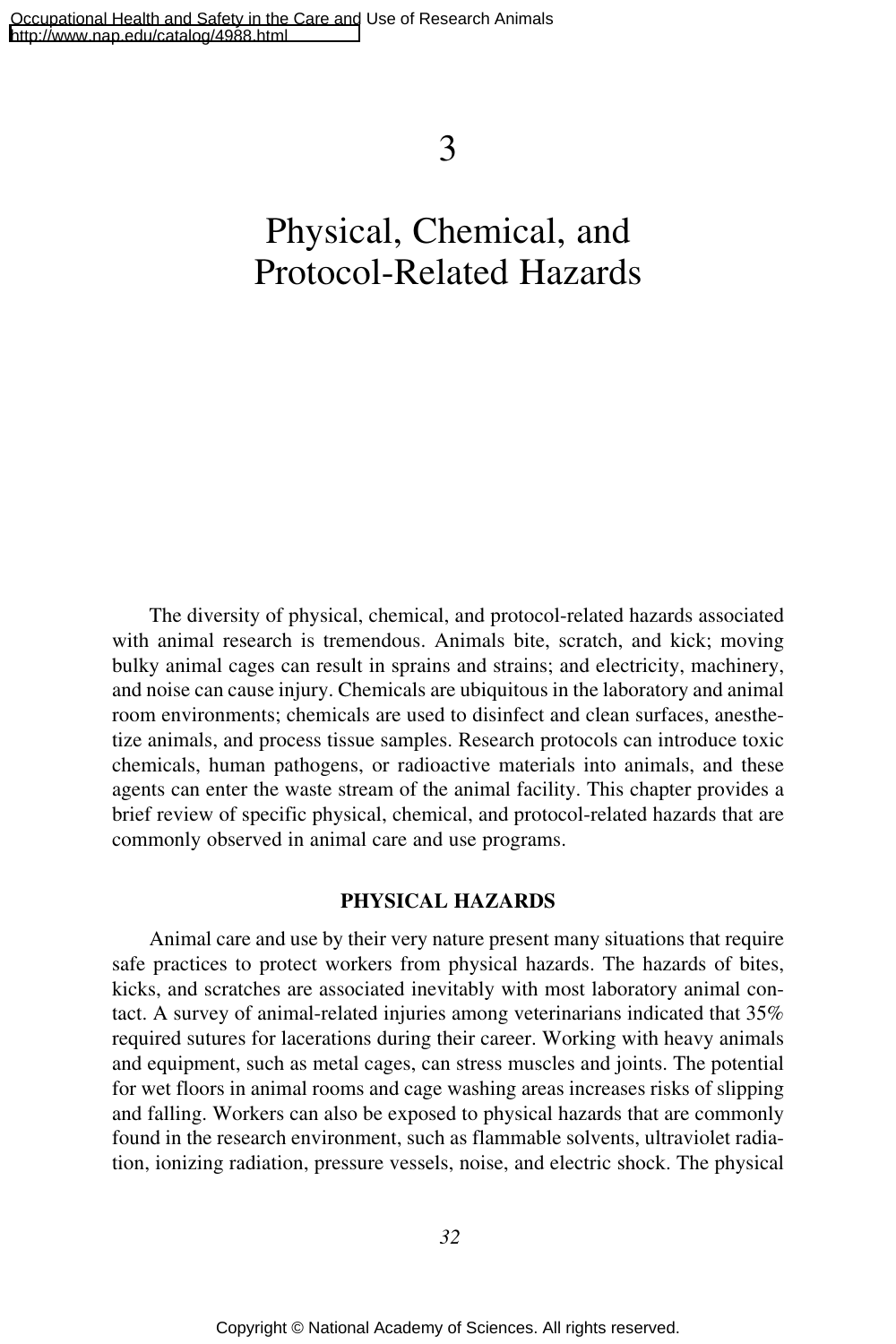hazards selected for discussion in this section present the highest potential for causing serious harm and are likely to be present in most animal facilities.

## **Animal Bites, Scratches, Kicks, and Related Hazards**

Bites, scratches, and kicks are ubiquitous hazards associated with laboratory animal contact. They are largely preventable through proper training in animalhandling techniques. People working with large domestic animals might sustain crushing injuries when the animals kick, fall, or simply shift their body weight.

Personnel should be aware of environmental factors, as well as factors intrinsic to the animal, that can precipitate a traumatic event in a research animal facility. Several factors need to be considered in work with animals (Grandin 1987). Animals respond to sounds and smells as people do; they also hear, smell, and react to things that people might not detect. If an animal hears a high-pitched sound, it might become frightened. Such situations can result in an unexpected response that results in injury to the animal handler. Many animals have a "flight zone": approaches by another animal or a person cause an attempt to escape. Being aware of an animal's flight zone will help to avoid injuries. Many animals, including monkeys and livestock, are social and show visible signs of distress if isolated from others of their kind. Knowledge of animal behavior is important in reducing risks.

Inappropriate handling can induce discomfort, pain, and distress, provoking an animal to inflict injury on its handler. Personnel should review educational materials pertinent to safe animal-handling techniques (Fowler 1986; Kesel 1990) and should have supervised instruction before undertaking new animal-handling procedures. The institution should be prepared to evaluate the causes of any injuries that result from newly adopted procedures. The injured persons should participate in this evaluation.

Special attention should be given to the training of personnel involved in the handling and restraint of nonhuman primates. In addition to posing a bite and scratch hazard, nonhuman primates can be challenging and difficult to handle safely because of their great strength, dexterity, intelligence, and tenacity. Unsuspecting personnel have been injured when nonhuman primates have grabbed and pulled neckties, loose-fitting laboratory coats, or long hair, and some individual great apes have been known to throw their feces. When it is compatible with the experimental conditions of animal use and the clinical condition of the particular animal, consideration should be given to chemical immobilization of nonhuman primates to facilitate the ease of handling them and to reduce the risk of injury of personnel. Personnel who work with nonhuman primates should wear face shields and other protective garments and equipment appropriate for the circumstances and species involved.

In a survey of animal bites among the general population, dogs were the species most commonly involved, with cats and rodents second and third (Moore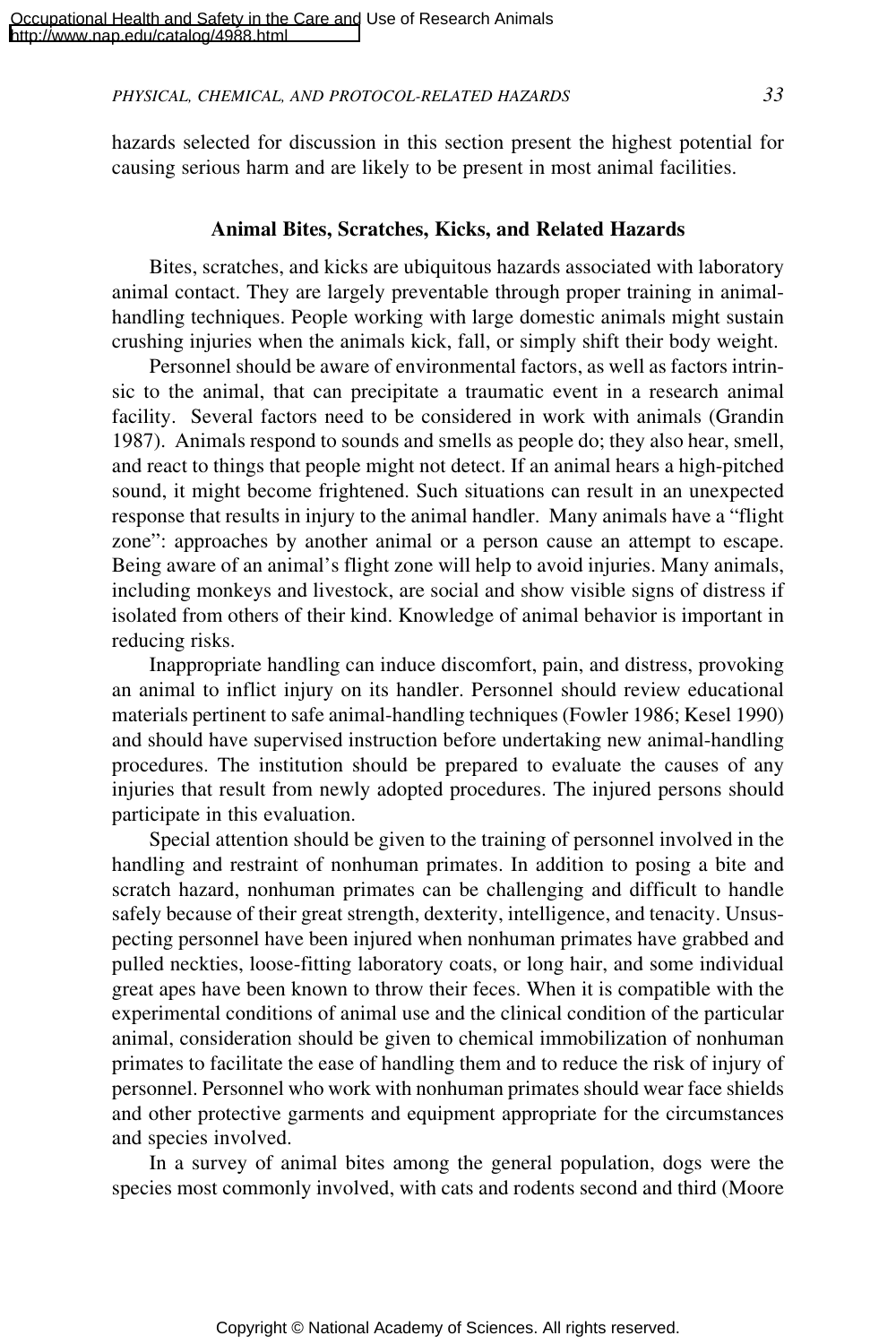and others 1977). Comparable data on bites in animal facilities are not available, but rodent bites probably predominate because of the large number of rodents used and the broader exposure of personnel to them.

Animal bites, especially those by rodents that inflict little tissue damage, are sometimes considered inconsequential by personnel who are unfamiliar with the host of diseases that can be spread by this mechanism and the complications that can result from wound contamination by the normal oral flora of the animals involved. Personnel should be alerted to the need to ascertain their current tetanus-immunization status, seek prompt medical review of wounds, and initiate veterinary evaluation of the animal involved if it is warranted. Rabies, B-virus infection, hantavirus infection, cat-scratch fever, tularemia, rat-bite fever, brucellosis, and orf are among the specific diseases that can be transmitted by animal bites with profound consequences (covered in more detail in Chapter 5).

The early initiation of antimicrobial therapy for all animal bites that are not trivial appears warranted because there is a high probability of wound contamination with a potential pathogen. That approach will limit the progression of a localized infection and avert the more serious complications of wound infection, which could include cellulitis, abscess, septic arthritis, tenosynovitis, osteomyelitis, sepsis, endocarditis, and meningitis. If infections do not respond to therapy, additional microbiological studies that encompass unusual and fastidious organisms should be pursued. Fungal agents should not be overlooked as possible wound contaminants; the transmission of blastomycosis to humans by dog bite has been reported (Gnann and others 1983).

A wide variety of poisonous and venomous reptiles (Russell 1983), marine animals (Halstead 1978), and arthropods (Biery 1977) might be maintained in the laboratory or animal facility for research or instructional purposes. Institutions that host these uncommon research animals have a special obligation to perform a comprehensive review of safety precautions to ensure the security of animal housing and the appropriate training of personnel who are involved in their care and use. Institutions also should have a plan for the immediate delivery of definitive medical care in response to envenomation, including the use of antivenin if available. Many types of envenomation cause massive tissue destruction that predisposes a wound to secondary bacterial infection and indicates a need for treatment with tetanus toxoid and antimicrobial therapy (Goldstein 1990a; Sanford 1985).

# **Sharps**

Sharps are ubiquitous in animal care. Needles, broken glass, syringes, pipettes, scalpels—all are commonly used in animal facilities and laboratories. Controls include installing puncture-resistant and leakproof containers for sharps at critical locations in the facilities. Workers should be trained to handle and dispose of sharps safely. Improper disposal of sharps with regular trash can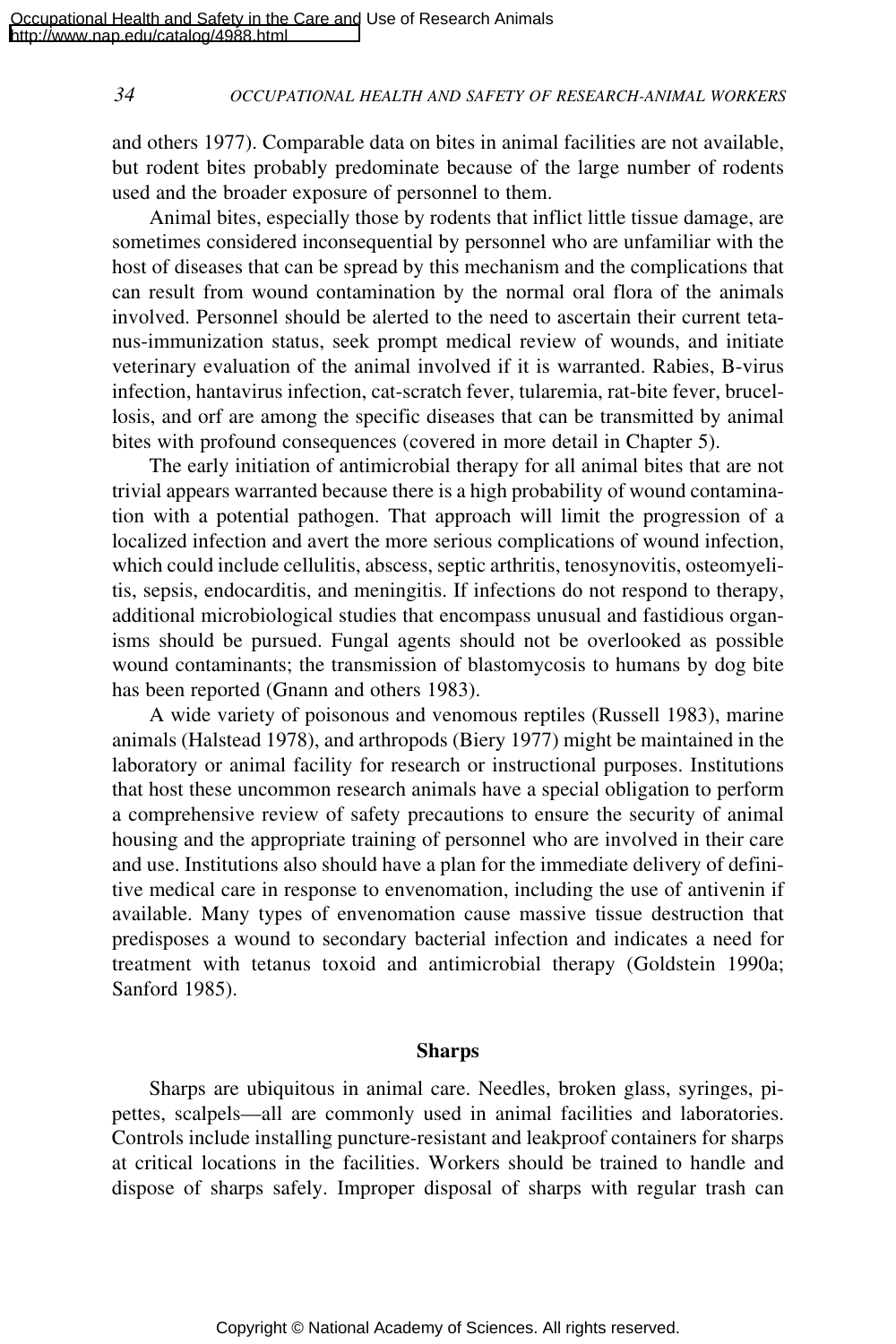expose custodial staff to puncture wounds and cuts and potentially to exposure to infectious agents and hazardous chemicals. Many states and some municipalities have regulations that specify how to dispose of sharps; these regulations should be checked to ensure that disposal practices are in compliance.

Special care is required in the use of needles and syringes to avoid needlestick injuries. This hazard presents a substantial risk for occupationally acquired infection in inoculating or drawing blood from laboratory animals (Miller and others 1987). Appropriate restraint or sedation of animals during procedures entailing the use of sharps decreases the risk of sharps injury to workers.

# **Flammable Materials**

The National Fire Protection Association (NFPA) has classified fires into four types according to the character of the flammable or combustible materials. Class A, B, and C fires involve general combustible materials (such as wood, paper, and cloth), flammable gases and liquids (such as oil and paint), and electric equipment, respectively. Class D fires involve such combustible metals as magnesium, sodium, and potassium. Class A, B, and C materials are found in all animal care facilities. Common combustible materials in Class A fires found in animal care facilities include animal bedding, paper gowns, plastic animal cages, paper towels, and laboratory wipes. Class B flammable solvents might be used in painting animal care rooms, cleaning floors and surfaces, sterilizing equipment, administering anesthesia, and performing laboratory analyses of tissues. Common Class C materials include lighting, wet vacuums, steam-cleaning units, automatic cage-washers, and many types of laboratory equipment. Explosive materials are not commonly used, however, crystallized picric acid and previously opened and expired cans of ether are common potential explosion hazards. Class D materials are not common in animal care facilities but might exist in some laboratories.

Class B liquids are classified according to their flash point, the lowest temperature at which a liquid will produce vapor sufficient to propagate a flame. Flammable liquids have flash points less than 100°F. Combustible liquids have flash points greater than 100°F but less than 200°F. The flash points of combustible liquids are higher, so they are more difficult than are flammable liquids to ignite at room temperature. Knowledge of flash points of materials can be helpful in selecting a less-flammable material for a particular use so as to lower the related fire hazard. Material Safety Data Sheets for chemicals include information on flash points. (See page 42, Chemical Hazards.) OSHA provides very strict regulations for the storage and use of flammable and combustible liquids (29 CFR 1910.106).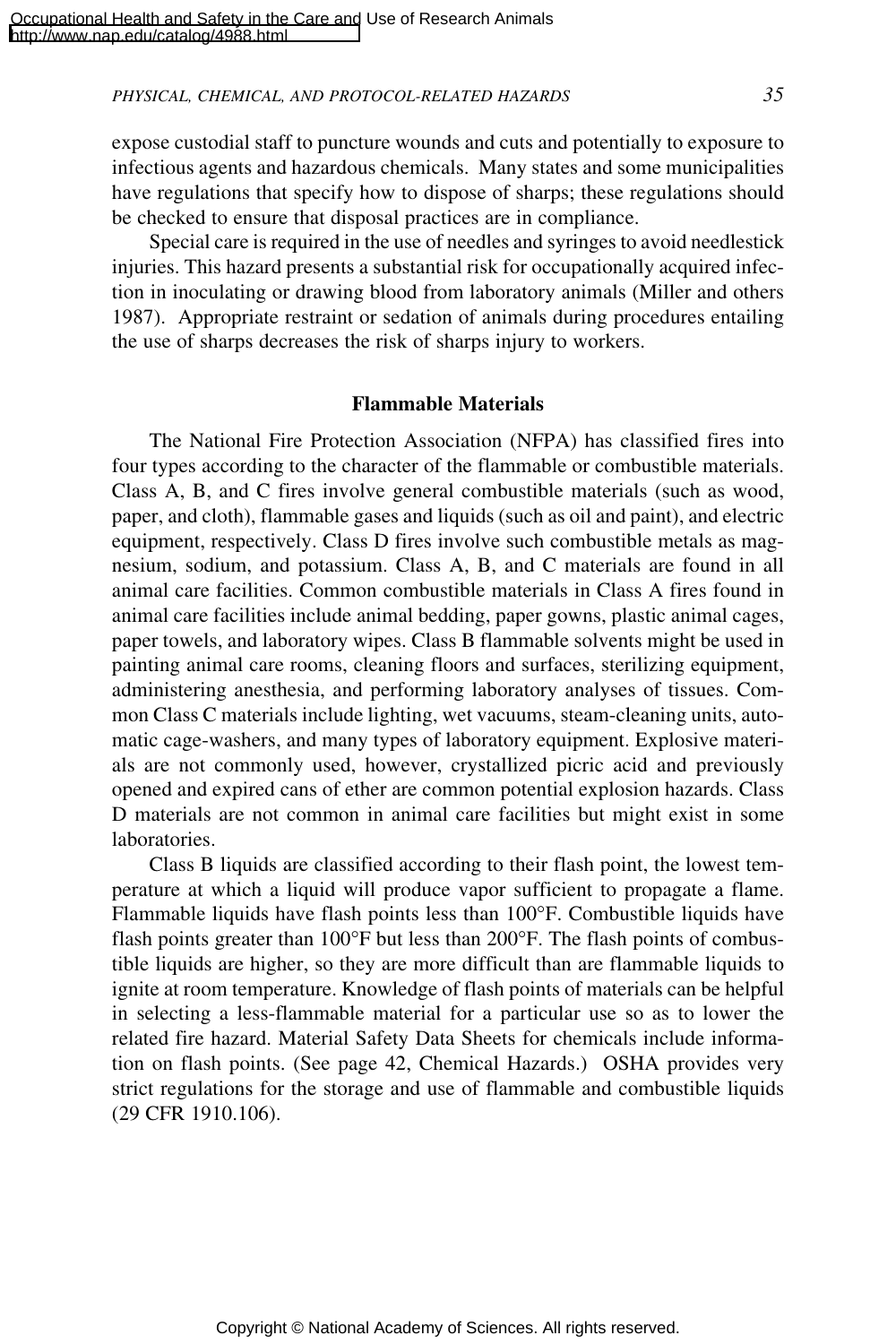# **Pressure Vessels**

Compressed-gas cylinders, air receivers, high-pressure washing equipment, hydraulic lift lines, and steam generators house high-pressure air lines (over 30 psi), and autoclaves contain steam and contents under high pressure. These vessels present a substantial hazard to workers if uncontrolled or improper release of the pressure occurs. Compressed-gas cylinders should be secured at all times.

## **Lighting**

One characteristic of animal care facilities that is not seen in many other operations is a fixed light-dark cycle. In animal care rooms, light cycles can vary, and most animals receive only artificial light. Animals can be kept on light-dark cycles that do not match the natural daily cycles. Or animals might be kept in rooms with single-color lights (usually red) or very low light. For humans, poor lighting can cause visual fatigue or create safety hazards that cause trips, slips, or falls. They might bump into corners of cages or other objects because they cannot see them easily in low light. Humans need an adjustment period for their eyes to become accustomed to the color or light levels in the room. Waiting for this adjustment will make work in the room easier and safer.

## **Electricity**

Electric hazards can be present whenever electric current is flowing. Electric hazards are ubiquitous in animal care. Most of the hazards are obvious, such as the absence of a plate on a wall socket, an open electric panel, or an ungrounded plug. Less obvious hazards are present on cage-changing tables, biological safety cabinets, and wet vacuum systems. The electric hazards associated with those and other kinds of equipment can be minimized or eliminated through such engineering controls as ground-fault interrupters, such operational procedures as the use of lockout and tagout procedures to control energy sources during repair and maintenance of equipment (CFR 1919.147), and vigilance. Equipment that has frayed or exposed wires or that is designed to be connected to an ungrounded receptacle (as with a two-pronged plug) should not be used.

## **Ultraviolet Radiation**

Exposure to ultraviolet (UV) radiation can occur in some operations involved in the care and use of laboratory animals. For example, UV germicidal lamps are used to sterilize clean surfaces in some work areas, and UV radiation is used in sterilizing water and in the diagnosis of fungal diseases. The most important exposures to UV radiation might be those of workers who perform outside work. UV radiation is divided into three classes designated UV-A, UV-B, and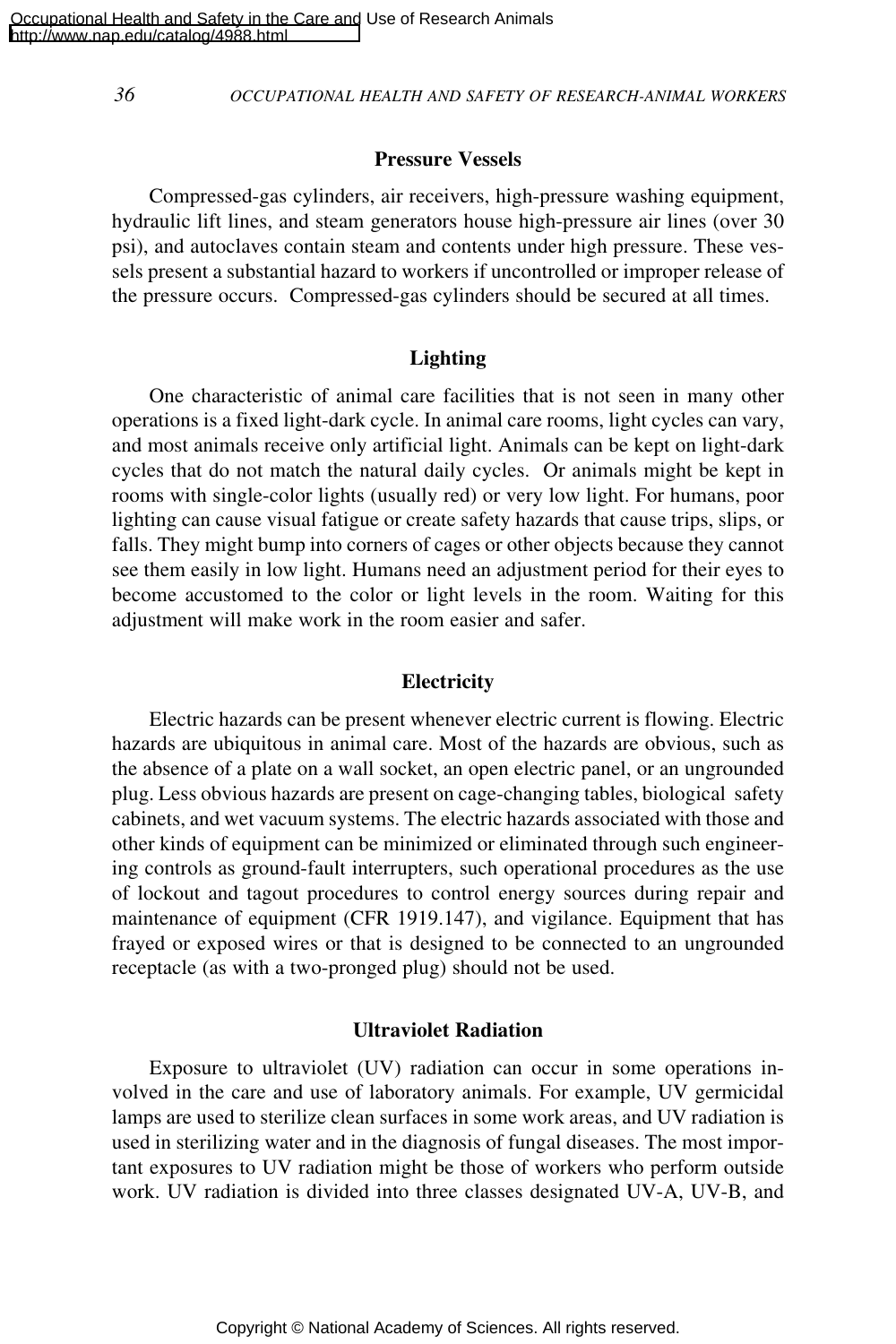| <b>UV</b> Classification       | Wavelengths (nm) | Effects                                | Sources                         |
|--------------------------------|------------------|----------------------------------------|---------------------------------|
| $UV-A$<br>(black-light region) | 320-400          | Pigmentation of skin                   | Sunlight, black light           |
| $UV-B$<br>(erythemal region)   | $280 - 320$      | Photokeratitis.<br>cataracts, erythema | Sunlight, artificial<br>sources |
| $UV-C$<br>(germicidal region)  | 100-280          | Germicidal effects                     | Germicidal lamps                |

## TABLE 3-1 Classification and Description of Ultraviolet Radiation

Sources: Adapted from National Safety Council 1988, pp. 227–232, and from the American Conference of Governmental Industrial Hygienists (ACGIH), 1994, p. 100.

UV-C, whose wavelengths, effects, and sources are shown in Table 3-1. UV radiation reacts with the vapors of chlorinated solvents—such as trichloroethylene, trichloroethane, and chlorofluorocarbons—to produce phosgene, a potent lung irritant. Those solvents should not be used in areas where UV-B or UV-C radiation is present.

If employees must work in the presence of UV radiation, their eyes and skin should be protected against UV exposure. Interlocking devices can be used to turn off UV sources before exposed areas are entered. Window glass is very effective at filtering out wavelengths less than 320 nm except for very intense sources.

#### **Lasers**

*Laser* is an acronym for **l**ight **a**mplification by the **s**timulated **e**mission of **r**adiation. Laser emissions are produced by solid-state, gaseous, and semiconductor lasers. Most states require lasers to be registered. The American National Standards Institute (ANSI Z–136.1 1986) has classified lasers on the basis of their power level and hazard potential as follows:

• *Class I*. Lasers that under normal operating conditions do not emit a hazardous level of radiation.

• *Class II*. Low-power lasers that do not have enough power to injure someone accidentally but do have enough power to cause injury if the beam is viewed for extended periods.

• *Class III*. Class IIIa, higher-power lasers that can cause injury if the beam is concentrated with a viewing device, such as binoculars; Class IIIb, lasers that can produce injury if viewed directly. The beam reflected off a mirror-like surface is also hazardous.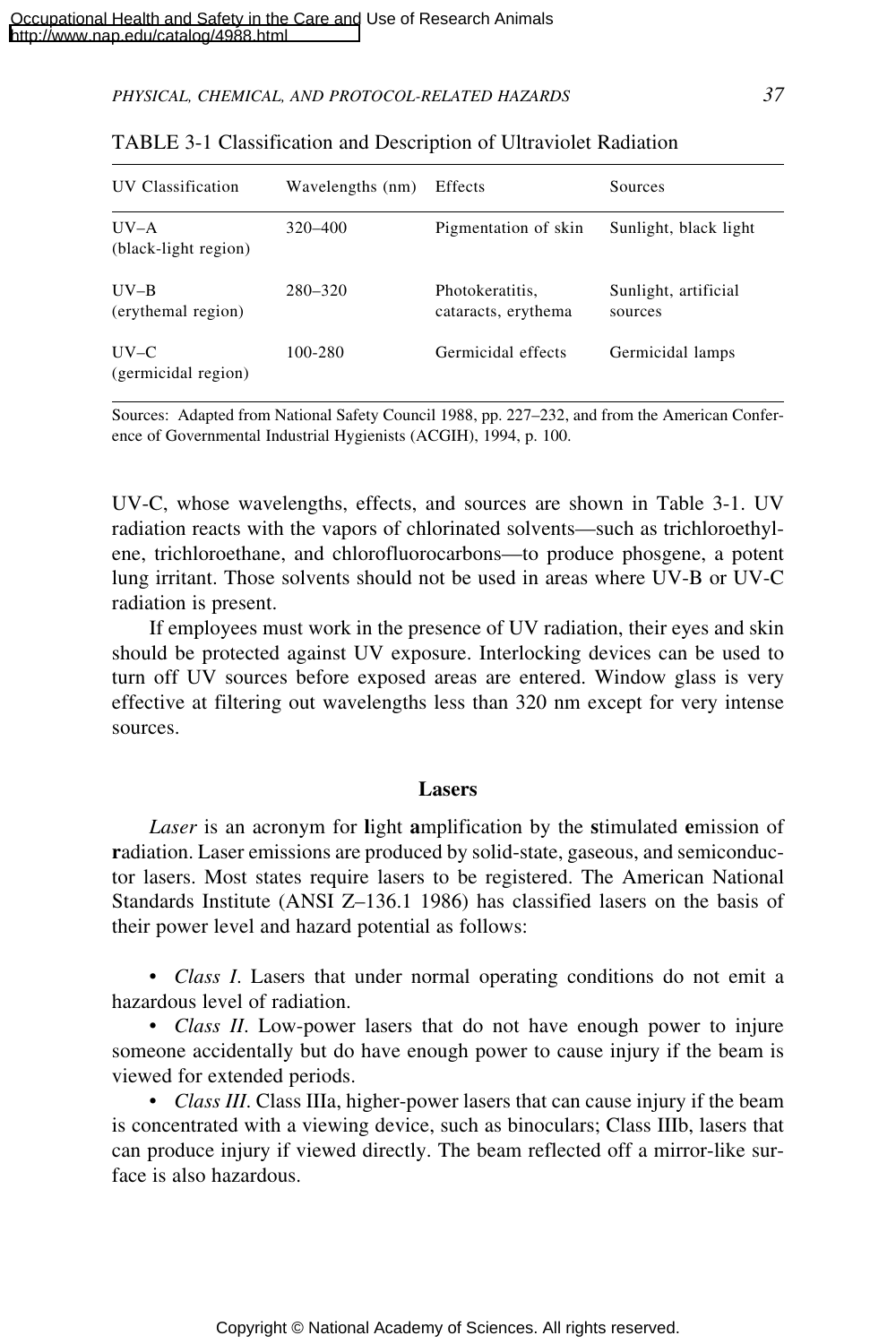• *Class IV*. Lasers that, in addition to the conditions in Class III, can present a fire hazard.

The major hazard associated with lasers is related to the beam. The beam can cause burns, eye damage, lacerations, or fires, depending on its power. In animal care operations, lasers might be used to perform surgery or to provide medical treatment. Personnel who work with or around lasers should be trained in the hazards and the means to protect themselves. In the case of higher-power lasers, enclosing or shielding the beam (if possible) and providing interlocks on doors where a laser will be used are effective ways to reduce exposure to the beam. Laser surgery can also produce substantial aerosols, fumes, and toxic gases. These hazards should be controlled to prevent harmful exposures of employees.

All lasers use electric power, some in large quantities, so the risk of electric shock should be considered and reduced. The National Safety Council (NSC 1988) has produced a list of possible steps for reducing the risk of electric shock associated with lasers.

### **Ionizing Radiation**

Ionizing radiation is ubiquitous in our daily lives. We are exposed to cosmic radiation, radon gas, natural background radiation, medical x rays, and even internal radiation from potassium-40. To be classified as ionizing, radiation must have enough energy to remove electrons from atoms and so create ions. The ionization can cause chemical changes that can be harmful to a living organism. Ionizing radiation can be classified as particulate and nonparticulate. Particulate radiation is composed of particles that are of atomic origin. Alpha particles are charged particles that each contain two neutrons and two protons. Beta particles are electrons that are emitted with very high energy from many radioisotopes. Positively charged counterparts of beta particles are called positrons. Alpha particles do not travel more than 0.5 in (1.3 cm) in air and cannot penetrate the dead layer of skin. The distance that beta particles can travel depends on their source: in air, some of the more energetic beta particles, such as those from phosphorus-32, can travel up to 30 ft (9 m), but beta particles from tritium (hydrogen-3) travel only 0.02 ft (0.6 cm). Beta particles are usually stopped by the skin but can cause serious damage to skin and eyes.

Nonparticulate radiation includes x rays and gamma rays. X rays and gamma rays are electromagnetic radiation with very short wavelengths. They are photons of energy and can penetrate matter. Photons are relatively difficult to shield. Gamma rays arise from nuclear decay; x rays arise from electron dislocation. When a radionuclide decays, it might produce alpha particles, gamma rays, beta particles, neutrons, or combinations of these. Irradiators and diagnostic x-ray machines are commonly used in research settings. Appropriate training of per-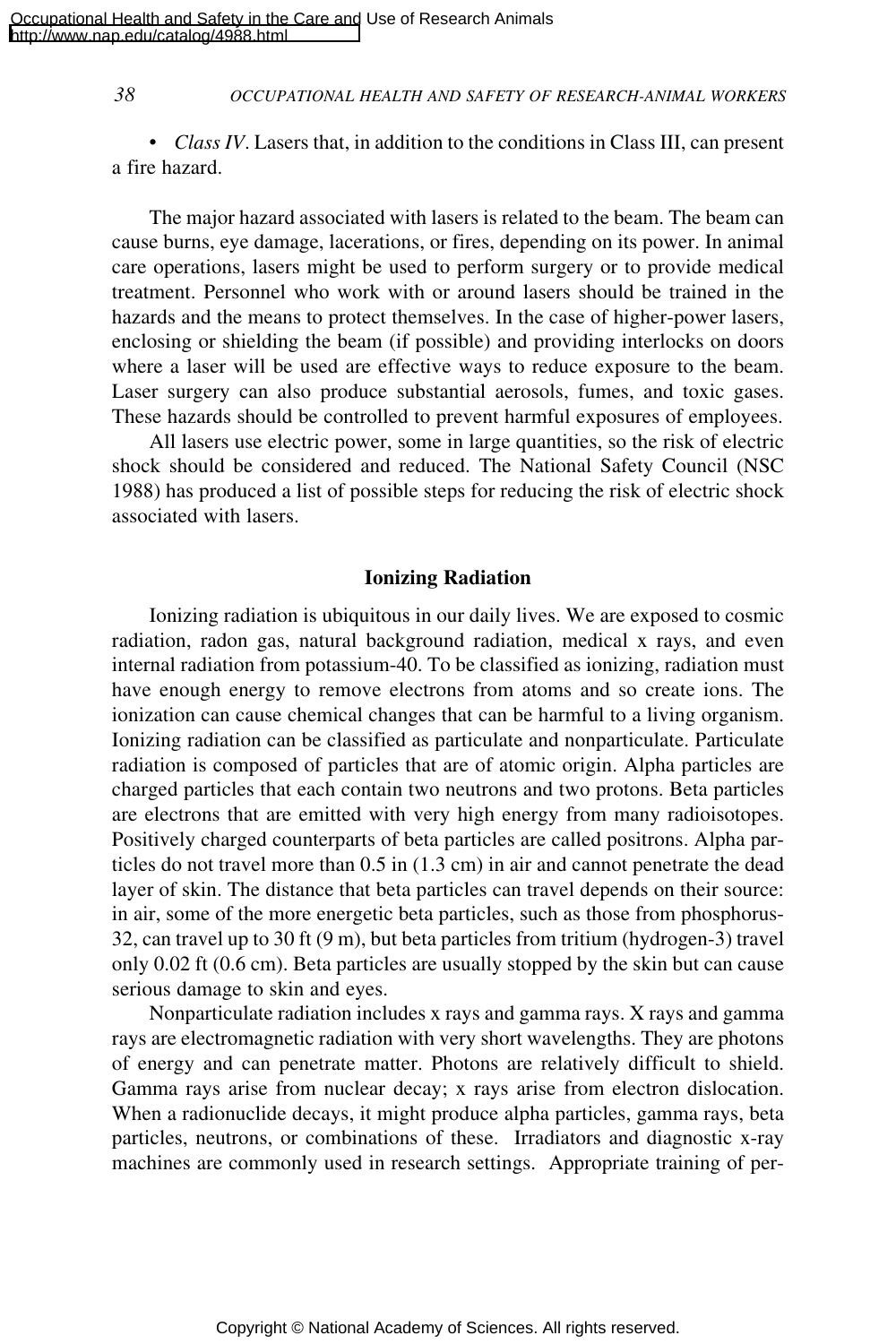sonnel and personal protection should be provided. Preventive maintenance of equipment is also critical to safe operations.

Radiation can present a hazard through inhalation, ingestion, skin contact, or proximity. The biological effect of ionizing radiation depends on the type of radiation, its energy, and the type of tissue that absorbs it. Two types of hazard must be considered: external and internal. A radionuclide that presents a radiation hazard when it is outside the body constitutes an external hazard; a radionuclide that presents a radiation hazard when it is ingested, inhaled, or absorbed constitutes an internal hazard. Alpha and beta particles do not travel very far in air, so they present mainly internal hazards; they can produce harm by being near tissue. Some of the more-energetic beta particles can present an external hazard.

Experimentation involving animals and radioisotopes is common in molecular biology today. Use of radioisotopes in or with animals presents several new hazards that must be dealt with. For example, some isotopes can be concentrated in a specific organ, such as iodine in the thyroid. Tissue that has concentrated a radioactive material might have to be handled or disposed of differently, depending on the isotope and the concentration. Bedding material from experimental animals exposed to radioactive materials should be surveyed to determine its radioactivity and then disposed of according to applicable regulations. If an isotope could be released by exhalation, additional engineering controls might be required. The use of radioisotopes is strictly controlled by the US Nuclear Regulatory Commission (US Congress 1971). Investigators should be authorized to use radioisotopes by their institutions; authorizations are based in part on evidence of training and established work practices.

# **Housekeeping**

Good housekeeping keeps work surfaces clean and clear of obstructions, waste, and other material. If boxes, hoses, or bags of bedding material are not removed from the work area, trip hazards can be created or safe work might be impossible because working conditions are cramped. The act of cleaning itself sometimes creates hazards. For example, during steam cleaning of walls and floors of an animal room, the hoses can cause tripping hazards, high-temperature steam can cause burns, and wet floors can cause slipping hazards. Material left in hallways that are used for emergency egress poses a very serious hazard. Immediate removal of blockages of exits is imperative. Poor housekeeping practices can increase the seriousness of other hazards associated with animal care. For example, sweeping bedding, hair, and dander from floors, rather than using a vacuum cleaner with a filtered exhaust, can result in high concentrations of airborne allergens that can be distributed throughout the animal facility.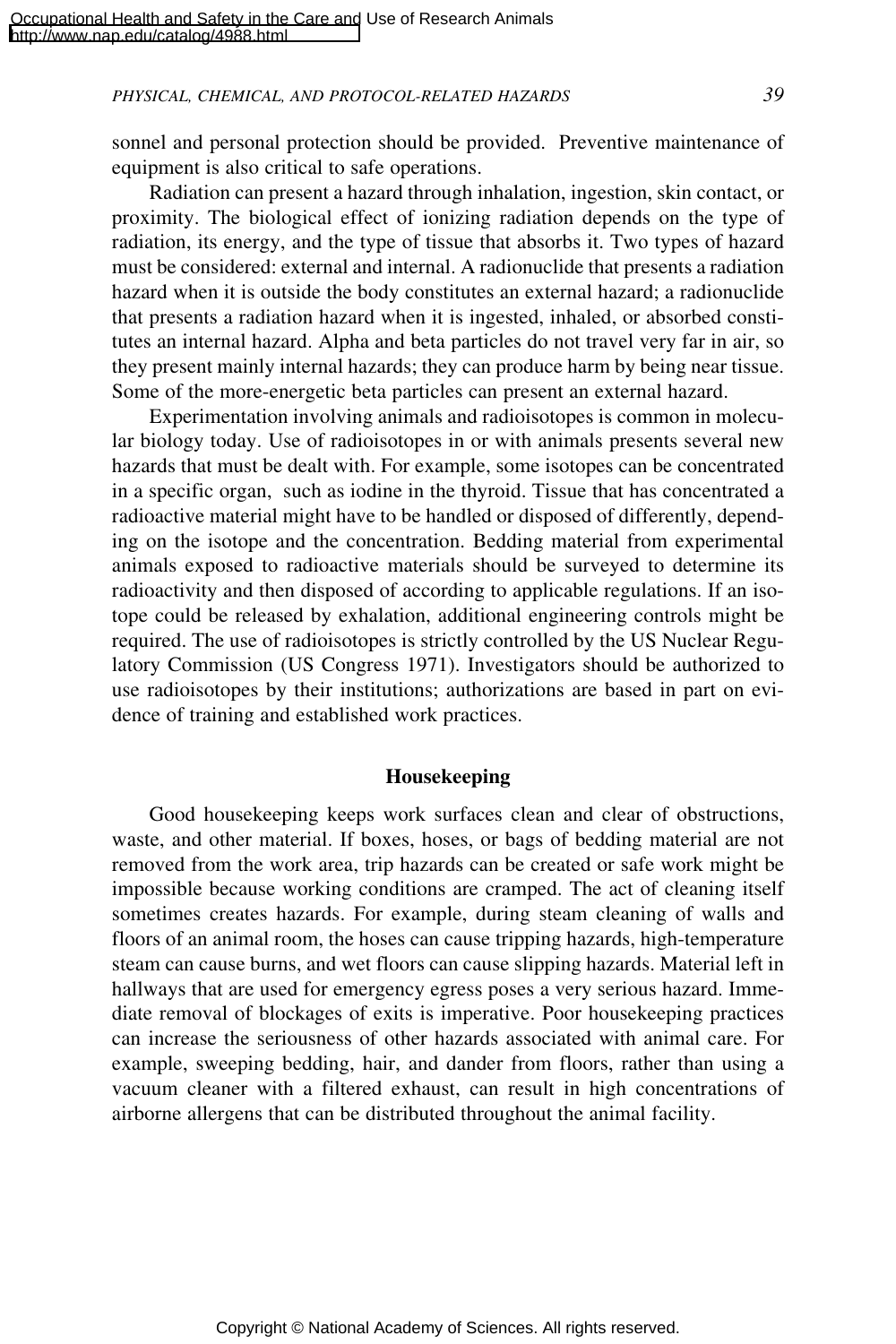## **Ergonomic Hazards**

Physical trauma can occur when workers perform tasks that require repetitive motions and lifting of heavy loads. Injuries that result from repetitive small stresses are often termed cumulative injuries. Cumulative injuries are not associated with a specific exposure incident. Common cumulative injuries include back injuries, carpal-tunnel syndrome, tennis elbow, and bursitis. Activities in animal care operations that contribute to back injuries include lifting heavy bags of feed, lifting heavy animals, lifting small weights incorrectly, moving or lifting cages, or clipping animals' fur manually. Adjusting control knobs, using a screwdriver, using pliers, opening and closing cage doors, moving small animals from cage to cage, operating video display terminals for extended periods, and mopping floors can also lead to repetitive-stress injuries. To reduce hazards due to repetitive motion, vary tasks to lessen the number of repetitions, re-engineer tasks, or redesign equipment or tools to require fewer repetitions with less strain.

Lifting heavy loads that exceed permissible-load recommendations of the National Institute for Occupational Safety and Health (NIOSH 1991) is unsafe and presents a substantial risk of acute injury. Anyone lifting heavy loads should be physically fit, should avoid sudden movements, and should use a two-handed lifting technique. Animal care operations that involve a potential for substantial physical stress include moving and restraining large animals, lifting and moving cages, lifting large feed bags, and moving high-pressure wet-vacuum systems. Engineering controls—such as the use of lifting equipment, automation of the lifting operation, or splitting of the load—can reduce the risk.

Once a hazard is recognized, employee education and engineering controls can be applied to reduce the potential for these types of injuries. Training should be updated if new tools are used in an operation and updated periodically to remind employees of proper work techniques. Employee involvement should be part of each solution.

### **Machinery**

Conveyor belts, sanders, floor polishers, cage washers, room washing equipment, and other machinery have potential to cause injury. The common types of hazards presented by machinery are in-running nip points, crush points, and pinch points. In-running nip points are places on a roller or similar moving surface where a body part of an exposed worker could be pulled into the machinery. Crush points and pinch points are areas of a machine where two surfaces could come together to crush or pinch part of the body. These all occur in machinery that has exposed moving parts. Each machine should be evaluated to determine whether a worker's hand or arm could be placed in an area where it could be injured. If a hazardous area is identified, guarding should be installed to eliminate the hazard. Guarding is important even when workers know that they are not to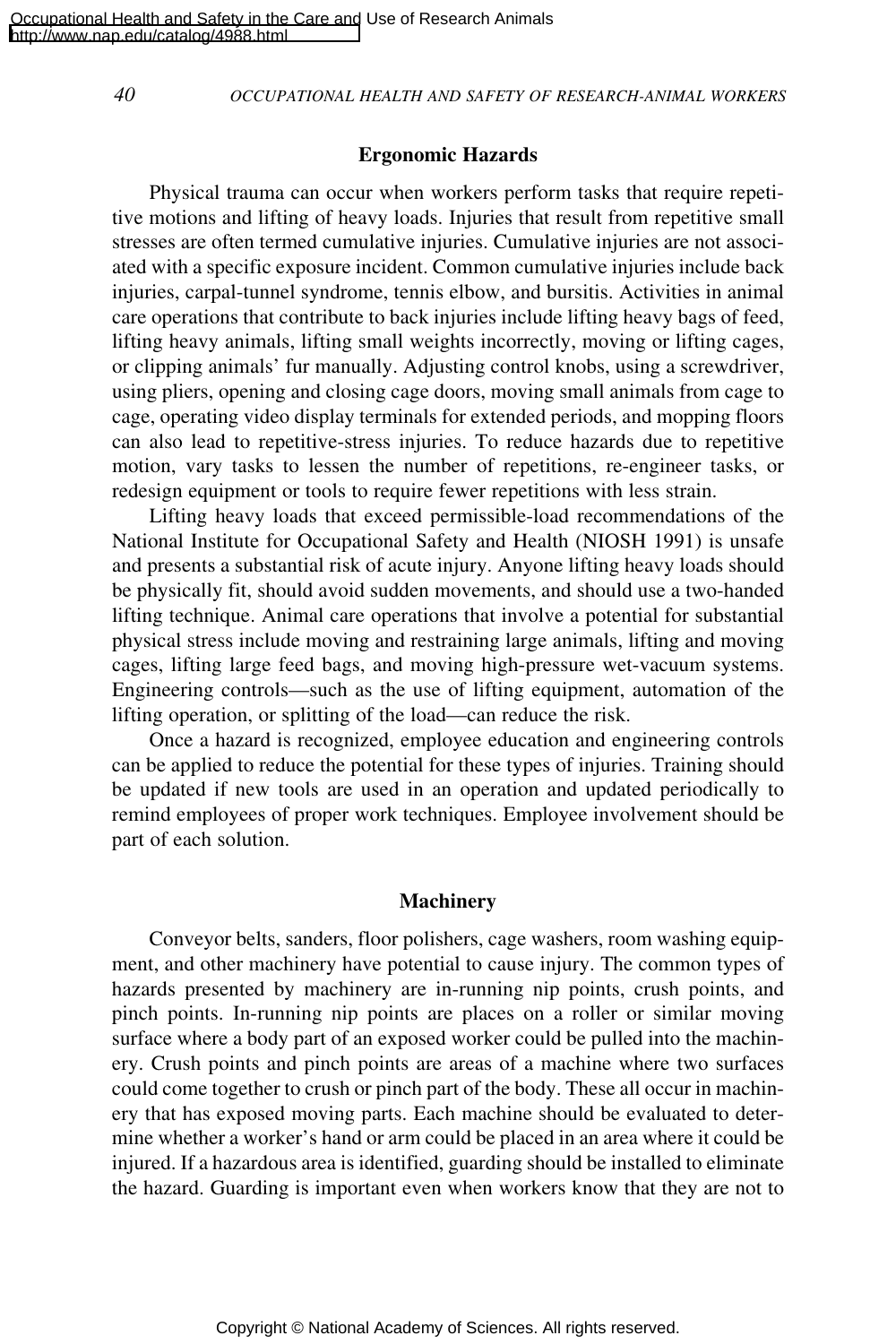place their hands in a dangerous area. Slips, falls, and loss of awareness of the hazard can cause injury if guarding is not in place. In large equipment that requires operators or repair mechanics to work in the operating chamber, such as cage washers, an internal release mechanism should be available to allow emergency escape if the equipment is inadvertently started.

## **Noise**

Exposure to intense noise can result in loss of hearing. Chronic noise-induced hearing loss is a permanent condition and cannot be treated medically. This type of hearing loss is usually characterized by declining sensitivity to frequencies above 2,000 Hz. Exposure to an intense noise for a short period can cause temporary or permanent loss of hearing. OSHA limits employee exposure to noise to 90 decibels measured on the A scale of a standard sound-level meter at slow response (dBA) averaged over an 8-h workshift (29 CFR 1910.95). The time-weighted average must be lower than 90 dBA if the workshift is longer than 8 h (29 CFR 1910.95). Where levels exceed 85dBA, the exposed employees need to participate in a hearing-conservation program that includes monitoring, audiometric testing, hearing protection, training, and record-keeping (29 CFR 1910.95 c though o). Hearing loss is not the only adverse effect of exposure to noise. Noise can make speech difficult, cause loss of concentration, distract workers, and increase fatigue (NSC 1988).

In an animal care facility, noise can result from animals, particularly pigs and dogs, and from equipment, such as cage washers, high pressure air cleaning equipment, and wet vacuum systems operated in a confined space. A useful way of assessing whether a noise exposure might be excessive is to visit the area and attempt to converse with another person or attempt to talk on the telephone. The noise is probably excessive if normal speech or talking on the telephone is difficult or impossible. When this condition is observed, the noise levels should be assessed by a person knowledgeable about noise, noise-measurement techniques, and data interpretation. Most often, such a person will be an industrial hygienist or an acoustical engineer. OSHA requires that engineering controls be applied first to control the hazard. Engineering controls include shielding, quieter equipment, and installation of sound-deadening materials on the walls and ceilings. If acceptable noise levels are not achieved that way, administrative controls or personal protective equipment will be necessary. Administrative controls include limiting the time that an employee works in the noise-hazard area. It is prudent to provide workers who are exposed to a noise hazard earplugs, earmuffs, or other protective equipment during the noise-evaluation period.

Ultrasonography is used in laboratories and animal care facilities for imaging internal structures. If the frequency is below 20 kHz, it is covered by the OSHA noise standard. Even if it is above 20 kHz, noise exposure is possible because of subharmonics at these higher frequencies (Strickoff and Walters 1990).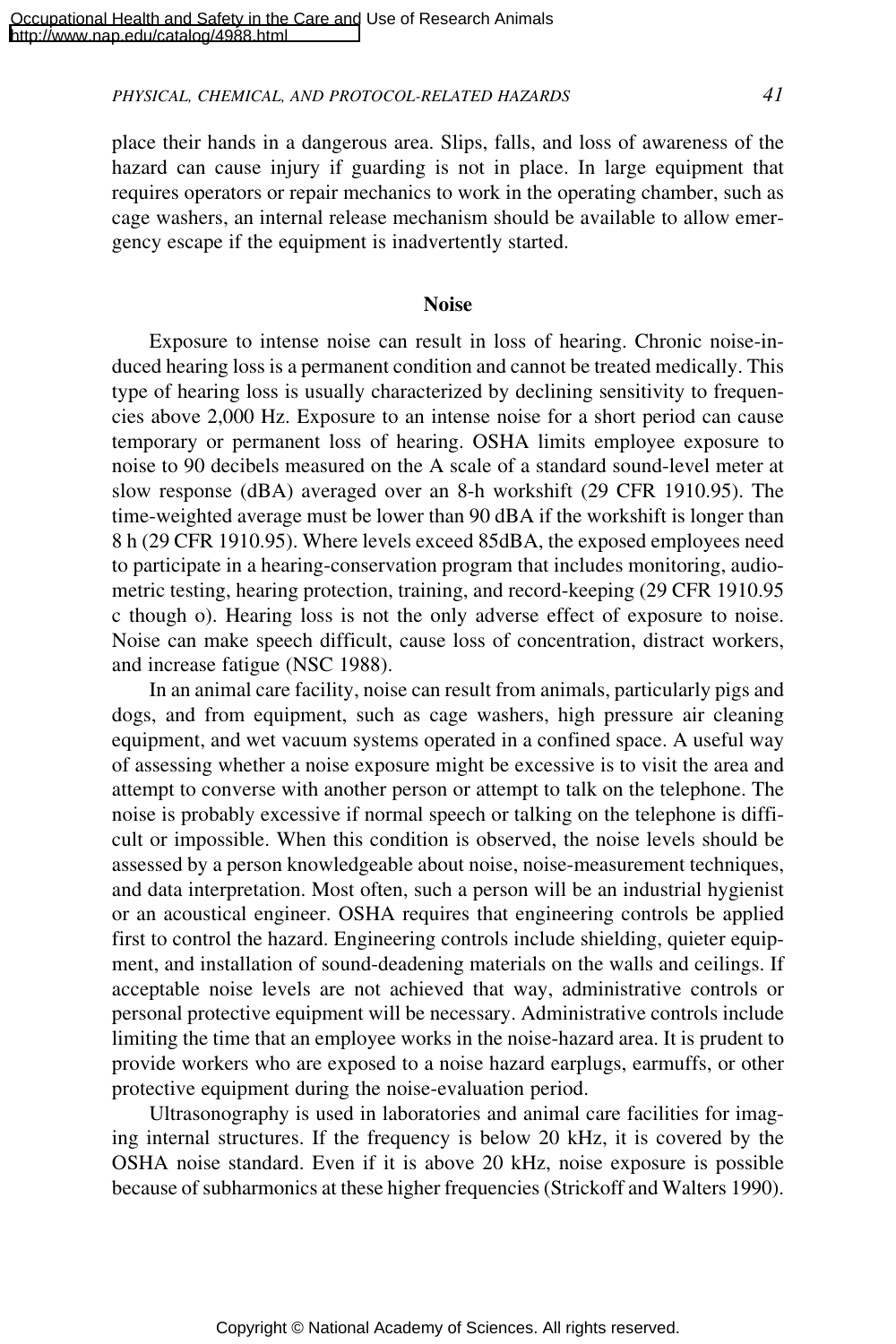# **Chemical Hazards**

Most employees engaged in the care and use of research animals are familiar with the hazards of chemicals used in animal care and laboratory environments. Employee knowledge of chemical hazards and of relevant protective measures has been focused and increased in recent years through employers' responses to two important health and safety standards promulgated by OSHA: the Hazard Communication Standard (29 CFR 1910.1200) and the Occupational Exposure to Hazardous Chemicals in Laboratories (29 CFR 1910.1450), which is known as the laboratory standard. The recognition and control of chemical hazards in research institutions have also been aided by *Prudent Practices for Handling Hazardous Chemicals in Laboratories* (NRC 1981). That volume was extensively revised and updated in 1995, and the new edition, *Prudent Practices in the Laboratory: Handling and Disposal of Chemicals* (NRC 1995), provides practical guidance for evaluating chemical hazards and for working safely with chemicals in the research setting. It extensively discusses sources of hazard information and principles for evaluating and elucidating toxic effects of chemicals. It constitutes a relevant and comprehensive reference document on the recognition and control of chemical hazards, and it should be consulted by all who have responsibility for the planning, conduct, and support of safe research.

Flammability, corrosiveness, reactivity, and explosivity are hazardous properties of chemicals that are usually well understood. Toxicity is the least-predictable hazardous property of chemicals. Exposure to toxic chemicals can cause acute or chronic health effects. General classes of toxic chemicals that might be handled in a research environment are carcinogens, allergens, asphyxiants, corrosives, hepatotoxicants, irritants, mutagens, nephrotoxicants, neurotoxicants, and teratogens. Health risks associated with toxicants depend on both the inherent toxicity of the chemicals and the nature and extent of exposure to them. Animal care activities can seriously influence the potential for employee exposure. Thus, animal care practices that might contribute to employee exposures need to be carefully assessed so that toxic hazards of chemicals associated with the care and use of research animals can be recognized and controlled. A comprehensive review of chemical-hazard assessment and control is provided in *Prudent Practices in the Laboratory: Handling and Disposal of Chemicals* (NRC 1995).

Typical sources of chemical exposure in the care and use of research animals involve the use of disinfectants, pesticides, anesthetic gases, and chemicals for preserving tissues. Sources can include animals that have been intentionally exposed to highly toxic chemicals. Another important source is the disposal of bedding and other waste materials from experimental procedures.

Disinfectants and detergents include soaps, cleaning chemicals, acid-containing chemicals, alcohols (most commonly ethanol and isopropanol), aldehydes (including formaldehyde and gluteraldehyde), and halogenated materials (such as chlorinated and iodinated bleaches). Some phenolic compounds (including potas-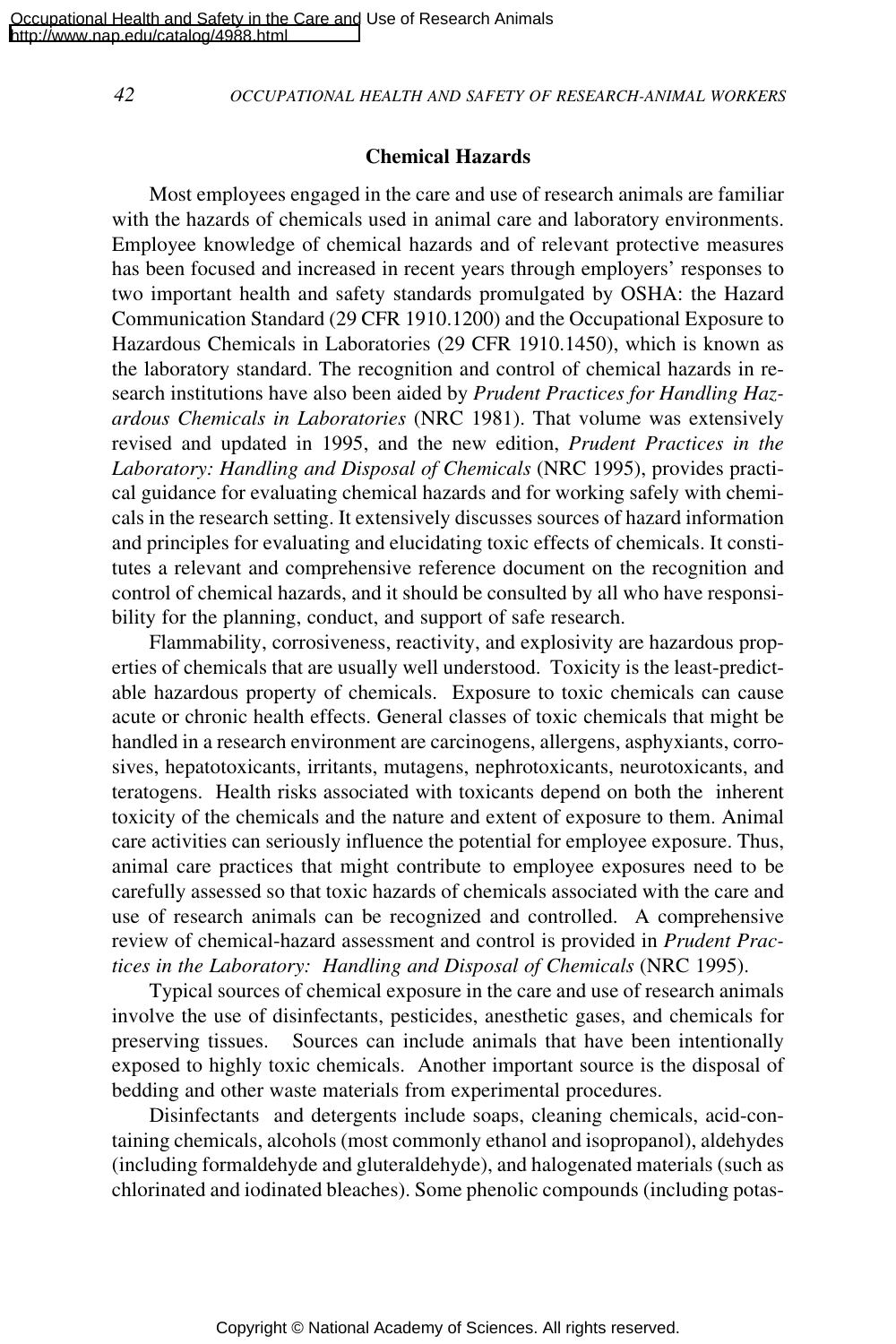sium *o*-phenylphenate and potassium *o*-benzyl-*p*-chlorophenate) and quaternary ammonium compounds are also used as disinfectants. Various pesticides can be used within animal facilities, but most animal facilities restrict the use of pesticides because of their potential effects on the animals. The primary chemical used as a preservative is formalin as a 10% neutral-buffered solution, but other materials are used from time to time.

Several occupational diseases—including cancer, spontaneous abortion, and liver disease—have been associated with exposure to waste anesthetic gases. Monitoring exposures to waste anesthetic gases in animal operating rooms is an important part of the health and safety program because of the difficulty in matching anesthetic-delivery equipment to the animals.

Burns and irritation of the skin are the most common chemical injuries associated with animal care and use. Some chemicals, such as formaldehyde and gluteraldehyde used for preserving tissue, can cause an allergic response in sensitized people. The risk of injury and illness associated with chemical use can be minimized by practices that reduce or prevent exposure.

# **HAZARDS ASSOCIATED WITH EXPERIMENTAL PROTOCOLS**

A fundamental principle in the conduct of research is the need to determine the potential hazards associated with an experiment before beginning it. That is extremely important in planning experiments that involve research animals, because investigators might be unfamiliar with the intrinsic hazards presented by the animal species of choice or tissues derived from them, and managers and their employees who care for the research animals should be informed of the hazards presented by the experimental protocol. Consideration of both animal-related hazards and protocol-related hazards would benefit from a collaborative assessment in which the investigator, the institutional veterinarian, the animal care supervisor, and a health and safety professional participate. A collaborative assessment is strongly encouraged if the animal experimentation involves either the testing of chemicals for their toxic properties or research with experimentally or naturally infected animals. Whether or not a collaborative initiative is pursued, investigators have an obligation to identify hazards associated with their research and to select the safeguards that are necessary to protect employees involved in the care and use of their research animals.

Hazards associated with experimental protocols are influenced by two principal factors: the dangerous qualities of the experimental agents and the complexity or type of the experimental operations. For example, toxicity, reactivity, flammability, and explosivity should be considered when an experimental protocol involving chemical agents is being planned, and virulence, pathogenicity, and communicability are possible hazardous qualities of biological agents.

The complexity and type of an experimental operation have a direct impact on the extent of potential exposure that an employee receives while carrying out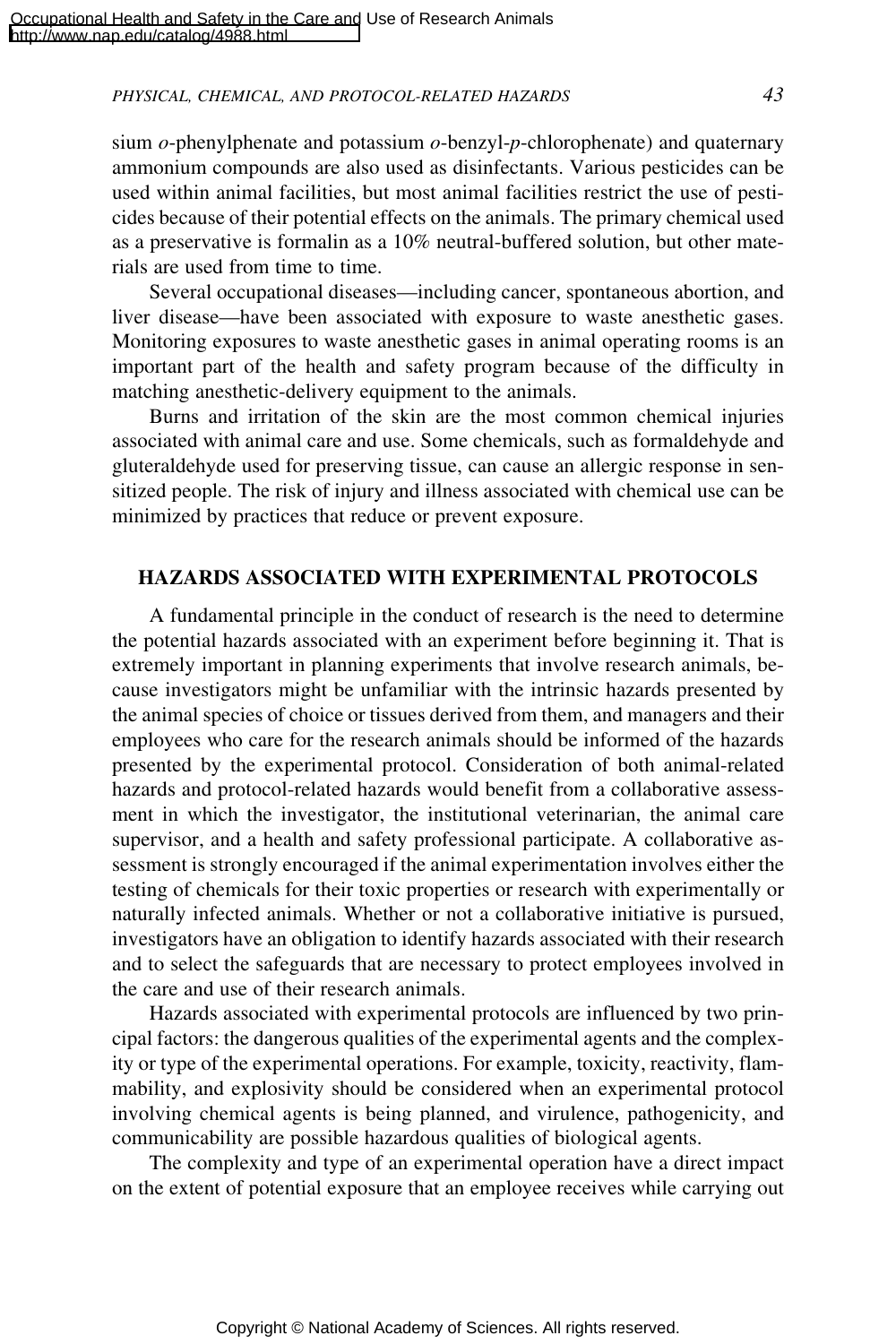or participating in an experimental protocol. For example, during incorporation of a test chemical into feed for ingestion studies, a contaminated dust created during milling and mixing and during transfer of the diet could result in respiratory and dermal exposures. Test material applied to the skin of experimental animals might be disseminated by handling of animals, clipping of hair, changing of bedding, and sweeping of the animal room floor. Vapors are potential sources of exposure during the application of test material to the skin. Exposing an animal to an agent by injection will create a risk of accidental self-inoculation. Inhalation challenges are particularly hazardous and should be conducted only by investigators who have appropriate experience and containment equipment.

# **Protocols Involving Chemicals of Unknown Hazard**

A comprehensive, rigidly followed plan is necessary for testing chemicals of unknown hazard for their toxic properties. It should be presumed that a chemical is hazardous to humans, and the plan should describe specific procedures for handling the chemical from receipt through disposal of animal waste and processing of tissues for histopathological or biochemical examination. *Prudent Practices in the Laboratory: Handling and Disposal of Chemicals* (NRC 1995) provides an excellent general model for planning experiments that involve hazardous chemicals. It was specifically structured to follow the sequence of stages that should be considered in planning a safe experiment: evaluating hazards and assessing risks in the laboratory, management of chemicals, working with chemicals, working with equipment, disposal of chemicals, laboratory facilities, and government regulation of laboratories. It is important not to underestimate the risk presented by experimental chemicals. But most references on chemical safety provide little guidance that is directly applicable to the care and use of research animals. Therefore, developing plans for a specific research protocol that involves research animals and chemicals of unknown hazard will require ingenuity, a quality best derived from a collaborative planning process.

# **Protocols Involving Infectious Agents**

Experiments involving experimentally or naturally infected research animals present recognized risks of occupationally acquired infections. In the largest survey of laboratory-acquired infections conducted to date, research animals or their ectoparasites were associated with about 17% of the reported infections (Pike 1976). In the few cases (under  $3\%$ ) in which infections were attributed to a recognized accident, the primary source was a bite or scratch from an infected animal. That survey and others (Sullivan and others 1978) have shown that trained scientific personnel and technicians were most likely to be infected, although animal care providers and janitorial and maintenance workers have been proved to be at risk for occupationally acquired infection. Most of the zoonotic infections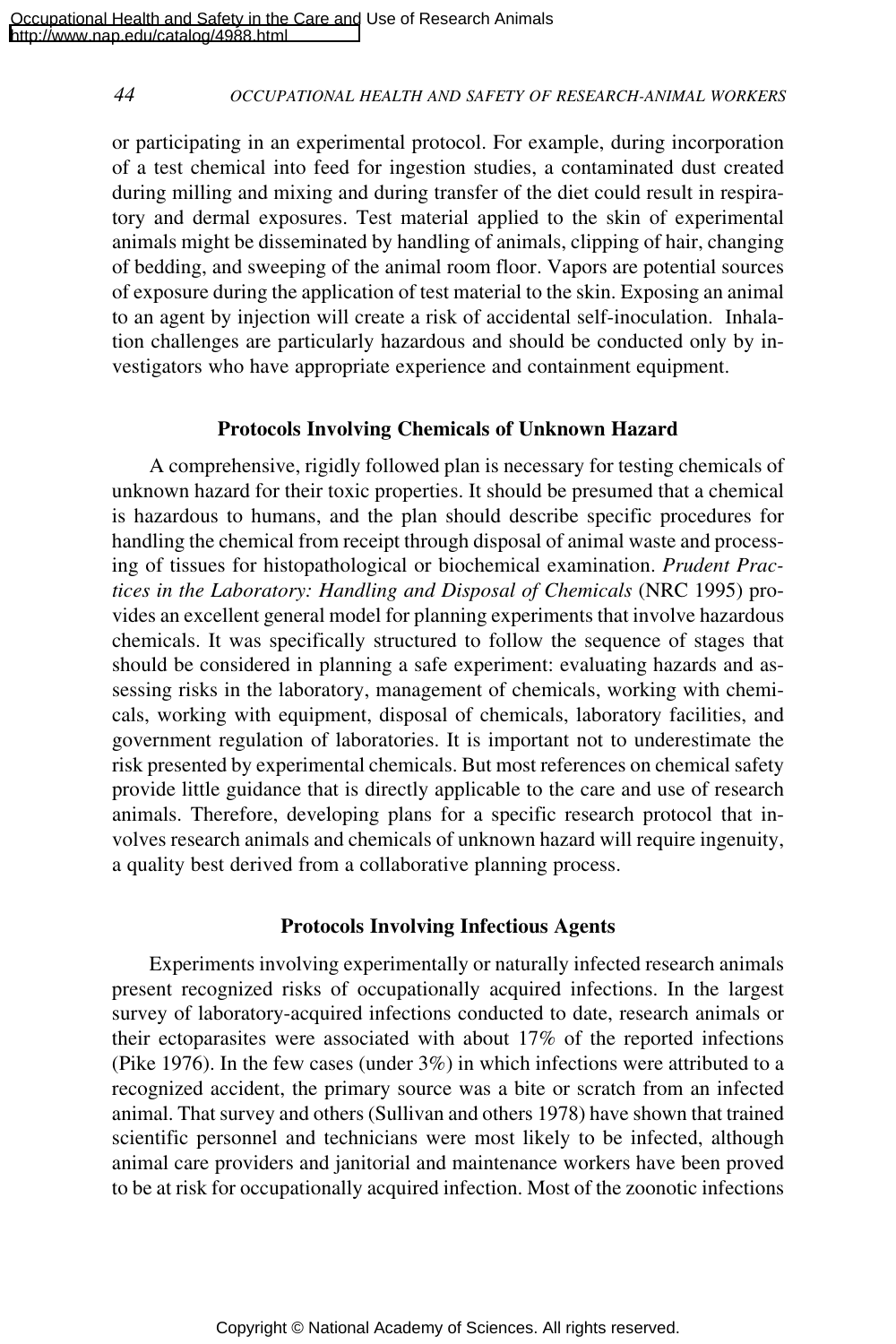cited in these surveys were associated with research activities involving experimentally infected animals. Transmission of zoonotic disease in an animal facility that is not involved with infectious disease research is rare. CDC and NIH have identified 17 infectious agents or genera other than arboviruses as proven hazards for personnel who use and care for experimentally or naturally infected research animals (CDC-NIH 1993). The agents and genera are summarized in Table 3-2. Arboviruses—most notably Venezuelan equine encephalomyelitis virus, yellow fever virus, Rift Valley virus, and Chikungunya virus—have also been responsible for laboratory animal-associated infections (Hanson and others 1950). The Subcommittee on Arbovirus Laboratory Safety (SALS) of the American Committee on Arthropod-Borne Viruses reported 818 occupationally acquired infections caused by 62 different arboviruses or related viruses (SALS 1980). A total of 19 of these infections, which were associated with 10 viruses—Semliki Forest, Venezuelan equine encephalitis, Western equine encephalitis, yellow fever, Hypr, Rift Valley fever, Congo-Crimean hemorrhagic fever, Junin, Lassa, and Machupo—resulted in death.

Investigators who are planning research activities involving experimentally or naturally infected vertebrate animals should carefully review *Biosafety in Microbiological and Biomedical Laboratories* (CDC-NIH 1993). It defines four levels of control that are appropriate for animal research with infectious agents that present occupational risks ranging from no risk of disease for healthy people to high individual risk of life-threatening disease, and it recommends guidelines for specific agents. The four levels of control, referred to as animal biosafety levels 1-4, each have appropriate microbiological practices, safety equipment, and features of animal facilities. The selection of an animal biosafety level is influenced by several characteristics of the infectious agent, the most important of which are the severity of the disease, the documented mode of transmission of the infectious agent, the availability of protective immunization or effective therapy, and the relative risk of exposure created by manipulation in handling the agent and caring for infected animals.

Animal biosafety level 1 is the basic level of protection appropriate for wellcharacterized agents that are not known to cause disease in healthy humans. Animal biosafety level 2 is appropriate for handling a broad spectrum of moderate-risk agents that cause human disease by ingestion or through percutaneous or mucous-membrane exposure. Extreme precautions with needles or sharp instruments are emphasized at this level. Animal biosafety level 3 is appropriate for agents that present risks of respiratory transmission and that can cause serious and potentially lethal infections. Emphasis is placed on the control of aerosols by containing all manipulations and housing infected animals in isolators or ventilated cages. At this level, the animal facility is designed to control access to areas where animals are kept and includes a specialized ventilation system that is designed to maintain directional airflow. Exotic agents that pose a high individual risk of life-threatening disease by the aerosol route and for which no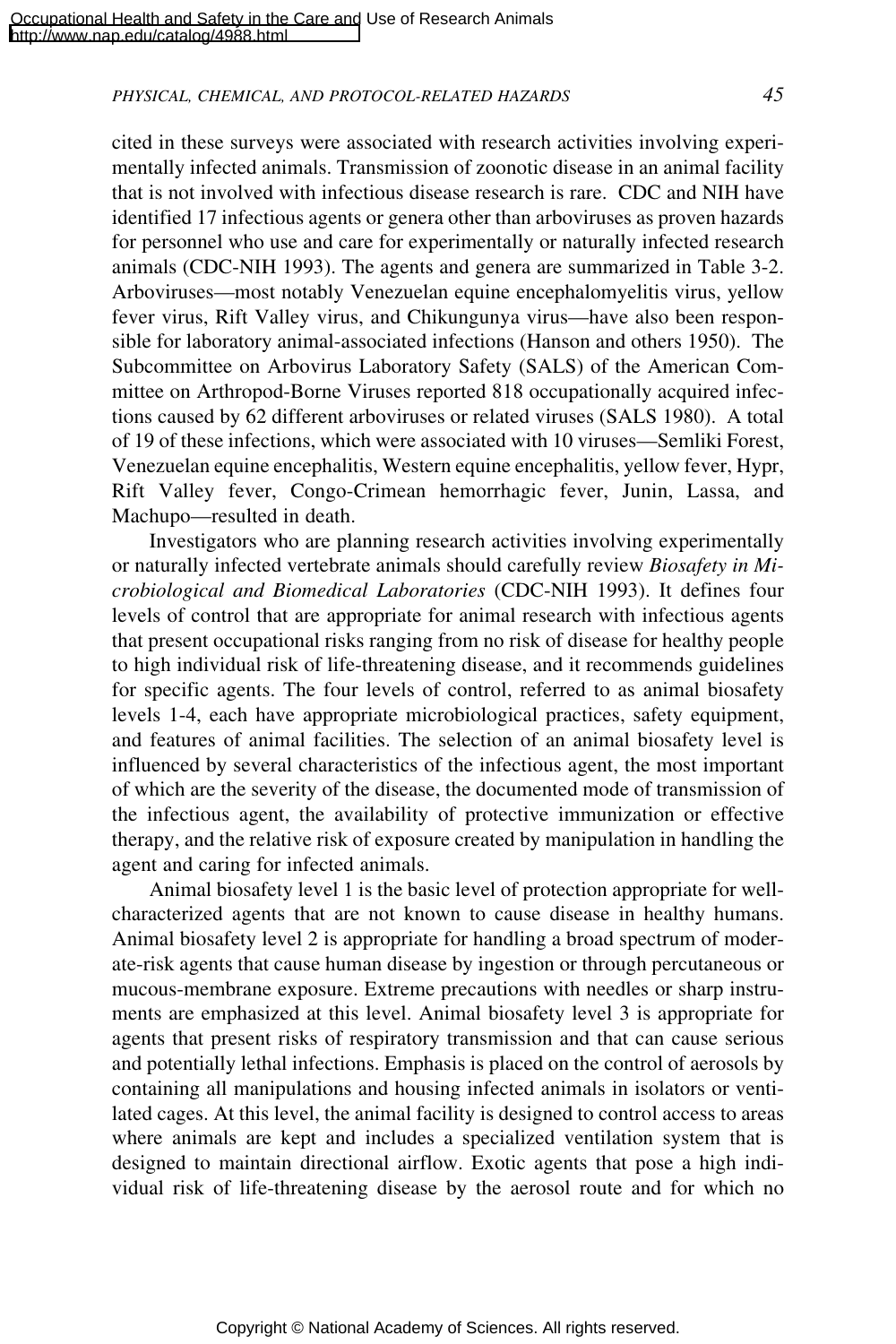| Pathogenic Agent                                                                                                    | Animals                          | Comment                                                                                           | References                                                          |
|---------------------------------------------------------------------------------------------------------------------|----------------------------------|---------------------------------------------------------------------------------------------------|---------------------------------------------------------------------|
| <b>Viral Agents</b><br><b>B</b> virus<br>(Circopithecine<br><i>herpesvirus 1</i> ) (formerly<br>Herpesvirus simiae) | Macaques                         | Contact with<br>experimentally and<br>naturally infected<br>animals                               | Holmes and others<br>1990. Palmer 1987                              |
| Hepatitis A virus                                                                                                   | Nonhuman<br>primates             | Contact with<br>experimentally and<br>naturally infected<br>animals                               | Pike 1979                                                           |
| Lymphocytic<br>choriomeningitis virus                                                                               | Mice, hamsters,<br>guinea pigs   | Contact with<br>experimentally and<br>naturally infected<br>animals                               | Bowen and others<br>1975, Jahrling and<br>Peters 1992, Pike<br>1976 |
| Marburg virus                                                                                                       | African Green<br>monkeys         | Contact with<br>naturally infected<br>animals                                                     | Martini & Siegert<br>1971<br>Martini 1973                           |
| Simian<br>immunodeficiency virus                                                                                    | Macaques                         | Handling of blood<br>from experimentally<br>infected animals                                      | CDC 1992a,<br>Khabbaz and others<br>1992                            |
| Vesicular stomatitis virus                                                                                          | Livestock                        | Contact with naturally<br>infected animals                                                        | Hanson and others<br>1950. Patterson and<br>others 1958             |
| <b>Rickettsial Agents</b><br>Coxiella burnetii                                                                      | Sheep                            | Contact with naturally<br>infected animals                                                        | CDC 1979, Spinelli<br>and others 1981                               |
| <b>Bacterial Agents</b><br>Brucella (B. abortus,<br>B. canis, B. melitensis,<br>$B. \; suis)$                       | Cattle, dogs,<br>goats, swine    | Contact with<br>experimentally and<br>naturally infected<br>animals, presumed<br>aerosol exposure | Pike 1976                                                           |
| Campylobacter jejuni                                                                                                | Dogs, primates,<br>coyotes, etc. |                                                                                                   | Fox and others 1989                                                 |
| Chlamydia psittaci                                                                                                  | <b>Birds</b>                     | Contact with<br>experimentally and<br>naturally infected<br>animals, presumed<br>aerosol exposure | Miller and others<br>1987, Pike 1976                                |

# TABLE 3-2 Reported Occupationally Acquired Infections Associated with Experimentally or Naturally Infected Research Animals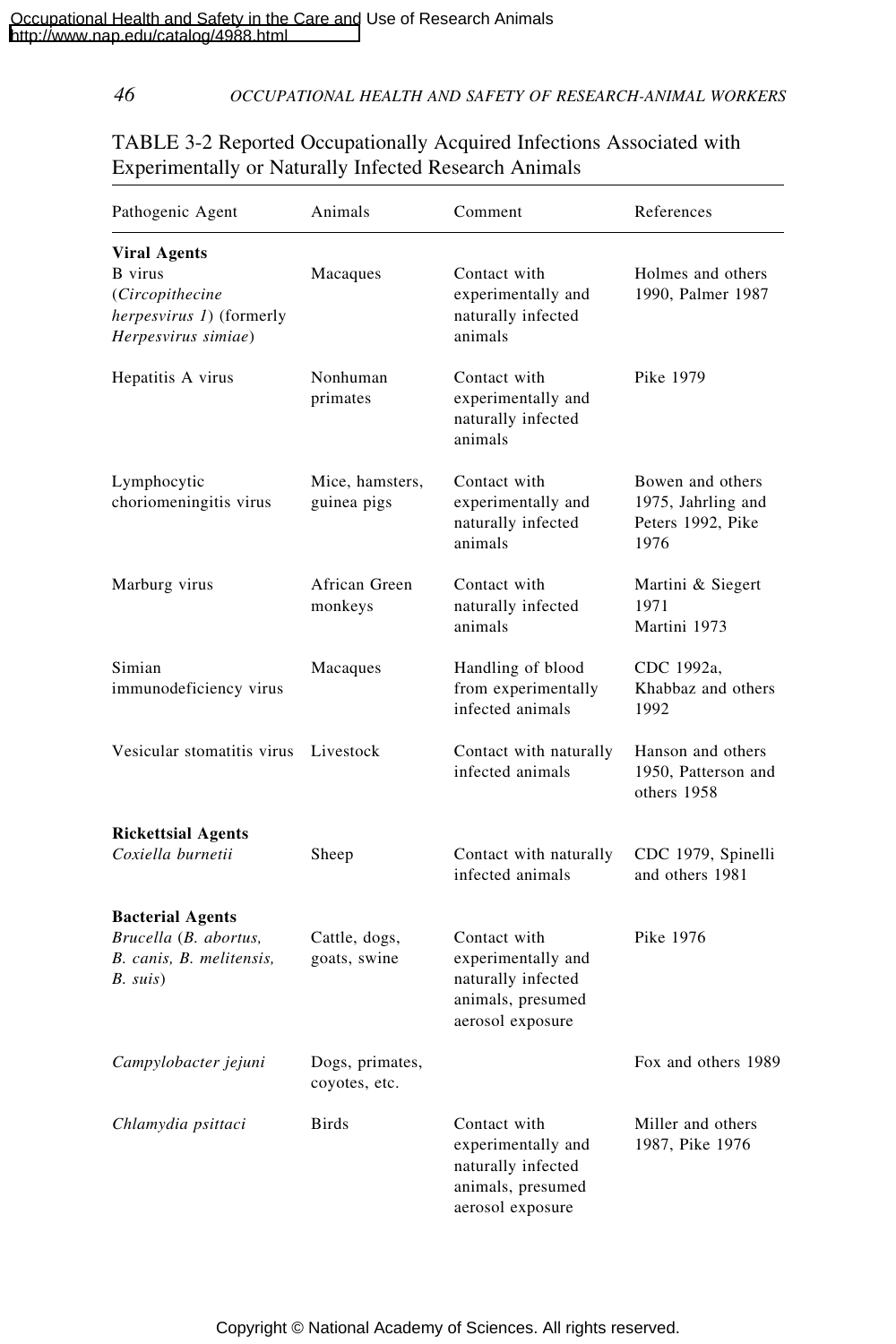# TABLE 3-2 Continued

| Pathogenic Agent                             | Animals                                          | Comment                                                                                       | References                                                        |
|----------------------------------------------|--------------------------------------------------|-----------------------------------------------------------------------------------------------|-------------------------------------------------------------------|
| Francisella tularensis                       | Rabbits                                          | Contact with<br>experimentally and<br>naturally infected<br>animals or their<br>ectoparasites | Pike 1976                                                         |
| Leptospira interrogans                       | Rabbits, dogs,<br>rats, mice,<br>guinea pigs     | Contact with<br>experimentally and<br>naturally infected<br>animals                           | Richardson 1973                                                   |
| Legionella pneumophila                       | Guinea pigs                                      | Aerosol or droplet<br>exposure during<br>animal challenge                                     | CDC 1976                                                          |
| Mycobacterium<br>tuberculosis                | Nonhuman<br>primates                             | Contact with<br>experimentally and<br>naturally infected<br>animals                           | Kaufmann and<br>Anderson 1978                                     |
| Salmonella spp.                              | Mice, rats,<br>dogs, cats                        | Contact with<br>experimentally and<br>naturally infected<br>animals                           | Grist and Emslie<br>1987, Miller and<br>others 1987, Pike<br>1976 |
| Shigella spp.                                | Guinea pigs, rats,<br>mice, nonhuman<br>primates | Contact with<br>experimentally<br>infected animals                                            | Pike 1976                                                         |
| Streptobacillus<br>moniliformis              | Rats                                             | Contact with<br>experimentally and<br>naturally infected<br>animals                           | Pike 1976                                                         |
| <b>Fungal Agents</b><br>Sporothrix schenckii | Rats                                             | Bite from an<br>experimentally<br>infected animal                                             | Jeanselme and<br>Chevallier 1910,<br>1911                         |
| Microsporum,<br>Trichophyton                 | Mice, rabbits,<br>guinea pigs                    | Contact with<br>experimentally and<br>naturally infected<br>animals                           | Hanel and Kruse<br>1967, McAleer<br>1980; Pike 1976               |

Source: CDC-NIH 1993.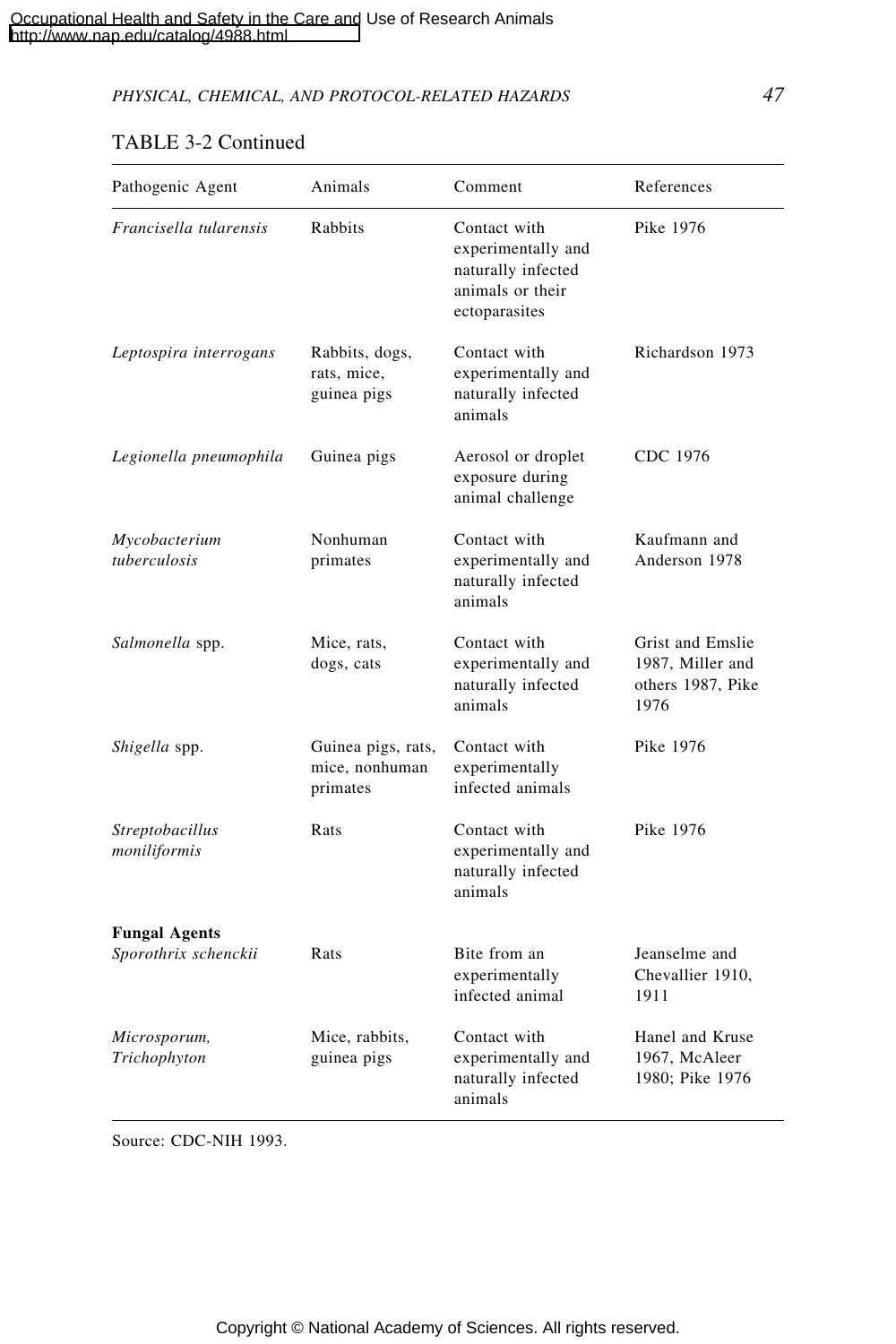treatment is available are restricted to animal biosafety level 4 high-containment facilities. Worker protection in these facilities is provided by the use of physically sealed glove boxes or fully enclosed barrier suits that supply breathing air. Most research involving experimentally and naturally infected vertebrate animals will be conducted at animal biosafety level 2 or 3. A summary of hazard control elements for these two animal biosafety levels is presented in Table 3-3. Animal biosafety level 1 is not addressed here because it represents normal housing without special precautions. Animal biosafety level 4 is not discussed because containment facilities for this work are limited to a few highly specialized institutions that have considerable experience in the handling of dangerous and exotic pathogens.

Research protocols involving emerging and re-emerging pathogens require careful planning and might require review of previous studies. Most of the literature on safety in handling infectious agents was published 3-4 decades ago, but it is still invaluable in planning safe experiments. Modern research can also present novel hazards that require careful review. For example, the potential occupational health and safety risks need to be considered before animal experiments are undertaken to evaluate the safety to humans of viral vectors that are being proposed for use in gene therapies. Similarly, studies with transgenic animals that express receptors for human pathogens or whose genomes contain proviral DNA for an infectious virus should be evaluated to determine whether safeguards appropriate for handling the wild-type infectious agent should be applied. Assistance in the determination of risk and the selection of appropriate safeguards can be found in the NIH *Guidelines for Research Involving Recombinant DNA Molecules* (NIH 1994). A recent revision of its Appendix B has a section (B-V) on frequently used viral agents, including viral vectors. These protocols might require approval of the institution or funding agency. The institution's biosafety committee and biosafety officer are valuable resources and should be consulted when experiments are being planned.

Several authoritative reference works provide excellent guidance for the safe handling of infectious microorganisms in research. Three that are particularly noteworthy are *Biosafety in the Laboratory: Prudent Practices for the Handling and Disposal of Infectious Materials* (NRC 1989), *Laboratory Safety: Principles and Practices* (Fleming and others 1995), and *Biosafety in Microbiological and Biomedical Laboratories* (CDC-NIH 1993).

Most-helpful practices to prevent occupationally acquired infections associated with the care and use of research animals are the following:

• Avoid the use of sharps whenever possible. Take extreme care when using a needle and syringe for inoculating research animals or when using sharps during necropsy procedures.

• Keep hands away from mouth, nose, and eyes.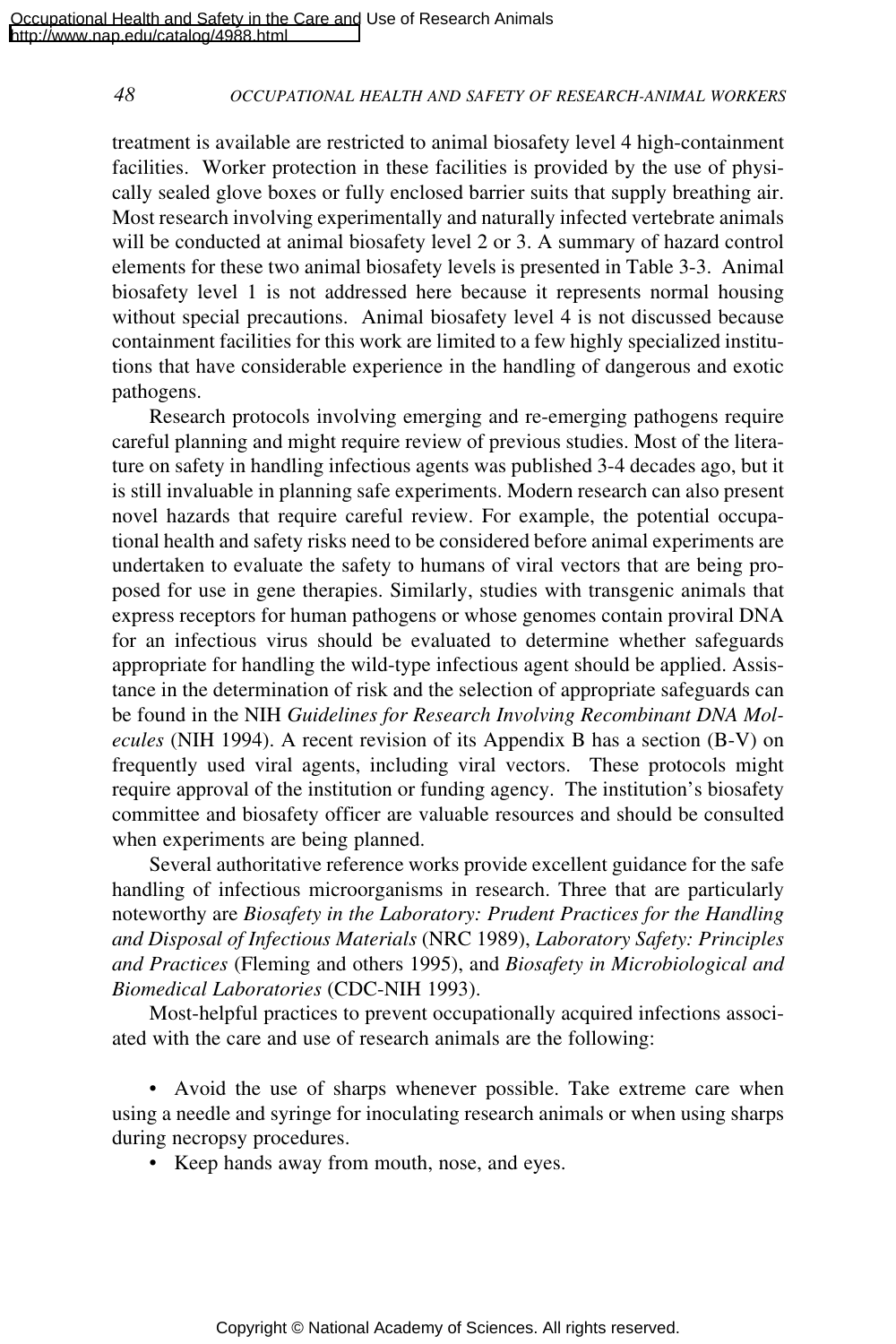| I |   |
|---|---|
|   |   |
|   |   |
|   |   |
|   |   |
| I |   |
|   |   |
|   |   |
|   |   |
|   |   |
|   |   |
|   |   |
|   |   |
|   |   |
|   |   |
|   |   |
|   |   |
|   |   |
| I |   |
|   |   |
|   |   |
| Ï |   |
|   |   |
| ı | ì |

| or Naturally Infected | Vertebrate Animals                                                                                                     | TABLE 3-3 Summary of Recommended Animal Biosafety Levels 2 and 3 for Research Programs that Involve Experimentally                               |                                                                                                                                                                   |                                                                                                                        |
|-----------------------|------------------------------------------------------------------------------------------------------------------------|--------------------------------------------------------------------------------------------------------------------------------------------------|-------------------------------------------------------------------------------------------------------------------------------------------------------------------|------------------------------------------------------------------------------------------------------------------------|
| Biosafety<br>Animal   | Agents                                                                                                                 | Practices                                                                                                                                        | Safety Equipment                                                                                                                                                  | Facilities                                                                                                             |
| Level                 |                                                                                                                        |                                                                                                                                                  |                                                                                                                                                                   |                                                                                                                        |
| $\mathbf{\Omega}$     | varied severity; indigenous<br>Cause human disease of                                                                  | · Biohazard warning signs<br>· Good personal hygiene<br>• Limited access                                                                         | containment equipment<br>used for necropsy and<br>· Primary barriers:                                                                                             | • Autoclave available<br>• No recirculation of<br>exhaust air                                                          |
|                       | Hazard: percutaneous exposure,<br>(enteric pathogens)<br>mucous membrane exposure,<br>ingestion                        | • Decontamination of cages<br>· Personal protective<br>Sharps precautions<br>· Biosafety manual                                                  | equipment: laboratory<br>procedures with high<br>potential for creating<br>aerosols                                                                               | · Hand washing sink in<br>animal rooms                                                                                 |
|                       | flexneri, Salmonella typhimurium,<br>HBV, HIV, Shigella<br>Toxoplasma gondii<br>Examples:                              | • Decontamination of<br>infectious waste<br>before washing                                                                                       | respiratory protection as<br>coats, gloves, face and<br>required                                                                                                  |                                                                                                                        |
| 3                     | lethal consequences;<br>Hazard: aerosol transmission<br>Cause human disease with<br>indigenous or exotic<br>serious or | · Biohazard warning signs<br>Good personal hygiene<br>· Sharps precautions<br>• Controlled access<br>· Biosafety manual                          | containment equipment<br>used for all activities<br>materials or infected<br>involving infectious<br>· Primary barriers:                                          | · Physical separation from<br>· Self-closing double-door<br>No recirculation of<br>access corridors<br>passage way     |
|                       | tuberculosis, Brucella canis,<br>Examples: Mycobacterium<br>Coxiella Burnetii                                          | • Decontamination of all wastes<br>• Decontamination of clothing<br>before bedding is removed<br>• Decontamination of cages<br>before laundering | respiratory protection as<br>gowns, gloves, face and<br>equipment: laboratory<br>footwear as required<br>required, protective<br>· Personal protective<br>animals | · Hand washing sink in<br>· Autoclave available<br>· Directional airflow<br>animal rooms<br>exhaust air<br>in facility |
| Source: CDC-NIH 1993. |                                                                                                                        |                                                                                                                                                  |                                                                                                                                                                   |                                                                                                                        |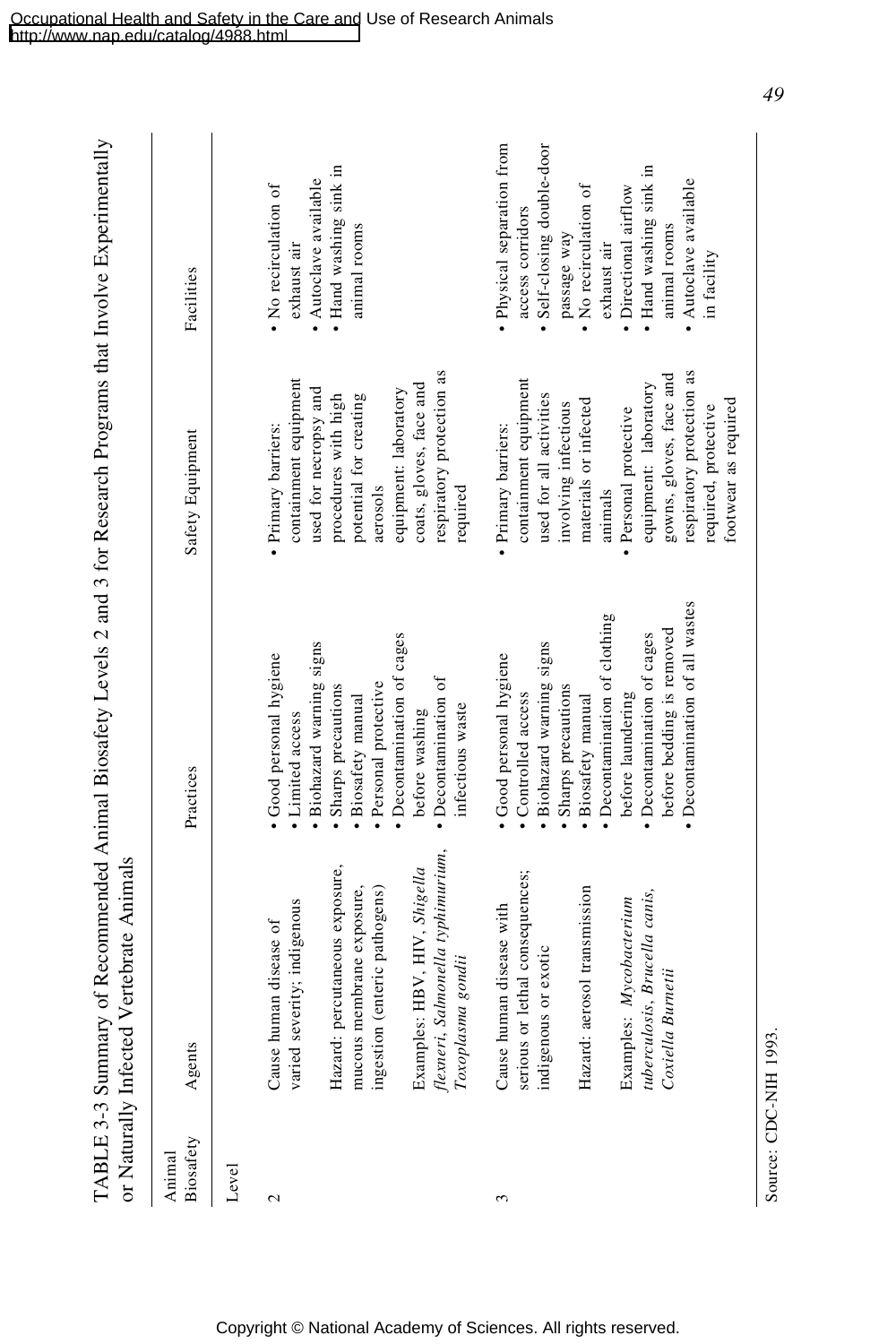• Wear protective gloves and a laboratory coat or gown in areas where research animals are kept.

• Remove gloves and wash hands after handling animals or tissues derived from them and before leaving areas where animals are kept.

• Use mechanical pipetting devices.

• Never eat, drink, smoke, handle contact lenses, apply cosmetics, or take or apply medicine in areas where research animals are kept.

• Perform procedures carefully to reduce the possibility of creating splashes or aerosols.

• Contain operations that generate hazardous aerosols in biological safety cabinets or other ventilated enclosures.

• Wear eye protection.

• Keep doors closed to rooms where research animals are kept.

• Promptly decontaminate work surfaces after spills of viable materials and when procedures are completed.

• Decontaminate infectious waste before disposal.

• Use secondary leakproof containers to store or transfer cultures, tissues, or specimens of body fluids.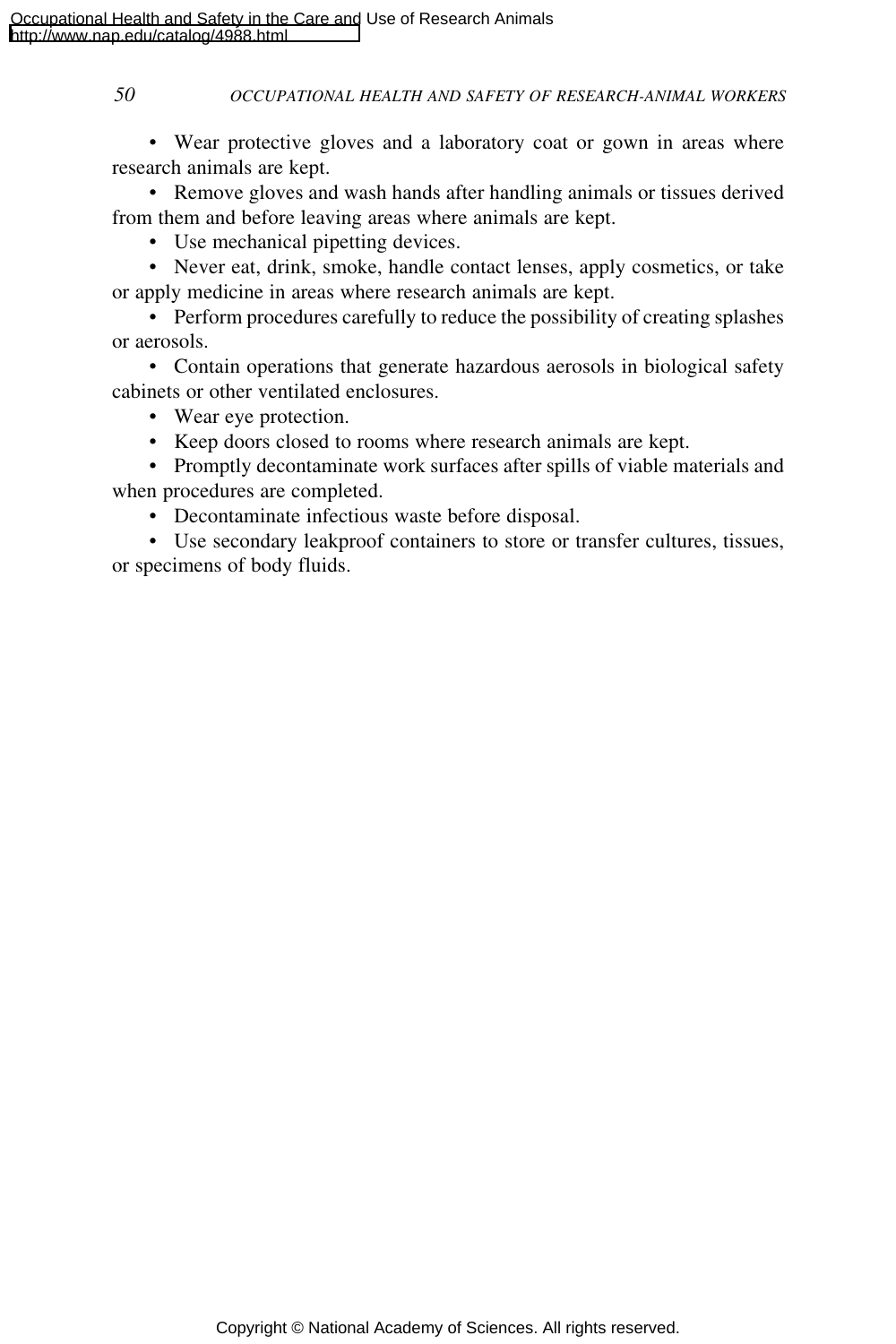# 4

# Allergens

Allergic reactions to animals are among the most common conditions that adversely affect the health of workers involved in the care and use of animals in research. One survey (Lutsky 1987) demonstrated that three-fourths of all institutions with laboratory animals had animal-care workers with allergic symptoms. The estimated prevalence of allergic symptoms in the general population of regularly exposed animal-care workers ranges from 10% to 44% (Hollander and others 1996, Knysak 1989). An estimated 10% of laboratory workers eventually develop occupation-related asthma.

Attempts have been made to determine whether persons with allergic conditions, such as allergic rhinitis (hay fever), are at higher risk than normal persons of developing animal-dander sensitivity when working with laboratory animals. On the basis of current estimates, up to 73% of persons with pre-existing allergic disease eventually develop allergy to laboratory animals (Agrup and others 1986, Platts-Mills and others 1986, Venables and others 1988). Allergy is most often manifested by nasal symptoms, itchy eyes, and rashes. Symptoms usually evolve over a period of exposure of 1-2 years. Occupation-related asthma, a more serious disorder, might develop in about 10% of persons with allergic disease who work with laboratory animals (Hunskaar and Fosse 1993). Occupation-related asthma not only can cause symptoms of cough, wheezing, and shortness of breath while the worker is exposed to laboratory animals, but also can lead to chronic symptoms (persisting for months to years) even after exposure ceases.

Workers exposed to laboratory animals can be categorized into several risk groups. The information cited above is shown in Table 4-1 for four risk groups based on history of allergic disease and sensitization to animal proteins. Except in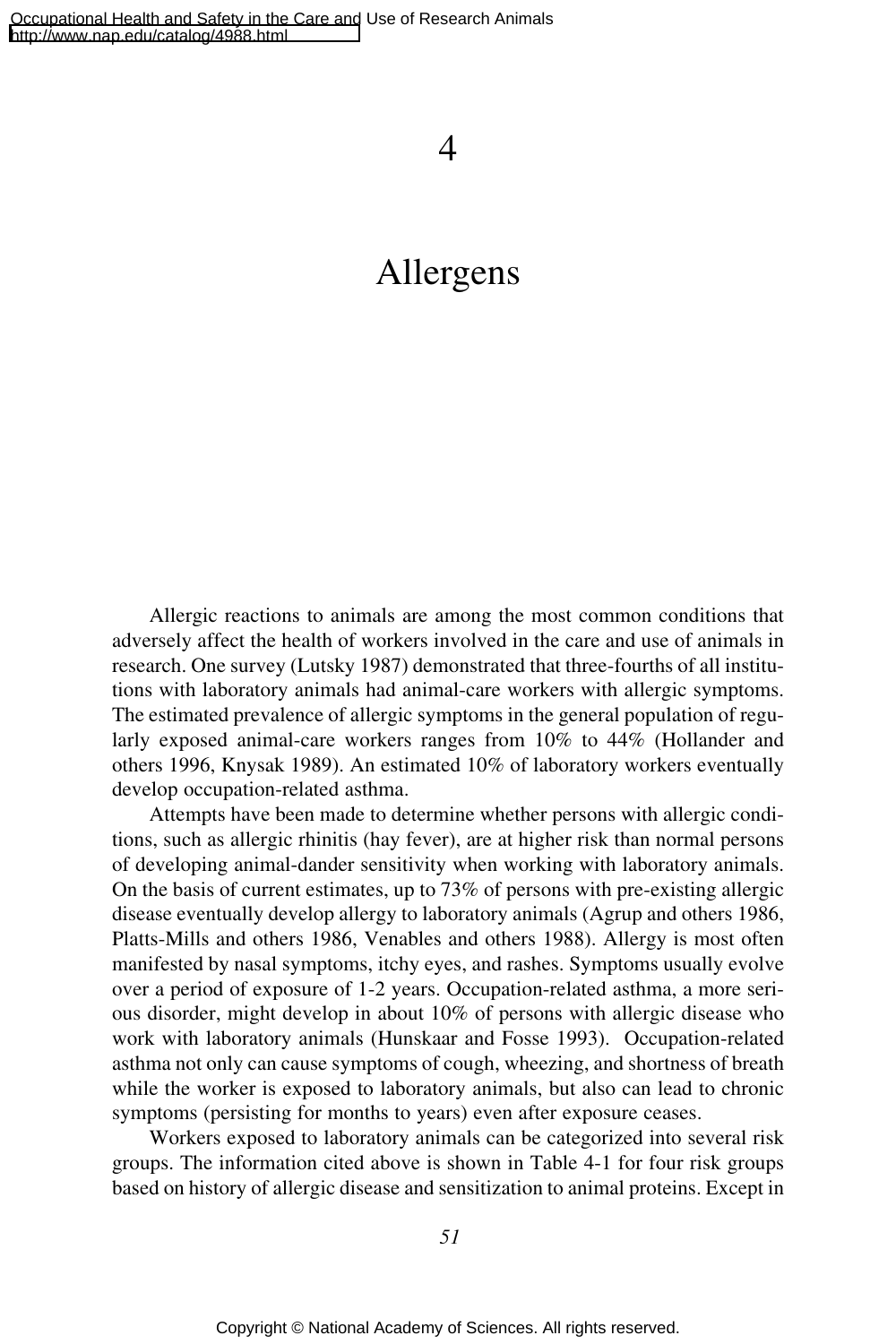| Risk Group   | History                                                              | Risk of allergic<br>reactions to<br>laboratory animals | Comment                                                                                                                                              |
|--------------|----------------------------------------------------------------------|--------------------------------------------------------|------------------------------------------------------------------------------------------------------------------------------------------------------|
| Normal       | No evidence of<br>allergic disease                                   | $~10\%$                                                | 90% of normal group<br>will never develop<br>symptoms in spite of<br>repeated animal contact                                                         |
| Atopic       | Pre-existing<br>allergic disease                                     | Up to $73%$                                            | Workers who become<br>sensitized to animal<br>proteins will eventually<br>develop symptoms on<br>exposure                                            |
| Asymptomatic | Immunoglobulin E<br>antibodies to<br>allergenic animal<br>proteins   | Up to $100\%$                                          | Risk of developing<br>allergic symptoms of<br>rhinitis, asthma, or<br>contact urticaria with<br>continued exposure is<br>high                        |
| Symptomatic  | Clinical symptoms<br>on exposure to<br>allergenic animal<br>proteins | 100%                                                   | 33% with chest<br>symptoms; $10\%$ of<br>group might develop<br>occupational asthma;<br>even minimal exposure<br>can lead to permanent<br>impairment |

# TABLE 4-1 Risk of Developing Allergy to Laboratory Animals

a few situations, a dose-response relationship that defines sensitization, induction of disease, and production of symptoms in association with specific allergen concentrations has not been established.

Contact urticaria ("hives") is typically due to the application of an allergen (usually a protein or glycoprotein) directly onto the skin. A common example is the development of wheal and flare reactions that produce welts when a person's skin and the tail of a mouse or rat come into contact. Scratches by cats and dogs can produce similar responses. Latex in rubber gloves is another cause of contact urticaria.

Although symptoms of asthma in laboratory-animal workers are most obvious in the work environment, they can also occur at night and awaken sufferers. In almost all asthmatic people with laboratory-animal allergy, nasal and eye symptoms preceded the development of asthma (Bland and others 1987).

In rare instances, a person who has become sensitized to an animal protein in the saliva of the animal experiences a generalized allergic reaction termed ana-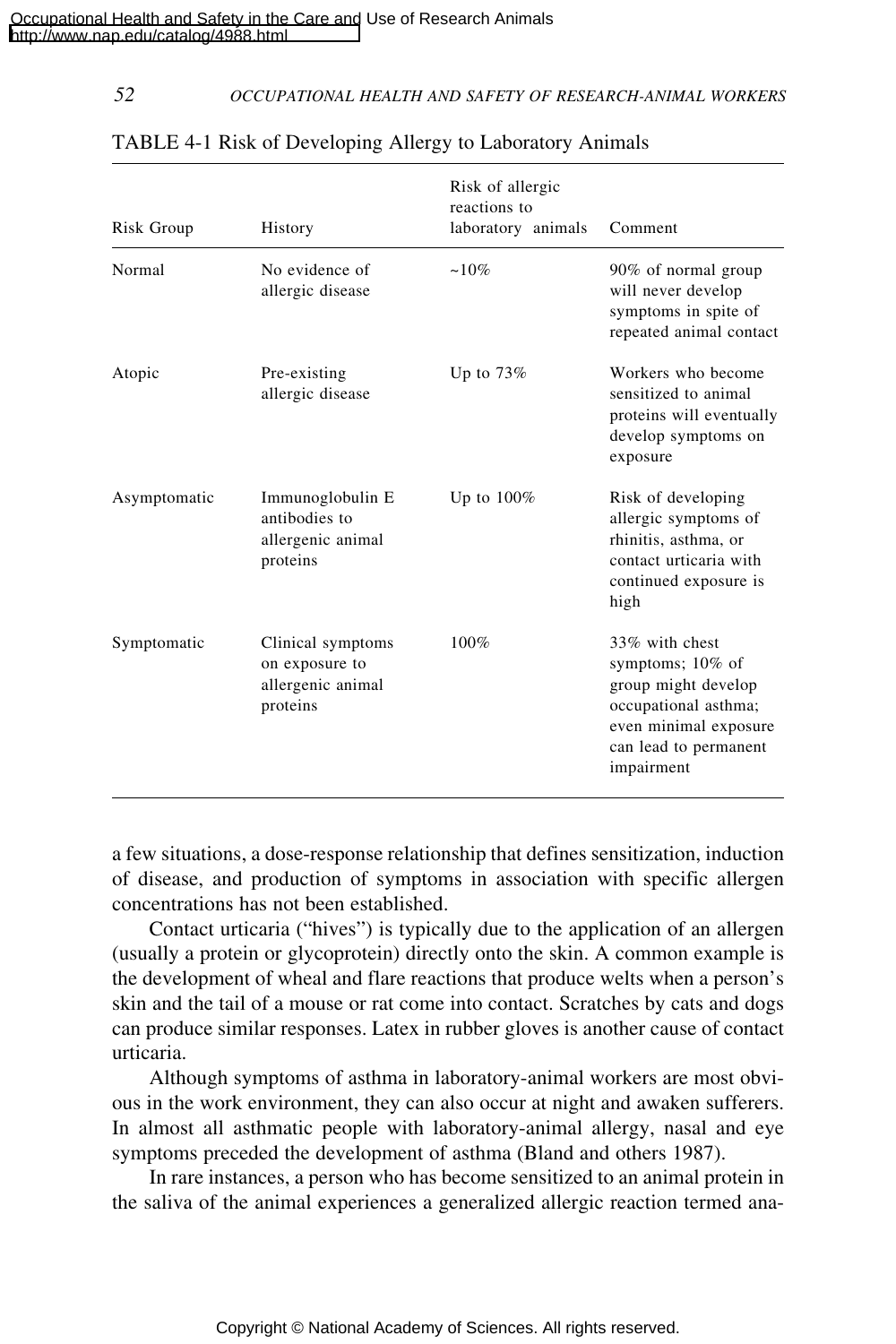## *ALLERGENS 53*

phylaxis when bitten by an animal (Teasdale and others 1993). People working in entomology laboratories can be exposed to stinging insects, such as bees, wasps and ants, which can cause similar reactions. Anaphylaxis can be evident as diffuse itching, hives, and swelling of the face, lips, and tongue. Some people experience difficulty in breathing because of laryngeal edema; others develop asthma with wheezing. In some instances, shock can lead to loss of consciousness. Anaphylactic reactions vary from mild generalized urticarial reactions to profound life-threatening reactions.

# **MECHANISMS OF ALLERGIC REACTIONS**

The allergic reactions described above are examples of classic immunoglobulin E-mediated reactions. Such reactions are the consequence of a series of immunological and biochemical events. First, a person is exposed to the allergen, which is usually a protein or glycoprotein. In the case of laboratory animal allergy, the route of exposure is most often due to airborne allergens (see Table 4-2). The allergen is processed by the macrophages or B lymphocytes and presented to T lymphocytes. Helper T lymphocytes stimulate B lymphocytes to produce antibodies of the immunoglobulin E (IgE) class specific for the allergen.

| Disorder                | Symptoms                                                                                                                                                                                                       | Signs                                                                                                                                   |
|-------------------------|----------------------------------------------------------------------------------------------------------------------------------------------------------------------------------------------------------------|-----------------------------------------------------------------------------------------------------------------------------------------|
| Contact urticaria       | Redness, itchiness of skin,<br>welts, hives                                                                                                                                                                    | Raised, circumscribed<br>erythematous lesions                                                                                           |
| Allergic conjunctivitis | Sneezing, itchiness, clear<br>nasal drainage, nasal congestion                                                                                                                                                 | Conjunctival vascular<br>engorgement, cheminosis, clear<br>discharge (usually bilateral)                                                |
| Allergic rhinitis       | Sneezing, itchiness, clear<br>nasal drainage, nasal congestion                                                                                                                                                 | Pale or edematous nasal<br>mucosa, clear rhinorrhea                                                                                     |
| Asthma                  | Cough, wheezing, chest tightness,<br>shortness of breath                                                                                                                                                       | Decreased breath sounds,<br>prolonged expiratory phase or<br>wheezing, reversible airflow<br>obstruction, airway<br>hyperresponsiveness |
| Anaphylaxis             | Generalized itching, hives,<br>throat tightness, eye or lip swelling,<br>difficulty in swallowing, hoarseness,<br>shortness of breath, dizziness,<br>fainting, nausea, vomiting,<br>abdominal cramps, diarrhea | Flushing, urticaria,<br>angioedema, stridor, wheezing,<br>hypotension                                                                   |

TABLE 4-2 Allergic Reactions to Laboratory-Animal Allergens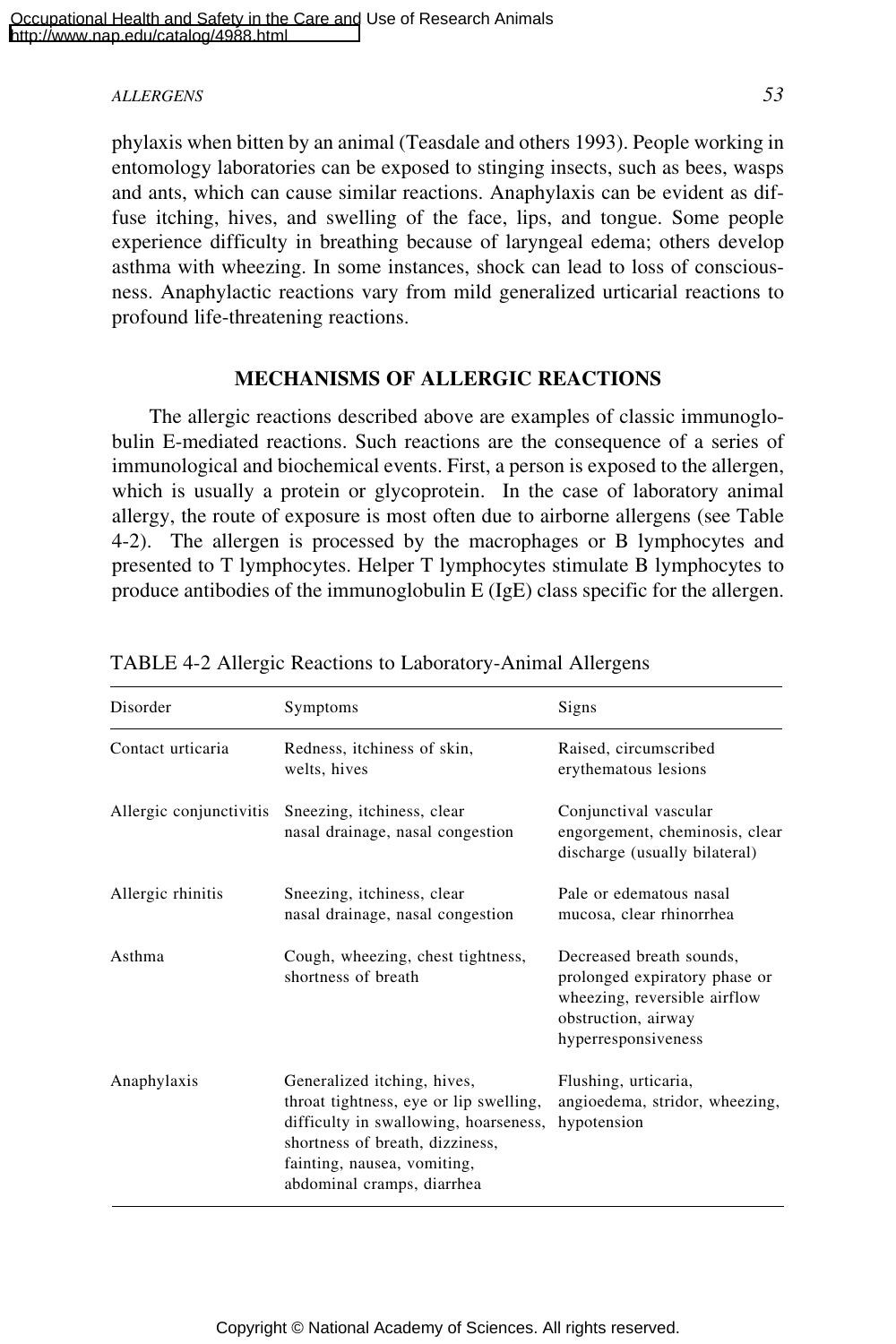IgE is found in the circulation in low concentrations and binds to mast cells and basophils. Mast cells are abundant in the respiratory tract, gastrointestinal tract, and skin, the main sites of allergic reactions. When a person so "sensitized" is reexposed to the same allergen, the allergen binds to IgE molecules and causes the release of histamine and other chemical mediators stored in the mast cells and basophils. The mediators, on contact with the relevant tissues, can produce hives, nasal congestion, sneezing, nasal drainage, coughing, wheezing, and shortness of breath.

All those reactions are termed "immediate hypersensitivity" responses because they are noted within 10-15 min of exposure to the allergen. However, it is now recognized that such reactions not only can occur immediately but also have a late component; that is, the symptoms can recur 4-6 h after exposure without further allergen stimulation.

Virtually all human beings are capable of developing allergic reactions; however, some individuals are more susceptible. These people (atopics) are more likely to develop IgE antibodies to allergens owing to an inherited tendency. This is an autosomal dominant trait with variable expression that has been linked to genetic markers on chromosome 5 (Blumenthal and Blumenthal 1996, Marsh and others 1994). Persons with atopy often develop allergic diseases, such as allergic rhinitis, asthma, and atopic dermatitis (eczema) when chronically exposed to allergens.

# **SPECIFIC ANIMALS THAT CAN PROVOKE ALLERGIC REACTIONS**

## **Rats**

Rats are among the most commonly used laboratory animals and are responsible for symptoms in a large portion of people who have laboratory-animal allergy. The major sources of rat-allergen exposure appear to be urine and saliva of the animal. A major rat-urine allergen with two isoforms has been identified: *Rat n 1A*, a pre-albumin, and *Rat n 1B* (α2-euglobulin) (Eggleston and others 1989, Longbottom 1980). These two proteins have some cross-reactivity, although they differ in molecular weight and isoelectric point. Their amino acid composition is similar, but their carbohydrate concentration differs. The amino acid sequence of *Rat n 1B* has been obtained (Laperche and others 1983).

Sampling methods have been developed to measure the amount of airborne allergen and the size of the airborne particles that contain rat allergen (Eggleston and others 1989; Platts-Mills and others 1986). Particles that contain rat allergen found in air samples from a rat vivarium vary from  $< 0.5$  to  $> 20 \mu m$  in aerodynamic equivalent diameter. Disturbance of rat litter leaves a substantial proportion of the smaller particles airborne for 15-35 min (Platts-Mills and others 1986); most of these particles are easily respirable.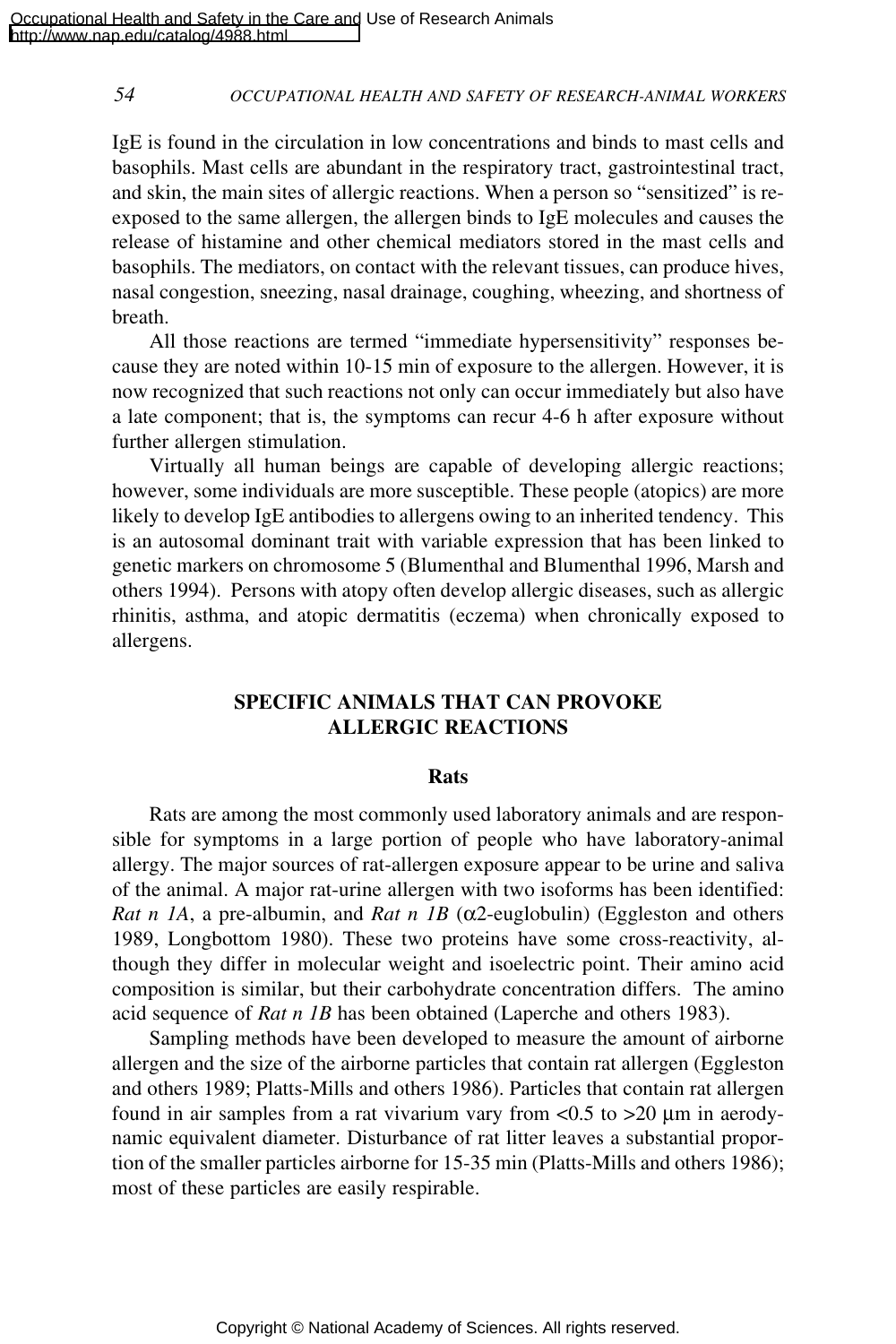## *ALLERGENS 55*

In a preliminary study of 335 workers exposed to rats, the risk of respiratory or skin symptoms was related to the duration of exposure to rat urinary protein concentrations of at least 1  $\mu$ g/m<sup>3</sup> of air sampled (Tee and others 1993), the concentrations most likely to be encountered by animal-care technicians. Allergic symptoms due to exposure to rats were more likely to develop in atopic subjects (those with pre-existing sensitivity to nonanimal allergens) than in nonatopic subjects.

Exposure concentrations are clearly task-related. Cage-cleaning resulted in a mean airborne *Rat n 1* concentration of 21 ng/m<sup>3</sup> (range, 8.1-69 ng/m<sup>3</sup>); handling rats for weighing, shaving, injections, and collection of blood and urine samples yielded a mean of 13 ng/m<sup>3</sup> (range, undetectable to 45 ng/m<sup>3</sup>); and surgery on anesthetized animals or euthanasia of unconscious animals yielded a mean of 3 ng/m<sup>3</sup> (range, undetectable to 12 ng/m<sup>3</sup>) (Eggleston and others 1989). It should be noted that these levels are an order of magnitude lower than reported by Tee and others (1993). This difference might be accounted for by the fact that Eggleston and co-workers measured for the specific allergen *Rat n 1,* whereas Tee and colleagues measured total airborne rat allergenic activity.

The importance of these exposures has been demonstrated in environmental challenge studies in which workers are exposed in rooms containing animals. Eggleston and co-workers (1990) measured airborne *Rat n 1* in a rat vivarium over the course of 1 h. The allergen concentration ranged from less than 1.5 to  $310$  ng/m<sup>3</sup> and was much higher during cage-cleaning than during quiet activity. Of 12 rat-allergic volunteers working in this environment, all had nasal symptoms and evidence of histamine release in their nasal secretions during the period of exposure, and five had decreases in pulmonary function greater than 10%. This experiment demonstrated that occupational exposure was directly correlated with the development of nasal symptoms and asthma in the sensitized volunteers.

Airborne allergen concentrations depend on the balance between the rate of allergen production and the rate of removal. And the magnitude of exposure to rat allergens is directly proportional to the number of animals in the area. Urine is a major source of allergen, and contact with contaminated litter seems to be a major source of exposure (Gordon and others 1992). Ventilation might be an effective means to lower exposure when production of allergen is low, because of either a small number of animals or little disturbance of litter, but it might be ineffective when production is high. For example, Swanson and others (1990) found that it might take up to 127 air changes per hour to reduce exposures sufficiently to make symptoms unlikely when many rats were present in the sampling area.

## **Mice**

Mice are another important source of allergen exposure of laboratory workers. The major mouse allergen is a urinary protein, *Mus m 1. Mus m 1* has been molecularly cloned and its amino acid sequence deduced. It is analogous in many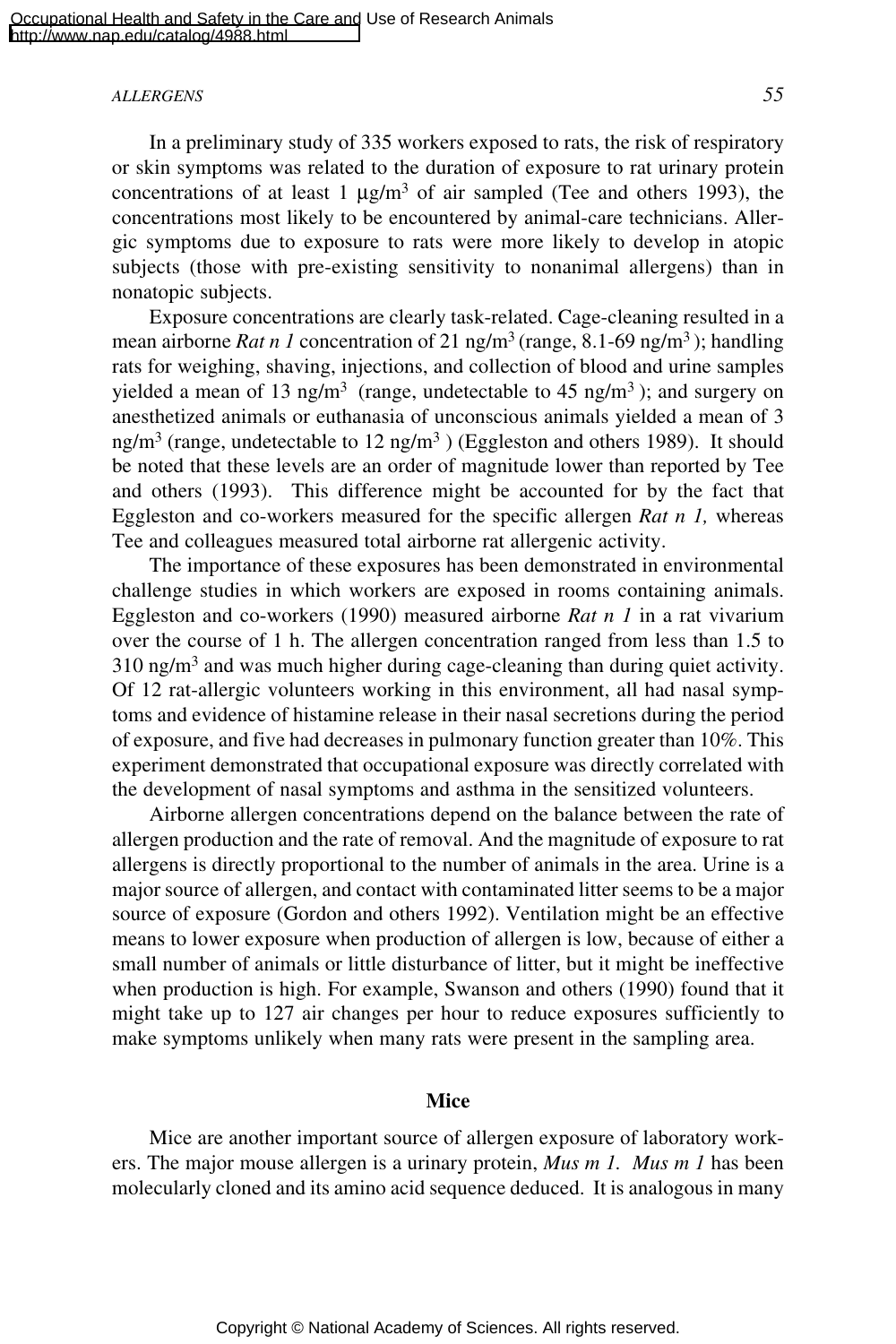ways to *Rat n 1B* in that it is produced in the liver and saliva, is secreted in the urine, and has 80% amino acid sequence homology with *Rat n 1B* (Clark and others 1984). Urine samples contain *Mus m 1* at a concentration 100 times that in serum, and male mice excrete 4 times as much of it as female mice (Lorusso and others 1986).

Air-sampling techniques have been developed to monitor concentrations of major mouse urinary proteins in the environment (Twiggs and others 1982). Airborne allergen concentrations range from 1.8 to 825 ng/m3, depending on the number of animals and the type of activity in the environment. The particles that contain most of the allergen vary from 6 to 18 µm in diameter (Price and Longbottom 1988). Sakaguchi and others (1989a) found that most of the airborne allergen in undisturbed air in a room containing 350 mice was trapped by a filter with a retention size greater than 7  $\mu$ m. In disturbed air (in which cage-cleaning was conducted), allergen concentration increased by up to 5 times and the proportion of small particles  $(1.1 \mu m)$  and smaller) increased by 3 times. Airborne concentrations are related to the number of mice present in the sampling area and the degree of work activity (Twiggs and others 1982).

## **Guinea Pigs**

Immunochemical studies have identified allergenic components in the dander, fur, saliva, and urine of guinea pigs (Walls and others 1985); urine appears to be the major source of allergen. Most guinea pig allergen activity is associated with particles greater than 5  $\mu$ m, but about 10% is found on particles smaller than 0.8 µm, which are small enough to penetrate into the lower respiratory tract (Swanson and others 1984).

## **Gerbils**

Gerbils are occasionally used as laboratory animals, and allergic sensitivity to them has been reported (Gutman and Bush 1993). The allergens involved have not been identified.

# **Rabbits**

Rabbits are used widely as laboratory animals and are a recognized cause of allergic symptoms in many workers. A major glycoprotein allergen has been described that appears to occur in the fur of the animals, and minor allergenic components found in rabbit saliva and urine have been identified (Warner and Longbottom 1991). Allergenic activity is associated with particles less than 2  $\mu$ m in diameter (Price and Longbottom 1988).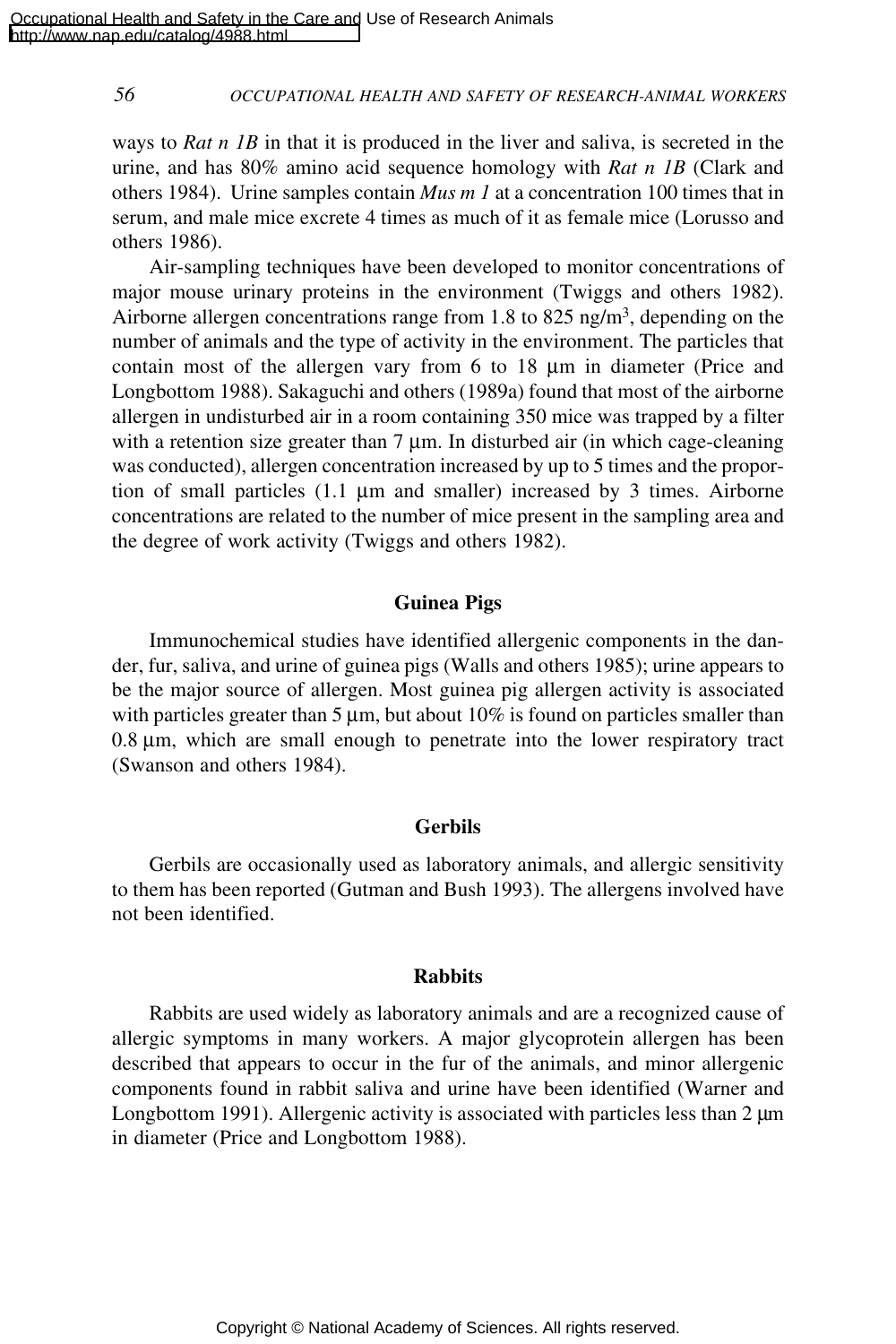*ALLERGENS 57*

## **Cats**

Domestic cats are kept as pets by many people, and sensitization can occur outside the laboratory environment. Furthermore, allergy to cats might predispose workers to the development of allergy to laboratory animals, such as mice and rats (Hollander and others 1996). There is a close link between immunological sensitization and development of asthma in people sensitive to cats (Desjardins and others 1993). Those with pre-existing sensitivity might encounter worsening of their symptoms and possibly develop asthma during the course of their work exposure.

The major cat allergen is the protein *Fel d 1* (Kleine-Tebbe and others 1993). *Fel d 1* was first described by Ohman and colleagues (1974). It is produced in the sebaceous glands of the skin and coats the hair shafts (Woodfolk and others 1992). It is also produced in the saliva (Anderson and others 1985). *Fel d 1* has been molecularly cloned, its amino acid sequenced, and its allergenic structure analyzed (Morgenstern and others 1991). *Fel d 1* is found in all cats, and cross reactivity occurs throughout all species of cats. However, individual cats shed different amounts of the allergen (Wentz and others 1990), and male cats might shed more than female cats. A few people can become sensitized to cat albumin.

The size of particles that contain cat allergen varies, but many are less than 0.25 µm in diameter (Findlay and others 1983) and are easily carried deeply into the lung. Exposure to two cats that produced allergen at a concentration of 1.1-  $128$  ng/m<sup>3</sup> was sufficient to cause symptoms of rhinitis and asthma in 10 persons with cat sensitivity (VanMetre and others 1986). Cumulative doses of 80-98 ng of *Fel d 1* inhaled over 2 min can cause a sufficient decrease in pulmonary function to produce an asthma attack. Placing one cat in a room with a volume of  $33 \text{ m}^3$ increases the concentration of *Fel d 1* from nondetectable to 30-90 ng/m<sup>3</sup>, which would be sufficient to cause an asthma attack within 25 min in a sensitized person (VanMetre and others 1986).

Airborne *Fel d 1* remains suspended for long periods because of its small particles (Luczynska and others 1990). The allergen appears to be highly electrostatically charged and therefore sticks to surfaces, such as walls and laboratory benches (Wood and others 1992). It can be transferred from those materials to hands, or the materials can act as reservoirs and can hold large quantities of allergen in the absence of cats.

Decreasing the airborne concentrations of cat allergen can be attempted by washing the animal (Middleton 1991; Ohman and others 1983). Using a filtered vacuum cleaner, removing carpeting, running a high-efficiency air cleaner, and washing the cat(s) can decrease concentrations in the air (deBlay and others 1991). Simply increasing ventilation rates from eight to 40 air changes per hour in a room containing two female cats did not reduce the clearance of airborne cat allergen (Wood and others 1993). After removal of cats from the environment,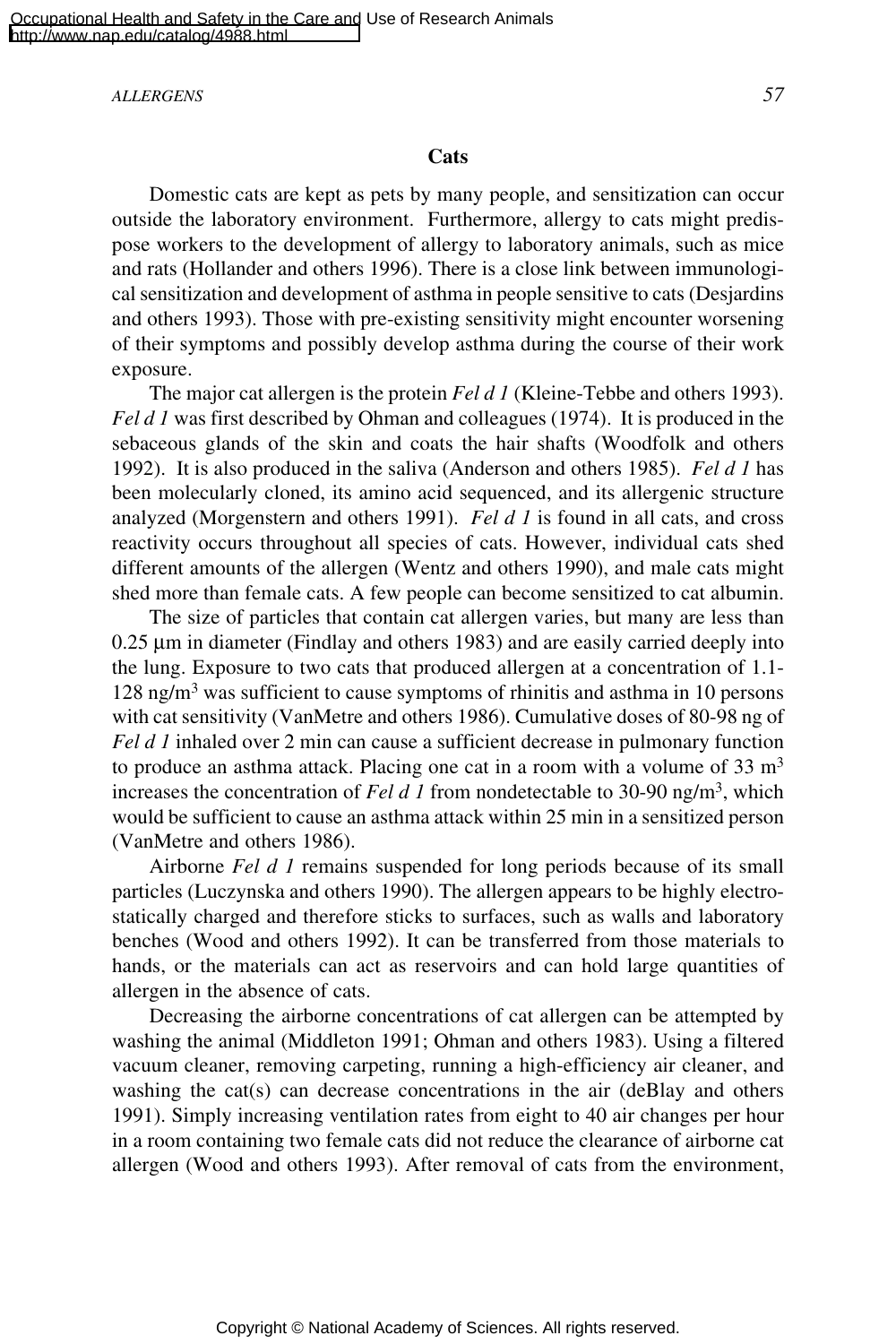the time for concentrations to reach those seen in areas where there has been no cat can be 20 weeks or more (Wood and others 1989).

In addition to cats themselves, it is now recognized that cat fleas can produce allergic symptoms in some people (Baldo 1993).

## **Dogs**

Like exposure to cats, exposure to domestic dogs outside the work environment can lead to sensitization and is also a risk factor for laboratory animal allergy (Hollander and others 1996). The major allergens of dogs are not as well studied as cat allergens, but an important allergen, *Can f 1*, has been identified (deGroot and others 1991; Schou and others 1991b). Collections of dust samples from homes with a dog in residence showed a *Can f 1* concentration of 120 µg/g of dust, compared with 3 µg/g where there was no dog (Schou and others 1991a). There is some question about cross reactivity among breeds of dogs, but the relevant information is not complete. Sources of exposure to dog allergens appear to be saliva, hair, and skin (Spitzauer and others 1993). Dog albumin has also been shown to be an important allergen (Spitzauer and others 1994). About 35% of people who are allergic to dogs have IgG antibody to albumin. The allergen has been molecularly cloned and shares amino acid sequence homology with other albumins.

#### **Primates**

Sensitization to primates is unusual. Despite widespread exposure to primates in research settings, few cases of sensitivity to primate allergens have been documented. Cases of sensitivity to lesser bushbaby (galago) and cottontop tamarin have been identified (Petry and others 1985). Allergenic activity was found in the dander of the latter. Whether other sources, such as saliva, are important is not clear.

## **Pigs**

Asthma and other respiratory symptoms have been attributed to pig exposures, particularly in farm operations. In general, the symptoms do not appear to be allergic but more often are related to exposure to high nitrogen concentrations, especially in confinement operations (Matson and others 1983; Zhou and others 1991). Occupational asthma was described in a person who apparently had allergic sensitivity to a urinary protein from pigs (Harries and Cromwell 1982).

#### **Cattle**

Sensitivity to cattle has been reported in 15-20% of dairy farmers. The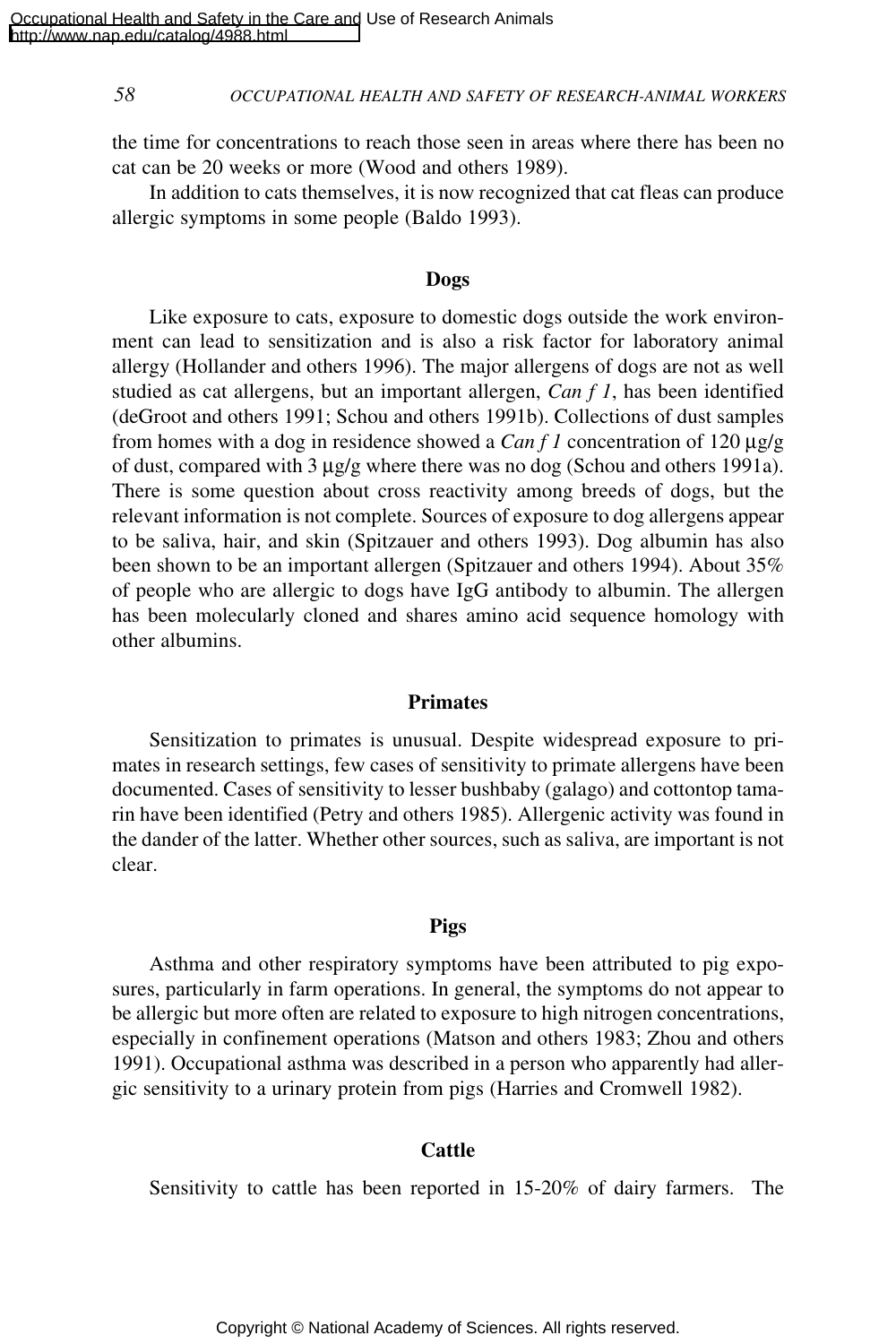## *ALLERGENS 59*

allergens have not been completely described, but components of dander and urine have been identified as allergenic (Ylönen and others 1992). A purified allergen with a molecular weight of 20-25 kilodaltons (kD) and an isoelectric point of 4.1 has been described (Ylönen and others 1994). Airborne cow-dander allergen concentrations in animal sheds range from 137 to 19,800 ng/m3.

#### **Horses**

Horses constitute a highly potent source of allergens. The nature of the allergens has not been established, but a 27-kD allergen from horse dander, skin scrapings, and albumin are important (Fjeldsgaard and Paulsen 1993). They appear to be shed by the skin and are highly sensitizing in some people. Formerly, the use of horse antiserum in treatment of infectious diseases led to serious reactions in sensitized persons, but the risk has been substantially reduced in recent years since the advent of human antisera.

### **Sheep**

Little information is available regarding sensitivity to sheep. Major allergens have not been identified. Contact dermatitis, possibly due to lanolin in the wool, can occur (Slavin 1993).

#### **Deer**

Some people have been shown to be sensitized to deer proteins. There is evidence of cross sensitivity between deer and horse allergens (Huwyler and Wüthrich 1992). Airborne reindeer epithelial allergens have been detected at 0.1- 3.9  $\mu$ g/m<sup>3</sup> (Reijula and others 1992).

## **Birds**

Exposure to birds can cause rhinitis and asthma symptoms. Birds are also a potential source of hypersensitivity pneumonitis, a lung condition in which a pneumonia-like illness develops after repeated exposure to the antigen. These allergic and hypersensitivity reactions are not mediated by IgE antibody. The symptoms and signs usually occur several hours after exposure and consist of cough, fever, chills, myalgia, and shortness of breath. People with hypersensitivity pneumonitis often have precipitating IgG antibodies to the protein in question. Various bird proteins have been identified as sources of antigens involved in both allergic reactions and hypersensitivity pneumonitis. These proteins are found in pigeon serum and droppings that contain serum.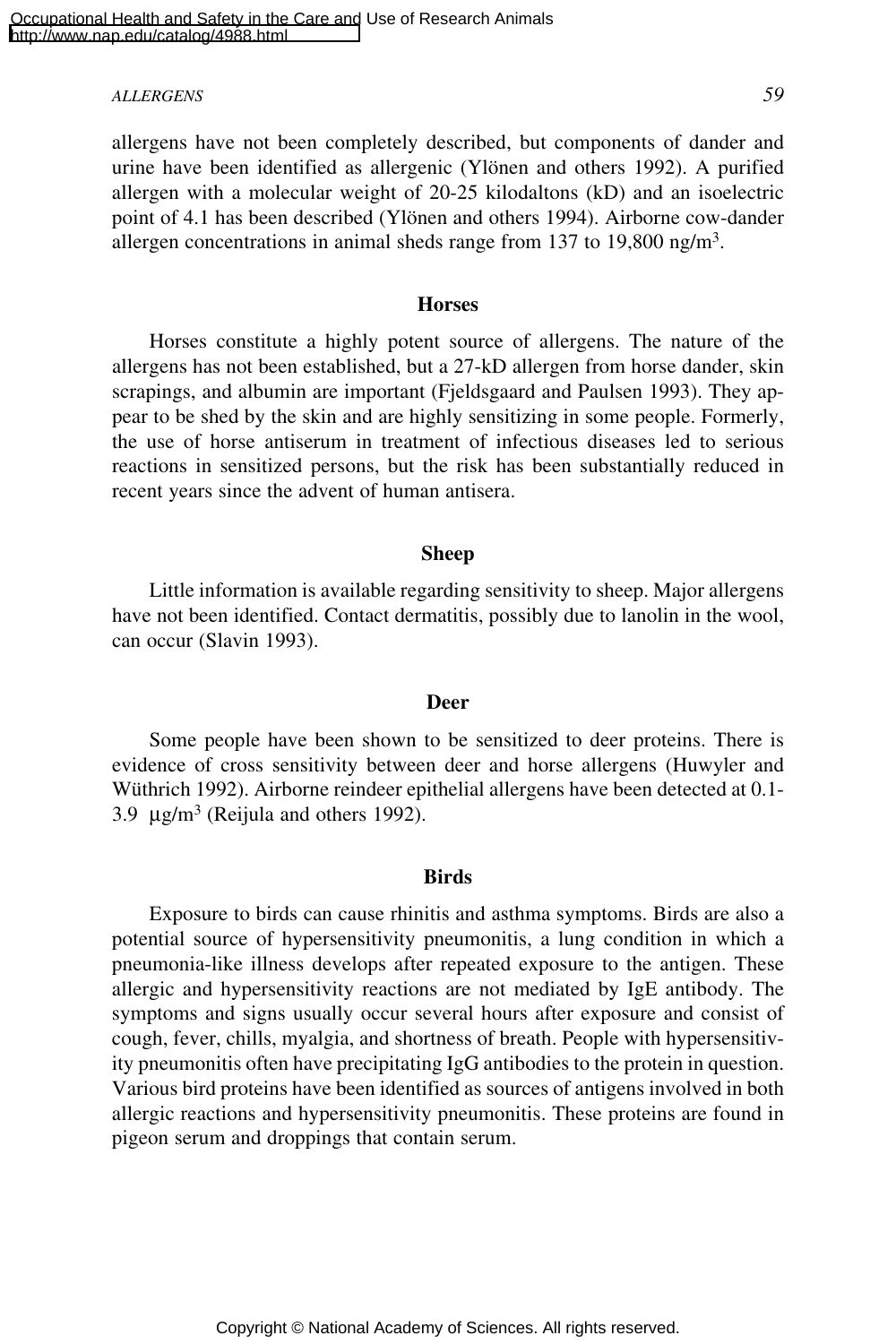#### **Reptiles**

Human sensitivity to reptiles and amphibians is rare. Cases of occupational asthma caused by frog proteins have been described (Chang-Yeung and Malo 1994), but otherwise the information is sparse.

#### **Fish**

Fish proteins are a source of problems for people sensitized through inhalation. In the fish- and crab-processing industry and through the use of fish as a source of animal feed, some people have developed allergic rhinitis and asthma symptoms (Malo and Cartier 1993). Crustaceans and mollusks also pose problems in some laboratory workers. There is evidence that sensitization to airborne allergens from these sources can result in asthma (Malo and Cartier 1993).

#### **Insects**

Entomologists are at risk for developing sensitivity to insect proteins. People working in laboratories can be exposed to scales of moths, caterpillars, and other insects that result in sensitization. Beetles, mealworms, cockroaches, and other insects have been described as causing contact urticaria, rhinitis, and possibly asthma symptoms in laboratory workers (Gutman and Bush 1993).

#### **PREVENTIVE MEASURES AND INTERVENTIONS**

Prudence suggests that efforts to minimize exposure to animal allergens would result in a reduction in the frequency of sensitization in laboratory-animal workers and a reduction in symptoms in those who have developed sensitivity. But there are few data to support that suggestion. In spite of a number of attempts to reduce or minimize exposure, laboratory-animal allergy remains an important problem. Further research is needed to determine which measures are effective in preventing and controlling symptoms of laboratory-animal allergy.

#### **Screening Programs**

Preplacement screening evaluations can be helpful in identifying and alerting persons who might be at risk for developing laboratory-animal allergy or asthma and educating them to take protective measures. The extent of the evaluations depends on the resources of the facility; at a minimum, a simple questionnaire that asks for a personal and family history of allergy (seasonal rhinitis or "hay fever," asthma, eczema, hives) and specifically allergy to laboratory animals (pets, as well as laboratory animals) should be completed. The presence of pre-existing allergic conditions in a person might increase likelihood of develop-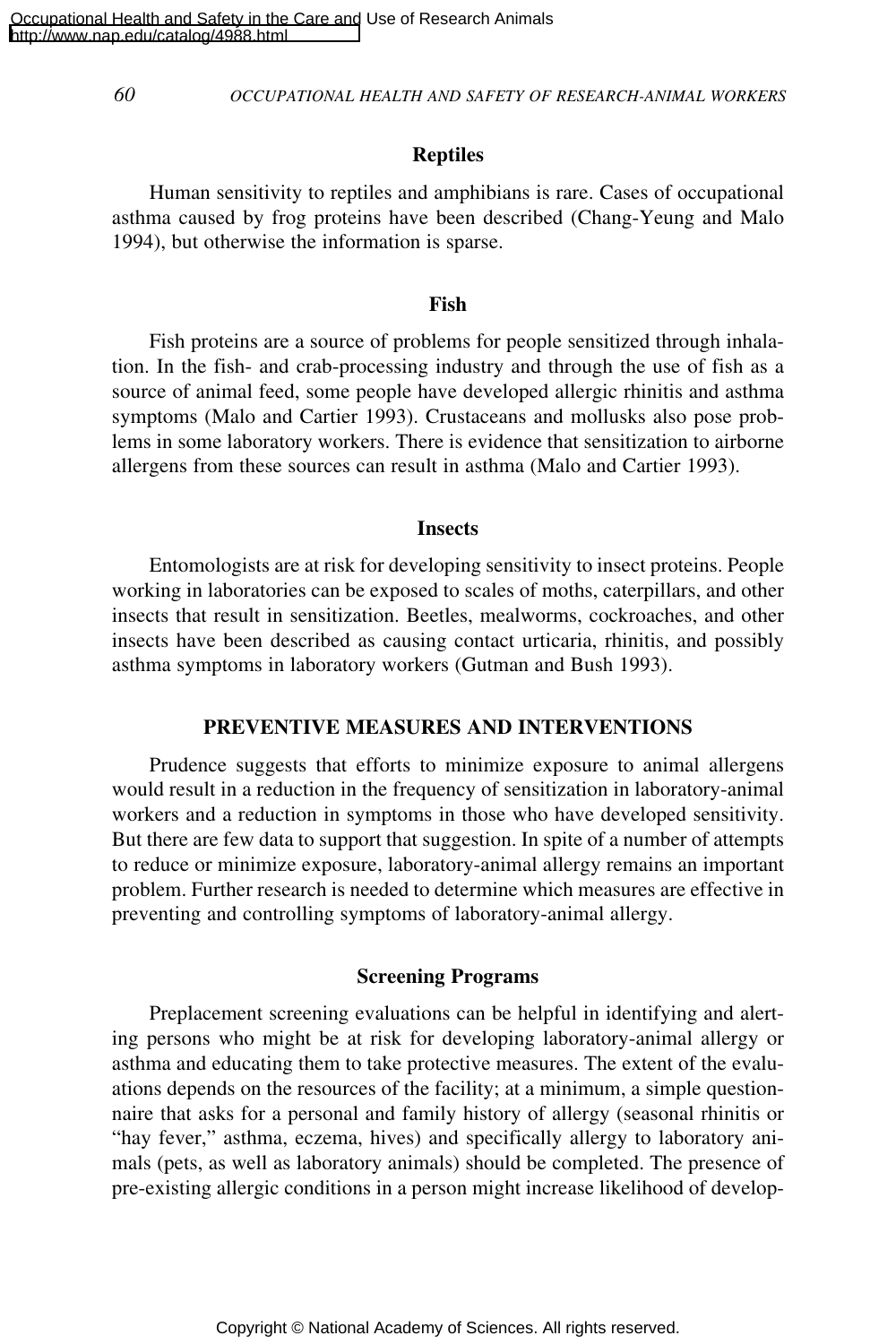#### *ALLERGENS 61*

ment of asthma in an occupational setting where there is exposure to laboratory animals. Because most people will not develop sensitivities beyond pre-existing conditions, this evaluation should not preclude employment. Skin testing or in vitro tests to detect the presence of specific IgE antibodies to animals and other allergens should be available but not required. Positive results can be used to place people with pre-existing sensitivity to laboratory animals in low-risk assignments or used diagnostically to demonstrate the development of sensitization in people who might later become symptomatic. Skin tests are usually applied by the prick or puncture method. Proteins are extracted from the allergen source, usually in a saline buffer, and applied to the skin of the subject, and the skin is pricked with a needle. The demonstration of a wheal and flare response within 10-15 min after application suggests the presence of an IgE-mediated allergic mechanism.

In some instances, a serological immunoassay, such as the radioallergosorbent test (RAST), or an enzyme-linked immunosorbent assay (ELISA) is used to detect the presence of specific IgE antibodies as an alternative to skin tests. In these immunoassays, the person's serum is incubated with the relevant allergenic protein bound to a support material, and the binding of IgE antibodies is detected with a radiolabeled (RAST) or enzyme-linked (ELISA) anti-IgE antibody system. Both skin tests and in vitro assays are reasonably reliable and sensitive in detecting allergy to animal protein, although the quality of materials available commercially for testing is variable.

Clearly, people with pre-existing laboratory animal sensitivity should avoid repetitive exposure. Sensitized people who have had 2 yr or more of experience working with laboratory animals might be at risk for developing airway hyperresponsiveness (asthma) as a result of laboratory animal exposure (Newill and others 1992). In addition to a screening questionnaire for the presence of asthma or asthma symptoms (coughing, wheezing, chest tightness, or shortness of breath), objective measurement of pulmonary function is encouraged. Spirometry, or peak expiratory flow rates, before and after the inhalation of a bronchodilator, are useful in detecting, evaluating the severity of, and monitoring occupation-related asthma.

In people who are chronically exposed to laboratory animals, annual screening should be done to detect those who are developing allergic symptoms (sneezing, nasal congestion, itchy eyes, cough, wheezing, shortness of breath, or hives) so that appropriate intervention measures can be taken to prevent long-term difficulties. Such screening should, at a minimum, consist of a questionnaire regarding allergic or asthma symptoms, and may include skin testing or an in vitro test for specific IgE antibodies to identify sensitization. Periodic monitoring of pulmonary function is recommended if asthma symptoms appear.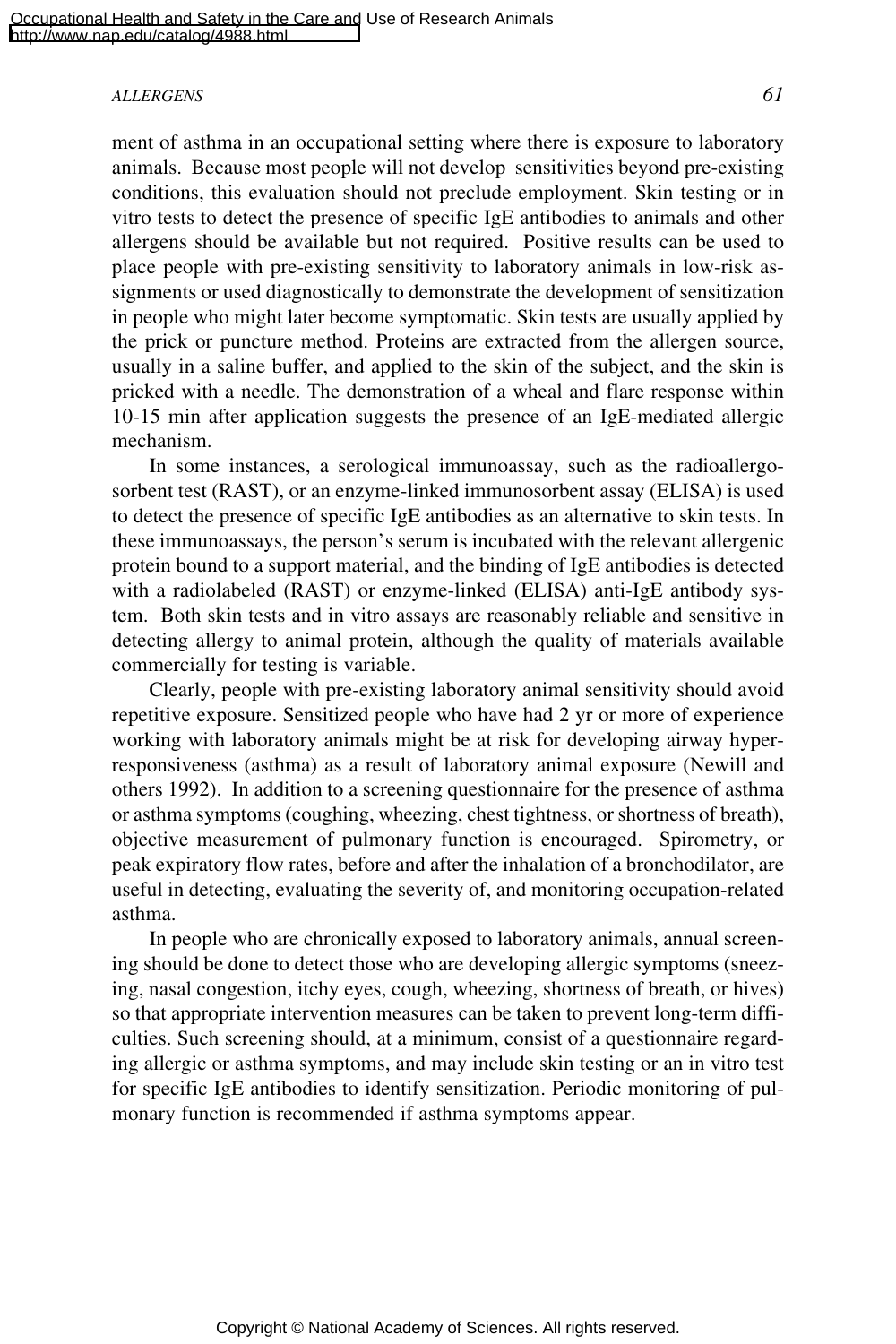#### **Facility Design**

Attention to facility design can be helpful in reducing the incidence of laboratory animal allergy. The airborne-allergen load in an animal room depends on the rate of production, which is a function of the numbers of animals present, and the rate of removal, which is a function of ventilation. Achieving a substantial reduction of airborne allergen in a heavily populated area requires extremely high ventilation rates in excess of 100 air changes per hour (Swanson and others 1990). That might be possible with the use of high-efficiency-particulate-airfiltered (HEPA-filtered) laminar-flow units, but such measures can be extremely expensive.

Airborne concentrations of rat allergens also depend on the relative humidity of the environment. An increase in relative humidity from 54% to 77% was shown to reduce airborne rat-allergen concentrations substantially (Edwards and others 1983). This simple maneuver could be of benefit in reducing exposure in some facilities; however, raising humidity to 77% might exceed the optimal range for animals, produce employee discomfort, and induce mold growth.

Cage-emptying where loose bedding is used results in particularly high levels of allergen exposure. Use of ventilated hoods or work stations for cageemptying and cage-cleaning with filtered, recirculated air can reduce exposure. More detailed discussions of ventilation systems can be found in Hunskaar and Fosse (1993) and Bland and others (1987).

The type of caging will undoubtedly influence exposure to airborne allergens. Filter-top cages have been shown to reduce concentrations of airborne allergens, compared with conventional open-top cages (Gordon and others 1992; Sakaguchi and others 1990). Ventilated cage and rack systems that can reduce exposure are commercially available. Cage and rack systems that exhaust air through a HEPA filter system before returning it into the room substantiatially reduce the concentration of airborne rat allergen, *Rat n 1,* compared with non-HEPA-filtered cage racks (Ziemann and others 1992). However, data to support the routine use of these devices to prevent sensitization or reduce symptoms in workers have not appeared.

#### **Work Practices**

Several work practices can reduce the potential development of laboratory animal allergy and perhaps alter its severity. Educational programs and codes of practice can greatly reduce the incidence (37% to 12% over 4 yr) and severity of allergic symptoms (Bothan and others 1987; Olfert 1993). Workers should be made aware of the risks and be instructed in proper measures to control and avoid exposure as much as possible. Those with a history of allergies and particularly those with known sensitivities to animals are at highest risk and so should be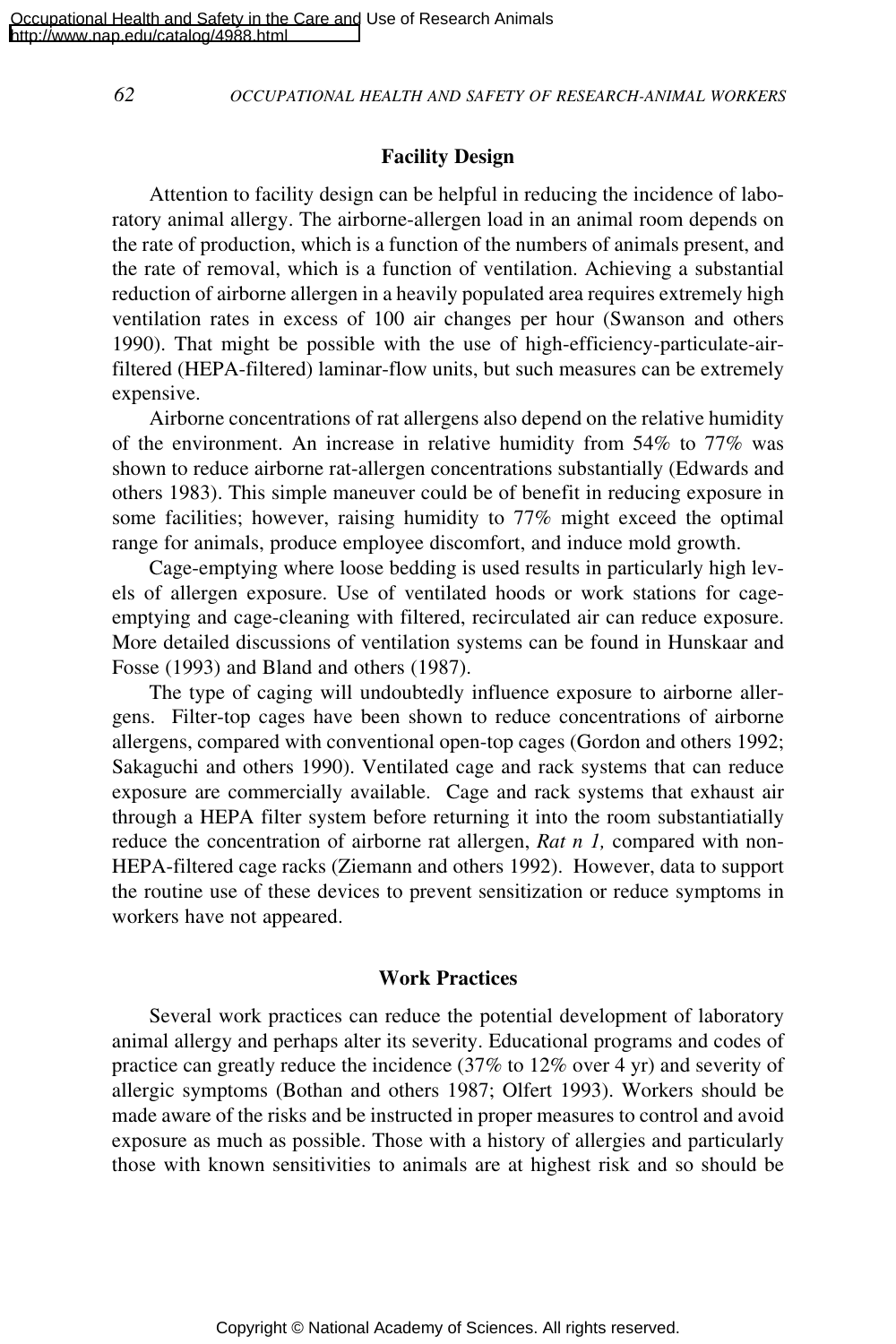#### *ALLERGENS 63*

especially sought out for education. Sensitized workers who develop asthma should be made aware that they might experience such symptoms not only when exposed to animals but also when they engage in exercise and other physical activities.

The *Guide for the Care and Use of Laboratory Animals* (NRC 1996) recommends that solid-bottom cages with bedding be used for mice and rats. Selection of bedding materials can be beneficial in reducing worker exposure. Use of noncontact absorbent pads, rather than such wood-based contact litter as chips and sawdust, substantially reduced airborne concentrations of rat urinary allergen (Gordon and others 1992).

Job assignment on entry into the laboratory animal work environment should be assessed. People with known risks are best assigned to tasks that minimize exposure. Some tasks—such as simple feeding, weighing, or necropsy—produce low levels of exposure, whereas cage cleaning can lead to high levels of exposure. Selection of job assignment is the first step to minimize exposure of people who have become sensitized or have developed symptoms.

#### **Personal Protective Equipment**

The use of protective equipment and clothing can minimize the chance of sensitization. Few data are available to determine which methods are most effective. However, surgical (cloth or paper) disposable masks are probably not effective. The use of gloves, laboratory coats, shoe covers, and other kinds of protective clothing that are worn only in the animal rooms should be encouraged. Frequent hand washing is important and showering after work might be of value.

Once a person develops allergic symptoms, surgical (cloth or paper) disposable masks are usually not effective. Some commercial dust respirators can exclude up to 98% of mouse urinary allergens (Sakaguchi and others 1989b). Highefficiency respirators are most likely to be of value, but they are cumbersome and often are not used appropriately (Hunskaar and Fosse 1993).

At a minimum, for symptomatic workers, the use of a dust-mist respirator certified by the National Institute for Occupational Safety and Health should be required to control symptoms. A filtered airhood device (Airstream Dustmaster® hood, Racal, Middlesex, UK) has been shown to be effective (Price and Longbottom 1988). The use of these devices and protective clothing is most successful in highly motivated workers who have some control over their exposure frequency. Employees using effective respiratory protection (respirators) will need respiratory fit-testing and medical clearance.

#### **EVALUATION OF THE ALLERGIC WORKER**

When people develop allergic symptoms (sneezing, nasal congestion, itchy eyes, cough, wheezing, chest tightness, shortness of breath, or hives) related to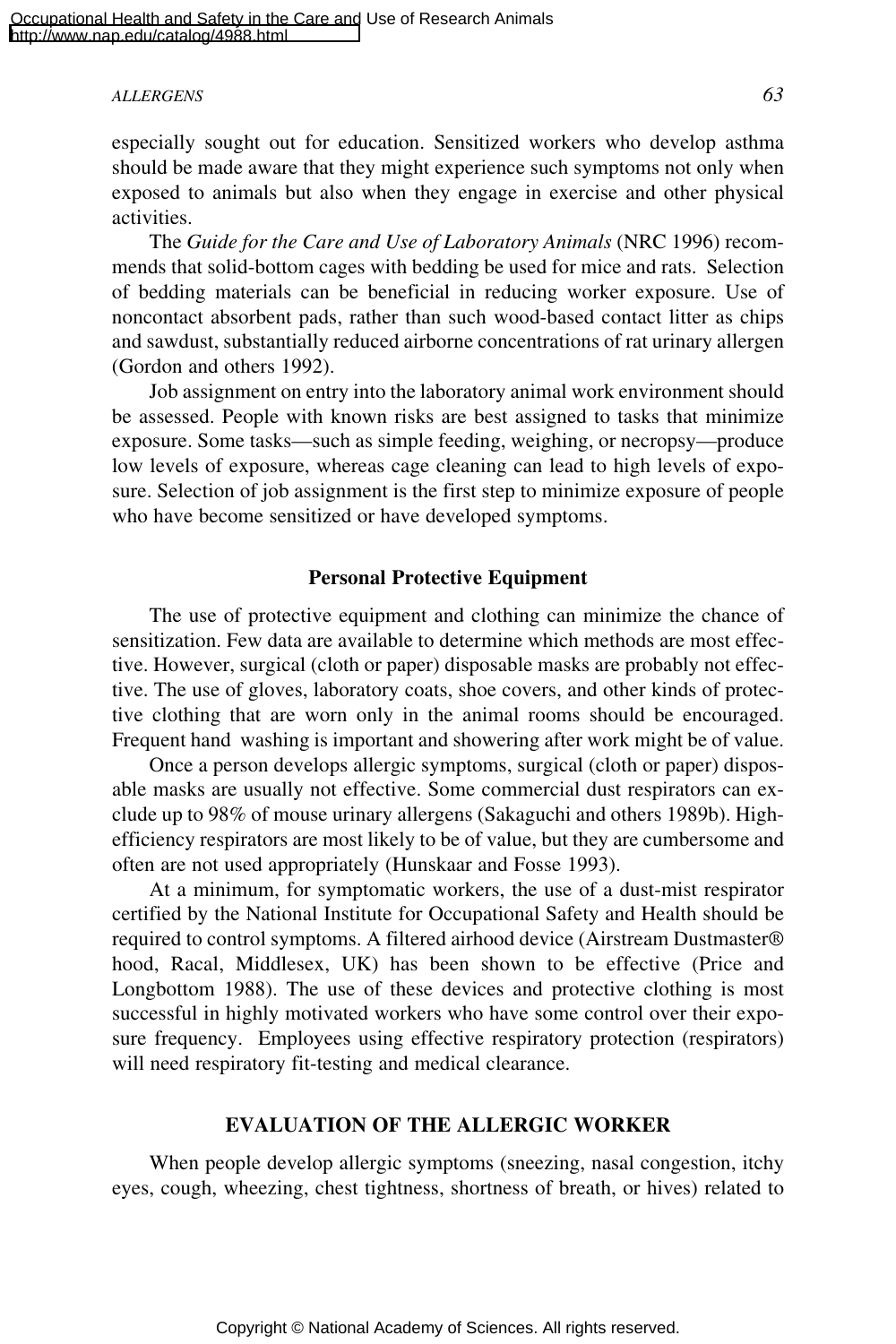laboratory animal exposures, consultation with appropriate physicians (allergists, pulmonologists, or occupational medicine specialists) is necessary so that an accurate diagnosis and effective management can be achieved. The American Academy of Allergy, Asthma, and Immunology can provide assistance (AAAAI, 611 East Wells St., Milwaukee, WI 53202. Ph: 414-272-6071; Fax: 276-3349; Web site http://www.AAAAI.org). For personnel in research animal facilities suspected of having allergic problems, the diagnosis of animal sensitivity is based largely on the history of symptoms in conjunction with exposure. The diagnosis is confirmed by the demonstration of specific IgE antibodies to the allergen in question. Pulmonary-function measurements should be done to diagnose or assess asthma severity. Exposure-reduction and -avoidance measures should be undertaken when people become sensitized and develop symptoms resulting from their exposure. Medicines to reduce or prevent allergic or asthma symptoms might be necessary. Many highly sensitized people will continue to have symptoms in spite of exposure reduction and appropriate medications and therefore must avoid animal-allergen exposure completely.

In a few people, immunotherapy against cat and dog allergens has been undertaken with some degree of success (Alvarez-Cuesta and others 1994; Ohman and others 1983). Uncontrolled studies of immunotherapy against allergens of mice, rats, and rabbits have also demonstrated some improvement (Wahn and Siriganian 1980). In general, however, the use of immunotherapy as a means to protect workers from further symptoms has not been fully established.

Further information regarding the evaluation and treatment of workers allergic to laboratory animals can be obtained from professional organizations, such as the American Academy of Allergy, Asthma, and Immunology, the American College of Allergy, Asthma, and Immunology, and the American Thoracic Society.

#### **ANAPHYLAXIS**

On rare occasions, an allergic worker might suffer an anaphylactic reaction to an animal bite (Teasdale and others 1993) or from puncture wounds from needles contaminated with laboratory animal protein (Watt and McSharry 1996). These reactions can progress rapidly and become potentially fatal, so physicians might recommend that allergic workers carry a self-administered form of epinephrine (e.g., Epi-Pen® or Ana-Kit®). In appropriate circumstances, it is helpful to instruct co-workers in emergency procedures, such as cardiopulmonary resuscitation.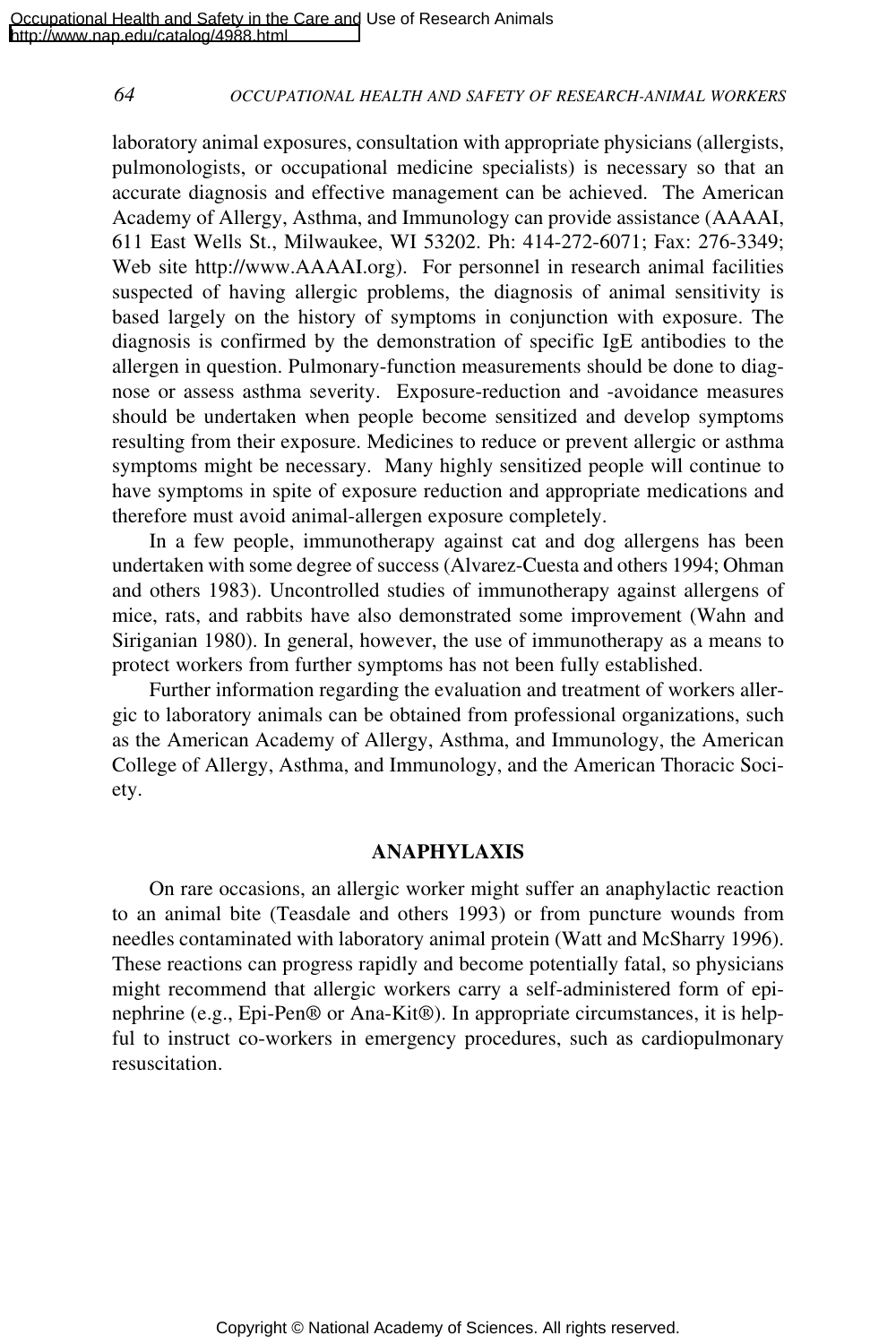# 5

# Zoonoses

The transmission of zoonotic disease in the laboratory-animal environment is uncommon, despite the number of animal pathogens that have the capacity to cause disease in humans. That is largely the result of the collaborating interactions and work of two groups. The laboratory-animal industry has had much success in providing high-quality laboratory animals of defined health status for use in research. And research institutions have developed comprehensive and responsive programs of veterinary care that have fostered the investigation of new disease findings and helped to ensure the continuing health of researchanimal populations. Quality veterinary care itself, however, is insufficient to prevent the transmission of zoonoses in a research institution. The repeated occurrences of laboratory-acquired Q fever and lymphocytic choriomeningitis and the emergence of newly recognized zoonoses point to a need for investigators to become more involved in their institutions' efforts to prevent occupationally acquired zoonotic disease. The occupational-medicine services might be first to observe the symptoms of zoonotic infection, but it is also important that the institutions' medical professionals become knowledgeable in methods for detecting and managing zoonoses for which workers at the institutions are at risk. All workers share the responsibility for protecting their own health. Personal hygiene affords a critical barrier to the transmission of zoonoses and should be reinforced routinely in an institution's educational efforts and materials, in group and laboratory meetings of involved personnel, and in messages that emphasize appropriate practices for the care and use of research animals.

The following discussion covers most of the zoonotic diseases important to laboratory-animal personnel. The emphasis is on likely occurrence and potential

*65*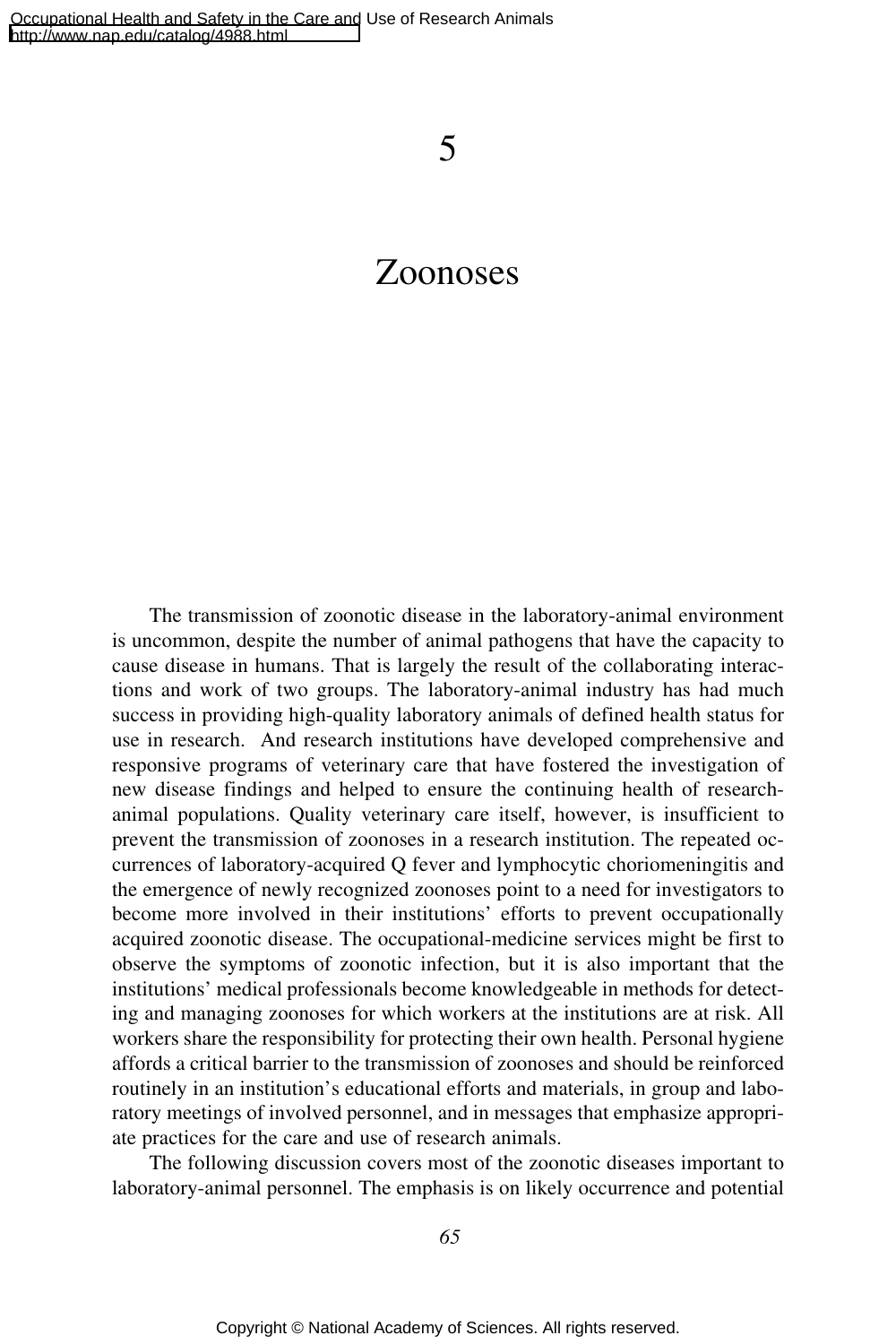for severity. Some uncommon zoonoses are covered only briefly even though they could have devastating effects if imported into the laboratory environment. In this regard, institutions should investigate situations that are peculiar to proposed research and instructional programs and that might pose special zoonotic hazards—e.g., the use of wild-caught birds or mammals or their fresh carcasses with their associated flora and fauna—before embarking on full-scale programs. That might occasionally necessitate the use of an integrated team from within the institution or of outside specialists or consultants to ensure that the researchanimal facilities and personnel expertise are conducive to safety.

The information on zoonotic diseases is organized by agent category. Major sections on viral diseases, rickettsial diseases, bacterial diseases, protozoal diseases, and fungal diseases are included. Material relevant to each zoonotic disease is presented under four headings: reservoir and incidence; mode of transmission; clinical signs, susceptibility, and resistance; and diagnosis and prevention. The discussion on reservoir and incidence addresses the natural infection in the animal host species. The three other headings deal specifically with the potential for and occurrence of occupationally acquired infection of persons involved in the care and use of animals in research.

Various source materials provide detailed information on zoonoses associated with laboratory animals (Fox and Lipman 1991, Fox and others 1984). Readers should find the Centers for Disease Control and Prevention (CDC) *Morbidity and Mortality Weekly Report* indispensable for reviewing contemporary issues pertaining to zoonotic outbreaks.

Although the subject of xenograft transplantation is beyond the scope of this report, vigilance for zoonoses should be an important aspect of all xenograft transplantations. An important consideration should be the potential for exchange of infectious agents between natural and foreign hosts. Xenograft transplantation can inadvertently introduce animal viruses into a new susceptible host. Infection in a new host might not always be apparent. Long-term management of the xenograft recipient is a necessary and prudent practice for maintaining vigilance because new, previously unidentified, pathogens can be anticipated to arise.

# **VIRAL DISEASES**

#### **B-Virus Infection (Cercopithecine herpesvirus 1, CHV1)**

*Reservoir and Incidence*. First described in 1933 (Gay and Holden), B virus produces a life-threatening disease of humans that has resulted in several deaths in the last decade (CDC 1987, 1989a). In macaques, B virus produces a mild clinical disease similar to human herpes simplex. During primary infection, macaques can develop lingual or labial vesicles or ulcers, which generally heal within 1-2 wk. Keratoconjunctivitis or corneal ulcer also might be noted. After acute infection, latency can be established in the ganglia of the sensory nerves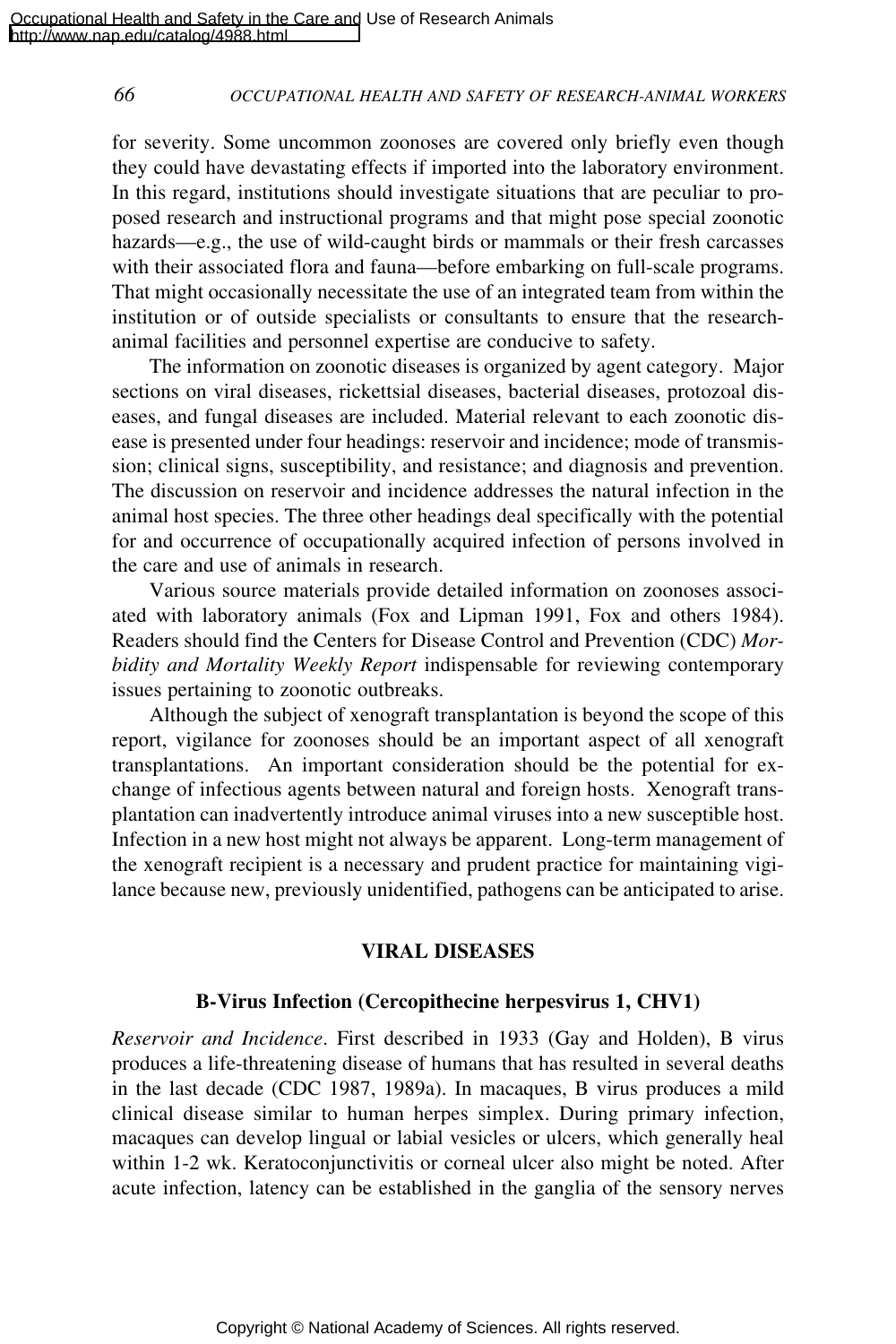serving the region in which virus was introduced. Reactivation of virus from the latent state can result in recurrent viral shedding from peripheral sites and is often associated with physical or psychological stressors, such as ultraviolet irradiation, immunosuppression, disruption of social hierarchy, or other stressful experimental situations (Zwartouw and Boulter 1984). The infection is usually transmitted between macaques via virus-laden secretions through close contact involving primarily the oral, conjunctival, and genital mucous membranes (Weigler 1995).

In a domestic macaque production colony with endemic infection, an agerelated increase in the incidence of B-virus infection occurred during adolescence as exposure to the agent continued; the incidence approached 100% in colonyborn animals by the end of their first breeding season (Weigler and others 1993). Seroconversion to a B-virus antibody-positive status among wild-caught rhesus monkeys also indicates that eventually 100% of the newly trapped animals acquire the infection. Consequently, B virus should be considered endemic among Asian monkeys of the genus *Macaca* unless the animals have been obtained from specific breeding colonies confirmed to be free of it. Although several species of New World monkeys and Old World monkeys other than members of the genus *Macaca* are known to succumb to fatal B-virus infection, only macaques are known to harbor B virus naturally (Holmes and others 1995).

*Mode of Transmission.* B virus is transmitted to humans primarily through exposure to contaminated saliva (in bites) and scratches. Transmission related to needlestick injury (Benson and others 1989) and exposure to infected nonhumanprimate tissues (Wells and others 1989) also has occurred. Fomite transmission through an injury obtained in handling contaminated caging was the cause of one identified infection (Palmer 1987). The transmission of B virus by the aerosol route is not thought to be important. Researchers in the field have suggested that asymptomatic human B-virus infection can occur (Benson and others 1989), but it is unknown whether viral reactivation and severe clinical disease can occur later. Human-to-human transmission was recently documented (CDC 1987).

*Clinical Signs, Susceptibility, and Resistance*. The incubation period between initial exposure and onset of clinical signs ranges from 2 d to about 1 mo, but the time at which symptoms arise after exposure can vary widely. After exposure by bite, scratch, other local trauma, or contamination of vulnerable sites, humans might develop a herpetiform vesicle at the site of inoculation. Early clinical signs and symptoms include myalgia, fever, headache, and fatigue and are followed by progressive neurological disease with numbness, hyperesthesia, paresthesia, diplopia, ataxia, confusion, urinary retention, convulsions, dysphagia, and an ascending flaccid paralysis.

*Diagnosis and Prevention*. After the outbreak of B-virus infection in monkey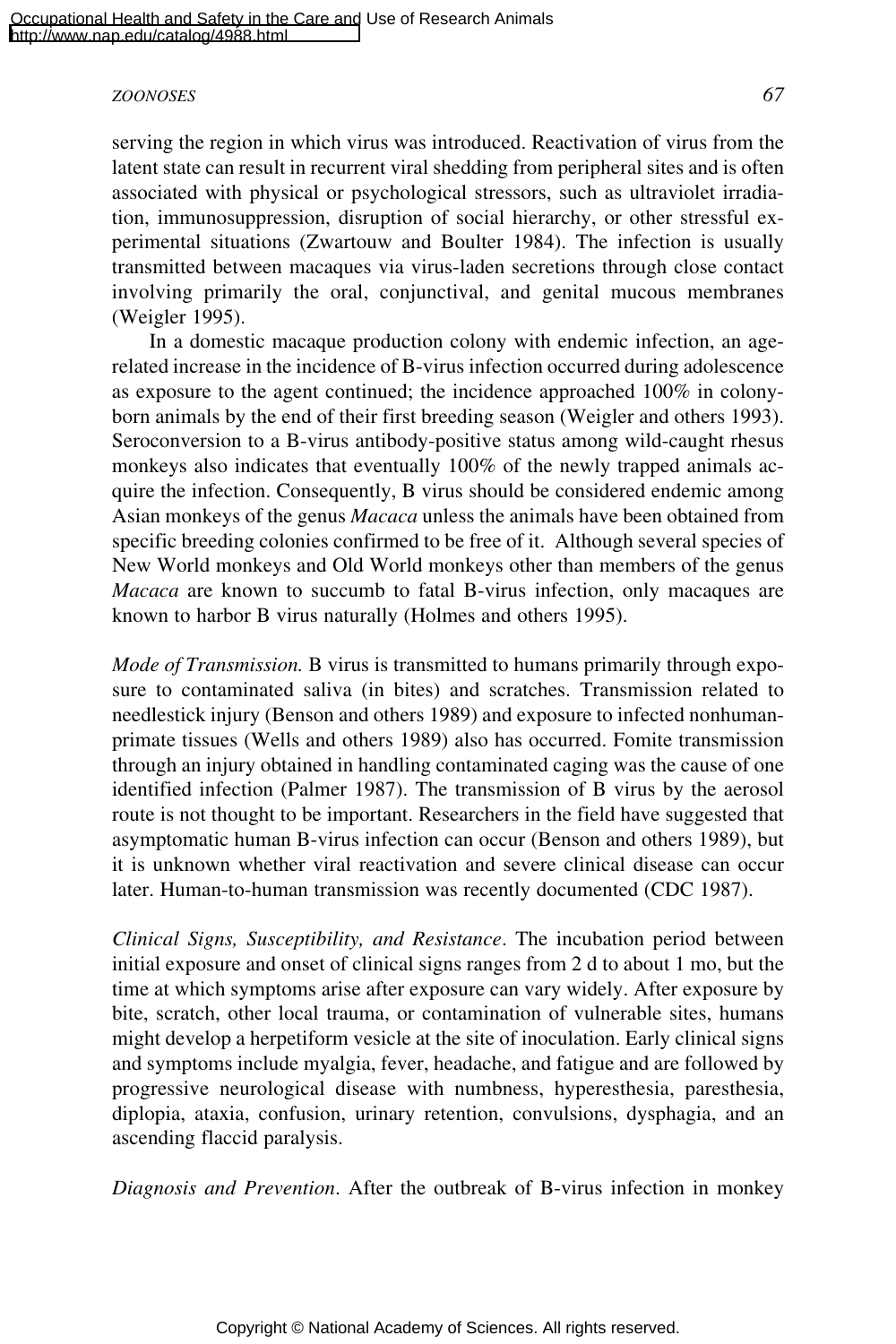handlers in 1987, CDC developed guidelines to prevent it in humans (CDC 1987), which were later revised by Holmes and others (1995). In brief, the recommendations emphasize the need for nonhuman-primate handlers to use protective clothing, including leather gloves and long-sleeved garments for hand and arm protection and face shields or masks and goggles to protect the eyes and mucous membranes from exposure to macaque secretions. Those barrier protections will minimize exposures. The use of latex gloves alone for hand protection should be reserved for the handling of monkeys that are under full chemical restraint. Chemical restraint or specialized restraining devices should be used with nonhuman primates whenever possible to minimize direct contact of personnel with alert monkeys. Despite those handling recommendations and the heightened awareness of the B-virus hazard among personnel, exposure of personnel to monkey bites and scratches remains common, as evidenced by the numerous injuries reported to testing laboratories and CDC (Hilliard 1992). Experimental studies with B virus in animals should be conducted at Animal Biosafety Level 3 (CDC-NIH 1993). Serological methods for the detection of serum antibody are used to diagnose prior exposure to and latent infection with B virus in both humans and animals (Katz and others 1986; Munoz and others 1988). Virus isolation from either the monkey or wound site is also performed, and restriction analysis or the polymerase chain reaction is used later to confirm its presence in any sample that yields a cytopathological result. The CDC recommendations specify that institutions should be prepared to handle patients with a suspect exposure promptly. The wound, if any, should be cleansed thoroughly, and serum samples and cultures should be obtained for serological study and virus isolation from both the patient and the monkey. The initiation of antiviral therapy with acyclovir or ganciclovir might also be warranted if history and symptoms are consistent with B-virus infection. The management of antiviral therapy in Bvirus-infected patients is controversial because increasing antibody titer has been demonstrated in a patient after the discontinuation of acyclovir therapy (Holmes and others 1995). Physicians should consult the Viral Exanthems and Herpesvirus Branch, Division of Viral Diseases, Centers for Disease Control and Prevention, Atlanta, GA 30333 (telephone, 404-329-1338) for assistance in case management. Additional information about B-virus diagnostic resources is available through the National Institutes of Health (NIH) B Virus Resource Laboratory, Department of Virology and Immunology, Southwest Foundation for Biomedical Research, P.O. Box 28147, San Antonio, TX 78228 (telephone, 210-674-1410).

#### **Ebola-Virus Infection**

*Reservoir and Incidence*. Ebola hemorrhagic fever is a rare disease caused by a filovirus that is structurally identical with, but antigenically distinct from, Marburg-disease virus. Cases of disease related to this agent have been restricted to the continent of Africa. Sudan and Zaire strains of the virus have been shown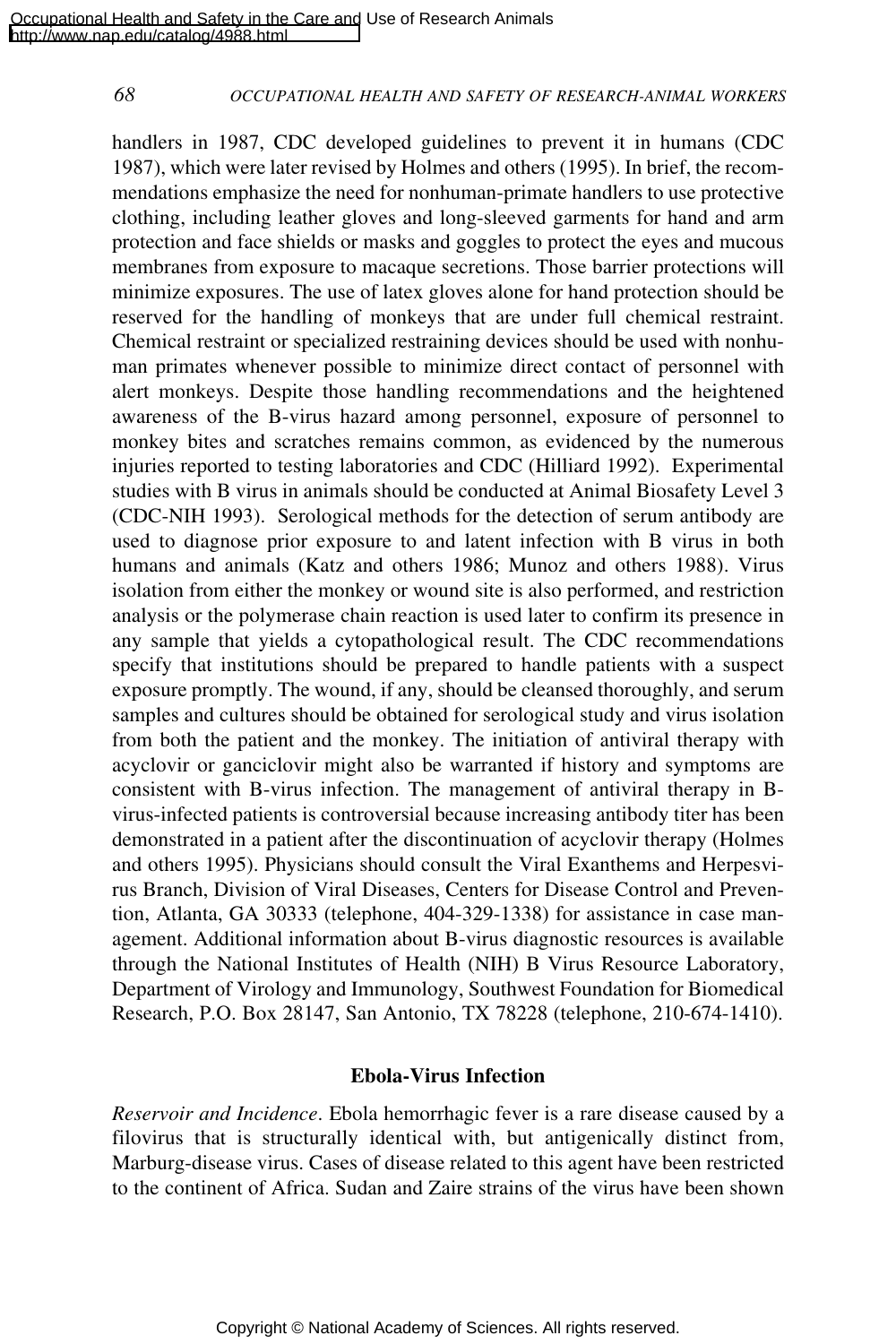experimentally to produce lethal infection in nonhuman primates in about 8 d, but monkeys have not been shown to be the natural reservoir (Dalgard and others 1992; Johnson 1990a); the natural reservoir for Ebola virus has not yet been identified.

The identification and isolation of an Ebola-like filovirus, Ebola-Reston, from macaques imported into the United States from the Philippines during 1989, the first appearance of an Ebola viral strain that did not originate in the continent of Africa, prompted the implementation of revised nonhuman-primate importation and handling guidelines (CDC 1989b, 1990). Although Ebola-Reston was less virulent than Ebola-Zaire or Ebola-Sudan in nonhuman primates, it also produced a hemorrhagic disease that involved multiple organ systems and produced death in 8-14 d in infected macaques. The natural reservoir of the Ebola-Reston strain has not been determined. However, a new strain of Ebola virus has been isolated from naturally infected chimpanzees from a wild troop that had experienced outbreaks of disease characterized by a hemorrhagic syndrome. Further study of this troop might begin to resolve questions about the natural reservoirs of the Ebola virus (Le Guenno and others 1995).

*Mode of Transmission*. Transmission of Ebola-virus infection during epidemics among humans generally has involved close contact, and the low secondaryattack rate suggests that transmission is not efficient (Murphy and others 1990). Sexual contact and nosocomial transmission through exposure to contaminated syringes and needles, infected tissues, blood, and other bodily fluids are important means of viral transmission. Aerosol transmission has not been a feature of the African Ebola-virus outbreaks to date, but it cannot be discounted completely. During the outbreak of Ebola-Reston disease in the nonhuman-primate colonies in the United States, its spread within rooms between animals without direct contact supported the possibility of droplet or aerosol transmission.

*Clinical Signs, Susceptibility, and Resistance*. In humans, the Zaire and Sudan strains produce a disease characterized by multifocal organ necrosis, coagulopathy, extensive visceral effusions, hemorrhagic shock, and death. Human infections with the Reston strain during the outbreak in nonhuman primates were subclinical but resulted in seroconversion.

*Diagnosis and Prevention*. A wide variety of techniques can be used to detect Ebola virus or the viral antigen. The infection is diagnosed serologically on the basis of antibody titer in indirect immunofluorescence assay, radioimmunoassay, and enzyme-linked immunosorbent assay.

The CDC-mandated procedures for importation of nonhuman primates limit the occurrence of this disease to facilities involved in importation (CDC 1990). Personnel in those facilities should become familiar with the specialized equipment and procedures used to minimize Ebola-virus transmission in the event of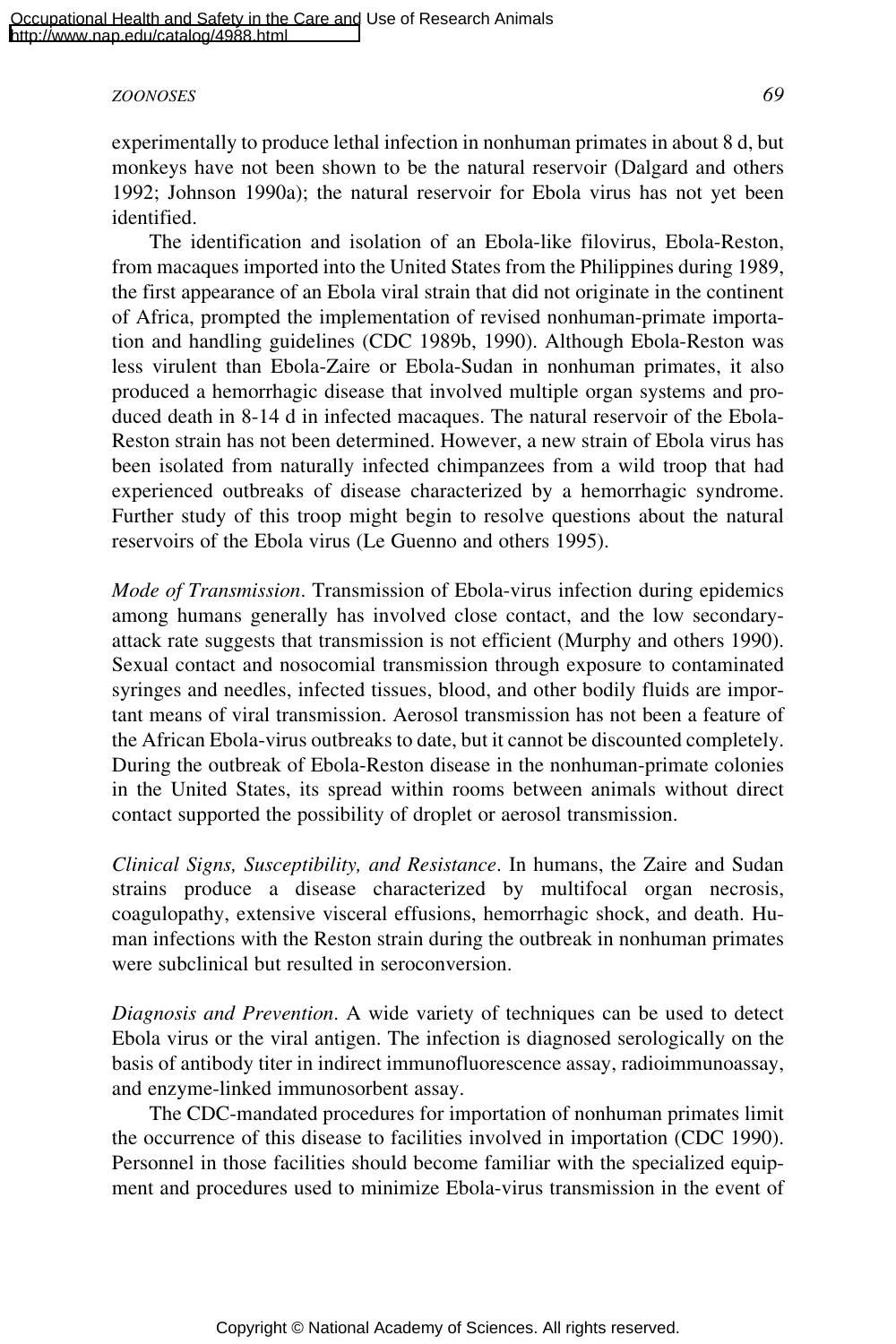an outbreak. Neither vaccines nor therapeutic pharmaceuticals are available for the prevention or treatment of Ebola-virus infection. The Subcommittee on Arbovirus Laboratory Safety (SALS) of the American Committee on Arthropod-Borne Viruses recommends that work with Ebola virus be conducted at the equivalent of Biosafety Level 4 (CDC-NIH 1993).

# **Marburg-Virus Disease**

*Reservoir and Incidence*. Marburg-virus disease has been recognized on only four occasions. The index cases involved 31 persons in three European laboratories who were handling tissues from African green monkeys; seven of the 31 died (Martini and Siegert 1971). There was no secondary spread of the disease among the monkeys in the facility, and no infections occurred among the animal-care staff (Martini 1973). Although African green monkeys, other nonhuman primates, and other animals are susceptible and succumb to fatal infection, the natural reservoir for the virus has not been determined (Benenson 1995a; Simpson and others 1968).

*Mode of Transmission*. The transmission of Marburg virus from animals to humans has involved direct contact with infected tissues. Aerosol transmission has been suggested as a means of transmission among monkeys (Hunt and others 1978). Person-to-person transmission occurs by direct contact with contaminated blood, secretions, organs, or semen.

*Clinical Signs, Susceptibility, and Resistance*. Marburg virus produces a serious disease, and apparently everyone is susceptible to it. After an incubation period of 4-16 d, humans develop fever, myalgia, headache, and conjunctival suffusion. Nausea, vomiting, and severe diarrhea appear within 2-3 d with thrombocytopenia and leukopenia. Other organ involvement can include pancreatitis, orchitis, hepatocellular necrosis, and a maculopapular rash. Abnormalities in the coagulation pattern indicative of disseminated intravascular coagulation occur and might be the proximate cause of death in one-fourth of the cases.

*Diagnosis and Prevention*. The diagnosis of Marburg-virus infection depends primarily on isolation of the virus from blood or tissue specimens. Immunofluorescent staining has demonstrated viral antigen in tissue samples with high concentrations of infectious materials. An immunofluorescence assay also has been developed to detect serum antibodies in recovering patients (Fox and Lipman 1991; Jahrling 1989).

SALS recommends that work with Marburg virus be conducted at the equivalent of Biosafety Level 4 (CDC-NIH 1993).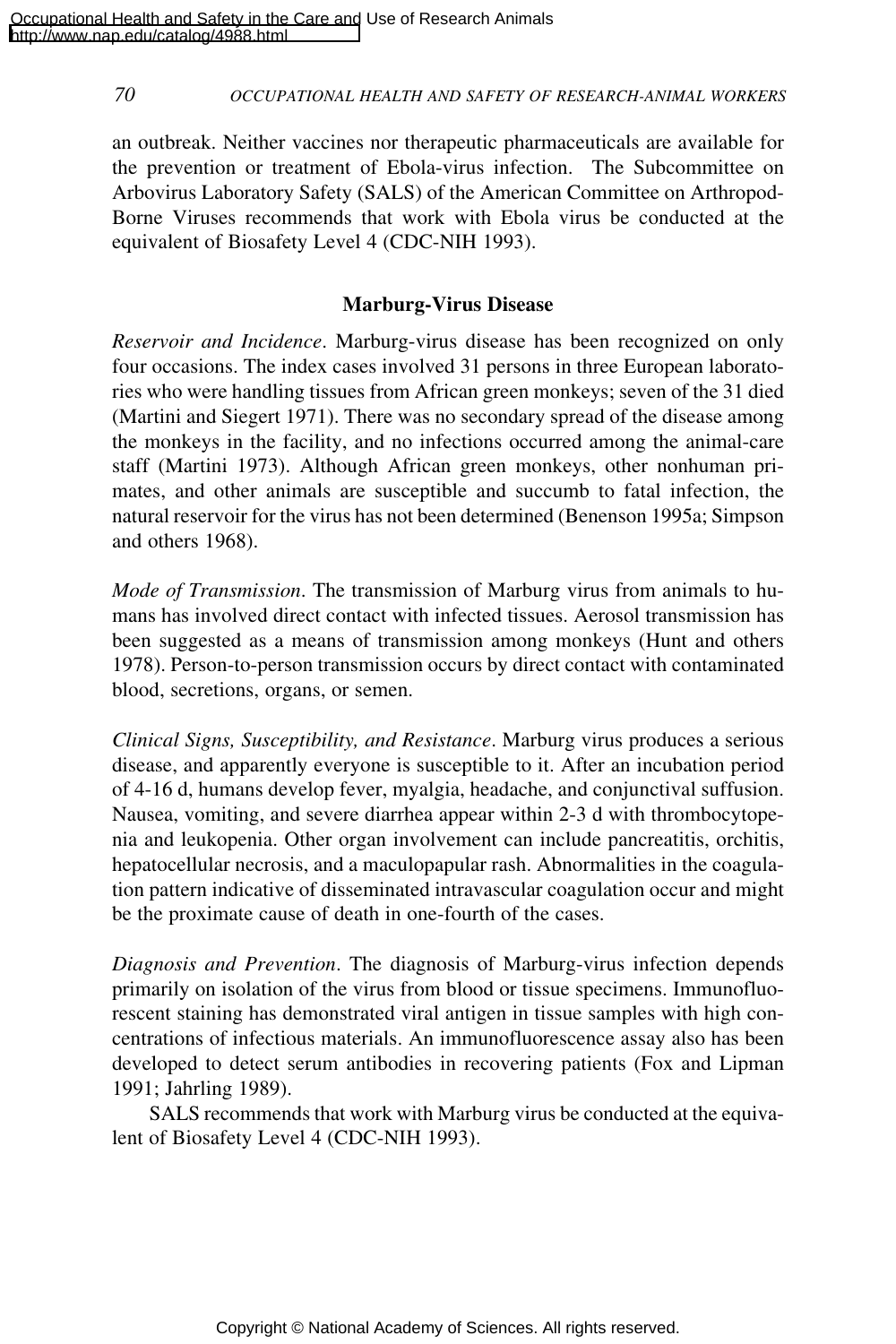*Reservoir and Incidence*. *Hantavirus* is one of several genera in the family Bunyaviridae that can cause severe hemorrhagic disease. The hantaviruses are widely distributed in nature among wild-rodent reservoirs, and the severity of the disease produced depends on the virulence of the strain involved (Gajdusek 1982; LeDuc 1987). Strains producing hemorrhagic fever with renal syndrome are prevalent in southeastern Asia and Japan and focally throughout Eurasia. Strains producing a less-severe form of the disease known as nephropathia endemica occur throughout Scandinavia, Europe, and western portions of the former Soviet Union. Outbreaks of hantavirus infection characterized by a severe pulmonary syndrome resulting in numerous deaths were recently recognized in the southwestern United States (CDC 1993a,b; CDC 1995, CDC 1996).

Rodents in numerous genera (*Apodemus*, *Clethrionomys*, *Mus*, *Rattus*, *Pitimys*, and *Microtus*) have been implicated in foreign outbreaks of the disease. In the United States, serological surveys have detected evidence of hantavirus infection in urban and rural areas involving the following rodents: *Rattus norvegicus*, *Peromyscus* spp., *Microtus californicus*, *Tamias* spp., and *Neotoma* spp. (CDC 1993a,b; Tsai and others 1985). Numerous cases of hantavirus infection have occurred in laboratory animal facility people from exposure to infected rats (*Rattus*), including outbreaks in Korea, Japan, Belgium, France, and England (LeDuc 1987). There is also epidemiologic evidence that cats can become infected through rodent contact and potentially serve as a reservoir (Xu and others 1987).

*Mode of Transmission*. The transmission of hantavirus infection is through the inhalation of infectious aerosols, and extremely brief exposure times (5 min) have resulted in human infection. Rodents shed the virus in their respiratory secretions, saliva, urine, and feces for many months (Tsai 1987). Transmission of the infection also can occur by animal bite or when dried materials contaminated with rodent excreta are disturbed, allowing wound contamination, conjunctival exposure, or ingestion to occur (CDC 1993a,b). The recent cases that have occurred in the laboratory-animal environment have involved infected laboratory rats. In such an environment, the possibility of transmitting the infection from animal to animal by the transplantation of cells or tissues also should be considered (Kawamata and others 1987). Person-to-person transmission apparently is not a feature of hantavirus infection.

*Clinical Signs, Susceptibility, and Resistance.* The clinical signs are related to the strain of hantavirus involved. The form of the disease known as nephropathia endemica is characterized by fever, back pain, and a nephritis that causes only moderate renal dysfunction, from which the patient recovers; in the recent cases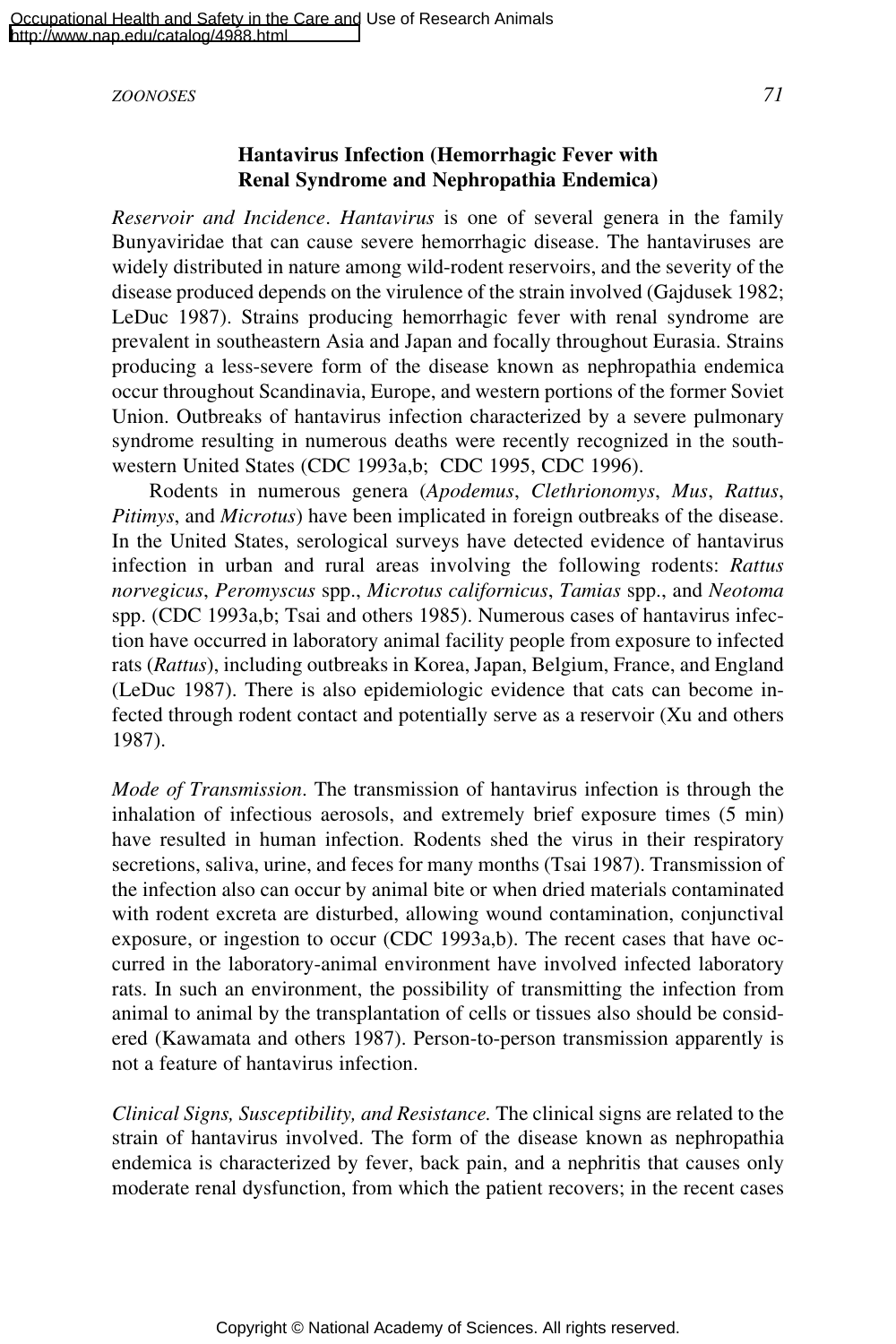in the United States, patients had fever, myalgia, headache, and cough followed by rapid respiratory failure (CDC 1993a,b). The form of the disease that has been noted after laboratory-animal exposure fits the classical pattern of hemorrhagic fever with renal syndrome; the infection is characterized by fever, headache, myalgia, and petechiae and other hemorrhagic manifestations, including anemia, gastrointestinal bleeding, oliguria, hematuria, severe electrolyte abnormalities, and shock (Lee and Johnson 1982).

*Diagnosis and Prevention*. Human hantavirus infections associated with the care and use of laboratory animals should be prevented through the isolation or elimination of infected rodents and rodent tissues before they can be introduced into resident laboratory-animal populations. Serodiagnostic tests are available for both animals and humans. Additional information about serological testing is available through the Special Pathogens Branch, Division of Viral and Rickettsial Diseases, National Center for Infectious Diseases, CDC. Rodent tumors and cell lines can be tested for hantavirus contamination with a modified rat-antibody production test. People suspected of having the infection might benefit from intravenous ribavirin therapy initiated early in the course of the disease (Morrison and Rathbun 1995). Hemodynamic maintenance and respiratory support are critical for these people after infection.

Animal Biosafety Level 2 is recommended for working with experimentally infected rodent species known not to excrete the virus. All work involving inoculation of the virus into *P. maniculatus* or other permissive species should be conducted at Animal Biosafety Level 4 (CDC 1994b).

# **Lymphocytic Choriomeningitis Virus Infection**

*Reservoir and Incidence*. Lymphocytic choriomeningitis (LCM) virus is a member of the family Arenaviridae, which consists of single-stranded-RNA viruses with a predilection for rodent reservoirs. Several important zoonoses are associated with this family, including Lassa fever and Argentine and Bolivian hemorrhagic fevers, but only LCM is important as a natural infection of laboratory animals. Human infection with LCM associated with laboratory-animal and pet contact has been recorded on numerous occasions (Fox and others 1984; Jahrling and Peters 1992). LCM is widely distributed among wild mice throughout most of the world and presents a zoonotic hazard. Many laboratory-animal species are infected naturally, including mice, hamsters, guinea pigs, nonhuman primates, swine, and dogs; but the mouse has remained the species of primary concern in the consideration of this disease, as it was in a recent outbreak of LCM in humans (Dykewicz and others 1992). Athymic, severe-combined-immunodeficiency (SCID), and other immunodeficient mice can pose a special risk of harboring silent, chronic infections and present a hazard to personnel (CDC-NIH 1993; Dykewicz and others 1992).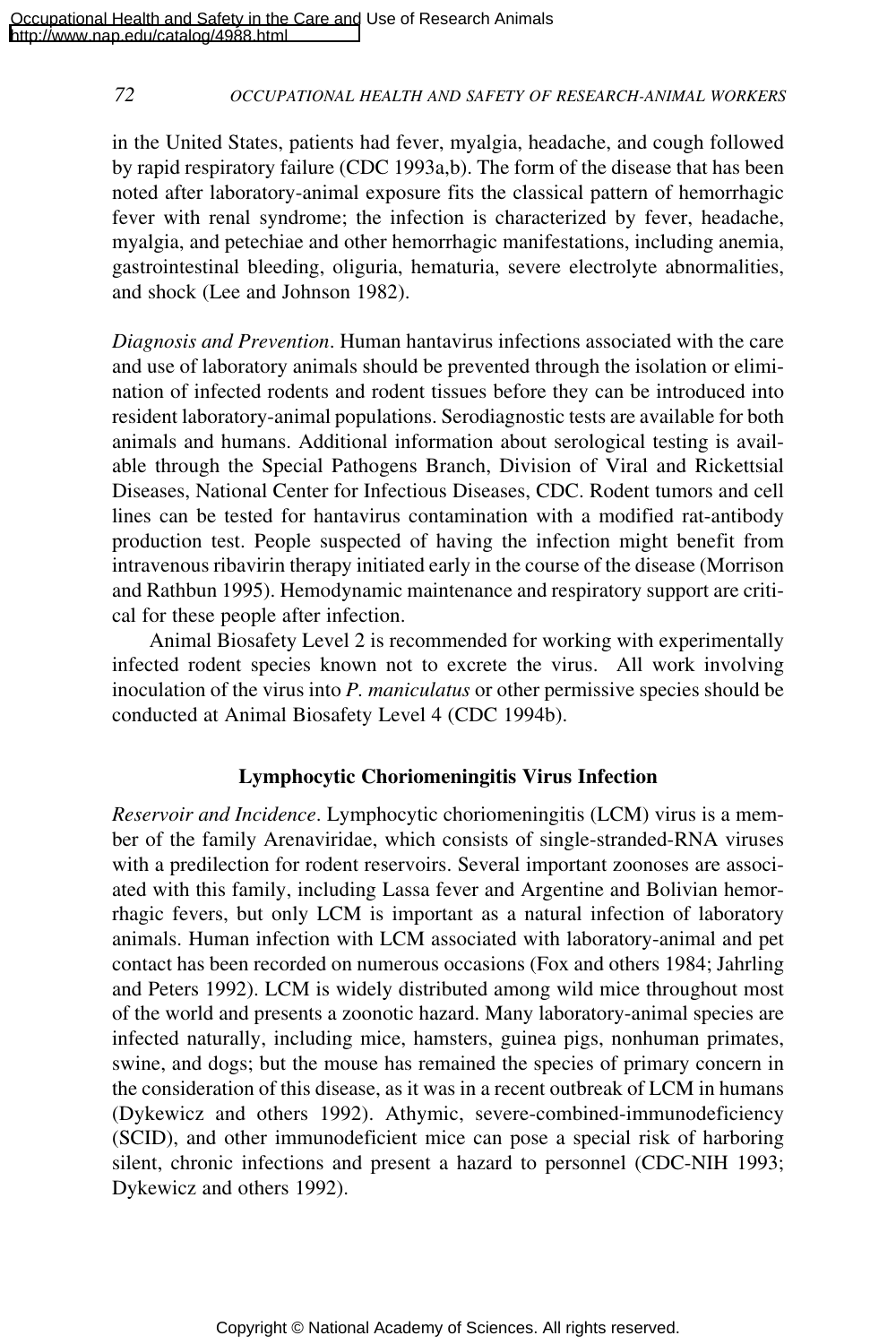*Mode of Transmission*. The LCM virus produces a pantropic infection under some circumstances and can be present in blood, cerebrospinal fluid, urine, nasopharyngeal secretions, feces, and tissues of infected natural hosts and possibly humans. Bedding material and other fomites contaminated by LCM-infected animals are potential sources of infection, as are infected ectoparasites. In endemically infected mouse and hamster colonies, the virus is transmitted in utero or early in the neonatal period and produces a tolerant infection characterized by chronic viremia and viruria without marked clinical disease; spread of LCM among animals via contaminated tumors and cell lines also should be recognized (Bhatt and others 1986; Nicklas and others 1993). Infection in humans can be by parenteral inoculation, inhalation, and contamination of mucous membranes or broken skin with infectious tissues or fluids from infected animals. Aerosol transmission is well documented. The virus can pose a special risk during pregnancy: that of infection of the fetus.

*Clinical Signs, Susceptibility, and Resistance*. Humans develop an influenza-like illness characterized by fever, myalgia, headache, and malaise after an incubation period of 1-3 wk. In severe cases of the disease, patients might develop a maculopapular rash, lymphadenopathy, meningoencephalitis, and, rarely, orchitis, arthritis, and epicarditis (Johnson 1990b). Central nervous system involvement has resulted in several deaths (Benenson 1995b).

*Diagnosis and Prevention*. Virus isolation from blood or spinal fluid in conjunction with immunofluorescence assay of inoculated cell cultures is the main method of diagnosing acute disease. Antibody is detectable with such an assay about 2 wk after the onset of illness. Prevention of this disease in the laboratory is achieved through the periodic serological surveillance of new animals that have inadequate disease profiles and of resident animal colonies at risk and through screening for the presence of LCM in all tumors and cell lines intended for animal passage. Intravenous ribavirin therapy substantially reduces mortality in patients infected with Lassa fever virus and also might be useful for LCM virus (Andrei and De Clercq 1993). Additional information about therapy and serological testing for LCM is available through the Special Pathogens Branch, Division of Viral and Rickettsial Diseases, National Center for Infectious Diseases, CDC.

Animal Biosafety Level 2 is recommended for studies in adult mice with mouse brain-passage strains. Animal Biosafety Level 3 should be used for work with infected hamsters (CDC-NIH 1993).

# **Poxvirus Diseases of Nonhuman Primates (Monkeypox and Benign Epidermal Monkeypox)**

*Reservoir and Incidence*. Monkeypox is an orthopoxvirus closely related to smallpox and produces a clinical disease similar to smallpox. Sporadic cases of the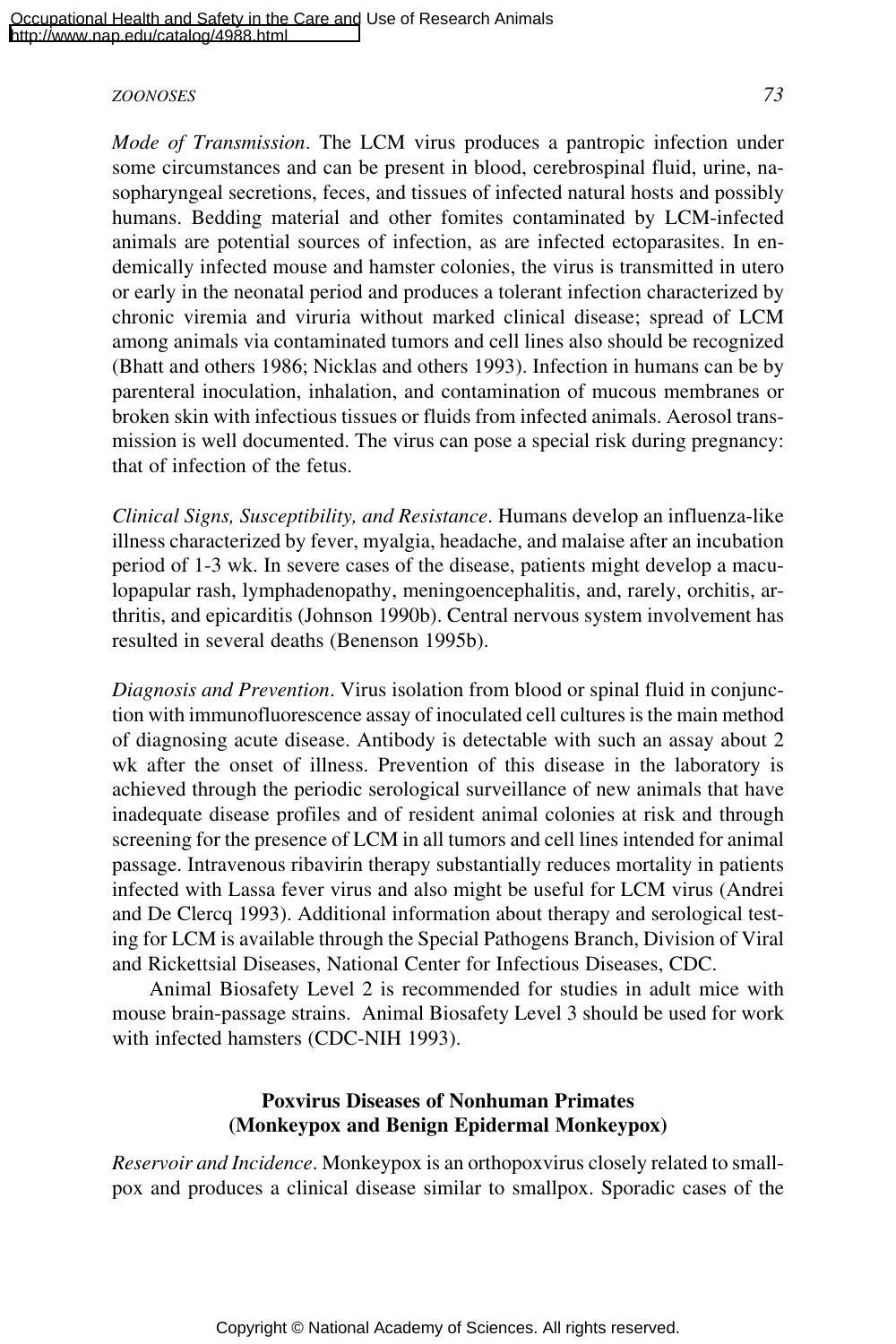human disease are noted in Africa. Recently, squirrels of the genera *Funisciurus* and *Heliosciurus* have been identified as hosts and important reservoirs of the virus (Benenson 1995b). Natural outbreaks of monkeypox also have been recorded in nonhuman primates in the wild and laboratory settings (Fox and others 1984).

Benign epidermal monkeypox, or tanapox, is a poxvirus that affects monkeys of the genus *Presbytis* in Africa and captive macaques in the United States.

*Mode of Transmission*. The transmission of monkeypox from laboratory nonhuman-primate populations to humans has not been recorded. Human-to-human transmission of the agent has occurred, presumably through close contact with active lesions, recently contaminated fomites, or respiratory secretions. The possibility of zoonotic spread should be considered.

Benign epidermal monkeypox has been transmitted from monkeys to humans in the laboratory-animal environment (McNulty 1968). Direct contact with infected animals or contaminated fomites is necessary for disease transmission.

*Clinical Signs, Susceptibility, and Resistance*. Monkeypox is of interest and importance primarily because it produces a disease similar to smallpox characterized by fever, malaise, headache, severe backache, prostration, and occasional abdominal pain. Lymphadenopathy and a maculopustular rash develop later. Some patients develop a severe fulminating disease and die.

Benign epidermal monkeypox is characterized by the development of circumscribed, oval to circular, raised red lesions usually on the eyelids, face, body, or genitalia. The lesions regress spontaneously in 4-6 wk.

*Diagnosis and Prevention*. The diagnosis of poxvirus infections can be established on the basis of the characteristic structure of viral particles as seen with the electron microscope. Virus isolation on chick chorioallantoic membrane and characterization with specific biological tests are needed to differentiate among the various orthopoxviruses. Vaccinia vaccination is protective against monkeypox in humans and monkeys (Benenson 1995b).

# **Orf Disease (Contagious Ecthyma and Contagious Pustular Dermatitis)**

*Reservoir and Incidence*. Orf disease is a poxvirus infection that is endemic in many sheep flocks and goat herds throughout the United States and worldwide. The disease affects all age groups, although young animals are most often and most severely affected. Orf produces proliferative, pustular encrustations on the lips, nostrils, mucous membranes of the oral cavity, and urogenital orifices of infected animals (Fox and others 1984).

*Mode of Transmission*. Orf, a double-stranded-DNA virus, is transmitted to hu-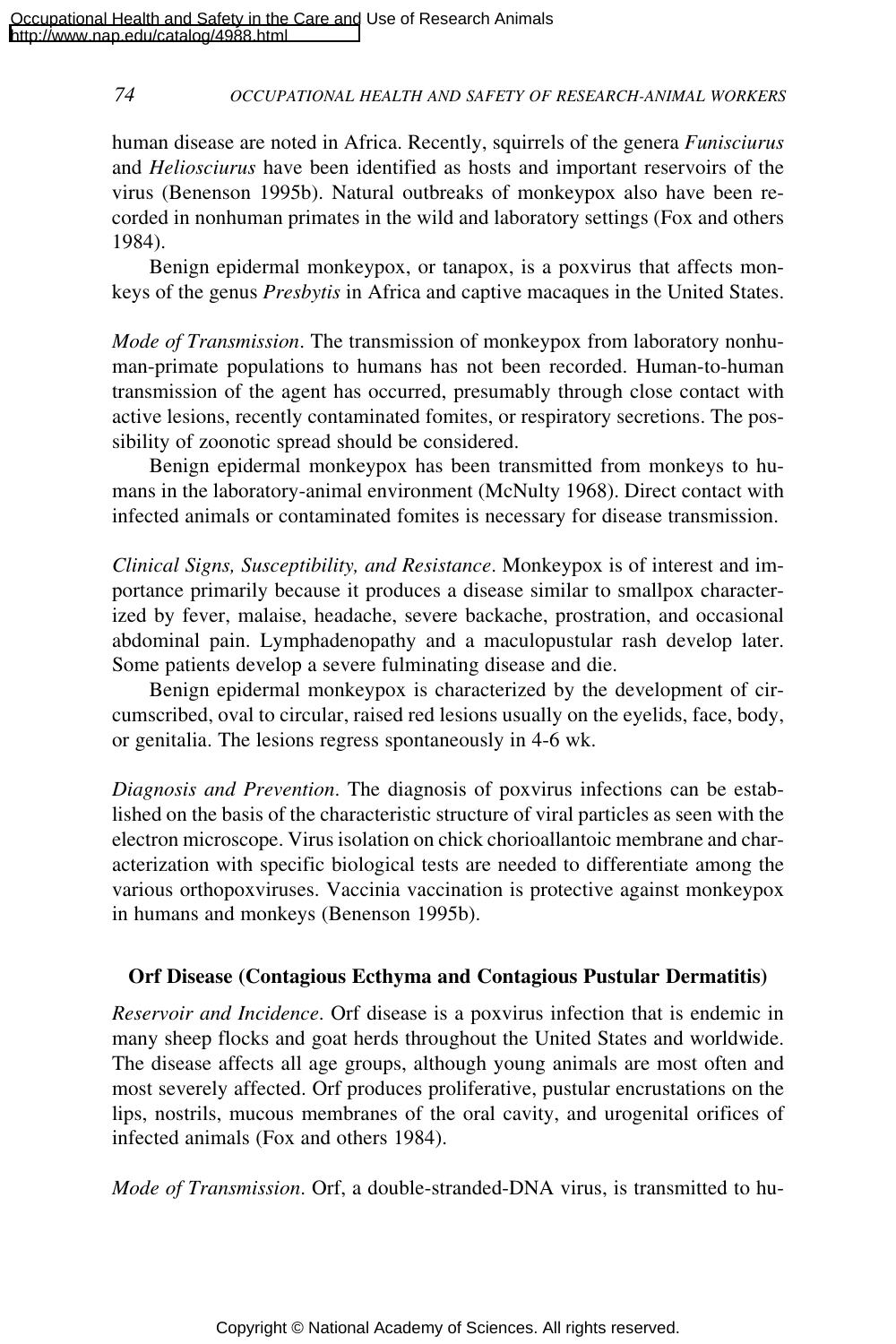mans by direct contact with virus-laden lesion exudates. External lesions are not always apparent, so recognition can be difficult. Transmission of the agent by fomites or contaminated animals is possible because of its environmental persistence. Rare cases of person-to-person transmission have been recorded (Benenson 1995b).

*Clinical Signs, Susceptibility, and Resistance*. The disease in humans is usually characterized by the development of a solitary lesion on the hand, arm, or face. The lesion is initially maculopapular or pustular and progresses to a weeping proliferative nodule with central umbilication. Such lesions are sometimes mistaken for abscesses but should not be lanced. Occasionally, several nodules are present, each measuring up to 3 cm in diameter, persisting for 3-6 wk and regressing spontaneously. Regional adenitis is uncommon, and progression to generalized disease is considered rare (Erickson and others 1975).

*Diagnosis and Prevention*. The characteristic appearance of the lesion and a history of recent contact with sheep or goats are diagnostic of this condition in humans. Vaccination of susceptible sheep and goats is effective in preventing the disease. Personnel who handle sheep and goats should be cautioned to wear protective clothing and gloves and to practice good personal hygiene.

# **Measles (Rubeola)**

*Reservoir and Incidence*. Humans are the reservoir for measles. Nonhuman primates become infected through contact with human populations with endemic measles (Fox and others 1984). Both Old World and New World nonhuman primates are susceptible to infection (Fox and others 1984). The disease spreads rapidly through infected nonhuman-primate colonies; wild-caught nonhumanprimate populations often attain a 100% seroconversion rate within several weeks of capture. However, with the current emphasis on and success of domestic nonhuman-primate production, institutions could develop large populations of susceptible nonhuman primates.

*Mode of Transmission*. Measles, a highly communicable disease, is transmitted via infectious aerosols, contact with nasal or throat secretions, or contact with fomites freshly contaminated with infectious secretions.

*Clinical Signs, Susceptibility, and Resistance*. The clinical signs of measles are similar in nonhuman primates and humans. In humans, fever develops after an incubation period of about 10 d and is followed by conjunctivitis, coryza, cough, and Koplik's spots inside the mouth. Later, a characteristic exanthematous rash develops, beginning on the face, becoming generalized over the body, and ending sometimes in flaky desquamation. Complications of viral replication or second-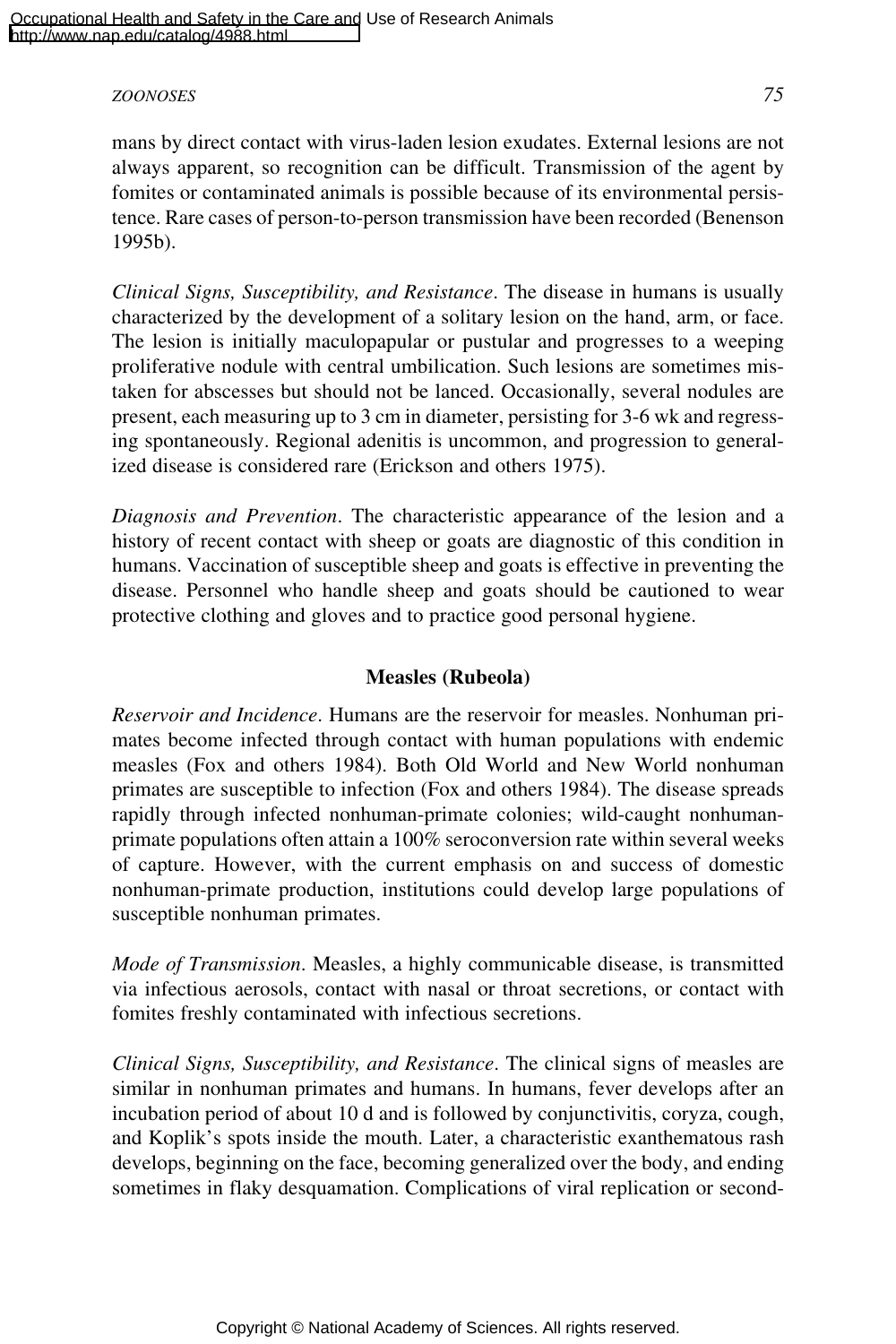ary bacterial infection can result in pneumonia, otitis media, diarrhea, or, rarely, encephalitis (Benenson 1995b).

*Diagnosis and Prevention*. Characteristic clinical signs generally make diagnostic methods unnecessary, but serology, immunofluorescent-antibody screening for virus in clinical specimens, or viral isolation can be used. Vaccination of all nonhuman-primate handlers against measles should be ensured, and vaccination of nonhuman-primate populations also should be considered.

# **Newcastle Disease**

*Reservoir and Incidence*. Newcastle disease is caused by a paramyxovirus. It is seen among wild, pet, and domestic birds, and wild birds transmit the infection to domestic-bird populations (Bryant 1984). The zoonotic potential of the agent in the laboratory environment has been realized on numerous occasions (Barkley and Richardson 1984).

*Mode of Transmission*. Aerosol transmission is the important means of spread, but contaminated food, water, and equipment also transmit infection within bird populations.

*Clinical Signs, Susceptibility, and Resistance*. The severity of the disease in birds depends on the pathogenicity of the infecting strain. Highly pathogenic strains have been largely excluded from flocks within the United States. Moderately pathogenic strains produce anorexia and respiratory disease in adult birds and neurological signs in young birds. The disease in humans is characterized by follicular conjunctivitis, mild fever, and respiratory involvement ranging from cough to bronchiolitis and pneumonia.

*Diagnosis and Prevention*. In the laboratory environment, the disease can be prevented by immunizing susceptible birds against it or obtaining birds from flocks known to be free of the agent. Good personal-hygiene practices also should be in place.

# **Hepatitis A**

*Reservoir and Incidence*. Humans are the primary reservoir for hepatitis A virus (HAV), and nonhuman-primate infections result from contact with infected humans. However, more than 200 cases of HAV infection in humans have been associated with nonhuman primates (Barkley and Richardson 1984), and many nonhuman-primate species are susceptible, including chimpanzees and other great apes, marmosets, owl monkeys, cynomolgus monkeys, and patas monkeys (Fox and Lipman 1991; Hollinger and Glombicki 1990). A recent outbreak of HAV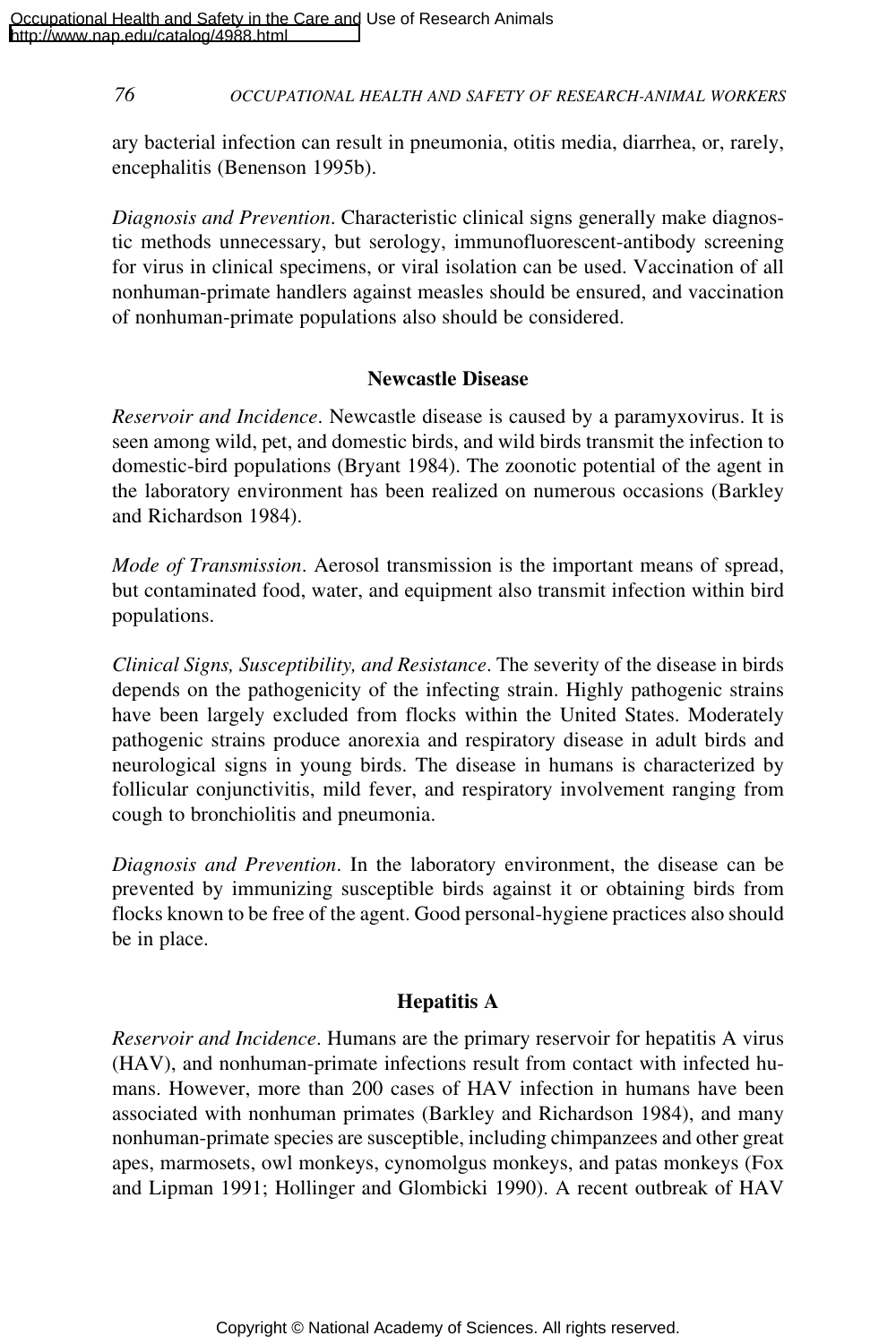*Mode of Transmission*. HAV is transmitted by the fecal-oral route, and some outbreaks can be related to contaminated food and water.

*Clinical Signs, Susceptibility, and Resistance*. The disease in nonhuman primates is much less severe than the disease in humans and is often subclinical. Some species of nonhuman primates develop malaise, vomiting, jaundice, and increased serum concentrations of hepatic enzymes.

The disease in humans varies from a mild illness lasting 1-2 wk to a severely debilitating illness lasting several months. After an incubation period of about a month, patients experience an abrupt onset of fever, malaise, anorexia, nausea, and abdominal discomfort, followed within a few days by jaundice. Children often have mild disease without jaundice, whereas HAV infections in older patients can be fulminant and protracted with prolonged convalescence.

*Diagnosis and Prevention*. Enzyme immunoassay and radioimmunoassay are available for the demonstration of immunoglobulin M-specific anti-HAV in the serum or plasma. Alternatively, fecal samples can be tested for virus particles or viral antigen.

An approved vaccine is now available for the control of HAV infection in humans. Passive immunization with immune serum globulin has also been used at intervals of 4-6 mo for personnel in contact with recently imported chimpanzees (Fox and Lipman 1991). The use of protective clothing, good personal hygiene, and appropriate practices of sanitation of equipment and facilities also will minimize the potential for zoonotic transmission.

#### **Hepatitis B, C, D, and E**

Humans are considered the natural host for hepatitis B, C, D, and E viruses (Benenson 1995b). Various nonhuman primates, particularly chimpanzees, can be infected experimentally, but only one case of natural infection has been reported (Kornegay and others 1985). Viral hepatitis B has been suggested in recently imported cynomolgus monkeys by the demonstration of hepatitis B surface antigen in hepatic cells (Kornegay and others 1985), but it was not associated with zoonotic disease transmission; these animals developed mild clinical disease characterized by anorexia, increased hepatic enzyme concentrations, and hyperbilirubinemia. Although natural infections of nonhuman primates with hepatitis B, C, D, and E viruses are extremely rare, personnel should adhere to appropriate precautions when handling nonhuman primates.

Animal Biosafety Level 2 practices, containment equipment, and facilities are recommended for activities using naturally or experimentally infected chim-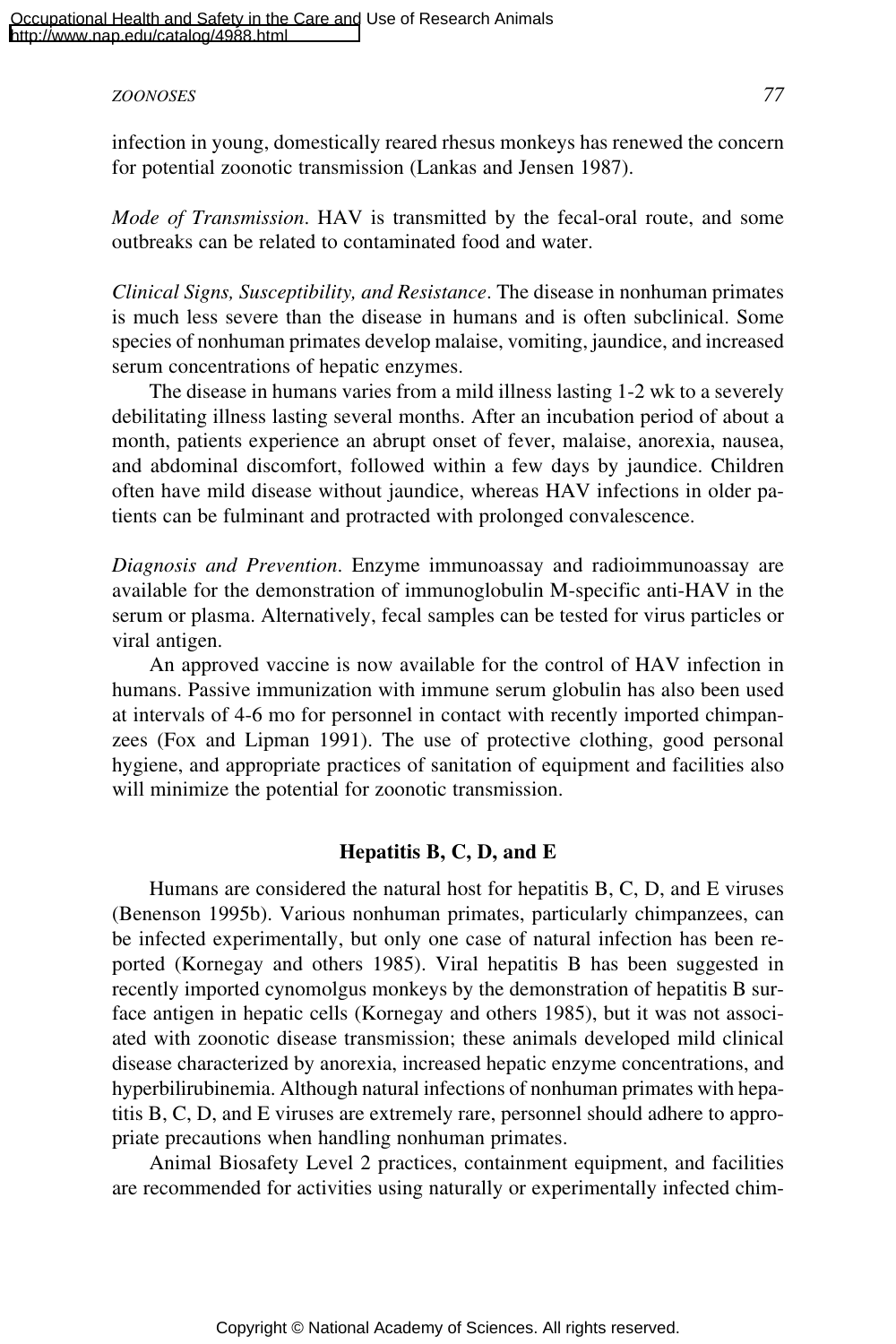panzees or other nonhuman primates. Licensed recombinant vaccines against hepatitis B are available and highly recommended for personnel involved in studies with hepatitis B virus (CDC-NIH 1993).

# **Simian Immunodeficiency Virus (SIV) Infection**

*Reservoir and Incidence*. Simian immunodeficiency virus (SIV) is a lentivirus that produces in rhesus monkeys and other susceptible macaque species a clinical syndrome that has many important parallels to AIDS. Although the seroprevalence of SIV in Asian macaques is low and most SIV infections in these species are related to their use as animal models of AIDS, the seroprevalence among wild-caught African green monkeys (*Cercopithecus aethiops*), which apparently does not manifest clinical signs, is about 30% or higher (Lairmore and others 1989).

*Mode of Transmission*. Transmission of SIV between monkeys is believed to require direct inoculation of open wounds or mucous membranes with infectious secretions. Aerosol transmission between monkeys has not been demonstrated where uninfected macaques have been housed in separate cages near SIV-infected monkeys (Lairmore and others 1989). The blood, secretions, and tissues of SIV-infected monkeys should be presumed to be infectious for persons potentially exposed to these materials. Two human cases of seroconversion associated with known exposure have been recognized (CDC 1992a; Khabbaz and others 1992), and a blind serological survey of other personnel working with SIV has identified perhaps an additional three seropositive persons. The possible inclusion of the aforementioned cases of known SIV exposure and the cross reactivity of SIV and HIV-2 in the assay used confounded the interpretation of the results of this survey (CDC 1992b). The person involved in the first case had a skin puncture caused accidentally by a needle contaminated by the blood of an infected macaque. In the second case, a laboratory worker who had hand and forearm dermatitis handled SIV-infected blood specimens without wearing gloves. The pattern of seroreactivity suggested the possibility of infection in the second case, and attempts to isolate SIV from this person were successful (Khabbaz and others 1992).

*Clinical Signs, Susceptibility, and Resistance*. Clinical signs have not been recorded in cases of human SIV exposure.

*Diagnosis and Prevention*. Serological techniques and virus isolation are available for the diagnosis of SIV exposure and infection. Personnel should be enrolled in a medical-surveillance program and maintain work practices consistent with the handling of bloodborne pathogens (CDC 1988). Animal Biosafety Level 2 practices, containment equipment, and facilities are recommended for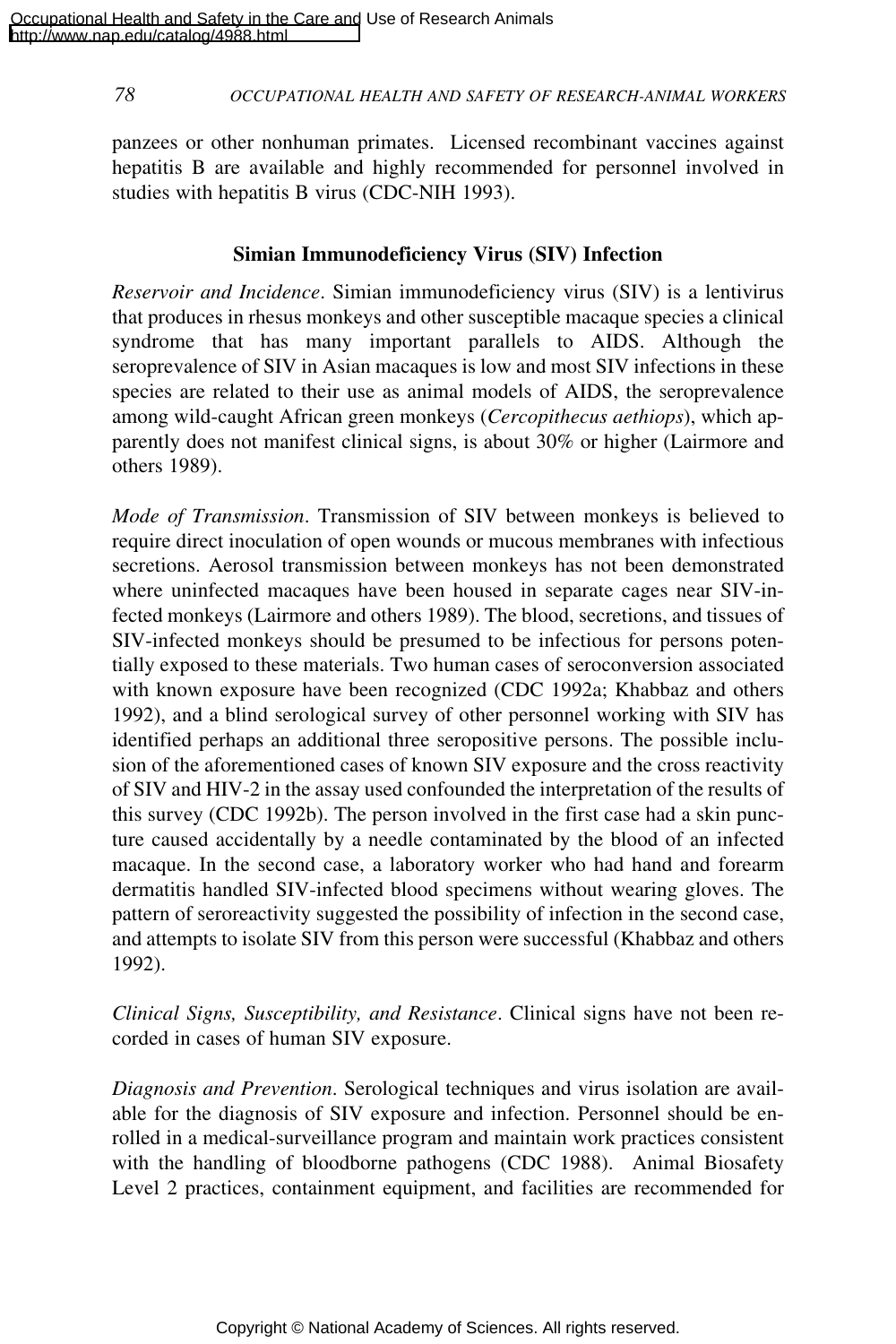activities using naturally or experimentally infected nonhuman primates or other animals.

#### **Rabies**

*Reservoir and Incidence*. Rabies occurs worldwide except for a few countries that have excluded the disease through animal-importation and animal-control programs and the aid of geographic barriers (Fox and others 1984). Rabies virus infects all mammals, but the main reservoirs are wild and domestic canines, cats, skunks, raccoons, bats, and other biting animals. The disease historically has not posed a problem in the laboratory-animal setting. However, the incidence of rabies in wildlife in the United States has been rising in recent years, and the possibility of rabies transmission to dogs or cats with uncertain vaccination histories and originating in an uncontrolled environment must be considered. In addition, rabies-susceptible wildlife introduced into the laboratory for special research investigations have the potential to harbor infection.

*Mode of Transmission*. Rabies virus is most commonly transmitted by the bite of a rabid animal or the introduction of virus-laden saliva into a fresh skin wound or an intact mucous membrane. Airborne transmission probably can occur in caves where rabid bats roost, but this mode of transmission is extremely unlikely in the laboratory (Benenson 1995b). The virus also has been transmitted through corneal transplants from persons with undiagnosed central nervous system disease. Personnel who handle tissue specimens or other materials potentially laden with rabies virus during necropsy or other procedures should be regarded as at risk for infection.

*Clinical Signs, Susceptibility, and Resistance*. Rabies produces an almost invariably fatal acute viral encephalomyelitis. Patients experience a period of apprehension and develop headache, malaise, fever, and indefinite sensory changes referred to the site of a prior animal-bite wound. Further progression of the disease is marked by paresis or paralysis, inability to swallow and the related hydrophobia, delirium, convulsions, and coma. Death is often due to respiratory paralysis.

*Diagnosis and Prevention*. Rabies usually is diagnosed with specific immunofluorescent antibody staining of brain tissue, corneal smears, mucosal scrapings, or frozen skin-biopsy specimens. Virus isolation also can be used to confirm the diagnosis. The most important factor in preventing human rabies, apart from the immediate and thorough cleaning of bite and scratch wounds, is control of the disease in the domestic-animal population. Stringent vaccination measures and enforced animal-control measures help to reduce the population at risk. Whenever possible, animals brought into the laboratory should have histories that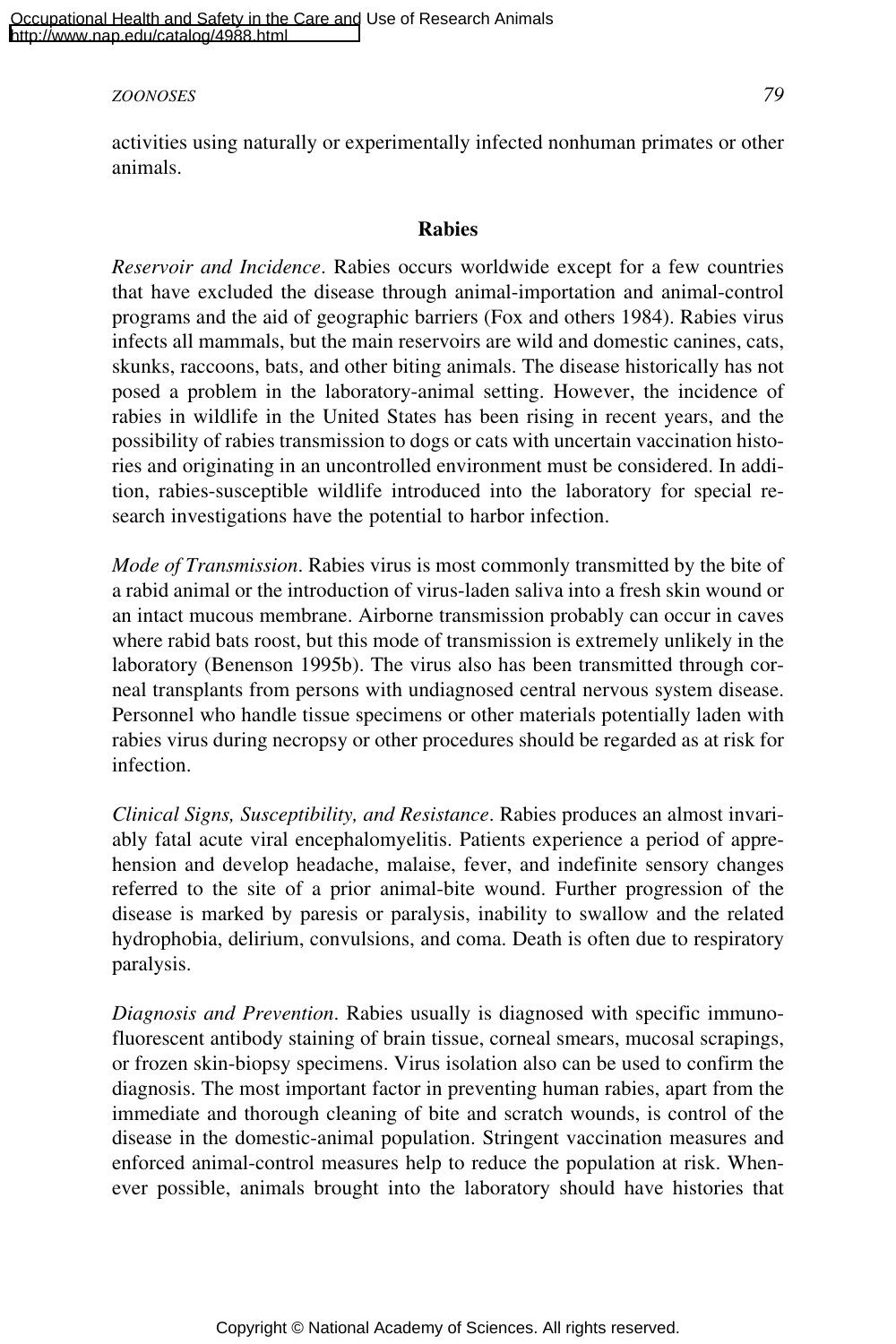preclude their exposure to rabies or ensure their having been vaccinated for this disease. Pre-exposure immunization should be available to personnel in high-risk categories, such as veterinarians, people who are working with or involved in the care of infected or inadequately characterized animals, and wildlife-conservation personnel who work in rabies-endemic areas. Animal Biosafety Level 2 practices, containment equipment, and facilities are recommended for activities using naturally or experimentally infected animals (CDC-NIH 1993).

# **Influenza**

*Reservoir and Incidence*. Humans are considered the reservoir for human-influenza viruses. Influenza-virus infections with different antigenic strains occur naturally in many animals, including avian species, swine, horses, mink, and seals (Benenson 1995b). Animal reservoirs are thought to contribute to the emergence of new human strains of influenza viruses, perhaps by reassortment of animal strains with human strains. In the laboratory, ferrets are highly susceptible to human influenza and often are used as experimental models of influenza (Fox and Lipman 1991).

*Mode of Transmission*. Transmission is by the airborne route and by direct contact. The transmission of animal-influenza strains from animals to humans is rare (CDC-NIH 1993). However, ferrets housed in the laboratory will develop epizootic infection concomitant with human outbreaks of the disease. Ferret-tohuman transmission of the virus also has been documented (Marini and others 1989).

*Clinical Signs, Susceptibility, and Resistance*. Influenza is an acute disease of the respiratory tract characterized by fever, headache, myalgia, prostration, coryza, sore throat, and cough. Viral pneumonia and gastrointestinal involvement manifested by nausea, vomiting, and diarrhea also can develop.

*Diagnosis and Prevention*. Personnel should wear appropriate protective clothing and practice good personal hygiene if contact with ferrets suspected of having influenza is unavoidable.

# **Arboviral Infection**

*Reservoir and Incidence*. The arboviruses (arthropod-borne viruses) are taxonomically diverse, each involving its own web of mammalian or avian hosts (or both) and specific arthropod vectors (Benenson 1995b; Tsai 1991). The presence of arboviral infection among laboratory animals generally would be restricted to situations where these agents are the focus of experimental study, wild-caught animals are brought into the laboratory for study, or nontraditional laboratory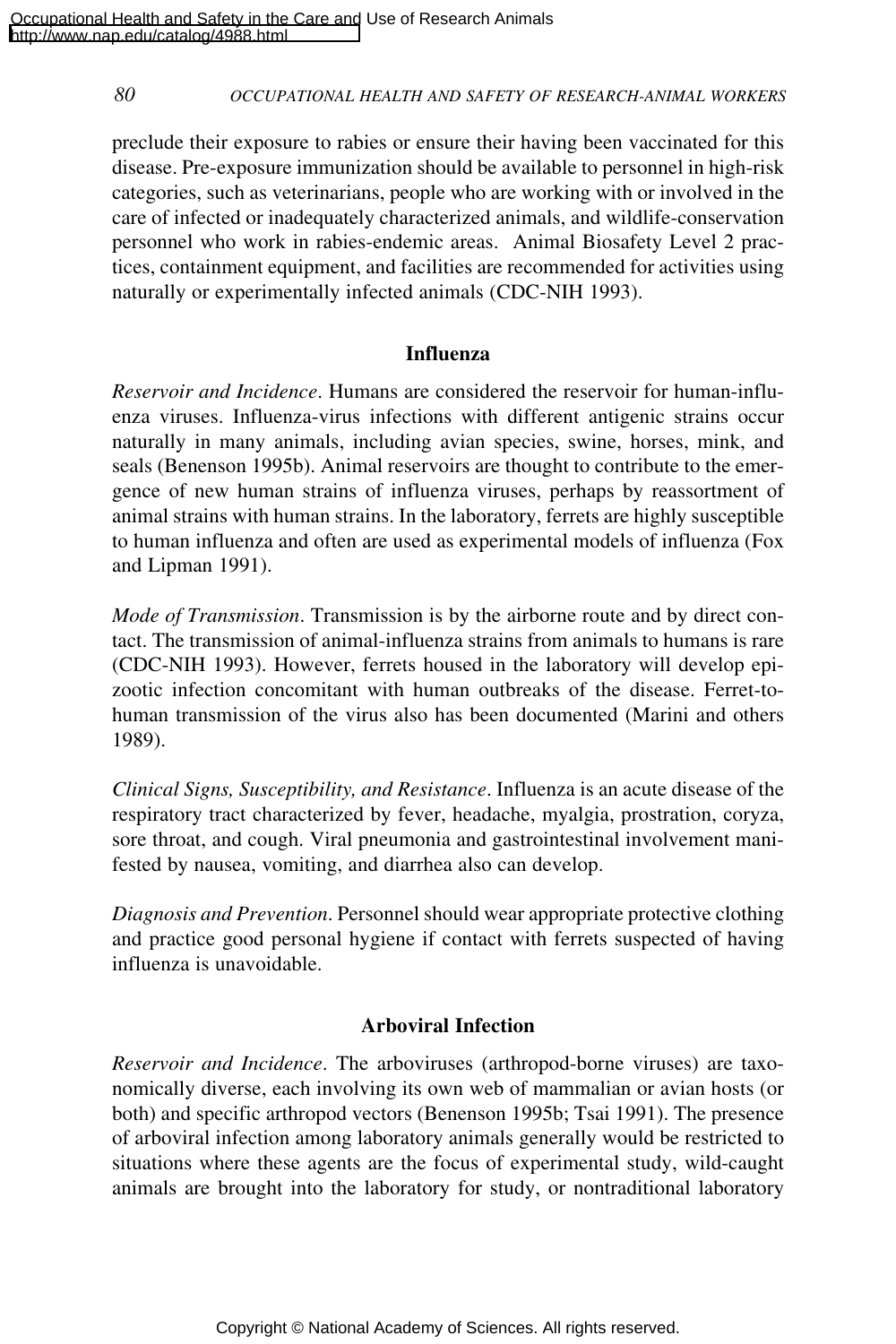animals are housed outdoors, permitting the perpetuation of the natural cycle of arboviral infection.

*Mode of Transmission*. Natural cycles of infection involve transmission from mosquitoes, ticks, midges, or sandflies (Benenson 1995b; Tsai 1991). In the laboratory setting, transmission can occur via parenteral inoculation, aerosol exposure, contamination of unprotected broken skin, and possibly animal bites (CDC-NIH 1993).

*Clinical Signs, Susceptibility, and Resistance*. The clinical manifestations of arboviral infections are diverse, including fever, hemorrhagic fever, rash, arthralgia, arthritis, meningitis, and encephalitis (Benenson 1995b).

*Diagnosis and Prevention*. Personnel involved in research-animal studies of arboviral infections should observe strictly the biosafety-level practices deemed appropriate for the particular arboviral agent (CDC-NIH 1993, SALS 1980). Institutions sponsoring research programs involving wild-caught animals should ensure that veterinary and occupational-health personnel have performed an adequate review of the scientific literature to establish a potential-disease profile for the animal species under study and have implemented corresponding measures for personnel protection.

# **RICKETTSIAL DISEASES**

# **Q Fever**

*Reservoir and Incidence*. Q fever is caused by the rickettsial agent *Coxiella burnetii*. *C. burnetii* has a worldwide distribution perpetuated in two intersecting cycles of infection—in domestic animals and in wildlife animals and their associated ticks. Infection is widespread within the domestic-animal cycle, which includes sheep, goats, and cattle. Cats, dogs, and domestic fowl also can be infected (Fox and others 1984). The prevalence of the infection among sheep is high throughout the United States, and sheep have been the primary species associated with outbreaks of the disease in laboratory-animal facilities (Bernard and others 1982). However, an outbreak of Q fever with one death in a human cohort exposed to a parturient cat and her litter and cases of the disease associated with exposure to rabbits indicate that other species should not be overlooked as possible sources of the infection in the laboratory environment (Langley and others 1988; Marrie and others 1990).

*Mode of Transmission*. Humans usually acquire this infection via inhalation of infectious aerosols, although transmission by ingestion has been recorded (Benenson 1995b). The organism is shed in urine, feces, milk, and especially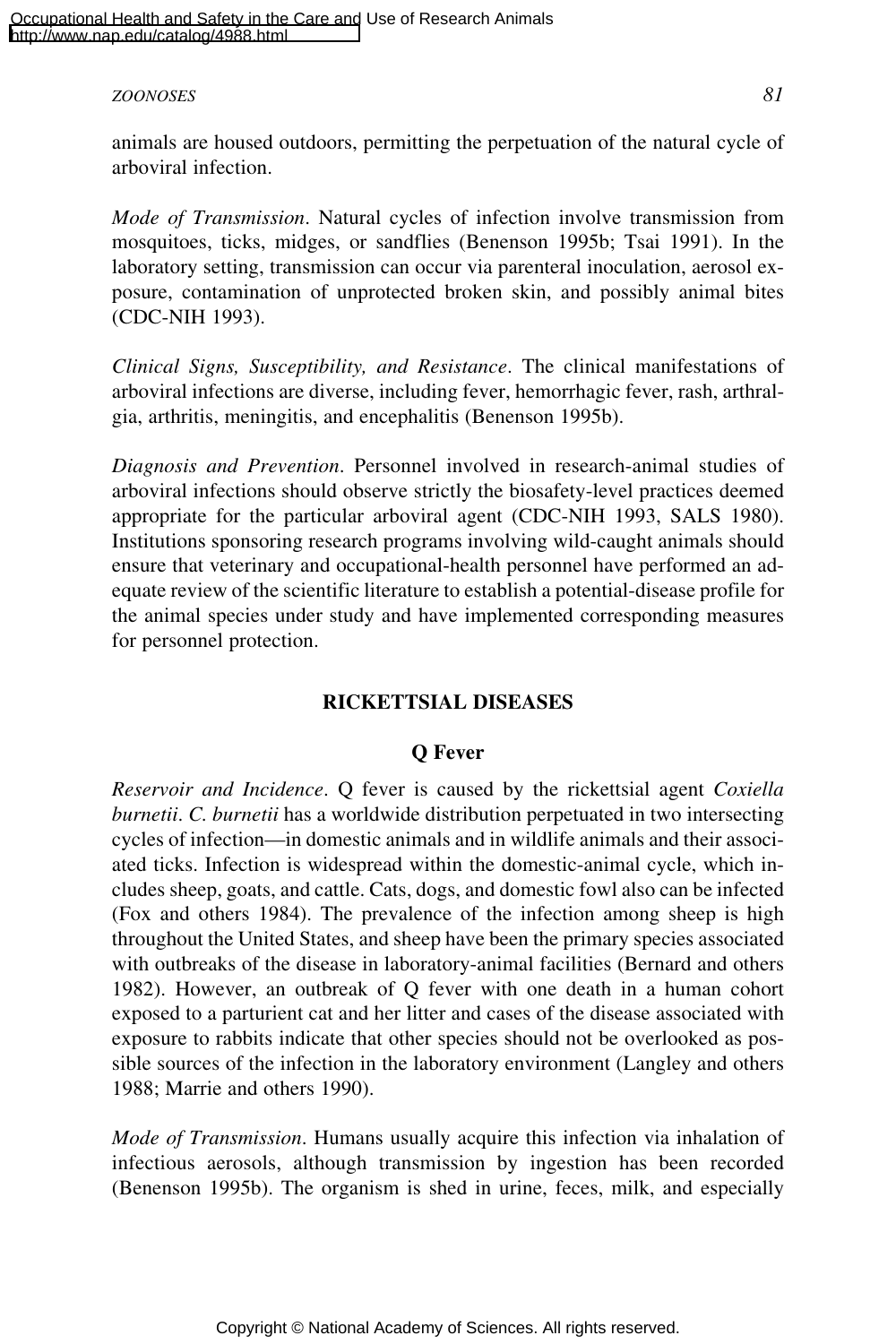birth products of domestic ungulates, which generally are asymptomatic. The placenta of an infected ewe can contain up to  $10<sup>9</sup>$  organisms per gram of tissue, and milk can contain  $10<sup>5</sup>$  organisms per gram (CDC-NIH 1993). The organism is resistant to desiccation and persists in the environment for long periods, contributing to the widespread dissemination of infectious aerosols. The risk of infection is high because the infectious dose by inhalation is less than 10 microorganisms (CDC-NIH 1993, Wedum and others 1972). The importance of those factors was evident in outbreaks of the disease associated with the use of pregnant sheep in research facilities in the United States when personnel became infected along the routes of sheep transport and in the vicinity of sheep surgery from contact with soiled linens (Bernard and others 1982).

*Clinical Signs, Susceptibility, and Resistance*. The disease in humans varies widely in duration and severity, and asymptomatic infection is possible. The disease often has a sudden onset with fever, chills, retrobulbar headache, weakness, malaise, and profuse sweating. In some cases, pneumonitis occurs with a nonproductive cough, chest pain, and few other signs. Acute pericarditis and acute or chronic granulomatous hepatitis also have been reported. Endocarditis can occur on native or prosthetic cardiac valves and often extends over a period of months or years and results in relapsing systemic infection. Most cases of Q fever resolve within 2 wk (Benenson 1995b). Persons with valvular heart disease should not work with *C. burnetii* (CDC-NIH 1993).

*Diagnosis and Prevention*. Serological methods available for the detection of a rise in specific antibody between acute and convalescent samples include microagglutination, immunofluorescent, complement fixation (CF), and ELISA tests. The organism can be isolated from blood or other tissues, but doing so poses a hazard for laboratory personnel.

Recommendations for the control of Q fever in a research facility are available and should be applied rigorously in surgical, laboratory, and housing areas used for sheep (Bernard and others 1982). In brief, the recommendations emphasize the need for the separation of sheep-research activities from other areas. Physical barriers or air-handling systems, the appropriate use and disposal of protective clothing, and the use of disinfectants in the sanitation and wastemanagement programs minimize the risk of exposure. Whenever possible, male or nonpregnant female sheep should be used in research programs. However, many research studies require the use of pregnant sheep. Neither antimicrobial therapy nor serological testing in combination with the culling of infected animals has led to the reliable development of disease-free flocks for use in biomedical-research programs (Fox and Lipman 1991). Serological monitoring of sheep for evidence of *C. burnetii* infection also is unrewarding because serological status is not a useful indicator of organism shedding. Since infected guinea pigs and other rodents may shed the organism in urine and feces, the CDC and NIH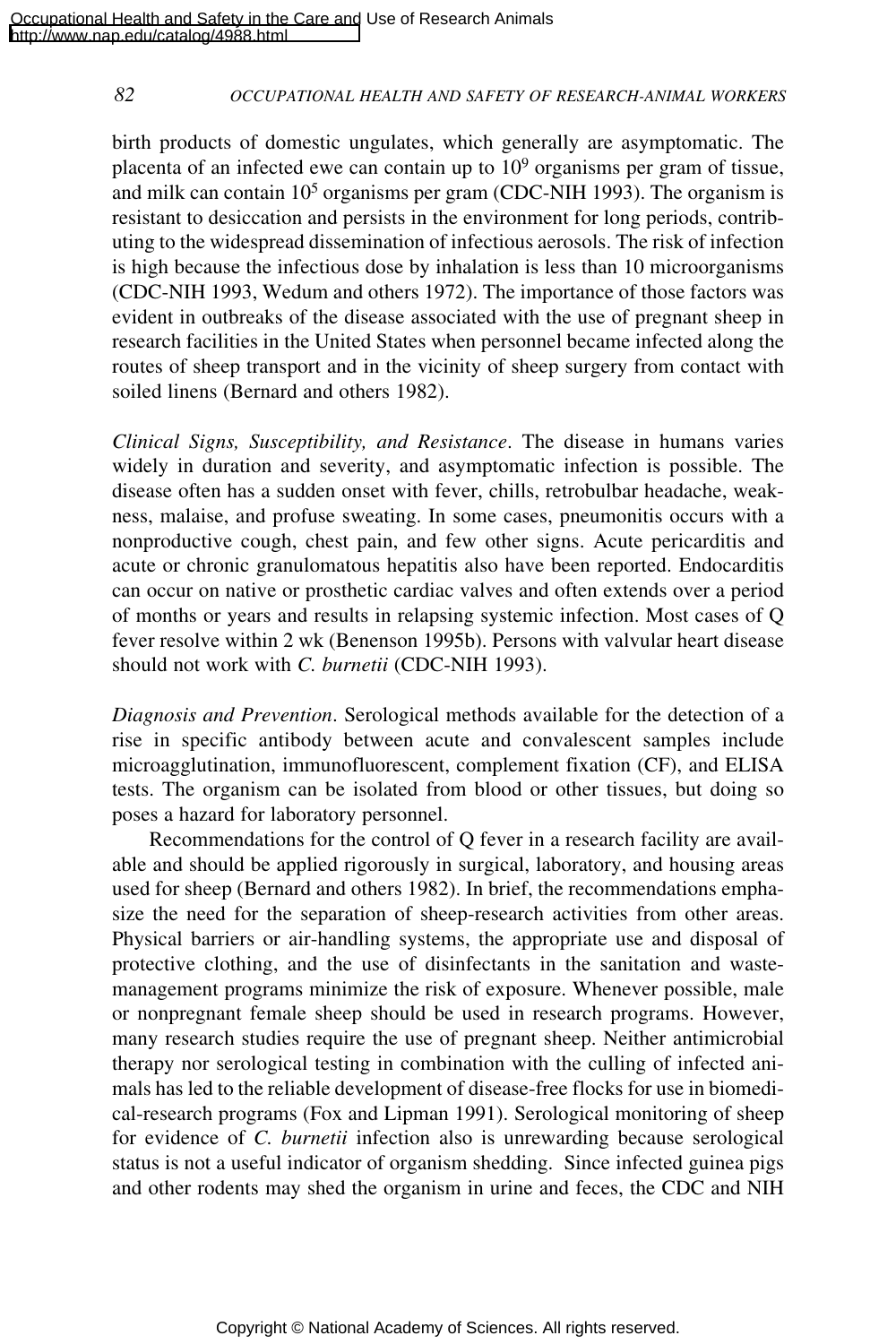recommend maintaining experimentally infected rodents under Animal Biosafety Level 3 (CDC-NIH 1993).

An investigational new Phase 1 Q-fever vaccine is available from the Special Immunizations Program, US Army Medical Research Institute for Infectious Disease (USAMRIID), Fort Detrick, Maryland 21701. The use of this vaccine should be limited to personnel at high risk of exposure who have no demonstrated sensitivity to Q-fever antigen.

# **Cat-Scratch Fever**

*Reservoir and Incidence*. *Bartonella henselae*, a newly described rickettsial organism, has been directly associated with cat-scratch fever and bacillary angiomatosis, an unrelated condition that develops usually in people infected with the human immunodeficiency virus (Koehler and others 1994). This gram-negative, pleomorphic organism has a predilection for intracellular growth and has been demonstrated to produce chronic, asymptomatic bacteremia, especially in younger cats, for at least 2.5 mo and possibly as many as 17 mo. The organism has been isolated on fleas that fed on infected cats, and fleas have been shown to be capable of transmitting the organism between cats. This finding suggests that fleas could serve as a vector in zoonotic transmission (Chomel and others 1996). Results of a recent prevalence survey indicated that about 40% of pet and pound cats examined had blood cultures positive for the organism and six of 13 households with cats had at least one positive cat (Koehler and others 1994). Although cat-scratch fever usually has been associated with the scratch or bite of a young cat, other animals have been implicated, including dogs, monkeys, and porcupines (Goldstein 1990b). The incidence of the disease in humans is unknown; an estimate of 2.5 cases per 100,000 population per year has been proposed (Groves and others 1993).

*Mode of Transmission*. Of patients with the disease, 75% report having been bitten or scratched by a cat, and over 90% report a history of exposure to a cat. Most cases of the disease appear between September and February, and the incidence peaks in December (Fox and others 1984).

*Clinical Signs, Susceptibility, and Resistance*. The disease begins with inoculation of the organism into the skin of an extremity, usually a hand or forearm. A small erythematous papule appears at the site of inoculation several days later and is followed by vesicle and scab formation. The lesion resolves within a few days to a week. Several weeks later, regional lymphadenopathy appears, often in a solitary lymph node, and it can persist for months. Suppuration of the lymph node sometimes occurs. Fever, malaise, anorexia, headache, and splenomegaly can also be present. Other, less-frequent complications of the disease include periocular lymphadenopathy with palpebral conjunctivitis, central nervous sys-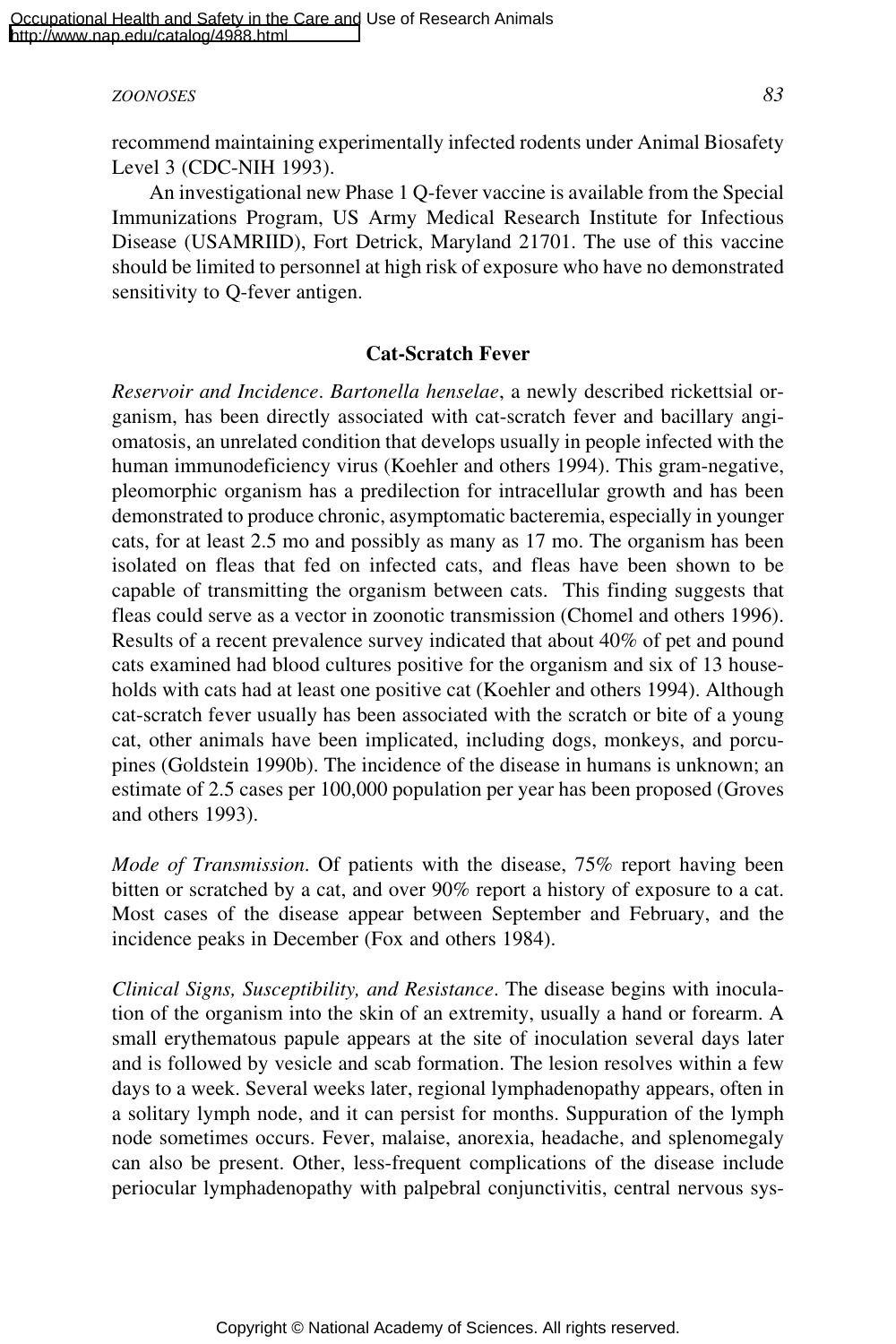tem involvement, osteolytic lesions, granulomatous hepatitis, and pneumonia. Cat-scratch fever can progress to a severe systemic or recurrent infection that is life-threatening in immunocompromised hosts. Such severe cases are reminiscent of bacillary angiomatosis, a condition of HIV-infected patients.

*Diagnosis and Prevention*. Isolation of the causative organism from the blood, a cutaneous lesion, or biopsy material is required for a definitive diagnosis of catscratch fever. Clinical signs, a history of cat contact, failure to isolate other bacteria from affected tissues, and histopathological examination of lymph-node biopsies are used for diagnosis by most physicians (Groves and others 1993). Many patients can be found to be serologically positive for *R. henselae* with the indirect fluorescent-antibody test.

The use of proper cat-handling techniques and protective clothing should minimize the likelihood of personnel exposure to the organism of cat-scratch fever. Clinical trials have indicated that antibiotic treatment can be used to eliminate the carrier state in cats (Koehler and others 1994), but this approach to disease prevention might be impeded by the current difficulty in detecting the carrier state. Flea-control measures should also be implemented.

# **Other Rickettsial Diseases**

*Reservoir and Incidence*. Dogs, rodents, and their ticks and fleas are the reservoirs for *Rickettsia rickettsia*. *R. akari*, *R. prowazekii*, and *R. typhi* are found in wild rodents and their associated fleas and mites (Fox and others 1984). *Ehrlichia canis* produces natural infection only in dogs; human infections result from the bites of infected ticks. These rickettsial infections are considered rare in the United States.

*Mode of Transmission*. Zoonotic transmission of these diseases in the laboratory has involved aerosols, accidental parenteral inoculation, and bites by natural ectoparasitic vectors (CDC-NIH 1993).

*Clinical Signs, Susceptibility, and Resistance*. These rickettsial diseases are characterized by fever, headache with encephalitis, myalgia, and a rash of varied distribution according to the species involved (Saah 1990). A rash does not develop in *E. canis* infections. Eschar development at the site of a vector bite is seen in *R. rickettsia* and *R. akari* infections.

*Diagnosis and Prevention.* The rickettsial diseases generally are diagnosed serologically with complement-fixation and direct immunofluorescence tests.

Concern for the zoonotic potential of these diseases in the laboratory should focus on situations where wild-caught rodents or other small mammals are brought into the laboratory for study or where feral-rodent infestation has oc-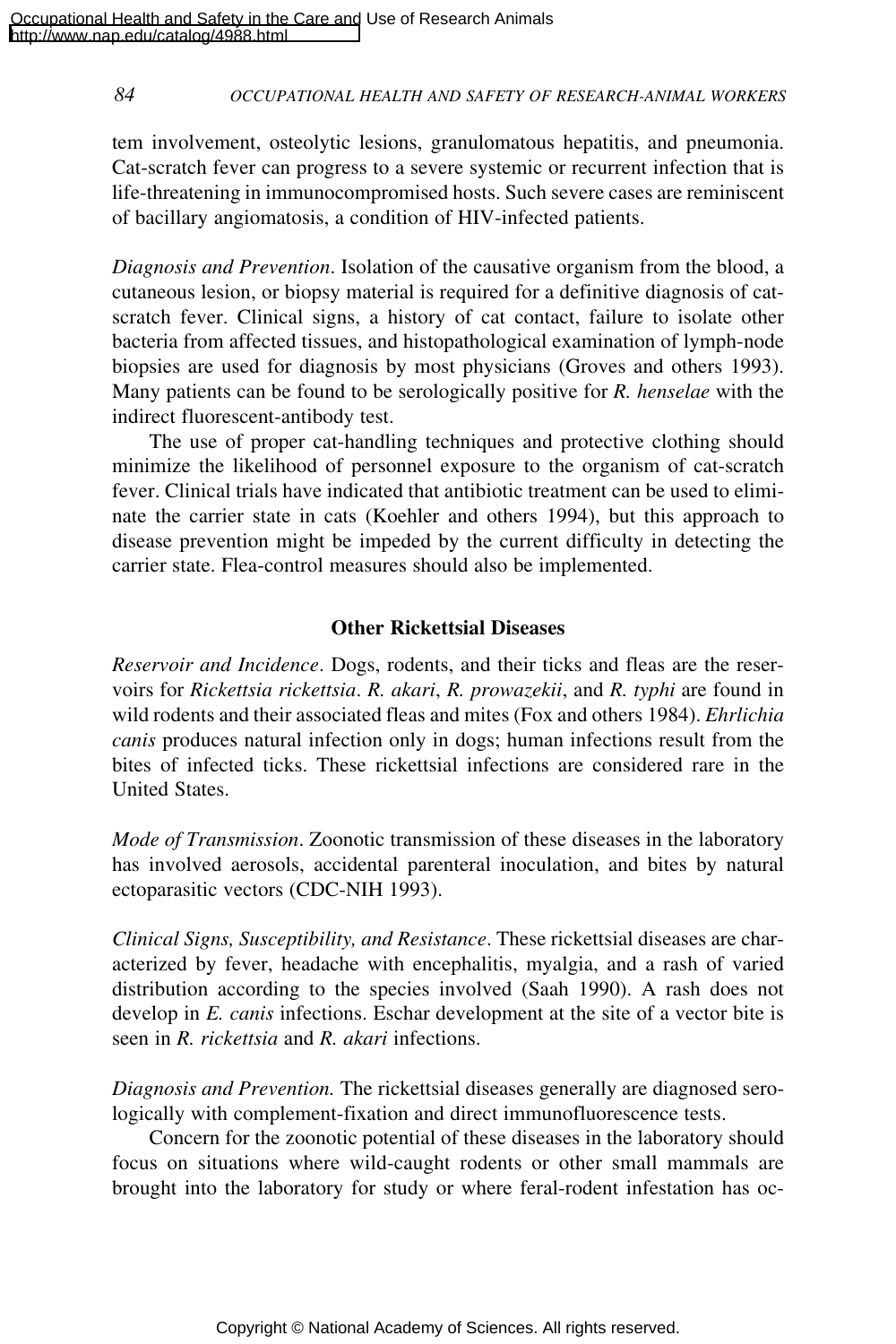curred. Ectoparasite control in such populations is essential, particularly the elimination of *Ornithonyssus bacoti*, a free-living mite capable of transmitting some of the rickettsial agents (Fox and others 1984). Personnel who are conducting studies with wild-caught animals also should be instructed to practice good laboratory safety and personal hygiene.

#### **BACTERIAL DISEASES**

#### **Tuberculosis**

*Reservoir and Incidence*. Tuberculosis of animals and humans is caused by acidfast bacilli of the genus *Mycobacterium*. Laboratory animals are potential reservoirs of several mycobacterial species, including *M. tuberculosis*, *M. aviumintracellulare*, *M. bovis*, *M. kansasii*, *M. simiae*, *M. marinum*, and *M. chelonae* (Des Prez and Heim 1990; Saunders and Horowitz 1990). In addition to cattle, birds, and humans that serve as the main reservoirs for these mycobacteria, many laboratory animals—including nonhuman primates, swine, sheep, goats, rabbits, cats, dogs, and ferrets—are susceptible to infection and contribute to spread of the diseases (Fox and Lipman 1991). However, nonhuman primates are of primary importance in the consideration of these diseases in the laboratory-animal environment.

Contact with nonhuman primates infected with *Mycobacterium* spp. is a recognized risk factor in the development of a positive tuberculin skin reaction (Kaufman and others 1972). Nonhuman primates generally develop tuberculosis from humans during capture and exportation from parts of the world where the prevalence of the disease in humans and animals is high. However, the resurgence of human tuberculosis in the United States and the recognition of nosocomial outbreaks of multiple-drug-resistant tuberculosis (CDC 1994a) should serve as reminders that nonhuman primates can continue to be at risk for contracting tuberculosis from humans after introduction into established research colonies. The close confinement of these animals in holding facilities and in shipment crates creates an environment conducive to the spread of infection. The incidence of infection in a population varies with the species and the source of the primates. A recent survey of tuberculosis in 22,913 imported nonhuman primates in the United States yielded an incidence of 0.4% (CDC 1993c). Although macaques are considered to be particularly sensitive to infection with *M. tuberculosis*, surveillance programs for tuberculosis should be extended to all species of nonhuman primates (Bennett and others 1995; CDC 1993c; NRC 1980).

*Mode of Transmission*. *M. tuberculosis* is transmitted via aerosols from infected animals or tissues, and this mode of transmission also applies to most of the other mycobacterial species that might be encountered in laboratory-animal contact. Laboratory personnel involved in the care, use, or necropsy of infected animals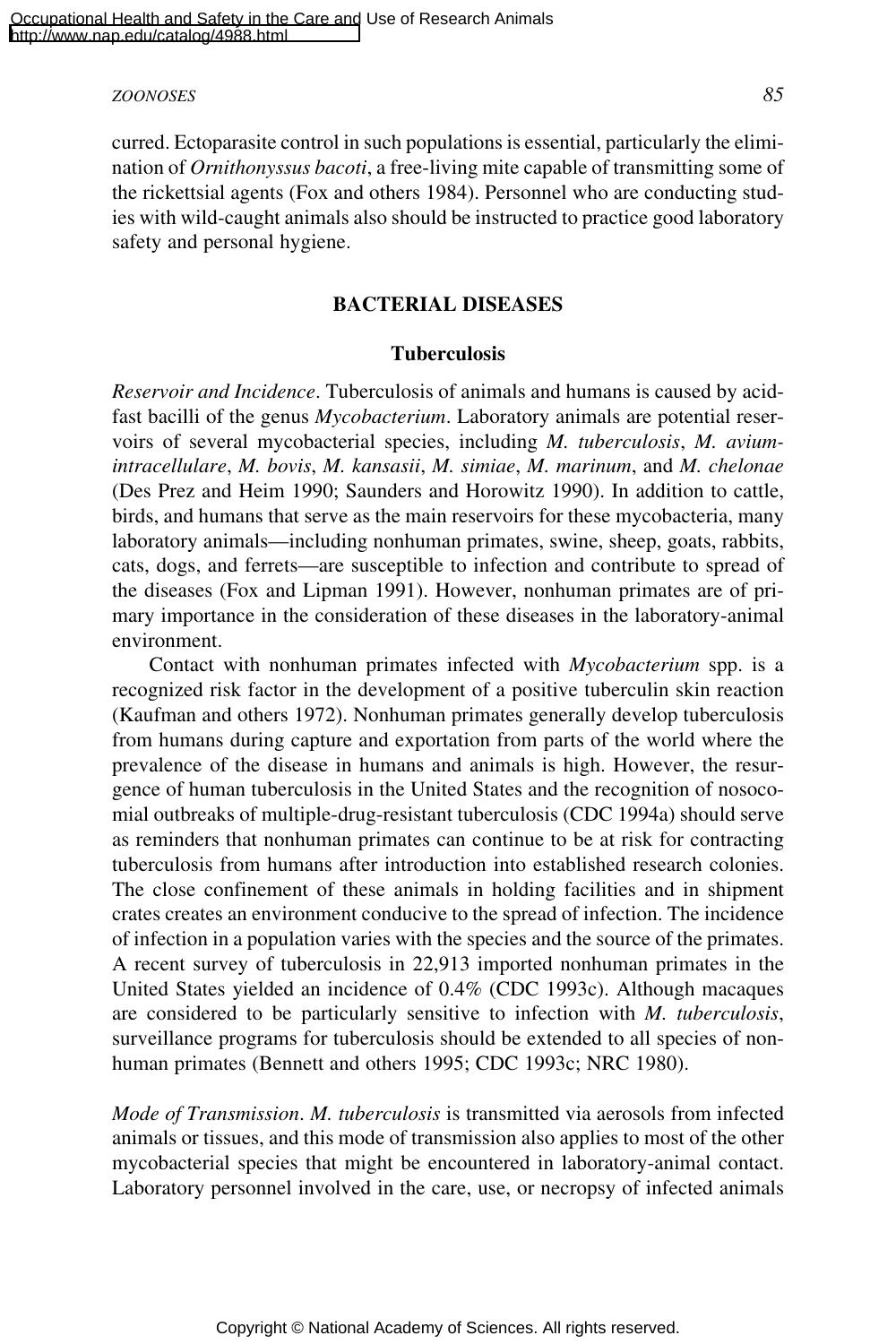are especially at risk for tuberculosis. Humans can contract the disease in the laboratory through exposure to infectious aerosols generated by the handling of dirty bedding, the use of high-pressure water sanitizers, or the coughing of animals with respiratory involvement. Other potential sources of exposure include fecal shedding by animals with enteric infection and skin exudates resulting from scrofuloderma or suppurative fistulated lymph nodes. Mycobacterial disease also can be spread by entry of the bacilli into the body by ingestion or wound contamination.

*Clinical Signs, Susceptibility, and Resistance*. The most common form of tuberculosis reflects the involvement of the pulmonary system and is characterized by cough, sputum production, and eventually hemoptysis. The incubation period for the development of a demonstrable primary lesion or a substantial secondary skin reaction is 4-12 wk. After that, the risk of progressive pulmonary or extrapulmonary disease remains highest during the next 1-2 yr, but recrudescence of a latent infection persists for the rest of a person's life. Extrapulmonary forms of the disease can involve any tissue or organ system and include disseminated (miliary) infections of multiple organs due to the hematogenous spread of the organism, regional lymphadenitis, tuberculous meningitis, and disease of the pericardium, pleura, skeleton, intestines, peritoneum, kidneys, and skin. General symptoms as the disease progresses include weight loss, fatigue, lassitude, fever, chills, and cachexia.

*Diagnosis and Prevention*. The diagnosis of tuberculosis in humans and nonhuman primates relies primarily on the use of the intradermal tuberculin test, chest radiography, and the demonstration of acid-fast bacilli in sputum smears. Definitive diagnosis can be obtained by isolating organisms in body fluids or biopsy specimens and identifying them with biochemical techniques or DNA probes. Additional information can be found in guidelines established for the diagnosis and control of tuberculosis in humans (American Thoracic Society 1992; CDC 1994a); revisions have been proposed recently.

The prevention and control of tuberculosis in a biomedical-research facility require personnel education, periodic surveillance for infection in nonhuman primates and their handlers, isolation and quarantine of any suspect animals and prompt euthanasia, necropsy, and microbiological and histopathological analysis of animals confirmed as positive. For extremely valuable animals, chemoprophylaxis with effective antituberculosis agents may be elected (Wolf and others 1988).

The CDC and NIH recommend Animal Biosafety Level 3 for animal studies using nonhuman primates experimentally or naturally infected with *M. tuberculosis* or *M. bovis*. Experimentally infected guinea pigs and mice pose a lesser risk to personnel because droplet nuclei are not produced by coughing in these species; however it is prudent to use Animal Biosafety Level 3 for these infected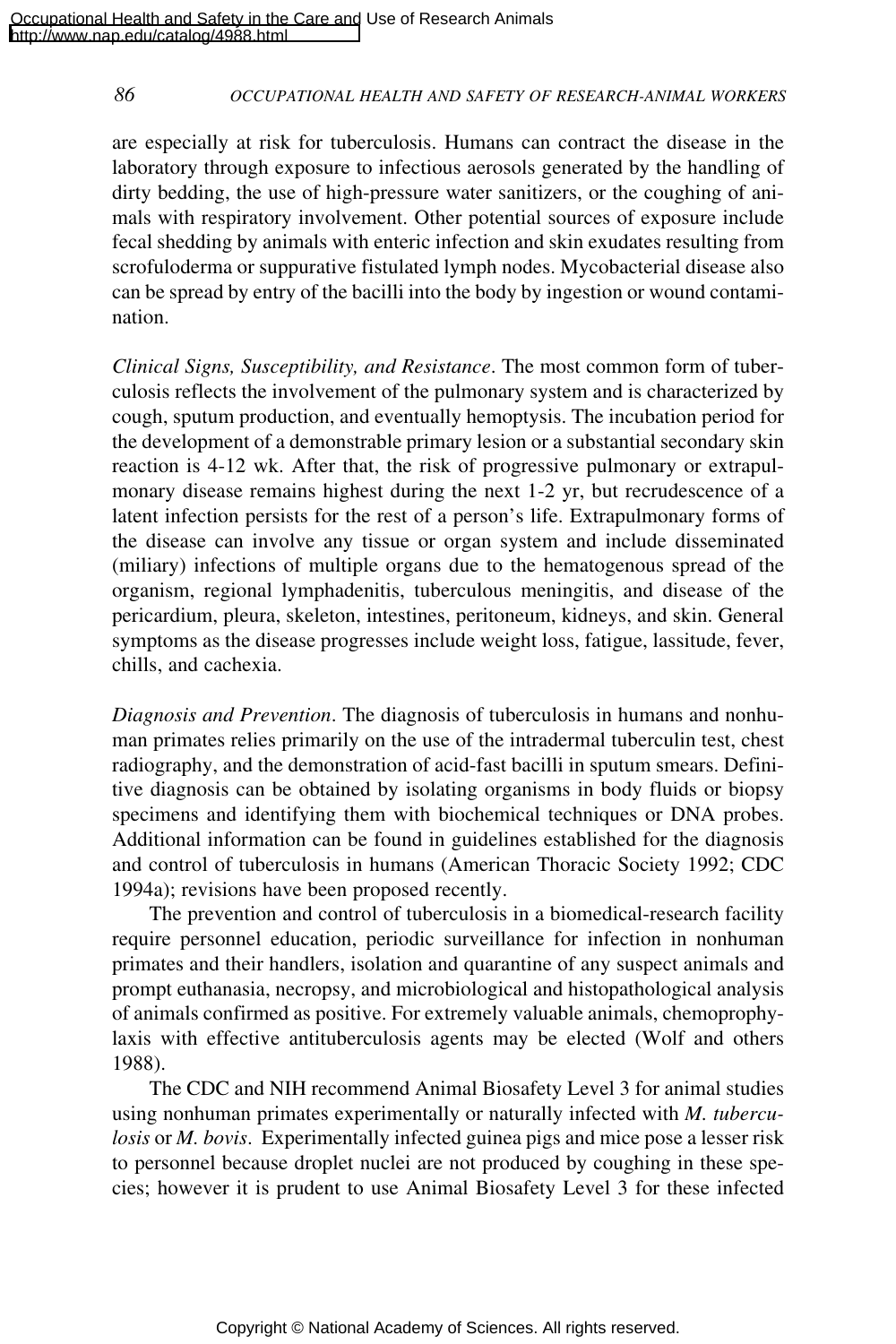laboratory animals because contaminated litter can be a source of infectious aerosols (CDC-NIH 1993).

The vaccination of nonhuman primates with the bacillus Calmette Guérin (BCG) strain of *M. bovis* also can be considered. However, the use of BCG does not prevent infection but only suppresses proliferation of the organism to prevent the development of clinical disease (Sutherland and Lindgren 1979). Furthermore, this vaccination complicates the use of the tuberculin test for surveillance because those vaccinated become skin-test-positive. Institutions should consider the implications of BCG vaccination as related to disease monitoring and management in nonhuman primates and the assignment of personnel to the care of these species. Personnel who convert to a positive tuberculin skin reaction should be evaluated further. Institutions should recognize the risk that such personnel pose for nonhuman-primate populations; it might warrant their reassignment to work with other animals. Consistent institutional policies should be developed to address this issue.

# **Psittacosis (Ornithosis, Parrot Fever, Chlamydiosis)**

*Reservoir and Incidence*. The genus *Chlamydia* contains three species: *C. psittaci*, *C. trachomatis*, and *C. pneumoniae*. Only *C. psittaci* is widely distributed among animals and is recognized as a zoonotic pathogen. *C. psittaci* is distributed widely among birds and mammals worldwide and occurs naturally among many laboratory species, including birds, mice, guinea pigs, rabbits, ruminants, swine, cats, ferrets, muskrats, and frogs (Fox and others 1984; Storz 1971).

*Mode of Transmission*. *C. psittaci* produces a diverse spectrum of conditions in animals, including conjunctivitis, pneumonitis, air sacculitis, pericarditis, hepatitis, enteritis, arthritis, meningoencephalitis, urethritis, endometritis, and abortion. Latency is a common characteristic of the infections and is especially important in the epizootology of the disease in birds; stress can reactivate enteric shedding of the organism and clinical signs. The organism is spread to humans from infectious material in exudates, secretions, or desiccated fecal material via direct contact or the aerosol route.

*Clinical Signs, Susceptibility, and Resistance*. In general, the *C. psittaci* strains associated with mammalian infections are less pathogenic for humans than the avian strains of the organism (Schachter and Dawson 1978). Human conjunctivitis has been observed in people involved in the care of cats with chlamydial conjunctivitis and pneumonitis (Schachter and others 1969). Human abortion resulting from infection with a *C. psittaci* strain that is associated with abortions in sheep also has been recorded (Hadley and others 1992).

The progression of disease in humans related to infection with avian strains of *C. psittaci* includes fever, headache, myalgia, chills, and upper or lower respi-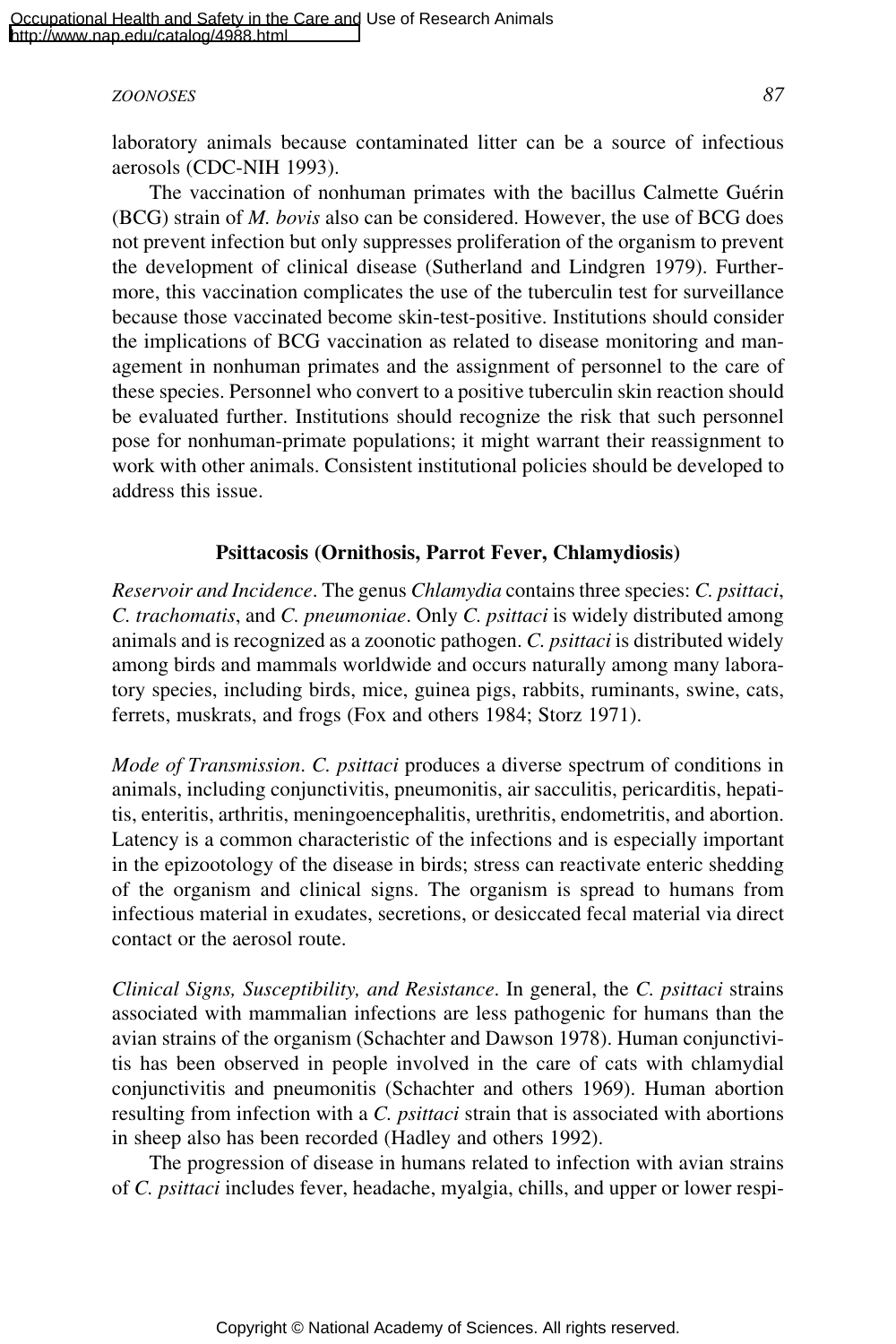ratory tract disease. More serious manifestations of disease also can occur, such as extensive pneumonia, hepatitis, myocarditis, thrombophlebitis, and encephalitis. Relapses occur in untreated infections (Benenson 1995b).

*Diagnosis and Prevention*. Psittacosis can be diagnosed with serological tests for specific antibody or isolation of the organism.

Psittacosis can be prevented by permitting birds only from disease-free flocks to be introduced into an animal facility. If wild-caught birds or birds of unknown disease status are brought into a facility, chlortetracycline chemoprophylaxis should be instituted in these birds. Cases of chlamydiosis in other animals should be treated promptly to prevent the spread of infection to personnel who work with them.

Animal Biosafety Level 2 practices, containment equipment and facilities, and respiratory protection are recommended for personnel working with naturally or experimentally infected caged birds (CDC-NIH 1993).

# **Rat-Bite Fever**

*Reservoir and Incidence*. Rat-bite fever is caused by either *Streptobacillus moniliformis* or *Spirillum minor*, two microorganisms that are present in the upper respiratory tracts and oral cavities of asymptomatic rodents, especially rats (Anderson and others 1983). These organisms are present worldwide in rodent populations,. although efforts by commercial suppliers of laboratory rodents to eliminate *Strep. moniliformis* from their rodent colonies now appear to have been largely successful. The form of the disease caused by *Spir. minor* can be differentiated clinically from the form due to *Strep. moniliformis* and is generally more common in Asia. Several cases of the disease in laboratory-animal handlers have been reported in recent years (Anderson and others 1983; Taylor and others 1984).

*Mode of Transmission*. Most human cases result from a bite wound inoculated with nasopharyngeal secretions, but sporadic cases have occurred without a history of rat bite. Infection also has been transmitted via blood of an experimental animal. Persons working or living in rat-infested areas have become infected even without direct contact with rats (Benenson 1995b).

*Clinical Signs, Susceptibility, and Resistance*. In *Strep. moniliformis* infections, patients develop chills, fever, malaise, headache, and muscle pain and then a maculopapular or petechial rash most evident on the extremities. Arthritis occurs in 50% of *Strep. moniliformis* cases but is considered rare in *Spir. minor* infections. One or more large joints usually become painful and enlarged and contain a serous to purulent effusion. Complications of untreated cases of the disease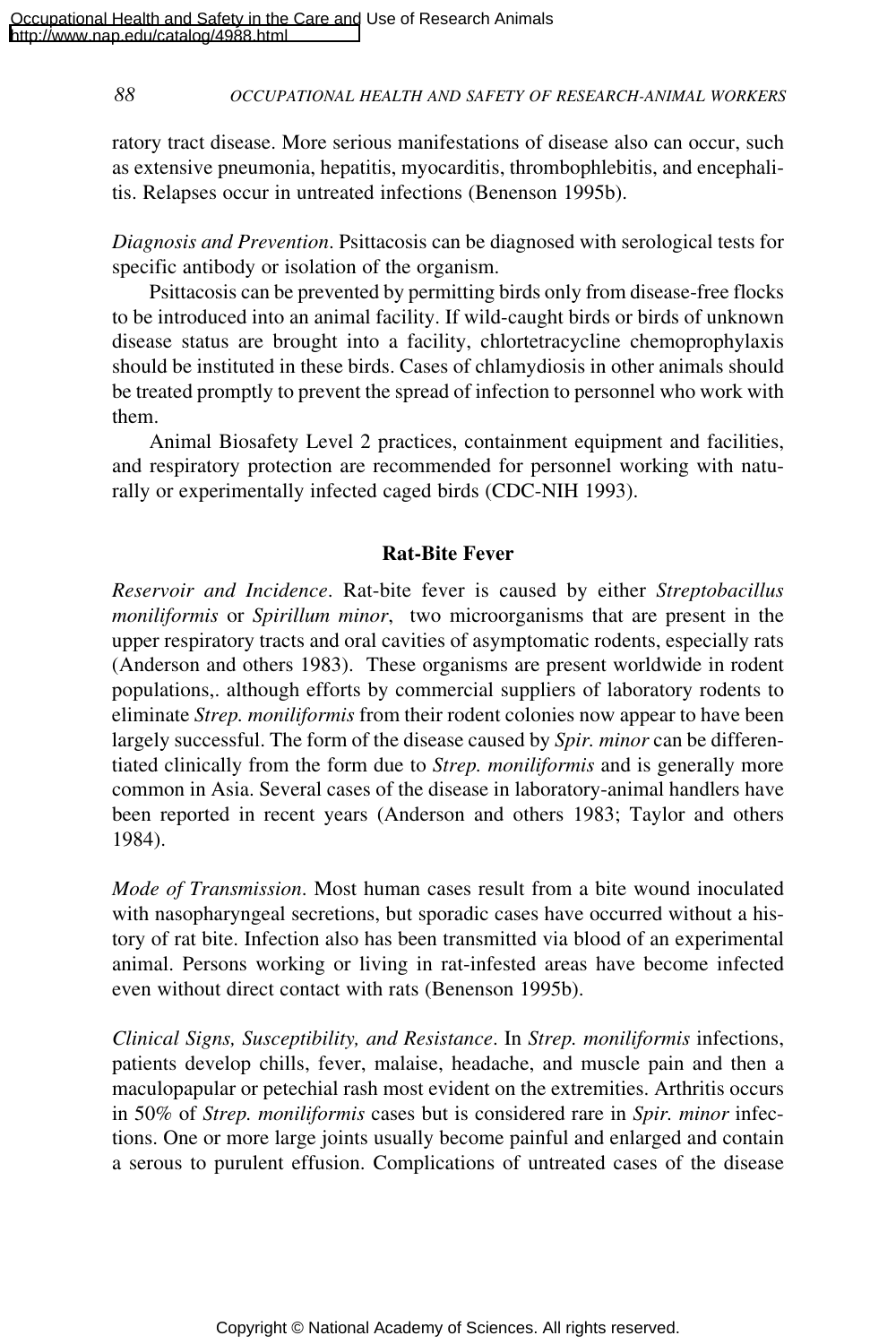include focal abscesses, endocarditis, and, less frequently, pneumonia, hepatitis, pyelonephritis, and enteritis.

*Diagnosis and Prevention*. The disease is diagnosed by isolating the causative organisms, both of which have unusual growth requirements (Fox and others 1984). *Strep. moniliformis* can be isolated in vitro from joint fluid, but *Spir. minor* requires animal inoculation and identification of the organism with darkfield microscopy.

Proper animal-handling techniques are critical to the prevention of rat-bite fever.

#### **Plague**

*Reservoir and Incidence*. Plague, caused by *Yersinia pestis*, has never been recognized as an important disease entity in the laboratory-animal setting. However, focal outbreaks of this once-devastating disease continue to be recognized worldwide, including in the United States, where the disease exists in wild rodents in the western one-third of the country. In the United States, most human cases are related to wild rodents, but cats, dogs, coyotes, rabbits, and goats have also been associated with human infection (Rollag and others 1981; Rosner 1987).

*Mode of Transmission*. Most human cases are the result of bites by infected fleas or contact with infected rodents. In human plague associated with nonrodent species, infection has resulted from bites or scratches, handling of infected animals (especially cats with pneumonic disease), ingestion of infected tissues, and contact with infected tissues. Nonrodent species can serve as transporters of fleas from infected rodents into the laboratory (Fox and others 1984).

*Clinical Signs, Susceptibility, and Resistance*. Human plague has a localized (bubonic) form and a septicemic form. In bubonic plague, patients have fever and large, swollen, inflamed, and tender lymph nodes, which can suppurate. The bubonic form can progress to septicemic plague with dissemination of the organism to diverse parts of the body, including the lungs and meninges. The development of secondary pneumonic plague is of special importance because aerosol droplets can serve as a source of primary pneumonic or pharyngeal plague, creating a potential for epidemic disease.

*Diagnosis and Prevention*. Many tests are used for early rapid diagnosis of plague, including direct microscopic examination of clinical specimens, a fluorescentantibody (FA) test of tissue specimens, and an antigen-capture ELISA test. Diagnosis is confirmed by culture and identification of the organism or demonstration of a change in antibody titer by a factor of 4 or more (Benenson 1995b).

Preventive measures in a laboratory-animal facility should encompass the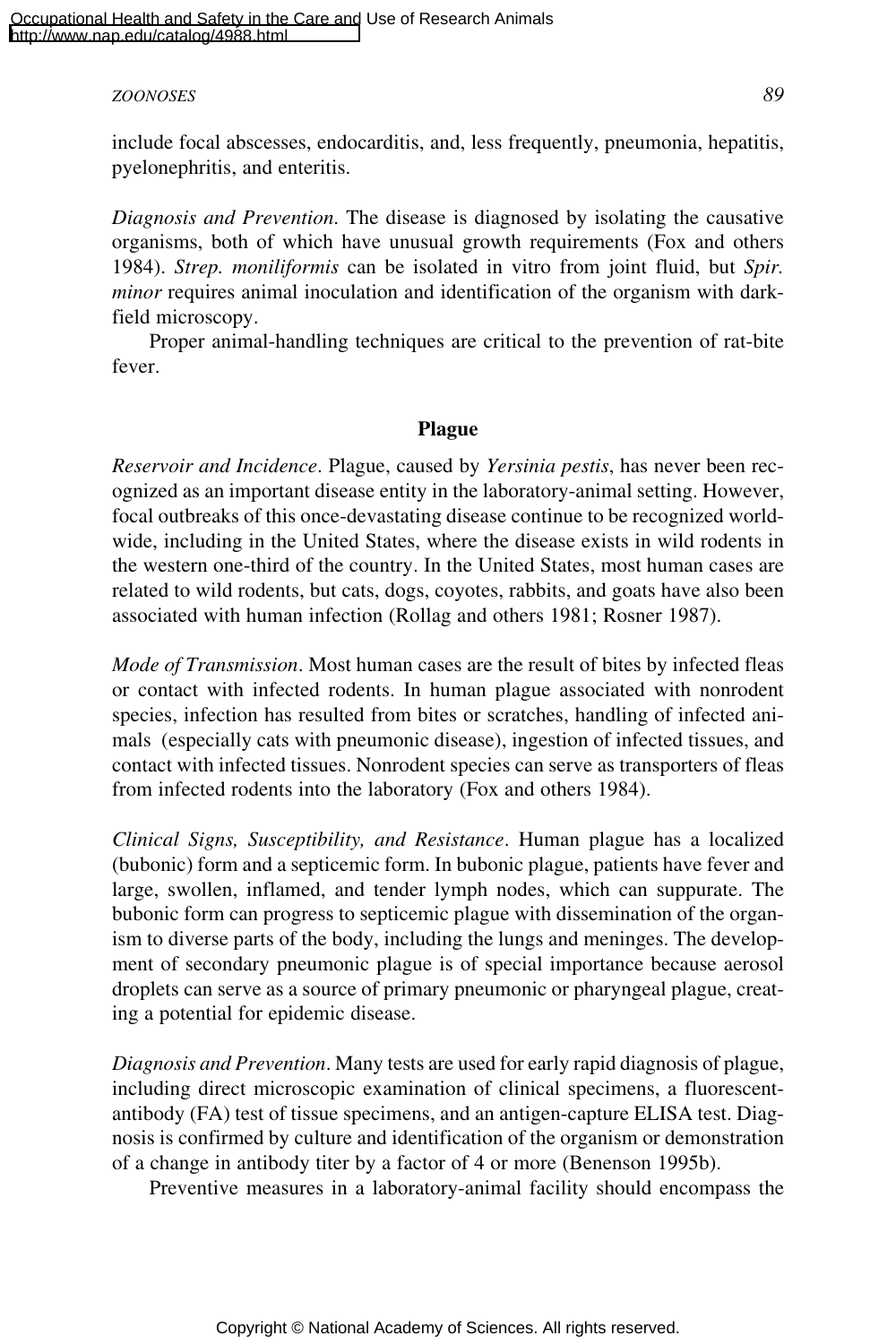control of wild rodents and the quarantine, examination, and ectoparasite treatment of incoming animals with potential infection. Those measures need to be applied continuously for animals that are housed outdoors and therefore have an opportunity for contact with plague-infected animals or their fleas. Vaccines are available for personnel in high-risk categories but confer only brief immunity (Benenson 1995b).

Animal Biosafety Level 2 practices, containment equipment and facilities are recommended for personnel working with naturally or experimentally infected animals (CDC-NIH 1993).

#### **Brucellosis**

*Reservoir and Incidence*. The incidence of brucellosis, which is caused by *Brucella* spp., in agricultural species in the United States is low because eradication of the disease is emphasized. Foci of infection persist in cattle, swine, and ruminant populations. Although zoonotic transmission of the disease from those species is not considered important in the laboratory, *B. suis* of swine might achieve importance as the use of swine in the laboratory increases. *B. canis* in dogs remains a zoonotic hazard in the laboratory-animal facility; canine brucellosis has been identified in dog-production colonies and in 1-6% of dog populations, depending on the geographic area sampled (Fox and others 1984).

*Mode of Transmission*. Most of the reported human cases of *B. canis* infection have resulted from contact with aborting bitches, and placental tissues are typically rich in organisms in infected animals. *B. canis* also produces prolonged bacteremia and can be present in the urine of infected animals (Mumford and others 1975). Direct contact with the skin or mucous membranes during specimen handling or preparation in the laboratory has resulted in transmission; aerosol transmission also has resulted in large outbreaks of the disease in the laboratory setting. The portal of entry is less well defined in animal-associated transmission of the disease, and a low incidence of seroconversion after exposure might indicate a low likelihood of transmission of the disease.

*Clinical Signs, Susceptibility, and Resistance*. Human infection with *B. canis* is characterized by fever, headache, chills, myalgia, nausea, and weight loss. Bacteremia can occur, and other systemic involvement is manifested by generalized lymphadenopathy and splenomegaly. Subclinical and inapparent infections also can occur (Benenson 1995b), as evidenced by the seroconversion of 0.5% of asymptomatic military personnel who had contact with infected dogs (Mumford and others 1975).

*Diagnosis and Prevention*. Organism isolation and serological tests that show a rise in antibody titer are the principal means of diagnosis. Preventive measures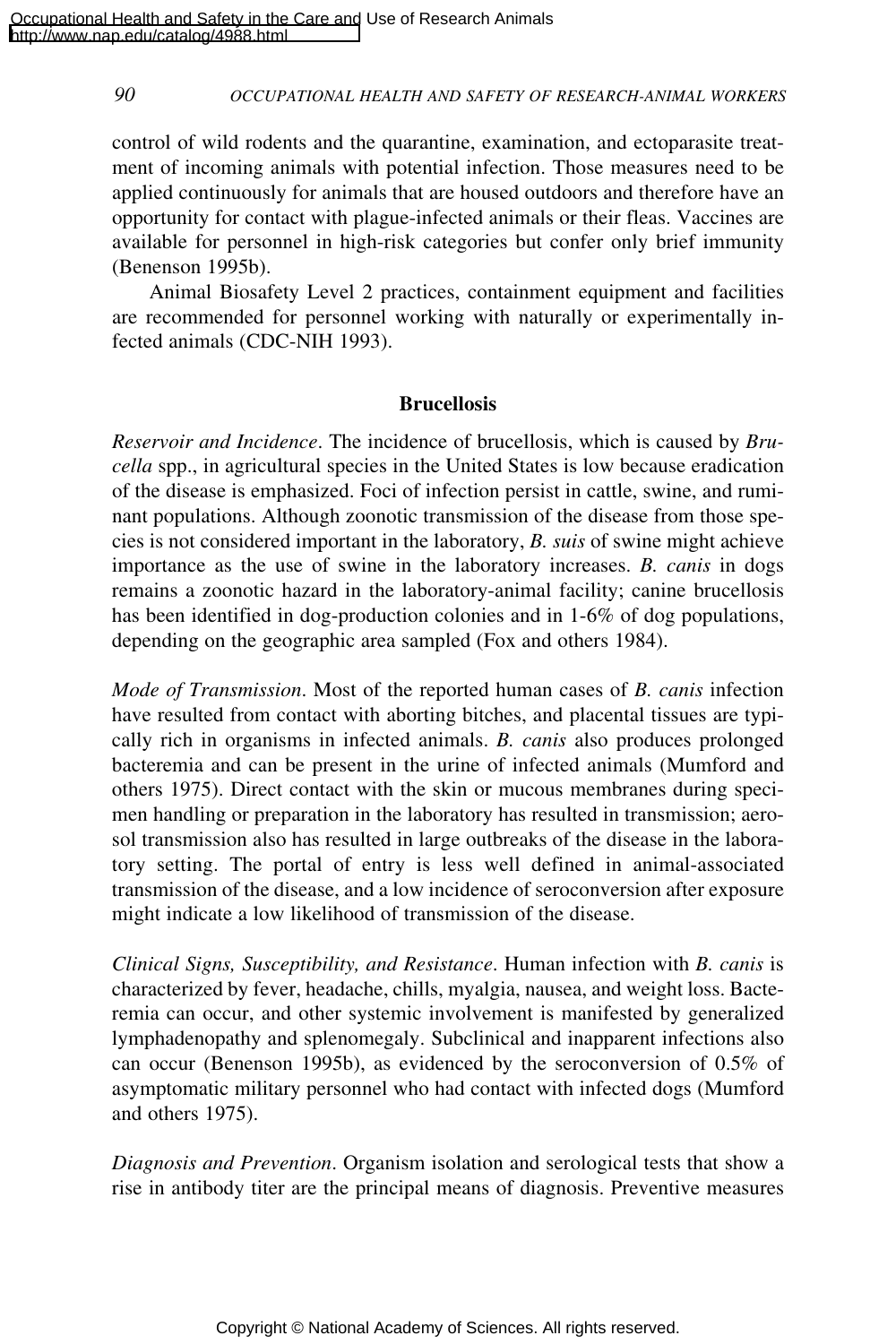should be aimed at excluding infected animals from the facility. Animal handlers should wear appropriate protective clothing and practice good personal hygiene to prevent transmission.

Animal Biosafety Level 3 practices, containment equipment and facilities are recommended for animal studies involving *B. canis*, *B. abortus*, *B. melitensis*, or *B. suis* (CDC-NIH 1993).

#### **Leptospirosis**

*Reservoir and Incidence*. Leptospirosis has a worldwide distribution in domestic and wild animals. Rats, mice, field moles, hedgehogs, squirrels, gerbils, hamsters, rabbits, dogs, domestic livestock, other mammals, amphibians, and reptiles are among the animals that are considered reservoir hosts (Benenson 1995b; Hanson 1982). Pathogenic leptospires belong to the species *Leptospirosis interrogans* and are divided into serovars according to serological reactivity. In the United States, the predominant serovars are *L. icterohaemorrhagia* (in rats and dogs), *L. pomona* (in swine), *L. hardjo* (in cattle), *L. canicola* (in dogs), *L. autumnalis* (in raccoons), and *L. bratislava* (in swine). Rats and mice are common hosts of *L. ballum*, which also has been found in other wildlife, including skunks, rabbits, opossums, and wild cats (Fox and others 1984). The possibility of zoonotic transmission of leptospirosis from most animal species maintained in the laboratory would have to be considered. Several recent outbreaks of the disease in laboratory animals emphasize the continued importance of this zoonosis in the laboratory-animal facility (Alexander 1984; Barkin and others 1974; Geller 1979).

*Mode of Transmission*. Leptospires are shed in the urine of reservoir animals, which often remain asymptomatic and carry the organism in their renal tubules for years. Mice infected with *L. ballum* are believed to harbor the organism for life (Fox and others 1984). Transmission occurs through skin abrasions and mucous membranes and is often related to direct contact with urine or tissues of infected animals. Inhalation of infectious droplet aerosols and ingestion also are effective modes of transmission.

*Clinical Signs, Susceptibility, and Resistance*. The manifestations of this disease are diverse, ranging from inapparent infection to severe systemic illness (Benenson 1995b). Common features are fever with sudden onset, headache, chills, myalgia, and conjunctival suffusion. Other manifestations of the disease are orchitis, rash, hemorrhage into the skin and mucous membranes, hemolytic anemia, hepatorenal failure and jaundice, mental confusion with encephalitis, and pulmonary involvement.

*Diagnosis and Prevention*. Leptospirosis is diagnosed by showing rising anti-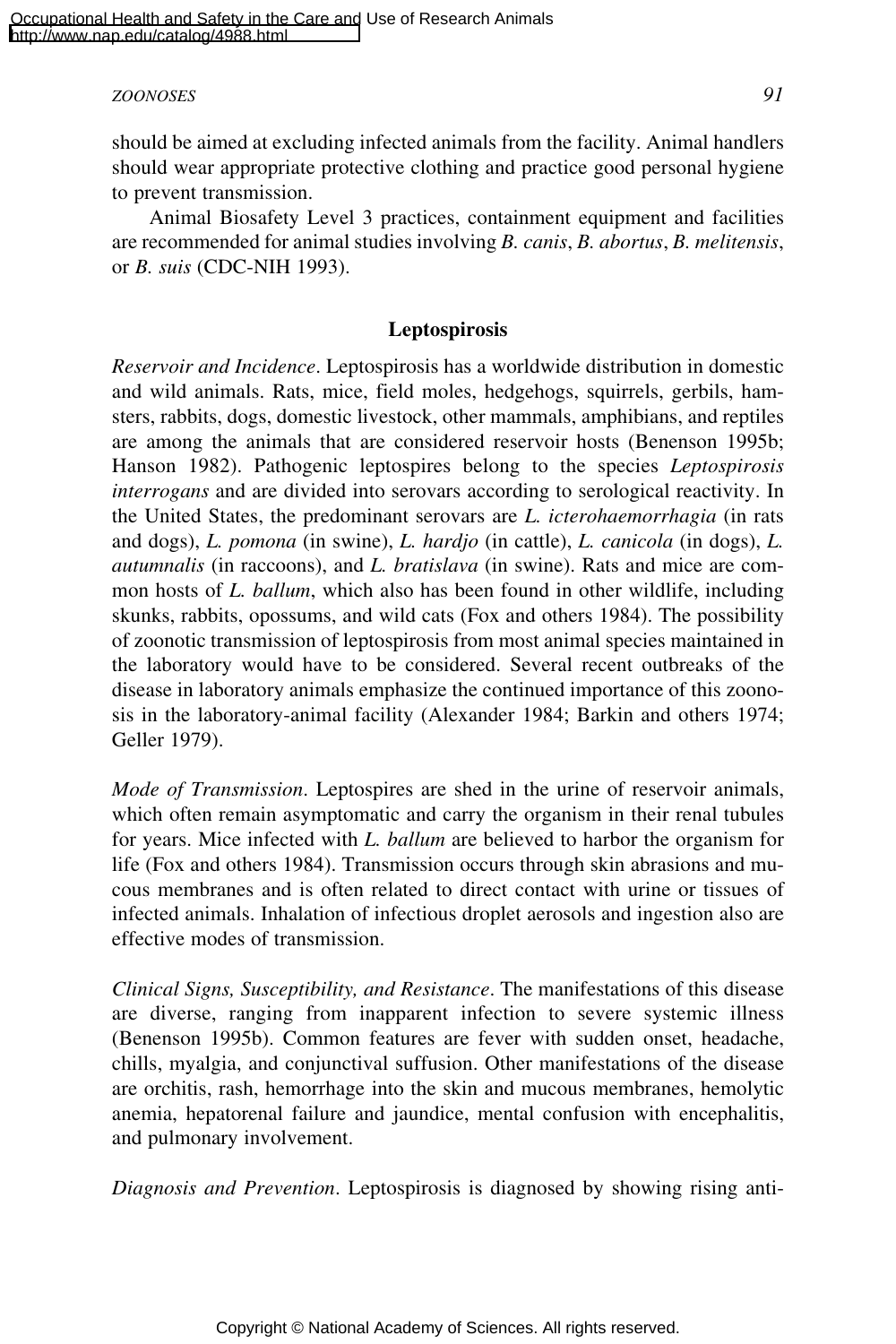body titers in serological tests, such as the microscopic agglutination test, or by isolating the organism. Efforts to prevent this zoonotic disease in a laboratoryanimal facility should focus on effective control of the infection in laboratoryanimal populations and use of protective clothing and gloves by personnel.

# **Campylobacteriosis**

*Reservoir and Incidence*. Organisms of the genus *Campylobacter* have been recognized as a leading cause of diarrhea in humans and animals in recent years, and numerous cases involving the zoonotic transmission of the organisms in pet and laboratory animals have been described (Blaser and others 1980; Deming and others 1987; Fox 1982; Fox and others 1989a,b; Russell and others 1990). Results of prevalence studies on dogs, cats, nonhuman primates, and group-housed animals suggest that young animals readily acquire the infection and shed the organism; young animals often are implicated as the source of infection in zoonotic transmission.

*Mode of Transmission*. The organism is transmitted by the fecal-oral route via contaminated food or water or direct contact with infected animals.

*Clinical Signs, Susceptibility, and Resistance*. Campylobacters produce an acute gastrointestinal illness, which in most cases is brief and self-limiting. The clinical signs of campylobacter enteritis include watery diarrhea, sometimes with mucus, blood, and leukocytes; abdominal pain; fever; and nausea and vomiting. The infection generally resolves with specific antimicrobial therapy. Unusual complications of the disease include a typhoid-like syndrome, reactive arthritis, hepatitis, interstitial nephritis, hemolytic-uremic syndrome, febrile convulsions, meningitis, and Guillain-Barré syndrome (Benenson 1995b, Blaser 1990).

*Diagnosis and Prevention*. Organism isolation is used to diagnose campylobacter infection. Although the treatment of animals with campylobacter enteritis is useful in the control of the infection, the attempt to eliminate the carrier state in asymptomatic animals might be less rewarding. Personnel should rely on the use of protective clothing, personal hygiene, and sanitation measures to prevent the transmission of the disease.

Animal Biosafety Level 2 is recommended for activities using naturally or experimentally infected animals (CDC-NIH 1993).

# **Salmonellosis**

*Reservoir and Incidence*. Enteric infection with *Salmonella* spp. has a worldwide distribution among humans and animals. Among the laboratory-animal species, rodents from many sources are now free from salmonella infection because of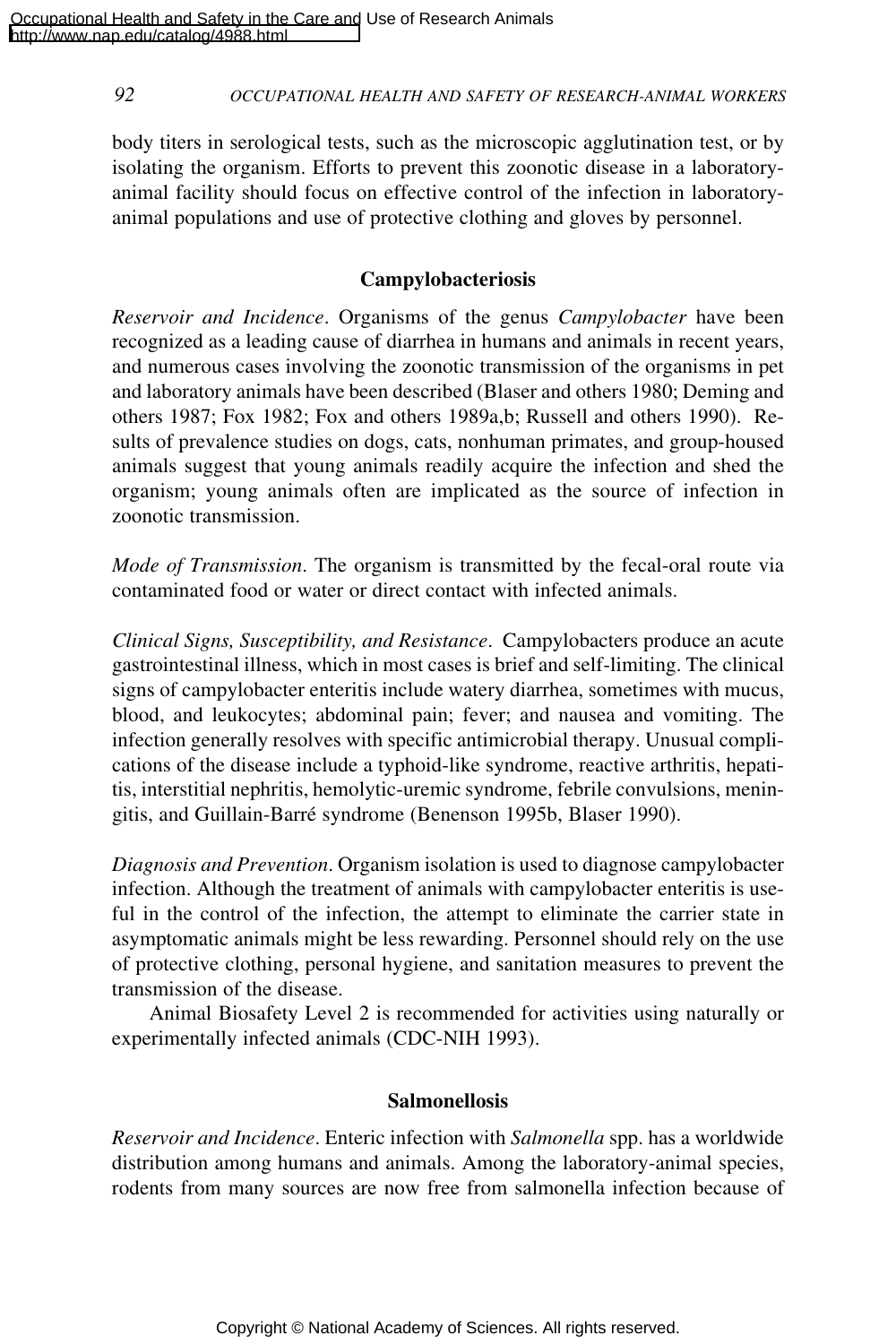successful programs of cesarean rederivation accompanied by rigorous management practices to exclude the recontamination of animal colonies. The pasteurization of feeds also has contributed to the control of salmonellae in laboratoryanimal populations. However, despite those efforts to eliminate the organisms in laboratory-animal populations, salmonella carriers continue to occur as a result of infection by contaminated food or other environmental sources of contamination and represent a source of infection for other animals and personnel who work with the animals (Nicklas 1987).

Results of recent surveys in dogs and cats have indicated that the prevalence of infection remains about 10% among random-source animals (Fox and Lipman 1991). Salmonellae continue to be recorded frequently among recently imported nonhuman primates (Tribe and Fleming 1983). Infection with salmonellae is nearly ubiquitous among reptiles; during the 1970s, salmonellosis in turtles was a major public-health concern, which was eventually controlled by restricting the sale of viable turtle eggs or live turtles with a carapace length of at least 10.2 cm to institutions with a scientific or educational mission. Avian sources are often implicated in foodborne cases of human salmonellosis, and birds should be considered likely sources of zoonotic transmission in a laboratory-animal facility.

*Mode of Transmission*. Salmonellae are transmitted by the fecal-oral route via food derived from infected animals or contaminated during preparation, contaminated water, or direct contact with infected animals.

*Clinical Signs, Susceptibility, and Resistance*. Salmonella infection produces an acute febrile enterocolitis; septicemia and focal infections occur as secondary complications (Benenson 1995b; Hook 1990). Focal infections can be localized in any tissue of the body, so the disease has diverse manifestations. Many host factors have been associated with increased severity of the disease, including infancy, old age, AIDS, neoplasia, immunosuppressive therapy or other debilitating condition, achlorhydria, gastrointestinal surgery, or prior or current broadspectrum antibiotic therapy.

*Diagnosis and Prevention*. Organism isolation with standard microbiological techniques is used to diagnose this infection. Concomitant isolation of the same organism as determined with appropriate molecular biology and molecular epidemiology can be used to implicate a suspect animal as a source of zoonotic transmission.

Whenever possible, animals known not to harbor salmonellae should be used in laboratory-animal facilities, and the combination of microbiological screening of individual animals or a representative sample of the animal population for the presence of salmonellae and isolation or elimination of carriers can aid in excluding the pathogen from an animal facility. The use of antibiotic treatment of salmonella-infected animals as a means of controlling the organism in a labora-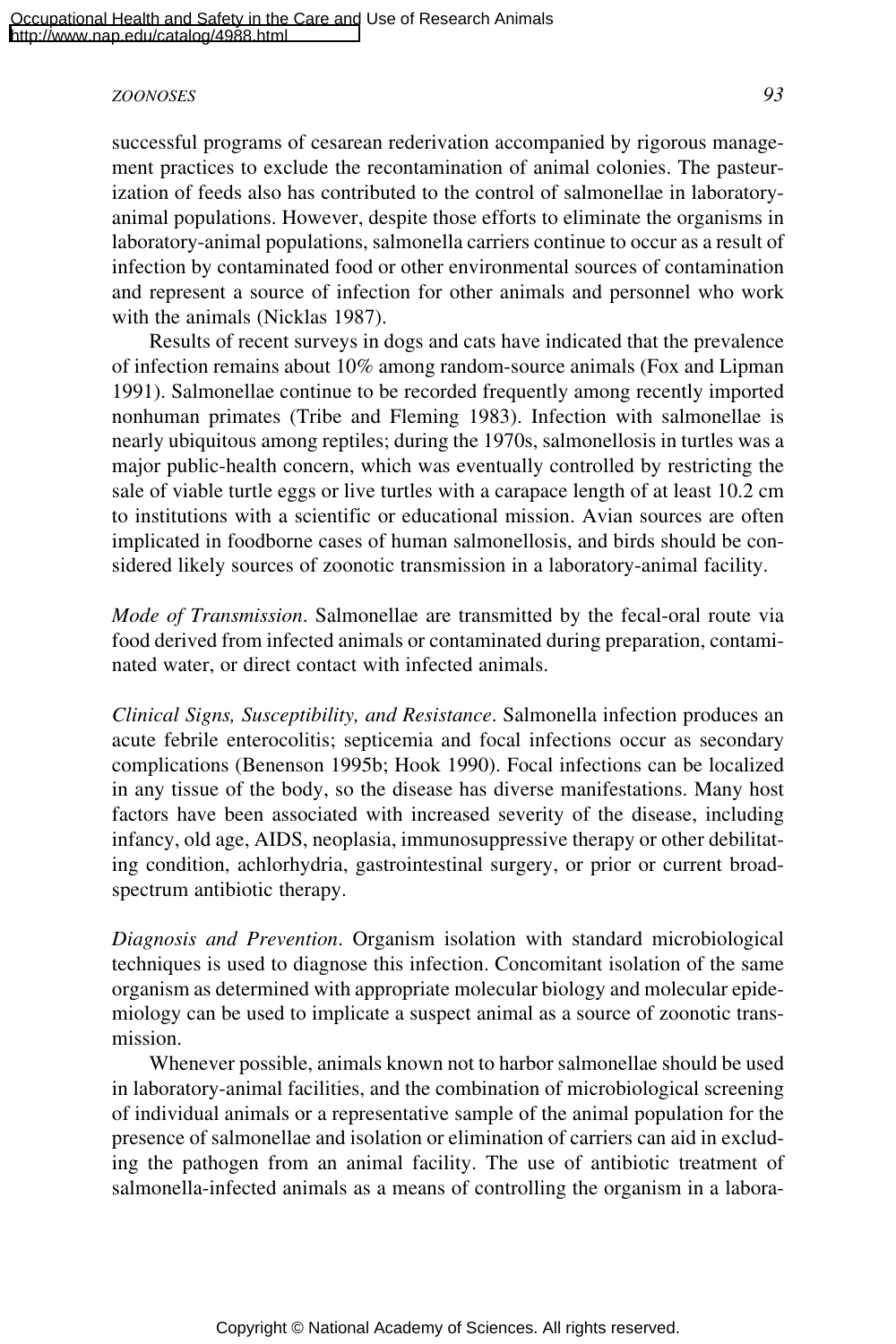tory-animal facility might not be rewarding, because antibiotic treatment can prolong the period of communicability (Benenson 1995b). Personnel should rely on the use of protective clothing, personal hygiene, and sanitation measures to prevent the transmission of the disease.

Animal Biosafety Level 2 is recommended for activities using naturally or experimentally infected animals (CDC-NIH 1993).

### **Shigellosis**

*Reservoir and Incidence*. Nonhuman primates are the only important reservoir for shigella infection in animal facilities (Fox and others 1984; Richter and others 1984), although zoonotic transmission of the organism from guinea pigs, other rodents, and dogs has been recorded under unique circumstances (Benenson 1995b; CDC-NIH 1993). Nonhuman primates can harbor several *Shigella* spp. that are pathogenic for humans, including *S. flexneri*, *S. sonnei*, and *S. dysenteriae*. The organisms produce in nonhuman primates a diarrheal disease similar to that seen in humans. Nonhuman-primate infections occur as a result of contact with other infected primates, including humans, or contaminated food, water, or fomites.

*Mode of Transmission*. Shigellosis is transmitted by a direct or indirect fecal-oral route. *Shigella* spp. are extremely infectious, requiring only 10-100 organisms to produce infection.

*Clinical Signs, Susceptibility, and Resistance*. Shigellosis is characterized by an acute onset of diarrhea accompanied by fever, nausea and sometimes vomiting, tenesmus, cramps, and toxemia (Benenson 1995b). In contrast with findings in salmonellosis, bacteremia is very uncommon. The diarrhea is often watery, containing blood, mucus, and pus; and it can be life-threatening in the elderly, debilitated, and malnourished. All age groups are susceptible to infection, but healthy adults infected with a small number of organisms can develop asymptomatic infection.

*Diagnosis and Prevention*. Routine microbiological methods are used to isolate and identify shigellae. The prevention of shigellosis in a laboratory-animal facility should be based on identification and treatment of the carrier state or disease in a nonhuman-primate reservoir (Fox and Lipman 1991). Personnel also should rely on the use of protective clothing, personal hygiene, and sanitation measures to prevent the transmission of the disease.

Animal Biosafety Level 2 is recommended for activities using naturally or experimentally infected animals (CDC-NIH 1993).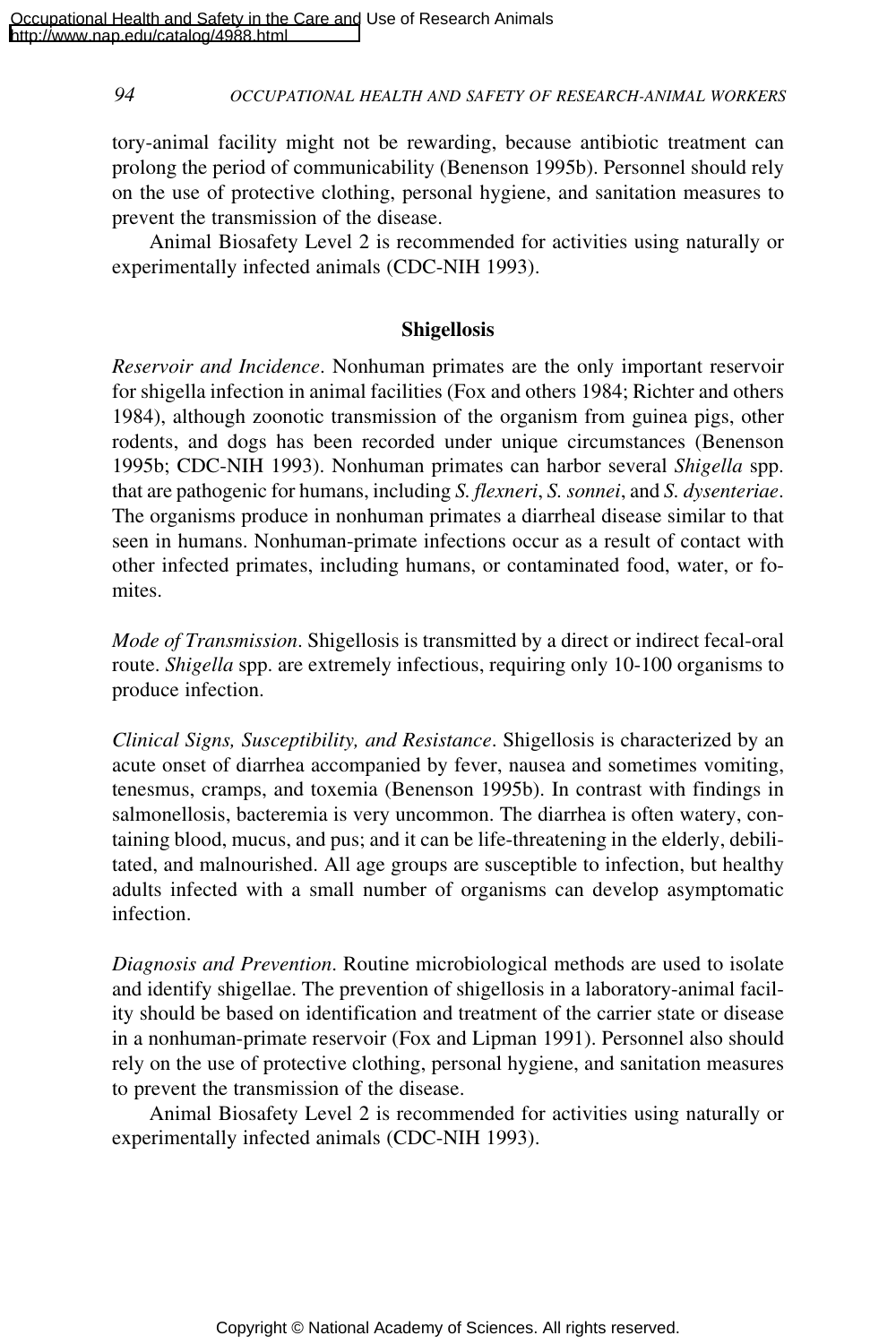#### **Enteric Yersiniosis**

*Reservoir and Incidence*. *Yersinia enterocolitica* and *Y. pseudotuberculosis* are present in a wide variety of wild and domestic animals, which are considered the natural reservoirs for the organisms. The host species for *Y. enterocolitica* include rodents, rabbits, pigs, sheep, cattle, horses, dogs, and cats; *Y. pseudotuberculosis* has a similar host spectrum and also includes various avian species (Butler 1990). Human infections often have been associated with household pets, particularly sick puppies and kittens (Benenson 1995b). Occasional reports of yersinia infections in animals housed in the laboratory—such as guinea pigs, rabbits, and nonhuman primates—suggest that zoonotic yersinia infection should not be overlooked in this environment (Fox and others 1984).

*Mode of Transmission*. *Yersinia* spp. are transmitted by direct contact with infected animals through the fecal-oral route.

*Clinical Signs, Susceptibility, and Resistance*. *Y. enterocolitica* produces a gastroenterocolitis syndrome characterized by fever, diarrhea, and abdominal pain. In some cases, ulcerative mucosal lesions occur in the terminal ileum; they are often accompanied by mesenteric lymphadenitis mimicking the clinical presentation of acute appendicitis (Butler 1990). Other serious sequelae of infection include postinfectious arthritis, iritis, skin ulceration, hepatosplenic abscesses, osteomyelitis, and septicemia.

*Diagnosis and Prevention*. Most clinically important infections can be detected with routine enteric culturing methods, although cold enrichment, alkali treatment, or selective CIN agar can be used to enhance growth of the organisms. Laboratory animals with yersiniosis should be isolated and treated or culled from the colony. Personnel should rely on the use of protective clothing, personal hygiene, and sanitation measures to prevent the transmission of the disease.

# **PROTOZOAL DISEASES**

Vector-borne protozoal diseases generally are not considered a direct threat to personnel in laboratories, because the importation of vectors with hosts is highly improbable. However, accidental inoculation and wound contamination with infected tissue derivatives are conceivable means of transmitting plasmodal, trypanosomal, and leishmanial infections, and appropriate precautions should be taken by personnel who work with these agents in animals.

#### **Toxoplasmosis**

*Reservoir and Incidence*. *Toxoplasma gondii* is a coccidian parasite with a world-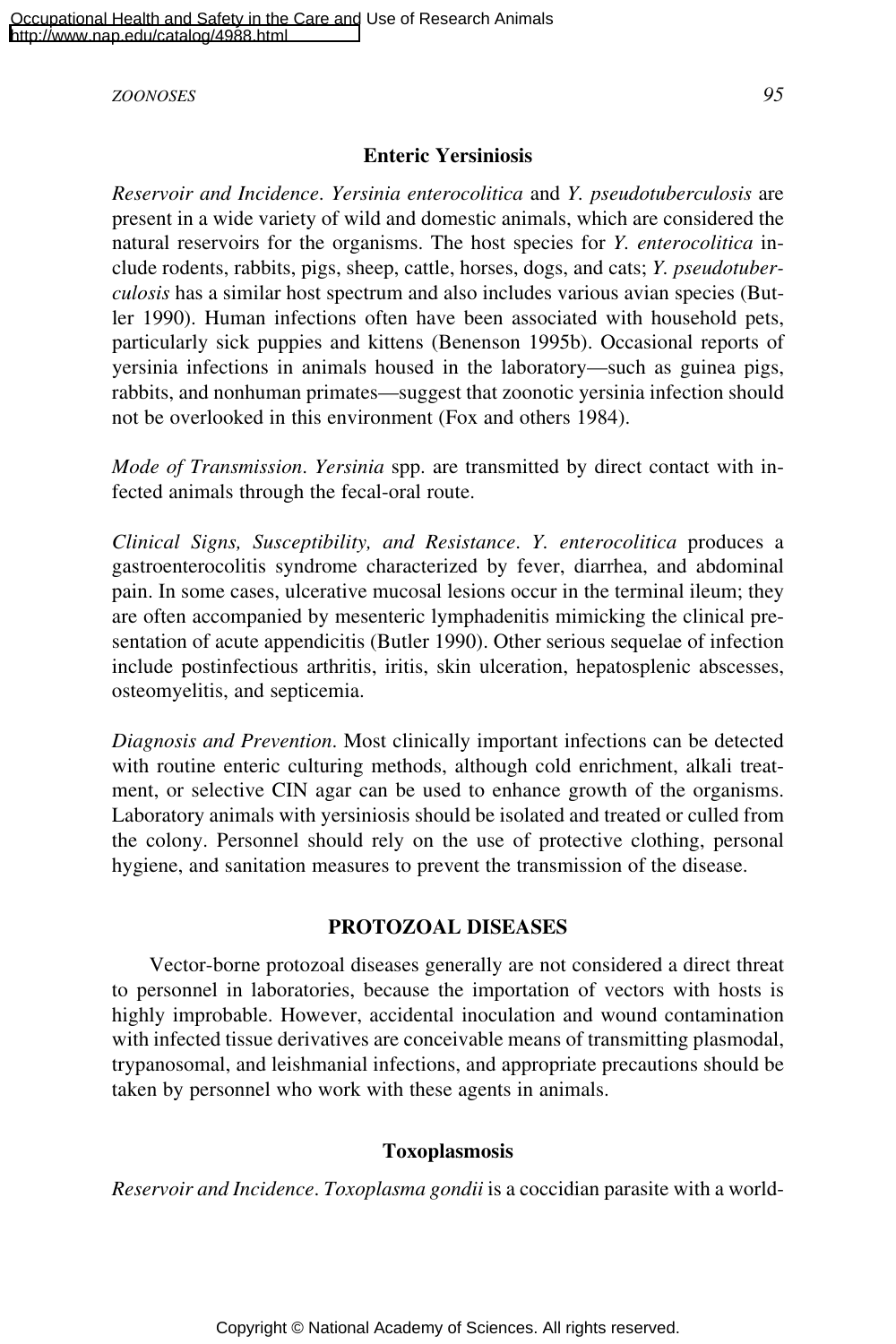wide distribution among warm-blooded animals. Wild and domestic felines are the only definitive hosts of this organism; they are infected by one another or through predation of an intermediate host, and they support all phases of the *T. gondii* life cycle in their intestinal tract, although numerous other tissues are also involved in feline toxoplasmosis (Dubey and Carpenter 1993). Results of serological surveys have indicated that 30-80% of cats have evidence of *T. gondii* infection (Ladiges and others 1982). Intermediate hosts, including humans, can contract the infection from oocysts, which are present only in materials contaminated by cat feces, or by ingesting infectious bradyzoites or cystozoites encysted in the tissues of another infected animal. In a laboratory-animal facility, the control of this zoonosis is centered principally around the management of cats (Fox and others 1984). Although many other laboratory animals could serve as intermediate hosts and harbor *T. gondii* in extraintestinal sites, they have not proved to be important sources of zoonotic transmission in the laboratory environment.

*Mode of Transmission*. Infection results from the ingestion of infectious oocysts in food, water, or other sources contaminated by feline feces. The ingestion of uncooked or undercooked meat, especially pork and beef, is an important source of human infection. Consequently, human infection from improper handling of tissue of an infected intermediate host in the laboratory should be considered a remote possibility.

*Clinical Signs, Susceptibility, and Resistance*. Toxoplasmosis generally produces an asymptomatic or mild infection with fever, myalgia, arthralgia, lymphadenopathy, and hepatitis (Benenson 1995b). Toxoplasma infection can have severe consequences in pregnant women and immunologically impaired people. In a pregnant woman with a primary infection, rapidly dividing tachyzoites can circulate in the bloodstream and produce a transplacental infection of the fetus. In early pregnancy, the fetal infection can result in death of the fetus or chorioretinitis, brain damage, fever, jaundice, rash, hepatosplenomegaly, and convulsions at birth or shortly thereafter. Fetal infection during late gestation can result in mild or subclinical disease with delayed manifestations, such as recurrent or chronic chorioretinitis. Primary infection in immunosuppressed people can be characterized by maculopapular rash, pneumonia, skeletal myopathy, myocarditis, brain involvement, and death.

*Diagnosis and Prevention*. Toxoplasmosis can be diagnosed by finding the organism in clinical specimens, isolating it in an animal or cell culture, or demonstrating rising antibody titers.

Personnel should practice appropriate personal-hygiene practices and maintain rigorous sanitation of an animal facility to prevent exposure to toxoplasma. Unless they are known to have antibodies to toxoplasma, pregnant women should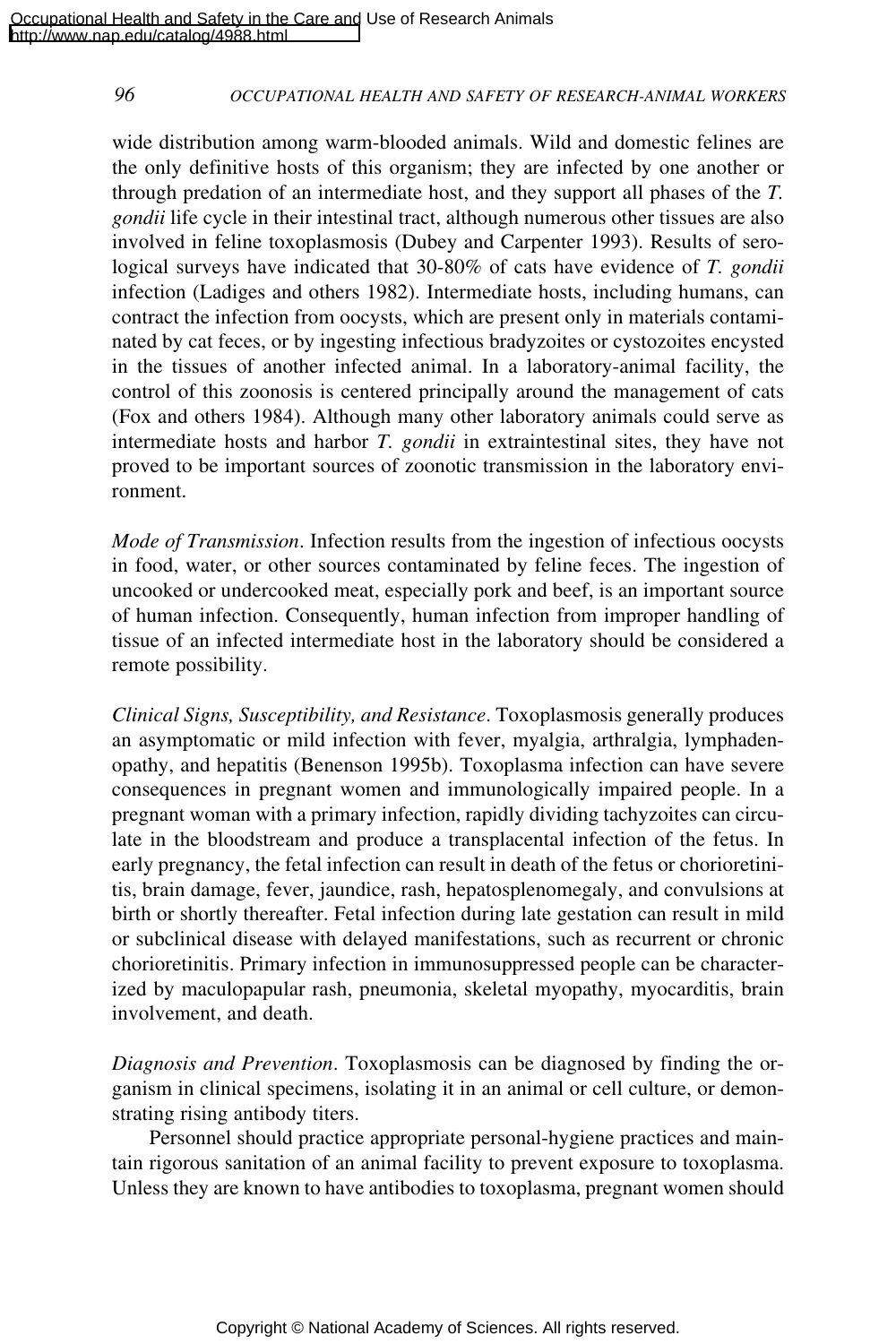#### *ZOONOSES 97*

be advised of the risk associated with fetal infection. Cat feces and litter should be disposed of promptly before sporocysts become infectious, and gloves should be worn in the handling of potentially infective material.

## **Giardiasis**

*Reservoir and Incidence*. Many wild and laboratory animals serve as a reservoir for *Giardia* spp., although cysts from human sources are regarded as more infectious for humans than are those from animal sources (Benenson 1995c). Dogs, cats, and nonhuman primates are the laboratory animals most likely to be involved in zoonotic transmission. According to recent surveys of endoparasites in dogs, the prevalence of giardia generally ranges from 4 to 10% and approaches 100% in some breeding kennels (Jordan and others 1993; Kirkpatrick 1990).

*Mode of Transmission*. Giardiasis is transmitted by the fecal-oral route chiefly via cysts from an infected person or animal. The organism resides in the upper gastrointestinal tract where trophozoites feed and develop into infective cysts.

*Clinical Signs, Susceptibility, and Resistance*. Humans and animals have similar patterns of infection. Infection can be asymptomatic, but anorexia, nausea, abdominal cramps, bloating, and chronic, intermittent diarrhea are often seen. Although the organism is rarely invasive, severe infections can produce inflammation in the bile and pancreatic ducts and damage the duodenal and jejunal mucosa, resulting in the malabsorption of fat and fat-soluble vitamins.

*Diagnosis and Prevention*. Giardiasis is diagnosed by finding cysts or trophozoites in stool specimens or in duodenal aspirates of humans or animals. Identification and treatment of giardiasis in a laboratory-animal host in combination with effective personal-hygiene measures should reduce the potential for zoonotic transmission in a laboratory-animal facility.

## **Cryptosporidiosis**

*Reservoir and Incidence*. *Cryptosporidium* spp. have a cosmopolitan distribution and have been found in many animal species, including mammals, birds, reptiles, and fishes (Fayer and Ungar 1986). Cross-infectivity studies have shown a lack of host specificity for many of the organisms (Tzipori 1988). Among the laboratory animals, lambs, calves, pigs, rabbits, guinea pigs, mice, dogs, cats, and nonhuman primates can be infected with the organisms. Cryptosporidiosis is common in young animals, particularly ruminants and piglets.

*Mode of Transmission*. Cryptosporidiosis is transmitted by the fecal-oral route and can involve contaminated water, food, and possibly air (Soave and Weikel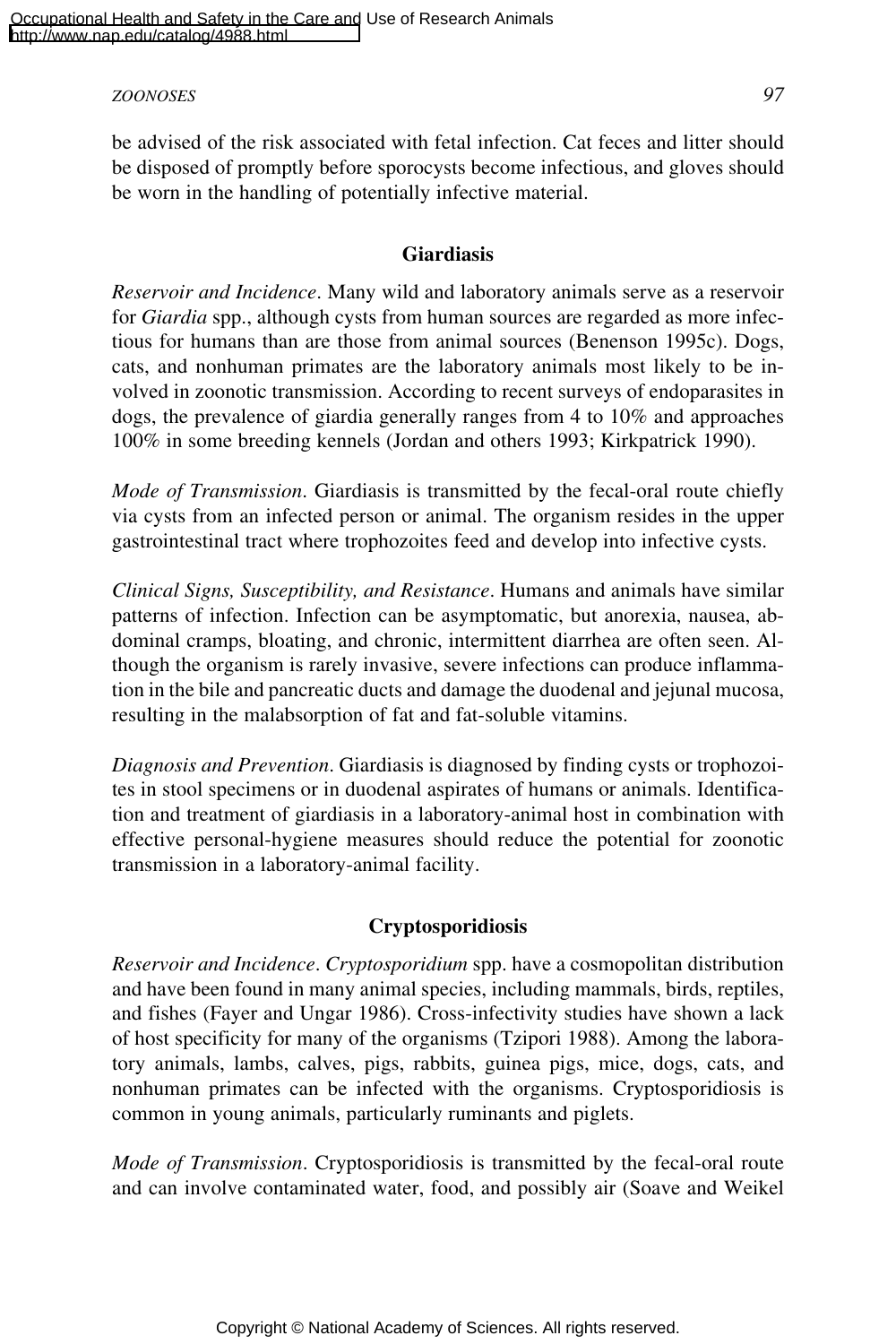1990). Many human cases involve human-to-human transmission or possibly the reactivation of subclinical infections. Several outbreaks of the disease have been associated with surface-water contamination; a recent waterborne epidemic in Milwaukee, Wisconsin, was believed to involve more than 370,000 people (Dresezen 1993). Zoonotic transmission of the disease to animal handlers has been recorded, including a recent report of cryptosporidiosis among handlers of infected infant nonhuman primates; this emphasizes the importance of this zoonosis in the laboratory-animal environment (Anderson 1982; Miller and others 1990; Reese and others 1982).

*Clinical Signs, Susceptibility, and Resistance*. Although cryptosporidiosis has become identified widely with immunosuppressed people, particularly AIDS patients, the ability of the organism to infect immunocompetent people also has been recognized. In humans, the disease is characterized by cramping, abdominal pain, profuse watery diarrhea, anorexia, weight loss, and malaise (Soave and Weikel 1990). Symptoms can wax and wane for up to 30 d, eventually resolving in immunocompetence. However, in AIDS patients, who might have an impaired ability to clear the parasite, the disease can have a prolonged course that contributes to death.

*Diagnosis and Prevention*. Cryptosporidiosis is diagnosed by finding the organism in stool specimens with immunofluorescent or other special staining techniques (Soave and Weikel 1990). Several samples might be necessary because of intermittent shedding of the organism. Appropriate personal-hygiene practices should be effective in preventing the spread of infection. No pharmacological treatment is effective for this infection.

## **Amebiasis**

*Reservoir and Incidence*. Humans serve as the reservoir for *Entamoeba histolytica*, the causative agent of amebiasis, although nonhuman-primate infections have been recorded (Fox and others 1984). The importance of nonhuman primates as a reservoir host appears to have diminished in recent years.

*Mode of Transmission*. The disease is transmitted by ingestion of amebic cysts that are present in the feces of infected animals.

*Clinical Signs, Susceptibility, and Resistance*. Clinical signs of amebiasis can range from mild abdominal discomfort with intermittent diarrhea containing blood and mucus to acute fulminating dysentery with fever, chills, and bloody or mucoid diarrhea. In severe cases, the organism can penetrate the colonic mucosa, become disseminated in the bloodstream, and produce liver, lung, or brain abscesses.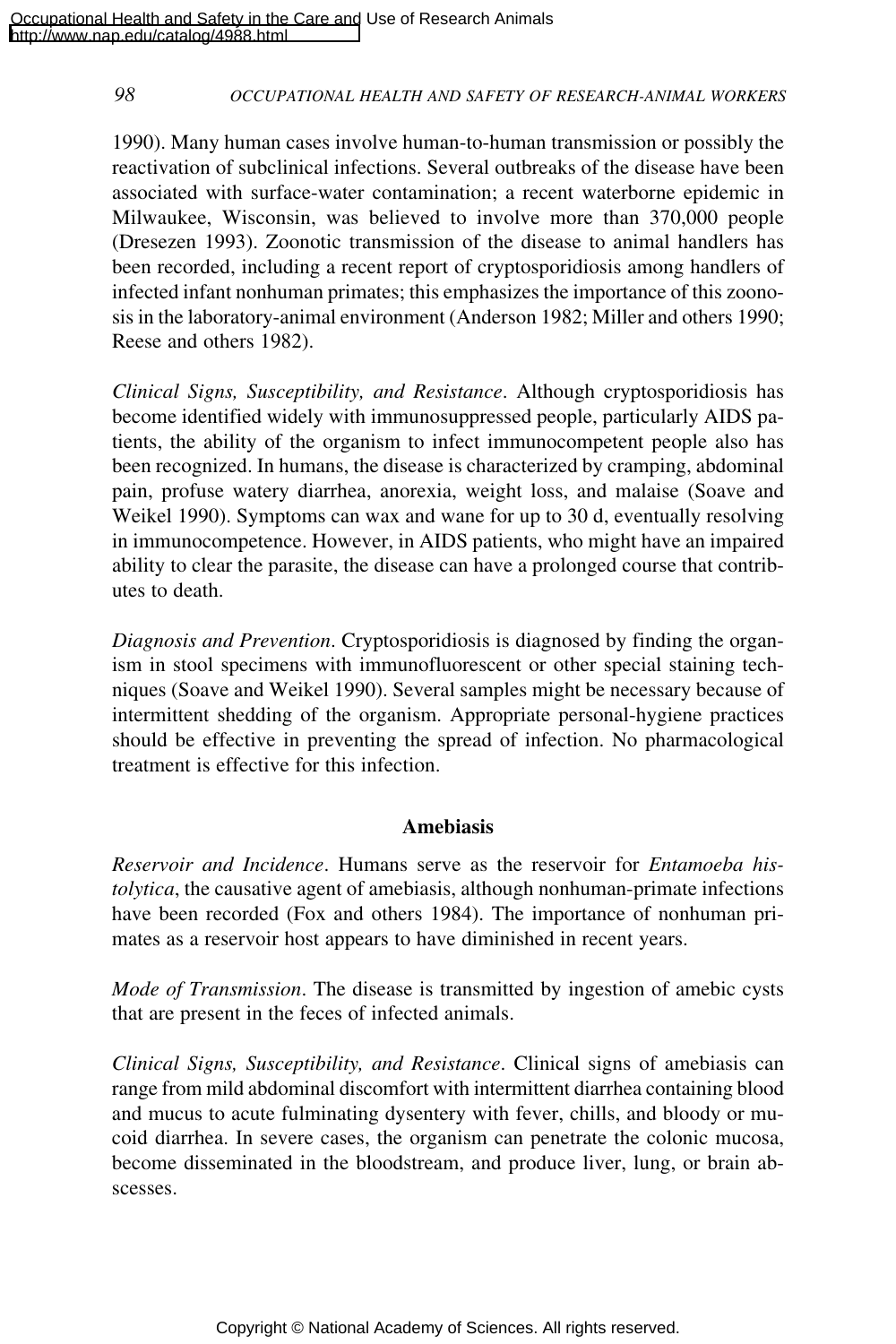#### *ZOONOSES 99*

*Diagnosis and Prevention*. The disease is diagnosed by finding cysts or trophozoites in fresh fecal specimens or other clinical specimens. Nonhuman-primate carriers of the infection should be identified and treated. Appropriate facility sanitation and personal-hygiene practices should prevent the zoonotic transmission of the agent.

#### **Balantidiasis**

*Reservoir and Incidence*. *Balantidium coli* has a worldwide distribution and is common in domestic swine, which generally are regarded as the main reservoir for human infection. Nonhuman primates also can harbor the organism enterically (Fox and others 1984).

*Mode of Transmission*. The agent is transmitted by the fecal-oral route.

*Clinical Signs, Susceptibility, and Resistance*. Most humans appear to have a high natural resistance to this infection. However, ulcerative colitis characterized by diarrhea, abdominal pain, tenesmus, nausea, and vomiting can occur in severe cases of the disease.

*Diagnosis and Prevention*. The treatment of clinically apparent infections in a laboratory-animal host should be coupled with good sanitation and personalhygiene practices to eliminate the zoonotic transmission of this organism in an animal facility.

# **FUNGAL DISEASES**

## **Dermatomycosis**

*Reservoir and Incidence*. The dermatophytes have a cosmopolitan distribution; some dermatophytes have a regional geographic concentration (Benenson 1995b). These organisms cause ringworm in humans and animals, which continues to be common among dogs, cats, and livestock (Fox and others 1984). In the United States, several dermatophytes of animal origin are involved in the superficial mycoses of humans, including *Microsporum canis*, *Trichophyton mentagrophytes*, and *T. verrucosum*. *M. canis* is most prevalent in dogs, cats, and nonhuman primates and in human infections associated with these species, but it can also occur in rodents. *T. mentagrophytes* has been associated more commonly with ringworm in rodents and rabbits and occurs among laboratory personnel who work with these species and agricultural personnel who work around granaries, barns, and other rodent habitats. *T. verrucosum* is restricted generally to cases of ringworm in livestock and their agricultural attendants.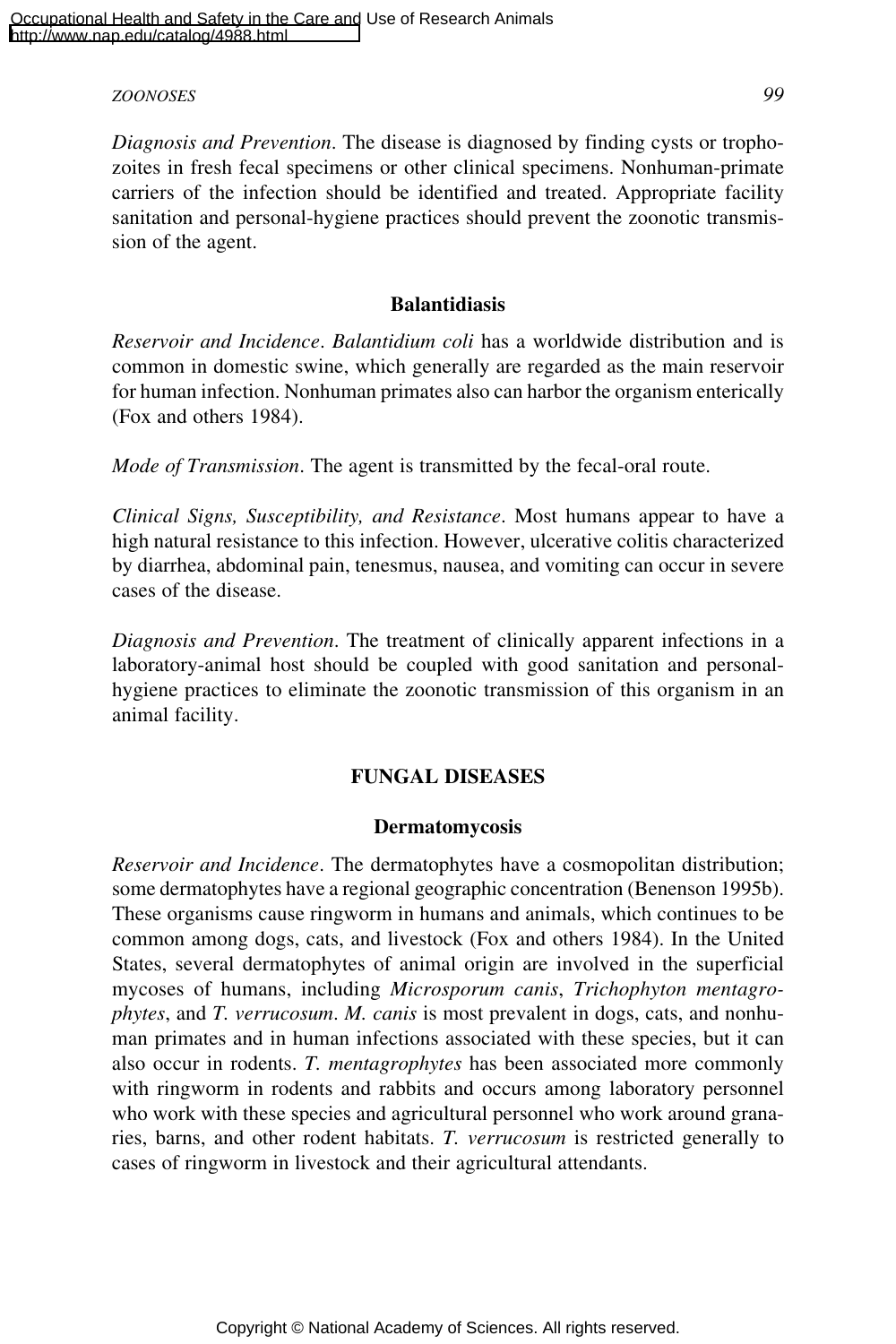*Mode of Transmission*. The transmission of dermatophyte infection from humans to animals is by direct skin-to-skin contact with infected animals or indirect contact with contaminated equipment or materials. Infected animals can have no, few, or difficult-to-detect skin lesions that result in transmission to unsuspecting persons. Dermatophyte spores can become widely disseminated and persistent in the environment, contaminating bedding, equipment, dust, surfaces, and air and resulting in the infection of personnel who do not have direct animal contact.

*Clinical Signs, Susceptibility, and Resistance*. The clinical expression of dermatomycosis depends on various host factors and the predilection of the organism. Dermatophytes generally grow in keratinized epithelium, hair, nails, horn, and feathers and are classified according to their optimal substrate as geophilic (soil), zoophilic (animals), or anthropophilic (human). Many of the zoophilic fungi are species-adapted and cause infection without inciting serious inflammatory lesions in their host species; however, in an aberrant host, such as a human, a vesicular or pustular eczematous lesion with intense inflammation and rapid regression can occur. Dermatophytes that are better adapted to humans produce focal, flat, spreading annular lesions that are clear in the center and crusted, scaly, and erythematous in the periphery. Lesions often are on the hands, arms, or other exposed areas, but invasive and systemic infections have been reported in immunocompromised people.

*Diagnosis and Prevention*. The definitive diagnosis of dermatomycosis is achieved by fungal culture and identification, but lesion appearance and scrapings of active lesions cleared in 10% potassium hydroxide and examined microscopically for fungal filaments can be used for a tentative diagnosis. In addition, about half of *M. canis* isolates and lesions are fluorescent in Wood's lamp examination.

Animals with suggestive lesions should be screened for dermatomycosis and isolated and treated if positive. The use of protective clothing, disposable gloves, and other appropriate personal-hygiene measures is essential to the reduction of this zoonosis in a laboratory-animal facility.

Animal Biosafety Level 2 practices and facilities are recommended for experimental animal activities with dermatophytes (CDC-NIH 1993).

# **Sporotrichosis**

*Reservoir and Incidence*. *Sporothrix schenckii* is a fungal agent reported in all parts of the world and generally associated with agricultural occupations. However, sporotrichosis has been reported in numerous laboratory-animal species, including dogs, cats, swine, cows, goats, rats, and armadillos (Werner and Werner 1993).

*Mode of Transmission*. Most cases of zoonotic transmission have implicated the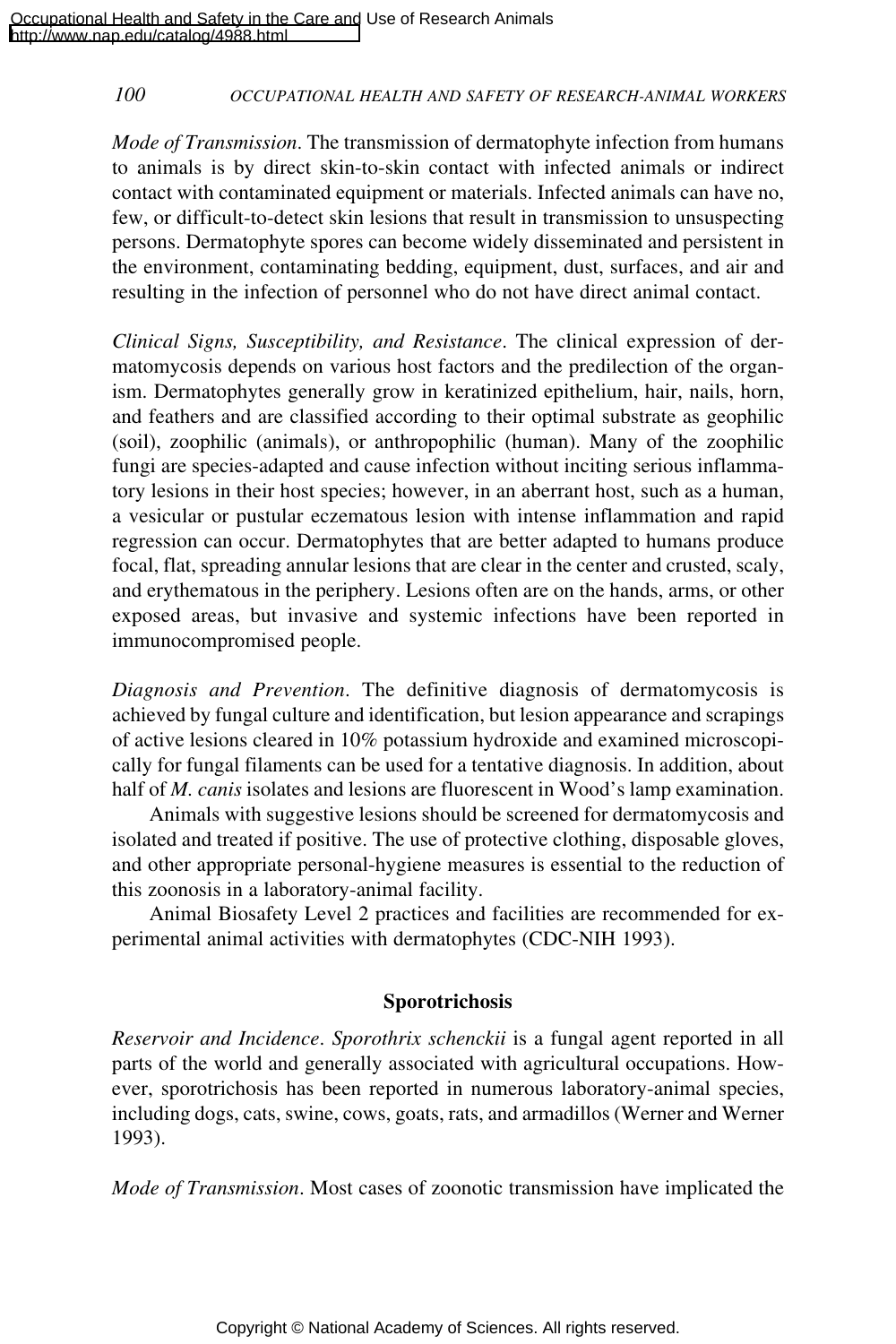#### *ZOONOSES 101*

direct inoculation of the fungus into bites or skin wounds inflicted by animals, but several people who have developed infections could not recall pre-existing skin lesions or skin injury in conjunction with exposure. Thus, this organism might be capable of penetrating intact skin.

*Clinical Signs, Susceptibility, and Resistance*. Humans usually develop a solitary nodule on the hand or extremity and nodular extension along the path of the lymphatic vessels. Ulceration and drainage of the lesions can occur. Arthritis, pneumonia, and other deep visceral infections occur as rare complications (Benenson 1995b).

*Diagnosis and Prevention*. Sporotrichosis is diagnosed by culture and identification of the organism with Sabouraud dextrose agar. Animals with known or suspected sporothrix infections should be isolated and treated, and personnel should practice appropriate personal-hygiene measures when handling these animals.

Animal Biosafety Level 2 practices and facilities are recommended for activities using naturally or experimentally infected animals (CDC-NIH 1993).

## **HELMINTH INFECTIONS**

Despite the large number of helminth-parasite infections that either are directly zoonotic or have cycles of infection that encompass animals and humans (see Table 5-1), the transmission of helminthic zoonoses in the laboratory-animal environment should be regarded as unlikely (Fox and others 1984). Many of the organisms have indirect life cycles that are interrupted in the laboratory environment or have ova embryonation periods that are long enough to permit removal of ova during routine sanitation before they become infective for humans (Flynn 1973). In addition to contemporary laboratory-animal management practices that impede zoonotic transmission of helminth parasites, animal-health conditioning practices should be in place to eliminate infections. The use of appropriate personal-hygiene practices also must be emphasized to eliminate any possibility of zoonotic infection.

#### **ARTHROPOD INFESTATIONS**

Very few ectoparasite infestations of humans are associated with the handling of conventional laboratory animals, but several have been reported (Fox and others 1984). Appropriate attention needs to be given to the control of this risk; animals are introduced from the wild, animals are used in studies under natural field conditions, or conventional laboratory animals are used in facilities whose vermin-control measures are inadequate to preclude the introduction of these agents on endemically infected wild-animal reservoirs.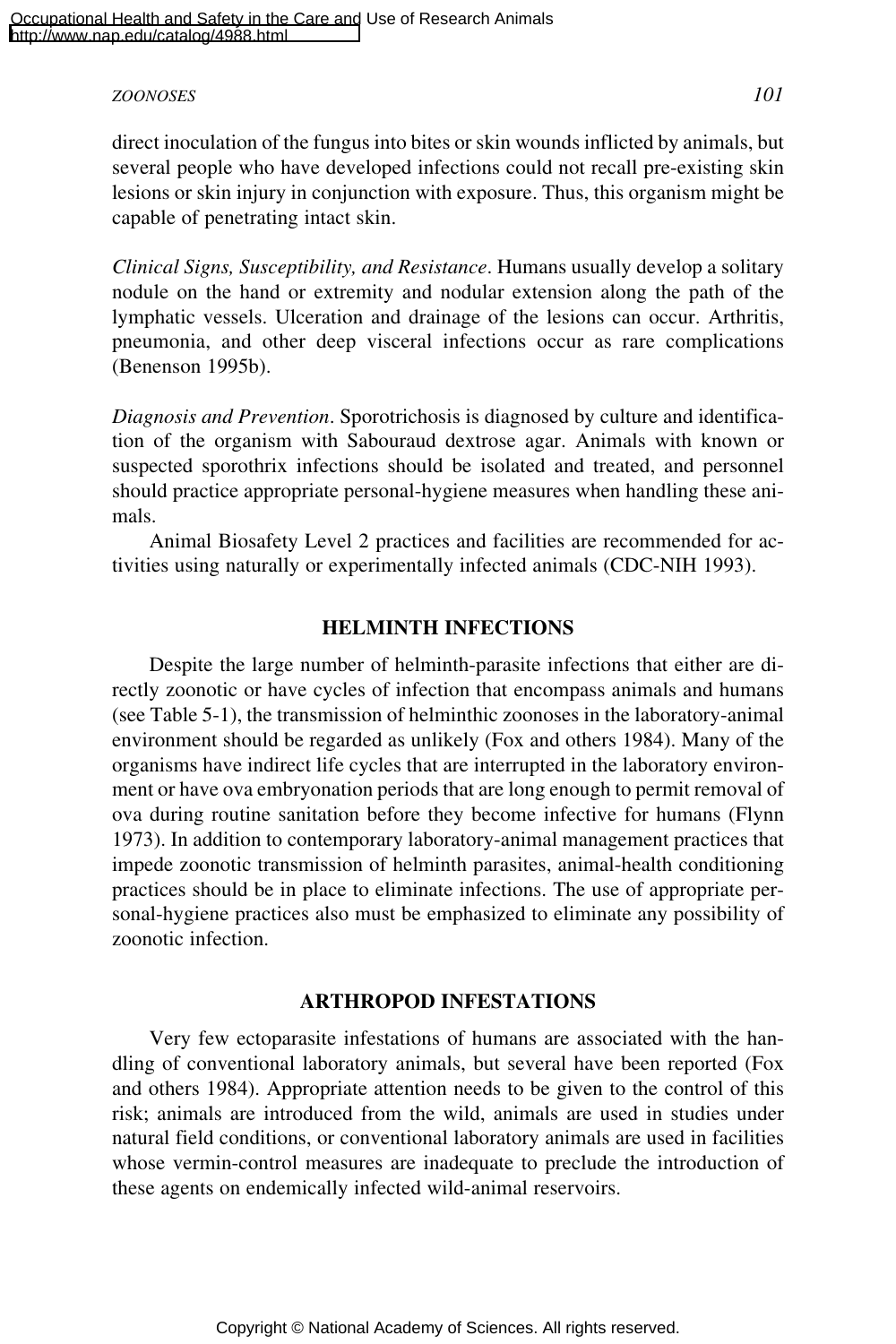| Zoonosis                      | <b>Parasite</b>                  | Host                                            | <b>Comments</b>                                                                                                                                                                                                                                     |
|-------------------------------|----------------------------------|-------------------------------------------------|-----------------------------------------------------------------------------------------------------------------------------------------------------------------------------------------------------------------------------------------------------|
| Ascariasis                    | Ascaris<br>lumbricoides          | Old World<br>primates                           | Infection occurs by ingestion<br>of embryonated eggs only;<br>embryonation, requiring 2<br>weeks or more, ordinarily<br>would not occur in laboratory;<br>heavy infections can produce<br>severe respiratory and<br>gastrointestinal tract disease. |
| Cestodiasis                   | Hymenolepis<br>nana              | Rat, mouse,<br>hamster,<br>nonhuman<br>primates | Intermediate host is not<br>essential to life cycle; direct<br>infection and internal<br>autoinfection can occur also;<br>heavy infections result in<br>abdominal distress, enteritis,<br>anal pruritus, anorexia, and<br>headache.                 |
| Larval migrans<br>(cutaneous) | Ancylostoma<br>$c$ <i>aninum</i> | Dog                                             | Transcutaneous infection causes<br>parasitic dermatitis called                                                                                                                                                                                      |
|                               | Ancylostoma<br>braziliense       | Dog, cat                                        | "creeping eruption."                                                                                                                                                                                                                                |
|                               | Ancylostoma<br>duodenale         | Dog, cat                                        |                                                                                                                                                                                                                                                     |
|                               | Uncinaria<br>stenocephala        | Dog, cat                                        |                                                                                                                                                                                                                                                     |
|                               | <b>Necator</b><br>americanus     | Dog, cat                                        |                                                                                                                                                                                                                                                     |

#### TABLE 5-1 Zoonotic Helminth Parasites of Laboratory Animals

Generally, human ectoparasite infestations are manifested as mild allergic dermatitis (see Table 5-2). The more-important, albeit rarer, risk associated with these infestations is transmission of zoonotic agents that can produce systemic disease with arthropods as a vector. Every major group of pathogenic organisms—including bacteria, rickettsiae, chlamydia, viruses, protozoa, spirochetes, and helminths—is represented among the agents transmitted by arthropod vectors, and personnel who work with research animals that potentially harbor these agents or the ectoparasite vectors should be informed of the hazard.

Rigorous ectoparasite-control programs should be instituted as part of the veterinary-care program, especially for wild-caught species that are brought into a laboratory, animals housed previously under field conditions, and animals with inadequate disease profiles from any source. The control of vermin in an animal facility also is essential; consideration should be given to the ectoparasite and disease evaluation of wild or feral rodents caught in an animal facility.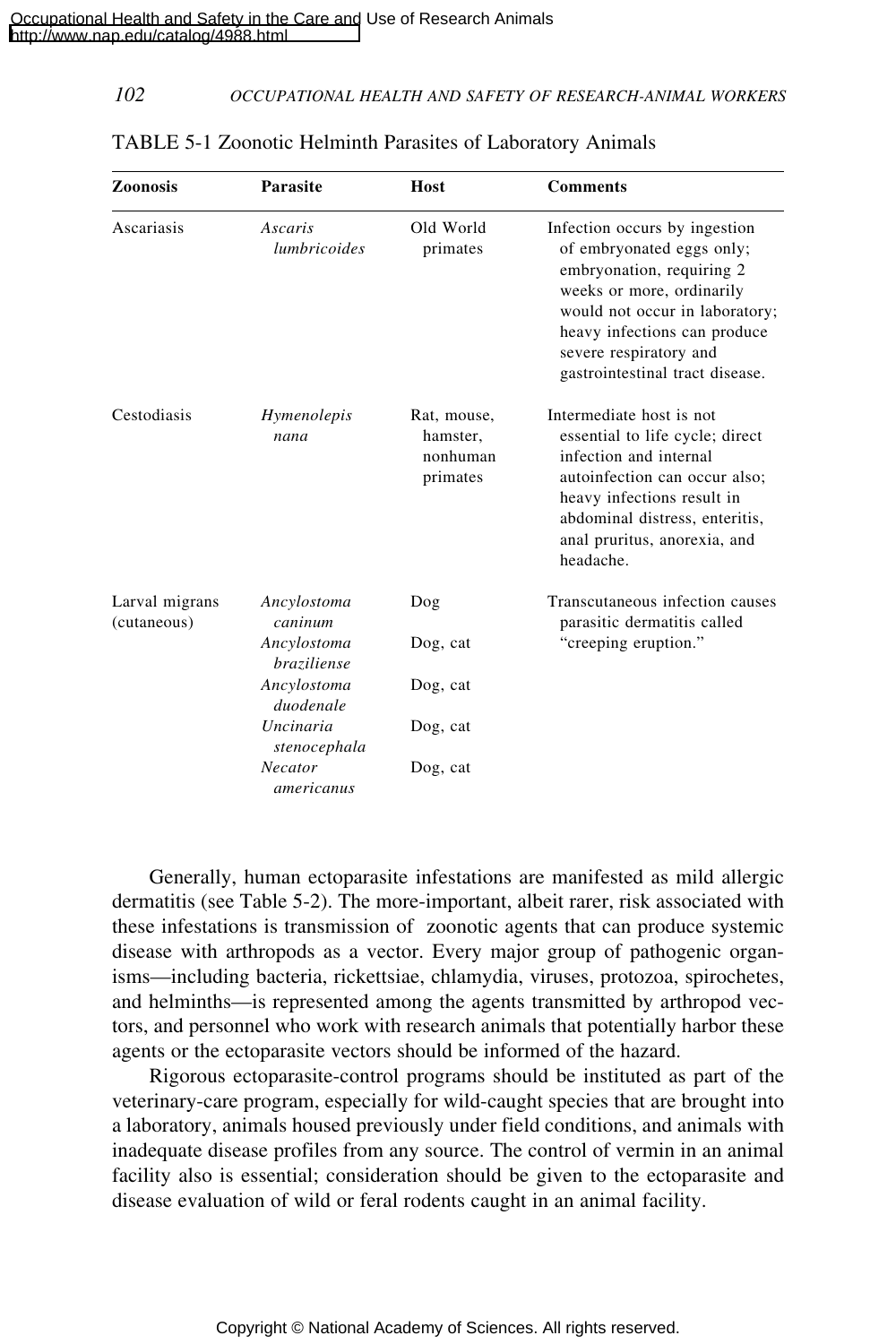## *ZOONOSES 103*

## TABLE 5-1 Continued

| <b>Zoonosis</b>                    | <b>Parasite</b>                                                                   | Host                                                     | <b>Comments</b>                                                                                                                                                                                        |
|------------------------------------|-----------------------------------------------------------------------------------|----------------------------------------------------------|--------------------------------------------------------------------------------------------------------------------------------------------------------------------------------------------------------|
| Larval migrans<br>(visceral)       | Toxocara canis<br>Toxocara cati<br>Toxocara leonina                               | Dog<br>Cat<br>Dog, cat                                   | Chronic eosinophilic<br>granulomatous lesions<br>distributed throughout various<br>organs; should not be<br>encountered in laboratory.                                                                 |
| Strongyloidiasis                   | <i><u><b>Strongyloides</b></u></i><br>stercoralis,<br>Strongyloides<br>fulleborni | Old World<br>primates,<br>dog, cat                       | Oral and transcutaneous<br>infections can occur in animals<br>and humans; heavy infections<br>can produce dermatitis,<br>verminous pneumonitis, and<br>enteritis; internal autoinfection<br>can occur. |
| Oesophagostomiasis Oesophagostomum | spp.                                                                              | Old World<br>primates                                    | Heavy infections result in<br>anemia; encapsulated parasitic<br>granulomas are usually<br>innocuous sequelae of<br>infection.                                                                          |
| Ternidens infection Ternidens      | deminutus                                                                         | Old World<br>primates                                    | Rare and asymptomatic.                                                                                                                                                                                 |
| Trichostrongylosis                 | Trichostrongylus<br>colubriformis,<br>Trichostrongylus<br>axei                    | Ruminants.<br>pig, dog,<br>rabbit, Old<br>World primates | Heavy infections produce<br>diarrhea.                                                                                                                                                                  |

Source: Adapted from: Fox and others 1984.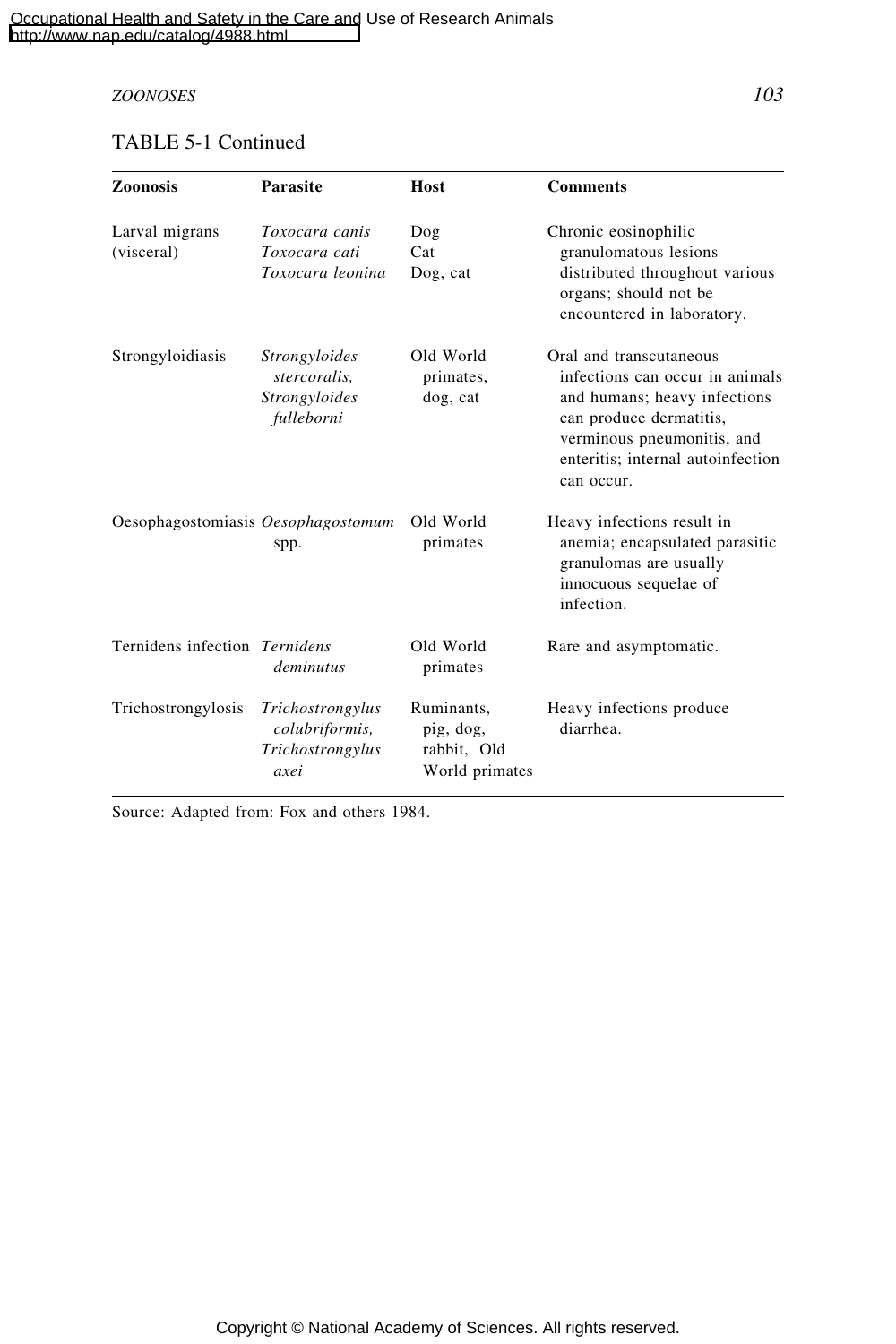| <b>Species</b>                      | Disease in<br><b>Humans</b> | Host                                     | <b>Comments</b>                                                                                                         |
|-------------------------------------|-----------------------------|------------------------------------------|-------------------------------------------------------------------------------------------------------------------------|
| Fleas                               |                             |                                          |                                                                                                                         |
| Ctenocephalides felis,<br>C. can is | Dermatitis                  | Dog, cat                                 | Vector of Hymenolepis<br>diminuta, Dipylidium<br>$c$ <i>aninum</i>                                                      |
| Xenopsylla cheopsis                 | Dermatitis                  | Mouse, rat,<br>wild rodents              | Vector of H. nana, H.<br>diminuta                                                                                       |
| Nasopsyllus fasciatus               | Dermatitis                  | Mouse, rat,<br>wild rodents              | Vector of H. nana, H.<br>diminuta, R. mooseri                                                                           |
| Leptopsylla segnis                  | Dermatitis                  | Rat                                      | Vector of H. diminuta, H.<br>nana, R. mooseri                                                                           |
| Pulex irritans                      | Irritation                  | Domestic animals<br>(especially pig)     |                                                                                                                         |
| Mites                               |                             |                                          |                                                                                                                         |
| Obligate skin mites                 |                             |                                          |                                                                                                                         |
| Sarcoptes scabiei subspp.           | <b>Scabies</b>              | Mammals                                  |                                                                                                                         |
| Notoedres cati                      | Mange                       | Cat, dog, rabbit                         |                                                                                                                         |
| Nest-inhabiting parasites           |                             |                                          |                                                                                                                         |
| Ornithonyssus bacoti                | Dermatitis                  | vertebrates.<br>including birds          | Rodents and other Vector of western equine<br>encephalitis and St. Louis<br>encephalitis viruses,<br>Rickettsia mooseri |
| Allodermanyssus<br>sanguineus       | Dermatitis                  | Rodents,<br>particularly<br>Mus musculus | Vector of Rickettsia akari                                                                                              |
| Trixacarus cavae                    | Dermatitis                  | Guinea pig                               |                                                                                                                         |
| <b>Facultative mites</b>            |                             |                                          |                                                                                                                         |
| Cheyletiella spp.                   | Dermatitis                  | Cat, dog, rabbit<br>(bedding)            |                                                                                                                         |

# TABLE 5-2 Zoonotic Ectoparasites of Laboratory Animals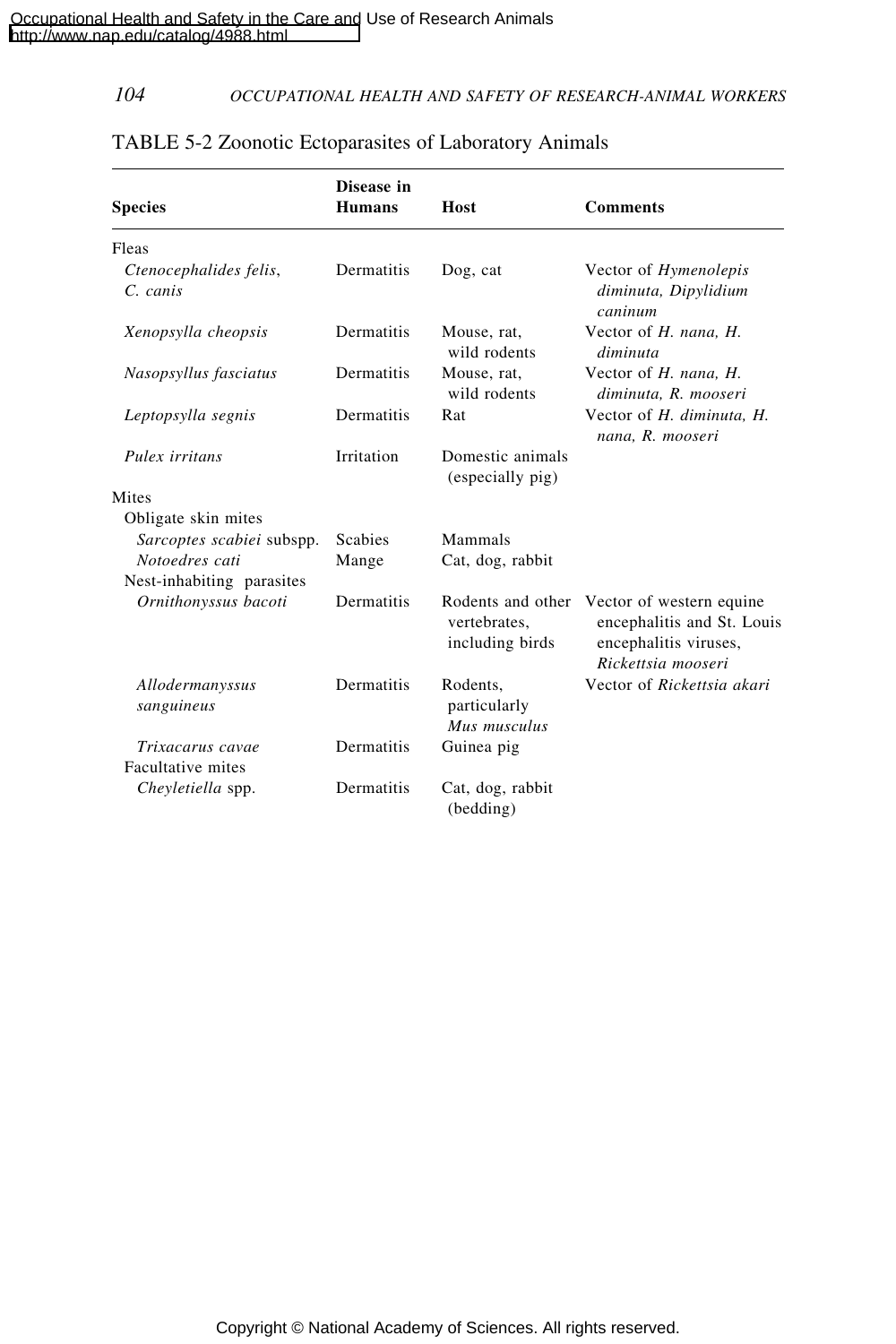## *ZOONOSES 105*

## TABLE 5-2 Continued

| <b>Species</b>                            | Disease in<br><b>Humans</b> | Host                                                              | <b>Comments</b>                                                                   |
|-------------------------------------------|-----------------------------|-------------------------------------------------------------------|-----------------------------------------------------------------------------------|
| <b>Ticks</b>                              |                             |                                                                   |                                                                                   |
| Rhipicephalus sanguineus                  | Irritation                  | Dog                                                               | Vector of Rickettsia<br>rickettsia, Francisella<br>tularensis, Ehrlichia<br>canis |
| Dermacentor variabilis                    | Irritation                  | Wild rodents,<br>cottontail rabbit,<br>dogs from<br>endemic areas | Vector of Rickettsia<br>rickettsia, Francisella<br>tularensis, Ehrlichia<br>canis |
| Dermacentor andersoni                     | Irritation                  | Small mammals,<br>uncommon on dog                                 | Vector of Rickettsia<br>rickettsia, Francisella<br>tularensis, Ehrlichia<br>canis |
| Dermacentor occidentalis                  | Irritation                  | Small mammals,<br>uncommon on dog                                 | Vector of Rickettsia<br>rickettsia, Francisella<br>tularensis, Ehrlichia<br>canis |
| Amblyomma americanum<br>Ixodes scapularis | Irritation<br>Irritation    | Wild rodents, dog                                                 |                                                                                   |
| Ixodes dammini                            | Irritation                  | Dog, wild rodents                                                 | Vector of <i>Borrelia</i><br>burgdorferi, Babesia<br>microtis                     |

Adapted from: Fox and others 1984.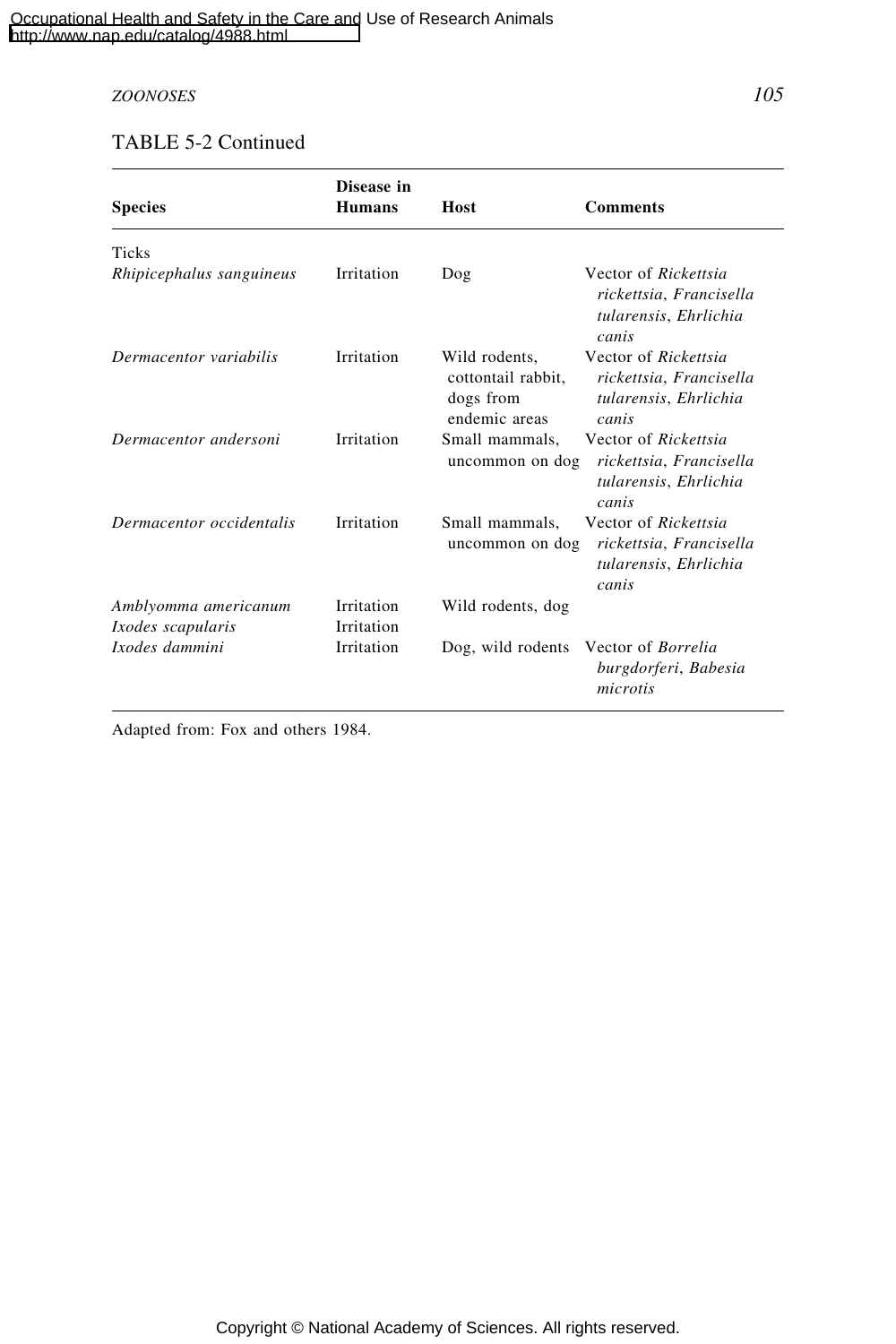6

# Principal Elements of an Occupational Health and Safety Program

Most institutions have developed effective programs for controlling hazards and minimizing occupational risks of injury and illness in the workplace. The motivation for and commitment to conducting occupational health and safety programs are derived from two principal sources: a moral obligation to safeguard employees from unnecessary risks and a regulatory requirement that employers provide a safe and healthful workplace for their employees. Many institutions that maintain an animal care and use program have an environmental health and safety office that involves people with expertise in chemical safety, biological safety, physical safety, industrial hygiene, health physics, engineering, environmental health, occupational health, fire safety, and toxicology or have corresponding technical resources available under other arrangements. The environmental health and safety office generally provides technical consultation, risk assessment, accident reviews, training, emergency response, waste management, recordkeeping, inspections and audits, and compliance monitoring. Those services assist institutional leaders and managers of the animal care and use activities in establishing health and safety policies and promoting high standards of safety. Services provided by the environmental health and safety office can be most helpful, however, when they are designed in collaboration with the institutional leaders, managers, and employees so as to ensure that the occupational health and safety program not only complies with regulations but is relevant and practical for the animal care and use program.

There are nine key elements of effective occupational health and safety programs: administrative procedures, facility design and operation, exposure control, education and training, occupational health-care services, equipment perfor-

*106*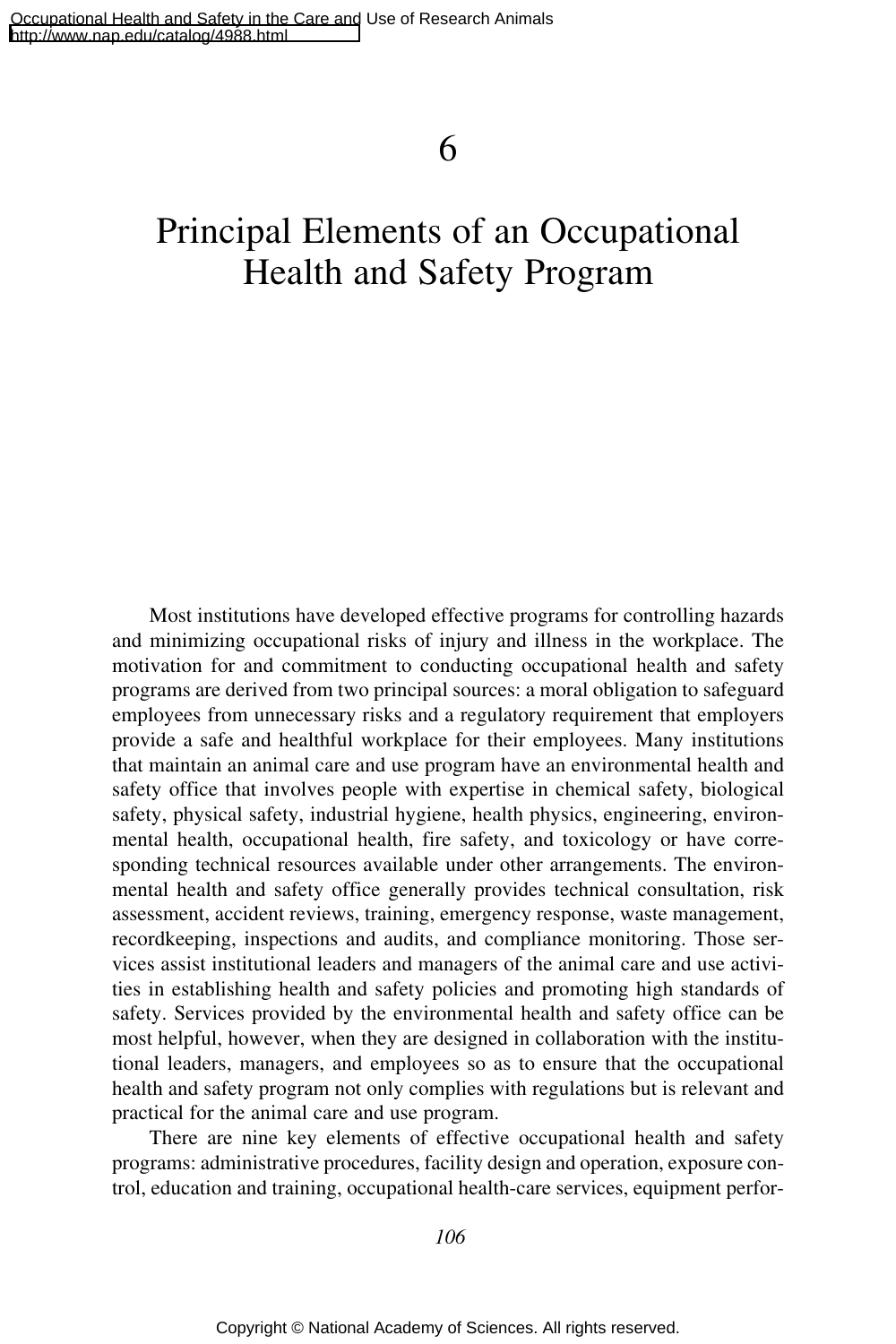#### *PRINCIPAL ELEMENTS OF AN OCCUPATIONAL HEALTH AND SAFETY PROGRAM 107*

mance, information management, emergency procedures, and program evaluation. All but occupational health-care services are discussed in this chapter. The occupational health-care services are often the most difficult for an institution to plan and carry out because consensus on what needs to be done has not yet been established. This important element is discussed separately in Chapter 7.

#### **ADMINISTRATIVE PROCEDURES**

Adequate administrative procedures are vital to the success of an occupational health and safety program. Administrative procedures are most effective if developed in collaboration with their users, and both managers and employees need to know their roles. Approval mechanisms established to authorize research activity should be clear, practical, and well publicized.

Procedures should be developed for conducting a health and safety review of research activities that involve infectious agents, recombinant-DNA molecules that are not exempt from federal guidelines, hazardous chemicals, radiation, or the use of animals that present unique hazards. Those procedures should be incorporated into the institutional animal care and use committee (IACUC) project-review process. An appropriate environmental health and safety professional can serve on the committee to participate in the review or be otherwise involved in the review process. Where substantial risks exist, researchers should be encouraged to incorporate health and safety procedures as an integral part of the research plan.

#### **FACILITY DESIGN AND OPERATION**

During the design of a new facility or the renovation of an existing one, hazards associated with the care and use of animals should be addressed in a collaborative effort involving investigators who will use the facility, the manager and other principal staff of the institution's animal care and use program, and environmental health and safety staff. The design process begins with defining the species of animals expected to be housed in the facility and the nature of the research programs that will use them. Thorough consideration of hazards is necessary to ensure that the design will allow compliance with federal, state, and local government safety requirements and meet relevant accreditation standards. For example, adequate space should be made available for storage of hazardous materials and for the collection, storage, and processing of wastes. The potential users, the manager of the animal care and use program, a representative of the environmental health and safety staff, the building engineer, and the architect should remain involved in the design and construction process until completion.

Special consideration should be given to the ventilation system, space arrangement and layout, support areas, traffic patterns, and access to utilities and mechanical areas. Criteria for selecting mechanical systems and equipment should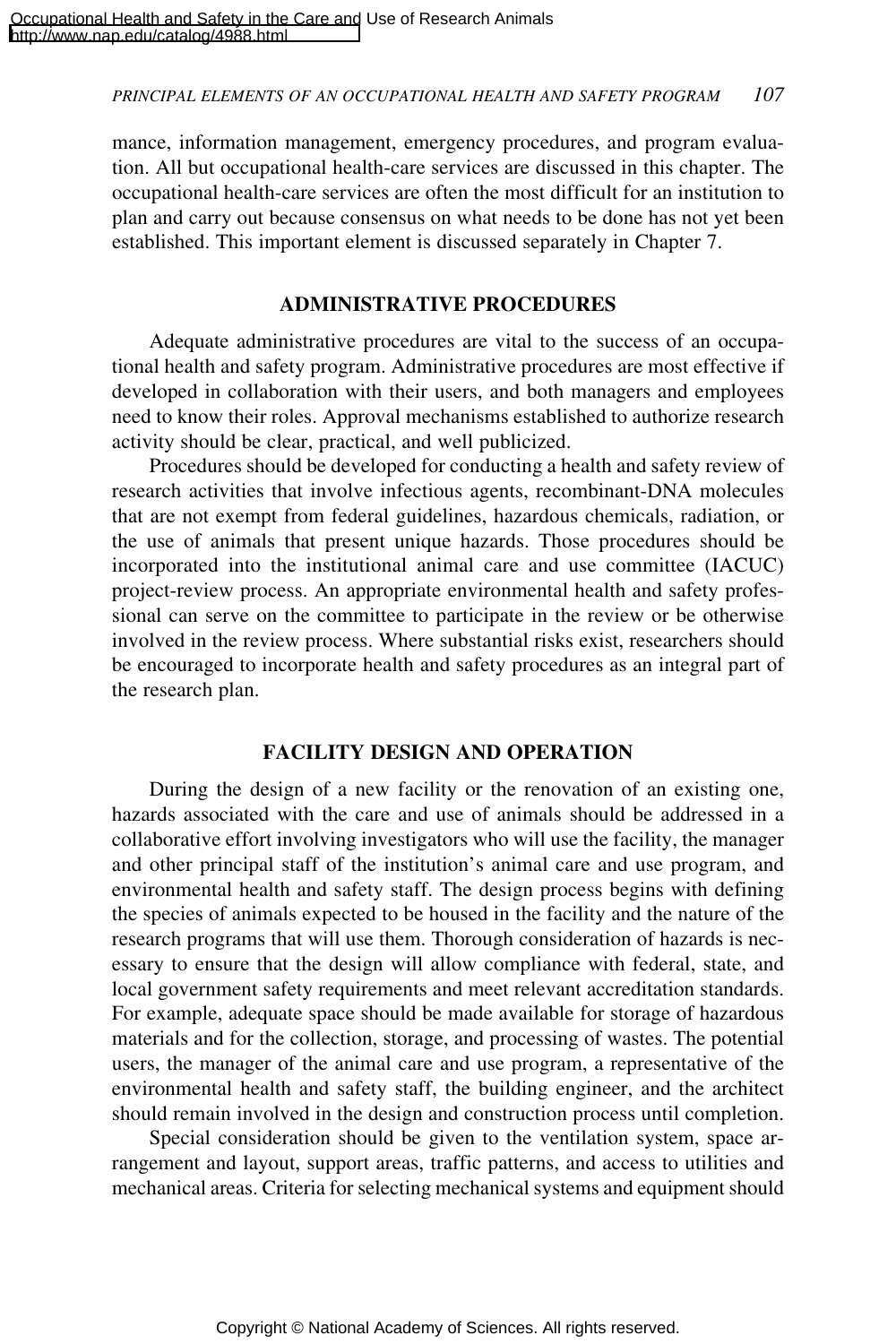be based on reliability, operational integrity, projected length of service, and ease of maintenance. The selection of space, layout of equipment, work surfaces, and traffic patterns will influence the operational effectiveness of the facility and the ease with which staff can maintain established administrative procedures for operating the facility safely. A program of preventive maintenance will ensure continued safe operation of a well-designed facility; this is an important aspect of occupational health and safety, particularly when efforts to minimize substantial risks require the use of engineering controls.

Careful attention should be given to prevention and control of ergonomic hazards in the design of animal facilities (NRC 1996). Engineering controls that reduce physical stress in repetitive operations and in the lifting and movement of heavy loads by animal care staff are important design objectives. Ergonomic design criteria should be used in the selection of fixed equipment, such as animal caging, necropsy tables, and sinks. Several authoritative references are available which provide comprehensive coverage of this important subject (CCAC 1993, DiBerardinis and others 1993, NRC 1996, Ruys 1991).

## **EXPOSURE CONTROL METHODS**

Exposures to occupational hazards are controlled through the application of engineering controls, work practices, and the use of personal protective equipment. Those measures are used in a hierarchical structure. That is, it is first attempted to isolate workers from hazards with engineering controls. If engineering controls do not adequately control the exposure potential, work practices are modified to help to minimize exposure potential. Finally, personal protective equipment might be required to provide a barrier between employees and hazards that cannot be otherwise controlled.

## **Engineering Controls**

Engineering controls are a combination of safety equipment and physical features of the facility that help to minimize hazardous exposures of personnel and the surrounding environment. Safety equipment provides a barrier between employees and hazards, and physical features can prevent or reduce the potential for release of hazardous agents from the immediate work area. Some engineering controls commonly used in animal care and research are barriers and airlocks, chemical fume hoods, biological safety cabinets, and isolation cages.

Barriers help to confine potential contamination to areas where it is generated and to control access to these areas. In animal biosafety level 3 facilities (see Table 3-4), barriers isolate animal areas from other, adjacent areas. The principal barriers are exhaust air ventilation systems that provide directional airflow, architectural barriers that control access to the animal facility, and airlocks that help to maintain air pressure differentials to ensure the proper direction of airflow. Ac-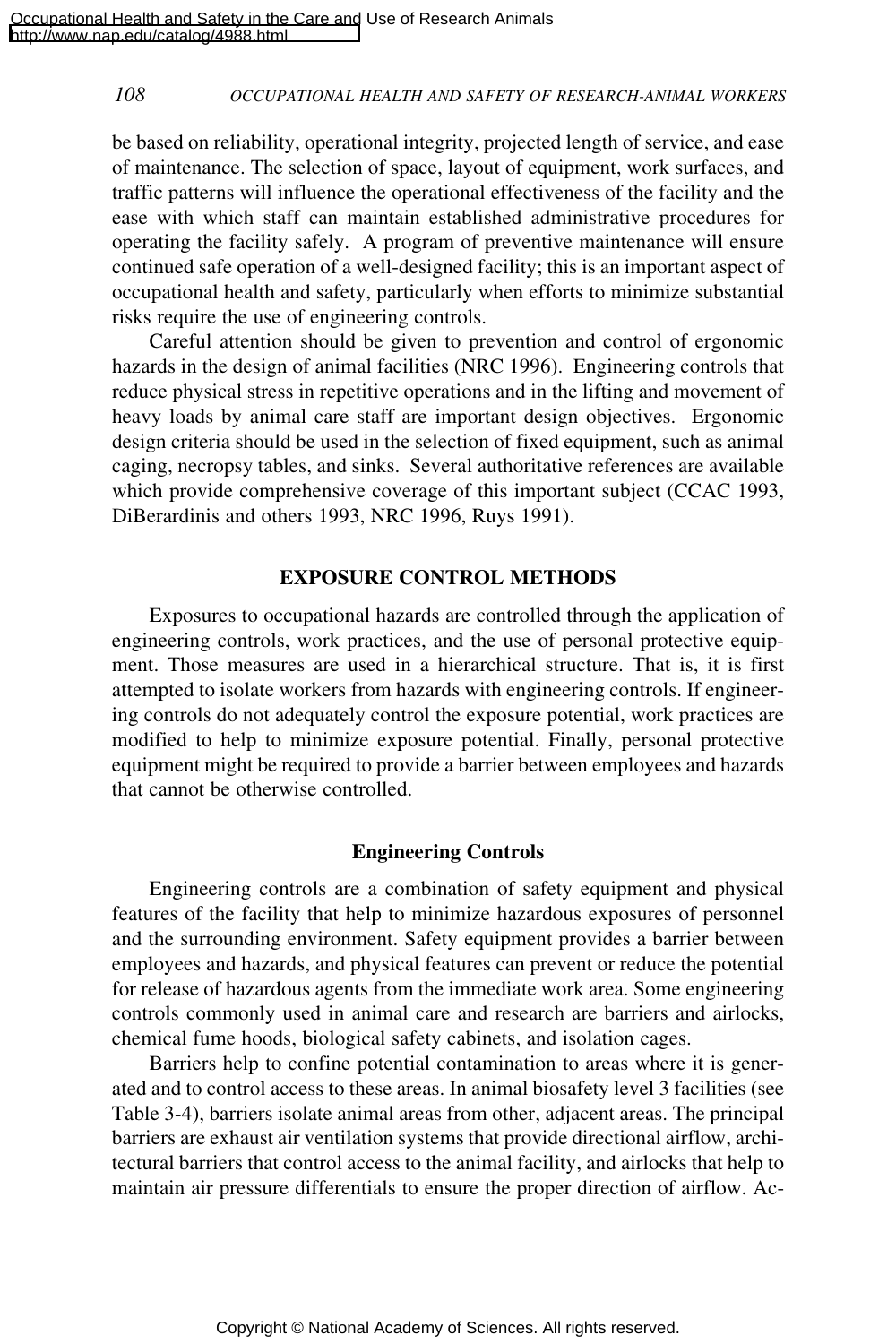#### *PRINCIPAL ELEMENTS OF AN OCCUPATIONAL HEALTH AND SAFETY PROGRAM 109*

cess control barriers also have value for any animal facility because they can be used to prevent unauthorized people from entering the animal facility; this kind of control is difficult to accomplish without constructing an access foyer or special entrance area through which authorized people must pass before entering the facility.

Chemical fume hoods are local exhaust devices that help to prevent toxic, offensive, and flammable vapors or dusts from entering a work area (DiBerardinis and others 1993, NRC 1995). They provide employee protection from such hazards as chemical spills, splashes or sprays, other accidentally released materials, fires, and minor explosions. Hoods should be properly located in the laboratory away from doors, supply air ducts, and high traffic areas. Hoods should be evaluated before use to ensure adequate face velocities (typically 80-100 ft/min) and the absence of excessive turbulence (NRC 1995). The hood installation should include a continuous airflow monitoring device to allow the user to check operating conditions before conducting hazardous procedures. If inadequate hood performance is suspected, correct operation should be verified before the hood is used. The hood sash opening should be kept as narrow as reasonably practicable to improve the overall performance of the hood. The containment capability of hoods is also influenced by the amount and placement of equipment in the hood, persons walking by the hood, and the opening and closing of doors. Careful technique by the user is essential in achieving optimal performance.

Biological safety cabinets are among the most effective, as well as the most commonly used, primary containment devices for work with infectious agents. Several types of cabinets are available, and authoritative references should be reviewed before a cabinet is selected for a particular experimental use (CDC-NIH 1993, Fleming and others 1995, Kruse and others 1991). As with any piece of laboratory equipment, personnel should be trained in the proper use of biological safety cabinets. Air balance and inward airflow are critical in the safe operation of these cabinets. Biological safety cabinets should be certified in accordance with the National Sanitation Foundation Standard 49 (NSF 1992). Containment can be compromised by interruption in airflow caused by insertion and removal of a worker's arms through the work opening, opening and closing of room access doors, and movement of staff near the cabinet. Fans, heating and air conditioning diffusers, and other air-handling devices near the cabinet can also disrupt airflow patterns. Biological safety cabinets have been configured to provide containment space for cleaning cages. They can protect both the animals and personnel from exposures to aerosols that are generated by cleaning procedures.

Cage filter tops are used in animal research to prevent cross contamination with infectious agents. They prevent transmission of agents between and among animals and people by preventing particles from entering the cage. Isolation cages with filter tops that fit tightly to the cage rim can constitute an effective barrier to transmission of agents by the aerosol route, but they should be used in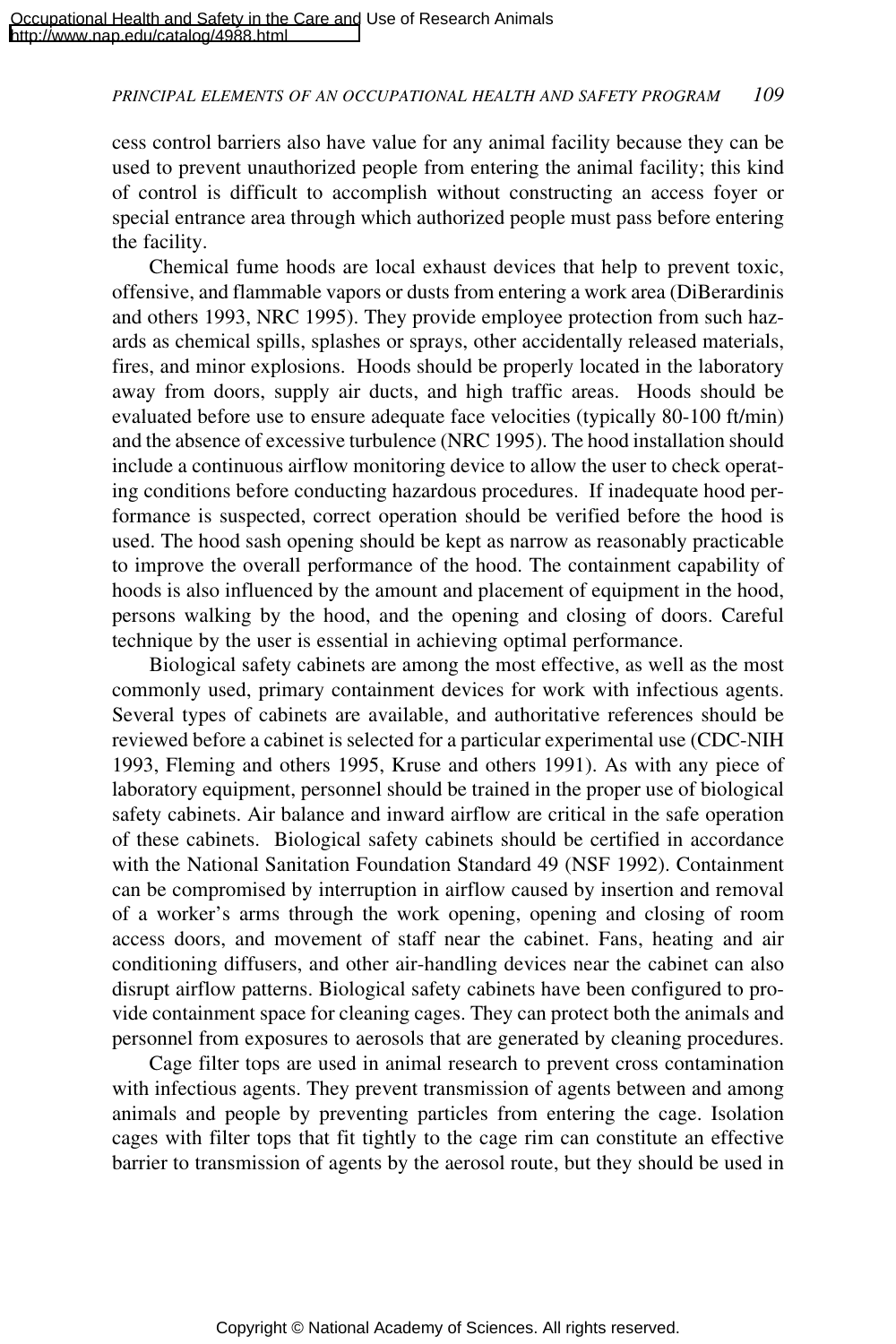conjunction with a biological safety cabinet to ensure containment during procedures that involve removing the cage top.

Ventilated caging systems also control hazards. Exhaust fans create a negative pressure gradient between the cage and the surrounding environment, and exhaust air is filtered with a high-efficiency-particulate-air (HEPA) filter before discharge into the animal room or the building exhaust; this combination can prevent the escape of bioaerosols from the animal environment.

Downdraft necropsy tables capture chemical vapors generated during necropsy. The tables are constructed with exhaust fans that produce a downdraft by drawing air through the work surface. Air velocities above the work surface, however, are not sufficient to capture aerosols that are generated by the procedure. The protective capacity of these tables can be compromised by air turbulence in the room, the size of the animal on the table, and general work practices. Their use should be carefully assessed by knowledgeable health and safety professionals.

Room ventilation is an important engineering control used to maintain comfortable temperature and humidity in the work area. Changing air continuously can reduce the concentration of airborne contaminants but does not replace the use of such containment devices as chemical fume hoods, biological safety cabinets, and filter top cages. A ventilation system that provides directional airflow can prevent the migration of airborne contaminants to unprotected space in the facility.

Cage cleaning and cage washing can result in high concentrations of particulate contaminants and very high heat loads from the cage washing equipment. Consequently, high ventilation rates are important for providing acceptable environmental conditions for personnel.

Local exhaust can be effective in controlling contaminants at the point of generation. Properly engineered and used canopy hoods and flexible exhaust ducts can substantially reduce occupational exposures to such hazards as animal dander and excreta liberated during cage cleaning, aerosols and vapors generated during anesthesia or necropsy, and heat emanating from cage cleaning or waste decontamination. Slot hoods can also be used in controlling these exposures, but their effectiveness depends on the correct static pressure, flow rate, and hood geometry (NRC 1995, p.# 190). Local exhaust devices are particularly useful for controlling emissions from equipment or procedures that cannot reasonably be contained in a hood (De Berardinis and others 1993, p.# 451). Local exhaust devices are not as effective as chemical fume hoods, so engineering and industrial hygiene professionals should be consulted to assist with selection or design for each specific application (NRC 1995, p.# 190).

## **Work Practices**

Work practices are the most important element in controlling exposures.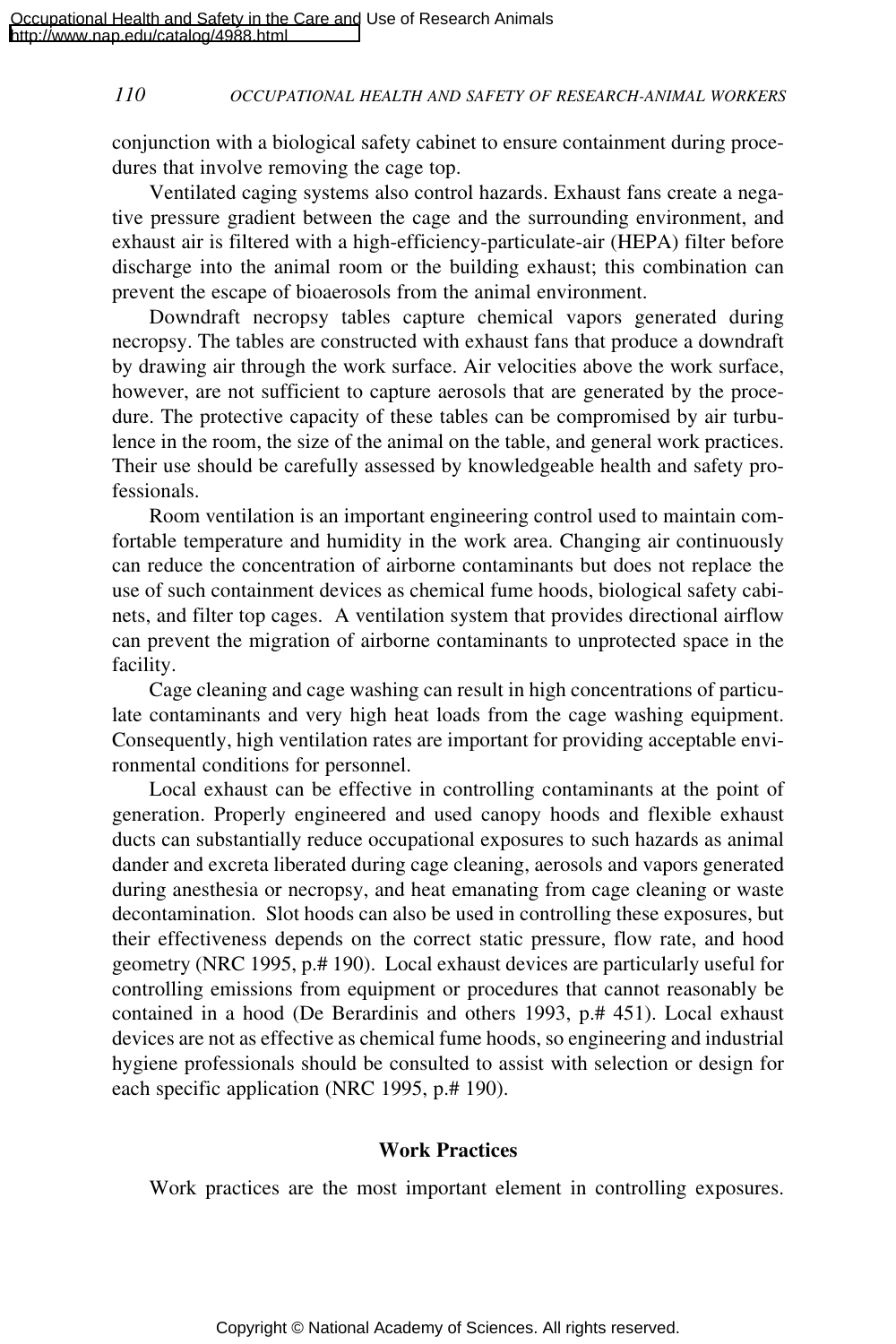## *PRINCIPAL ELEMENTS OF AN OCCUPATIONAL HEALTH AND SAFETY PROGRAM 111*

Employees should understand the hazards associated with the procedures that they are performing, recognize the route through which they can be exposed to those hazards, select work practices that minimize exposures, and through training and experience acquire the discipline and skill necessary to sustain proficiency in the conduct of safe practices. Several categories of work practices should be considered:

- Practices to reduce the number of employees at risk of exposure.
	- Restrict access to the work area.
	- Provide warnings of hazards and advice about special requirements.
- Practices to reduce exposures by direct and indirect contact.
	- Keep hands away from mouth, nose, eyes, and skin.
	- Wash hands when contaminated and when work activity is completed.
	- Decontaminate work surfaces before and after work and after spills of a hazardous agent.
	- Use appropriate methods to decontaminate equipment, surfaces, and wastes.
	- Substitute less-hazardous materials for hazardous materials whenever possible.
	- Wear personal protection equipment (gloves, gowns, and eye protection).
- Practices to reduce percutaneous exposures.
	- Eliminate the use of sharp objects whenever possible.
	- Use needles with self-storing sheaths or those designed to protect the user.
	- Keep sharp objects in view and limit use to one open needle at a time.
	- Use appropriate gloves to prevent cuts and skin exposure.
	- Select products with puncture-resistant features whenever possible.
	- Use puncture-resistant containers for the disposal of sharps.
	- Handle animals with care and proper restraint to prevent scratches and bites.
- Practices to reduce exposure by ingestion.
	- Use automatic pipetting aids; never pipette by mouth.
	- Do not smoke, eat, or drink in work areas used for the care and use of research animals.
	- Keep hands and contaminated items away from mouth.
	- Protect mouth from splash and splatter hazards.
- Practices to reduce exposure by inhalation.
	- Use chemical fume hoods, biological safety cabinets, and other containment equipment to control inhalation hazards.
	- Handle fluids carefully to avoid spills and splashes and the generation of aerosols.
	- Use in-line HEPA filters to protect the vacuum system.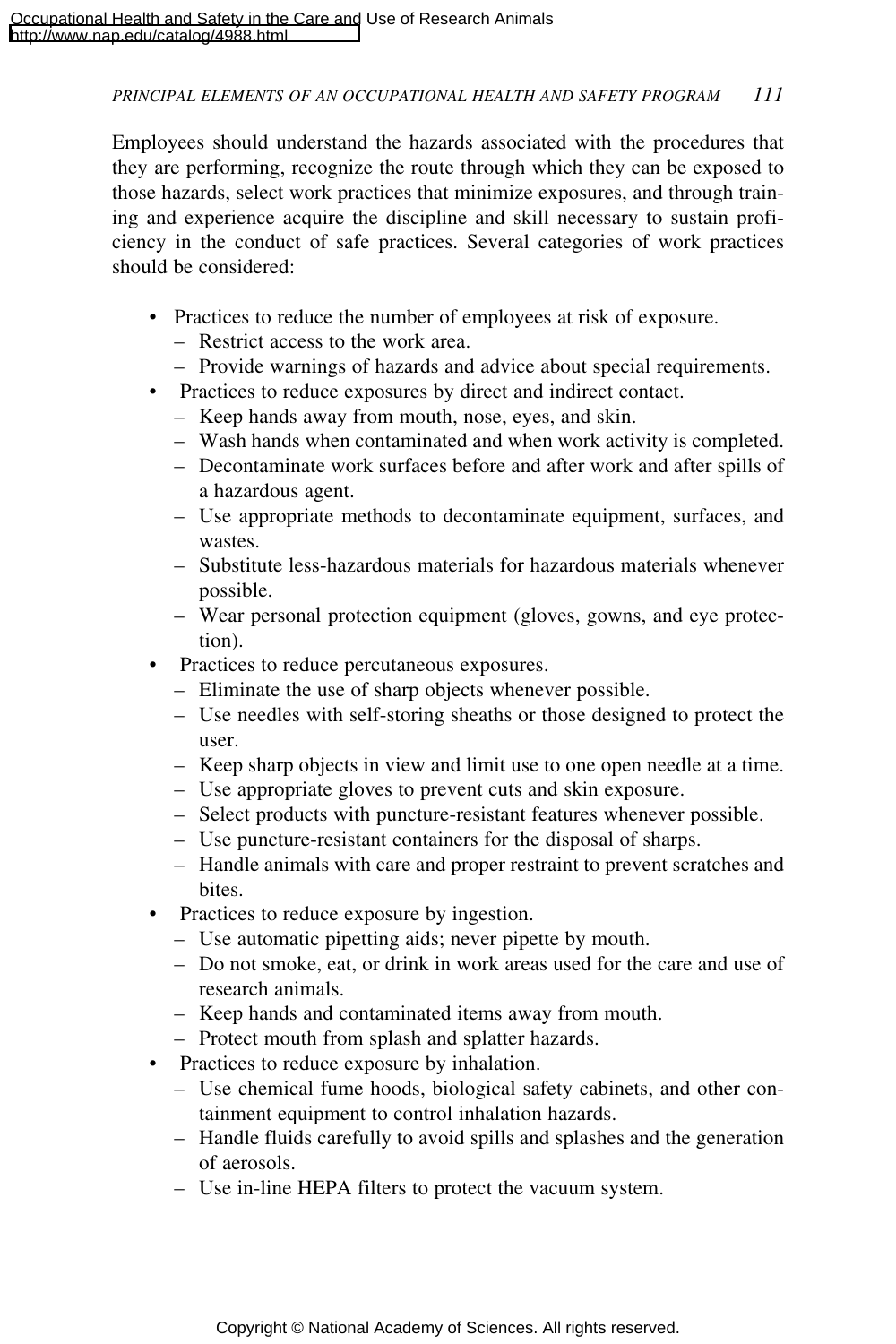## *Handling and Transport of Animals*

Safety precautions are needed during animal handling and animal transportation to prevent transmission of zoonotic agents to employees. Employees should wear personal protective equipment specifically chosen for the exposures that might be related to the animals being handled or transported. Safety concerns are relevant to all who have access to the animals being transported and those who receive and use them.

## *Personal Hygiene*

Scrupulous attention to personal hygiene is essential for all personnel who care for and use research animals. They should wash their hands before and after handling animals and whenever protective gloves are removed. There should be no eating, drinking, smoking, application of cosmetics, or other activities that can increase the risk of ingesting hazardous materials or contaminating mucous membranes in animal care and animal use areas.

## *Housekeeping*

All animal care areas, including areas in which hazardous materials are used or stored, should be kept neat and clean. Clutter can become contaminated and add to problems of employee exposure, area decontamination, and waste disposal. Work surfaces should be wiped with disinfectant before work begins, immediately after any spill, and at the end of the workday. Floors should be disinfected or decontaminated daily or weekly as appropriate to the potential hazards. Appropriate dust suppression methods should be routinely used. Wet mopping and the use of a HEPA-filtered vacuum cleaner are appropriate for suppressing dust.

## *Waste Disposal*

Wastes need to be removed at scheduled intervals based on the amount of waste generated and the risk posed by the hazardous agents in the waste material. Planning is required to ensure that sufficient space is available for on-site collection, storage, treatment, and disposal of waste. The disposal of hazardous wastes is subject to federal, state, and local regulations. The environmental health and safety staff should stay informed of regulations, which change often. They should keep all on-site generators of hazardous waste informed of disposal procedures to ensure that they are in compliance with current requirements.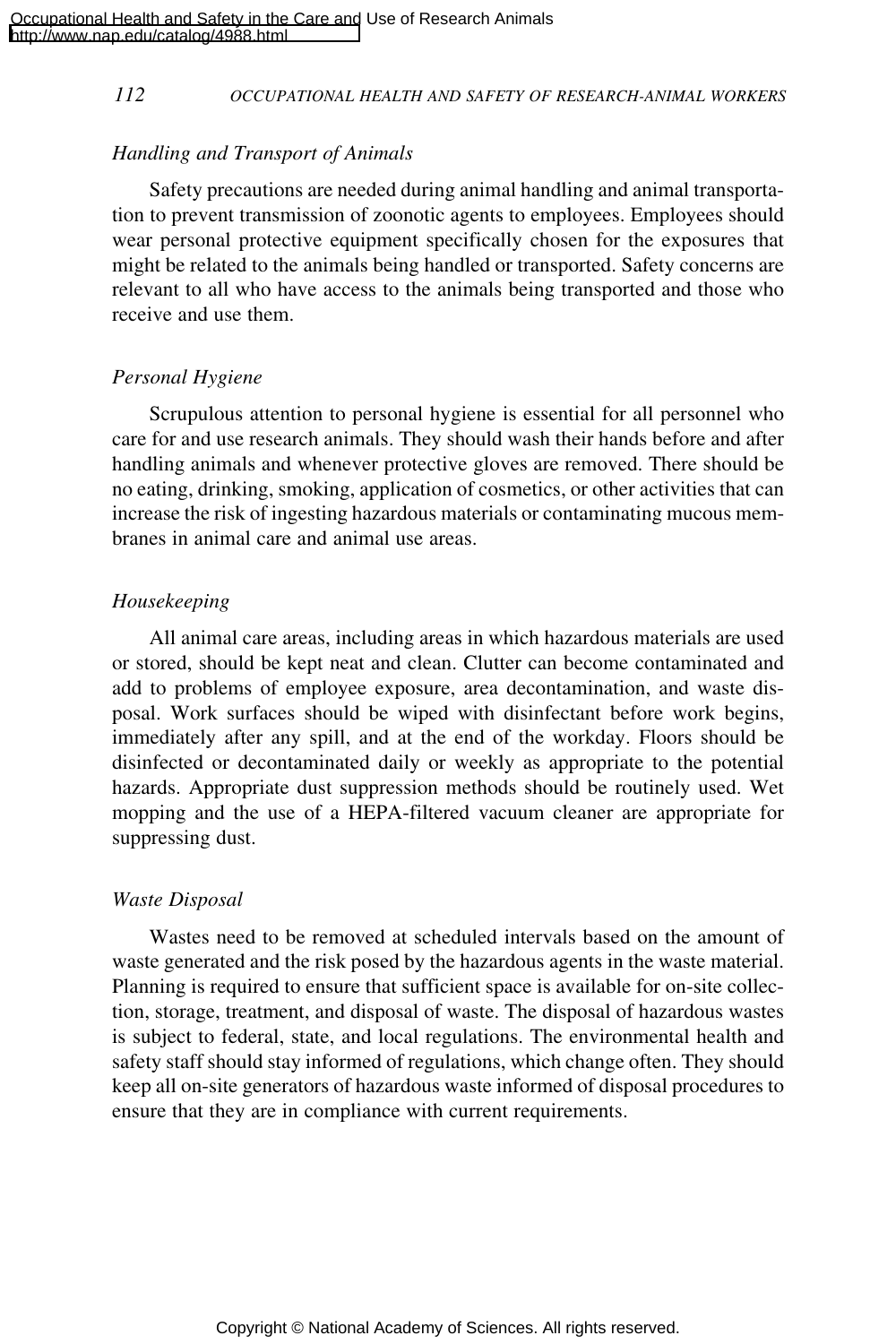#### *PRINCIPAL ELEMENTS OF AN OCCUPATIONAL HEALTH AND SAFETY PROGRAM 113*

# *Restraint of Animals*

Species specific safe techniques should be used to restrain animals (NRC 1996, p.# 11). Physical restraint might require more than one animal handler. Hand catching of nonhuman primates should be discouraged; use of a pole and capture collar is a safe alternative. The use of mechanical restraint devices or chemical restraints can reduce the potential for escape or injury when animals are being examined or handled. Employees should be aware that physical restraint can increase the inherent risks associated with the animal by intensifying excretions, secretions, and aggressive behavior of the animal.

# *Cleaning Cages*

Caution should be used in removing animals from their cages before cage cleaning to avoid escape. Contaminated shavings, feces, urine, and other potentially biohazardous, contaminated, or allergenic materials should be removed with methods that protect the workers (NRC 1996, p.# 43-4). Biological safety cabinets have been designed as bedding dump stations to protect workers from hazardous aerosols that might be generated during cage cleaning. Protective clothing is required to protect workers from contact and percutaneous exposure. The eyes, face, and body should be protected during use of hazardous chemicals. Automatic cage washers pose several problems that should be addressed, including excess noise that might require hearing protection and ergonomic deficiencies that might contribute to back injuries and repetitive-motion injuries. Sharp edges on cages and ancillary equipment should be identified and eliminated. Heat in cage washing areas might require changes in ventilation and work practices to avoid excessive heat exposure. Employees should wear appropriate footwear and remain vigilant to the ever-present hazard of wet, slippery surfaces.

# **Personal Protective Equipment**

The use of personal protective equipment is the final measure for controlling exposures to potentially hazardous agents. Personal protective equipment provides a physical barrier to hazardous materials that might otherwise come into contact with employees' skin, eyes, mucous membranes, and clothing. The equipment should protect the part of the body that is reasonably expected to come into contact with hazardous agents. Selection should be based on specific knowledge of the potential hazards, experience, and sound professional judgment.

Gloves are the most commonly used personal protective clothing. Latex, vinyl, or other appropriate protective gloves should be worn for handling potentially contaminated animals or hazardous materials. Care should be taken to ensure that the glove material provides an adequate barrier against the expected hazard. For example, nitrile or rubber gloves might be required to protect against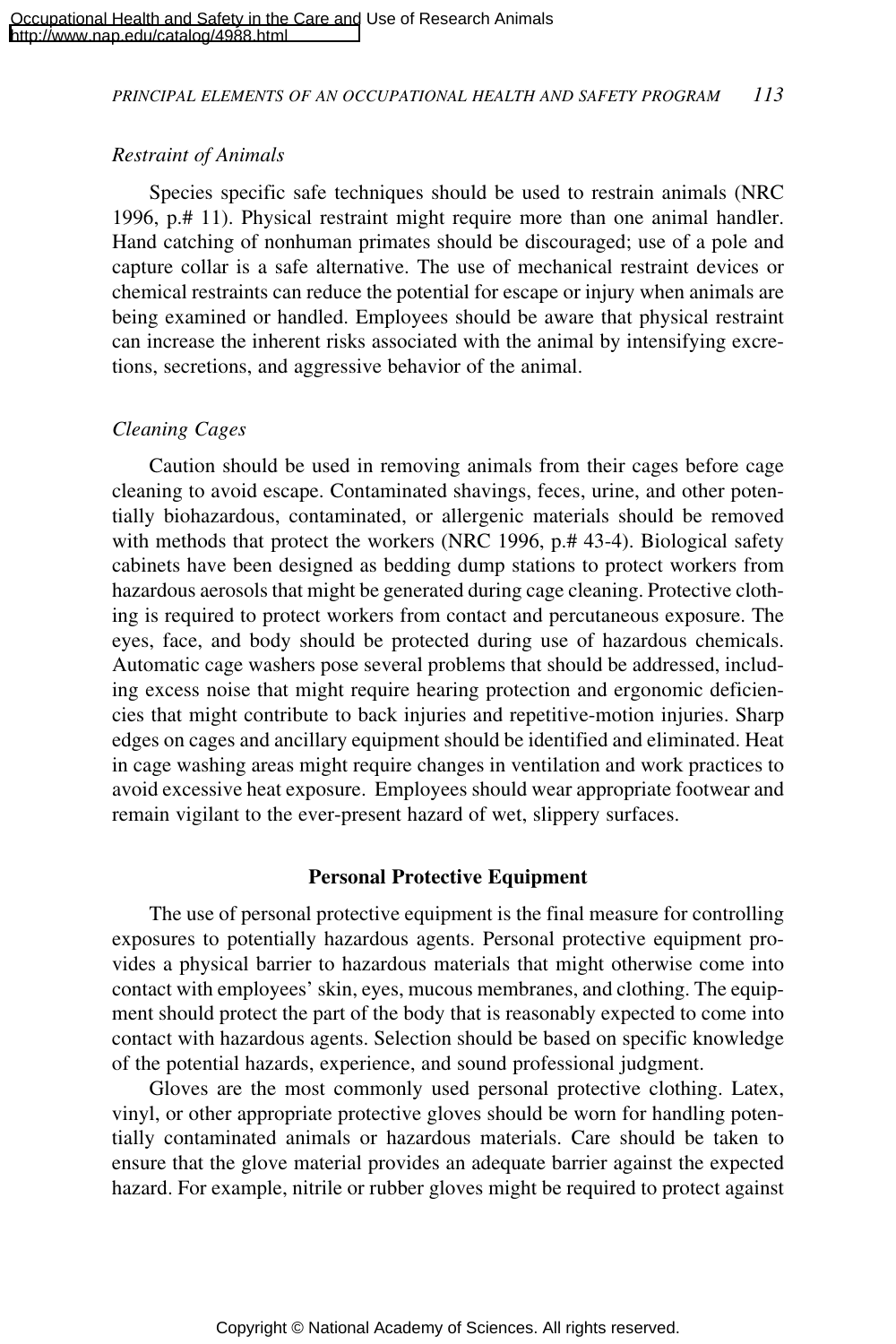some solvents, whereas thick leather would provide better protection against animal bites or scratches. Gloves should be long enough to cover the area to be protected.

Disposable vinyl or latex examination or surgical gloves should not be reused. Heavy duty rubber gloves will hold up well in cleaning and disinfecting; these are of the type commonly used for washing cages.

Uniforms, gowns, or laboratory coats are often provided to prevent contamination of animal care personnel by animal urine and feces. Such garb should not be worn outside the work area (unless it is covered). Protective clothing should be selected so that it provides an adequate barrier against the type and extent of exposure expected. For example, cage washing personnel might wear heavy rubber aprons to protect themselves when using strong detergents and cleaning agents. Safety shoes might be advisable for employees engaged in moving cage carts and other heavy equipment. Similar protective clothing might be needed by those who clean and disinfect animal rooms. The need to decontaminate and dispose of protective equipment is an important consideration in its selection. Reprocessing contaminated laundry can be more expensive than providing disposable gowns.

Face protection is advised if the eyes, nose, or mouth might be exposed through splashes or splatters of potentially hazardous agents. Safety glasses should be considered minimal eye protection and worn to prevent injury from projectiles, minor splashes, or contact of contaminated hands with eyes. Goggles or face shields might be needed for tasks involving infectious or hazardous liquids if there is a potential for splashing and splattering. Goggles or face shields are especially important when disinfectants and cleaning agents are used under pressure. Surgical masks also provide some protection of the mouth from splashes.

Respiratory protection might be necessary to control occupational exposures to aerosols. Employees who require respiratory protection should be enrolled in a respiratory program that is in compliance with OSHA standards. The selection and use of proper respiratory protection equipment should be coordinated through the environmental health and safety staff.

## **EDUCATION AND TRAINING**

Occupational health and safety objectives of an institution can be achieved only if employees know the hazards associated with their work activities; understand how the hazards are controlled through institutional policies, engineering controls, work practices, and personal protective equipment; and have sufficient skills to execute safe work practices proficiently. All that requires a multifaceted education and training effort that addresses the full range of health and safety issues related to the care and use of research animals. Approaches for providing an education and training effort depend on the size, resources, animal species,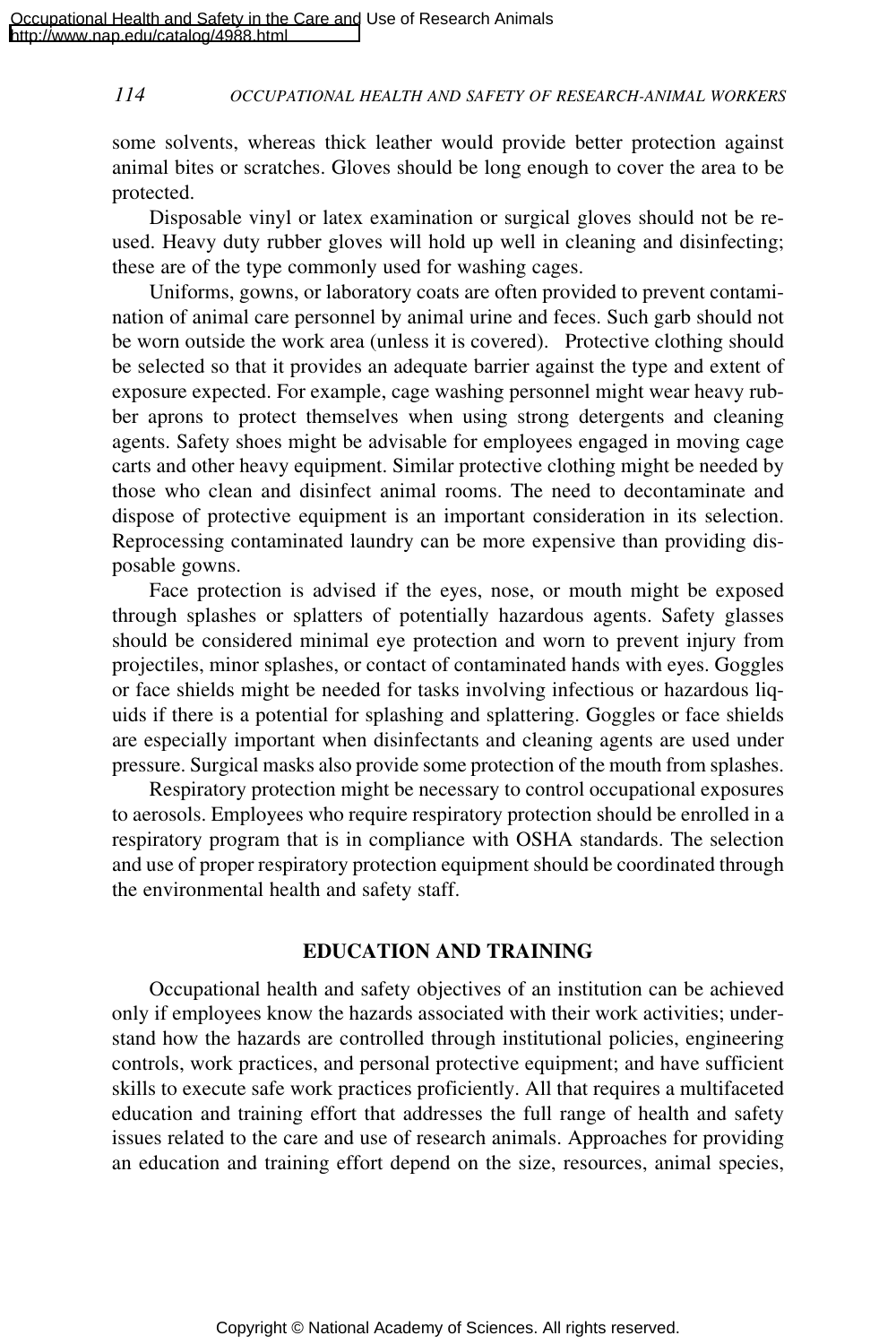## *PRINCIPAL ELEMENTS OF AN OCCUPATIONAL HEALTH AND SAFETY PROGRAM 115*

research activities, staff experience, and technical expertise of the institution. However, successful programs have three common attributes:

• The occupational health and safety goals of the institution and how they will be achieved, including precise guidance on regulatory-compliance strategies, are clearly communicated to all employees. This function is commonly carried out by the environmental health and safety staff through formal orientation, distribution of written guidelines, and periodic refresher training.

• Employees are fully apprised of all relevant hazards and control strategies pertaining to their general work assignments. Information provided to employees is developed through the interaction of several key people, including a veterinarian or other professional familiar with zoonotic risks presented by the research animals, a health and safety professional who has knowledge of occupational hazards common to animal care and use and relevant hazard control strategies, and scientists who can assess the health risks associated with planned experimentation or research protocols. This interaction will define the knowledge needed by employees to protect themselves from hazards associated with their work and point to needs for further training.

• Supervisors in the animal care and research groups are actively involved in ensuring that their employees have acquired the necessary skills and attitudes to work safely. If deficiencies are present, on-the-job training supervised by an experienced employee is provided until appropriate standards of proficiency are demonstrated.

The involvement of scientists in the development of content for health and safety training is particularly important. Often, employees who routinely care for research animals are not placed under the direct supervision of the scientist who is responsible for the research project, so there can be gaps in communication of information that is necessary to protect the animal care staff or that could correct misperceptions about the risk of the research project. Such gaps could also place research animals at unnecessary risk. For example, research animals might be susceptible to disease when exposed to an animal care employee who is an active carrier of an infectious agent. The health and safety assessments of the scientists need to be conveyed both to the animal care staff and to their supervisors. Their understanding of the research objectives and the attendant hazards will help them to create and maintain a safe work environment in which the animal care staff can be integral and knowledgeable participants in the research activity.

Training should be a continuing process. It is best accomplished by identifying specific employees in a laboratory or animal care group to serve as a source of information, guidance, and instruction for their colleagues. The designated employees should be kept well informed of institutional health and safety requirements, safe practices, and relevant research and animal care hazards, and this requires a structured effort whereby the institutional experts in health and safety,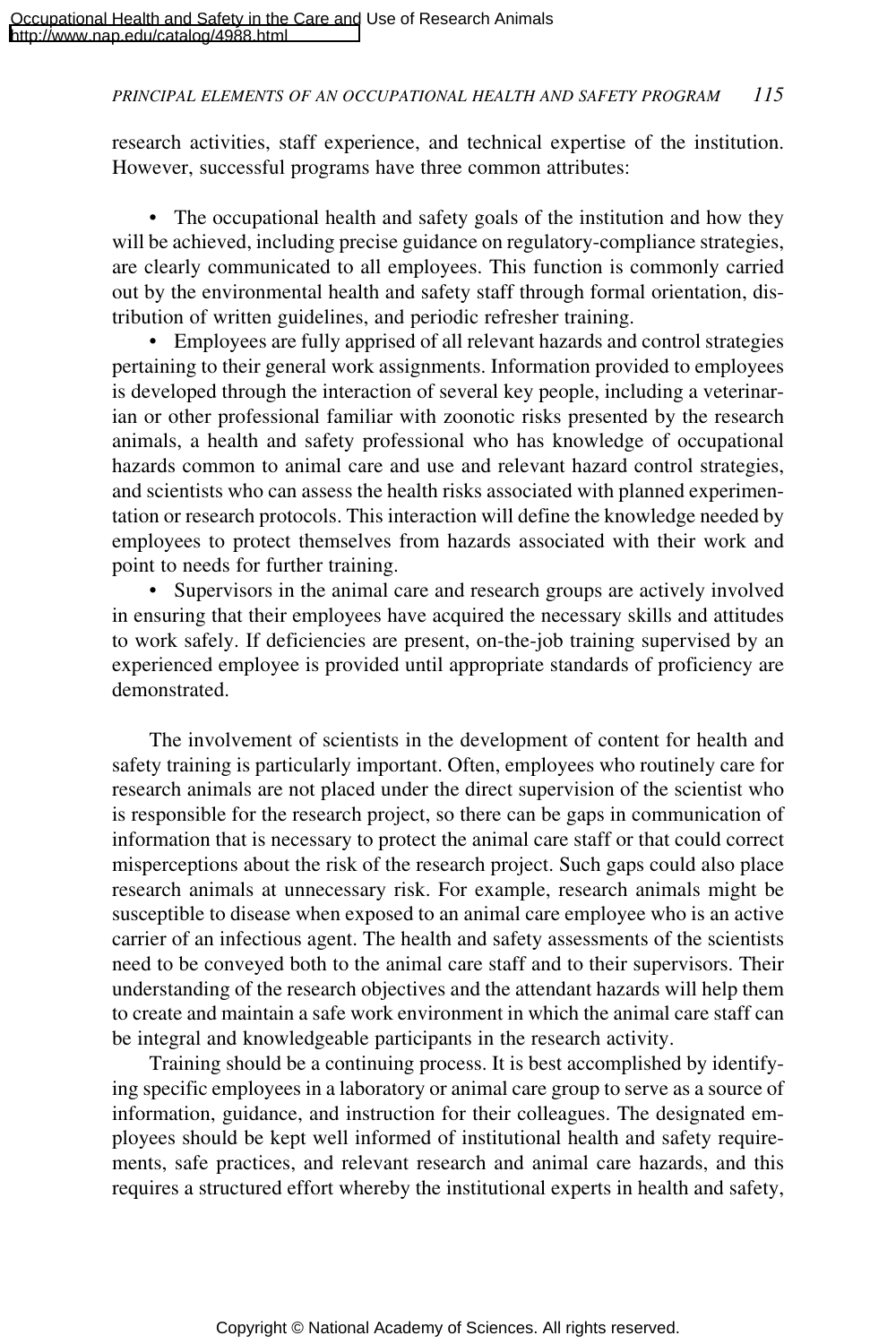animal care, and research interact with and advise them on all aspects of the institution's occupational health and safety program. Employees who serve in this way should have the recognition, confidence, and genuine support of their supervisors to carry out their important role effectively. The additional health and safety responsibilities are not likely to distract them substantially from the normal daily duties that they were hired to perform.

That approach has been successful in many research laboratories. Often, a laboratory manager oversees a laboratory's safety program and assigns specific aspects of the program, such as waste management or radiation safety, to other technical staff. The designated employees can serve as mentors and on-the-job trainers for new employees and provide guidance to more experienced workers as the need arises. These duties can be rotated among the experienced staff every several months—a practice that can quickly result in a highly informed and skilled workforce. Periodic group meetings are also helpful; they can serve as a forum for refresher training, provide opportunity for open discussion of safety concerns, and be used to review progress in achieving institutional health and safety goals.

An effective education and training program requires resources, administrative recordkeeping, and a mechanism for monitoring its efficiency, in addition to the interactive and mentoring efforts of key employees who provide relevant health and safety information. Investment of resources will produce a considerable return. A well-informed staff with safe work habits will minimize occupational injuries and illnesses. That in turn will reduce costs related to labor time, insurance, health care, disability, and legal actions.

Recordkeeping is an essential aspect of an education and training program. No program can succeed without knowledge of who needs what training and when such training has been provided. Training records are also required to satisfy specific requirements of federal and state environmental health and safety regulations. The institution's official responsible for ensuring maintenance of training records, usually the head of the environmental health and safety office, should strive to establish a simple system that presents the least administrative burden to everyone. A computer-based system should facilitate such an approach.

A wide variety of mechanisms exist for evaluating the success of the education and training program. Among these are site inspections, personnel reviews, injury and illness records, regulatory-compliance citations, and periodic questionnaires. The approach should be carefully designed and applied to provide information useful for both institution officials and employees.

## **EQUIPMENT PERFORMANCE**

The value of engineering controls in protecting the health and safety of employees depends on the performance and operational integrity of the protective equipment. The environmental health and safety office should include pro-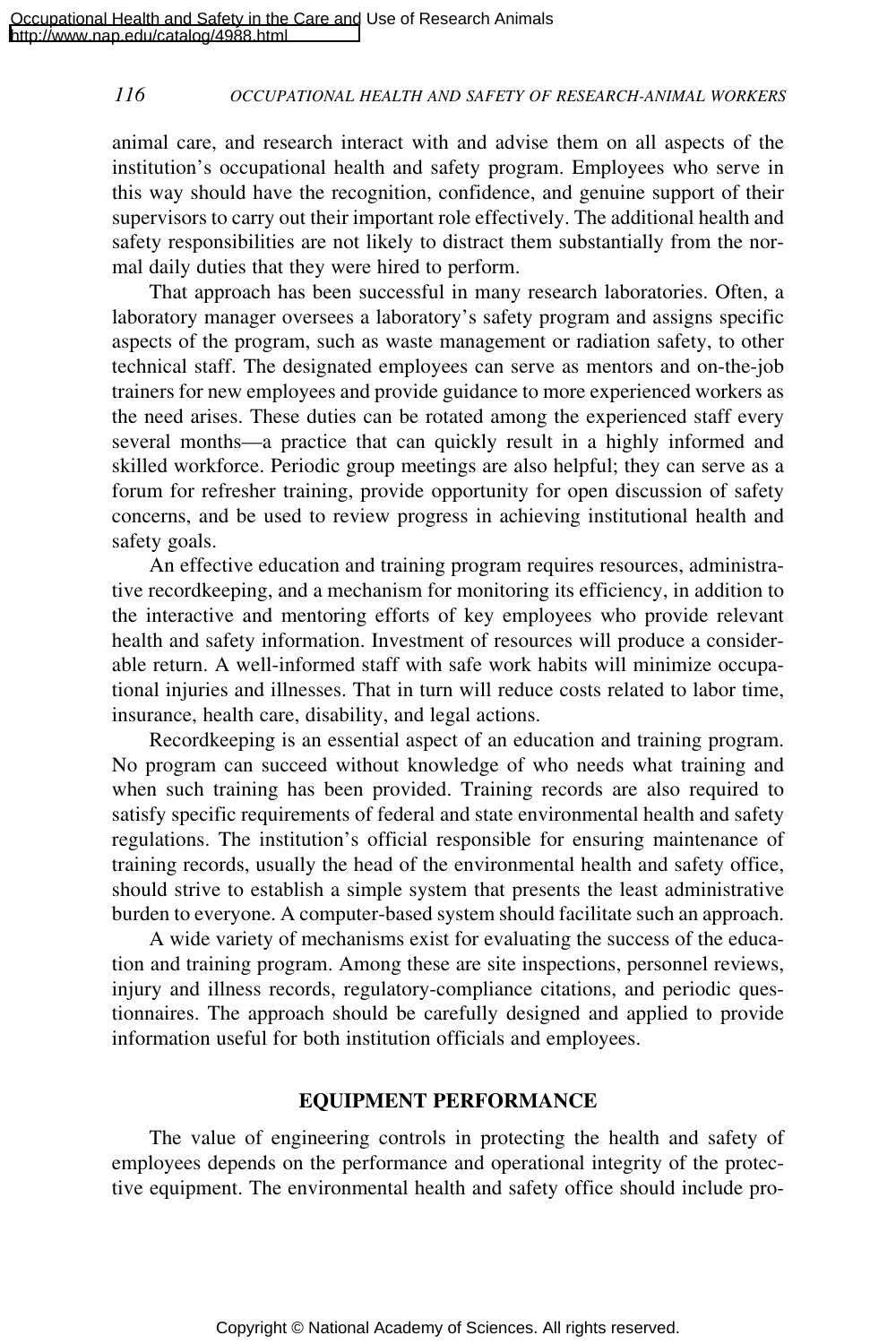## *PRINCIPAL ELEMENTS OF AN OCCUPATIONAL HEALTH AND SAFETY PROGRAM 117*

grams for certifying and monitoring equipment to ensure that it is capable of providing the necessary protection and maintaining adequate performance.

The American National Standards Institute (ANSI) has published consensus guidelines for laboratory ventilation systems (ANSI Standard Z9.5-1993), which include recommendations regarding chemical fume hood performance. The ANSI standards are excellent reference documents and provide relevant guidance for engineering control of hazards in the care and use of research animals. The following ANSI recommendations refer specifically to chemical fume hoods:

• A routine performance test should be conducted on every fume hood at least once a year or whenever a substantial change has been made in the operational characteristics of the system.

• Each hood should maintain an average face velocity of 80-120 ft/min with no face-velocity measurement more than 20% greater or less than the average.

• New and remodeled hoods should be equipped with a flow-measuring device.

Biological safety cabinets should be tested and certified after installation and whenever a stationary cabinet is moved and should be recertified at least once a year (CDC-NIH 1995). Performance certification criteria have been established by the National Sanitation Foundation (NSF 1992).

Ultraviolet (UV) radiation of 254-nanometer (254-nm) wavelength may be used to control airborne and surface microorganisms in various locations in an animal care and research facility. The biocidal capacity of UV bulbs decreases with time and is adversely affected by contamination with dust or chemical films. They should be cleaned once a week and replaced on a regular schedule or monitored at least once a year to verify adequate performance (Fleming and others 1995, p.# 233).

HEPA filtration units require periodic monitoring to ensure filtration efficiency (NSF 1992). Performance tests should be conducted at least once a year. Appropriate controls or decontamination should be used during replacement and certification because filters can become contaminated with potentially infectious agents, toxic chemicals, or radioisotopes during use.

Charcoal filtration is occasionally used to control the environmental release of toxic materials or radionuclides. Performance is difficult to certify, and performance testing should be specific to the hazard that is being controlled (Shapiro 1990, p.# 331). Performance should be monitored either by using continuous monitoring instruments, which are calibrated to the chemicals of concern and placed downstream of the exhaust-filter bed, or by periodically sampling the discharge air. An acceptable alternative to monitoring charcoal filtering systems is to replace the filters at established intervals that are based on their calculated effective life. Ductless fume hoods that use mainly activated charcoal filters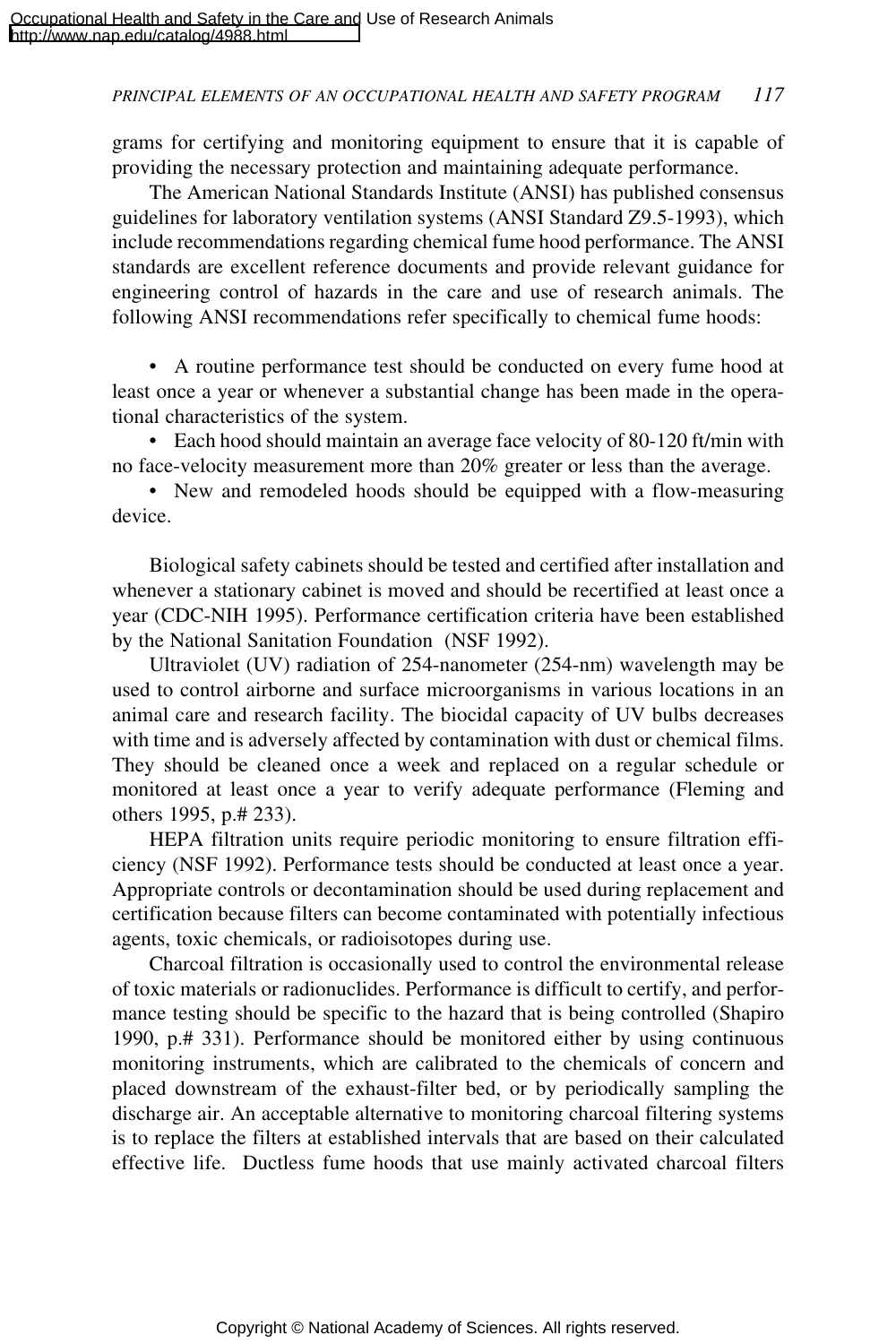should not be used for protection from volatile toxic compounds (Keimig and others 1991; NRC 1995, p.# 185).

Ventilation system performance should be checked periodically to document adequacy of room air exchanges and air pressure gradients in accordance with authoritative guidelines (NRC 1996). Air pressure gradients indicate airflow relationships; the frequency of monitoring them should be based on the degree of risk associated with the hazardous materials being used. Continuous readout monitoring instruments might be appropriate to provide instantaneous performance information in high containment facilities.

Effluent monitoring might be required by local ordinances designed to protect the sewage treatment works of the municipality. Specific, periodic monitoring might be required for ensuring compliance with discharge limits for chemical, biological, or radiological agents. Additional monitoring could also be necessary to demonstrate adequate control after accidental spills or releases of materials that might have entered the sewage system.

Validation and verification are important aspects of autoclave performance testing. The use of biological indicators that contain bacterial spores is an effective method of validating sterilization cycles for various load types. Monitoring of autoclave operational measures (temperature, pressure, and time) can verify performance routinely.

Fire protection systems and equipment (such as fire extinguishers) should be inspected and tested periodically to ensure operational integrity. Insurance companies and local fire authorities generally specify the frequency with which these inspections and tests should be performed.

## **INFORMATION MANAGEMENT**

Rapid access to employee-specific exposure information is increasingly important for efficient safety management. Documentation of occupational exposures, safety training, medical surveillance, and work related injury and illness is important for evaluating the occupational health and safety program of the institution, promoting health and safety, identifying new occupational risks, ensuring the cost effectiveness of program activities, and achieving regulatory compliance. On-line access to relevant health and safety information could improve the management and performance of occupational health and safety programs. It would facilitate the exchange of information between environmental health and safety, occupational health, animal care and use, and research staffs. On-line interactions could make it practical to develop records that are specific for each research protocol and that contain information relevant to each potentially exposed employee. Table 6-1 lists examples of information elements that can be shared in an occupational health and safety information-management network. Confidentiality and limited access to some kinds of information should be ensured.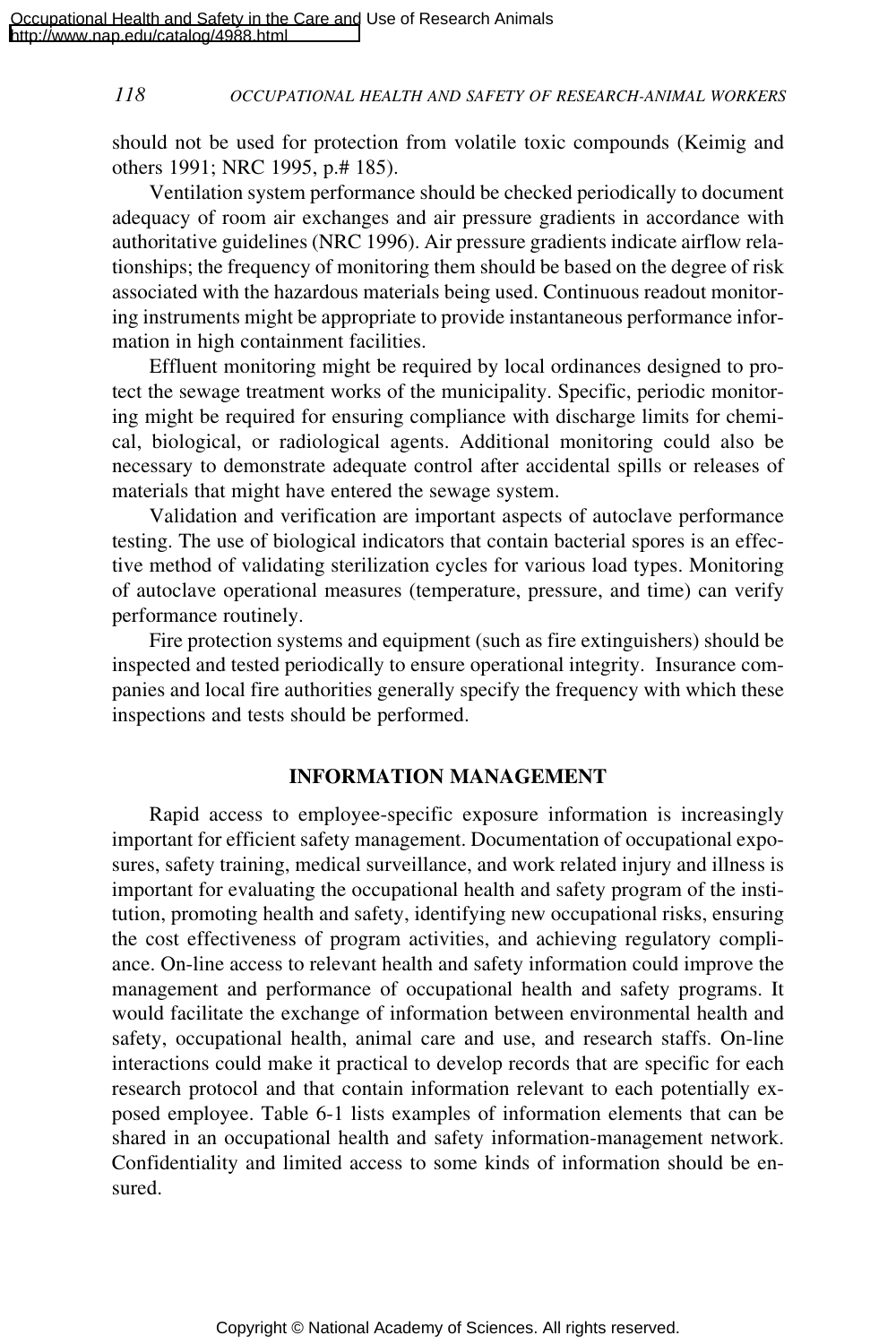| Activity                           | <b>Information Provided</b><br>by Activity                                                                                                                                           | <b>Information Received</b><br>by Activity                                                                                                                                                                                                                                            |
|------------------------------------|--------------------------------------------------------------------------------------------------------------------------------------------------------------------------------------|---------------------------------------------------------------------------------------------------------------------------------------------------------------------------------------------------------------------------------------------------------------------------------------|
| Animal care and use                | Job profile<br>Project risk data<br>Training records                                                                                                                                 | List of employees at risk<br>Employment risk indicators<br>Exposure and monitoring data<br>Health evaluation data<br>Health surveillance data<br>Health surveillance schedules<br>Material safety data sheets<br>Risk assessment data<br>Training schedules                           |
| Research                           | Job profile<br>Project risk data<br>Training records                                                                                                                                 | List of employees at risk<br>Employment risk indicators<br>Exposure and monitoring data<br>Health evaluation data<br>Health surveillance data<br>Health surveillance schedules<br>Material safety data sheets<br>Risk assessment data<br>Training schedules                           |
| Environmental<br>health and safety | Accident and injury<br>investigation data<br>Employment risk indicators<br>Exposure and monitoring data<br>Material safety data sheets<br>Risk assessment data<br>Training schedules | List of employees at risk<br>Hazardous materials<br>purchasing data<br>Health evaluation data<br>Health surveillance data<br>Job classification and position<br>descriptions<br>Job profile<br>OSHA 200 log data<br>Project risk data<br>Training records<br>Worker compensation data |
| Occupational health                | Health evaluation data<br>Health surveillance information<br>Health surveillance schedules                                                                                           | Accident and injury<br>investigation data<br>List of employees at risk<br>Employment risk indicators<br>Exposure and monitoring data<br>Job profile<br>Material safety data sheets<br>OSHA 200 log data<br>Risk assessment data<br>Worker compensation data                           |

## TABLE 6-1 Occupational Health and Safety Information-Management Network

continued on next page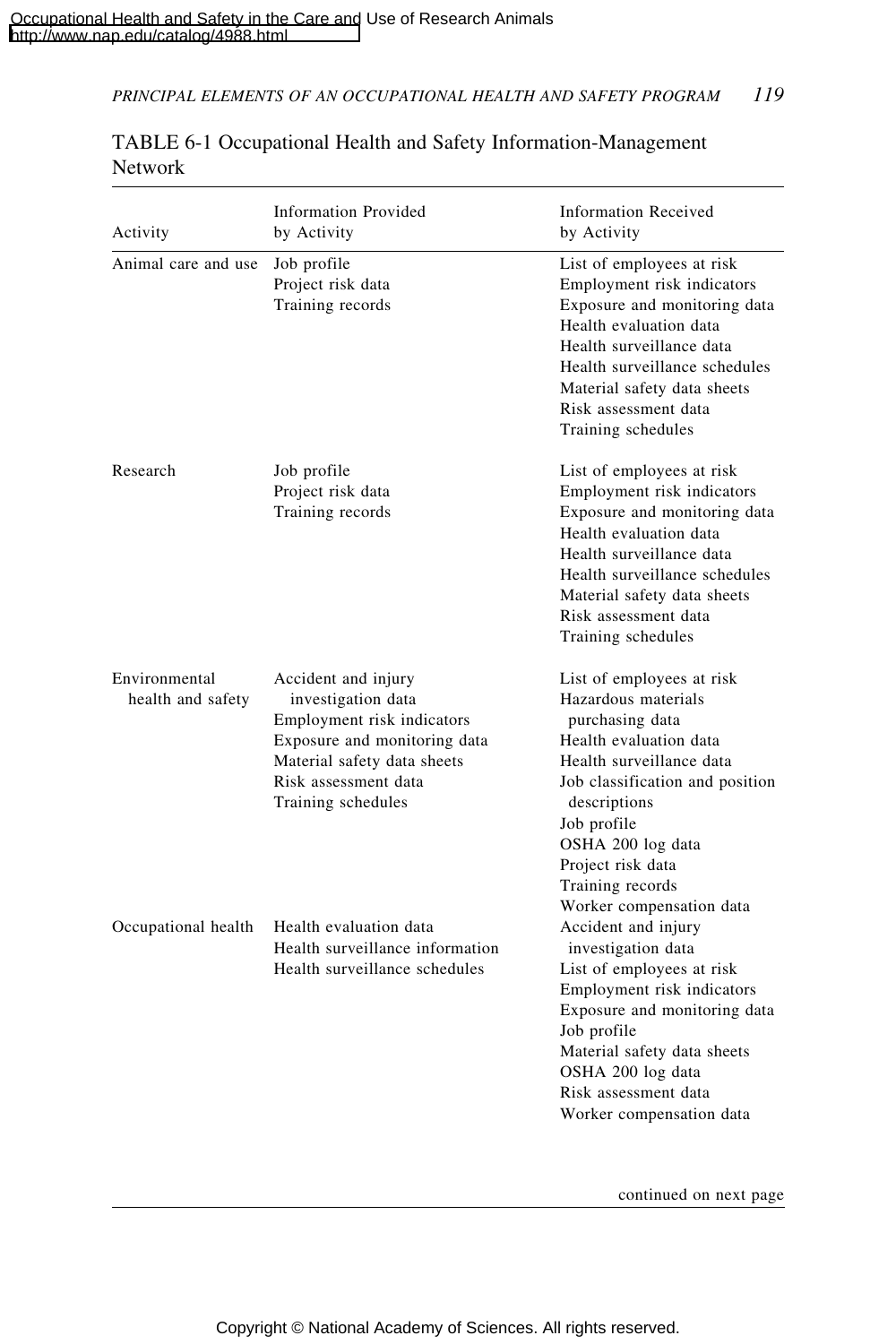| Activity                         | Information Provided<br>by Activity                                                                                                                                  | Information Received<br>by Activity                                                                         |
|----------------------------------|----------------------------------------------------------------------------------------------------------------------------------------------------------------------|-------------------------------------------------------------------------------------------------------------|
| Administration and<br>management | List of employees at risk<br>Hazardous materials purchasing data<br>Job classification and position<br>descriptions<br>OSHA 200 log data<br>Worker compensation data | Accident and injury<br>investigation data<br>Employment risk indicators<br>Job profile<br>Project risk data |

#### TABLE 6-1 Continued

Computer links with other institutions through external networks, such as electronic mail, are useful for obtaining current health and safety information. Numerous safety bulletin boards are available for communicating with health and safety personnel throughout the world. Other specialty boards provide easy access to information regarding infectious, toxic, and radiological hazards.

## **EMERGENCY PROCEDURES**

All institutions should have emergency response plans. Emergency situations will occur, and they require a rapid, coordinated response to minimize harm to personnel and facilities. A rapid and appropriate response is not possible without an institutionally adopted written and tested plan.

An emergency response plan provides a structure for effective response by defining employee responsibilities, interactions between responding personnel, the sequence of response procedures, and availability of emergency equipment. The complexity of the plan will be dictated by the diversity of emergencies that are considered possible and the institutional capacity and ability to respond to emergencies with on-site personnel. Environmental health and safety personnel should be readily available to coordinate response efforts, and all off-site emergency responders should be well educated in the unique hazards and situations that might occur. All on-site employees should know their roles in responding to emergency situations.

The planning process should follow a logical progression that begins with identification of the types of emergency situations that are most likely to occur. That information is used to determine who should respond to each identified situation. Equipment requirements need to be determined by those who will respond to emergencies. After adoption of the written plan by the institution, training will need to be conducted and drills performed to test its efficacy.

The emergency response team for an animal facility should either include or have rapid access to health and safety, veterinary, and animal care personnel. Hazards related to the animal care and use program should be known to ensure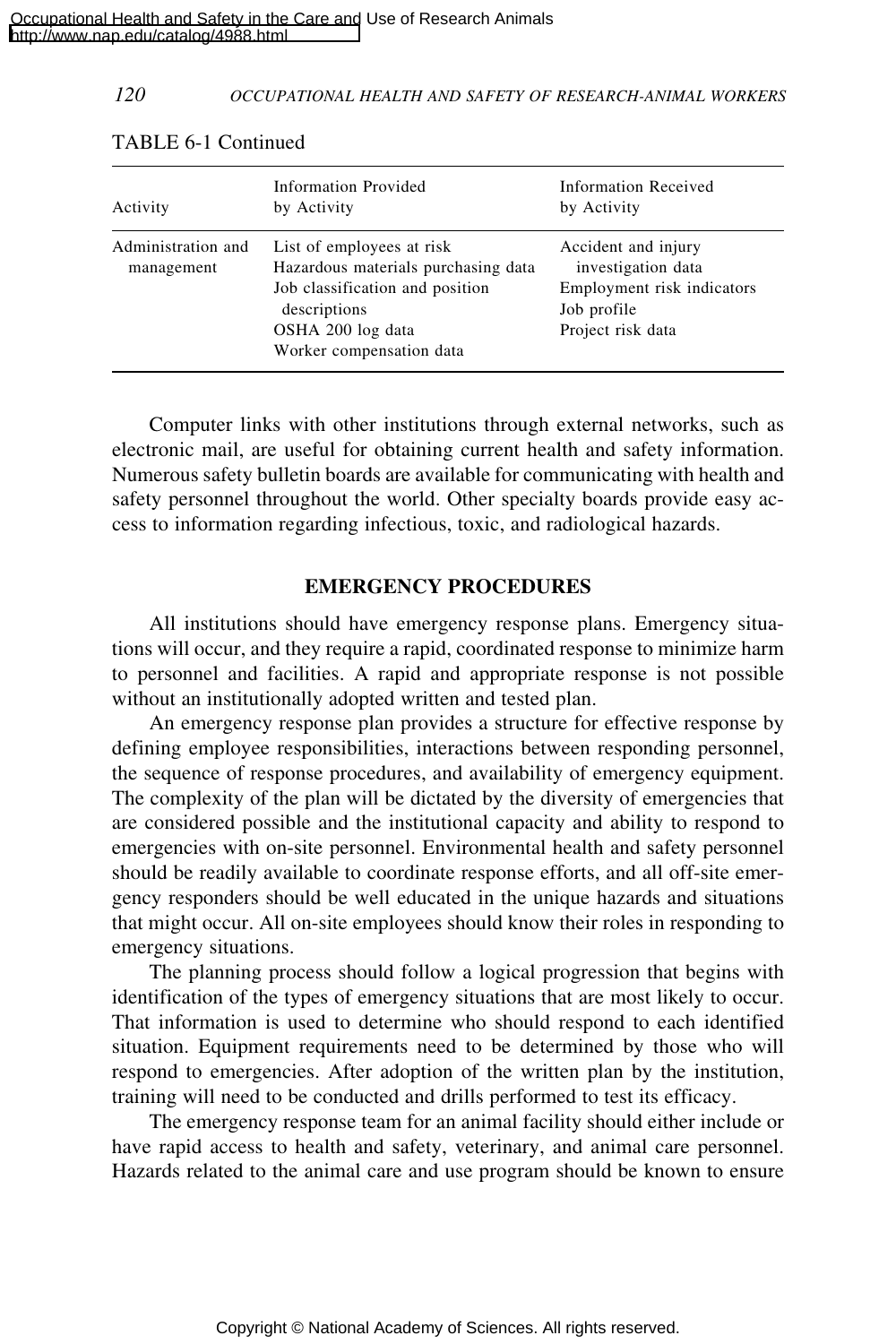that adequate equipment and training are available. All personnel involved in emergency response should know the limitations of their training and equipment and not perform activities for which they have not been trained.

Typically, the hierarchy for response will be to protect personnel, then animals, and finally the animal care facility and surrounding buildings. The plan should include provisions for moving or relocating animals to temporary housing facilities. The temporary facilities should be adequately equipped to address the needs of the different species that might require relocation.

Medical personnel should receive specific information on the unique hazards related to emergency response procedures in the animal facility. They will need to be prepared to support the potential exposures and injuries related to emergency responses. All injuries managed by medical personnel should be included in the system for reporting work related injuries and illnesses.

## **PROGRAM EVALUATION**

The quality and effectiveness of an institution's occupational health and safety program can be sustained only through periodic evaluations of the program and a commitment to respond to changing circumstances. Evaluations should be performed at the request of the senior official of the institution, who should act on the findings. The source of the request establishes institutionwide interest in the evaluations, involves top administration in the deliberations, and ensures close communication between the evaluation group and institutional officers.

Members of the evaluation group should be appointed by the senior official of the institution. The group should include appointees from each of the major activities in the occupational health and safety program. Individually, the members should be recognized by their peers as persons of good judgment. All should have a personal commitment to the objectives of the occupational health and safety program. Chairpersons of relevant committees should participate in the evaluation, and the managers of the environmental health and safety and occupational health activities should serve as resources for the group.

The evaluation should be based on objective data that will help in measuring the effectiveness of the program in reducing occupational risks to an acceptable minimum. Three general subjects should be emphasized: the institution's injury and illness experience, its regulatory-compliance performance, and the results of efforts to promote health and safety through continuing interactions among the major participants in the occupational health and safety program.

The data sources should include the results of exposure monitoring if performed for any purpose, worker compensation records, OSHA recordable injuries and illnesses, results of special health and safety studies or investigations, training records, minutes and reports of institutional health and safety committees and any related actions taken by the IACUC, and results of inspections conducted by regulatory agencies. Some institutions perform self-audits to identify deficien-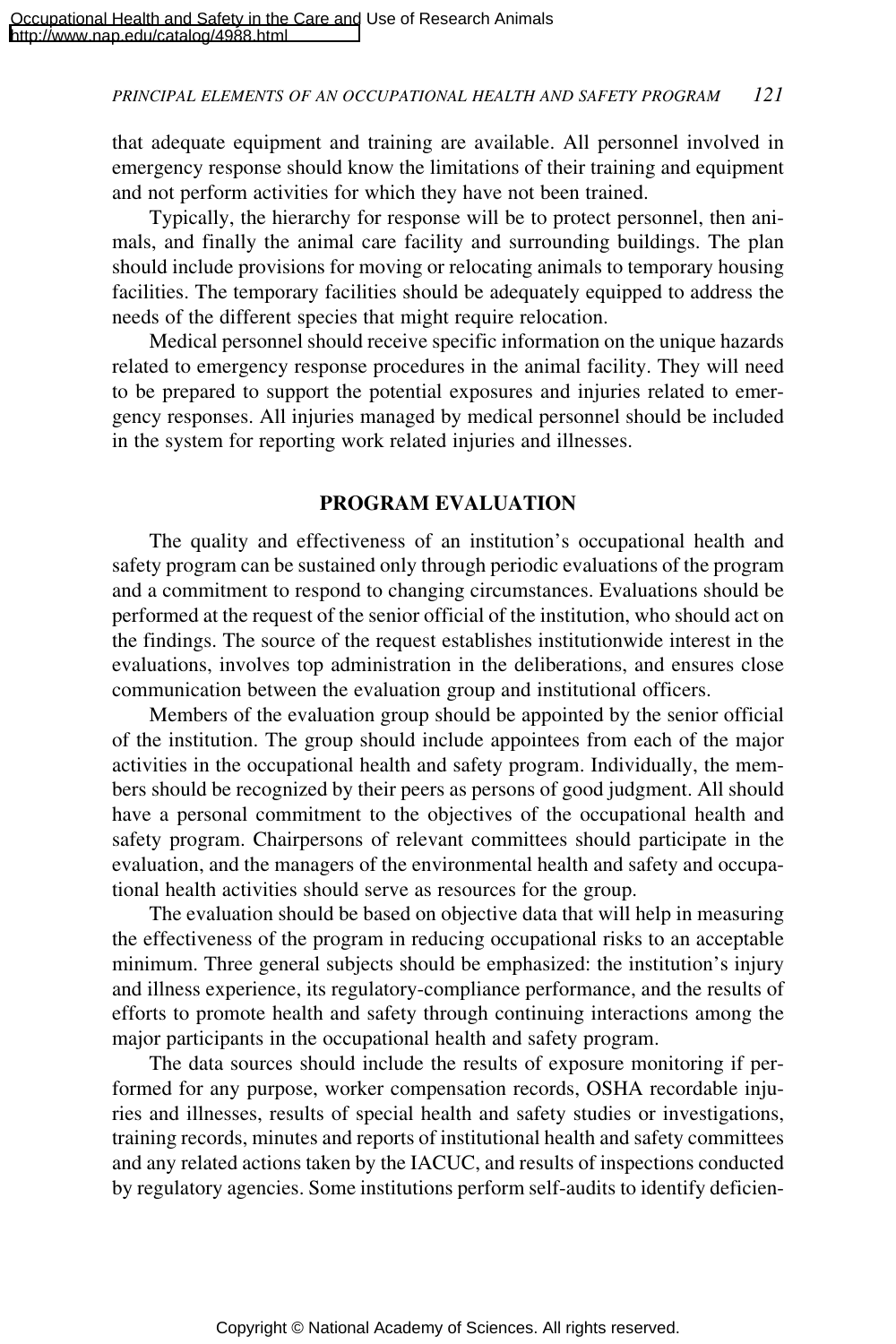cies or recommend improvements in their environmental, health, and safety regulatory-compliance activities; this approach is viewed favorably by most regulatory agencies.

The best measure of the effectiveness of interactions among the major participants in the program is whether the health and safety policies, rules, and recommended practices are relevant to the hazards that are present and can be implemented in a practical manner. That might well be a subjective assessment, but it is exceedingly important. Relevance and practicability influence attitudes, and positive attitudes toward the occupational health and safety program minimize risks.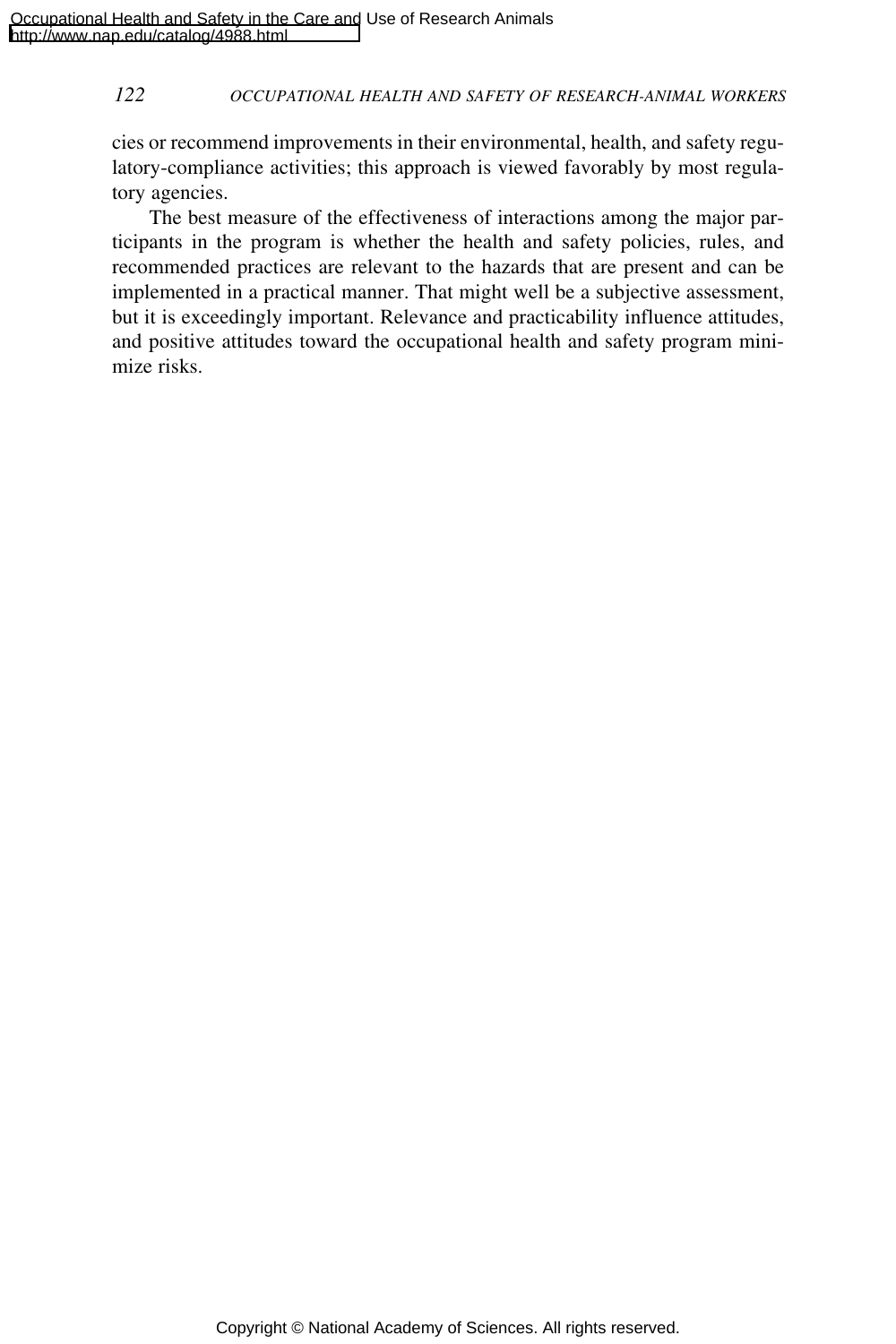# Occupational Health-Care Services

Part of the mission of an occupational health and safety program is to foster the prevention of occupationally acquired illnesses and injuries, the early recognition of health alterations due to occupational exposures, and the treatment and management of occupationally acquired illnesses and injuries. Ideally, the occupational health element of the occupational health and safety program encompasses a multifaceted occupational health-care service that complements the overall program and meets the institution's need for productivity and cost effectiveness. The occupational health-care service works within the occupational health and safety program to ensure that risks associated with the use of research animals are kept to an acceptable minimum.

The wide variety of acceptable arrangements for providing occupational health-care services reflects the variation in institutional needs and resources, including the size of the animal care and use program, the nature of the risks, and access to occupational health-care services. The services are provided by groups or individuals that have training or experience in occupational health. The providers include physicians, nurse practitioners, physician's assistants, and nurses. Each institution should select or contract for appropriate professional guidance and occupational health-care services to meet the occupational-health needs of its employees.

This chapter focuses on occupational health-care services appropriate for employees engaged in the care and use of research animals. The term *employee* is used as a functional term and refers to all persons whose duties place them near research animals, their derived products, and their tissues. The term is intended to include animal-care personnel, investigators and their technical staff, students

*123*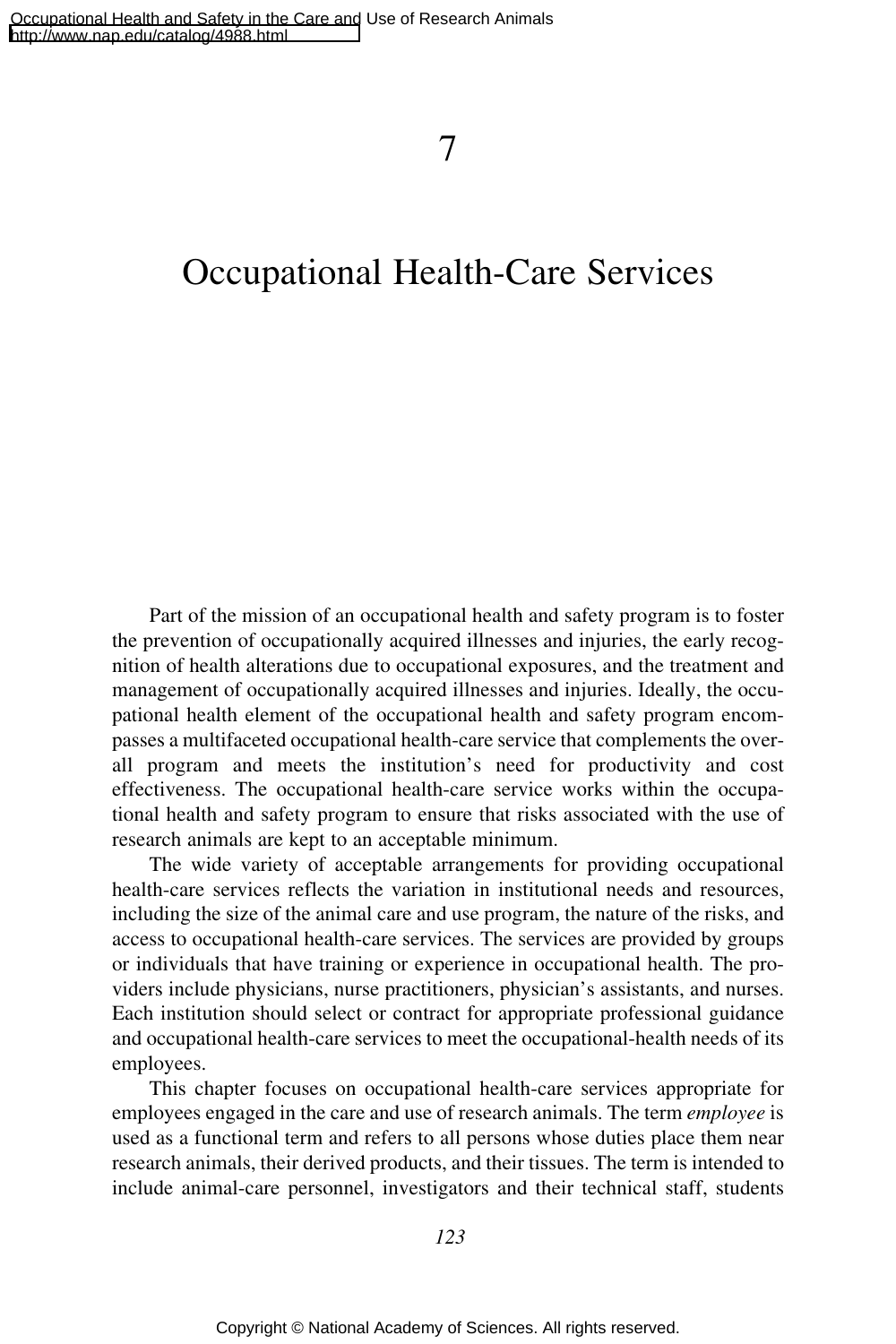and other trainees, volunteers, engineers, housekeepers, security officers, and maintenance personnel as appropriate. The occupational health-care services needed for employees vary with the health risk associated with their animalrelated research or support activities. Institutions should strive for consistency in the occupational health-care services provided for employees at comparable risk.

Institutions often do not provide occupational health-care services for contract employees who participate in an animal care and use program. If an institution does not provide services, it should confirm that contractors understand and accept their responsibility for the health and safety of contract workers. The contractor should provide occupational health-care services to its employees that are consistent with those provided by the institution to its employees. The institution with responsibility for the space where the contract workers work is obliged to communicate to the contractor the hazards and risks present in the worksite and rules and procedures for the maintenance of a safe environment, and the contractor is obliged to follow and enforce safe work practices.

# **FEDERAL REQUIREMENTS AND GUIDELINES FOR OCCUPATIONAL HEALTH-CARE SERVICES**

The Occupational Safety and Health Act mandates that employers provide a safe and healthful workplace for their employees. Occupational health-care services might be required for the institution to meet its responsibilities under the general-duty clause of the act and those specified in health standards promulgated by the Occupational Safety and Health Administration (OSHA). For example, an institution would be required under the OSHA bloodborne-pathogens standard (29 CFR 1910.1030) to provide hepatitis B vaccinations to employees who handle blood, organs, or other tissues from experimental animals infected with HBV and to make available to an employee a confidential medical evaluation immediately after exposure to animal tissues that are contaminated with a bloodborne pathogen. The OSHA standard on occupational exposure to hazardous chemicals in laboratories (29 CFR 1910.1450) requires medical surveillance when exposuremonitoring reveals an exposure routinely above the action level for an OSHAregulated substance, e.g., a time-weighted average (TWA) of 0.75 ppm or a shortterm exposure level (STEL) of 2.0 ppm for formaldehyde (29 CFR 1910.1048). However, OSHA action levels are unlikely to be exceeded in an animal care and use setting.

The *Public Health Service Policy on Humane Care and Use of Laboratory Animals*, which was revised in response to the Health Research Extension Act of 1986, requires institutions that receive federal funds to provide occupational health-care services to employees who work in laboratory animal facilities and have substantial animal contact. The National Institutes of Health *Guidelines for Research Involving Recombinant DNA Molecules* (NIH 1994) requires institutions that receive NIH support for recombinant-DNA research to provide occupa-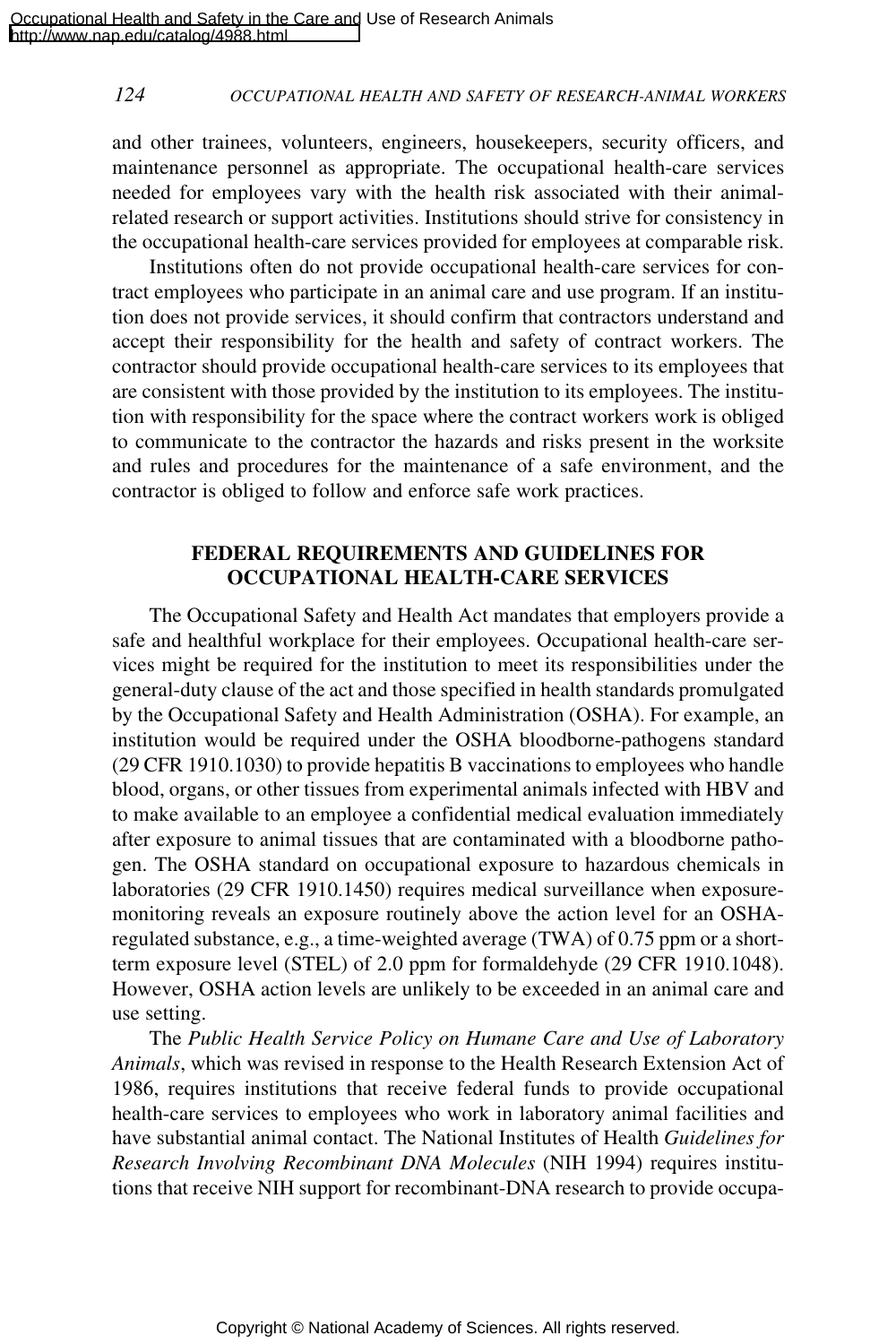#### *OCCUPATIONAL HEALTH-CARE SERVICES 125*

tional health-care services to employees engaged in animal research involving viable recombinant-DNA-containing microorganisms that need biosafety level 3 or greater containment. The NIH guidelines suggest that, for this level of risk, occupational health-care services would include records of agents handled, active investigation of relevant illnesses, and maintenance of serial serum samples for monitoring serological changes that might result from employees' work experience.

Specific occupational health-care services are recommended in *Biosafety in Microbiological and Biomedical Laboratories* (CDC-NIH 1993) for employees engaged in research programs that involve experimentally or naturally infected vertebrate animals. These services are summarized in Table 7-1. This authoritative source should be consulted for further detail and guidance regarding the application of these recommendations to specific research situations.

## **ASSESSMENT OF HEALTH RISKS**

Employees who are involved in the care and use of research animals might face health risks for which specific health-care services should be provided. In most cases, effective use of good animal-care and occupational health and safety practices will be sufficient to protect the health of employees. But some work activities create higher risks of occupational injury and illness (such as handling of heavy cages, e.g., back injuries; direct handling of macaques, e.g., B-virus exposure; and removing litter from cages, e.g., increased exposure to allergens). Institutions are obliged to determine which activities and positions place employees at higher risks and to provide the necessary health-care services for them.

Substantial contact with research animals or their tissues is an important consideration in assessing health risks, although it is inadequate as the sole criterion for assessing risk. Several aspects of a job merit consideration, including exposure intensity, exposure frequency, the hazards associated with the animal being handled, the hazardous properties of the agents that are used in research, the susceptibility of the individual, and the occupational-health history of previous employees. Ultimately, the determination of risk and of the need for healthcare services is a matter of professional judgment, especially when the frequency and intensity of exposures to hazards are borderline. Risk associated with the care and use of research animals can be assessed in accordance with the criteria, classifications, and kinds of information listed in Table 7-2.

# **RESPONSIBILITIES OF AN OCCUPATIONAL HEALTH-CARE SERVICE**

An occupational health-care service has various important responsibilities:

• To commit to developing a detailed knowledge of the occupational haz-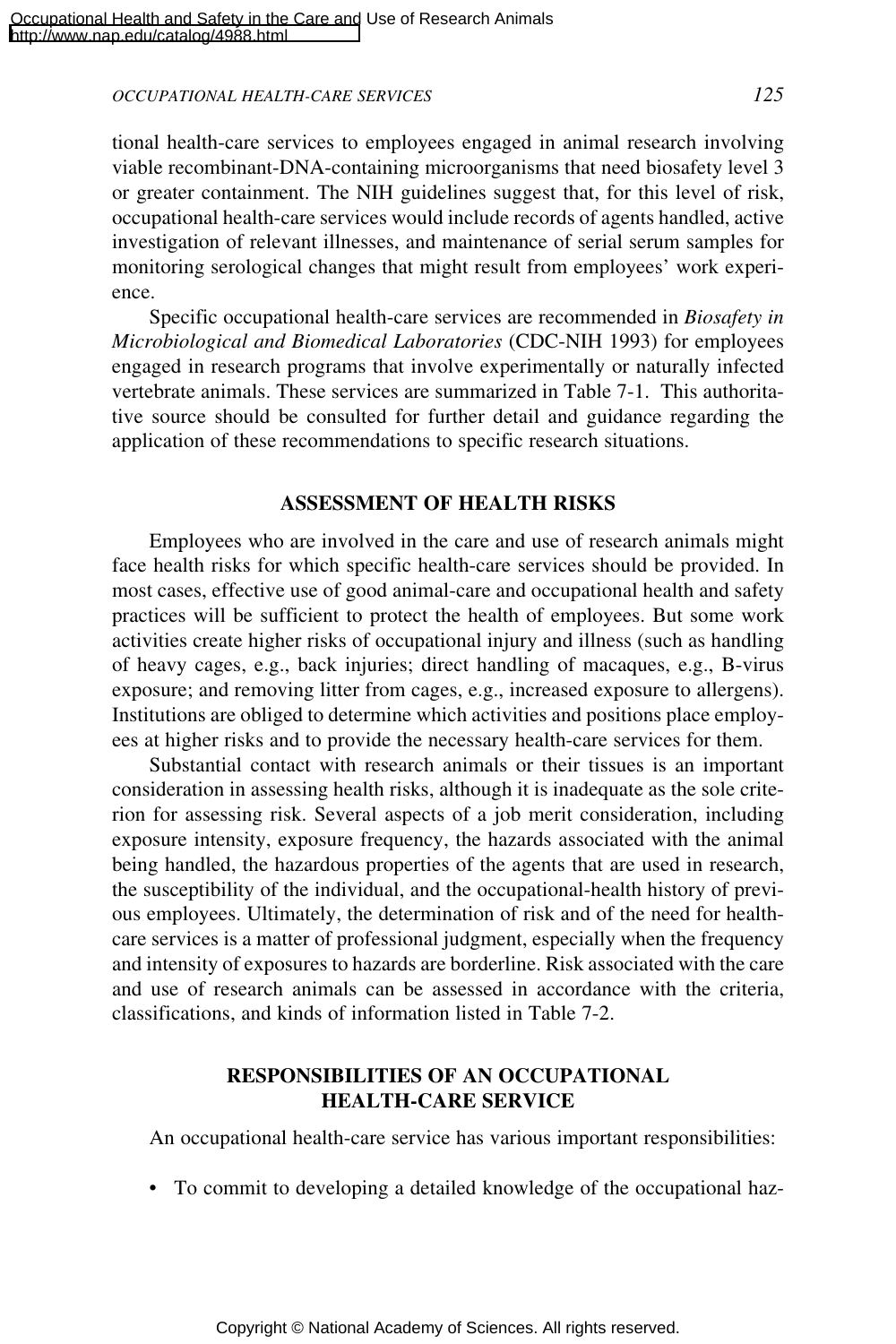| Practice                                            | Recommendation                                                                                                                                                                                                                                                                                                                                                                                                                                                                                     |
|-----------------------------------------------------|----------------------------------------------------------------------------------------------------------------------------------------------------------------------------------------------------------------------------------------------------------------------------------------------------------------------------------------------------------------------------------------------------------------------------------------------------------------------------------------------------|
| Limiting access                                     | Employees who are highly susceptible to infection with the<br>agent under study or for whom infection might be unusually<br>hazardous should not work in areas where the agent is<br>handled or where vertebrate animals that are experimentally<br>or naturally infected with the agent are used and cared for.                                                                                                                                                                                   |
| Collection and storage<br>of baseline serum samples | Biosafety level 2:<br>When appropriate, considering the agents handled (e.g., where<br>there is substantial risk of occupationally acquired infection<br>with the agent under study and methods are available to<br>measure immunologic response to the agent).                                                                                                                                                                                                                                    |
|                                                     | Biosafety level 3:<br>For all employees who have access to areas where the agent<br>under study is handled or where vertebrate animals that are<br>experimentally or naturally infected with the agent are used<br>and cared for and where methods are available to measure<br>immunologic response to the agent.                                                                                                                                                                                  |
| Serological surveillance                            | Periodic collection and testing of serum samples for at-risk<br>employees is recommended where there is substantial risk of<br>occupationally acquired infection with the agent under study<br>and methods are available to measure immunologic response<br>to the agent. Testing of the sample should be conducted at<br>each collection and the results communicated to the<br>employee.                                                                                                         |
| Immunization                                        | Immunizations are recommended for clearly identified at-risk<br>employees where a safe and effective vaccine or toxoid<br>exists (e.g., vaccines against hepatitis B, yellow fever,<br>rabies, and poliomyelitis, and toxoids against diphtheria and<br>tetanus). Decisions for giving less-efficacious vaccines,<br>those associated with high rates of local or systemic<br>reactions, or those which produce increasingly severe<br>reactions with repeated use should be carefully considered. |
| Screening tests                                     | Skin testing with purified protein derivative (PPD) of<br>previously skin-test-negative at-risk employees is<br>recommended.                                                                                                                                                                                                                                                                                                                                                                       |

TABLE 7-1 Federal Recommendations for Occupational Health-Care Services for Research Programs That Involve Experimentally or Naturally Infected Vertebrate Animals

Source: CDC-NIH 1993.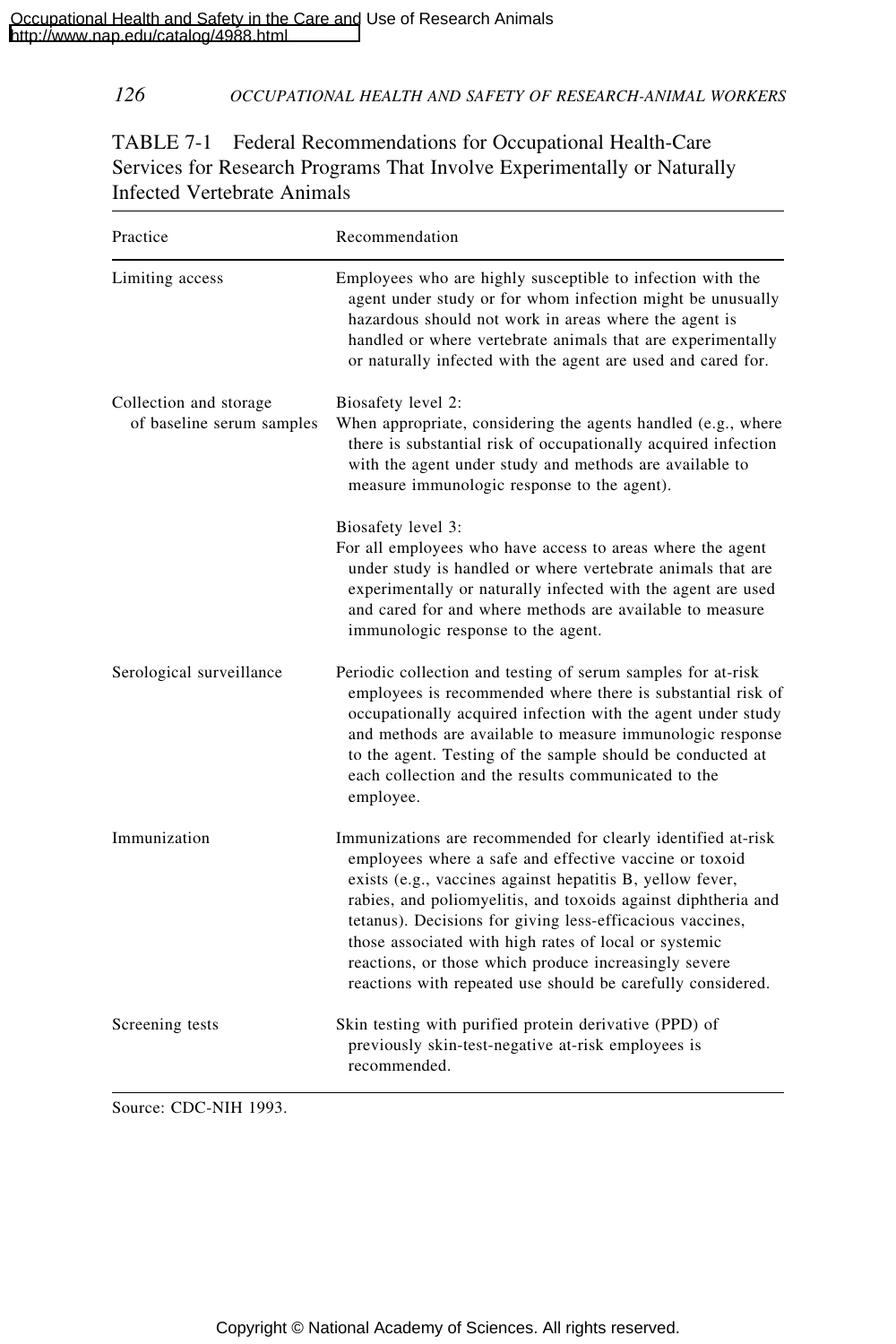# *OCCUPATIONAL HEALTH-CARE SERVICES 127*

| Criterion                                                                    | Possible<br>Classifications                                                | <b>Information Sources</b>                                                                                                                                                   |
|------------------------------------------------------------------------------|----------------------------------------------------------------------------|------------------------------------------------------------------------------------------------------------------------------------------------------------------------------|
| Exposure intensity                                                           | High<br>Medium<br>Low<br>Absent                                            | Job profile, environmental health and<br>safety assessment, employee history                                                                                                 |
| Exposure frequency                                                           | 8 h/wk or more<br>Less than $8 \text{ h/wk}$<br>No direct contact<br>Never | Job profile, environmental health and<br>safety assessment, employee history                                                                                                 |
| Hazards posed by animals                                                     | Severe illness<br>Moderate illness<br>Mild illness<br>Illness unlikely     | Institutional veterinarian                                                                                                                                                   |
| Hazards posed by materials<br>used in or with animals                        | Severe illness<br>Moderate illness<br>Mild illness<br>Illness unlikely     | Material-safety data sheets; CDC-NIH<br>agent summary statements;<br>radiation-, chemical-, and<br>biological-safety committees;<br>environmental health and safety<br>staff |
| Susceptibility of employee                                                   | Direct threat <sup>a</sup><br>Permanent increase<br>Temporary increase     | Medical evaluation, review of<br>personal medical records                                                                                                                    |
| Expected incidence or<br>prevalence                                          | High<br>Medium<br>Low<br>Absent                                            | Published reports, industry experience                                                                                                                                       |
| History of occupational<br>illness or injury in the<br>position or workplace | Severe<br>Moderate<br>Mild<br>None                                         | Worker-compensation reports,<br>OSHA 200 log                                                                                                                                 |
| Regulatory requirements                                                      | Required for any<br>contact<br>Professional judgment<br>permitted          | Environmental health and safety<br>office, consultants, risk managers                                                                                                        |

# TABLE 7-2 Assessment of Risk Associated with Animal-Related Research

*a*Reasonable probability of substantial harm. Americans with Disabilities Act of 1990 (PL 101- 336).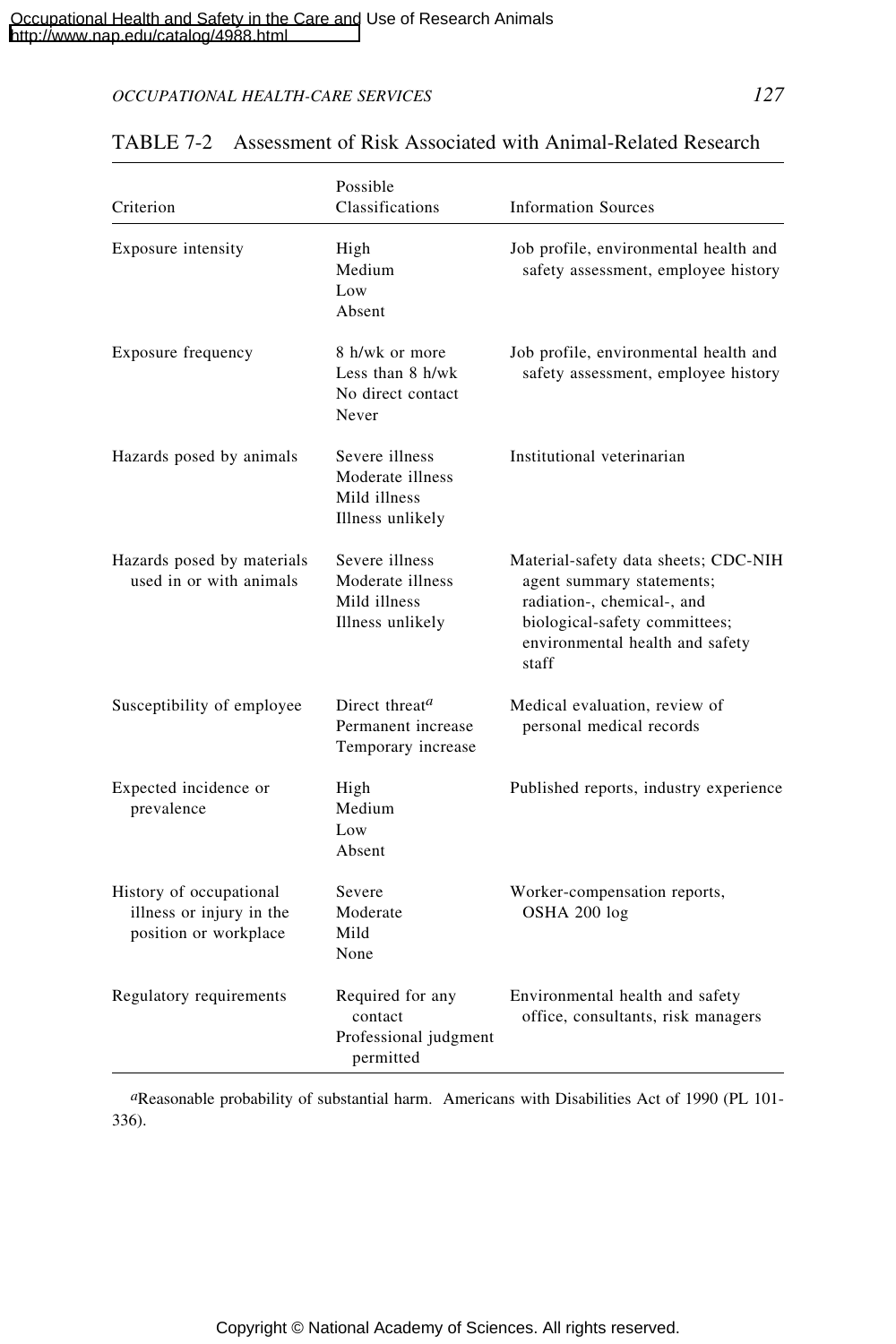ards of employees and an understanding of the temporal and spatial distribution of those hazards. These are referred to below as "that knowledge" and "that understanding."

• To understand the medical presentation of occupational illness and injuries for which employees are at risk.

• To understand the characteristics of the workforce, the nature of sensitivity or susceptibility factors among members of the workforce, and how these factors affect the ability of employees to perform their tasks.

• To apply that knowledge to an understanding of how employment presents a direct threat to employees' health.

• To communicate that understanding to the health, safety, and management teams to assist them in making program decisions that are based on the best available medical knowledge.

• To communicate that understanding to potential and current employees so that they can decide whether to accept potential hazards.

• To communicate the necessary medical information in the event of an occupational illness or injury in a timely fashion to persons with a need to know, including human-resources, worker-compensation, health and safety, and supervisory personnel.

• To strive to maintain objectivity in the face of conflicts that occur because of the occurrence of work-related illness or injury.

• To educate employees about early warning signs of occupational illness or injury that should prompt medical action or evaluation.

• To provide the institution a considered judgment, based whenever possible on aggregate information, as to the status of occupation-related illness and injury among employees.

• To participate in the identification of employees at high risk because of animal-related research.

The effectiveness with which those responsibilities are carried out depends on the health-care provider's knowledge of the employee health risks associated with the care and use of research animals at the institution. It also depends on the opportunity to foster genuine collaboration among all program activities of the institution that manage, support, and conduct the animal care and use program.

There is a major need for a basic, accessible body of knowledge about health risks to employees. Health-care providers need to have appropriate training and experience to establish and maintain an effective health-care service as part of an occupational health and safety program for employees involved in the care and use of research animals. The information needed to conduct an occupationalhealth program is typically acquired from many sources. It is essential that veterinarians, investigators, and environmental health and safety professionals participate in the orientation and continuing training of health-care providers about zoonoses, exposures, illnesses, and other health risks associated with the care and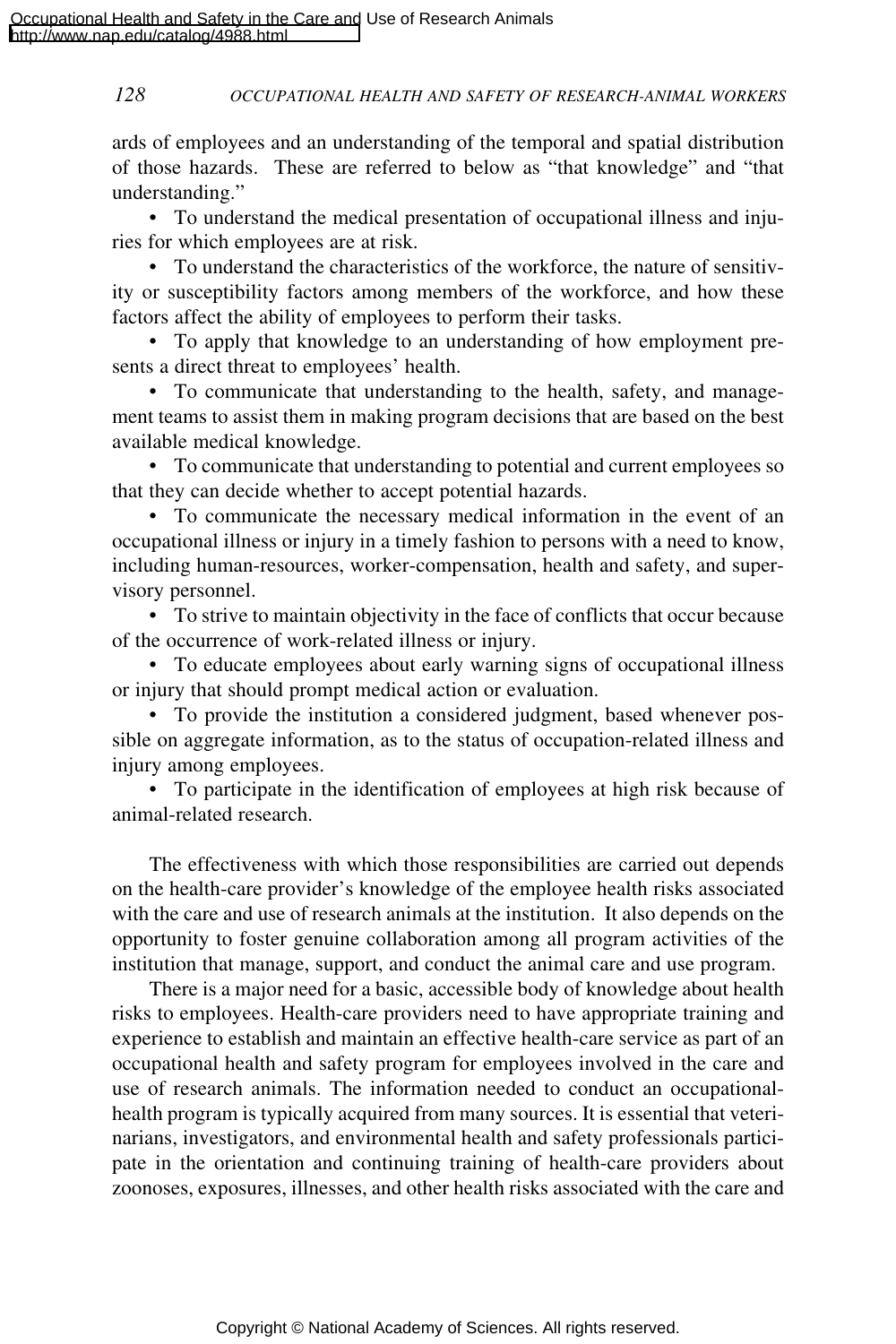*OCCUPATIONAL HEALTH-CARE SERVICES 129*

use of research animals. Infectious-disease specialists, allergists, dermatologists, and pulmonologists might also have to be consulted about aspects of employee health.

## **ACTIVITIES OF AN OCCUPATIONAL HEALTH-CARE SERVICE**

The selection of occupational health-care services is based on knowledge of occupational hazards, the nature of health risks associated with animal care and use activities at the institution, and the diversity of employees, the work environment, and the mission of the institution. An occupational health-care service that provides comprehensive health-care services to all employees engaged in the care and use of research animals without consideration of employee risks is expensive and might not convey the understanding that employees must have to minimize occupational-health risks. Greater value comes from occupational health-care services that are selectively and judiciously based on work activities that place employees at risk of occupational injury or illness. For example, a preplacement medical evaluation usually consists of a review of functional demands of a position, hazards associated with the animal species involved, potential experimental hazards, and the employee's medical history. Such an evaluation makes good sense if an employee is being assigned duties that require heavy lifting, the handling of animals that are known to be potential sources of zoonotic infections, the cleaning of cages, or the handling of bloodborne pathogens. But it would not be prudent or cost-effective to perform preplacement evaluations of employees only on the basis of substantial contact with research animals, because resources would be directed where hazards do not exist.

The occupational health-care services can include preplacement medical evaluations, periodic health evaluations, episodic health evaluations, analyses of adverse health outcomes, medical management of worker-compensation cases, immunizations, medical recordkeeping, serum-banking, exit evaluations, and nonoccupational health care. The value and relevance of those activities for employees at risk are discussed in the sections that follow. No activity should be selected for inclusion in an institution's occupational health-care service without consultation with environmental health and safety professionals and discussion with representatives of the research and animal care and use programs.

## **Identification of Persons at High Risk**

The institution should identify employees at risk because of animal-related research and determine who should participate in the various activities provided by the health-care service. Categories of employees whose activities should be reviewed are investigators, technicians, animal-facility operators, clerical and other support personnel, students, trainees, visitors, maintenance and housekeep-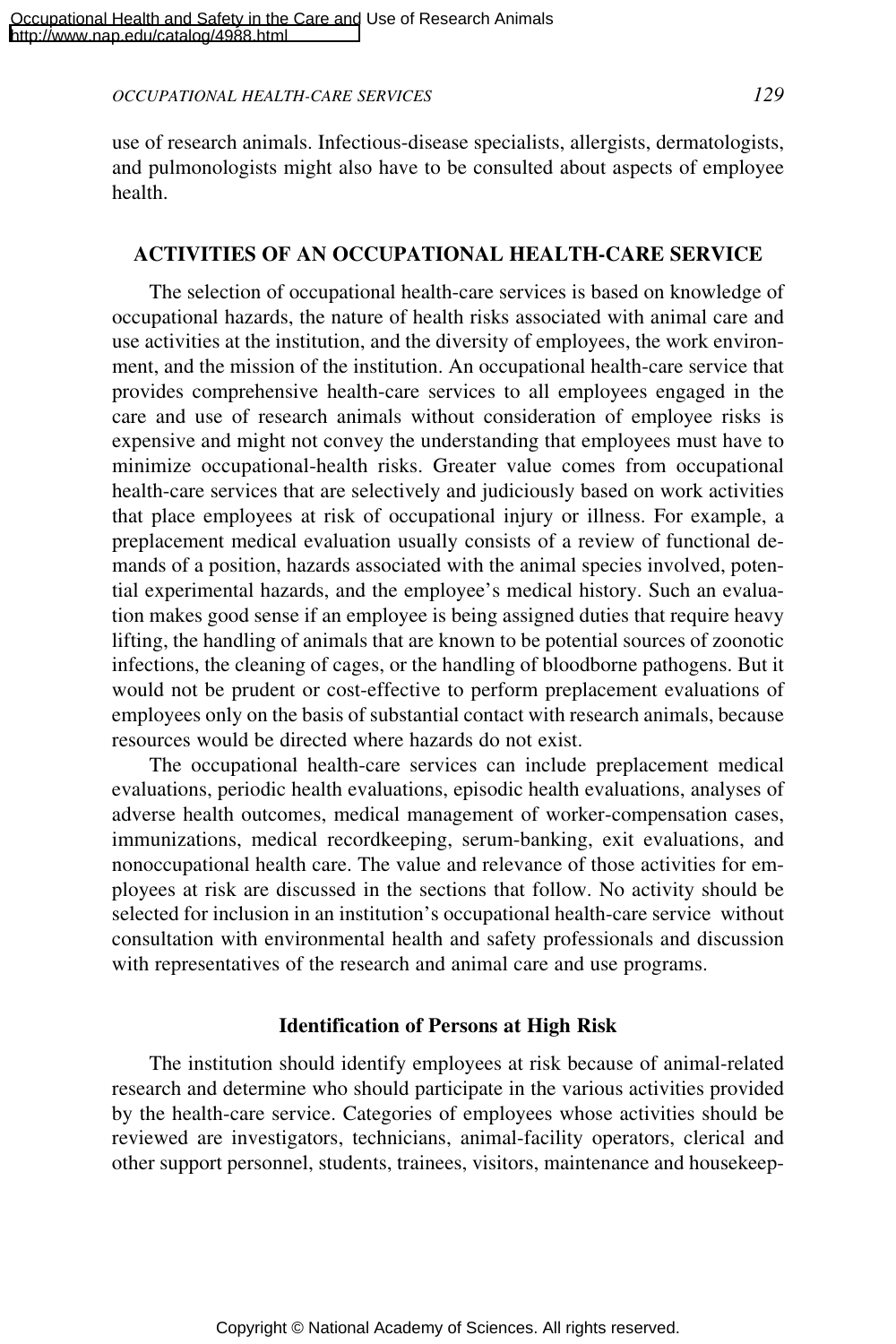ing personnel, engineers, and facility-management technicians. The service components that are needed vary with the nature and intensity of the risk.

#### **Interaction with Environmental Health and Safety Staff**

Interaction between occupational health-care service staff and environmental health and safety staff is necessary to develop workplace-exposure information needed for health-care services. Such interaction constitutes a process for alerting environmental health and safety professionals to hazards that might require additional control. This interaction is also important for assessing risks associated with activities related to animal research and helps to establish criteria for selecting employees who will routinely receive health-care services.

## **Preplacement (Preassignment) Medical Evaluations**

The preplacement evaluation serves several functions in the occupational health-care service. Every employee who is identified to participate in various activities of the health-care service and is subject to substantial risk in the animal care and use program should undergo a preplacement medical evaluation. It establishes baseline health information on employees before exposure to the risks associated with animal-related research. Pre-existing conditions that can affect an employee's capability to perform the essential functions of his or her position without risk of substantial harm might be identified. Another function is to discuss medical conditions that might alter an employee's exposure-risk profile; these could include current conditions (such as tuberculosis) and possible future conditions (such as pregnancy in women of child-bearing age). Medical conditions that could temporarily alter fitness for duty or require on-site emergency treatment (such as diabetic hypoglycemia and epileptic seizures) can be noted, and appropriate contingency plans can be made. The preplacement medical evaluation also presents an opportunity for education about potential hazards in the workplace, the need for accommodation or personal protection, and medical symptoms that should prompt an employee to seek occupational-health evaluation between routine visits.

#### **Periodic Health Evaluations**

Scheduled, periodic health evaluations are often a key component of occupational-health programs. They are most useful when carefully designed to obtain information that can be used to verify the success of the occupational health and safety program in reducing occupational illness and injury. The components and frequency of evaluations depend on the nature of potential hazards. Symptoms of health alterations that are of insufficient severity to be labeled disease can prompt preventive measures. Knowledgeable and experienced people—including repre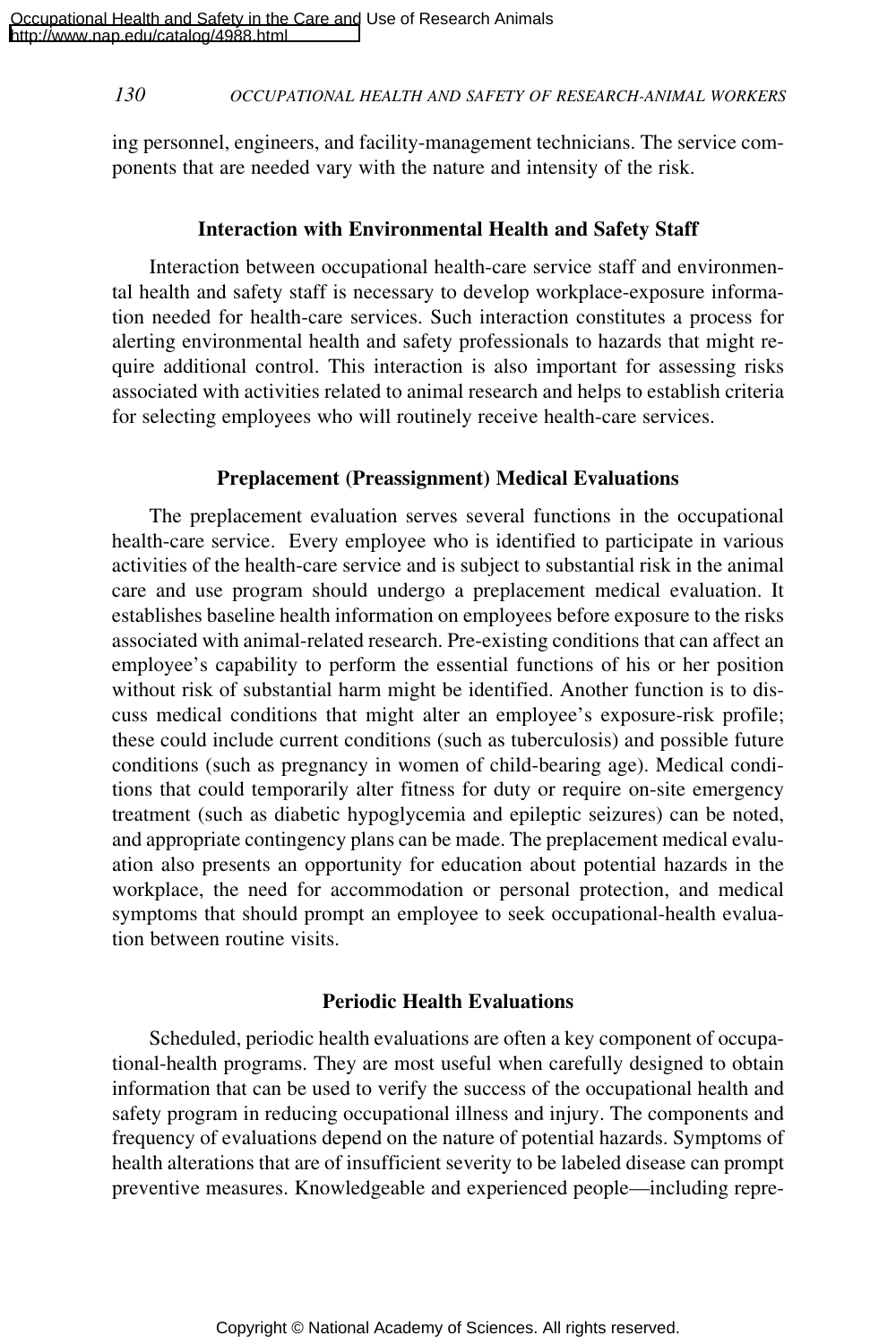*OCCUPATIONAL HEALTH-CARE SERVICES 131*

for the re-evaluation of previous decisions, the interval for which depends on changes in exposure or workforce characteristics, injury and illness experience, and the availability of new guidance regarding good occupational-health practice.

Physical examinations need not be a routine part of periodic medical evaluations. Periodic workplace physical examinations are typically performed on healthy persons and rarely alter judgments about their fitness for duty. Resources can be better spent on aggregating and analyzing health-status information, performing worksite tours, and tailoring health programs to be specific to the circumstances of each worksite. The time spent with an employee in a medical evaluation might be better spent in taking a careful history based on a knowledge of worksite risks, informing the employees of the nature of hazards and the means of protecting against them, and warning signals of illness.

## **Episodic Health Evaluations**

Persistent symptoms, symptoms that indicate the onset of a work-related illness, or the occurrence of a work-related injury should prompt appropriate medical evaluation and care. A physical examination focused on the chief complaint is typically needed as a routine part of an episodic health evaluation. The results of some evaluations (such as the finding of an eye injury) are referred directly to specialists, and a mechanism is needed to make the health-care service staff and the environmental health and safety staff also aware of them. As a general rule, any event that leads to medical evaluation and any loss of work time that is thought to be work-related should be reported to the occupational-health information system (BLS 1986).

## **Recognition, Evaluation, Recording, and Followup of Adverse Health Outcomes**

The incidence and prevalence of medical symptoms, injuries, or illnesses should be assessed periodically. Several mechanisms are used to recognize adverse health risks and adverse health outcomes. Incident reports are completed when medical symptoms occur as the result of a workplace event or exposure. They should be reviewed by the health-care service to determine whether medical evaluation is needed; the information should also be reviewed by the environmental health and safety staff to determine whether their involvement is needed.

"Near-miss reports" may be prepared by employees when equipment malfunction or performance error almost results in an accident or substantial expo-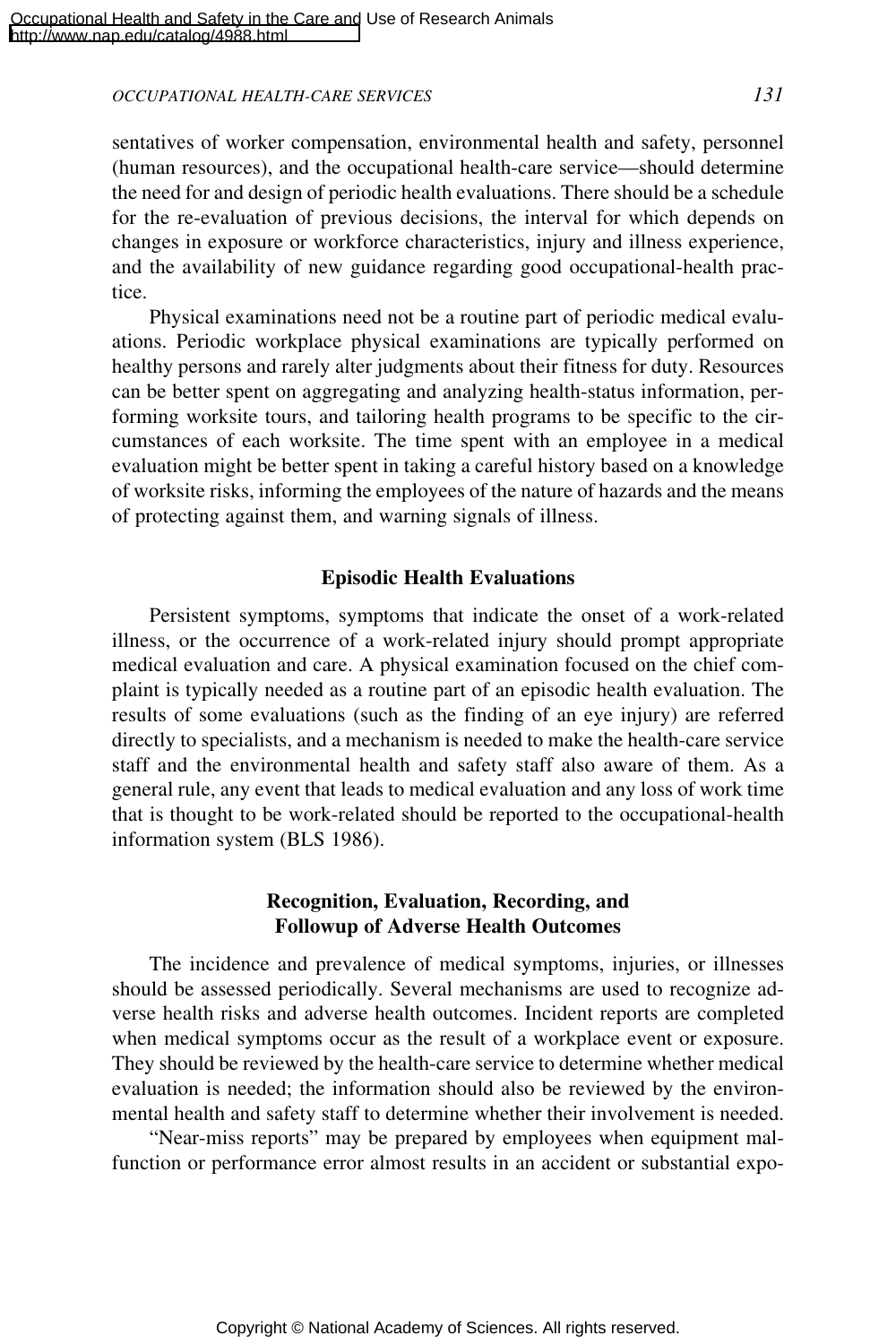sure. Near-miss reports are usually kept by the environmental health and safety staff but can be reviewed by health-care providers.

#### **Medical Management of Worker-Compensation Cases**

The management and treatment of worker-compensation cases by the occupational health-care service might be an effective way to reduce incidence, severity, and costs of occupational injuries and illnesses (McGrail and others 1995). This service can provide closer monitoring of an employee's ability to return to work than an outside provider unfamiliar with the work setting. Return-to-work examinations allow for review of injuries and illnesses (work-related or personal) not being followed by the occupational health-care service and can facilitate an appropriate and safe return to the worksite.

#### **Immunization**

Immunization programs are an accepted method of protecting people from some infectious diseases. The decision to immunize an employee should be made because of a clearly defined, recognized risk at the time of preplacement, periodic, or episodic health evaluations (guidance for administration of specific vaccines and toxoids—such as for hepatitis B, rabies, and tetanus—is provided by the Public Health Service Advisory Committee on Immunization Practices (IPAC 1996).

### **Medical Recordkeeping**

It is the responsibility of the employer to maintain medical records related to an employee's participation in a health-care service activity. Many employers delegate that responsibility to a contract medical service, but there should be a provision for transfer of records if the contractual arrangement terminates.

Aggregation of occupational-health data is commonly overlooked. Preplacement and periodic health evaluations are performed on many workers, but their results are seldom analyzed in the aggregate for informational purposes. The information derived from aggregate data can be of great use in guiding program decisions. Consultation with epidemiologists can be useful because they understand how and why information should be aggregated.

#### **Serum-Banking**

Serum-banking is the collection and frozen storage of serum samples drawn from employees who might be at risk for occupationally acquired infection. Typically, the purpose of the program is to give the institution the ability to compare serum obtained after an acute illness or exposure with serum obtained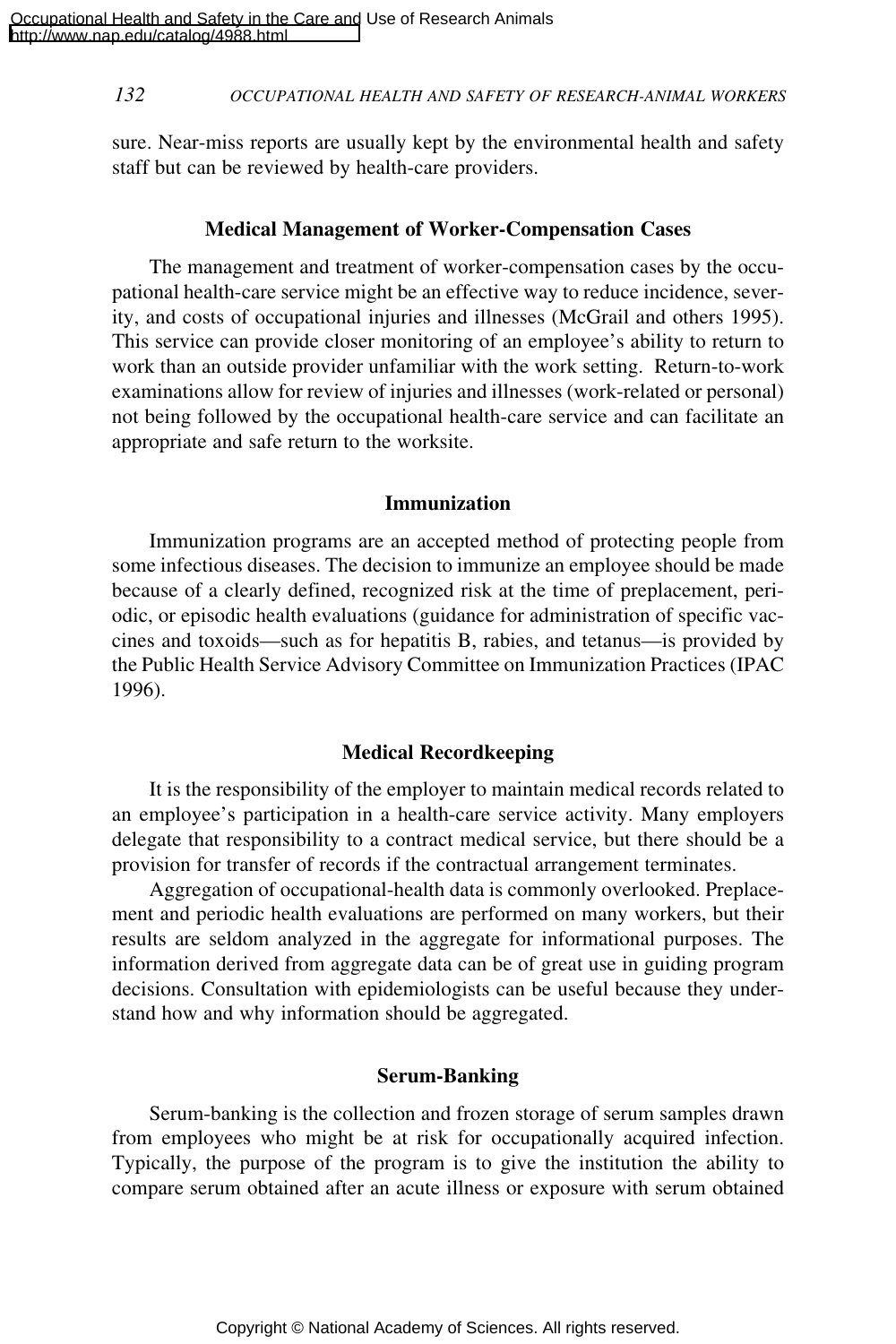*OCCUPATIONAL HEALTH-CARE SERVICES 133*

before the illness or exposure began. Although serum-banking has generally been regarded as a standard component of occupational-health programs, it should be conducted only when there is a clear reason for obtaining the specimens and there is a plan to analyze the data as part of a risk-assessment strategy. CDC and NIH (CDC-NIH 1993) recommend serum-banking and serologic surveillance when a substantial risk of occupational illness is associated with an agent under study and methods are available to measure immunologic response to the agent (see Table 7-1).

Substantial issues should be considered in advance of instituting a serumbanking program, including chain of custody, confidentiality, identification and handling of samples, retention, potential deterioration of sample quality over time, and cost. The program should include informed consent of employees and allow them to decline to participate. The collection and storage of employee serum should not be performed in the absence of a functioning occupational health and safety program.

### **Exit Evaluations**

An exit evaluation is defined as a medical evaluation performed when an employee terminates employment. Its purpose is to determine the employee's health status when exposure to potential hazards ceases. Such an evaluation has potential value for medical and legal reasons. As a practical matter, however, few employees are interested in undergoing evaluations when they leave an employer; after the final paycheck has been disbursed, there are few incentives for the employee to return. It is unlikely that information useful to an occupational health and safety program will be obtained from exit interviews.

### **Nonoccupational Health Care**

The occupational health-care service should not be the source of primary medical care for employees. Its use as such a source is discouraged because it diverts resources from aspects of the program aimed at reducing workplace health risks.

Some employers choose to use the occupational health-care service for general health promotion, such as blood-pressure measurement, cholesterol screening, and education about healthy lifestyles. The enthusiasm for that kind of promotion should be tempered by an honest assessment of the institution's resources that are available for occupational health.

#### **PROGRAM EVALUATION**

Evaluation of the adequacy of a health-care service should focus on whether the health-care providers meet legal requirements and ethical guidelines, accom-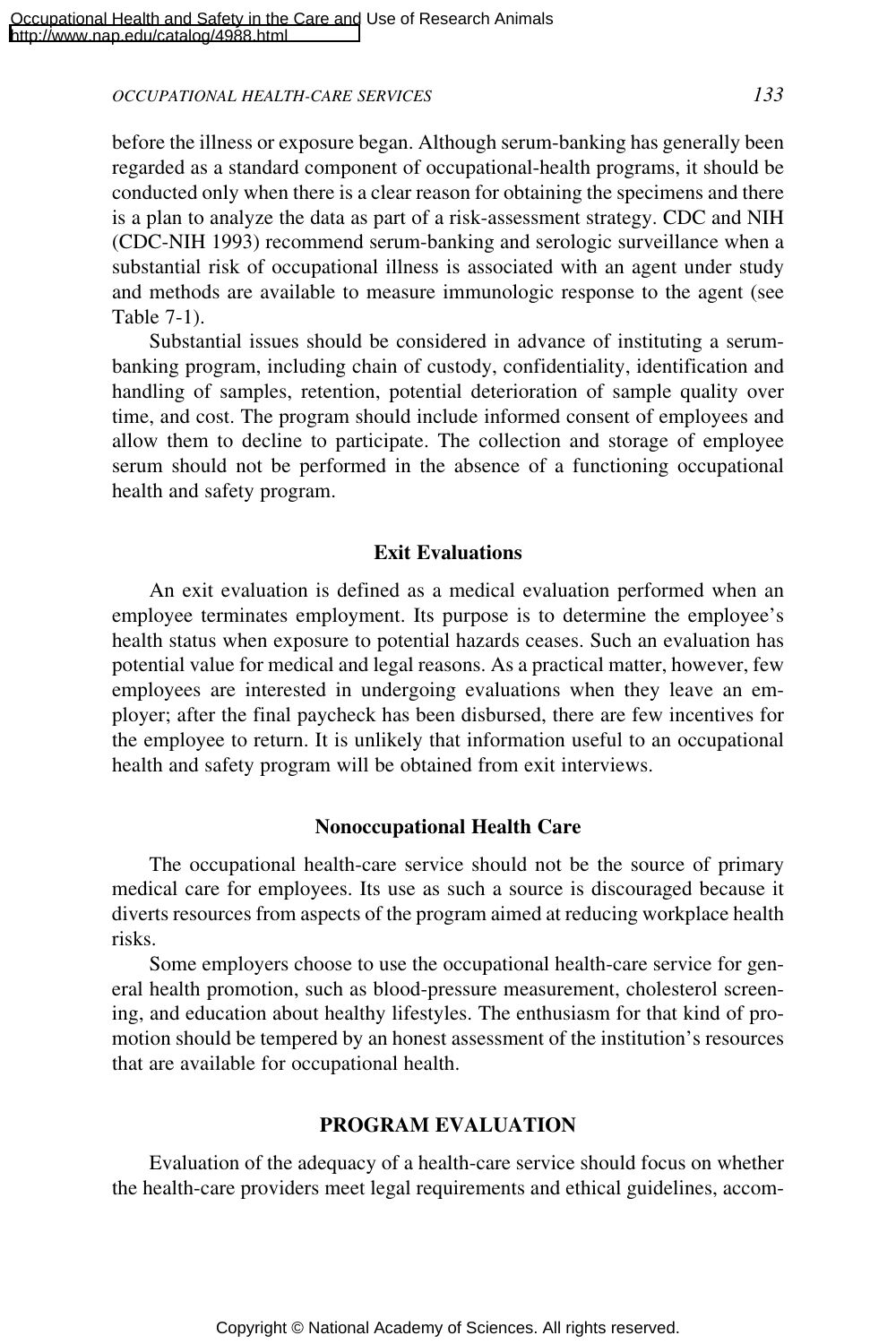plish the mission of the occupational-health program, recognize the essential elements of the health-care service, and deliver the appropriate components of the service.

The following conditions are indicators that a program is adequate:

• Health-care providers tour the facility and are knowledgeable about the workplace-hazard profile.

• The health-care service is aware of the occupational-health profiles of employees as reflected in the worker-compensation claims experience, the OSHA 200 log, first-aid reports, and incident reports.

• Medical histories elicit risk-related events (such as the frequency and severity of animal bites).

• The health-care service requests consultation from the environmental health and safety staff in the case of health alterations or occupational disease or injury.

• The health-care service participates in the development of activities of the occupational health and safety program.

• The health-care service provides information to the institution about the occurrence of work-related illnesses and injuries.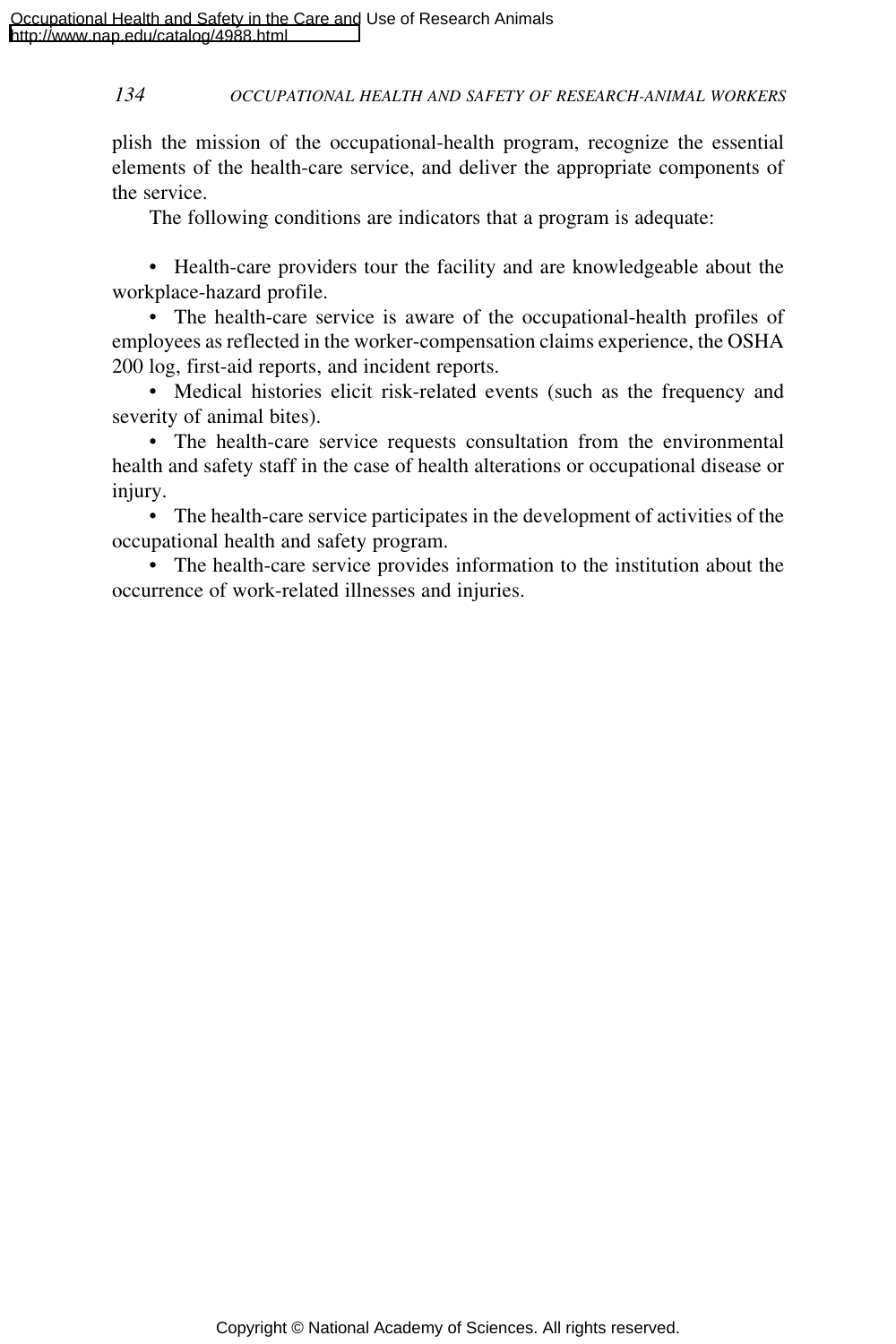# References

- ACGIH (American Conference of Governmental Industrial Hygienists) 1994. P. 100 in Threshold Limit Values (TLVs) for Chemical Substances and Physical Agents and Biological Exposure Indices. American Conference of Governmental Industrial Hygienists.
- Agrup, G., L. Belin, L. Sjostedt, and S. Skerfving. 1986. Allergy to laboratory animals in laboratory technicians and animal keepers. Br. J. Ind. Med. 43:192-98.
- Alexander, A. D. 1984. Leptospirosis in laboratory mice. Science 224:1158.
- Alvarez-Cuesta, E., J. Cuesta-Herranz, J. Puyana-Ruiz, C. Cuesta-Herranz, and A. Blanco-Quirós. 1994. Monoclonal antibody-standardized cat extract immunotherapy: risk-benefit effects from a double-blind placebo study. J. Allergy Clin. Immunol. 93:556-66.
- American Thoracic Society. 1990. Diagnostic standards and classification of tuberculosis. Am. Rev. Respir. Dis. 142:725-35.
- Anderson, B. C. 1982. Cryptosporidiosis: a review. J. Am. Vet. Med. Assoc. 180:1455-7.
- Anderson, L. C., S. L. Leary, and P. J. Manning. 1983. Rat-bite fever in animal research laboratory personnel. Lab. Anim. Sci. 33:292-4.
- Anderson, M. C., H. Baer, and J. L. Ohman, Jr. 1985. A comparative study of the allergies of cat, urine, serum, saliva, and pelt. J. Allergy Clin. Immunol. 76:563-9.
- Andrei, G., and E. De Clercq. 1993. Molecular approaches for the treatment of hemorrhagic fever virus infections. Antiviral Res. 22:45-75.
- ANSI (American National Standards Institute). 1986. Standard Z-136.1-1986. Safe Use of Lasers. New York: American National Standards Institute
- ASM (American Society of Microbiology). 1995. Laboratory Safety: Principles and Practices. Washington, D.C.:ASM Press.
- Baldo, B. A. 1993. Allergenicity of the cat flea. Clin. Exp. Allergy 23:347-9.
- Barkin, R. M., J. C. Guckian, and J. W. Glosser. 1974. Infection by *Leptospirum ballum*: a laboratory associated case. South. Med. J. 67:155-76.
- Barkley, W. E., and J. H. Richardson. 1984. The control of biohazards associated with the use of experimental animals. Pp. 595-602 in Laboratory Animal Medicine, J. G. Fox, B. J. Cohen, and F. M. Loew, eds. Orlando: Academic Press.

*135*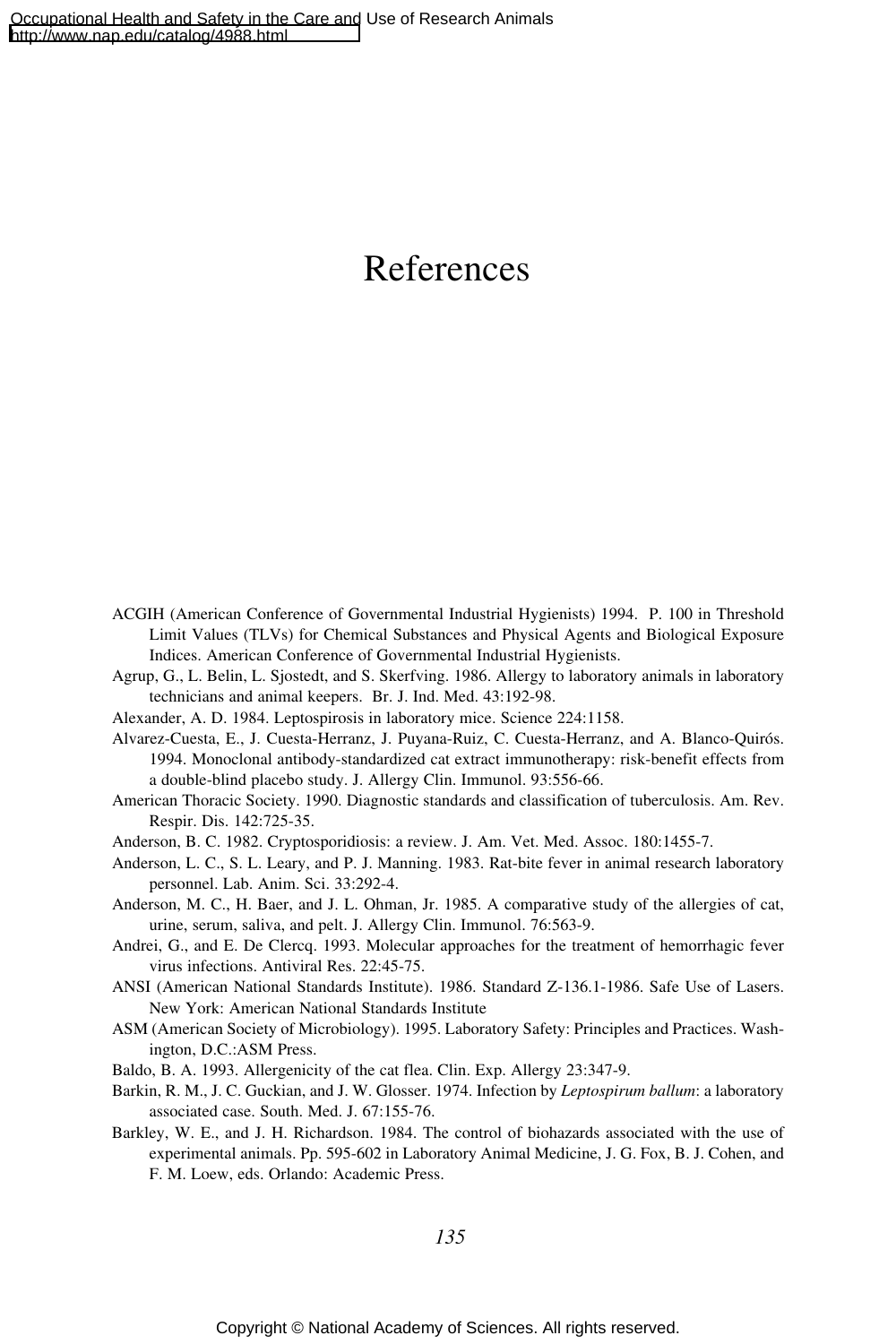- Benenson, A. S., ed. 1995a. Ebola-Marburg virus diseases. Pp. 159-60 in Control of Communicable Diseases Manual. 16th edition. Washington, D.C.: American Public Health Association.
- Benenson, A. S., ed. 1995b. Other infections associated with animal bites. Pp. 84-5 in Control of Communicable Diseases Manual. 16th edition. Washington, D.C.: American Public Health Association.
- Benenson, A. S., ed. 1995c. Giardiasis. Pp. 202-204 in Control of Communicable Diseases Manual. 16th edition. Washington, D.C.: American Public Health Association.
- Bennett, B. T., C. R. Abee, and R. Hendrickson, eds. 1995. Nonhuman Primates in Biomedical Research: Biology and Management. San Diego, Calif.: Academic Press.
- Benson, P. M., S. L. Malane, R. Banks, C. B. Hicks, and J. Hilliard. 1989. B virus (*Herpesvirus simiae*) and human infection. Arch. Dermatol. 125:1247-8.
- Bernard, K. W., G. L. Parham, W. G. Winkler, and C. G. Helmick. 1982. Q fever control measures: recommendations for research facilities using sheep. Inf. Control. 3:461-5.
- Bhatt, P. N., R. O. Jacoby, and S. W. Barthold. 1986. Contamination of transplantable murine tumors with lymphocytic choriomeningitis virus. Lab. Anim. Sci. 36:136-9.
- Biery, T. L. 1977. Venomous Arthropod Handbook. Washington, D.C.: US Government Printing Office.
- Bland, S. M., R. Evans, III, and J. C. Rivera. 1987. Allergy to laboratory animals in health care personnel. Occup. Med. 2:525-46.
- Blaser, M. J., F. M. LaForce, and N. A. Wilson. 1980. Reservoirs of human campylobacterosis. J. Infect. Dis. 141:665.
- Blaser, M. J. 1990. Campylobacter species. Pp. 1649-1656 in Principles and Practices of Infectious Diesase, G. L. Mandell, D. R. Gordon and J. E. Bennett, eds. New York: Churchill Livingstone.
- Blumenthal, J. B., and M. N. Blumenthal. 1996. Immunogenetics of Allergy and Asthma. Immunol. Allergy Clin. No. Amer. 16:517-34.
- Bothan, P. A., G. E. Davies, and E. L. Teasdale. 1987. Allergy to laboratory animals: a prospective study of its incidence and of the influence of atopy on its development. Br. J. Ind. Med. 44:627- 32.
- Bowen, G. A., C. H. Calisher, W. G. Winkler, A. L. Kraus, E. H. Fowler, R. H. Garman, D. W. Fraser, and A. R. Hinman. 1975. Laboratory studies of a lymphocytic choriomeningitis virus outbreak in man and laboratory animals. Am. J. Epidemiol. 102:233-40.
- Bryant, E. 1984. Biology and diseases of birds. Pp. 400-26 in Laboratory Animal Medicine, J. G. Fox, B. J. Cohen, and F. M. Loew, eds. Orlando: Academic Press.
- BLS (Bureau of Labor Statistics) U.S. Department of Labor. 1986. Recordkeeping Guidelines for Occupational Injuries and Illness. Washington, D.C.: US Government Printing Office.
- Butler, T. 1990. Yersinia species (including plague). Pp. 1748-56 in Principles and Practices of Infectious Diseases, G. L. Mandell, D. R. Gordon, and J. E. Bennett, eds. New York: Churchill Livingstone.
- CCAC (Canadian Council on Animal Care) 1993. Approaches to the Design and Development of Cost-Effective Laboratory Facilities. CCAC proceedings. Ottawa, Ontario, Canada: CCAC. 273 pp.
- CDC (Centers for Disease Control). 1976. Unpublished Data. Center for Infectious Diseases. US Department of Health, Education, and Welfare, Public Health Service.
- CDC (Centers for Disease Control). 1979. Q fever at a university research center-California. MMWR 20(13):147-8.
- CDC (Centers for Disease Control). 1987. B-virus infection in humans-Florida. MMWR 36:289-96.
- CDC (Centers for Disease Control). 1988. Guidelines to prevent simian immunodeficiency virus infection in laboratory workers and animal handlers. MMWR 37:693-4, 699-704.
- CDC (Centers for Disease Control). 1989a. B-virus infection in humans-Michigan. MMWR 38:453- 4.
- CDC (Centers for Disease Control). 1989b. Ebola virus infection in imported primates-Virginia. MMWR 38:831-2.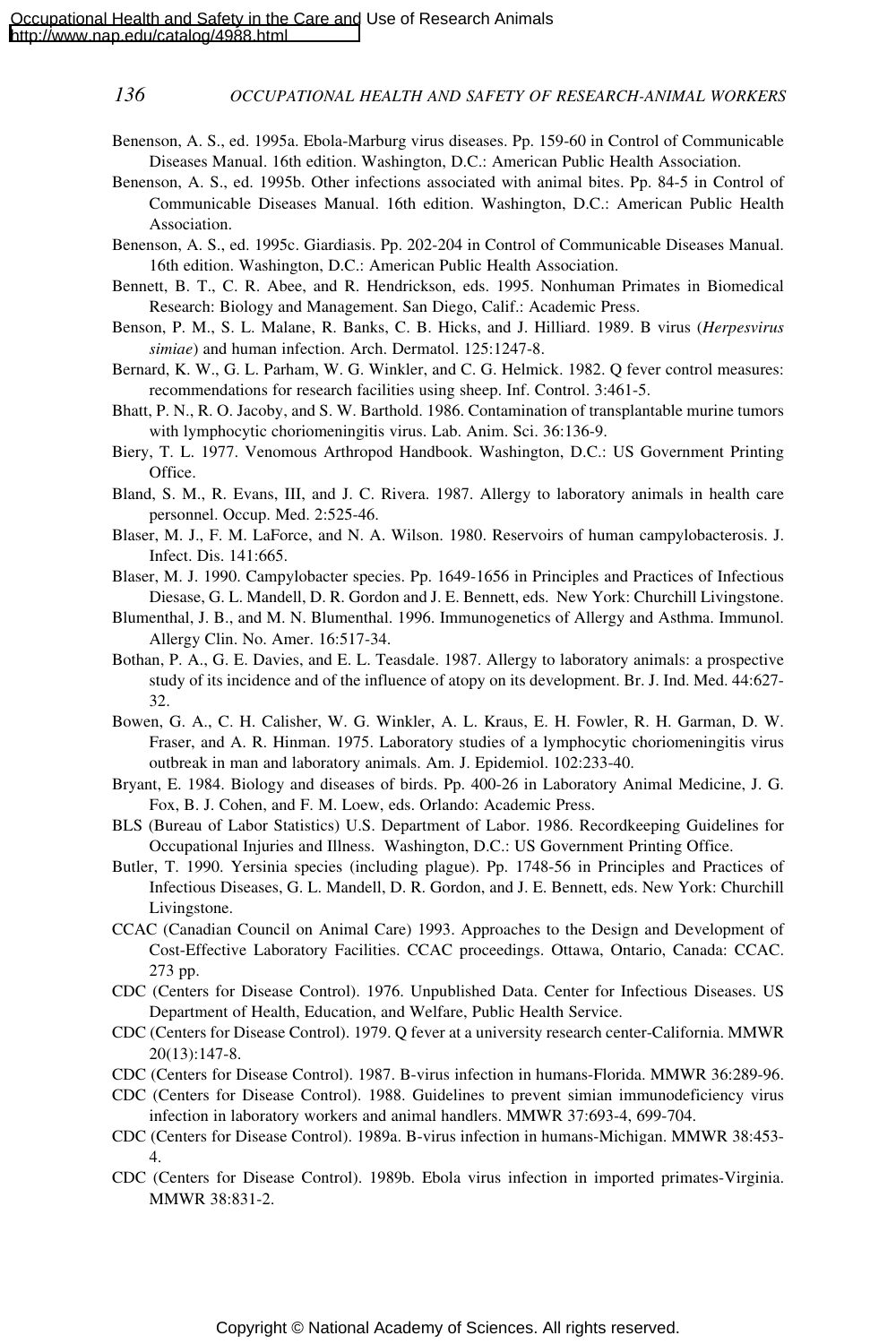- CDC (Centers for Disease Control). 1990. Update: Ebola-related filovirus infection in nonhuman primates and interim guidelines for handling nonhuman primates during transit and quarantine. MMWR 39:22-30.
- CDC (Centers for Disease Control). 1992a. Seroconversion to simian immunodeficiency virus in two laboratory workers. MMWR 41:678-81.
- CDC (Centers for Disease Control). 1992b. Anonymous survey for simian immunodeficiency virus (SIV) seropositivity in SIV-laboratory researchers-United States, 1992. MMWR 41:814-5.
- CDC (Centers for Disease Control and Prevention). 1993a. Hantavirus infection-southwestern United States: Interim recommendations for risk reduction. MMWR 42:(No. RR-11).
- CDC (Centers for Disease Control and Prevention). 1993b. Update: outbreak of hantavirus infectionsouthwestern United States. MMWR 42:441-3.
- CDC (Centers for Disease Control and Prevention). 1993c. Tuberculosis in imported nonhuman primates-United States, June 1990-May 1993. MMWR 42:572-5.
- CDC (Centers for Disease Control and Prevention). 1994a. Guidelines for preventing the transmission of Mycobacterium tuberculosis in health care facilities. MMWR 43:(No. RR-13).
- CDC (Centers for Disease Control and Prevention). 1994b. Laboratory Management of Agents Associated with Hantavirus Pulmonary Syndrome: Interium Biosafety Guidelines. MMWR 43:(No RR-7).
- CDC (Centers for Disease Control and Prevention). 1995. Methods for Trapping and Sampling Small Mammals for Virologic Testing. Atlanta: CDC.
- CDC (Centers for Disease Control and Prevention). 1996. Guidelines for Working with Rodents Potentially Infected with Hantavirus. Atlanta: CDC.
- CDC-NIH (Centers for Disease Control and Prevention-National Institutes of Health). 1993. Biosafety in Microbiological and Biomedical Laboratories, 3rd edition. HHS Publication No. (CDC) 93- 8395, Washington, D.C.: US Government Printing Office.
- CDC-NIH (Centers for Disease Control and Prevention-National Institutes of Health). 1995. Primary Containment for Biohazards: Selection, Installation and Use of Biological Safety Cabinets. Washington, D.C.: US Government Printing Office.
- CFR (Code of Federal Regulations). Title 29 Part 72. Centers for Disease Control. Interstate Shipment of Etiologic Agents FR 45 (141) Monday, July 21, 1980.
- CFR (Code of Federal Regulations). Title 49 Parts 171-180. Hazardous Materials Regulations. Department of Transportation. Research and Special Programs Administration. Docket HM-181. Final Rule 55 FR 52402 December 21, 1990; Revisions 56 FR 66124 December 20, 1991; revisions (to 49 CFR 171) 58 FR 12181.
- Chang-Yeung, M., and J-L. Malo. 1994. Aetiological agents in occupational asthma. Eur. Respir. J. 7:346-71.
- Chiodini, R. J., and J. P. Sundberg. 1981. Salmonellosis in reptiles: A review. Am. J. Epidemiol. 113: 494-9.
- Chomel, B.B., R.W. Kasten, K. Floyd-Hawkins, B. Chi., K. Yamamoto, J. Roberts-Wilson, A.N. Gurfield, R.C. Abbott, N.C. Pederson, J.E. Koehler. 1996. Experimental transmission of Bartonella henselae by the cat flea. J. Clin. Microbiol. 34(8):1952-6.
- Clark, A. J., P. M. Clissold, R. A. Shawi, P. Beatie, and J. Bishop. 1984. Structure of the mouse major urinary protein genes: different splicing configurations in the 3" -non-coding region. The EMBO J 3:1045-52.
- Dalgard, D. W., R. J. Hardy, S. L. Pearson, G. J. Pucak, R. V. Quander, P. M. Zack, C. J. Peters, and P. B. Jahrling. 1992. Combined simian hemorrhagic fever and Ebola virus infection in cynomolgus monkeys. Lab. Anim. Sci. 42(2):152-7.
- deBlay, F., M. D. Chapman, and T. A. E. Platts-Mills. 1991. Airborne cat allergen (*Fel d* 1): environmental control with the cat in situ. Am. Rev. Respir. Dis. 143:1334-9.
- deGroot, H., K. G. H. Goei, P. VanSwieten, and R. C. Aalberse. 1991. Affinity purification of a major and a minor allergen from dog extract: serologic activity of affinity-purified *Can f* 1 and of *Can f* 1-depleted extract. J. Allergy Clin. Immunol. 87:1056-65.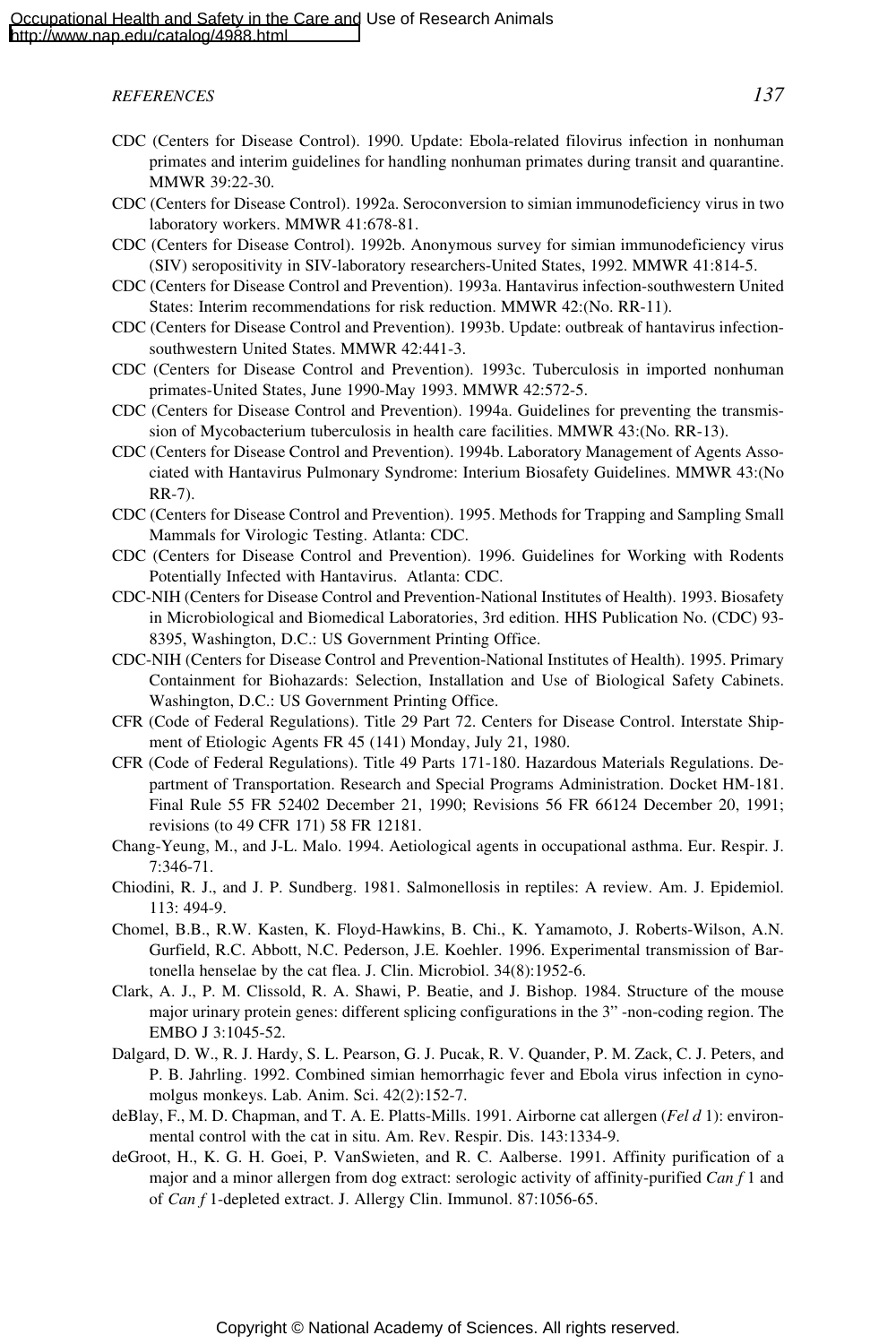- Deming, M. S., R. V. Tauxe, and P. A. Blake. 1987. *Campylobacter enteritis* at a university: transmission from eating chicken and from cats. Am. J. Epidemiol. 126:526.
- Des Prez, R. M., and C. R. Heim. 1990. *Mycobacterial tuberculosis*. Pp. 1877-1906 in Principles and Practices of Infectious Diseases, G. L. Mandell, D. R. Gordon, and J. E. Bennett, eds. New York: Churchill Livingstone.
- Desjardins, A., C. Benoit, H. Chezzo, J. L'Archevêque, C. Leblanc, L. Paquette, A. Cartier, and J. L. Malo. 1993. Exposure to domestic animals and risk of immunologic sensitization in subjects with asthma. J. Allergy Clin. Immunol. 91:979-86.
- DiBerardinis, L. J., J. S. Baum, M. W. First, G. T. Gatwood, E. F. Groden, and A. K. Seth. 1993. Guidelines for Laboratory Design: Health and Safety Considerations. 2nd ed. New York: John Wiley & Sons. 514 pp.
- Dreeszen, P. H. 1993. Milwaukee illness: a sick municipal water system's potential threat to lab animals. Lab Anim. 22:36-40.
- Dubey, J. P., and J. L. Carpenter. 1993. Histologically confirmed clinical toxoplasmosis in cats: 100 cases (1952-1990). J. Am. Vet. Med. Assoc. 203:1556-66.
- Dykewicz, C. A., V. M. Dato, S. P. Fisher-Hoch, M. V. Horwath, G. I. Perez-Oronoz, S. M. Ostroff, H. Gary, Jr., L. B. Schonberger, and J. B. McCormick. 1992. Lymphocytic choriomeningitis outbreak associated with nude mice in a research institute. J. Am. Med. Assoc. 267:1349-53.
- Edwards, R. G., M. F. Beeson, and J. M. Dewdney. 1983. Laboratory animal allergy: the measurement of airborne urinary allergens and effects of different environmental conditions. Lab. Anim. 17:235-9.
- Eggleston, P. A., C. A. Newill, A. A. Ansari, A. Pustelnik, S-R. Lou, R. Evans III, D. G. Marrh, J. L. Longbottom, and M. Corn. 1989. Task-related variation in airborne concentrations of laboratory animal allergens: studies with *Rat n* I. J. Allergy Clin. Immunol. 84:347-52.
- Eggleston, P. A., A. A. Ansari, B. Ziemann, N. F. Adkinson, Jr., and M. Corn. 1990. Occupational challenge studies with laboratory workers allergic to rats. J. Allergy Clin. Immunol. 86:63-72.
- Erickson, G. A., E. A. Cabrey and G. A. Gustafson. 1975. Generalized contagious ecthyma in a sheep rancher: diagnostic consideration. J. Am. Vet. Med. Assoc. 166:262-3.
- Fayer, R., and B. L. P. Ungar. 1986. Cryptosporidium spp. and cryptosporidiosis. Microbiol. Rev. 50:458-83.
- Findlay, S. R., E. Stosky, K. Leitermann, Z. Hemady, and J. L. Ohman, Jr. 1983. Allergens detected in association with airborne particles capable of penetrating into the peripheral lung. Am. Rev. Respir. Dis. 128:1008-12.
- Fjeldsgaard, B. E., and B. Smestad Paulsen. 1993. Comparison of IgE-binding antigens in horse dander and a mixture of horsehair and skin scrapings. Allergy 48:535-41.
- Fleming, D. O., J. Richardson, J. Tulis, and D. Vesley, eds. 1995. Laboratory Safety: Principles and Practices. 2nd edition. Washington, D.C.: ASM Press. 406 pp.
- Flynn, R. J. 1973. Parasites of Laboratory Animals. Ames: Iowa State University Press.
- Fowler, M. E. 1986. Restraint. Pp. 38-50 in Zoo and Wildlife Animal Medicine, 2nd Edition, M. E. Fowler, ed. Philadelphia: W. B. Saunders.
- Fox, J. G. 1982. Campylobacter: a "new" disease in laboratory animals. Lab. Anim. Sci. 32:625.
- Fox, J. G., C. E. Newcomer, and H. Rozmiarek. 1984. Selected zoonoses and other health hazards. Pp. 614-48 in Laboratory Animal Medicine, J. G. Fox, B. J. Cohen and F. M. Loew, eds. Orlando: Academic Press.
- Fox, J. G., N. S. Taylor, and J. L. Penner. 1989a. Investigation of zoonotic acquired *Campylobacter jejuni* enteritis with serotyping and restriction endonuclease DNA analysis. J. Clin. Micro. 27:2423.
- Fox, J. G., K. O. Maxwell, and N. S. Taylor. 1989b. *Campylobacter upsaliensis* isolated from cats as identified by DNA relatedness and biochemical features. J. Clin. Microbiol. 27:2376.
- Fox, J. G., and N. S. Lipman. 1991. Infections transmitted by large and small laboratory animals. Pp. 131-63 in Infectious Disease Clinics of North America, Vol. 5, R. C. Moellering, Jr., D. J. Weber, and A. N. Weinberg, eds. Philadelphia: W. B. Saunders.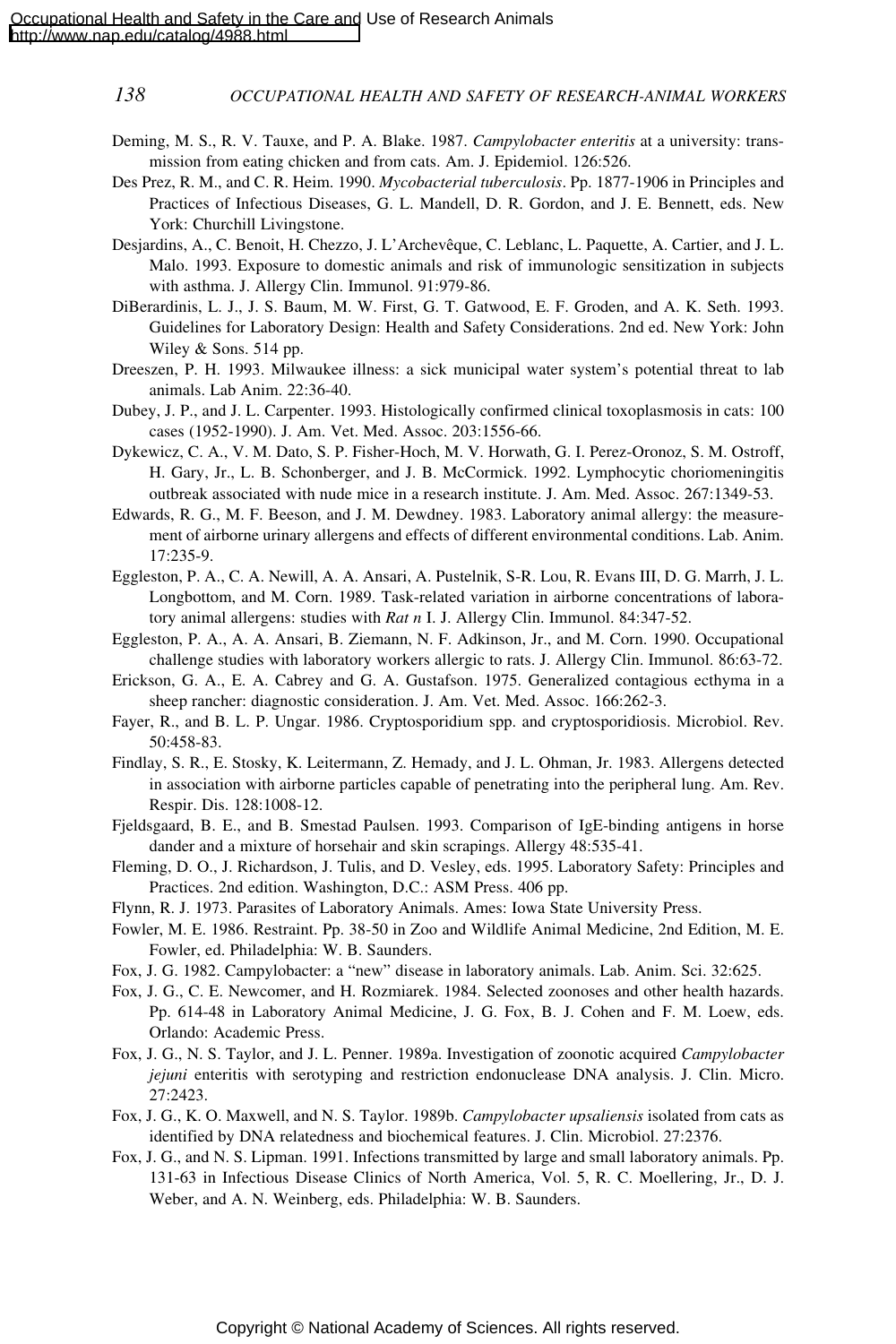- Gajdusek, D. C. 1982. Muroidvirus nephropathies and muroid viruses of the hantaan virus group. Scand. J. Infect. Dis., Suppl. 36:96-108.
- Gay, F. P., and M. Holden. 1933. The herpes encephalitis problem. II. J. Infect. Dis. 53:287-303.
- Gnann, J. W., Jr., G. S. Bressler, C. A. Bodet, and C. K. Avent. 1983. Human blastomycosis after a dog bite. Ann. Int. Med. 98:48-9.
- Geller, E. H. 1979. Health hazards for man. Pp. 402-7 in The Laboratory Rat, H. J. Baker, J. R. Lindsey, and S. H. Weisbroth, eds. New York: Academic Press.
- Goldstein, E. J. C. 1990a. Bites. Pp. 834-7 in Principles and Practices of Infectious Diseases, G. L. Mandell, D. R. Gordon, and J. E. Bennett, eds. New York: Churchill Livingstone.
- Goldstein, E. J. C. 1990b. Household pets and human infections. Pp. 117-130 in Infectious Disease Clinics of North America, Vol. 5, R. C. Moellering, Jr., D. J. Weber, and A. N. Weinberg, eds. Philadelphia: W. B. Saunders.
- Gordon, S., R. D. Tee, D. Lowson, J. Wallace, and A. J. Newman-Taylor. 1992. Reduction of airborne allergenic urinary problems from laboratory rats. Br. J. Ind. Med. 49:416-22.
- Grandin, T. 1987. Animal handling. Vet. Clin. N. Am.—Large Animal. 3(2):323-38.
- Grist, N. R., and J. A. N. Emslie. 1985. Infections in British clinical laboratories, 1982-3. J. Clin. Pathol. 38:721-5.
- Grist, N. R., and J. A. N. Emslie. 1987. Infections in British clinical laboratories, 1984-5. J. Clin. Pathol. 40:826-9.
- Groves, M. G., J. D. Hoskins, and K. S. Harrington. 1993. Cat scratch disease: An update. Compendium 15:441-8.
- Gutman, A. A., and R. K. Bush. 1993. Allergens and other factors important in atopic disease. Pp. 93-158 in Allergic Diseases: Diagnosis and Management. R. Patterson, L. C. Grammer, P. A. Greenberger, and C. R. Zeiss, eds. Philadelphia: J. B. Lippincott.
- Hadley, K. M., D. Carrington, C. E. Crew, A. A. Gibson, and W. S. Hislop. 1992. Ovine chlamydiosis in an abattoir worker. J. Inf. 25 Suppl. 1:105-9.
- Halstead, B. W. 1978. Poisonous and Venomous Marine Animals of the World. Princeton: Darwin Press.
- Hanel, E., Jr., and R. H. Kruse. 1967. Laboratory-acquired mycoses. Department of the Army, Miscellaneous Publication 28.
- Hanson, R. P., and others**.** 1950. Human infections with the virus of vesicular stomatitis. J. Lab. Clin. Med. 36:754-758.
- Hanson, R. P., S. E. Sulkin, E. L. Buescher, W. McD. Hammond, R. W. McKinney, and T. E. Work. 1967. Arbovirus infections of laboratory workers. Science 158:1283-1286.
- Hanson, L. E. 1982. Leptospirosis in domestic animals: the public health perspective. Am. J. Vet. Med. Assoc. 181:1505.
- Harries, M. G., and O. Cromwell. 1982. Occupational asthma caused by allergy to pigs' urine. Br. Med. J. 284:867.
- Heidam, L. Z. 1984. Spontaneous abortions among laboratory workers: A follow-up study. J. Epi. Comm. Health 38:36-41.
- Hilliard, J. 1992. Diagnosis of *Herpesvirus simiae* infection. Res. Resources Reporter. Nat. Inst. Health. March. Washington, D.C.:NCRR.
- Hollander, A., G. Doekes, and D. Heederik. 1996. Cat and dog allergy and total IgE as risk factors for laboratory animal allergy. J. Allergy Clin. Immunol. 98:545-54.
- Hollinger, R. B., and P. A. Glombicki. 1990. Hepatitis A virus. Pp. 1383-95 in Principles and Practices of Infectious Diseases, G. L. Mandell, D. R. Gordon, and J. E. Bennett, eds. New York: Churchill Livingstone.
- Holmes, G. P., J. K. Hilliard, K. C. Klontz, A. H. Rupert, C. M. Schindler, E. Parrish, D. G. Griffin, G. S. Ward, N. D. Bernstein, T. W. Bean, M. R. Ball, J. A. Brady, M. H. Wilder, and J. E. Kaplan. 1990. B birus (*Herpesvirus simiae*) infection in humans: epidemiologic investigation of a cluster. Ann. Intern. Med. 112:833-9.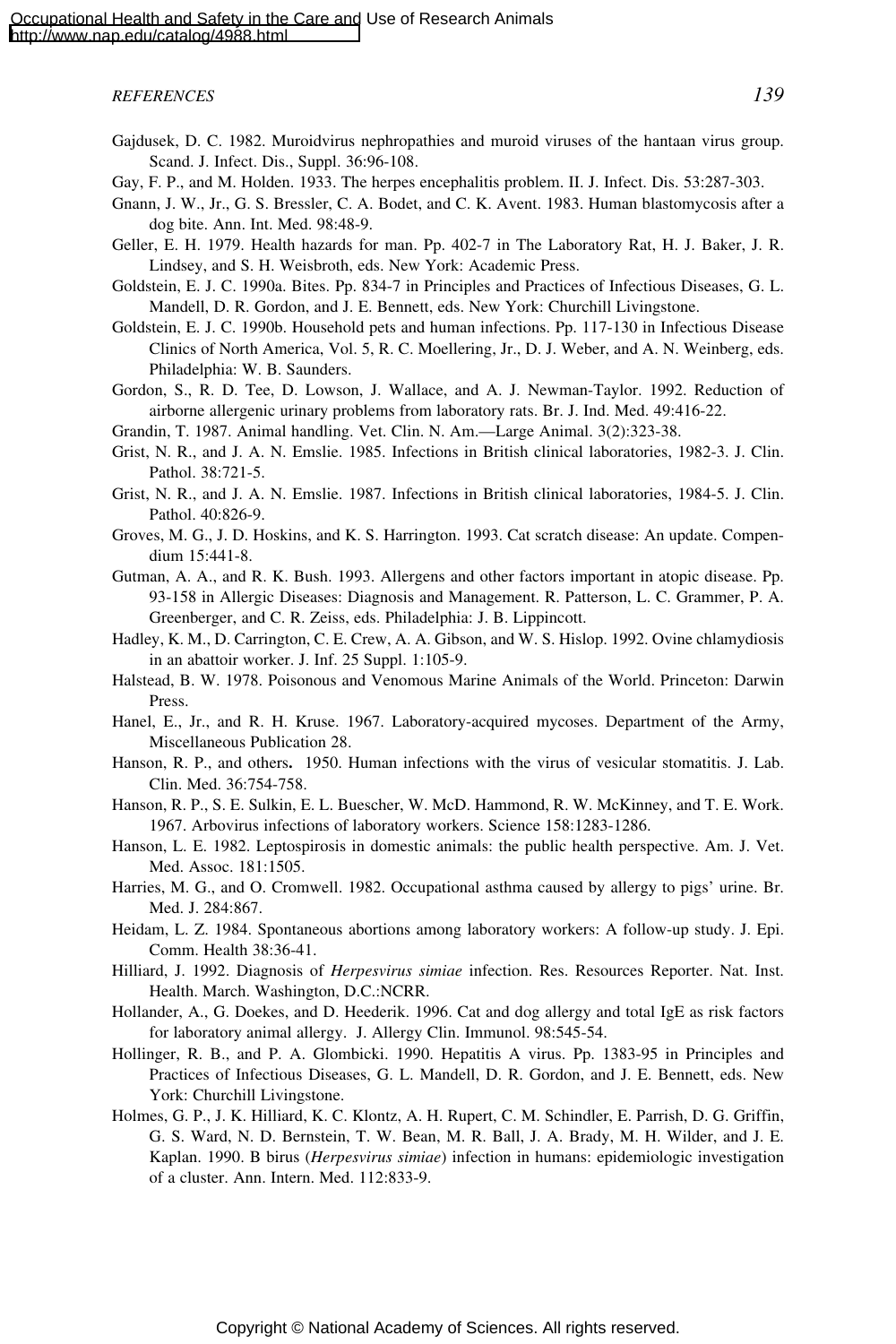- Holmes, G. P., L. E. Chapman, J. A. Stewart, S. E. Straus, J. K. Hilliard, D. S. Davenport, and the B Virus Working Group. 1995. Guidelines for the prevention and treatment of B-virus infections in exposed persons. Clin. Inf. Dis. 20:421-39.
- Hook, E. W. 1990. Salmonella species (including typhoid fever). Pp. 1700-13 in Principles and Practices of Infectious Diseases, G. L. Mandell, D. R. Gordon, and J. E. Bennett, eds. New York: Churchill Livingstone.
- Hotchin, J., E. Sikora, W. Kinch, A. Hinman, and J. Woodal. 1974. Lymphocytic choriomeningitis in a hamster colony causes infection of hospital personnel. Science 185:1173-4.
- Hunskaar, S., and R. Fosse. 1993. Allergy to laboratory mice and rats: a review of its prevention, management, and treatment. Lab. Anim. 27:206-21.
- Hunt, R. D., W. W. Carlton, and N. W. King. 1978. Viral diseases. Pp. 1313 in Pathology of Laboratory Animals, K. Benischrke, F. M. Garner, and T. C. Jones, eds. New York: Springer-Verlag.
- Huwyler, T., and B. Wüthrich. 1992. A case of fallow deer allergy. Allergy 47:574-5.
- IPAC (Immunization Practices Advisory Committee). 1996. CDC (Center for Disease Control and Prevention) publishes frequent updates of recommended immunization practices. Contact CDC or visit their web site for specific agents and diseases of interest.
- Jacobson, J. T., R. B. Orlob, and J. L. Clayton. 1985. Infections acquired in clinical laboratories in Utah. J. Clin. Microbiol. 21:486-9.
- Jahrling, P. B. 1989. Arenaviruses and filoviruses. Pp. 857-891 in Diagnostic Procedures for Viral, Rickettsial and Chlamydial Infections, N. J. Schmidt and R. W. Emmons, eds. Washington, D. C.: American Public Health Association.
- Jahrling, P. B., and C. J. Peters. 1992. Lymphocytic choriomeningitis virus, a neglected pathogen of man. Arch. Pathol. Lab. Med. 116:486-8.
- Jeanselme, E., and P. Chevallier. 1910. Chancres sporotrichosiques des doigts produits par la morsur d'un rat inocule de sporotrichose. Bull. Mem. Soc. Med. Hop. (Paris) 30:176-8.
- Jeanselme, E., and P. Chevallier. 1911. Transmission de la sporotrichose a l'homme par les morsures d'un rat blanc inocule avec une nouvelle variete de *Sporotrichum*: lymphangite gommeuse ascendante. Bull. Mem. Soc. Med. Hop. (Paris) 31:287-301.
- Johnson, K. M. 1990a. Marburg and ebola viruses. Pp. 1303-6 in Principles and Practices of Infectious Diseases, G. L. Mandell, D. R. Gordon, and J. E. Bennett, eds. New York: Churchill Livingstone.
- Johnson, K. M. 1990b. Lymphocytic choriomeningitis virus, lassa virus (Lassa Fever) and other arenaviruses. Pp. 1329-34 in Principles and Practices of Infectious Diseases, G. L. Mandell, D. R. Gordon, and J. E. Bennett, eds. New York: Churchill Livingstone.
- Jordan, H. E., S. T. Mullins, and M. E. Stebbins. 1993. Endoparasitism in dogs: 21,583 cases (1981- 1990). J. Am. Vet. Med. Assoc. 203:547-9.
- Katz, D., J. K. Hilliard, R. Eberle, and S. L. Lipper. 1986. ELISA for detection of group common and virus specific antibodies in human and simian sera induced by herpes simplex and related simian viruses. J. Virol. Methods 14:99-109.
- Kaufman, A. F., J. L. Moulthrop, and R. M. Moore. 1972. A perspective of simian tuberculosis in the United States-1972. J. Med. Primatol. 4:278-86.
- Kaufmann, A. F., and D. C. Anderson. 1978. Tuberculosis control in nonhuman primates. Pp. 227-34 in Mycobacterial Infections of Zoo Animals, R. J. Montali, ed. Washington, D.C.: Smithsonian Institution Press.
- Kawamata, J., T. Yamanouchi, K. Dohmae, H. Miyamoto, M. Takahaski, K. Yamanishi, T. Kurata, and H. W. Lee. 1987. Control of Laboratory acquired hemorrhagic fever with renal syndrome (HFRS) in Japan. Lab. Anim. Sci. 37:431-6.
- Keimig, S. N., N. Esmen, S. Erdal , and E. Sansone. 1991. Solvent desorption from carbon beds in ducted and non-ducted laboratory fume hoods. Appl. Occupational Environ. Hyg. 67(7):592- 597.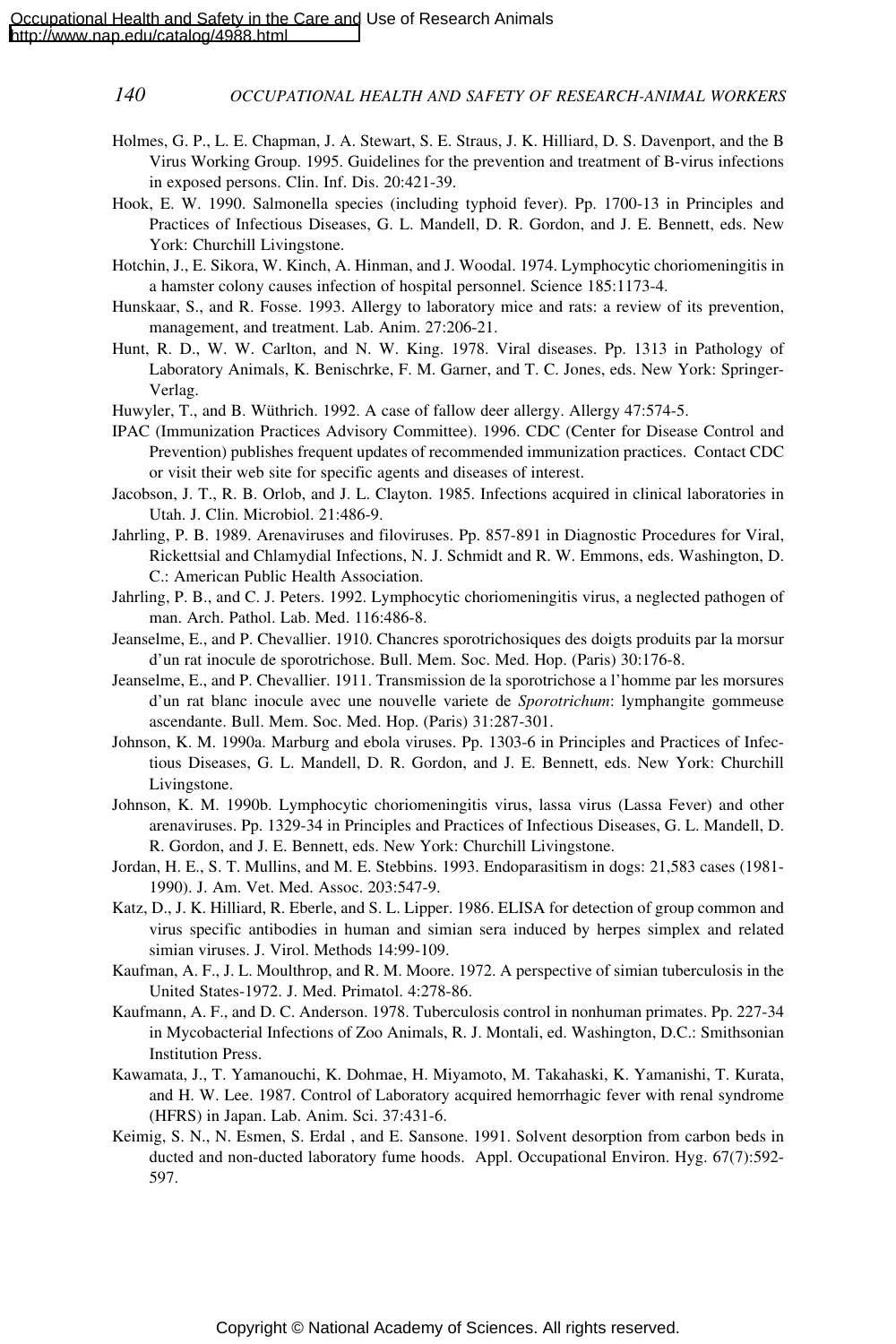- Khabbaz, R. F., T. Rowe, M. Murphey-Corb, W. M. Heneine, C. A. Schable, J. R. George, C. P. Pau, B. S. Parekh, M. D. Lairmore, J. W. Curran, J. E. Kaplan, G. Schochetman, and T. M. Folks. 1992. Simian immunodeficiency virus needlestick accident in a laboratory worker. Lancet 340:271-3.
- Kirkpatrick, C. E. 1990. Enteric protozoal infections. Pp. 804-14 in Infectious Diseases of the Dog and Cat, C. E. Greene, ed. Philadelphia: W. B. Saunders.
- Kleine-Tebbe, J., A. Kleine-Tebbe, S. Jeep, C. Schou, H. Løwenstein, and G. Kunkel. 1993. Role of the major allergen (*Fel d* 1) in patients sensitized to cat allergens. Int. Arch. Allergy Immunol. 100:256-62.
- Knysak, D. 1989. Animal aeroallergens. Immunol. Allergy Clin. No. Amer. 9:357-64.
- Koehler, J. E., C. A. Glaser, and J. W. Tappero. 1994. *Rochalimaea henselae* infection: a new zoonosis with the domestic cat as a reservoir. J. Am. Med. Assoc. 271:531-5.
- Kornegay, R. W., W. E. Giddens, Jr., G. L. Van Hoosier, Jr., and W. R. Morton. 1985. Subacute nonsuppurative hepatitis associated with hepatitis B virus infection in two cynomolgus monkeys. Lab. Anim. Sci. 35:400-4.
- Kruse, R. M., W. M. Puckell, and J. M. Richardson. 1991. Biological Safety Cabinetry. Clin. Microbiol Rev. 8:207-241.
- Ladiges, W. C., R. F. DiGiacomo, and R. A. Yamaguchi. 1982. Prevalence of Toxoplasma gondii antibodies and oocysts in pound-source cats. J. Am. Vet. Med. Assoc. 180:1334-5.
- Lairmore, M. D., J. E. Kaplan, M. D. Daniel, N. W. Lerche, P. L. Nara, H. M. McClure, J. W. McVicar, R. W. McKinney, M. Hendry, P. Gerone, M. Rayfield, D. O. Johnsen, R. Purcell, J. Gibbs, J. Allan, J. L. Ribas, H. J. Klein, P. B. Jahrling, and B. Brown. 1989. Guidelines for the prevention of simian immunodeficiency virus infection in laboratory workers and animal handlers. J. Med. Primatol. 18:167-74.
- Langley, J. M., T. H. Marrie, and A. Covert. 1988. Poker player's pneumonia: an urban outbreak of Q fever following exposure to a parturient cat. N. Engl. J. Med. 319:354-6.
- Lankas, G. R., and R. D. Jensen. 1987. Evidence of hepatitis A infection in immature rhesus monkeys. Vet. Pathol. 24:340.
- Laperche, Y., K. R. Lynch, K. P. Dolan, P. Piegelson. 1983. Tissue-specific control of  $\alpha_{2\mu}$ glubulin gene expression: constitutive syntheses in the submaxillary gland. Cell 32:453-60.
- Lee, H. W., and K. M. Johnson. 1982. Laboratory-acquired infections with hantaan virus, the etiologic agent of Korean hemorrhagic fever. J. Inf. Dis. 146:645-51.
- Legge, M. 1986. Reproductive hazards in laboratory environments. Australian J. Med. Lab. Sci. 7:44-7.
- Le Guenno, B. P., P. Formentry, M. Wyers, P. Gounon, F. Walker, C. Boesch. 1995. Isolation and partial characterization of a new strain of Ebola virus. Lancet 345:1271-1274.
- Longbottom, J. L. 1980. Purification and characterization of allergens from the urines of mice and rats. P. 483-90 in Oehling, A. I. Glazer, E. Mathov, and C. Arbesman, eds. Advances in Allergology and Appl Immunol. Oxford: Pergamon Press.
- Lorusso, J. R., S. Moffat, and J. L. Ohman, Jr. 1986. Immunologic and biochemical properties of the major mouse urinary allergen (*Mus m* 1). J. Allergy Clin. Immunol. 78:928-37.
- Luczynska, C. M., Y. Li, M. D. Chapman, and T. A. E. Platts-Mills. 1990. Airborne concentrations and particle size distribution of allergen derived from domestic cats (Felis domesticus). Am. Rev. Respir. Dis. 141:361-7.
- LeDuc, J. W. 1987. Epidemiology of hantaan and related viruses. Lab. Anim. Sci. 37:413-8.
- Lutsky, I. 1987. A worldwide survey of management practices inn laboratory animal allergy. Ann. Allergy 58:243-7.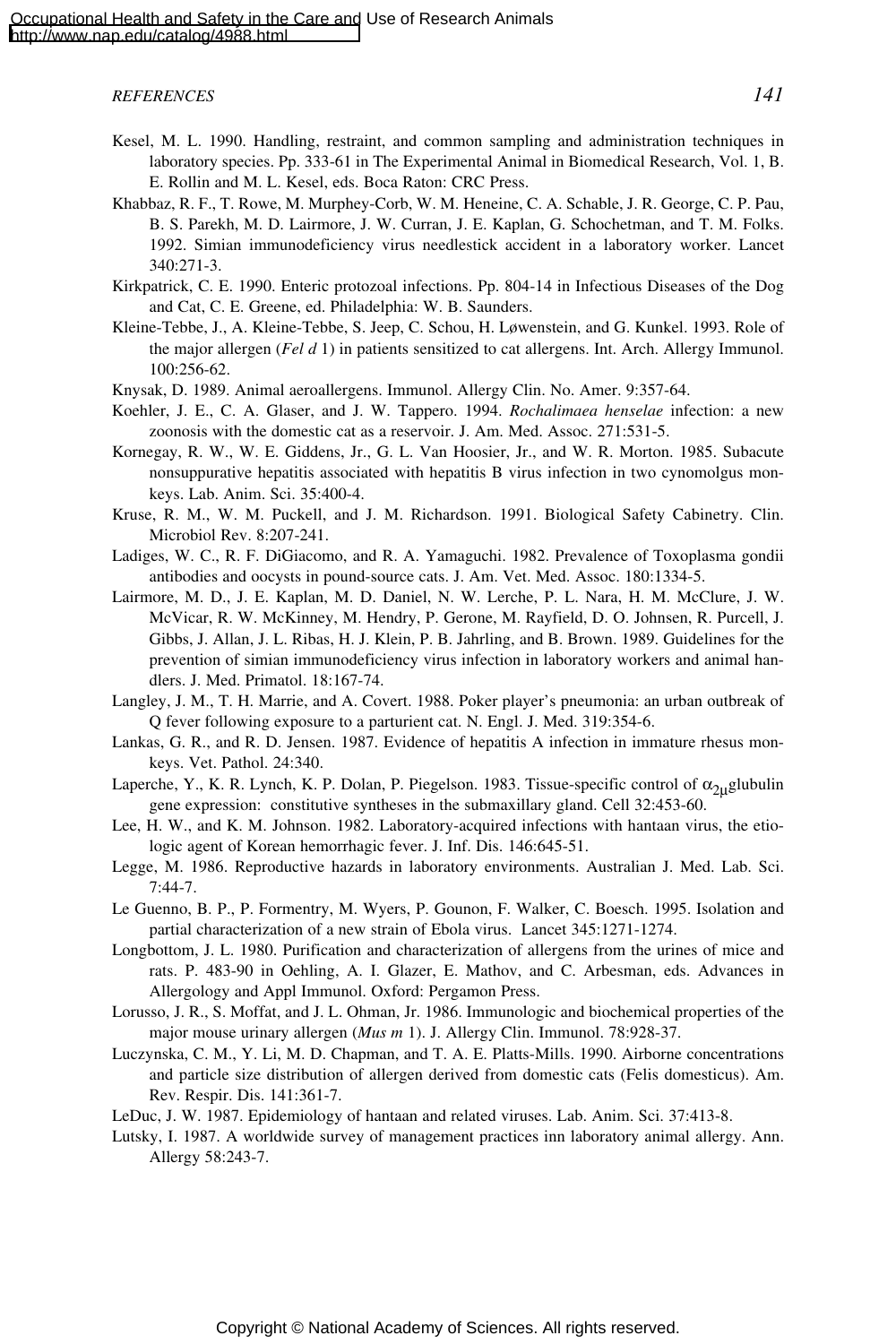- Malo, J-L., and A. Cartier. 1993. Occupational reactions in the seafood industry. Chin. Reviews Allergy 11:223-40.
- Marini, R. P., J. A. Adkins, and J. G. Fox. 1989. Proven or potential zoonotic diseases of ferrets. Am. J. Vet. Med. Assoc. 195:990.
- Marrie, T. J., W. F. Schlech, C. J. Williams, and L. Yates. 1990. Q fever pneumonia associated with exposure to wild rabbits. Lancet 1:427-9.
- Marsh, D. G., J. D. Neely, D. R. Breazeale, B. Ghosh, L. R. Friedhoff, E. Ehrlich-Kautzky, C. Schou, G. Kwishnaswamy, and T. H. Beaty. 1994. Linkage analysis of IL-4 and other chormosome 5Q31.1 markers and total immunoglobulin E concentrations. Science 264:1252-5.
- Martini, G. A., and R. Siegert, eds. 1971. Marburg virus disease. Virology Monograph, Vol. 11. Vienna: Springer-Verlag.
- Martini, G. A. 1973. Marburg virus. Postgrad. Med. J. 49:542.
- Matson, S. C., M. C. Swanson, C. E. Reed, and J. W. Yunginger. 1983. IgE and IgG-immune mechanisms do not mediate occupation-related respiratory or systemic symptoms in hog farmers. J. Allergy Clin. Immunol. 72:299-304.
- McAleer, R. 1980. An epizootic in laboratory guinea pigs due to *Trichophyton mentagrophytes*. Aust. Vet. J. 56:234-6.
- McNulty, W. P. 1968. A pox disease of monkeys transmitted to man: clinical and histological features. Arch. Dermatol. 97:286-93.
- McGrail, M.P., S.P. Tsai and E.J. Bernacki. 1995. A comprehensive initiative to manage the incidence and cost of occupational injury and illness. J. Occup. Environ. Med. 37(11):1263-1268.
- Middleton, E., Jr. 1991. Asthma, inhaled allergens, and washing the cat. Am. Rev. Respir. Dis. 143:1209-10.
- Miller, C. D., J. R. Songer, and J. F. Sullivan. 1987. A twenty-five year review of laboratory acquired human infections at the National Animal Disease Center. Am. Ind. Hyg. Assoc. J. 48:271-5.
- Miller, R. A., M. A. Bronsdon, L. Kuller, and W. R. Morton. 1990. Clinical and parasitological aspects of cryptosporidiosis in nonhuman primates. Lab. Anim. Sci. 40:42-6.
- Moore, R. M., Jr., B. R. Zehmer, J. I. Moultrop, and J. L. Parker. 1977. Surveillance of animal-bite cases in the United States. Arch. Environ. Health 32:267-70.
- Morgenstern, J. P., I. J. Griffith, A. W. Brauer, B. L. Rogers, J. F. Bond, M. D. Chapman, and M. C. Kuo. 1991. Amino acid sequence of *Fel d* 1, the major allergen of the domestic cat: protein sequence analysis and cDNA cloning. Proc. Natl. Acad. Sci. 8:9690-4.
- Morrison, Y. Y., and R. C. Rathbun. 1995. Hantavirus pulmonary syndrome: the Four Corners disease. Ann. Pharmacotherapy 29:57-65.
- Mumford, R. S., R. D. Weaver, C. Patton, J. C. Feely, and R. H. Feldman. 1975. Canine brucellosis: a clinical and epidemiological study of two cases. J. Am. Med. Assoc. 321:1267-9.
- Munoz, R. M., S. L. Lipper, and J. K. Hilliard. 1988. Identification of *Herpesvirus simiae* type specific polypeptides in a human outbreak of this virus. Abstract 198 in 13th Annual Herpesvirus Workshop. Irvine: University of California.
- Murphy, F. A., M. P. Kiley, and S. P. Fisher-Hoch. 1990. Filoviridae. Pp. 933-42 in Virology, 2nd edition., B. N. Fields and D. M. Kmpe, eds. New York: Raven Press.
- Nenzen, B. 1990. Cancer: a threat to laboratory personnel. Arbetsmiljoe 3:10-2.
- Newill, C. A., V. L. Prenger, J. E. Fish, R. Evans III, E. L. Diamond, Q. Wei, and P. A. Eggleston. 1992. Risk factors for increased airway responsiveness to methacholine challenge among laboratory animal workers. Am. Rev. Respir. Dis. 146:1494-1500.
- Nicklas, W. 1987. Introduction of salmonellae into a centralized laboratory animal facility by infected day old chicks. Lab. Anim. 21:161-3.
- Nicklas, W., V. Kraft, and B. Meyer. 1993. Contamination of transplantable tumors, cell lines, and monoclonal antibodies with rodent viruses. Lab. Anim. Sci. 43:296-300.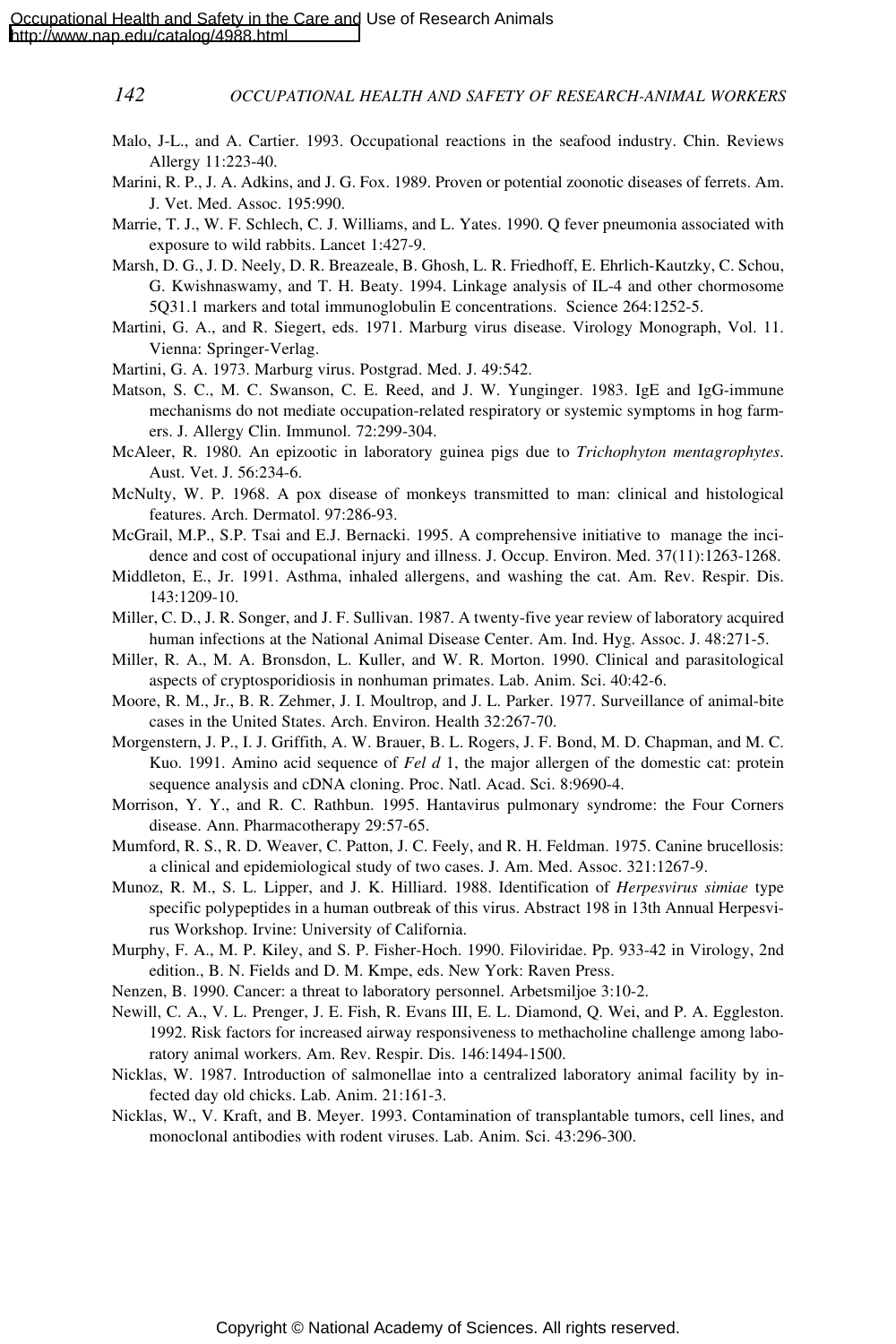- NIOSH (National Institute for Occupational Safety and Health). 1991. Work Practices Guide for Manual Lifting. DHHS Pub. No. 81-122. Washington, D.C.: US Government Printing Office.
- NRC (National Research Council), Institute of Laboratory Animal Resources Subcommittee on Care and Use of Nonhuman Primates. 1980. Laboratory Animal Management: Nonhuman Primates. Washington, D.C.: National Academy Press.
- NRC (National Research Council), Committee on Hazardous Substances in the Laboratory. 1981. Prudent Practices for Handling Hazardous Chemicals in Laboratories. Washington, D.C.: National Academy Press.
- NRC (National Research Council), Committee on Hazardous Biological Substances in the Laboratory. 1989. Biosafety in the Laboratory: Prudent Practices for the Handling and Disposal of Infectious Materials. Washington, D.C.: National Academy Press.
- NRC (National Research Council), Committee on the Study of Prudent Practices for Handling, Storage, and Disposal of Chemicals in Laboratories. 1995. Prudent Practices in the Laboratory: Handling and Disposal of Chemicals. Washington, D.C.: National Academy Press.
- NRC (National Research Council), Institute of Laboratory Animal Resources Committee to Revise the Guide for the Care and Use of Laboratory Animals. 1996. Guide for the Care and Use of Laboratory Animals, 7th edition.Washington, D.C.: National Academy Press.
- NSC (National Safety Council). 1988. Fundamentals of Industrial Hygiene, 3rd edition. B.A. Plog, ed. Chicago: NSC.
- NSF (National Sanitation Foundation). 1992. Standard 49, Class II (Laminar Flow) Biohazard Cabinetry. Ann Arbor, MI.
- Ohman, J. L., F. C. Lowell, and K. J. Bloch. 1974. Allergens of mammalian origin III. Properties of a major feline allergen. J. Immunol. 13:1668-77.
- Ohman, J. H., H. Baer, M. C. Anderson, K. Leiterman, and P. Brown. 1983. Surface washing of living cats: an improved method of obtaining clinically relevant allergen. J. Allergy Clin. Immunol. 72:288-93.
- Olfert, E. 1993. Allergies to laboratory animals: aspects of monitoring and control. Lab. Anim. Feb 1993:32-5.
- Palmer, A. E. 1987. *Herpesvirus simiae*: historical perspective. J. Med. Primatol. 16:99-130.
- Patterson, W. C., L. O. Mott, and E. W. Jenney. 1958. A study of vesicular stomatitis in man. J. Am. Vet. Med. Assoc. 133(1):57-62.
- Petry, R. W., M. J. Voss, L. A. Kroutil, W. Crowley, R. K. Bush, and W. W. Busse. 1985. Monkey dander asthma. J. Allergy Clin. Immunol. 75:268-71.
- Pike, R. M. 1976. Laboratory-associated infections: summary and analysis of 3,921 cases. Health Lab. Sci. 13:105-14.
- Pike, R. M. 1979. Laboratory-associated infections: incidence, fatalities, causes and prevention. Ann. Rev. Microbiol. 33:41-66.
- Platts-Mills, T. A. E., P. W. Heymann, J. L. Longbottom, and S. R. Wilkins. 1986. Airborne allergens associated with asthma: particle sizes carrying dust mite and rat allergens measured with a cascade impactor. J. Allergy Clin. Immunol. 77:850-7.
- Price, J. A., and J. L. Longbottom. 1988. ELISA method for measurement of airborne levels of major laboratory animal allergens. Clin. Allergy 18:95-107.
- Reese, N. C., W. L. Current, J. V. Ernst, and W. S. Barley. 1982. Cryptosporidiosis of man and calf: a case report and results of experimental infections in mice and rats. Am. J. Trop. Med. Hyg. 31:226-9.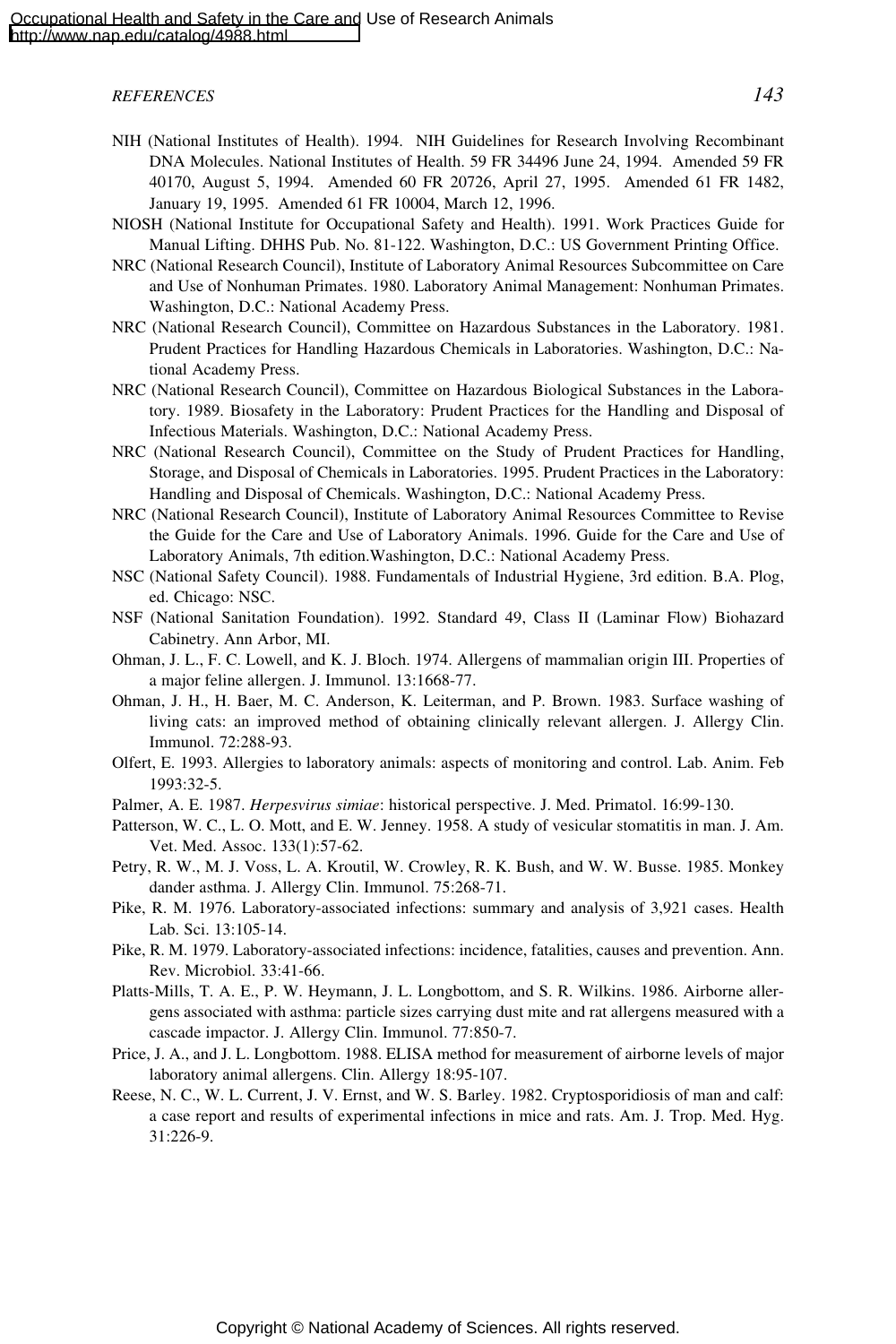- Reijula, K., T. Virtanen, L. Halmepuro, H. Anttonen, R. Mäntyjäri, and J. Hassi. 1992. Detection of airborne reindeer epithelial antigen by enzyme-linked immunosorbent assay inhibition. Allergy 47:203-6.
- Richardson, J. H. 1973. Provisional summary of 109 laboratory-associated infections at the Centers for Disease Control, 1947-1973. Presented at the 16th Annual Biosafety Conference, Ames, Iowa. [Abstract]
- Richter, C. B., N. D. M. Lehner, and R. V. Henrickson. 1984. Primates. Pp. 298-373 in Laboratory Animal Medicine, J. G. Fox, B. J. Cohen, and F. M. Loew, eds. Orlando: Academic Press.
- Rollag, O. J., M. R. Skeels, L. J. Nims, J. P. Thilsted, and J. M. Mann. 1981. Feline plague in New Mexico: a report of five cases. J. Am. Vet. Med. Assoc. 179:1381-3.
- Rosner, W. W. 1987. Bubonic plague. J. Am. Vet. Med. Assoc. 191:406.
- Russell, F. E. 1983. Snake Venom Poisoning. Great Neck: Scholium International.
- Russell, R. G., J. I. Sarmiento, and J. G. Fox. 1990. Evidence of reinfection with multiple strains of *C. jejuni* and *C. coli* in *Macaca nemistrina* housed under hyperendemic conditions. Infect. Immun. 58:2149.
- Ruys, T. Ed. 1991. Handbook of Facilities Planning. Vol. 2: Laboratory Animal Facilities. New York: Van Nostrand Reinhold. 422 pp.
- Saah, A. J. 1990. Rickettsiosis. Pp. 1463-5 in Principles and Practices of Infectious Diseases, G. L. Mandell, D. R. Gordon, and J. E. Bennett, eds. New York: Churchill Livingstone.
- Sakaguchi, M. S. Inouye, H. Miyazawa, H. Kamimura, M. Kimura, and S. Yamazai. 1989a. Particle size of airborne mouse crude and defined allergens. Lab. Anim. Sci. 39:234-6.
- Sakaguchi, M., S. Inoye, H. Miyazawa, H. Kamimura, M. Kimura, and S. Yamazaki. 1989b. Evaluation of dust respirators for elimination of mouse aeroallergens. Lab. Anim. Sci. 39:63-6.
- Sakaguchi, M., S. Inouye, H. Miyazawa, H. Kamimura, M. Kimura, and S. Yamazaki. 1990. Evaluation of countermeasures for reduction of mouse airborne allergens. Lab. Anim. Sci. 40:613-5.
- SALS (Subcommittee on Arbovirus Laboratory Safety) 1980. Laboratory safety for arboviruses and certain other viruses of vertebrates. Am. J. Trop. Med. Hyg. 29(6):1359-81.
- Sanford, J. P. 1985. Snake bites. Pp. 1841-3 in Cecil Textbook of Medicine, J. G. Wyngaarden and L. H. Smith, Jr., eds. Philadelphia: W. B. Saunders.
- Saunders, Jr., W. E., and E. A. Horowitz. 1990. Other mycobacterial species. Pp. 1914-25 in Principles and Practices of Infectious Diseases, G. L. Mandell, D. R. Gordon, and J. E. Bennett, eds. New York: Churchill Livingstone.
- Schachter, J., H. B. Oster, and K. B. Meyer. 1969. Human infection with the agent of feline pneumonitis. Lancet 1:1063-5.
- Schachter, J., and C. R. Dawson. 1978. Human Chlamydial Infections. Littleton: PSG Publishing.
- Schou, C., V. G. Svendsen, and H. Løwenstein. 1991a. Purification and characterization of the major dog allergen, *Can f* 1. Clin. Exp. Allergy 21:321-8.
- Schou, C., G. N. Hansen, T. Lintner, and H. Løwenstein. 1991b. Assay for the major dog allergen, *Can f* 1: Investigation of house dust samples and commercial dog extracts. J. Allergy Clin. Immunol. 88:847-53.
- SDS (Supplementary Data System). 1986. Washington, D.C.: US Bureau of Labor Statistics.
- Shapiro, J. 1990. Radiation Protection: A Guide for Scientists and Physicians. 3rd ed. Cambridge, Mass.: Harvard University Press.
- Simpson, D. I. H., E. D. T. Bowen, and W. F. Bright. 1968. Vervet monkey disease: experimental infection of monkeys with the causative agent and antibody studies in wild-caught monkeys. Lab. Anim. 2:75.
- Slavin, R. G. 1993. Contact dermatitis. Pp. 553-8 in Allergic Diseases: Diagnosis and Management. R. Patterson, L. C. Grammer, P. A. Greenberger, and C. R. Zeiss, eds. Philadelphia: J. B. Lippencott.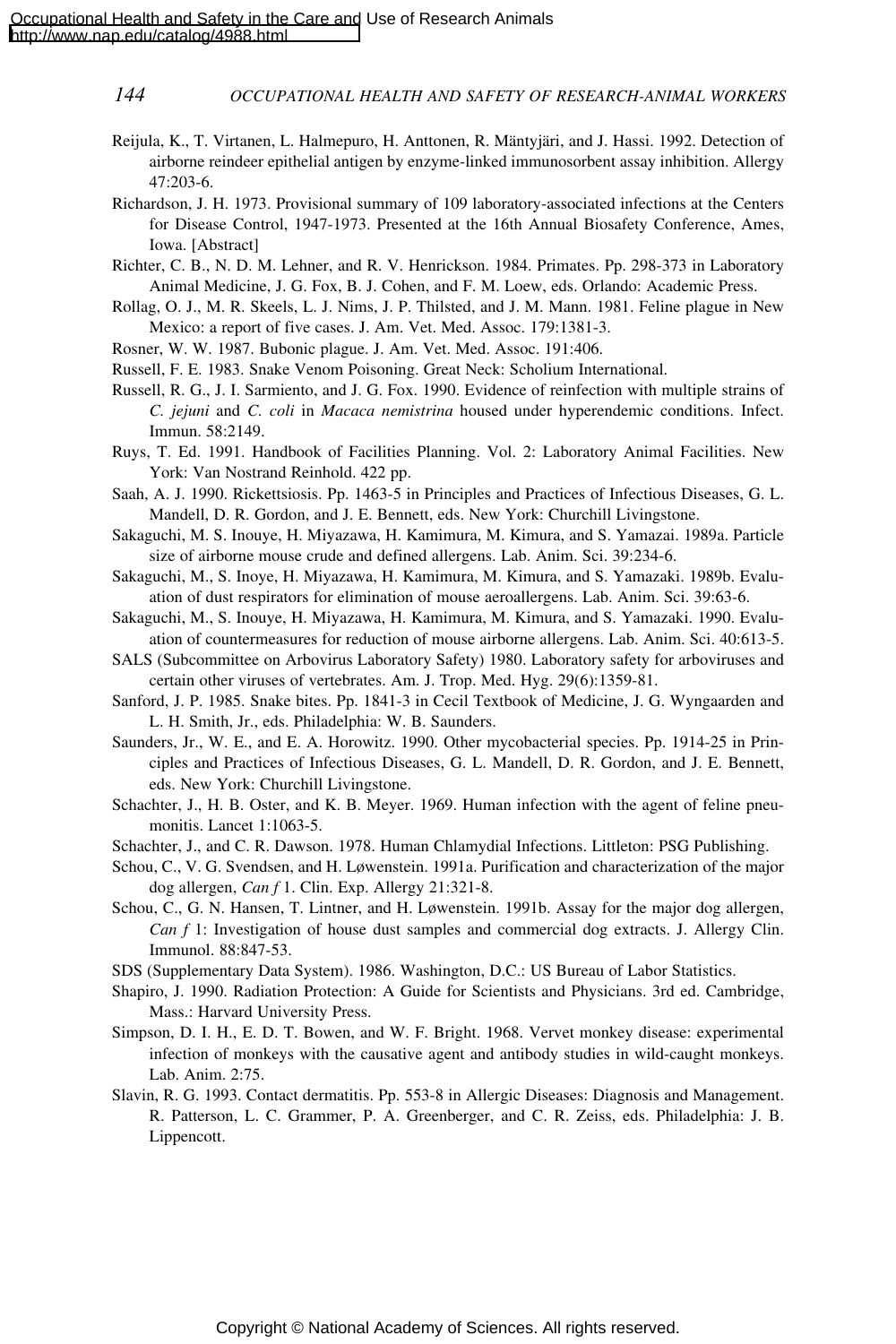- Soave, R., and C. S. Weikel. 1990. Cryptosporidium and other protozoa including *Isospora*, *Sarcocystis*, *Balantidium coli* and *Blastocystis*. Pp. 2122-30 in Principles and Practices of Infectious Diseases, G. L. Mandell, D. R. Gordon, and J. E. Bennett, eds. New York: Churchill Livingstone.
- Spinelli, J. S.,M. S. Ascher, D. L. Brooks, S. K. Dritz, H. A. Lewis, R.H. Morrish, L. Rose, and R. Ruppanner. 1981. Q fever crisis in San Francisco: controlling a sheep zoonosis in a lab animal facility. Lab. Anim. 10(3):24-7.
- Spitzauer, S., C. Schwiger, J. Anrather, C. Ebner, O. Scheiner, D. Kraft, and H. Rumpold. 1993. Characterization of dog allergens by means of immunoblotting. Int. Arch. Allergy Immunol. 100:60-7.
- Spitzauer, S., C. Schweiger, W. R. Sperr, B. Pandjaitan, P. Valent, S. Muhl, C. Ebner, O. Scheiner, D. Kraft, H. Rumpold, and R. Balenta. 1994. Molecular characterization of dog albumin as a cross-reactive allergen. J. Allergy Clin. Immunol. 93:614-27.
- Storz, J. 1971. Chlamydia and Chlamydia-Induced Diseases. Springfield, Ill.: Charles C Thomas.
- Strandberg, M., K. Sandback, O. Axelson, and O. Sundell. 1970. Spontaneous abortion among women in hospital laboratories. Lancet 1:384-5.
- Strickoff, R. S., and D. B. Walters. 1990. Laboratory Health and Safety Handbook. New York: Wiley-Interscience.
- Sullivan, J. F., J. R. Songer, and I. E. Estrem. 1978. Laboratory-acquired infections at the National Animal Disease Center, 1960-1976. Health Lab. Sci. 15(1):58-64.
- Sutherland, I., and I. Lindgren. 1979. The protective effect of BCG vaccination as indicated by autopsy studies. Tubercle 60:225-31.
- Swanson, M. C., M. K. Agarwal, J. W. Yunginger, and C. E. Reed. 1984. Guinea-pig derived allergens. Am. Rev. Respir. Dis. 129:844-9.
- Swanson, M. C., A. R. Campbell, M. T. O'Hollaren, and C. E. Reed. 1990. Role of ventilation, air filtration, and allergen production rate in determining concentrations of rat allergens in the air of animal quarters. Am. Rev. Respir. Dis. 141:1578-81.
- Taylor, A. F., T. G. Stephenson, and H. A. Giese. 1984. Rat bite fever in a college student. MMWR 33:318.
- Teasdale, E. L., G. E. Davies, and A. Slovak. 1993. Anaphylaxis after bites by rodents. Br. Med. J. 286:1480.
- Tee, R. D., S. Gordon, M. Nieuwenhuijen, P. Cullinan, D. Lowson, and A. Neuman Taylor. 1993. Exposure-response relationships in rat exposed workers. J. Allergy Clin. Immunol. 91:239. [abstract]
- Tribe, G. W., and M. P. Fleming. 1983. Biphasic enteritis in imported cynomolgus (*Macaca fascicularis*) monkeys infected with *Shigella*, *Salmonella* and *Campylobacter*. Lab. Anim. 17:65-9.
- Tsai, T. F. 1987. Hemorrhagic fever with renal syndrome: mode of transmission to humans. Lab. Anim. Sci. 37:428-30.
- Tsai, T. F. 1991. Arboviral infections in the United States. Pp. 73-102 in Infectious Disease Clinics of North America, Vol. 5, R. C. Moellering, Jr., D. J. Weber, and A. N. Weinberg, eds. Philadelphia: W. B. Saunders.
- Tsai, T. F., S. P. Bauer, D. R. Sasso, S. G. Whitfield, J. B. McCormick, T. C. Caraway, L. MacFarland, H. Bradford, and T. Kurata. 1985. Serological and virological evidence of a hantaan virus-related enzootic in the United States. J. Infect. Dis. 152:126-36.
- Twiggs, J. T., M. K. Agarwal, M. J. E. Dahlberg, and J. W. Yunginger. 1982. Immunochemical measurement of airborne mouse allergen in a laboratory animal facility. J. Allergy Clin. Immunol. 69:522-6.
- Tzipori, S. 1988. Cryptosporidiosis in perspective. Adv. Parasitol. 27:63-129.
- US Congress. 1971. Atomic Energy Act of 1946 and Amendments. Joint Committee on Atomic Energy. Washington, D.C.: US Government Printing Office.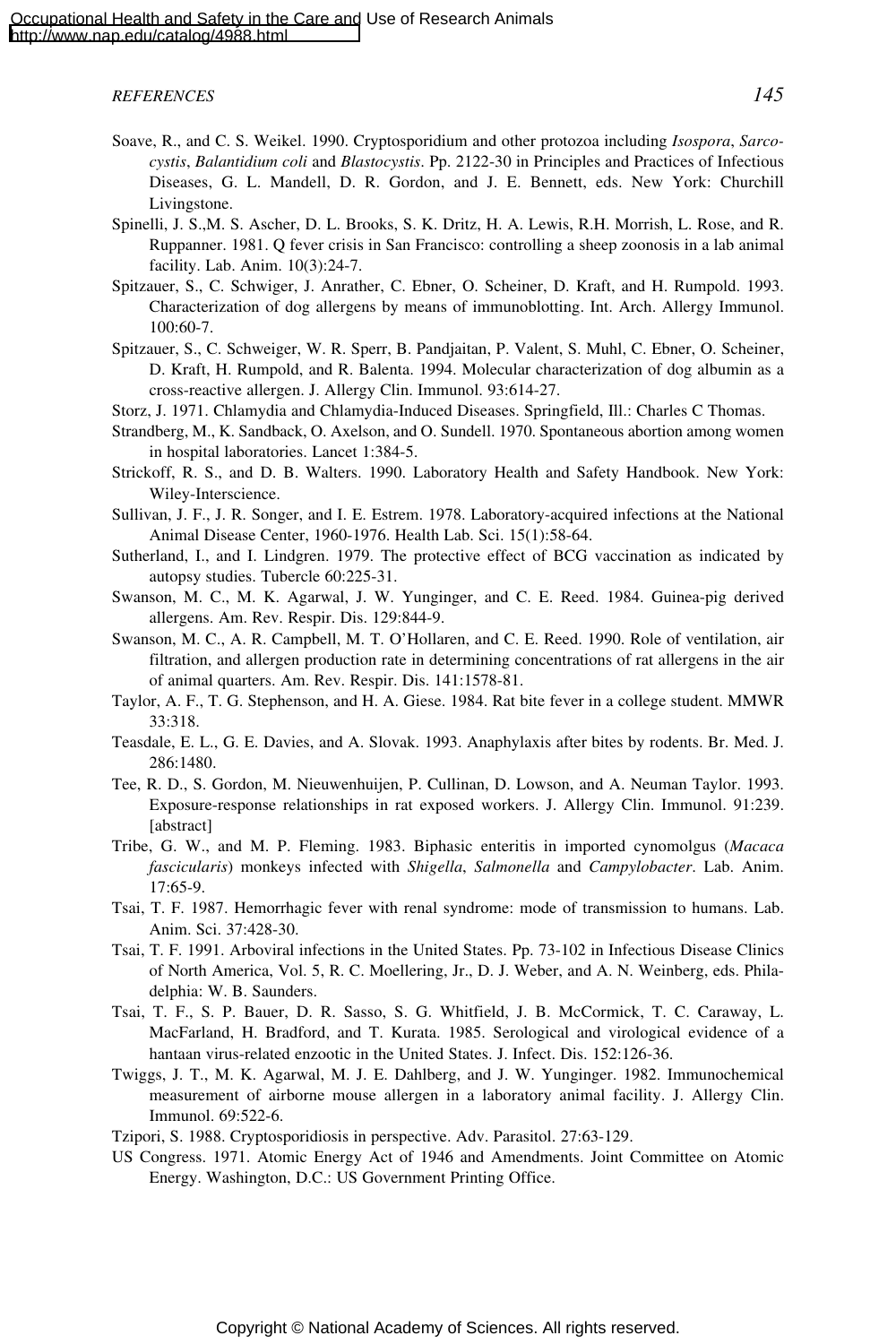- VanMetre, T. E., Jr., D. G. Marsh, N. F. Adkinson, Jr., J. E. Fish, A. Kagey-Sobotka, P. S. Norman, E. B. Radden, Jr., and G. L. Rosenberg. 1986. Dose of cat (Felis domesticus) allergen 1 (*Fel d* I) that induces asthma. J. Allergy Clin. Immunol. 78:62-75.
- Venables, K. M., R. D. Tee, E. R. Hawkins, D. J. Gordon, C. J. Wale, T. H. Lam, N. M. Farrer, P. J. Baxter, and A. J. Newman Taylor. 1988. Laboratory animal allergy in a pharmaceutical company. Br. J. Ind. Med. 45:660-6.
- Wahn, U., and R. P. Siriganian. 1980. Efficacy and specificity of immunotherapy with laboratory animal allergen extracts. J. Allergy Clin. Immunol. 65:413-21.
- Walls, A. F., A. J. Newman-Taylor, and J. L. Longbottom. 1985. Allergy to guinea pigs: identification of specific allergens in guinea pig dust by crossed radioimmunoelectrophoresis and investigation of the possible origin. Clin. Allergy 15:535-46.
- Warner, J. A., and J. L. Longbottom. 1991. Allergy to rabbits. Allergy 46:481-91.
- Watt, A. D. and C. P. McSharry. 1996. Laboratory animal allergy: anaphylaxis from a needle injury. Occup. Environ. Med. 53:573-74.
- Weigler, B. J., D. W. Hird, J. K. Hilliard, N. W. Lerche, J. A. Roberts, and L. M. Scott. 1993. Epidemiology of cercopithecine Herpesvirus 1 (B virus) infection and shedding in a large breeding cohort of rhesus macaques. J. Infect. Dis. 167:257-67.
- Weigler, B.J., F. Scinicariello, and J. K. Hilliard. 1995. Risk of venereal B virus (cercopithecine herpesvirus 1) transmission in rhesus monkeys using molecular epidemiology. J. Infect. Dis. 171:1139-43.
- Wedum, A.G., W. E. Barkley, A. Hellman. 1972. Handling of Infectious agents. J. Am. Vet. Med. Assoc. 161:1557-1567.
- Wells, D. L., S. L. Lipper, and J. Hilliard. 1989. *Herpesvirus simiae* contamination of primary rhesus monkey kidney cell cultures: CDC recommendations to minimize risks to laboratory personnel. Diagn. Microbiol. Infect. Dis. 12:333-5.
- Wentz, P. E., M. C. Swanson, and C. E. Reed. 1990. Variability of cat-allergen shedding. J. Allergy Clin. Immunol. 85:94-8.
- Werner, A. H., and B. E. Werner. 1993. Feline sporotrichosis. Comp. Cont. Educ. Pract. Vet. 15:1189- 97.
- Wolf, R. H., S. V. Gibson, E. A. Watson, and G. B. Baskin. 1988. Multidrug chemotherapy of tuberculosis in rhesus monkeys. Lab. Anim. Sci. 38:25-33.
- Wood, R. A., M. D. Chapman, N. F. Adkinson, Jr., and P. A. Eggleston. 1989. The effect of cat removal on allergen content in household-dust samples. J. Allergy Clin. Immunol. 83:730-4.
- Wood, R. A., K. E. Mudd, and P. A. Eggleston. 1992. The distribution of cat and dust mite allergens on wall surfaces. J. Allergy Clin. Immunol. 89:126-30.
- Wood, R. A., A. N. Laheri, and P. A. Eggleston. 1993. The aerodynamic characteristics of cat allergen. Clin. Exp. Allergy 23:733-9
- Woodfolk, J., C. Luczynska, F. deBlay, M. D. Chapman, and T. A. E. Platts-Mills. 1992. Cat allergy. Ann. Allergy 69:273-5.
- Xu, Z. Y., Y. W. Tang, L. Y. Kan, and T. F. Tsai. 1987. Cats—source of protection or infection? Am. J. Epidemiol. 126:942-948.
- Ylönen, J., R. Mäntyjäri, A. Taivainen, and T. Virtanen. 1992. IgG and IgE antibody response to cow dander and urine in farmers with cow-induced asthma. Clin. Exp. Allergy 22:83-90.
- Ylönen, J., T. Virtanen, L. Hormanheimo, S. Parkkinen, J. Pelkonen, and R. Mäntyjärvi. 1994. Affinity purification of the major bovine allergen by a novel monoclonal antibody. J. Allergy Clin. Immunol. 93:851-858.
- Zhou, C., T. S. Hurst, D. W. Cockcroft, and J. A. Dorsman. 1991. Increased airway responsiveness in swine farmers. Chest 99:941-944.
- Ziemann, B., M. Corn, A.A. Ansari, and P. Eggleston. 1992 The effectiveness of the Duo-flo Bioclean Unit for controlling airborne antigen levels. Am. Ind. Hyg. Assoc. J. 53:138-45.
- Zwartouw, H. W., and E. A. Boulter. 1984. Excretion of B virus in monkeys and evidence of genital infection. Lab. Anim. 18:65-70.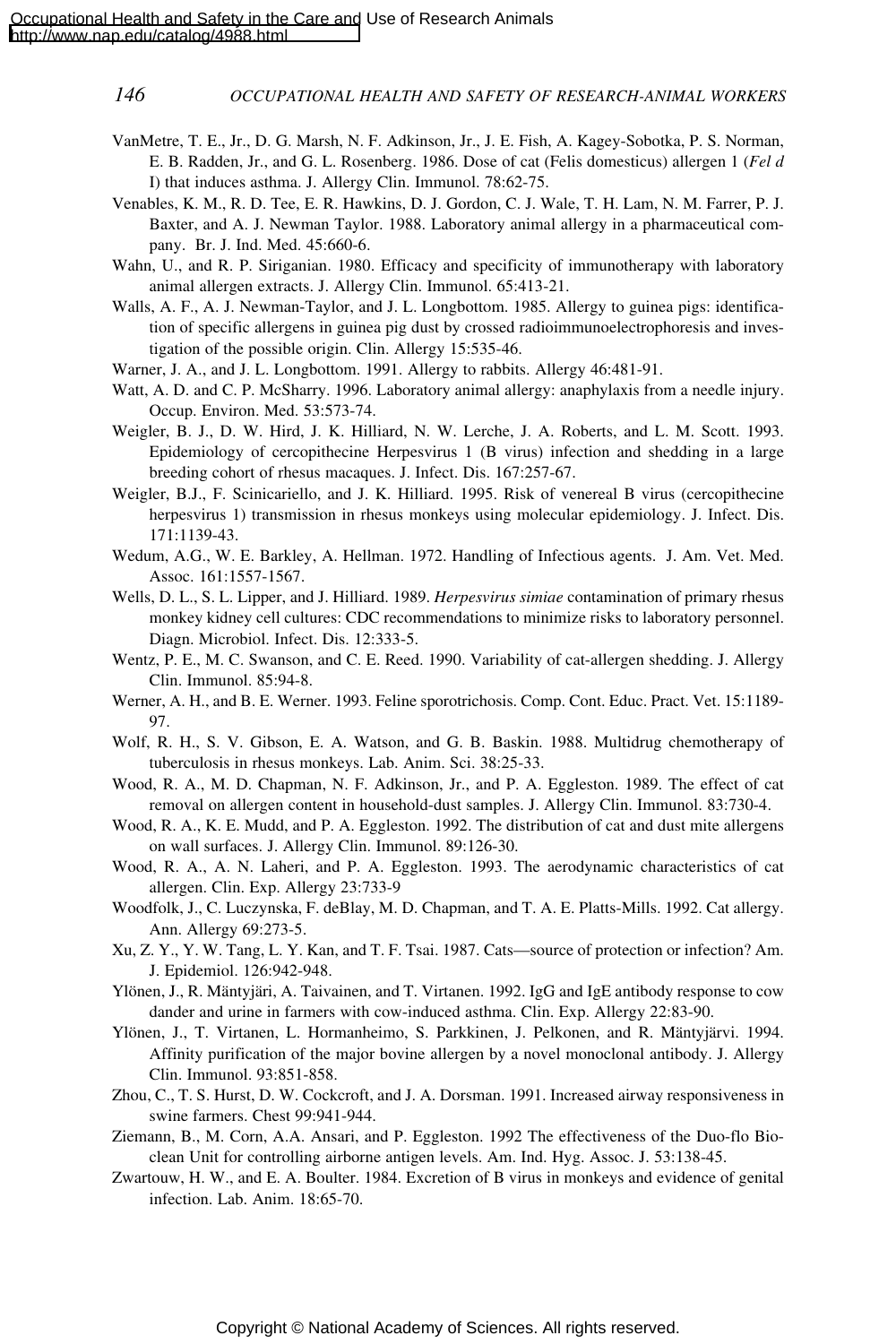# Index

# **A**

AAAAI. *See* American Academy of Allergy, Asthma, and Immunology Abscesses, 34 Access control barriers, 108-109, 126 Accidents, 15, 25 Accountability and responsibility, 4, 15-17 Acoustical hazards. *See* Hazards, physical Administration and management, 2, 4, 8, 16-18, 22, 121. *See also* Commitment, element of consistency in, 4, 13, 15, 124 procedures, 6, 107 style and structure of, 23 Adverse-reaction report data, 27, 29 Aerosol transmission, 45, 48-49, 55-56, 73, 76, 85 African green monkeys, 46, 70, 78 Agricultural Research Service (ARS), 26 AIDS. *See* Susceptibility of employees Airborne exposures. *See* Aerosol transmission Air hoods. *See* Respirators Airway hyperresponsiveness. *See* Asthma Allergens. *See* Hazards Allergic conjunctivitis, 53

Allergic rhinitis, 53-54, 59-60 Amebiasis, 98-99 American Academy of Allergy, Asthma, and Immunology (AAAAI), 64 American National Standards Institute (ANSI), 117 Amphibians, 60 Anaphylaxis, 52-53, 64 Anesthetic gases, 42-43 Animal and Plant Health Inspection Service (APHIS), 26 Animal biosafety levels, 45, 81 Level 2 practices, 49, 72, 77, 80, 88, 90, 92, 94, 100-101 Level 3 practices, 49, 68, 73, 83, 86, 91 Level 4 practices, 48, 70 Animal care and use programs, 4, 18-20, 22, 112. *See also* Site inspections addressing occupational health in, 8 progress in, 1 Animal-control measures, 79 Animals. *See also* individual species species-specific responses to, 12, 107 wild, 13, 66-67, 79-81, 101-102 (*See also* Rodents, wild)

*147*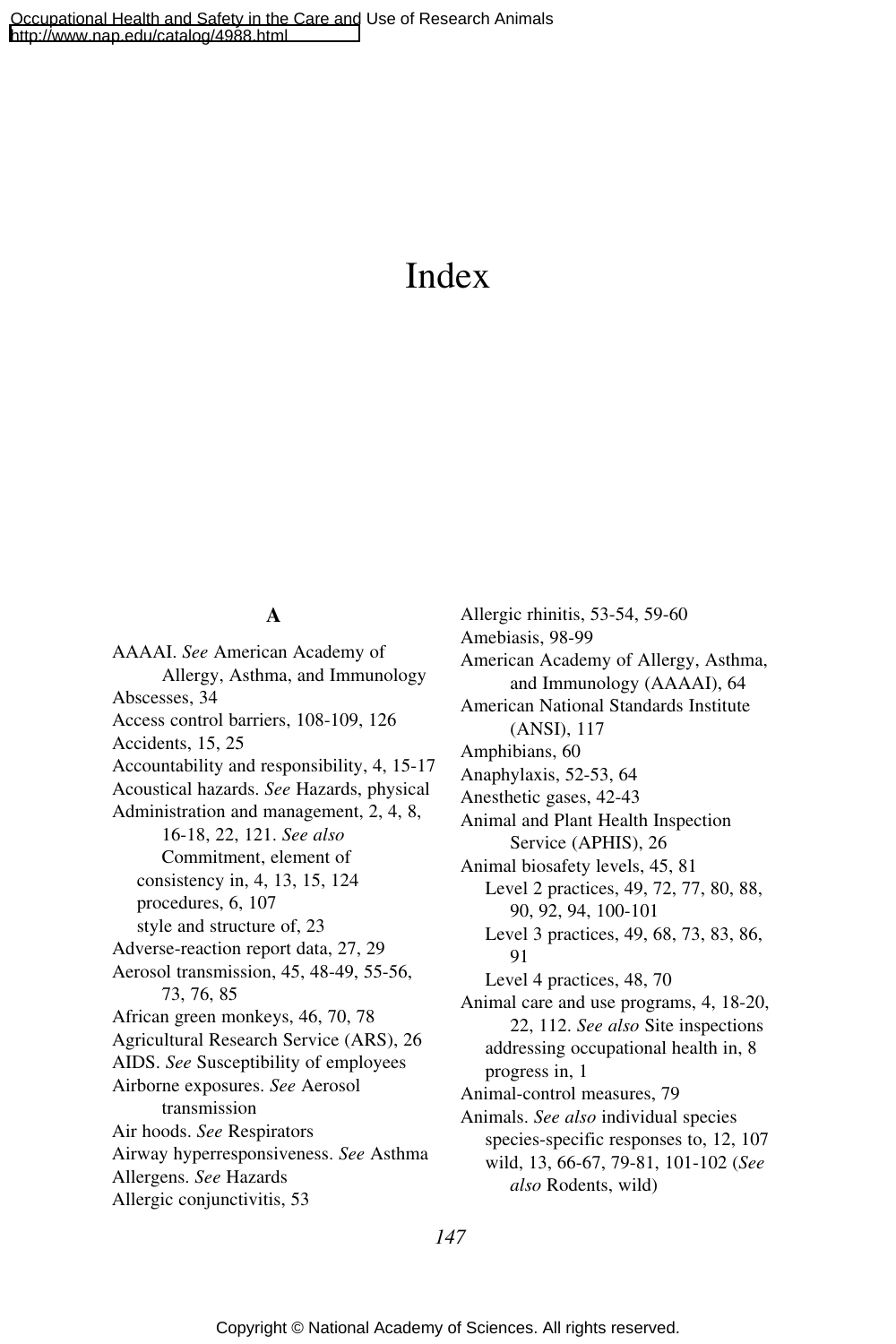#### *148 INDEX*

ANSI. *See* American National Standards Institute (ANSI) APHIS. *See* Animal and Plant Health Inspection Service (APHIS) Approvals required, 21, 39, 48 Arboviral infections, 45-46, 80-81 ARS. *See* Agricultural Research Service Arthritis, septic, 34 Arthropod-borne viruses. *See* Arboviral infections Arthropod infestations, 101-102, 104-105 Asthma, 51, 53-54, 57-63 Atopy, 54 Authorizations required. *See* Approvals required

#### **B**

Back injuries, 40 Bacterial pathogens, 46-47, 85-95 Balantidiasis, 99 Benign epidermal monkeypox, 73-74 Biological hazards. *See* Hazards Biological safety cabinets, 109-111, 117 *Biosafety in Microbiological and Biomedical Laboratories,* 45, 48, 125 *Biosafety in the Laboratory: Prudent Practices for the Handling and Disposal of Infectious Materials,* 48 Biosafety levels. *See* Animal biosafety levels Birds, 46, 59, 81-82, 85, 87-88, 93, 104 Bites and scratches. *See* Hazards, physical Bloodborne pathogens. *See* Hazards, biological Breathing, difficulty in, 53 Brucellosis, 34, 46, 90-91 Bubonic plague, 89-90 Bursitis, 40 B-virus infection, 27, 34, 46, 66-68

# **C**

Cage cleaning. *See* Housekeeping practices

Cages, 62, 109-110 Campylobacteriosis, 46, 92 Cardiopulmonary resuscitation, 64 Carpal-tunnel syndrome, 40 Cats, 57-58, 71, 79, 81, 83-85, 95-97, 99- 100, 102-104 Cat-scratch fever, 34, 83-84 Cattle, 46, 58-59, 85, 91 Cellulitis, 34 Centers for Disease Control and Prevention (CDC), 5, 25, 45, 66, 68, 72 Cercopithecine herpesvirus 1 (CHV1). *See* B-virus infection Chemical fume hoods. *See* Respirators Chemical inventory data, 25 Chemical restraint, 15, 33, 35, 68 Chemicals, hazardous. *See* Hazards, chemical Chemoprophylaxis, 86, 88 Chlamydiosis. *See* Psittacosis Choriomeningitis, lymphocytic. *See* Lymphocytic choriomeningitis CHV1. *See* B-virus infection Cleaning hazards. *See* Housekeeping practices Collaboration. *See* Coordination within programs Commitment, element of, 4, 8, 13, 15, 23- 24, 121 Compliance Database data, 29-30 Compliance issues, 17, 23, 107. *See also* Approvals required; Regulatory requirements Compressed-gas cylinders, 36 Computer links, 120 Confidentiality, 118 Conjunctivitis, allergic, 53 Consultants, using, 30-31, 64, 129, 132 Contagious ecthyma, 34, 74-75 Coordination within programs, 2-5, 8, 13, 15, 18, 21, 65 *Coxiella burnetii. See* Q fever Coyotes, 46 Credibility issues, 15 Cryptosporidiosis, 97-98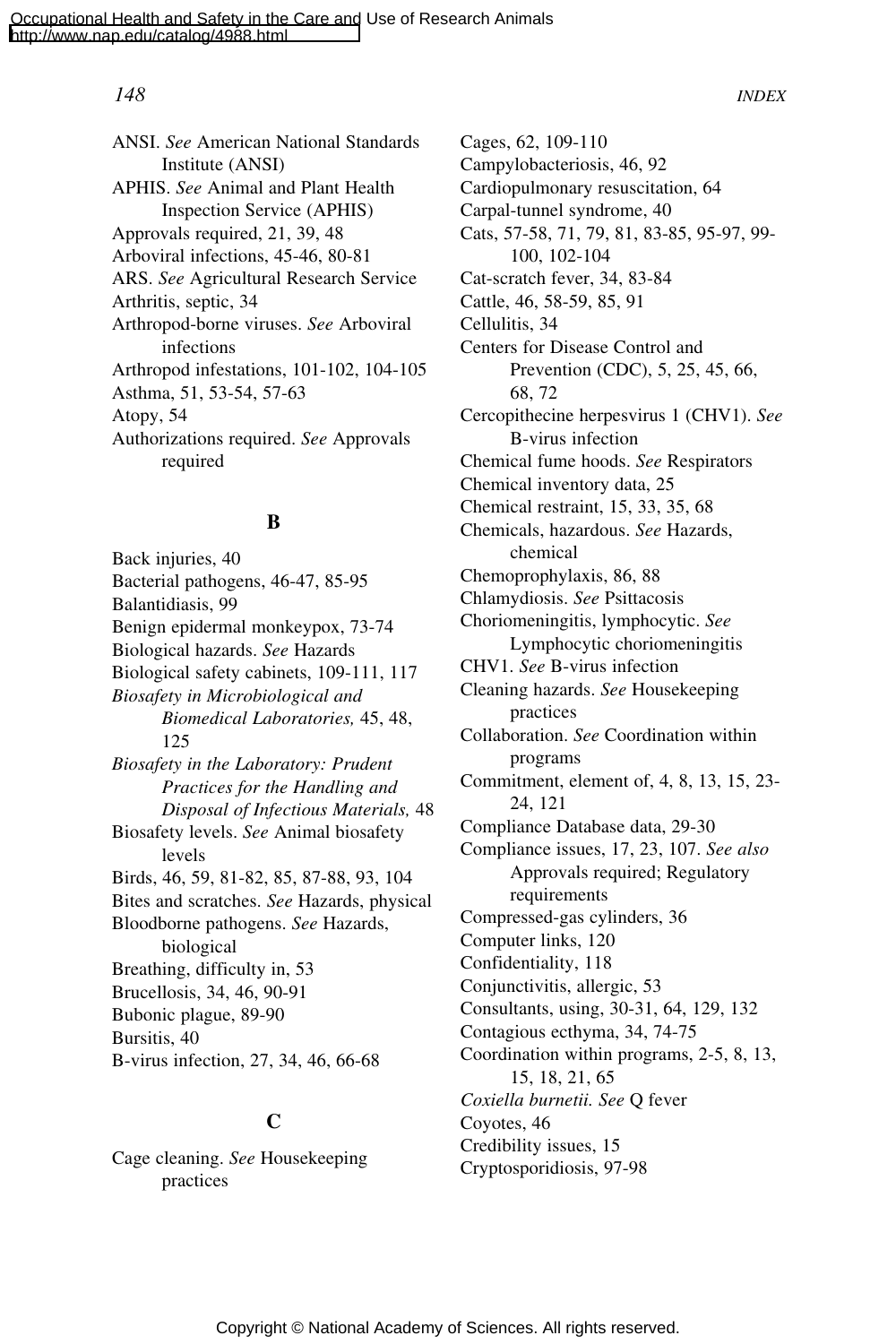#### *INDEX 149*

Custodial service. *See* Housekeeping practices Cylinders, compressed-gas, 36

#### **D**

Deer, 59 **Dermatitis** atopic, 54 contact, 59 contagious pustular (*See* Orf disease) Dermatomycosis, 47, 99-100 Disinfectants, 42-43 Documentation, 118 Dogs, 46-47, 58, 79, 81, 84-85, 90-91, 95, 97, 99-100, 102-105 Dust-mist respirators. *See* Respirators

#### **E**

Ebola-Reston virus, 69 Ebola-virus infection, 68-70 Ecthyma, contagious. *See* Orf disease Ectoparasitic infestations, 34, 74-75 Eczema. *See* Dermatitis, atopic Edema, laryngeal, 53 Education and training, 4, 6, 12-14, 17, 34, 39-40, 62-63, 65, 114-116 Electric hazards. *See* Hazards, physical Electromagnetic radiation. *See* Ionizing radiation ELISA. *See* Enzyme-linked immunosorbent assay Emergency procedures, 6, 120-121. *See also* Accidents Employees defined (*See* Occupational health and safety programs, participation in) at risk, 4, 12, 17, 22, 111, 120, 129- 130 (*See also* Hazards, perceived; Screening programs; Susceptibility of employees) Endocarditis, 34 Engineering controls, 108-110 Enteric yersiniosis, 95

Envenomation, 34 Environmental health and safety programs, 2, 4, 6-7, 9, 18, 21-22, 29, 106 Environmental Protection Agency, 2 Enzyme-linked immunosorbent assay (ELISA), 61 Epinephrine, self-administered, 64 Episodic health evaluations, 10, 29, 131 Equipment, dangerous, 40-41 Equipment performance, 6, 25, 116-118 Ergonomic hazards, 40, 108. *See also* Hazards, physical Evaluation program, 6, 121-122, 133-134 of workers, 63-64, 124, 130-131, 133 (*See also* Episodic health evaluations) Experimentation. *See* Research Exposure, 4, 13-14, 43, 55, 125, 127 controlling, 4, 25, 108-114

# **F**

Facilities, 17, 107-108 design, 6, 62 operation, 6 Federal Bureau of Labor Statistics data, 27-28 Ferrets, 80, 85 Filoviruses. *See* Ebola-Reston Filter-top cages, 62, 109-110 Fires. *See* Hazards, physical First-aid log data, 27, 29, 134 First Report of Injury or Illness data, 27- 28 Fish, 60 Flammable materials, classes of, 35 Flea-control measures, 84 Fleas. *See* Insects Flight zone, 33 Fowl. *See* Birds Fume hoods. *See* Respirators Funding agencies, requirements of, 2 Fungal pathogens, 34, 47, 99-101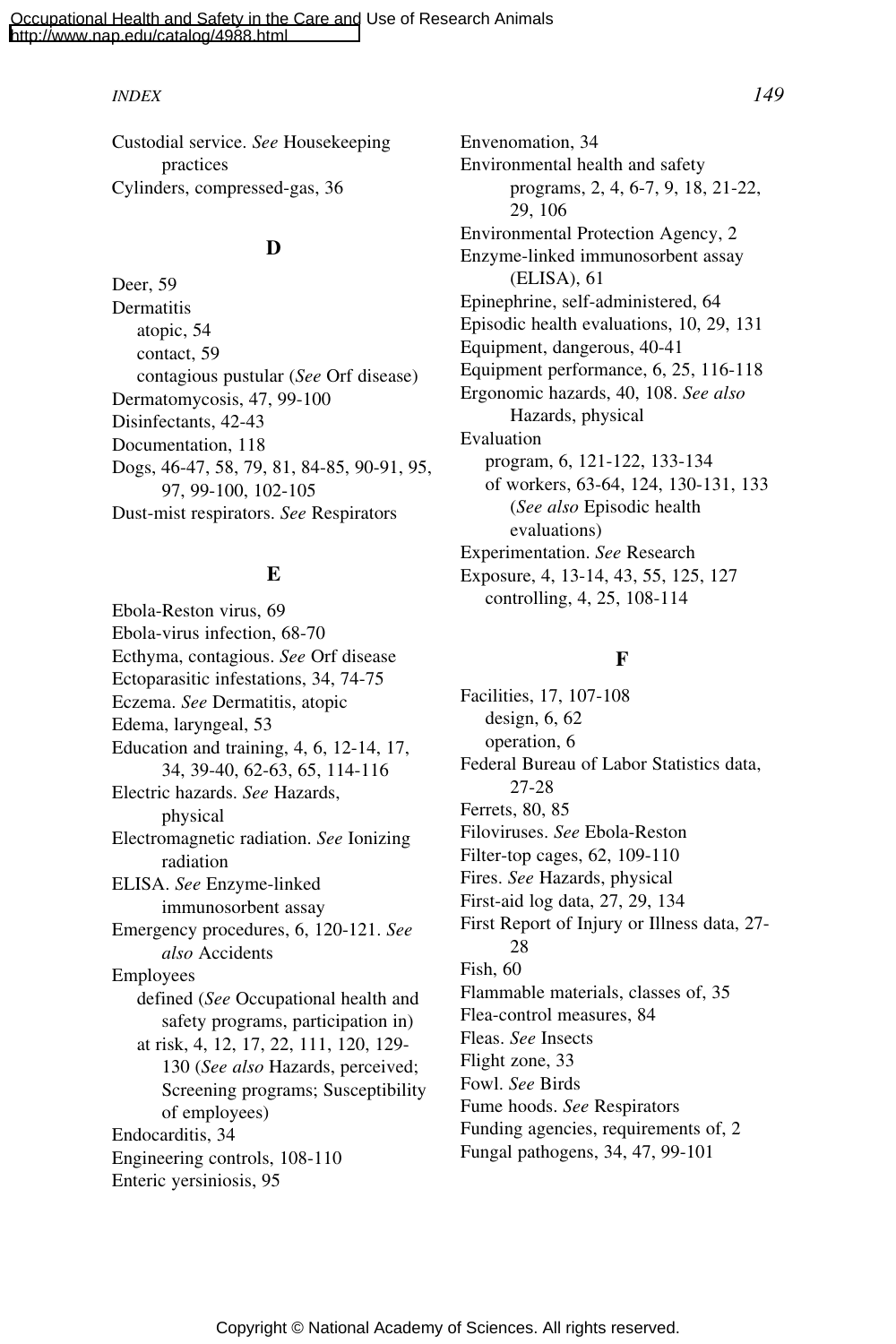#### **G**

Gene therapy research, 48. *See also Guidelines for Research Involving Recombinant DNA Molecules* Gerbils, 56 Giardiasis, 97 Goats, 46-47, 74-75, 85 *Guide for the Care and Use of Laboratory Animals,* 63 Guidelines. *See* Rules and guidelines *Guidelines for Research Involving Recombinant DNA Molecules,* 48, 124 Guinea pigs, 46-47, 56, 95, 104

#### **H**

Hamsters, 46, 102 Hantavirus infection, 34, 71-72 Hazard Communication Standard, 42 Hazard information, sources of, 25-26 Hazards. *See also* Laboratory safety allergens, 3, 5-6, 24, 26, 51-64 (*See also* Evaluation, of workers) mechanisms of, 53-54 preventive measures, 60-64 biological, 7, 127 (*See also* Approvals required) infectious agents, 2, 7, 12-13, 44-48, 124 radiation sources, 12, 20-21, 36-39 chemical, 2, 5, 12-14, 24, 42-44 defined, 26 identifying (*See* Risk Assessment) novel, 47 perceived, 24 physical, 3, 5, 7, 24, 26, 32-41, 127 (*See also* Housekeeping practices) bites and scratches, 33-34, 44, 52-53 electricity, 36 fires, 35, 118 noise, 41 trauma, 40 protocol-related (*See* Research, protocol-related hazards of)

undetected, 14, 31 unknown, 44, 66 zoonoses, 3, 6, 14, 20, 44-45, 65-105 HBV. *See* Hepatitis-B virus (HBV) Health and safety risks. *See* Hazards Health Research Extension Act of 1986, 124 Helminth-parasite infections, 101-103 Hemorrhagic fever. *See* Hantavirus infection; Lymphocytic choriomeningitis (LCM) virus infection HEPA filtration. *See* High-efficiencyparticulate-air-filtered (HEPAfiltered) laminar-flow ventilation Hepatitis A virus, 46, 76-77 Hepatitis B virus (HBV), 7, 77-78, 124 Hepatitis C, D, and E viruses, 77-78 High efficiency-particulate-air-filtered (HEPA-filtered) laminar-flow ventilation, 62, 110-112, 117 High-pressure lines, 36 Hives. *See* Anaphylaxis; Edema, laryngeal; Uticaria, contact Hoods. *See* Respirators Horses, 59 Housekeeping practices, 39, 110, 112-113 Human-influenza viruses, 80 Human-resources function, 22 Husbandry, animal. *See* Animal care and use programs Hygiene, personal, 48-50, 63, 65, 111-112 Hypersensitivity, 54, 59

# **I**

IACUC. *See* Institutional animal care and use committee ILAR. *See* Institute of Laboratory Animal Resources Immunizations. *See* Vaccinations Immunotherapy, 64 Influenza-virus infections, 80 Information management, 6, 118-120. *See also* Occupational health and safety information, sources of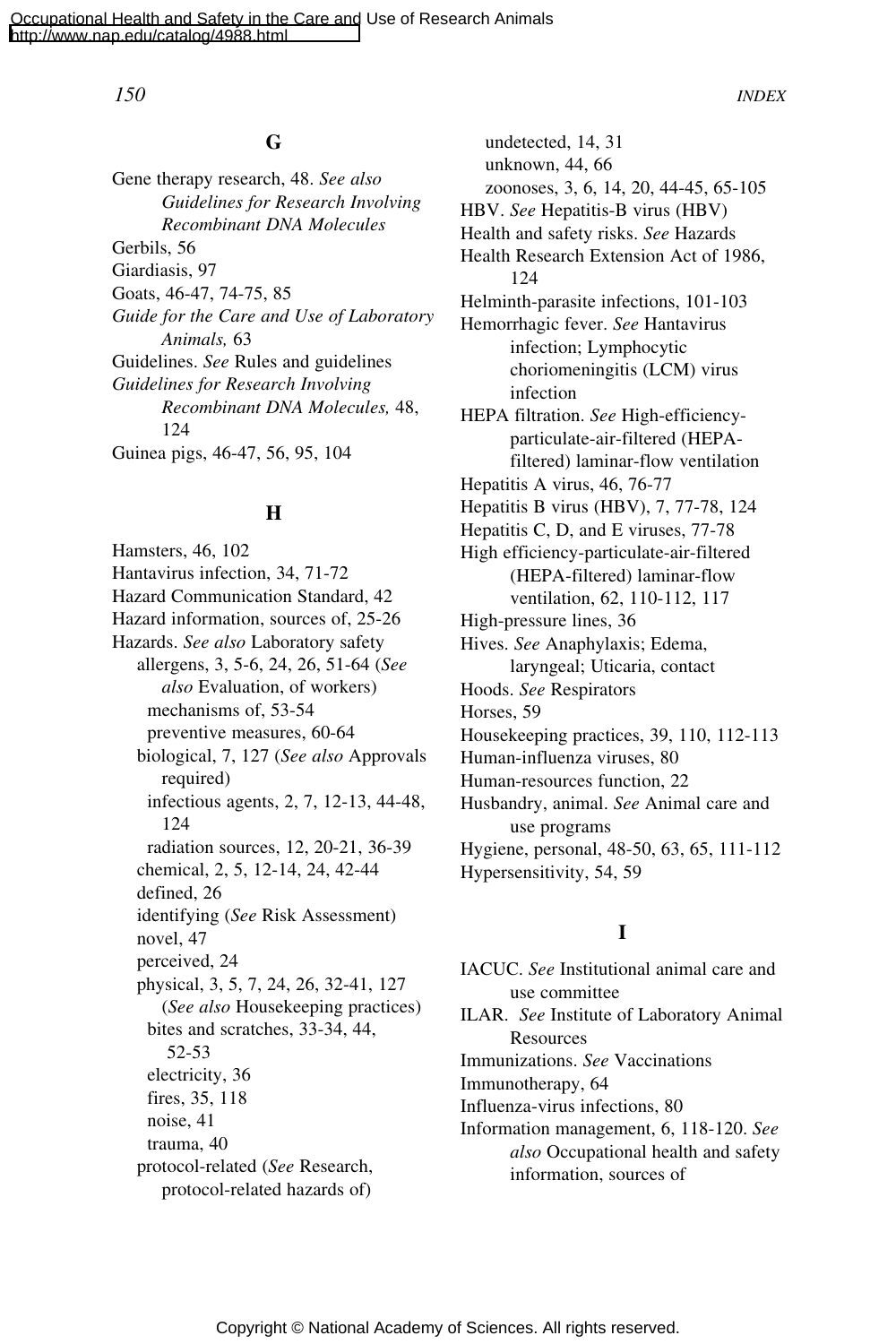#### *INDEX 151*

Insects, 58, 60, 83-84 Inspections. *See* Site inspections Institute of Laboratory Animal Resources, 25 Institutional animal care and use committee (IACUC), 2, 5, 18-21, 107, 121 Institutions categories of, 1-2 functional parts of, 4, 16-22 mission, 4, 123 obligations of, 1, 16, 124 Interactions between departments, 18-19, 130, 134. *See also* Coordination within programs Ionizing radiation, 38-39. *See also* Hazards, biological IPAC. *See* Public Health Service Advisory Committee on Immunization **Practices** Irradiation. *See* Ionizing radiation

# **J**

Janitorial service. *See* Housekeeping practices Job descriptions, 12, 22

## **L**

Laboratory safety, 2, 42, 65, 85, 110-114 *Laboratory Safety: Principles and Practices,* 48 Laboratory standard. *See* Occupational Exposure to Hazardous Chemicals in Laboratories Laryngeal edema, 53 Laser radiation, 37-38. *See also* Hazards, biological Lassa fever, 72 LCM. *See* Lymphocytic choriomeningitis (LCM) virus infection Lentivirus infections. *See* Simian immunodeficiency virus (SIV) infection Leptospirosis, 47, 91-92

Lifting injuries, 40 Lighting, low, 36 Livestock, 46, 99. *See also* individual species Lymphocytic choriomeningitis (LCM) virus infection, 14, 46, 65, 72-73

# **M**

Macaques, 46, 69, 74, 78, 85, 125 Machinery, dangerous, 40-41 Management. *See* Administration and management Marburg-virus disease, 46, 70 Material-Safety Data Sheets (MSDSs), 25, 35, 127 Measles, 75-76 Medical-surveillance programs, 78, 124, 134 Meningitis, 34 Mice, 46-47, 55-56, 91, 102, 104 Monitoring, 4, 13, 15, 22, 61, 116. *See also* Recordkeeping of effluent, 118 Monkeypox, 73-74 Monkeys, various, 76-78. *See also* African green monkeys; Macaques *Morbidity and Mortality Weekly Report,* 66 MSDSs. *See* Material-Safety Data Sheets Multidisciplinary approaches, 9

# **N**

National Animal Disease Center (NADC),  $26$ National Center for Infectious Diseases, 72-73 National Fire Protection Association (NFPA), 35 National Institute for Occupational Safety and Health (NIOSH), 25, 40, 63 National Institutes of Health (NIH), 5, 26, 45, 68, 124-125 National Research Council, 1, 5 recommendations by, 8-10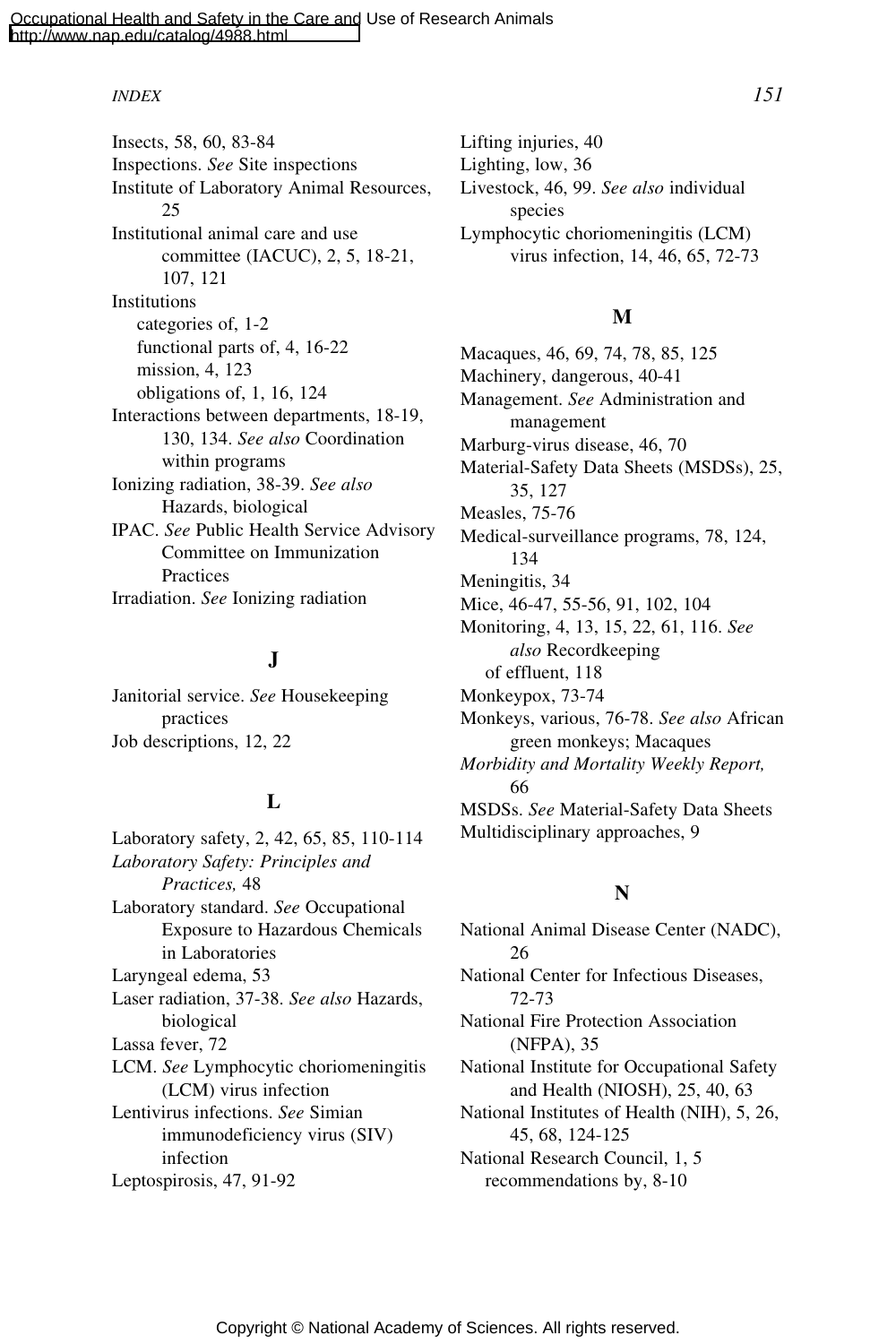National Safety Council (NSC), 38 National Sanitation Foundation (NSF), 117 Near-miss reports, 131-132 Neuropathia endemica. *See* Hantavirus infection Newcastle disease, 76 NFPA. *See* National Fire Protection Association NIH. *See* National Institutes of Health NIOSH. *See* National Institute for Occupational Safety and Health Noise. *See* Hazards, physical Nonparticulate radiation. *See* Ionizing radiation NSC. *See* National Safety Council NSF. *See* National Sanitation Foundation

# **O**

Occupational Exposure to Hazardous Chemicals in Laboratories, 42 Occupational health and safety information, sources of, 26-30 Occupational health and safety programs, 18, 22 costs of, 5, 30-31 developing, 4-5, 17, 23-31 elements of, 6, 106-122 participation in, 9, 11-13, 123-124 Occupational health and safety risks. *See* Hazards Occupational health-care service, 6-7, 123-134 activities of, 129-133 limitations of, 133 responsibilities of, 125-129 Occupational health log data, 27, 29, 119 Occupational Safety and Health Administration (OSHA), 2, 7, 21, 25, 35, 41, 114, 121, 124 Occupations, categories of, 2 Orf disease, 34, 74-75 Orientation. *See* Education and training Ornithosis. *See* Psittacosis Orthopox virus. *See* Monkeypox

OSHA. *See* Occupational Safety and Health Administration (OSHA) OSHA Form 101. *See* Supplementary Record of Occupational Injury or Illness (OSHA Form 101) data OSHA 200 log data, 27-29, 119-120, 127, 134 Osteomyelitis, 34

# **P**

Paramyxovirus infection. *See* Newcastle disease Parrot fever. *See* Psittacosis Personal protective equipment, 14, 17, 41, 49, 63, 111-114 Pesticides, 42-43 Physical examinations, 7, 9-10. *See also* Evaluation, of workers Physical hazards. *See* Hazards Pigs. *See* Swine Plague, 89-90 Pneumonitis, 59 Poxvirus diseases. *See* Benign epidermal monkeypox; Monkeypox; Orf disease Preexisting conditions, 60-61 Primates (nonhuman), 33, 46-47, 58, 76- 77, 85-87, 94-95, 97, 99, 102-103 Priority-setting of hazards, 24 Professional societies, 25 Protective equipment. *See* Personal protective equipment Protozoal pathogens, 95-99 *Prudent Practices in the Laboratory: Handling and Disposal of Chemicals,* 42, 44 Psittacosis, 46, 87-88 Public Health Service, 7 Advisory Committee on Immunization Practices (IPAC), 132 *Public Health Service Policy on Humane Care and Use of Laboratory Animals,* 124 Pulmonary function, monitoring, 61, 64 Pustular dermatitis. *See* Orf disease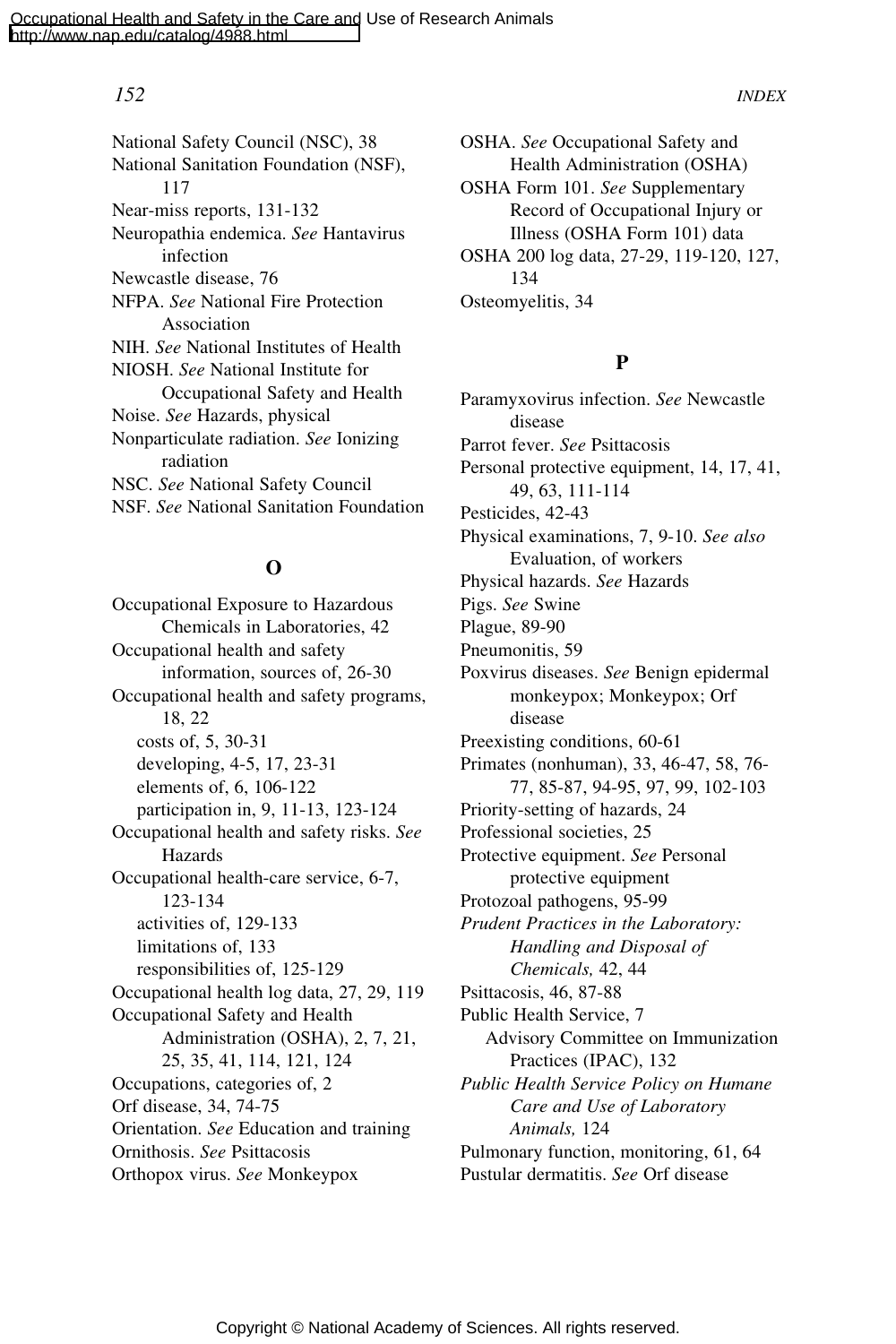Occupational Health and Safety in the Care and Use of Research Animals <http://www.nap.edu/catalog/4988.html>

*INDEX 153*

#### **Q**

Q fever, 14, 46, 65, 81-83

#### **R**

Rabbits, 47, 56, 85, 95, 99, 103-105 Rabies virus, 34, 79-80 Radiation, ionizing. *See* Ionizing radiation Radioallergosorbent test (RAST), 61 Radioisotopes. *See* Hazards, biological Ranking hazards, 26 RAST. *See* Radioallergosorbent test Rat-bite fever, 34, 47, 88-89 Rats, 47, 54-55, 91, 102, 104 Recordkeeping, 4, 13, 15, 116, 132 Refresher training. *See* Education and training Regulatory requirements, 2, 5, 7, 24, 112, 127 Reporting requirements, 15, 20, 131-132 Reptiles, 60, 93. *See also* Envenomation Research, 4, 18, 21 complexity of, 43-44 protocol-related hazards of, 5, 7, 43-50 reviews of protocols, 25, 115-116 Resource development. *See* Occupational health and safety programs, costs of Respirators, 63, 109-111, 114 Responsibility and accountability, 4, 15- 17 Restraint, 68, 113. *See also* Chemical restraint Rhesus monkeys, wild-caught, 67 Rhinitis, allergic, 53-54, 59-60 Rickettsial pathogens, 46, 81-85 Risk assessment of, 4-9, 13-14, 20, 24-30, 125, 127 defined, 26 Rodents, 99. *See also* Guinea pigs; Mice; Rats wild, 71-72, 84, 89-90, 104-105 Rubeola. *See* Measles Rules and guidelines, 4, 13-15

# **S**

Safety awards, 23 Safety bulletins and reports, 25 Safety cabinets, 109-111, 117 Salmonellosis, 47, 92-94 SALS. *See* Subcommittee on Arbovirus Laboratory Safety Scratches. *See* Hazards, physical Screening programs, 60-61, 126 SDS. *See* Supplementary Data System (SDS) data Sedation. *See* Chemical restraint Septic arthritis, 34 Serum collection, 7, 9-10, 126, 132-133 Sharps, controlling, 34-35, 48, 111 Sheep, 46, 59, 74-75, 81-82, 85 Shigellosis, 47, 94 Simian immunodeficiency virus (SIV) infection, 46, 78-79 Site inspections, 20-21, 25, 116, 134. *See also* Animal care and use programs SIV. *See* Simian immunodeficiency virus (SIV) infection Snake bite, 34 Sporotrichosis, 47, 100-101 Stomatitis virus, 46 Subcommittee on Arbovirus Laboratory Safety (SALS), 45, 70 Supplementary Data System (SDS) data, 27-28 Supplementary Record of Occupational Injury or Illness (OSHA Form 101) data, 28-29 Surveillance programs. *See* Medicalsurveillance programs Susceptibility of employees, 7, 127-128 AIDS-related, 98 Swine, 46, 58, 85, 90-91, 97, 99, 103-104

# **T**

Tanapox. *See* Benign epidermal monkeypox Tennis elbow, 40 Tenosynovitis, 34 Tetanus, 34